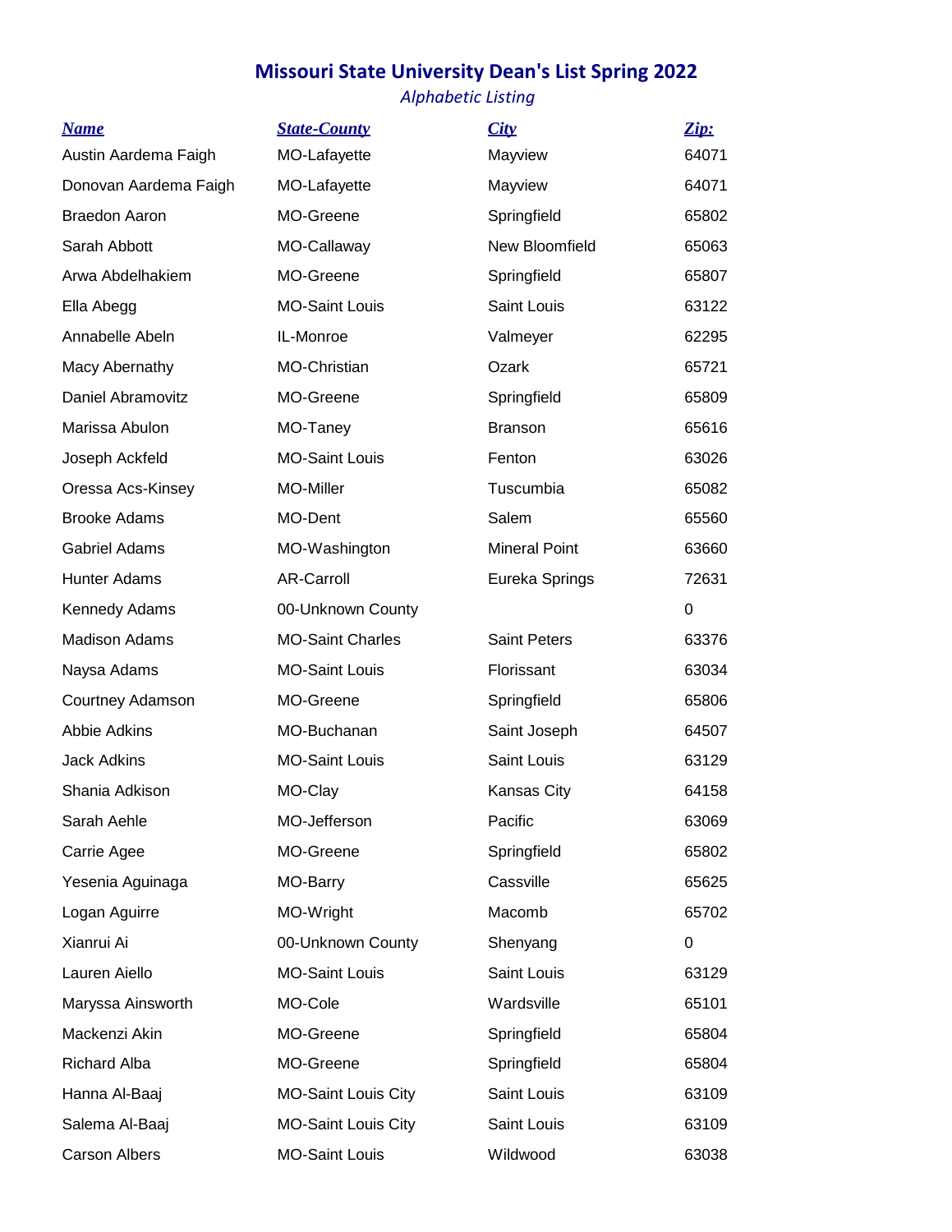| <u>Name</u>           | <b>State-County</b>     | City                 | Zip:  |
|-----------------------|-------------------------|----------------------|-------|
| Lainee Albert         | MO-Greene               | Springfield          | 65807 |
| <b>Mairin Albert</b>  | <b>MO-Saint Louis</b>   | Kirkwood             | 63122 |
| Yuliana Alberto       | MO-Jasper               | Carthage             | 64836 |
| <b>Violet Albitar</b> | <b>MO-Saint Louis</b>   | Chesterfield         | 63005 |
| Summer Albrecht       | MO-Texas                | <b>Elk Creek</b>     | 65464 |
| Justin Albright       | MO-Greene               | Bois D Arc           | 65612 |
| <b>Jared Aldrich</b>  | <b>MO-Saint Charles</b> | O Fallon             | 63366 |
| Morgan Aldridge       | MO-Stoddard             | Dexter               | 63841 |
| Alana Alexander       | <b>MO-Saint Clair</b>   | <b>Appleton City</b> | 64724 |
| Caleb Alexander       | MO-Greene               | Republic             | 65738 |
| Caleb Alexander       | AR-Washington           | Springdale           | 72762 |
| Jacy Alexander        | MO-Boone                | Columbia             | 65203 |
| Krista Alexander      | MO-Greene               | <b>Battlefield</b>   | 65619 |
| Hanes Alexander Koshy | 00-Unknown County       | Doha                 | 0     |
| Amaris Alfaro         | MO-Greene               | Springfield          | 65802 |
| Raghda Algazi         | MO-Greene               | Springfield          | 65804 |
| Ismael AL-Hadhrami    | VA-Alexandria City      | Alexandria           | 22304 |
| Mohammad Alharbi      | MO-Greene               | Springfield          | 65807 |
| Mary Alhorn           | MO-Pike                 | Eolia                | 63344 |
| Syed Ali              | MO-Greene               | Springfield          | 65802 |
| <b>Haley Allard</b>   | MO-Jefferson            | Imperial             | 63052 |
| Drew Allen            | MO-Greene               | Willard              | 65781 |
| <b>Harris Allen</b>   | MO-Jasper               | Joplin               | 64801 |
| Jordan Allen          | <b>MO-Marion</b>        | Hannibal             | 63401 |
| Miranda Allen         | MO-Jefferson            | Festus               | 63028 |
| Zachary Allen         | MO-Greene               | Springfield          | 65809 |
| Jason Allgeyer        | <b>MO-Saint Louis</b>   | Saint Louis          | 63128 |
| Annaliese Allison     | <b>MO-Saint Charles</b> | Wentzville           | 63385 |
| <b>Gracee Allred</b>  | MO-Christian            | Ozark                | 65721 |
| Cassie Allscheid      | IL-Monroe               | Waterloo             | 62298 |
| Nash Almarri          | 00-Unknown County       | Abqiq                | 0     |
| Saeed Almarri         | 00-Unknown County       | Alahsa               | 0     |
| Rusul Al-Shahrably    | MO-Greene               | Springfield          | 65806 |
| Joe Altobella         | <b>MO-Saint Louis</b>   | Saint Louis          | 63123 |
| Justin Alvaradocali   | MO-Greene               | Springfield          | 65809 |
| Marcos Alvarez        | <b>MO-Saint Louis</b>   | Chesterfield         | 63005 |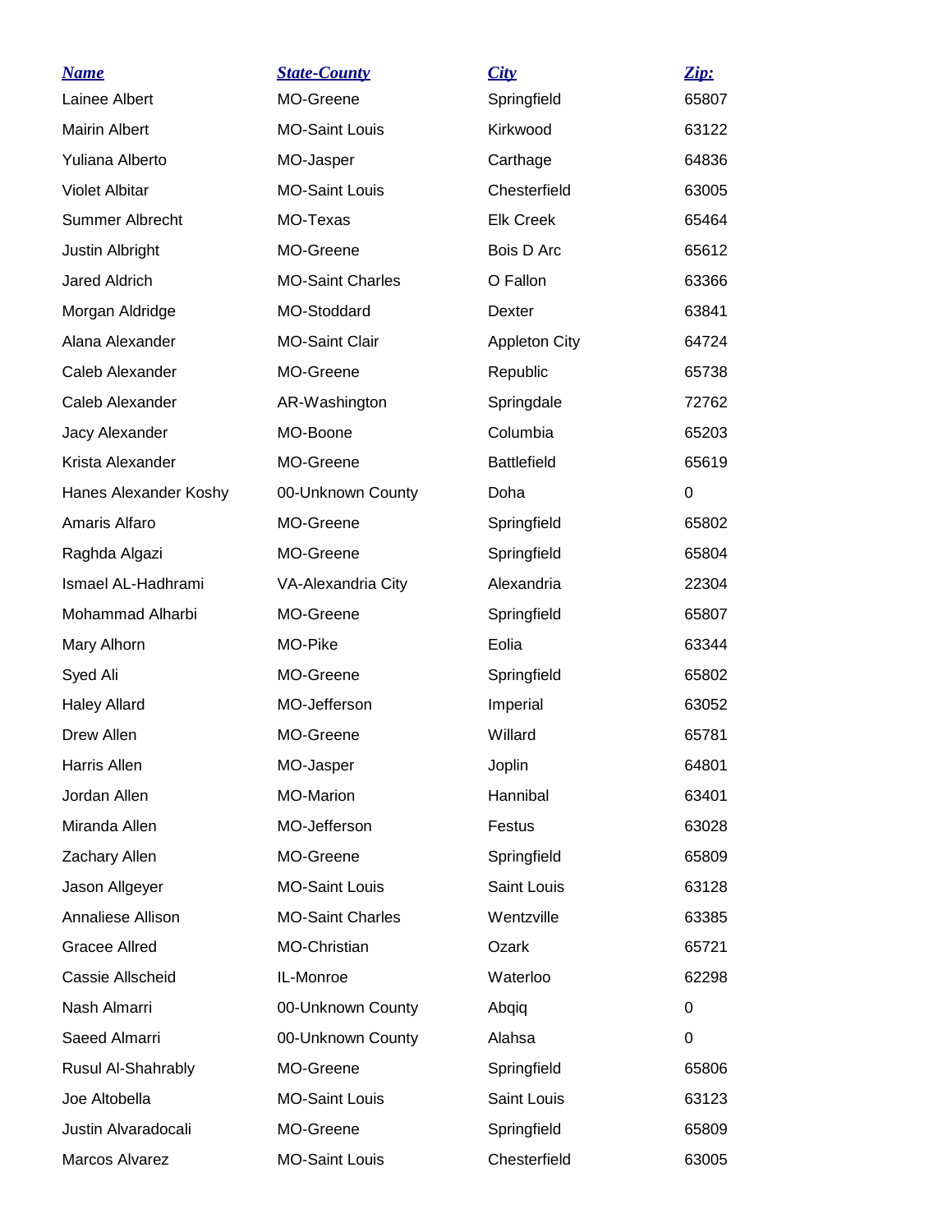| <b>Name</b>               | <b>State-County</b>     | City                | Zip:     |
|---------------------------|-------------------------|---------------------|----------|
| Abdullah Alyousef         | 00-Unknown County       | Riyadh              | $\Omega$ |
| Gino Alzona               | MO-Greene               | Springfield         | 65810    |
| Ahmed Amjed               | MO-Pulaski              | <b>Saint Robert</b> | 65584    |
| Meghan Amos               | MO-Platte               | <b>Platte City</b>  | 64079    |
| Lauren Ancell             | MO-Franklin             | Washington          | 63090    |
| Abigail Anderson          | <b>MO-Saint Louis</b>   | Saint Louis         | 63128    |
| <b>Austin Anderson</b>    | MO-Pulaski              | Waynesville         | 65583    |
| Brooklynn Anderson        | MO-Greene               | Springfield         | 65807    |
| <b>Claire Anderson</b>    | KS-Johnson              | Leawood             | 66209    |
| Harlie Anderson           | AR-Boone                | Harrison            | 72601    |
| Jenna Anderson            | KS-Johnson              | <b>Stilwell</b>     | 66085    |
| Joshua Anderson           | MO-Cass                 | Pleasant Hill       | 64080    |
| Josie Anderson            | <b>KS-Sedgwick</b>      | Wichita             | 67230    |
| Kate Anderson             | MO-Jackson              | Lees Summit         | 64063    |
| Kaylie Anderson           | MO-Jasper               | Joplin              | 64801    |
| Kody Anderson             | MO-Platte               | <b>Platte City</b>  | 64079    |
| Mackenzie Anderson        | MO-Polk                 | Fair Play           | 65649    |
| MacKenzie Anderson        | MO-Greene               | Springfield         | 65810    |
| Meghan Anderson           | <b>MO-Saint Charles</b> | Saint Charles       | 63303    |
| Morgen Anderson           | MO-Jefferson            | High Ridge          | 63049    |
| <b>Rhett Anderson</b>     | MO-Greene               | Willard             | 65781    |
| Sheri Anderson            | MO-Greene               | Willard             | 65781    |
| Cassidy Andesilich        | MO-Lincoln              | Troy                | 63379    |
| Liam Andrade              | IL-Tazewell             | Morton              | 61550    |
| Skylar Andreasen          | <b>MO-Saint Louis</b>   | Eureka              | 63025    |
| <b>Briana Andrews</b>     | MO-Christian            | Clever              | 65631    |
| Evan Andrews              | 00-Unknown County       |                     | 0        |
| <b>Karley Andrus</b>      | MO-Greene               | Springfield         | 65804    |
| Mara Anselm               | MO-Howell               | <b>West Plains</b>  | 65775    |
| Elizabeth Appelbaum       | <b>MO-Saint Louis</b>   | Saint Louis         | 63122    |
| Kayden Appleberry         | 00-Unknown County       |                     | 0        |
| Anabel Arana-Puff         | MO-Jefferson            | Arnold              | 63010    |
| Enoc Arciniegas           | MO-Christian            | Nixa                | 65714    |
| <b>Caroline Arensberg</b> | MO-Platte               | Kansas City         | 64151    |
| Ajla Arfadzan             | MO-Jefferson            | Arnold              | 63010    |
| Sydney Arlt               | MO-Jefferson            | <b>Barnhart</b>     | 63012    |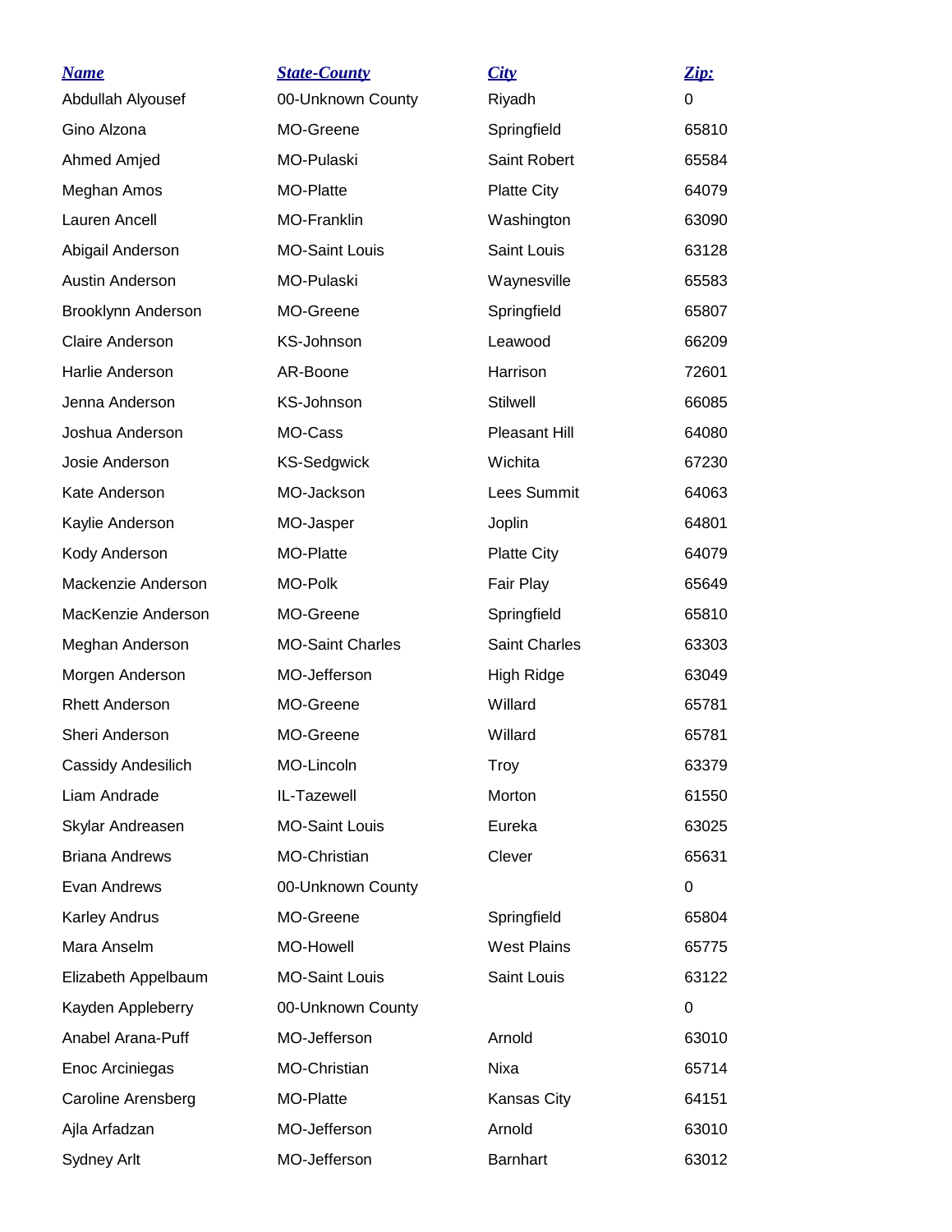| <u>Name</u>            | <b>State-County</b>     | City                | Zip:        |
|------------------------|-------------------------|---------------------|-------------|
| Ashlyn Armour          | OK-Wagoner              | <b>Broken Arrow</b> | 74014       |
| <b>William Armour</b>  | OK-Wagoner              | <b>Broken Arrow</b> | 74014       |
| Kaitlyn Armstrong      | MO-Christian            | Ozark               | 65721       |
| <b>Patience Arnall</b> | MO-Greene               | Springfield         | 65807       |
| Jadie Arnett           | MO-Boone                | Columbia            | 65203       |
| <b>Blake Arnold</b>    | MO-Jasper               | Carthage            | 64836       |
| Lauren Arnold          | MO-Greene               | <b>Battlefield</b>  | 65619       |
| Sophie Arnold          | MO-Greene               | Springfield         | 65804       |
| Ashlyn Arrington       | MO-Greene               | <b>Brookline</b>    | 65619       |
| Monique Arroyo         | MO-Holt                 | Oregon              | 64473       |
| Iraia Arrue            | MA-Hampden              | Caracas             | 1071        |
| Jamey Arter            | MO-Greene               | Springfield         | 65807       |
| Karsyn Arthur          | MO-Callaway             | Fulton              | 65251       |
| Jacob Ary              | IL-Adams                | Quincy              | 62305       |
| Mariana Ascanio        | 00-Unknown County       | Maturin             | $\Omega$    |
| Lydia Ash              | MO-Camden               | Lake Ozark          | 65049       |
| Morgane Ash            | IL-Madison              | Maryville           | 62062       |
| Angelia Ashberger      | MO-Howell               | <b>West Plains</b>  | 65775       |
| Clayton Ast            | MO-Christian            | Nixa                | 65714       |
| Kiersten Astarita      | 00-Unknown County       |                     | $\mathbf 0$ |
| Mckenna Atherton       | MO-Clay                 | Kansas City         | 64157       |
| <b>Grace Atkins</b>    | <b>MO-Saint Louis</b>   | Manchester          | 63021       |
| Liam Atkinson          | MO-Platte               | Kansas City         | 64154       |
| Andrea Atkisson        | MO-Dade                 | Everton             | 65646       |
| Mikayla Aubuchon       | <b>MO-Saint Charles</b> | Saint Charles       | 63304       |
| <b>Madison Auer</b>    | MO-Greene               | Springfield         | 65807       |
| Amanda Aug             | <b>MO-Saint Louis</b>   | Saint Louis         | 63129       |
| Jay Augustine          | MO-Greene               | Springfield         | 65807       |
| Madelyn Augustine      | NE-Douglas              | Valley              | 68064       |
| Ellen Aulbach          | <b>MO-Saint Charles</b> | Defiance            | 63341       |
| <b>Grace Aumiller</b>  | MO-Boone                | Columbia            | 65203       |
| Alissa Austin          | MO-Butler               | Qulin               | 63961       |
| Haylee Austin          | MO-Newton               | Diamond             | 64840       |
| <b>Kate Austin</b>     | OK-Oklahoma             | Edmond              | 73025       |
| Karina Averill         | MO-Christian            | Ozark               | 65721       |
| Erica Avola            | <b>MO-Saint Louis</b>   | Saint Louis         | 63128       |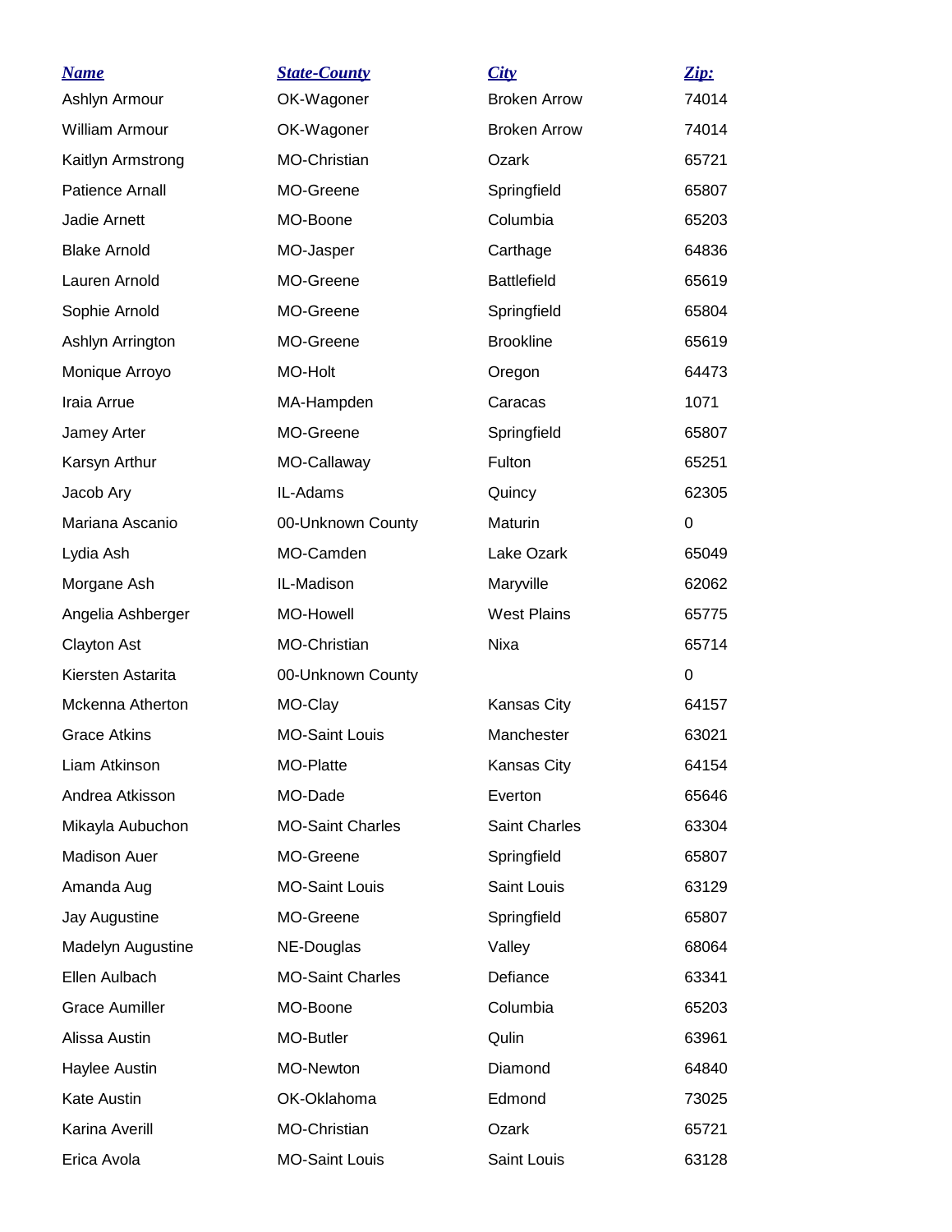| <u>Name</u><br>Ashley Ayala | <b>State-County</b><br>MO-Camden | City<br>Osage Beach | $\mathbf{Zip:}$<br>65065 |
|-----------------------------|----------------------------------|---------------------|--------------------------|
| Madelynn Ayen               | 00-Unknown County                |                     | 0                        |
| Alison Ayotte               | MO-Jefferson                     | Arnold              | 63010                    |
| <b>Emily Baadsgaard</b>     | MO-Greene                        | Springfield         | 65810                    |
| Linnea Babcock              | MO-Greene                        | Springfield         | 65802                    |
| Adrianna Baca               | MO-Greene                        | Republic            | 65738                    |
| Rafael Baca                 | MO-Greene                        | Springfield         | 65802                    |
| Grace Bacino                | <b>TX-Collin</b>                 | <b>McKinney</b>     | 75070                    |
| Sydnee Backstrom            | <b>CA-Los Angeles</b>            | Redondo Beach       | 90277                    |
| Sarah Backues               | <b>MO-Maries</b>                 | Vienna              | 65582                    |
| Karrie Badami               | MO-Greene                        | <b>Battlefield</b>  | 65619                    |
| Michelle Bahena             | MO-Franklin                      | Washington          | 63090                    |
| Olivia Bahr                 | MO-Greene                        | Springfield         | 65810                    |
| Jie Bai                     | 00-Unknown County                | Yang Quan           | 0                        |
| Yuwei Bai                   | 00-Unknown County                | Jinzhong            | $\Omega$                 |
| Angeline Baig               | MO-Greene                        | Springfield         | 65804                    |
| <b>Allison Bailey</b>       | MO-Moniteau                      | Centertown          | 65023                    |
| <b>Andrew Bailey</b>        | MO-Henry                         | Montrose            | 64770                    |
| Lily Bailey                 | MO-Newton                        | Seneca              | 64865                    |
| <b>Thaddeus Bailey</b>      | <b>MO-Saint Charles</b>          | <b>Saint Peters</b> | 63376                    |
| Alexis Baillargeon          | MO-Boone                         | Columbia            | 65203                    |
| <b>Halle Bair</b>           | MO-Jackson                       | Lees Summit         | 64081                    |
| Hannah Baird                | MO-Polk                          | Fair Play           | 65649                    |
| Jessica Baird               | MO-Greene                        | Willard             | 65781                    |
| Katie Baird                 | MO-Greene                        | Springfield         | 65802                    |
| Todd Bajzek                 | <b>FL-Pinellas</b>               | Dunedin             | 34698                    |
| Alexa Baker                 | MO-Greene                        | Republic            | 65738                    |
| Alexandra Baker             | MO-Greene                        | Ash Grove           | 65604                    |
| Dominic Baker               | <b>MO-Saint Louis</b>            | Saint Louis         | 63129                    |
| <b>Grace Baker</b>          | MO-Laclede                       | Lebanon             | 65536                    |
| Joshua Baker                | MO-Jackson                       | Lees Summit         | 64082                    |
| <b>Katy Baker</b>           | <b>MO-Saint Louis</b>            | Maryland Heights    | 63043                    |
| <b>Brittany Baldwin</b>     | MO-Stoddard                      | Dexter              | 63841                    |
| Drake Baldwin               | WI-Dane                          | Madison             | 53715                    |
| Macy Ballard                | MO-Christian                     | Nixa                | 65714                    |
| <b>Courtney Balmer</b>      | MO-Jefferson                     | Imperial            | 63052                    |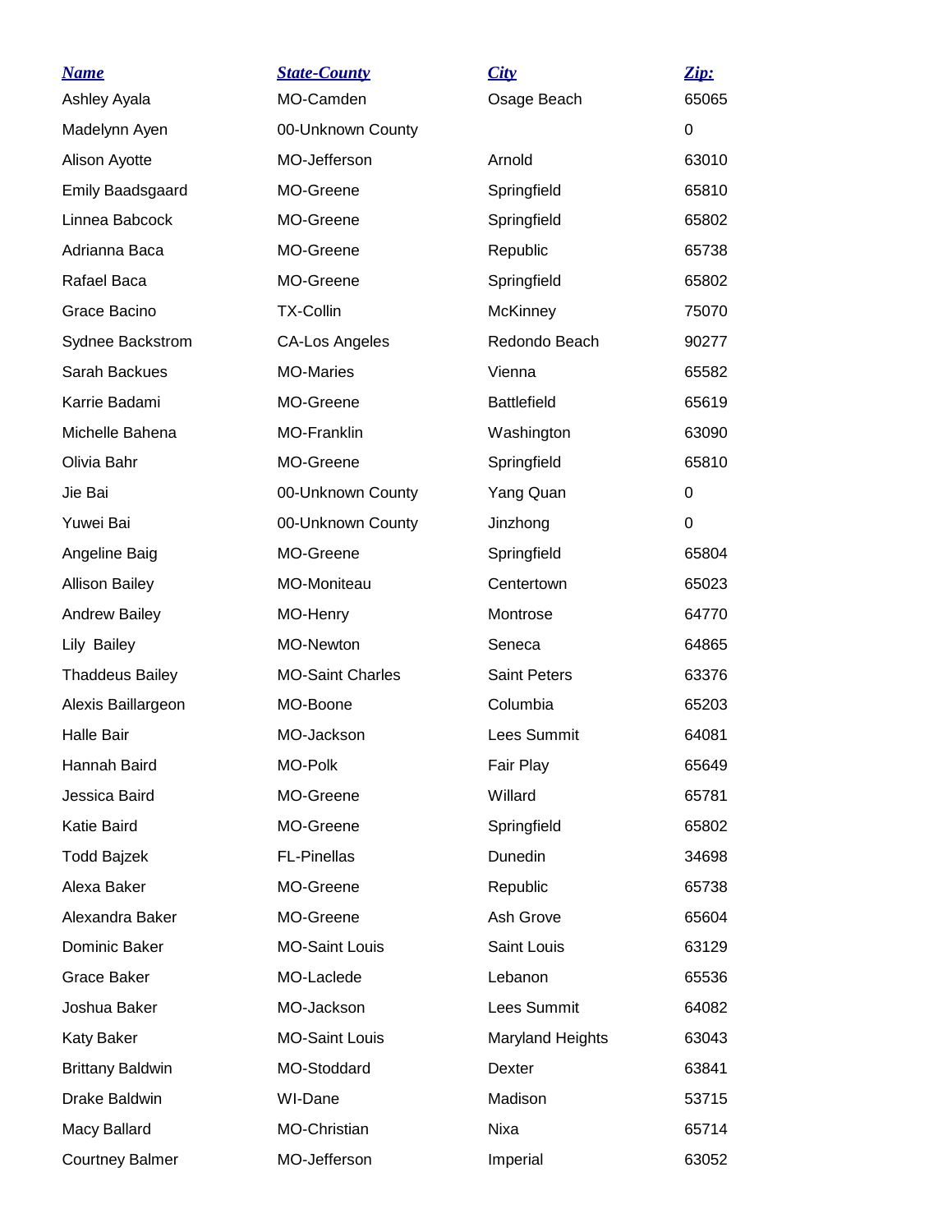| <u>Name</u>               | <b>State-County</b>     | City                 | Zip:     |
|---------------------------|-------------------------|----------------------|----------|
| Xichun Ban                | 00-Unknown County       | Yingkou              | $\Omega$ |
| Molly Bange               | MO-Jefferson            | Hillsboro            | 63050    |
| Elizabeth Banta           | MO-Christian            | Ozark                | 65721    |
| Jordan Banze              | <b>MO-Saint Charles</b> | Wentzville           | 63385    |
| <b>Austin Barber</b>      | MO-Laclede              | Lebanon              | 65536    |
| <b>Christopher Barber</b> | MO-Greene               | Republic             | 65738    |
| Hailey Barczewski         | <b>MO-Saint Louis</b>   | Saint Louis          | 63129    |
| Hope Barker               | MO-Christian            | Spokane              | 65754    |
| Jordan Barker             | MO-Greene               | Springfield          | 65802    |
| Amy Barlow                | MO-Webster              | Marshfield           | 65706    |
| Ava Barnes                | <b>MO-Saint Charles</b> | <b>Saint Charles</b> | 63301    |
| <b>Tanner Barnes</b>      | MO-Webster              | Fordland             | 65652    |
| Zoe Barnes                | MO-Jasper               | Joplin               | 64801    |
| <b>Ethan Barnett</b>      | IL-McLean               | Hudson               | 61748    |
| Camille Barnhart          | <b>MO-Saint Louis</b>   | Eureka               | 63025    |
| Paige Barnhart            | <b>MO-Saint Louis</b>   | Eureka               | 63025    |
| Carson Barr               | MO-Lawrence             | Aurora               | 65605    |
| Sarah Barr                | MO-Cole                 | Eugene               | 65032    |
| <b>Clifford Barratt</b>   | 00-Unknown County       |                      | $\Omega$ |
| Melaina Barrett           | MO-Webster              | Marshfield           | 65706    |
| Caroline Barron           | <b>MO-Saint Louis</b>   | Saint Louis          | 63143    |
| <b>Madison Barron</b>     | MO-Greene               | <b>Battlefield</b>   | 65619    |
| <b>Shields Bartee</b>     | MO-Greene               | Springfield          | 65804    |
| Halli Bartelsmeyer        | MO-Greene               | <b>Brookline</b>     | 65619    |
| Josiah Bartgis            | MO-Polk                 | <b>Bolivar</b>       | 65613    |
| <b>Allison Barton</b>     | MO-Jefferson            | Imperial             | 63052    |
| <b>Travis Barton</b>      | <b>TX-Denton</b>        | Corinth              | 76210    |
| Robbie Basler             | MO-Clay                 | Kansas City          | 64116    |
| <b>Preston Bass</b>       | MO-Webster              | Rogersville          | 65742    |
| Emma Bassett              | <b>MO-Christian</b>     | Ozark                | 65721    |
| Jackson Bassford          | MO-Jackson              | Lees Summit          | 64064    |
| Eli Bateman               | IL-Madison              | Glen Carbon          | 62034    |
| Kennedy Bateman           | IL-Coles                | Mattoon              | 61938    |
| <b>Isabelle Bates</b>     | MO-Clay                 | Liberty              | 64068    |
| <b>Kelsie Bates</b>       | MO-Christian            | Ozark                | 65721    |
| Lorynn Bates              | MO-Christian            | Nixa                 | 65714    |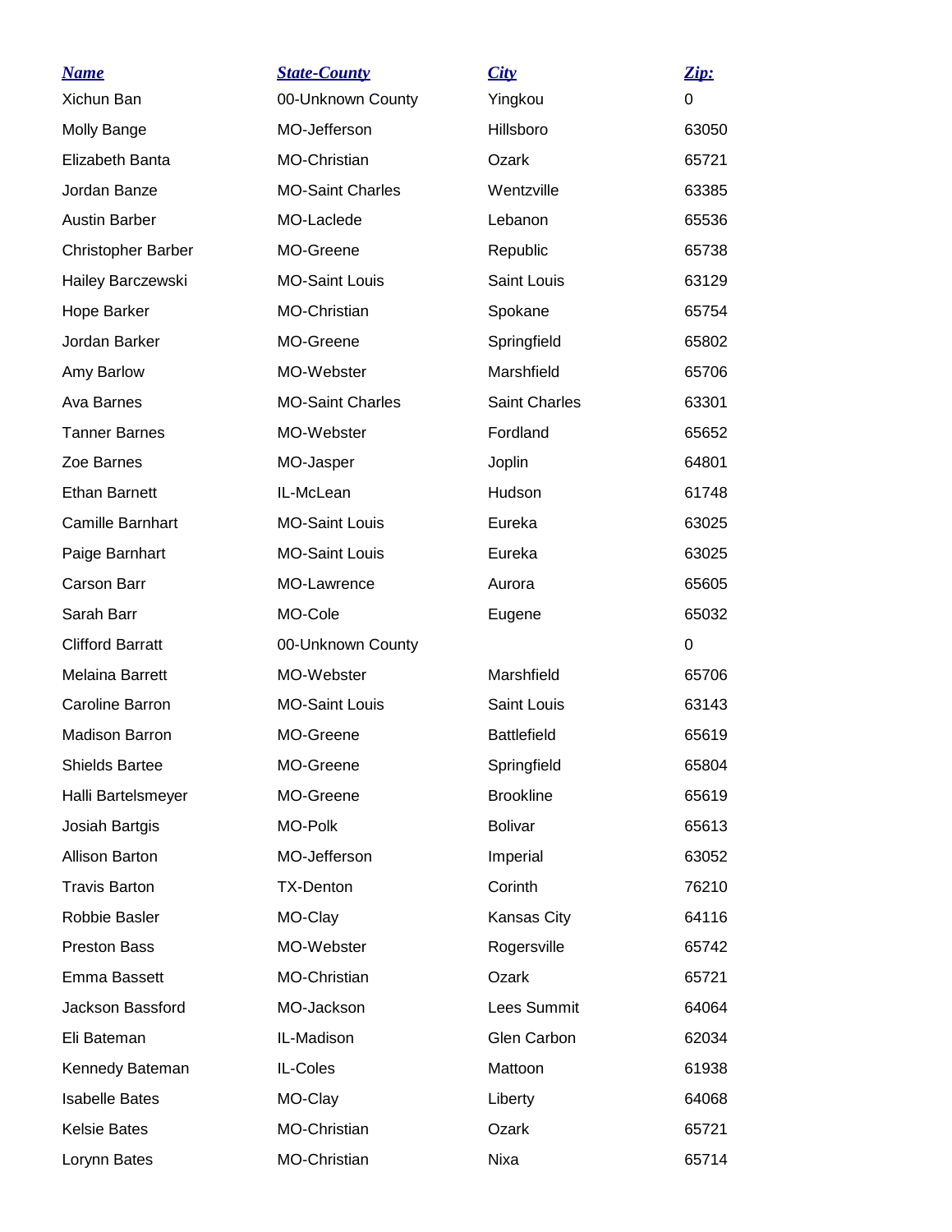| <b>Name</b>              | <b>State-County</b>        | City                  | Zip:  |
|--------------------------|----------------------------|-----------------------|-------|
| Sam Bates                | 00-Unknown County          | Sandhurst             | 0     |
| <b>Tyler Bates</b>       | MO-Greene                  | <b>Battlefield</b>    | 65619 |
| <b>Eric Battelle</b>     | <b>MO-Saint Louis</b>      | Fenton                | 63026 |
| Sara Battelle            | <b>MO-Saint Louis</b>      | Fenton                | 63026 |
| Alicia Batten            | MO-Webster                 | Rogersville           | 65742 |
| Sophia Battles           | <b>MO-Saint Charles</b>    | <b>Saint Peters</b>   | 63376 |
| Andrea Battreal          | <b>MO-Howell</b>           | <b>West Plains</b>    | 65775 |
| Nandin Erdene Battulga   | MO-Greene                  | Springfield           | 65802 |
| Jack Bauer               | <b>MO-Saint Louis</b>      | Kirkwood              | 63122 |
| Jeremy Bauer             | IL-Saint Clair             | <b>Belleville</b>     | 62220 |
| Abigail Baughman         | MO-Cole                    | Jefferson City        | 65101 |
| Kaylee Bauman            | <b>MO-Saint Louis</b>      | Saint Louis           | 63129 |
| Margaret Bauman          | <b>MO-Sainte Genevieve</b> | Sainte Genevieve      | 63670 |
| Melanie Bautista         | IL-McLean                  | Bloomington           | 61705 |
| <b>Brett Baxley</b>      | MO-Greene                  | Springfield           | 65804 |
| <b>Ellen Baxter</b>      | MO-Sullivan                | Humphreys             | 64646 |
| Jace Baxter              | MO-Lawrence                | Marionville           | 65705 |
| Sami Bayless             | MO-Jasper                  | Carthage              | 64836 |
| Nicholas Baynham         | <b>MO-Saint Louis</b>      | Kirkwood              | 63122 |
| Agamyrat Bayramgeldiyev  | 00-Unknown County          | Mary                  | 0     |
| <b>Madison Baze</b>      | IL-Adams                   | Ursa                  | 62376 |
| Regan Beagle             | MO-Clay                    | Liberty               | 64068 |
| Grace Beahan             | MO-Boone                   | Columbia              | 65203 |
| Jennifer Beam            | MO-Wright                  | <b>Mountain Grove</b> | 65711 |
| <b>Baylee Beard</b>      | MO-Taney                   | Hollister             | 65672 |
| <b>Remington Beasley</b> | MO-Platte                  | Kansas City           | 64151 |
| Cade Beason              | MO-Jasper                  | Webb City             | 64870 |
| Chloe Beauchamp          | IL-Madison                 | Godfrey               | 62035 |
| <b>Brielle Beavers</b>   | MO-Jackson                 | Lees Summit           | 64063 |
| <b>Brendan Beck</b>      | MO-Jasper                  | Joplin                | 64801 |
| <b>Robert Beckemeier</b> | <b>MO-Saint Louis</b>      | Saint Louis           | 63123 |
| Alexis Becker            | MO-Jackson                 | Oak Grove             | 64075 |
| Kasey Beckett            | MO-Camden                  | Camdenton             | 65020 |
| Alicen Beckley           | MO-Greene                  | Springfield           | 65806 |
| Cyrina Beckmann          | IL-Madison                 | Edwardsville          | 62025 |
| Daniel Beckmann          | <b>MO-Saint Louis City</b> | Saint Louis           | 63109 |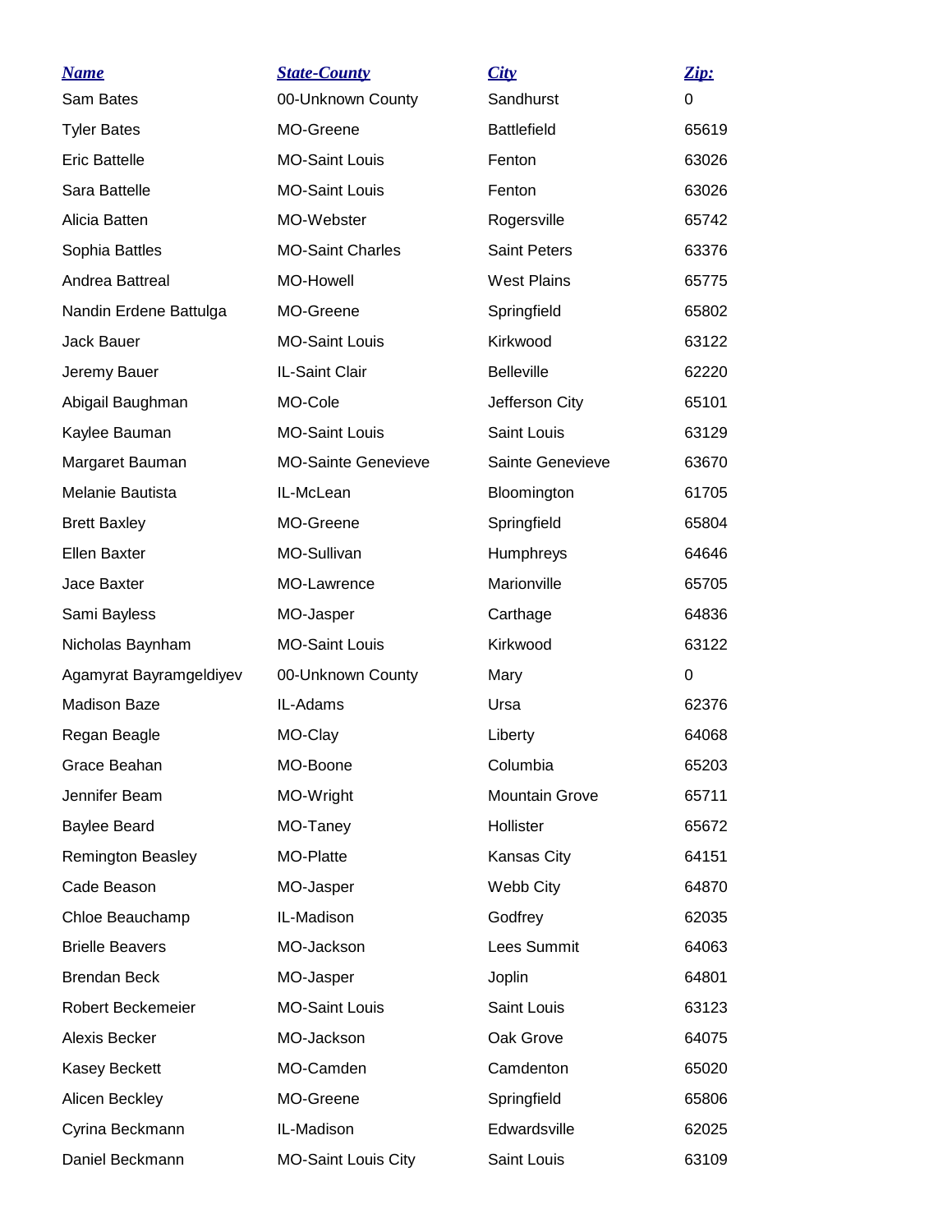| <u>Name</u>             | <b>State-County</b>     | City                 | Zip:  |
|-------------------------|-------------------------|----------------------|-------|
| Ezri Beckmann           | IL-Madison              | Edwardsville         | 62025 |
| Dorian Beckner          | MO-Greene               | Republic             | 65738 |
| Madison Beecher         | AR-Benton               | Rogers               | 72756 |
| David Beeler            | <b>MO-Saint Louis</b>   | Wildwood             | 63040 |
| Madeline Beerman        | <b>MO-Saint Charles</b> | <b>Saint Charles</b> | 63301 |
| Hannah Beggs            | MO-Greene               | Springfield          | 65802 |
| <b>Bailey Behrens</b>   | <b>MO-Saint Charles</b> | Wentzville           | 63385 |
| Helena Bel              | 00-Unknown County       | Zaragoza             | 0     |
| Rikki Beldon            | MO-Shelby               | Shelbina             | 63468 |
| <b>Brian Bell</b>       | MO-Christian            | Ozark                | 65721 |
| <b>Charlie Bell</b>     | 00-Unknown County       | Doncaster            | 0     |
| <b>Emily Bell</b>       | MO-Greene               | Springfield          | 65809 |
| Jayden Bell             | IL-Madison              | Godfrey              | 62035 |
| Joseph Bell             | MO-Clay                 | Gladstone            | 64118 |
| Katelyn Bell            | MO-Greene               | Springfield          | 65802 |
| <b>Taylor Bell</b>      | MO-Greene               | <b>Fair Grove</b>    | 65648 |
| Kelsey Benack           | MO-Jefferson            | Festus               | 63028 |
| <b>Blake Bender</b>     | IL-Monroe               | Waterloo             | 62298 |
| Grace Bene              | <b>MO-Saint Charles</b> | <b>Saint Peters</b>  | 63376 |
| Kaeli Benedict          | <b>MO-Saint Louis</b>   | <b>Bridgeton</b>     | 63044 |
| <b>Patrick Benedict</b> | <b>MO-Saint Charles</b> | <b>Saint Charles</b> | 63301 |
| Jessie Beneke           | MO-Cass                 | Peculiar             | 64078 |
| Abby Bennett            | MO-Dallas               | <b>Buffalo</b>       | 65622 |
| Ashleigh Bennett        | <b>CA-Placer</b>        | Granite Bay          | 95746 |
| Lauren Bennett          | MO-Clay                 | Kansas City          | 64155 |
| Anne Bennion            | MO-Newton               | <b>Stark City</b>    | 64866 |
| Marian Bennion          | MO-Camden               | Camdenton            | 65020 |
| Laura Benowitz          | MO-Dent                 | Salem                | 65560 |
| Averie Benson           | MO-Greene               | Republic             | 65738 |
| Madison Benson          | MO-Greene               | Springfield          | 65810 |
| Parker Bensyl           | MO-Clay                 | Kansas City          | 64155 |
| Luke Bentrup            | <b>MO-Saint Louis</b>   | Florissant           | 63031 |
| Megan Berg              | AR-Benton               | Rogers               | 72756 |
| <b>Brooke Berger</b>    | AR-Benton               | <b>Bella Vista</b>   | 72715 |
| Claire Berghager        | MO-Greene               | Springfield          | 65807 |
| Abby Berglar            | <b>MO-Saint Louis</b>   | Saint Louis          | 63146 |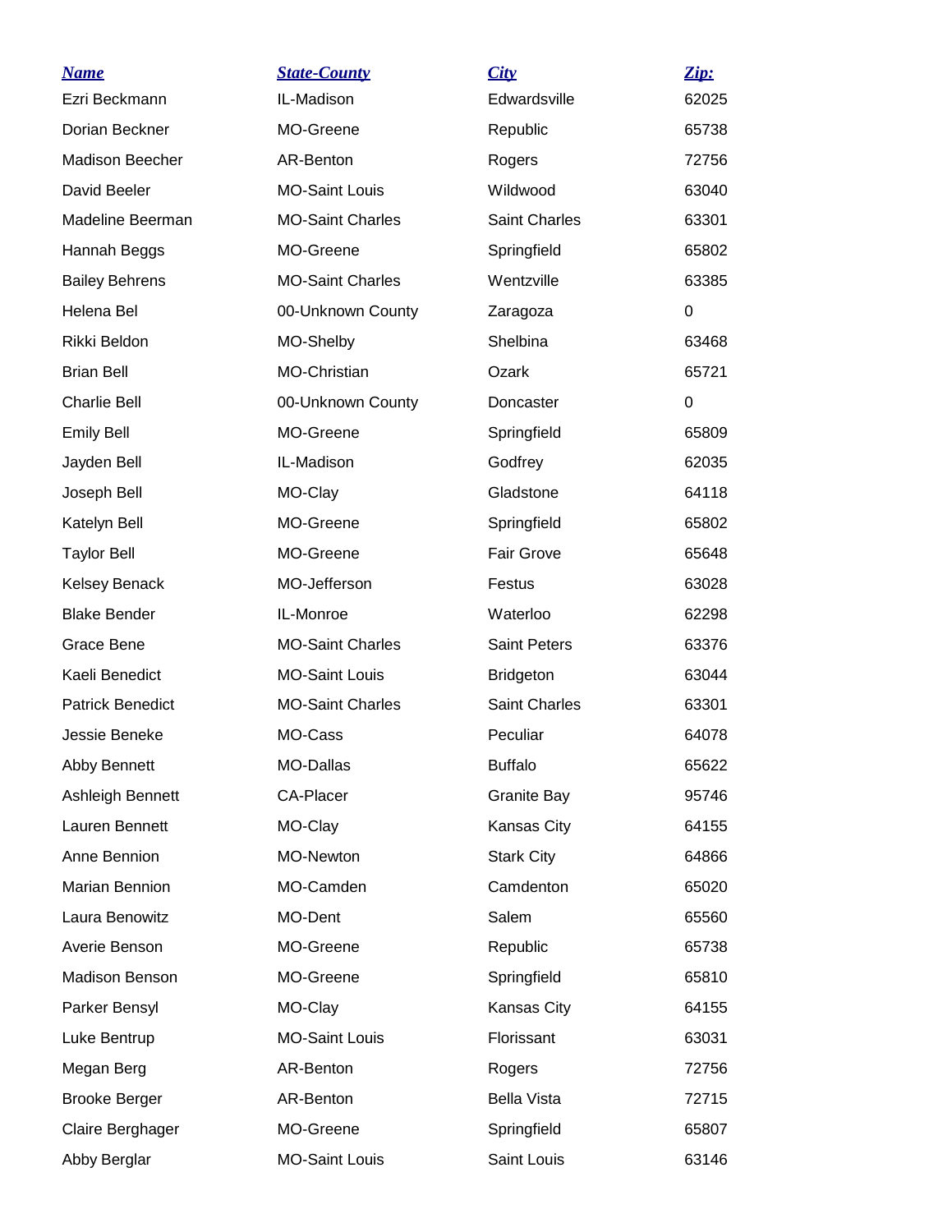| <b>Name</b>            | <b>State-County</b>     | City                | Zip:  |
|------------------------|-------------------------|---------------------|-------|
| Madelyn Berhorst       | MO-Callaway             | <b>Holts Summit</b> | 65043 |
| Jared Berlin           | KS-Johnson              | Lenexa              | 66216 |
| Carolina Bermudez      | KS-Johnson              | Olathe              | 66062 |
| <b>Thomas Bernard</b>  | <b>MO-Saint Louis</b>   | <b>Saint Louis</b>  | 63128 |
| Elle Bernet            | MO-Greene               | <b>Walnut Grove</b> | 65770 |
| Anna Berry             | MO-Jackson              | Lees Summit         | 64082 |
| Jacob Berry            | <b>MO-Saint Louis</b>   | Saint Louis         | 63129 |
| Josie Berry            | MO-Greene               | Springfield         | 65803 |
| Mya Berry              | MO-Greene               | Springfield         | 65803 |
| Persi Berry            | MO-Jefferson            | Herculaneum         | 63048 |
| Rachel Berry           | MO-Jefferson            | Fenton              | 63026 |
| <b>William Berry</b>   | MO-Greene               | Republic            | 65738 |
| Martin Berwanger       | MO-Cooper               | Clarksburg          | 65025 |
| Miranda Bess           | <b>MO-Saint Louis</b>   | Saint Louis         | 63128 |
| Maria Helena Bessa     | <b>MO-Christian</b>     | Republic            | 65738 |
| Lindsey Bethmann       | MO-Clinton              | Gower               | 64454 |
| Kendra Betz            | MO-Grundy               | Trenton             | 64683 |
| <b>Bailey Beussink</b> | MO-Cape Girardeau       | Cape Girardeau      | 63701 |
| Jordan Beutler Beutler | MO-Greene               | Republic            | 65738 |
| Marcie Bewley          | AR-Craighead            | Jonesboro           | 72401 |
| Nathan Bextermueller   | <b>MO-Saint Charles</b> | O Fallon            | 63366 |
| Abby Beyer             | MO-Jefferson            | Imperial            | 63052 |
| Amira Bezine           | 00-Unknown County       | Monastir            | 0     |
| Krusha Bhakta          | MO-Jasper               | Joplin              | 64801 |
| Sahejbir Bhatia        | 00-Unknown County       | New Delhi           | 0     |
| Haider Ali Bhatti      | 00-Unknown County       | Islamabad           | 0     |
| Mya Bhinhar            | OK-Tulsa                | Owasso              | 74055 |
| Yueran Bi              | 00-Unknown County       | Jinzhong            | 0     |
| Kristin Bianco         | <b>MO-Saint Charles</b> | O Fallon            | 63368 |
| <b>Hollie Bickel</b>   | <b>MO-Saint Louis</b>   | Saint Louis         | 63122 |
| Madeline Bickel        | MO-Lafayette            | Alma                | 64001 |
| Deja Bickers           | <b>CA-Los Angeles</b>   | West Hills          | 91304 |
| Autumn Biego           | MO-Jefferson            | Cedar Hill          | 63016 |
| Lexie Biever           | <b>MO-Saint Charles</b> | O Fallon            | 63368 |
| Leigh Bills            | MO-Greene               | Springfield         | 65807 |
| Ava Billue             | MO-Greene               | Springfield         | 65810 |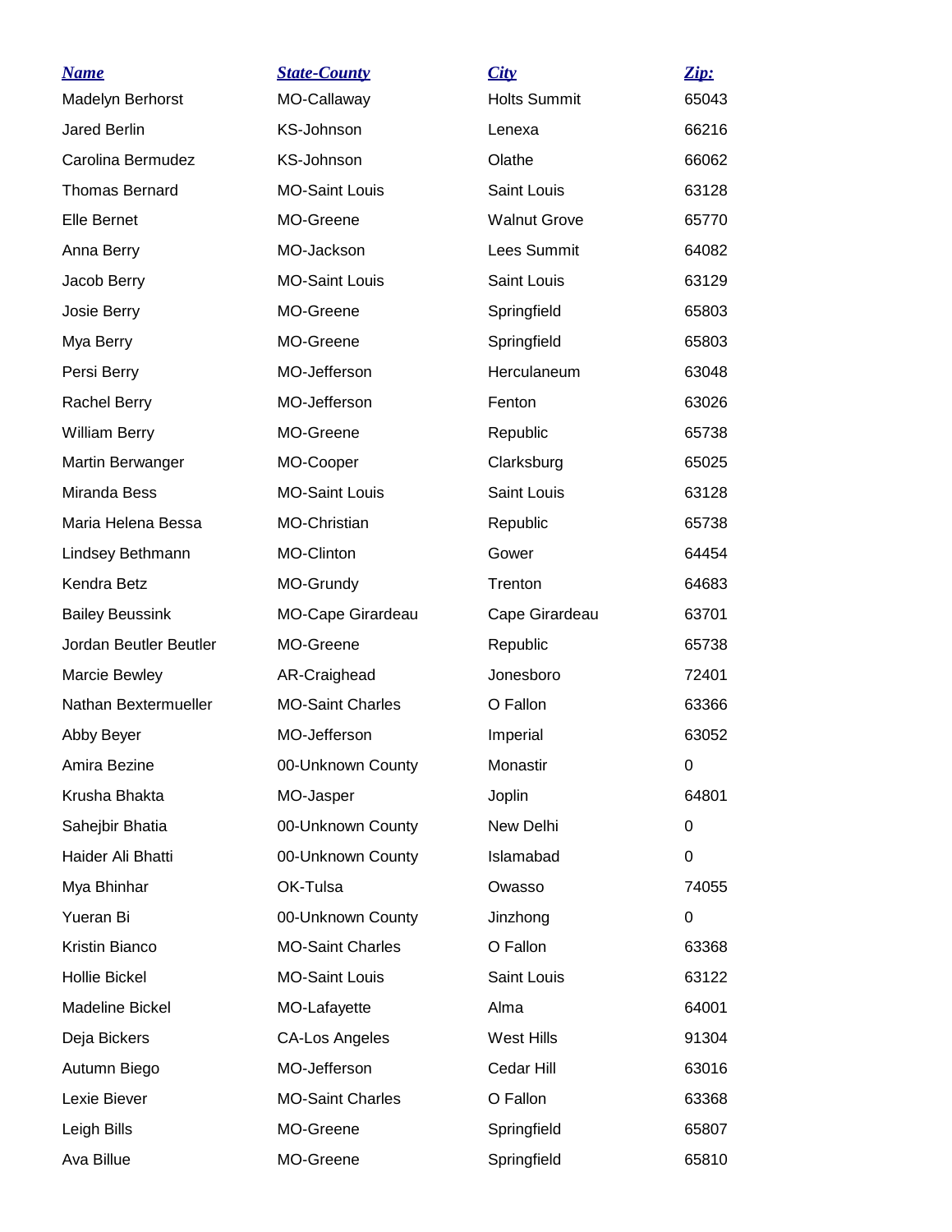| <b>Name</b>           | <b>State-County</b>     | City                 | Zip:  |
|-----------------------|-------------------------|----------------------|-------|
| <b>Molly Bilsland</b> | MO-Greene               | Springfield          | 65803 |
| Landon Bilyeu         | MO-Christian            | Nixa                 | 65714 |
| Sophia Birch          | <b>MO-Saint Charles</b> | <b>Saint Charles</b> | 63301 |
| Monica Bird           | MO-Greene               | <b>Battlefield</b>   | 65619 |
| Savannah Birdsell     | MO-Greene               | Springfield          | 65810 |
| Lia Biritz            | MO-Jackson              | Kansas City          | 64131 |
| Jenna Biser           | MO-Greene               | Springfield          | 65810 |
| Logan Bissey          | MO-Greene               | <b>Battlefield</b>   | 65619 |
| <b>Tucker Bittick</b> | MO-Lawrence             | Mount Vernon         | 65712 |
| <b>Adrian Bittner</b> | MO-Jasper               | Carl Junction        | 64834 |
| Emma Bjorkman         | <b>MO-Saint Louis</b>   | Saint Louis          | 63122 |
| Alexander Bjorlin     | 00-Unknown County       |                      | 0     |
| Alexis Black          | MO-Pulaski              | Richland             | 65556 |
| Eden Black            | MO-Platte               | Kansas City          | 64152 |
| Hannah Black          | MO-Greene               | Springfield          | 65807 |
| <b>Tahlia Black</b>   | MO-Greene               | Springfield          | 65804 |
| Ethan Blackburn       | MO-Boone                | Hartsburg            | 65039 |
| Em Blackstone         | MO-Cass                 | Raymore              | 64083 |
| David Blackwell       | <b>MO-Saint Louis</b>   | Saint Louis          | 63134 |
| Matt Blaha            | MO-Platte               | <b>Platte City</b>   | 64079 |
| Julia Blair           | <b>MO-Saint Charles</b> | O Fallon             | 63368 |
| Chapman Blake         | <b>TX-Tarrant</b>       | Grapevine            | 76051 |
| <b>Skyler Blakley</b> | MO-Stone                | Crane                | 65633 |
| Kdee Blaney           | MO-Newton               | Joplin               | 64804 |
| Abigail Blansit       | MO-Lafayette            | <b>Bates City</b>    | 64011 |
| Hope Blaylock         | MO-Marion               | Hannibal             | 63401 |
| Michaela Bledsoe      | MO-Webster              | Marshfield           | 65706 |
| <b>Shelby Bledsoe</b> | MO-Webster              | Rogersville          | 65742 |
| <b>Crystal Blesi</b>  | MO-Greene               | Springfield          | 65804 |
| <b>Trent Blesi</b>    | MO-Greene               | Springfield          | 65804 |
| <b>Mark Blevins</b>   | MO-Christian            | Nixa                 | 65714 |
| <b>Wade Blevins</b>   | <b>MO-Saint Charles</b> | O Fallon             | 63366 |
| Gretchen Block        | MO-Clay                 | Smithville           | 64089 |
| Lacey Blomberg        | MO-Miller               | Saint Elizabeth      | 65075 |
| Emma Bloodworth       | MO-Carter               | Van Buren            | 63965 |
| <b>Avery Bloss</b>    | MO-Platte               | Kansas City          | 64151 |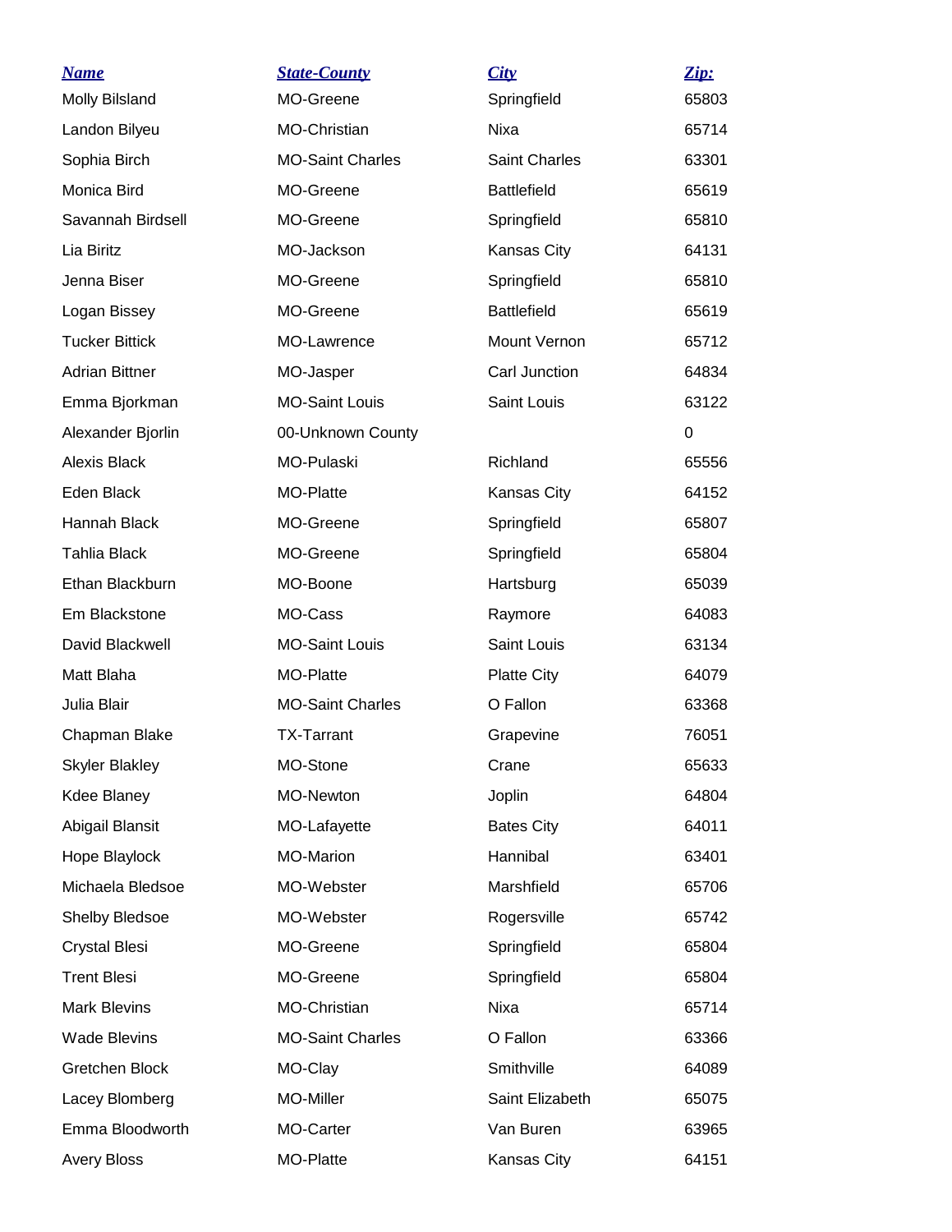| <b>Name</b>               | <b>State-County</b>     | City                 | Zip:  |
|---------------------------|-------------------------|----------------------|-------|
| <b>Kendal Blumenthal</b>  | MO-Jefferson            | Imperial             | 63052 |
| Sijie Bo                  | 00-Unknown County       | Taiyuan              | 0     |
| Connor Bock               | <b>MO-Saint Clair</b>   | <b>Appleton City</b> | 64724 |
| Shannon Bock              | <b>MO-Saint Charles</b> | O Fallon             | 63368 |
| Lillie Bodeen             | MO-Greene               | Springfield          | 65809 |
| Audrey Bodine             | MO-Polk                 | Pleasant Hope        | 65725 |
| Carson Bodinson           | MO-Clay                 | Kansas City          | 64157 |
| Paul Boeckmann            | MO-Osage                | Loose Creek          | 65054 |
| Mason Boehlein            | <b>MO-Saint Louis</b>   | Wildwood             | 63005 |
| Andrew Boehne             | MO-Greene               | Springfield          | 65804 |
| Maria Boero               | MO-Crawford             | Bourbon              | 65441 |
| Carissa Boessen           | MO-Miller               | Eugene               | 65032 |
| Gabrielle Boettler        | MO-Barry                | Verona               | 65769 |
| Jack Bohannon             | <b>MO-Saint Charles</b> | O Fallon             | 63366 |
| William-Michael Bohlen    | MO-Greene               | Springfield          | 65804 |
| Kathryn Bohler            | <b>MO-Saint Louis</b>   | Fenton               | 63026 |
| Eddie Bohn                | <b>MO-Saint Charles</b> | Defiance             | 63341 |
| Isabelle Bokern           | <b>MO-Saint Louis</b>   | Saint Louis          | 63128 |
| Sarah Bolander            | MO-Buchanan             | Saint Joseph         | 64501 |
| Michaela Bolick           | MO-Webster              | Rogersville          | 65742 |
| Michael Boling            | MO-Christian            | Nixa                 | 65714 |
| <b>Taylor Bollinger</b>   | MO-Platte               | <b>Platte City</b>   | 64079 |
| Eva Bolt-Ezell            | MO-Greene               | Springfield          | 65804 |
| Rosalia Bolyard           | MO-Phelps               | Rolla                | 65401 |
| Caden Bolz                | KS-Johnson              | <b>Overland Park</b> | 66223 |
| Caroline Bonacorso        | MO-Clay                 | Kansas City          | 64119 |
| <b>Matthew Bonass</b>     | MO-Barry                | Shell Knob           | 65747 |
| Abbie Bond                | MO-Moniteau             | Russellville         | 65074 |
| Chloe Bond                | <b>MO-Saint Charles</b> | Cottleville          | 63304 |
| <b>Madison Bonecutter</b> | MO-Clay                 | Kansas City          | 64157 |
| Erin Booker               | <b>MO-Saint Charles</b> | <b>Saint Charles</b> | 63301 |
| Alexis Booth              | MO-Webster              | Seymour              | 65746 |
| Allison Borden            | MO-Jackson              | Lees Summit          | 64081 |
| Samuel Borden             | MO-Lincoln              | <b>Troy</b>          | 63379 |
| Robert Border             | MO-Christian            | Nixa                 | 65714 |
| William Borders           | <b>MO-Saint Louis</b>   | Saint Louis          | 63146 |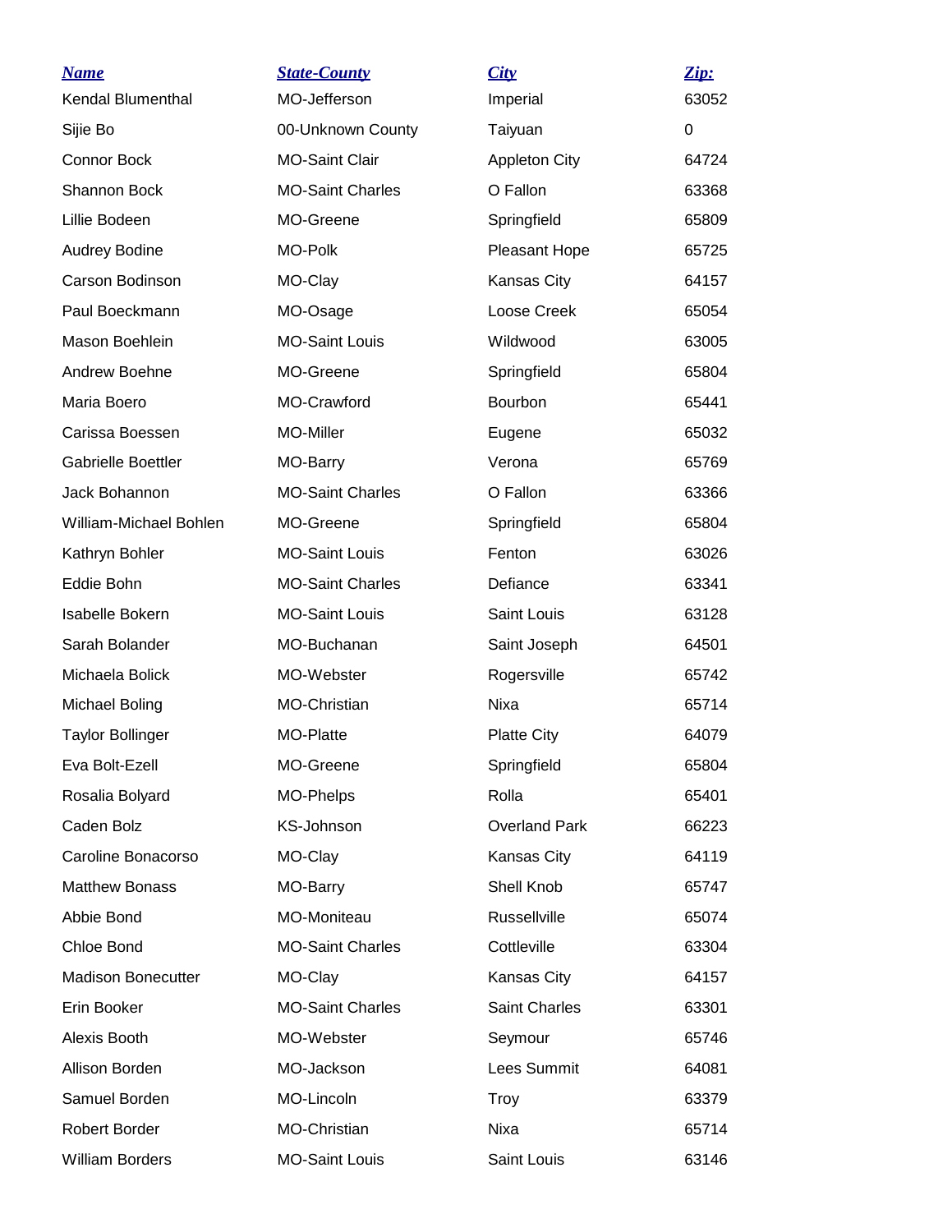| <b>Name</b><br>Amanda Boren | <b>State-County</b><br><b>MO-Franklin</b> | City<br>Sullivan     | Zip:<br>63080 |
|-----------------------------|-------------------------------------------|----------------------|---------------|
| <b>Briana Borland</b>       | MO-Greene                                 | Springfield          | 65809         |
| Libbi Borsa                 | <b>MO-Saint Louis</b>                     | Saint Louis          | 63126         |
| Joshua Borthick             | 00-Unknown County                         |                      | $\Omega$      |
| Gabrielle Borup             | MO-Taney                                  | <b>Branson</b>       | 65616         |
| <b>Tahlor Boschert</b>      | <b>MO-Saint Charles</b>                   | O Fallon             | 63368         |
| Paige Bossaller             | MO-Gasconade                              | Owensville           | 65066         |
| Seth Bossi                  | MO-Greene                                 | Strafford            | 65757         |
| <b>Harper Boswell</b>       | MO-Lawrence                               | Mount Vernon         | 65712         |
| Miriam Botello              | MO-Greene                                 | Springfield          | 65803         |
| Samuel Bottini              | <b>MO-Saint Charles</b>                   | O Fallon             | 63368         |
| Selma Bouraoui              | 00-Unknown County                         | Tunis                | $\Omega$      |
| <b>Emily Bourassa</b>       | MO-Vernon                                 | <b>Richards</b>      | 64778         |
| Madelyn Bourner             | MO-Cape Girardeau                         | Jackson              | 63755         |
| <b>Justin Bours</b>         | 00-Unknown County                         | Niel-bij-as, Limburg | 0             |
| Elisabeth Bowen             | MO-Greene                                 | Springfield          | 65807         |
| Sierra Bower                | <b>TX-Cooke</b>                           | Gainesville          | 76240         |
| Ryan Bowermaster            | <b>MO-Saint Louis</b>                     | Fenton               | 63026         |
| Samantha Bowers             | MO-Polk                                   | <b>Bolivar</b>       | 65613         |
| Melissa Bowles              | MO-Cedar                                  | Humansville          | 65674         |
| Zachary Bowles              | MO-Greene                                 | Springfield          | 65807         |
| Jayden Bowman               | MO-Barry                                  | Cassville            | 65625         |
| Scotty Bowman               | MO-Sullivan                               | Unionville           | 63565         |
| <b>Rylee Bownds</b>         | MO-Greene                                 | Springfield          | 65810         |
| Paige Bowser                | MO-Greene                                 | Springfield          | 65807         |
| Jordan Boyce                | MO-Greene                                 | Springfield          | 65804         |
| <b>Kelsey Boyce</b>         | MO-Greene                                 | Springfield          | 65804         |
| A.J. Boyd                   | <b>MO-Saint Louis</b>                     | Florissant           | 63033         |
| Colin Boyd                  | MO-Pulaski                                | Waynesville          | 65583         |
| <b>Hailey Boyd</b>          | MO-Greene                                 | Springfield          | 65807         |
| <b>Richard Boyer</b>        | IL-Saint Clair                            | <b>Belleville</b>    | 62226         |
| Samantha Boyer              | IL-Madison                                | Edwardsville         | 62025         |
| Skyler Boyle                | <b>MO-Saint Charles</b>                   | O Fallon             | 63368         |
| Elizabeth Boyne             | OK-Creek                                  | Sapulpa              | 74066         |
| Lyndsi Boysen               | MO-Greene                                 | Republic             | 65738         |
| Celine Boyts                | MO-Greene                                 | Springfield          | 65803         |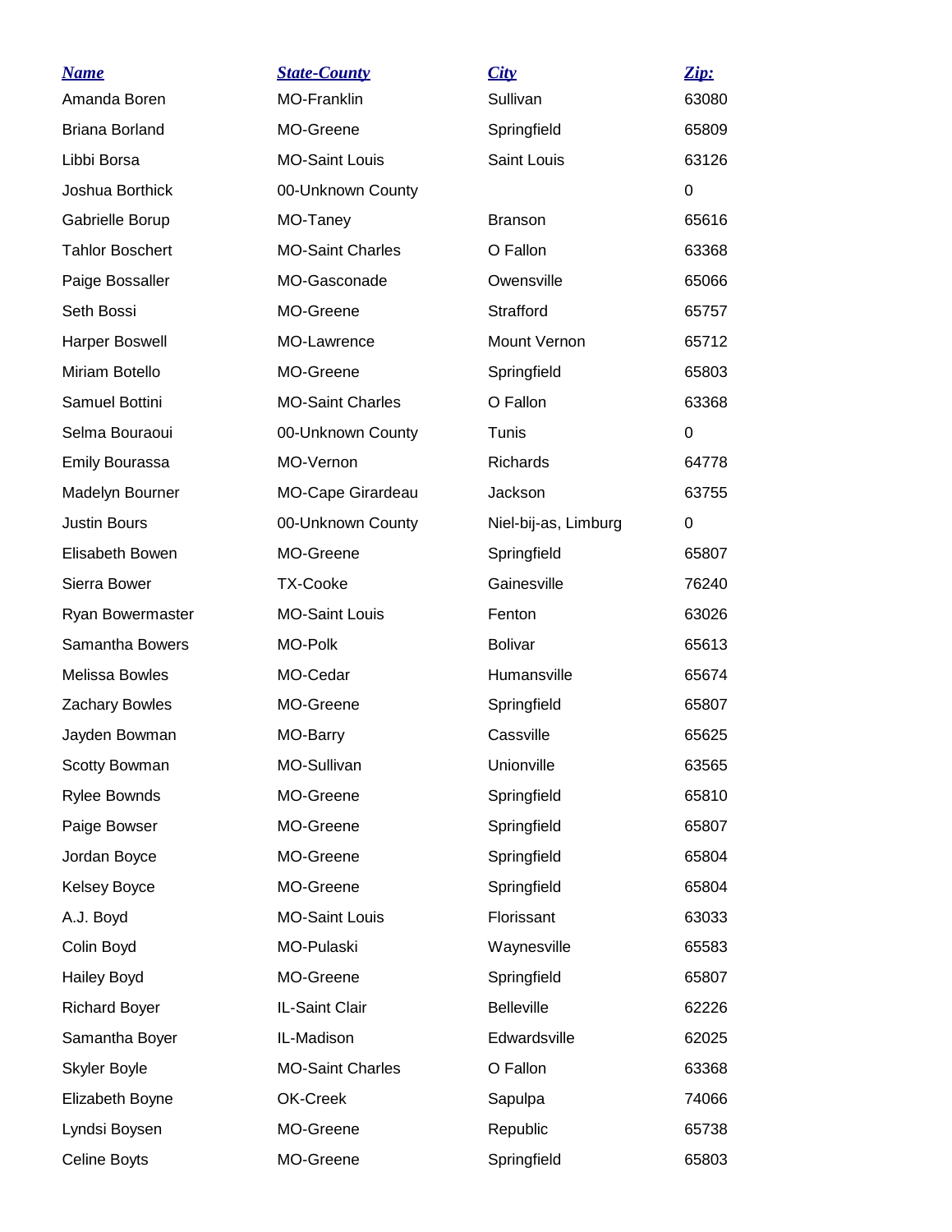| <b>Name</b>              | <b>State-County</b>     | City                 | Zip:  |
|--------------------------|-------------------------|----------------------|-------|
| Peyton Bracci            | <b>MO-Saint Louis</b>   | <b>Ballwin</b>       | 63021 |
| Anna Bracciano           | MO-Buchanan             | Saint Joseph         | 64507 |
| Raygan Bradley           | MO-Newton               | Neosho               | 64850 |
| Kailey Bradshaw          | MO-Greene               | Springfield          | 65804 |
| <b>Riley Brady</b>       | MO-Greene               | Springfield          | 65807 |
| <b>Ashley Brake</b>      | MO-Christian            | Ozark                | 65721 |
| Reagan Braker            | MO-Christian            | Nixa                 | 65714 |
| Abigale Braly            | MO-Jackson              | Kansas City          | 64133 |
| Ashley Brand             | <b>MO-Saint Louis</b>   | Hazelwood            | 63042 |
| Holly Brandon            | <b>MO-Saint Louis</b>   | Kirkwood             | 63122 |
| Lydia Brandon            | MO-Randolph             | Moberly              | 65270 |
| <b>Celeste Brandt</b>    | MO-Gasconade            | Owensville           | 65066 |
| <b>Lindsey Brandt</b>    | MO-Cole                 | Russellville         | 65074 |
| Payton Branson           | MO-Cole                 | Wardsville           | 65101 |
| Serena Branstetter       | MO-Polk                 | <b>Bolivar</b>       | 65613 |
| Olivia Branz             | IL-Saint Clair          | O Fallon             | 62269 |
| <b>Chase Brashers</b>    | MO-Lawrence             | Mount Vernon         | 65712 |
| <b>McKenzie Brashers</b> | MO-Lawrence             | Mount Vernon         | 65712 |
| Ashley Brassard          | MO-Christian            | Nixa                 | 65714 |
| Megan Brassard           | MO-Christian            | Nixa                 | 65714 |
| Tanya Bratkov            | MO-Christian            | Nixa                 | 65714 |
| <b>Jarrett Brattin</b>   | MO-Barry                | Exeter               | 65647 |
| <b>Jared Bratton</b>     | MO-Jefferson            | Arnold               | 63010 |
| Kendra Brauch            | MO-Jefferson            | High Ridge           | 63049 |
| Abi Braun                | MO-Greene               | Springfield          | 65807 |
| Emma Braun               | IL-Madison              | Collinsville         | 62234 |
| Noah Braun               | <b>MO-Saint Louis</b>   | Saint Louis          | 63119 |
| Vanessa Braune           | <b>MO-Saint Charles</b> | <b>Saint Charles</b> | 63301 |
| Cody Brave               | <b>MO-Saint Charles</b> | Lake St Louis        | 63367 |
| McKenna Brawley          | <b>MO-Saint Louis</b>   | Saint Louis          | 63129 |
| Abby Bray                | MO-Clay                 | Kansas City          | 64157 |
| Spencer Breckenkamp      | MO-Franklin             | Washington           | 63090 |
| Kai Breeden              | MO-Clay                 | Liberty              | 64068 |
| Amanda Brege             | MO-Ozark                | Pottersville         | 65790 |
| Elizabeth Breheny        | <b>MO-Saint Louis</b>   | Manchester           | 63021 |
| Ava Breitenstein         | <b>MO-Saint Louis</b>   | Saint Louis          | 63129 |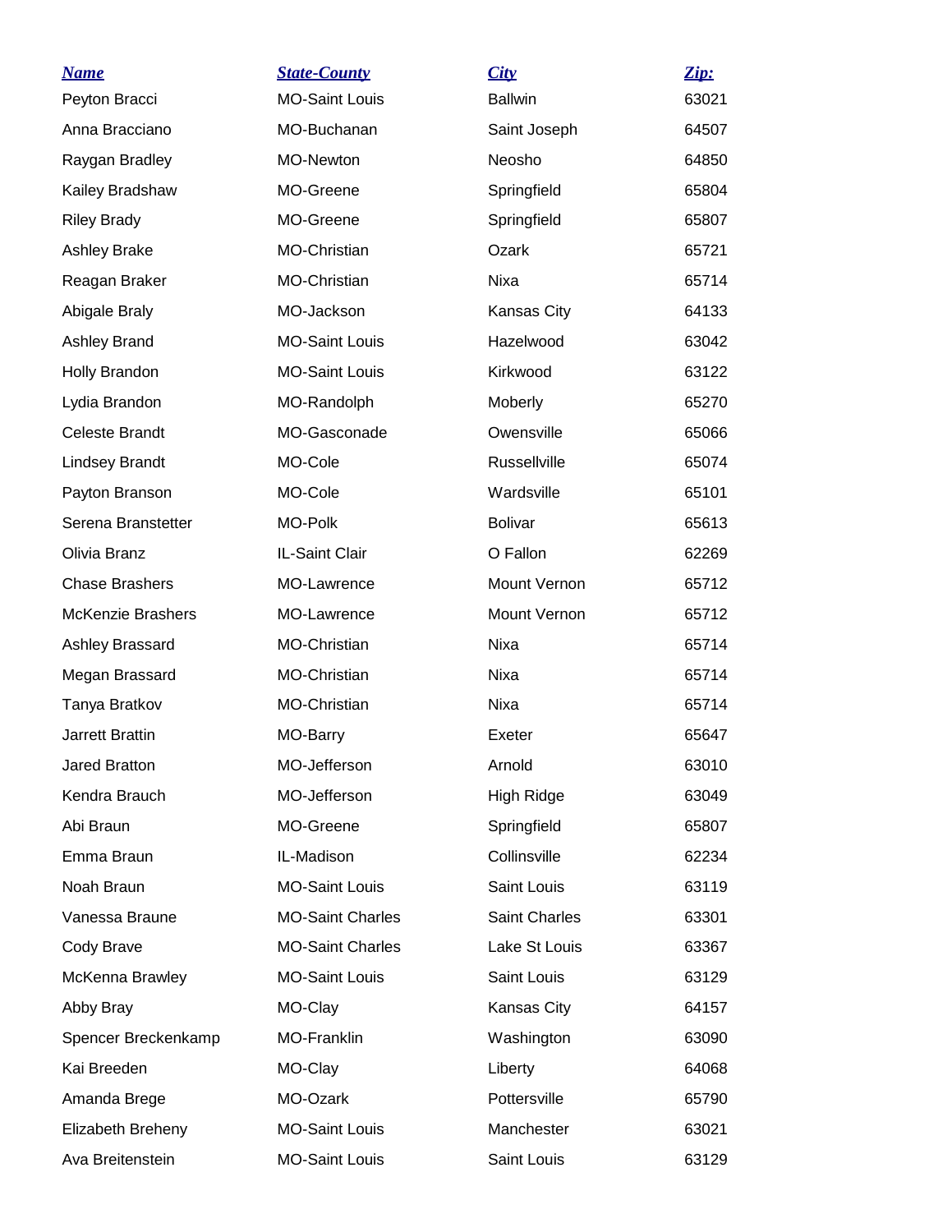| <u>Name</u>            | <b>State-County</b>      | City                 | Zip:  |
|------------------------|--------------------------|----------------------|-------|
| Brenna Breitenstein    | <b>MO-Saint Louis</b>    | Saint Louis          | 63129 |
| Sonia Brekken          | KS-Johnson               | Olathe               | 66061 |
| Hunter Brennan         | <b>MO-Saint Louis</b>    | <b>Saint Louis</b>   | 63129 |
| <b>Brittaney Brent</b> | MO-Greene                | Springfield          | 65804 |
| <b>Willow Breuer</b>   | <b>MO-Saint Louis</b>    | <b>Ballwin</b>       | 63021 |
| <b>Ellie Brewer</b>    | <b>KS-Butler</b>         | Andover              | 67002 |
| <b>Aubrey Brewster</b> | <b>MO-Saint Francois</b> | <b>Bonne Terre</b>   | 63628 |
| Kourtney Brewster      | MO-Newton                | Granby               | 64844 |
| Jared Breyer           | <b>MO-Saint Louis</b>    | Hazelwood            | 63042 |
| <b>Chloe Bridges</b>   | AR-Saline                | <b>Bryant</b>        | 72022 |
| Olyvia Brinkmann       | MO-Greene                | Springfield          | 65809 |
| Rachel Briscoe         | <b>MO-Saint Charles</b>  | <b>Saint Charles</b> | 63301 |
| Loren Broaddus         | MO-Greene                | Springfield          | 65807 |
| Karissa Brock          | MO-Grundy                | Trenton              | 64683 |
| Nicole Brommelhorst    | <b>MO-Saint Charles</b>  | O Fallon             | 63368 |
| Sophie Broockerd       | MO-Jackson               | Lone Jack            | 64070 |
| <b>Avery Brooks</b>    | MO-Webster               | Fordland             | 65652 |
| Jamison Brooks         | MO-Boone                 | Columbia             | 65201 |
| Kylee Brookshire       | MO-Phelps                | Newburg              | 65550 |
| <b>Scout Broshears</b> | MO-Saint Louis City      | Saint Louis          | 63109 |
| Alec Broske            | IL-Monroe                | Columbia             | 62236 |
| Karley Broske          | IL-Madison               | Highland             | 62249 |
| Dylan Brott            | MO-Cape Girardeau        | Jackson              | 63755 |
| Daniela Broughton      | MO-Greene                | Springfield          | 65804 |
| Aaron Brown            | MO-Jackson               | Lees Summit          | 64082 |
| Alaina Brown           | MO-McDonald              | Anderson             | 64831 |
| Alyssa Brown           | MO-Franklin              | Villa Ridge          | 63089 |
| <b>Buster Brown</b>    | MO-Webster               | Fordland             | 65652 |
| Connor Brown           | MO-Cedar                 | Stockton             | 65785 |
| Daisy Brown            | MO-Christian             | Nixa                 | 65714 |
| Elena Brown            | IL-Madison               | Edwardsville         | 62025 |
| Hannah Brown           | MO-Dent                  | Salem                | 65560 |
| lan Brown              | MO-Lawrence              | Verona               | 65769 |
| Jaessa Brown           | MO-Laclede               | Lebanon              | 65536 |
| Jake Brown             | MO-Greene                | Springfield          | 65807 |
| KaMara Brown           | MO-Greene                | Springfield          | 65803 |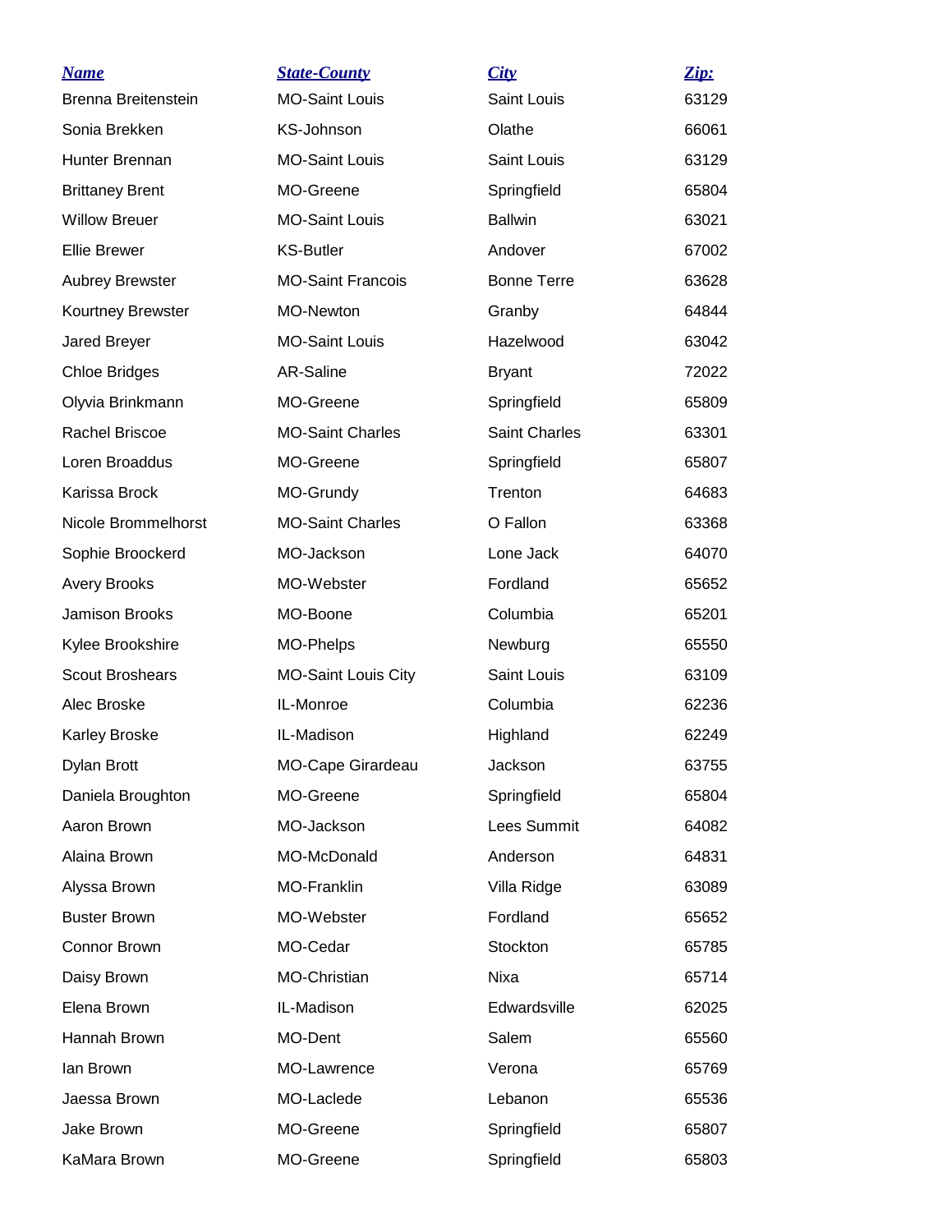| <b>Name</b><br>Kate Brown | <b>State-County</b><br>MO-Cedar | City<br>Fair Play | Zip:<br>65649 |
|---------------------------|---------------------------------|-------------------|---------------|
| Kennedy Brown             | <b>MO-Saint Louis</b>           | Saint Louis       | 63141         |
| Lauren Brown              | FL-Seminole                     | Sanford           | 32771         |
| Lauryn Brown              | MO-Gentry                       | Albany            | 64402         |
| Mason Brown               | MO-Greene                       | Springfield       | 65807         |
| Matt Brown                | AR-Lincoln                      | <b>Star City</b>  | 71667         |
| Michaela Brown            | MO-Polk                         | <b>Bolivar</b>    | 65613         |
| Morgan Brown              | MO-Jasper                       | Carthage          | 64836         |
| Nathan Brown              | MO-Newton                       | Loma Linda        | 64804         |
| Nikita Brown              | MO-Greene                       | Springfield       | 65807         |
| Olivia Brown              | MO-Camden                       | Sunrise Beach     | 65079         |
| Zoe Brown                 | MO-Jasper                       | Joplin            | 64804         |
| Rorie Brownfield          | MO-Jasper                       | Carthage          | 64836         |
| Da'Jah Broyles            | <b>MO-Saint Louis</b>           | Saint Louis       | 63132         |
| Sara Broyles              | <b>MO-New Madrid</b>            | New Madrid        | 63869         |
| Megan Bruch               | MO-Jackson                      | Independence      | 64057         |
| Gage Brumley              | IL-Monroe                       | Columbia          | 62236         |
| Anna Brummell             | <b>MO-Saint Louis</b>           | Saint Louis       | 63122         |
| Cade Brundage             | MO-Clay                         | Kearney           | 64060         |
| Keigon Bruneteau          | NY-New York                     | New York          | 10016         |
| Michala Brunette          | <b>MO-Saint Louis</b>           | Saint Louis       | 63129         |
| Nicole Brunette           | <b>MO-Saint Louis</b>           | Fenton            | 63026         |
| Calvin Brunkhorst         | MO-Cape Girardeau               | Cape Girardeau    | 63701         |
| Kaitlin Bruns             | MO-Cape Girardeau               | Jackson           | 63755         |
| Mackenzie Brunson         | MO-Greene                       | Fair Grove        | 65648         |
| Aadne Bruseth             | 00-Unknown County               | Batnfjordsoera    | 0             |
| Jessica Brushaber         | <b>MO-Saint Louis</b>           | Wildwood          | 63040         |
| Joshua Brushwood          | 00-Unknown County               |                   | 0             |
| <b>Madelyn Brutton</b>    | <b>MO-Saint Louis</b>           | Saint Louis       | 63129         |
| Kaylea Bryan              | MO-Greene                       | Springfield       | 65807         |
| Kaitlyn Bryant            | MO-Taney                        | Kirbyville        | 65679         |
| <b>Kimberly Bryant</b>    | MO-Cedar                        | Fair Play         | 65649         |
| Sara Bryant               | MO-Clay                         | Kansas City       | 64155         |
| <b>Brittany Bryars</b>    | MO-Scott                        | Sikeston          | 63801         |
| Alanna Bryson             | MO-Buchanan                     | Saint Joseph      | 64505         |
| Chad Bryson               | MO-Johnson                      | Warrensburg       | 64093         |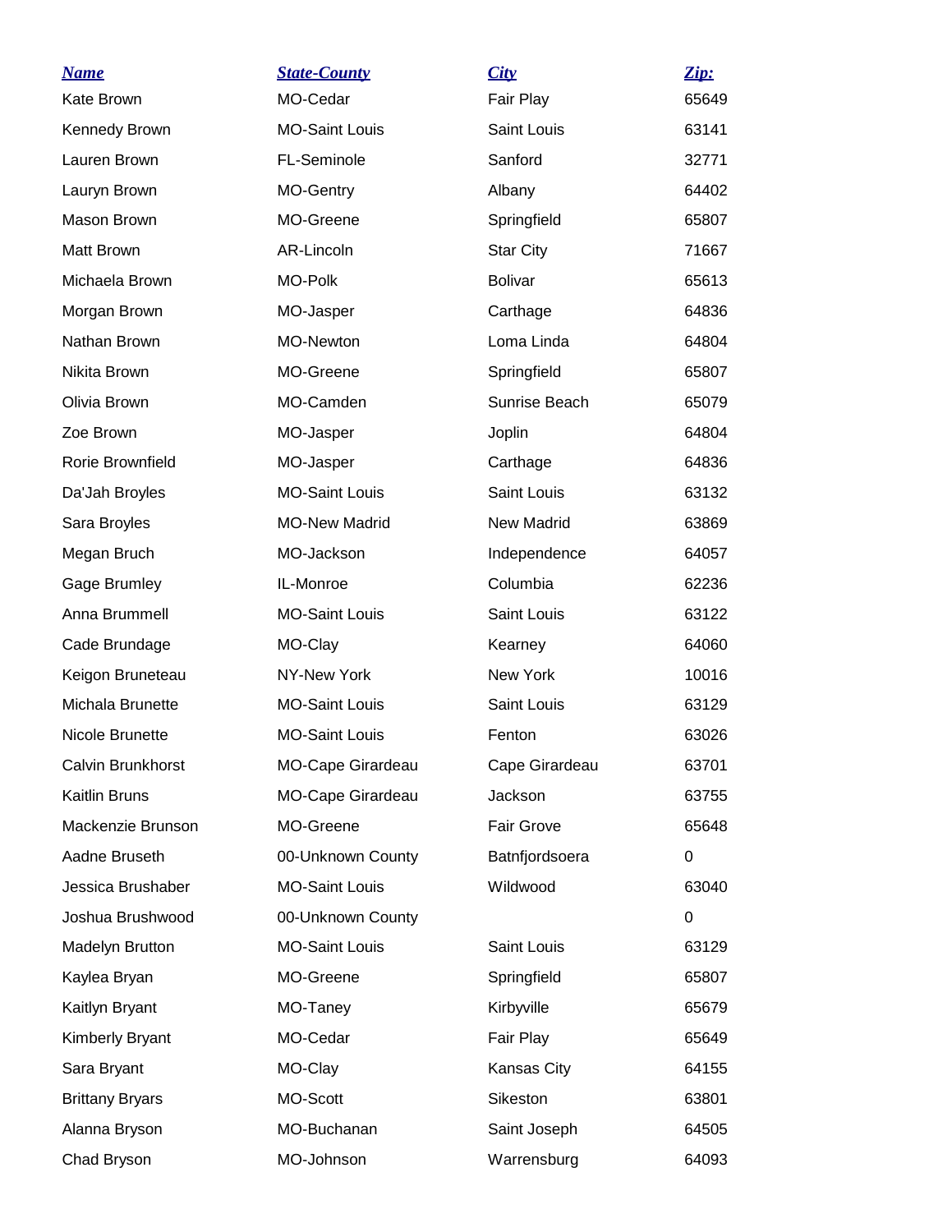| <u>Name</u>                 | <b>State-County</b>     | City                | Zip:  |
|-----------------------------|-------------------------|---------------------|-------|
| Genevieve Buchanan          | MO-Jefferson            | Arnold              | 63010 |
| Alyssa Buchheit             | <b>MO-Saint Charles</b> | Saint Charles       | 63303 |
| Malie Buchheit              | MO-Jefferson            | Fenton              | 63026 |
| <b>Christina Buckmaster</b> | <b>MO-Platte</b>        | Parkville           | 64152 |
| Rosie Buckner               | MO-Jasper               | Joplin              | 64801 |
| <b>Israel Budd</b>          | MO-Greene               | Springfield         | 65804 |
| Kyle Budde                  | IL-Saint Clair          | Columbia            | 62236 |
| Amar Budhathoki             | 00-Unknown County       | Galkot, Baglung     | 0     |
| Sugar Magnolia Buechler     | <b>MO-Saint Louis</b>   | Eureka              | 63025 |
| Alexis Buechter             | MO-Cole                 | Jefferson City      | 65101 |
| James Buechter              | <b>MO-Saint Louis</b>   | Saint Louis         | 63119 |
| Jenna Buecker               | <b>MO-Saint Louis</b>   | <b>Saint Louis</b>  | 63129 |
| <b>Brooke Buehler</b>       | MO-Christian            | <b>Billings</b>     | 65610 |
| <b>Isabel Bueno</b>         | MO-Jackson              | <b>Blue Springs</b> | 64015 |
| Tammy Bui                   | MO-Clay                 | Kansas City         | 64116 |
| Jami Bull                   | <b>MO-Saint Louis</b>   | Wildwood            | 63025 |
| <b>Taylor Bullis</b>        | MO-Greene               | Springfield         | 65804 |
| Jada Bunch                  | MS-De Soto              | Southaven           | 38672 |
| <b>Elizabeth Bunker</b>     | <b>TX-Collin</b>        | Plano               | 75093 |
| <b>Colton Bunkley</b>       | <b>MO-Franklin</b>      | Washington          | 63090 |
| Hannah Bunner               | MO-Christian            | Nixa                | 65714 |
| Elizabeth Bunton            | <b>MO-Saint Louis</b>   | Chesterfield        | 63017 |
| Rebecca Bunyard             | MO-Phelps               | Saint James         | 65559 |
| <b>Caitlin Burdette</b>     | MO-Greene               | Springfield         | 65802 |
| Caleb Burg                  | MO-Christian            | Ozark               | 65721 |
| Garrett Burgard             | KS-Johnson              | Shawnee             | 66227 |
| Farah Burgess               | MO-Jackson              | <b>Blue Springs</b> | 64015 |
| Jaxon Burgess               | <b>MO-Saint Louis</b>   | Eureka              | 63025 |
| Morgan Burghardt            | NE-Douglas              | Omaha               | 68134 |
| Peyton Burke                | <b>MO-Saint Louis</b>   | Eureka              | 63025 |
| Morgan Burkitt              | MO-Taney                | Merriam VIg         | 65740 |
| Dakota Burnett              | MO-Webster              | Rogersville         | 65742 |
| Jeremy Burnett              | MO-Greene               | Springfield         | 65802 |
| <b>Molly Burney</b>         | MO-Greene               | Springfield         | 65804 |
| Calista Burns               | MO-Barry                | Exeter              | 65647 |
| Dani Burns                  | <b>MO-Saint Charles</b> | Wentzville          | 63385 |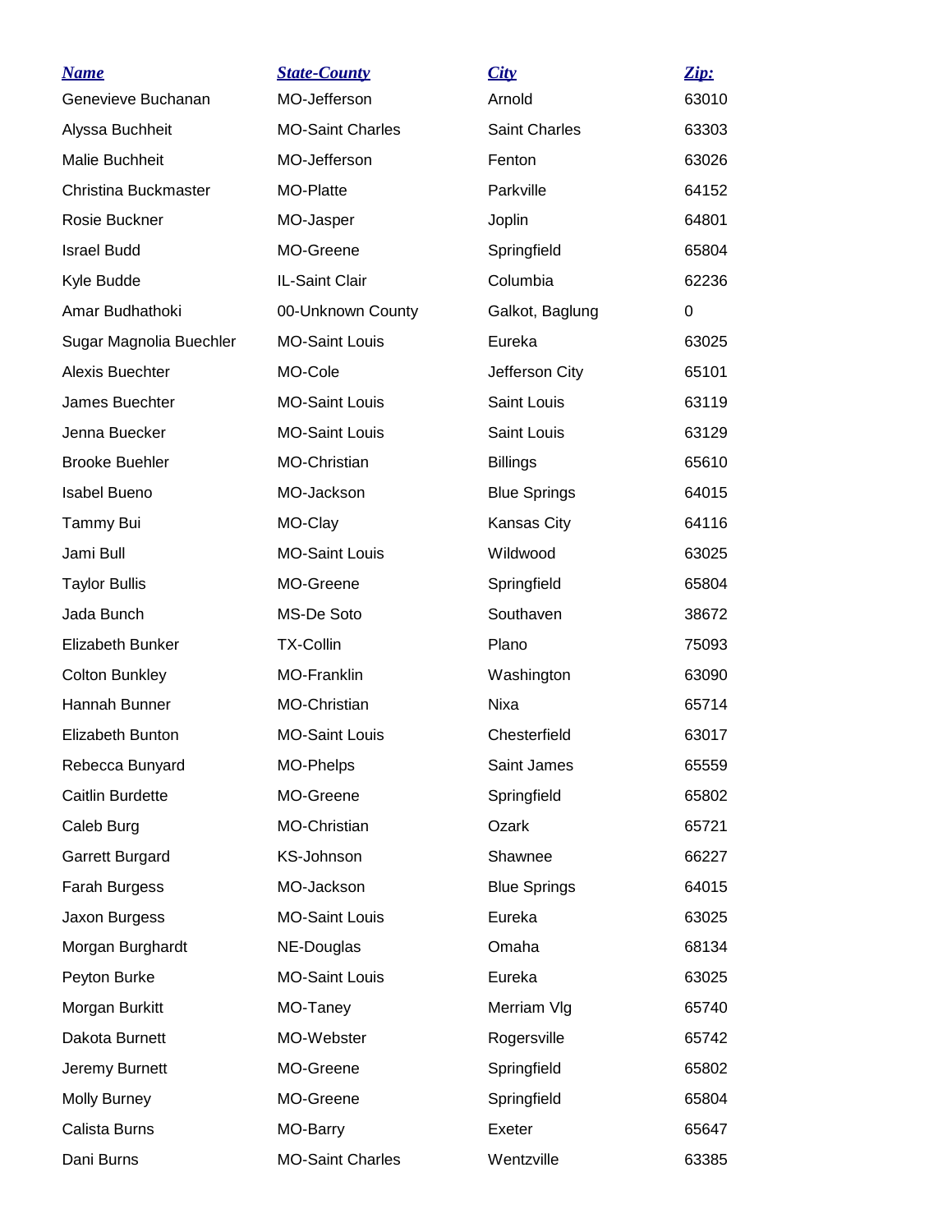| <b>Name</b>           | <b>State-County</b>     | City                  | Zip:  |
|-----------------------|-------------------------|-----------------------|-------|
| <b>Emily Burns</b>    | <b>MO-Saint Charles</b> | O Fallon              | 63366 |
| Hannah Burns          | <b>MO-Saint Louis</b>   | Ferguson              | 63135 |
| Jordan Burns          | MO-Camden               | Montreal              | 65591 |
| <b>Alexis Burr</b>    | MO-Lincoln              | Foley                 | 63347 |
| <b>Allison Burr</b>   | <b>MO-Newton</b>        | Neosho                | 64850 |
| Shalyn Burrell        | MO-Webster              | Strafford             | 65757 |
| Caitlyn Burress       | IL-Saint Clair          | <b>Belleville</b>     | 62221 |
| <b>Arron Burris</b>   | MO-Christian            | Nixa                  | 65714 |
| Jackson Burt          | MO-Greene               | Springfield           | 65807 |
| Abby Burton           | MO-Ray                  | Hardin                | 64035 |
| Isabella Burzio-Roca  | 00-Unknown County       |                       | 0     |
| Julia Busam           | <b>MO-Saint Charles</b> | Wentzville            | 63385 |
| <b>Tyler Buschert</b> | MO-Greene               | Springfield           | 65810 |
| Alexa Bush            | <b>MO-Saint Louis</b>   | Saint Louis           | 63129 |
| Gabrielle Bush        | MO-Jackson              | <b>Blue Springs</b>   | 64014 |
| Madelyn Bushnell      | MO-Greene               | Springfield           | 65803 |
| Kassidy Bushong       | MO-Wright               | <b>Mountain Grove</b> | 65711 |
| Benjamin Busken       | MO-Gasconade            | Morrison              | 65061 |
| Matilyn Busker        | MO-Jackson              | <b>Blue Springs</b>   | 64015 |
| Gary Busselman        | MO-Greene               | Republic              | 65738 |
| <b>Brandon Butler</b> | <b>MO-Christian</b>     | Nixa                  | 65714 |
| <b>Elly Butler</b>    | <b>MO-Saint Louis</b>   | Saint Louis           | 63123 |
| Josy Butler           | MO-Jackson              | <b>Blue Springs</b>   | 64014 |
| <b>Mallory Butler</b> | MO-Jackson              | Lees Summit           | 64081 |
| Kristen Butrum        | MO-Gentry               | King City             | 64463 |
| Allen Butterfield     | <b>MO-Saint Charles</b> | <b>Saint Peters</b>   | 63376 |
| Parker Buzbee         | MO-Greene               | Springfield           | 65804 |
| Olyvia Buzzanga       | MO-Johnson              | Knob Noster           | 65336 |
| Chas Byers            | MO-Dunklin              | Kennett               | 63857 |
| <b>Karly Byers</b>    | <b>MO-Saint Charles</b> | O Fallon              | 63368 |
| <b>Lindsey Byers</b>  | MO-Cole                 | Jefferson City        | 65109 |
| Kaitlyn Byrd          | MO-Christian            | Nixa                  | 65714 |
| Megan Caddy           | 00-Unknown County       |                       | 0     |
| Grace Cain            | MO-Greene               | Springfield           | 65804 |
| Victoria Cain         | MO-Cass                 | Pleasant Hill         | 64080 |
| William Cain          | MO-Greene               | Springfield           | 65810 |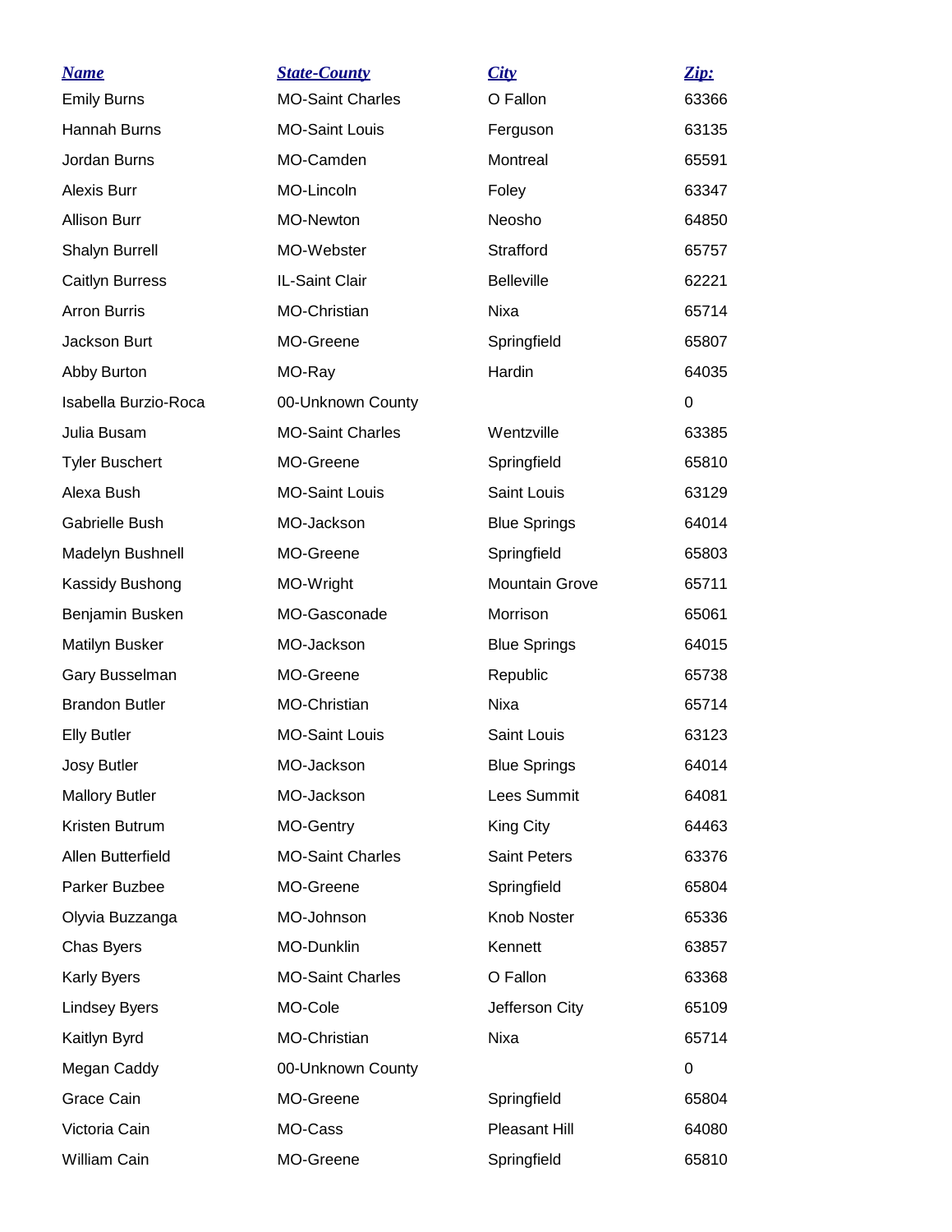| <b>Name</b>              | <b>State-County</b>   | City                | Zip:     |
|--------------------------|-----------------------|---------------------|----------|
| Arianna Calandro         | MO-Jasper             | Joplin              | 64804    |
| <b>Chloe Caldwell</b>    | MO-Lafayette          | Lexington           | 64067    |
| <b>Rachel Callier</b>    | <b>MO-Saint Louis</b> | <b>Ballwin</b>      | 63021    |
| Eliana Cambra            | <b>CT-New Haven</b>   | Prospect            | 6712     |
| <b>Trae Cameron</b>      | MO-Greene             | Springfield         | 65803    |
| <b>Kelsey Campbell</b>   | MO-Cass               | Harrisonville       | 64701    |
| Matthew Campbell         | <b>MO-Saint Louis</b> | <b>Ballwin</b>      | 63021    |
| <b>Sydney Campbell</b>   | MO-Morgan             | Stover              | 65078    |
| <b>Christian Canales</b> | MO-Barry              | Monett              | 65708    |
| Giovanny Canales-Rueda   | MO-Greene             | Springfield         | 65806    |
| Rachel Canape            | MO-Douglas            | Ava                 | 65608    |
| Lauren Candrl            | MO-Franklin           | Washington          | 63090    |
| Melanie Cannon           | MO-Greene             | Springfield         | 65809    |
| <b>Addison Cantrell</b>  | MO-Greene             | Republic            | 65738    |
| <b>Annie Cantrell</b>    | MO-Greene             | Springfield         | 65807    |
| Jiaying Cao              | 00-Unknown County     | Luoyang             | 0        |
| <b>Wanting Cao</b>       | 00-Unknown County     | Zhengzhou           | 0        |
| Yuqian Cao               | 00-Unknown County     | Dalian              | $\Omega$ |
| Gabriel Caradonna        | <b>MO-Saint Louis</b> | Saint Louis         | 63124    |
| Zachary Caraway          | MO-Adair              | Kirksville          | 63501    |
| Lorena Cardenas          | MO-Greene             | Springfield         | 65802    |
| <b>Maxime Cardeur</b>    | 00-Unknown County     | St-martin-du-vivier | 0        |
| <b>Avery Carey</b>       | MO-Franklin           | Sullivan            | 63080    |
| <b>Madeline Carey</b>    | MO-Jasper             | Joplin              | 64801    |
| Abigail Carino           | MO-Jackson            | <b>Blue Springs</b> | 64015    |
| <b>Korey Carlock</b>     | <b>MO-Saint Louis</b> | Saint Louis         | 63136    |
| <b>Bailey Carlson</b>    | MO-Greene             | Ozark               | 65721    |
| Jerimiah Carlson         | MO-Dallas             | <b>Buffalo</b>      | 65622    |
| Julia Carlton            | <b>MO-Saint Louis</b> | <b>Ballwin</b>      | 63021    |
| Corrie Carnahan          | MO-Christian          | Clever              | 65631    |
| McKayla Carney           | OK-Wagoner            | <b>Broken Arrow</b> | 74014    |
| James Carotenuti         | MO-Cass               | Harrisonville       | 64701    |
| Leo Carpenter            | MO-Greene             | Springfield         | 65810    |
| <b>Riley Carpenter</b>   | MO-Camden             | Osage Beach         | 65065    |
| <b>Garrett Carr</b>      | MO-Polk               | <b>Bolivar</b>      | 65613    |
| Marty Carr               | <b>MO-Saint Louis</b> | <b>Ballwin</b>      | 63021    |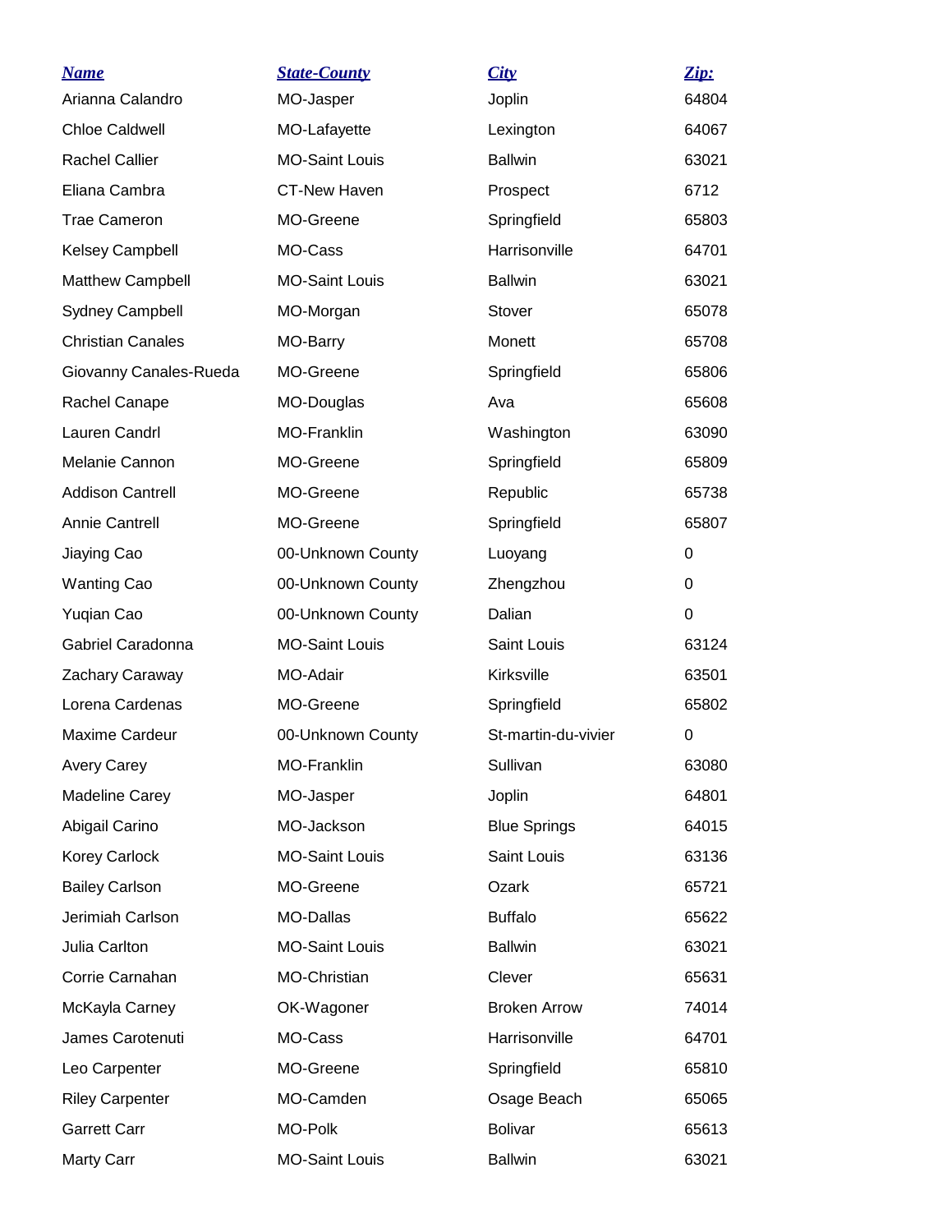| <u>Name</u>                | <b>State-County</b>        | City                    | Zip:  |
|----------------------------|----------------------------|-------------------------|-------|
| Ella Carreras              | IL-Will                    | Naperville              | 60564 |
| <b>Lindsey Carroll</b>     | <b>MO-Saint Louis</b>      | Saint Louis             | 63128 |
| <b>Taylor Carroll</b>      | MO-Greene                  | Springfield             | 65804 |
| Jacob Carrow               | MO-Greene                  | Rogersville             | 65742 |
| Lauren Cartee              | <b>MO-Saint Francois</b>   | Farmington              | 63640 |
| <b>Ashley Carter</b>       | MO-Christian               | Clever                  | 65631 |
| Camryn Carter              | MO-Webster                 | Rogersville             | 65742 |
| <b>Grace Carter</b>        | MO-Greene                  | <b>Brookline</b>        | 65619 |
| <b>Grant Carter</b>        | <b>MO-Saint Louis</b>      | <b>Ballwin</b>          | 63021 |
| Jaci Carter                | <b>IA-Bremer</b>           | Denver                  | 50622 |
| <b>Matthew Carter</b>      | MO-Stone                   | <b>Kimberling City</b>  | 65686 |
| Paige Carter               | MO-Camden                  | Sunrise Beach           | 65079 |
| Alyssa Cartier             | MO-Cape Girardeau          | Jackson                 | 63755 |
| Abbigail Cartwright        | MO-Greene                  | Springfield             | 65804 |
| Sean Caruthers             | MO-Cass                    | Harrisonville           | 64701 |
| Christian Casanova         | MO-Greene                  | Rogersville             | 65742 |
| Melissa Cash               | <b>MO-Franklin</b>         | Washington              | 63090 |
| Cela Cashel                | <b>MO-Saint Louis</b>      | Saint Louis             | 63129 |
| Sydnee Cashio              | MO-Greene                  | Ash Grove               | 65604 |
| Andrej Casinger            | MO-Stone                   | Cape Fair               | 65624 |
| Nate Caskey                | MO-Cass                    | Peculiar                | 64078 |
| Dominic Casola             | MO-Jefferson               | Imperial                | 63052 |
| Mackenzi Cassara           | <b>MO-Saint Louis</b>      | <b>Maryland Heights</b> | 63043 |
| Hannah Cassese             | CO-Elbert                  | Elizabeth               | 80107 |
| Ryhlea Castaneda           | AR-Fulton                  | Viola                   | 72583 |
| Jason-Michael Castanieto   | MO-Greene                  | Springfield             | 65810 |
| Nikki Casteel              | <b>MO-Saint Charles</b>    | O Fallon                | 63368 |
| <b>Chyanne Castleberry</b> | MO-Christian               | Nixa                    | 65714 |
| Lydia Caswell              | MO-Greene                  | Springfield             | 65807 |
| JC Cataldo                 | MO-Greene                  | Springfield             | 65803 |
| <b>Garrett Cates</b>       | MO-Greene                  | Springfield             | 65803 |
| Ailsa Cattanach            | <b>MO-Saint Louis</b>      | Fenton                  | 63026 |
| Madeline Caughron          | MO-Greene                  | Springfield             | 65803 |
| Abigail Cavaiani           | WI-Waukesha                | Dousman                 | 53118 |
| Cass Cavanaugh             | <b>MO-Sainte Genevieve</b> | <b>Ste Genevieve</b>    | 63670 |
| Allison Cavato             | <b>MO-Saint Charles</b>    | Saint Charles           | 63303 |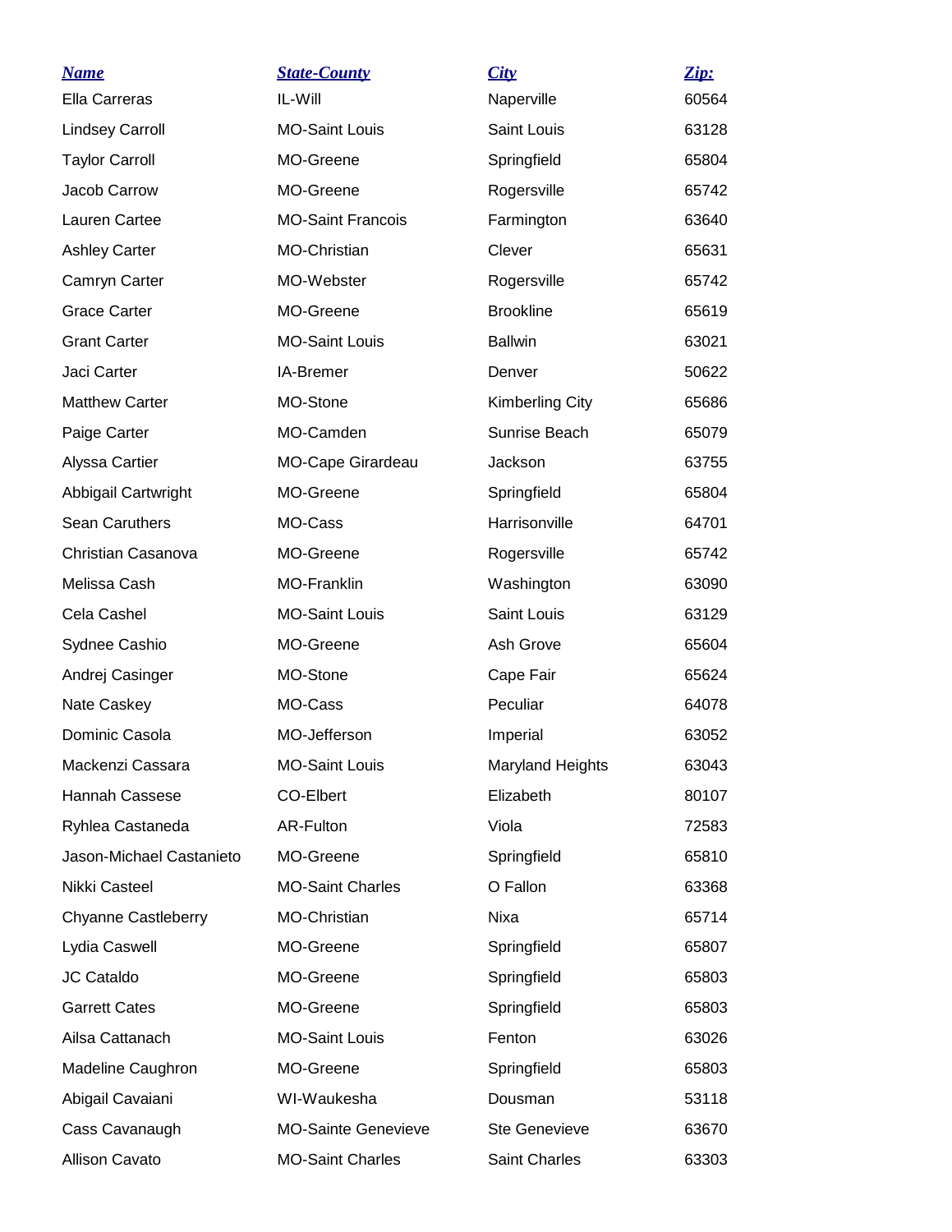| <u>Name</u>             | <b>State-County</b>      | City                | Zip:  |
|-------------------------|--------------------------|---------------------|-------|
| <b>Tyler Cavin</b>      | MO-Greene                | Springfield         | 65804 |
| Paige Cawein            | <b>MO-Saint Charles</b>  | <b>Saint Peters</b> | 63376 |
| <b>Sydney Cecil</b>     | <b>MO-Saint Charles</b>  | O Fallon            | 63368 |
| Nicolas Cedillo         | 00-Unknown County        |                     | 0     |
| Susan Cha               | MO-Barry                 | Fairview            | 64842 |
| Wayland Cha             | MO-Greene                | Springfield         | 65803 |
| <b>Emily Chace</b>      | IL-Monroe                | Columbia            | 62236 |
| Mackenzie Chacon        | OK-Rogers                | Oologah             | 74053 |
| Yuanyuan Chai           | 00-Unknown County        | Dalian              | 0     |
| Anusha Chakraborty      | MO-Webster               | Rogersville         | 65742 |
| Dayton Chambers         | MO-Pulaski               | Laquey              | 65534 |
| <b>Denise Chambers</b>  | MO-Christian             | <b>Nixa</b>         | 65714 |
| Emma Chan               | MO-Greene                | Republic            | 65738 |
| Abhishu Chand           | MO-Greene                | Springfield         | 65806 |
| Katie Chandler          | <b>KS-Finney</b>         | Garden City         | 67846 |
| Mae Chaney              | MO-Clay                  | Kearney             | 64060 |
| <b>Xueting Chang</b>    | 00-Unknown County        | Ma'anshan           | 0     |
| Amelie Chaouat          | <b>TX-Travis</b>         | Austin              | 78756 |
| Anna Chapman            | MO-Clay                  | Liberty             | 64068 |
| Grace Chapman           | MO-Jackson               | Lees Summit         | 64081 |
| Hannah Chapman          | MO-Benton                | Warsaw              | 65355 |
| Jessica Chapman         | MO-Pulaski               | Dixon               | 65459 |
| Michael Chapman         | MO-Clay                  | Liberty             | 64068 |
| <b>Isaac Chase</b>      | MO-Jasper                | Carl Junction       | 64834 |
| Jordyn Chase            | IL-Saint Clair           | Smithton            | 62285 |
| Nicole Chase            | MO-Osage                 | Linn                | 65051 |
| Grace Chazen            | <b>MO-Saint Louis</b>    | Saint Louis         | 63146 |
| Amy Chen                | MO-Dent                  | Salem               | 65560 |
| Joe Chen                | <b>MO-Saint Louis</b>    | Chesterfield        | 63017 |
| Naijun Chen             | MO-Jackson               | Grandview           | 64030 |
| Xinran Chen             | 00-Unknown County        | Dalian              | 0     |
| <b>Yiming Chen</b>      | 00-Unknown County        | Huludao             | 0     |
| Xiaohan Chi             | 00-Unknown County        | Shenyang            | 0     |
| <b>Sydney Chidester</b> | MO-Pemiscot              | Hayti               | 63851 |
| Adam Chilcote           | MO-Greene                | Springfield         | 65807 |
| <b>Embry Childress</b>  | <b>MO-Saint Francois</b> | Farmington          | 63640 |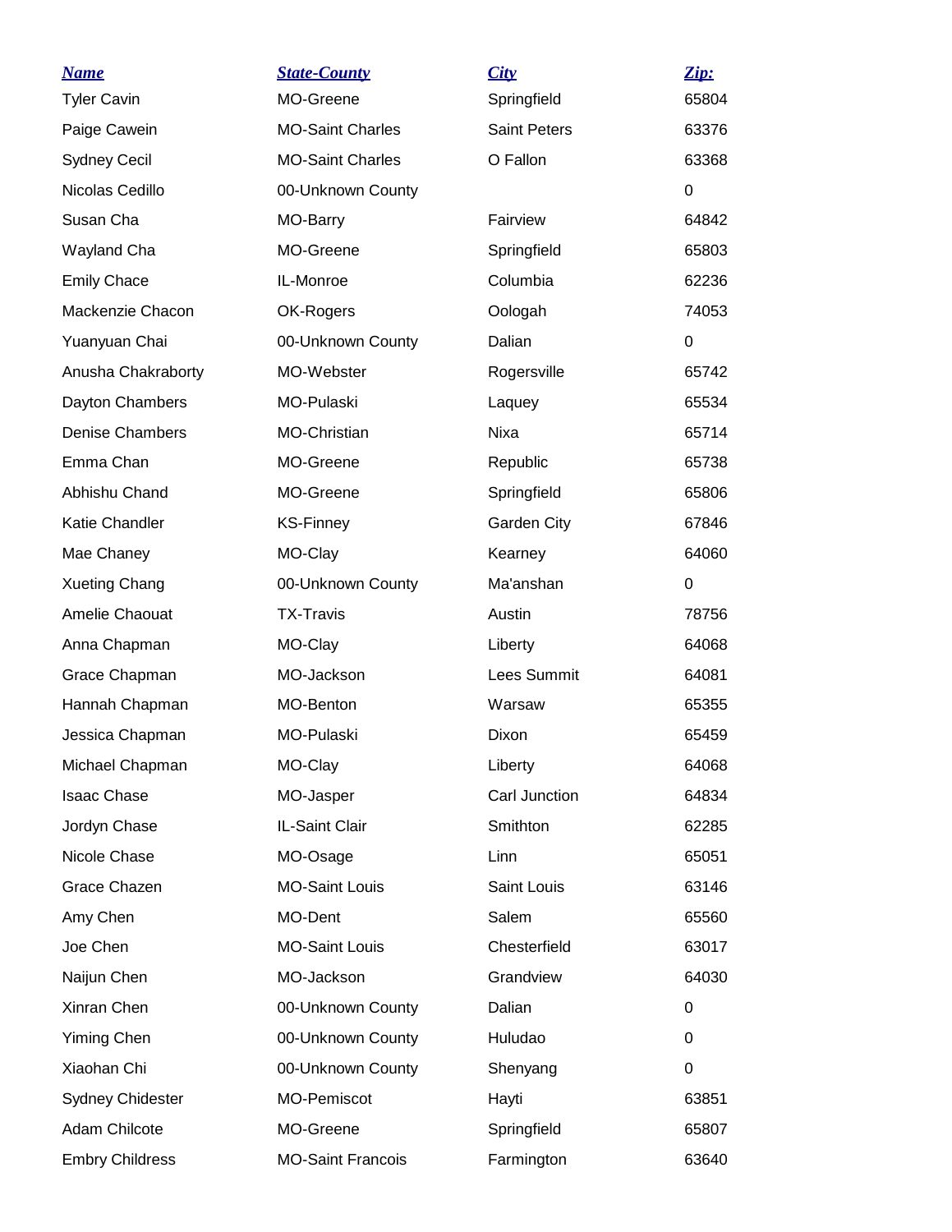| <u>Name</u>               | <b>State-County</b>        | City                 | Zip:             |
|---------------------------|----------------------------|----------------------|------------------|
| Genevie Chin              | 00-Unknown County          | Petaling Jaya        | 0                |
| Mackenzie Chiodini        | <b>MO-Saint Louis</b>      | <b>Saint Louis</b>   | 63128            |
| Jordan Choate             | MO-Greene                  | Strafford            | 65757            |
| Sae Choe                  | IL-Saint Clair             | O Fallon             | 62269            |
| <b>Ysee Chorot</b>        | MO-Caldwell                | Polo                 | 64671            |
| <b>Ashton Chowning</b>    | MO-Greene                  | Springfield          | 65803            |
| <b>Aubrey Chrisenbery</b> | MO-Jasper                  | Joplin               | 64804            |
| Jenna Chrisman            | MO-Cass                    | <b>Belton</b>        | 64012            |
| Katie Christensen         | IL-Rock Island             | Coal Valley          | 61240            |
| <b>Dalton Chronister</b>  | MO-Christian               | <b>Nixa</b>          | 65714            |
| <b>Emerson Cicotte</b>    | <b>MO-Saint Charles</b>    | Wentzville           | 63385            |
| Ella Claas                | MO-Moniteau                | Tipton               | 65081            |
| Dawson Clark              | <b>MO-Christian</b>        | Nixa                 | 65714            |
| <b>Hayley Clark</b>       | MO-Webster                 | Seymour              | 65746            |
| Jacob Clark               | KS-Johnson                 | <b>Overland Park</b> | 66221            |
| <b>Maddie Clark</b>       | <b>MO-Saint Charles</b>    | <b>Saint Charles</b> | 63301            |
| Maggie Clark              | MO-Greene                  | <b>Battlefield</b>   | 65619            |
| Marina Clark              | MO-Greene                  | <b>Brookline</b>     | 65619            |
| Megan Claus               | <b>MO-Saint Charles</b>    | <b>Saint Peters</b>  | 63376            |
| Benjamine Clay            | MO-Greene                  | <b>Battlefield</b>   | 65619            |
| Jessica Clay              | MO-Randolph                | Moberly              | 65270            |
| Peyton Claypool           | 00-Unknown County          |                      | $\boldsymbol{0}$ |
| Lauren Clayton            | MO-Boone                   | Columbia             | 65203            |
| Natalie Clayton           | MO-Webster                 | Rogersville          | 65742            |
| <b>Madison Clemens</b>    | MO-Greene                  | Springfield          | 65810            |
| <b>Kayley Clements</b>    | MO-Clinton                 | Plattsburg           | 64477            |
| Allee Clendennen          | <b>MO-Saint Louis City</b> | Saint Louis          | 63139            |
| Jonah Clenney             | MO-Greene                  | Springfield          | 65810            |
| Cody Clifton              | MO-Greene                  | Springfield          | 65803            |
| <b>Mallory Clifton</b>    | MO-Perry                   | Perryville           | 63775            |
| <b>Robert Cline</b>       | MO-Newton                  | Neosho               | 64850            |
| Gary Clinton III          | MO-Jasper                  | Webb City            | 64870            |
| Logan Clites              | 00-Unknown County          |                      | 0                |
| <b>Emaleigh Clonts</b>    | MO-Newton                  | <b>Stark City</b>    | 64866            |
| Caleb Cloud               | MO-Shannon                 | <b>Birch Tree</b>    | 65438            |
| Caleb Clouse              | MO-Greene                  | <b>Battlefield</b>   | 65619            |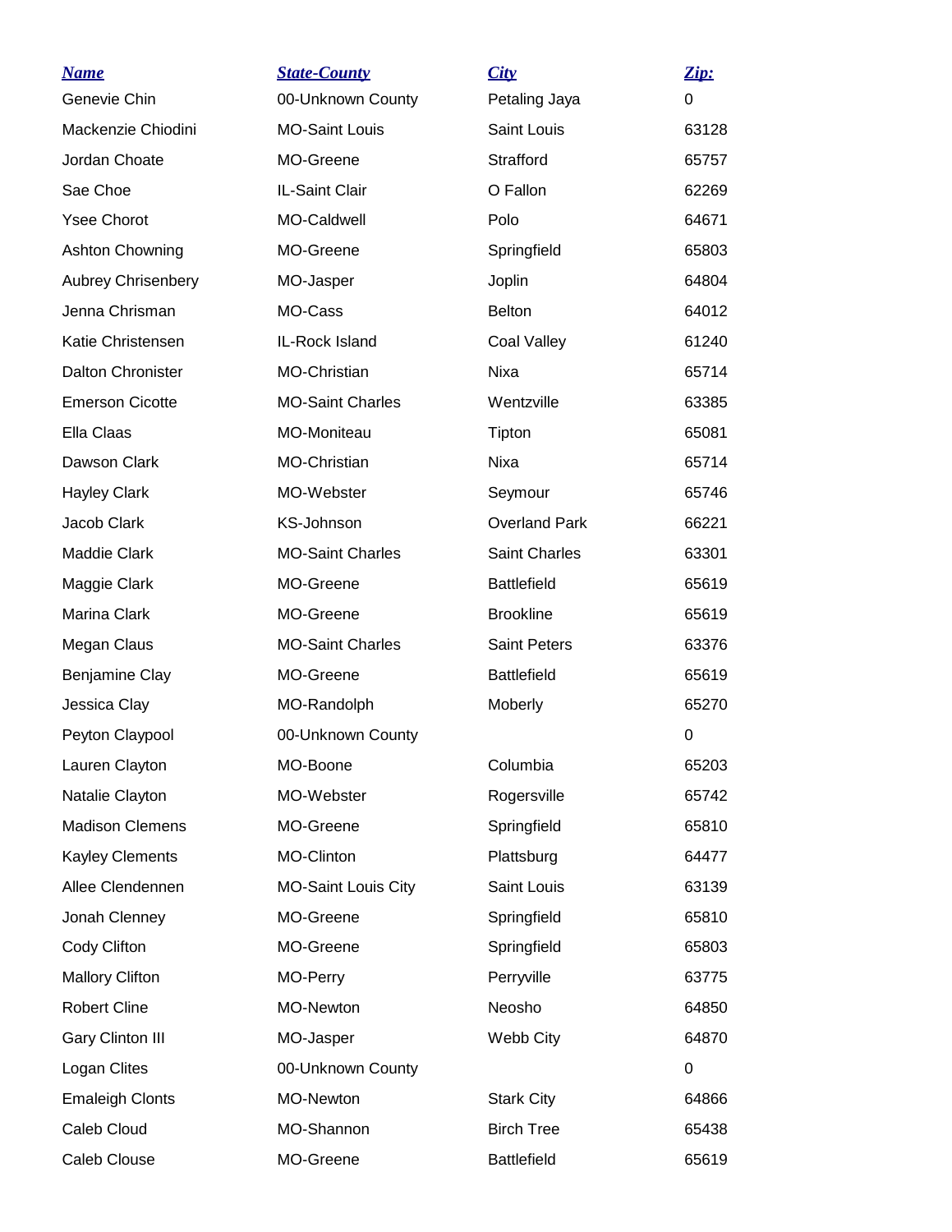| <b>Name</b>              | <b>State-County</b>      | City                   | Zip:  |
|--------------------------|--------------------------|------------------------|-------|
| Samantha Coakley         | MO-Greene                | Pleasant Hope          | 65725 |
| <b>Taylor Coakley</b>    | MO-Greene                | Pleasant Hope          | 65725 |
| Jarod Coatney            | <b>MO-Howell</b>         | <b>West Plains</b>     | 65775 |
| Mattie Cobban            | MO-Greene                | Fair Grove             | 65648 |
| Zoe Cocagne              | IL-Sangamon              | Auburn                 | 62615 |
| Callie Cochran           | MO-Greene                | Springfield            | 65807 |
| Jared Cochran            | <b>MO-Saint Louis</b>    | Chesterfield           | 63005 |
| Lilliana Cochrane        | MO-Clay                  | Smithville             | 64089 |
| Krista Cockrum           | MO-Greene                | Springfield            | 65804 |
| Destiny Coffey-Lock      | MO-Laclede               | Lebanon                | 65536 |
| Abby Coffman             | MO-Laclede               | Lebanon                | 65536 |
| Cameron Coffman          | MO-Stone                 | <b>Kimberling City</b> | 65686 |
| Christyn Cofield         | MO-Platte                | Parkville              | 64152 |
| Brianna Colabianchi      | MO-Jefferson             | <b>Dittmer</b>         | 63023 |
| <b>Grace Cole</b>        | MO-Jasper                | Joplin                 | 64801 |
| Madelyn Cole             | MO-Barry                 | Exeter                 | 65647 |
| Alison Coleman           | MO-Laclede               | Lebanon                | 65536 |
| Ashton Coleman           | MO-Jefferson             | De Soto                | 63020 |
| Erin Coleman             | <b>MO-Saint Francois</b> | Farmington             | 63640 |
| Kaitlyn Coles            | IL-Madison               | Edwardsville           | 62025 |
| Megan Coles              | MO-Christian             | Nixa                   | 65714 |
| <b>Brooke Collette</b>   | MO-Greene                | Springfield            | 65810 |
| Ann Collier              | MO-Jasper                | Carthage               | 64836 |
| <b>Carmen Collier</b>    | 00-Unknown County        |                        | 0     |
| <b>Breana Collins</b>    | MO-Howell                | Pomona                 | 65789 |
| Hannah Collins           | AR-Benton                | Bentonville            | 72712 |
| James Collins            | MO-Greene                | Springfield            | 65807 |
| <b>James Collins</b>     | 00-Unknown County        |                        | 0     |
| <b>Macey Collins</b>     | MO-Greene                | Springfield            | 65802 |
| Morgan Collins           | <b>WI-Brown</b>          | De Pere                | 54115 |
| <b>Noah Collins</b>      | MO-Howell                | <b>West Plains</b>     | 65775 |
| <b>Raven Collins</b>     | MO-Howell                | <b>West Plains</b>     | 65775 |
| <b>Stephanie Collins</b> | IL-Madison               | Alton                  | 62002 |
| <b>Richard Collister</b> | MO-Greene                | Willard                | 65781 |
| Grace Colombo            | <b>MO-Saint Charles</b>  | <b>Saint Peters</b>    | 63376 |
| <b>Brenna Colyott</b>    | MO-Butler                | Poplar Bluff           | 63901 |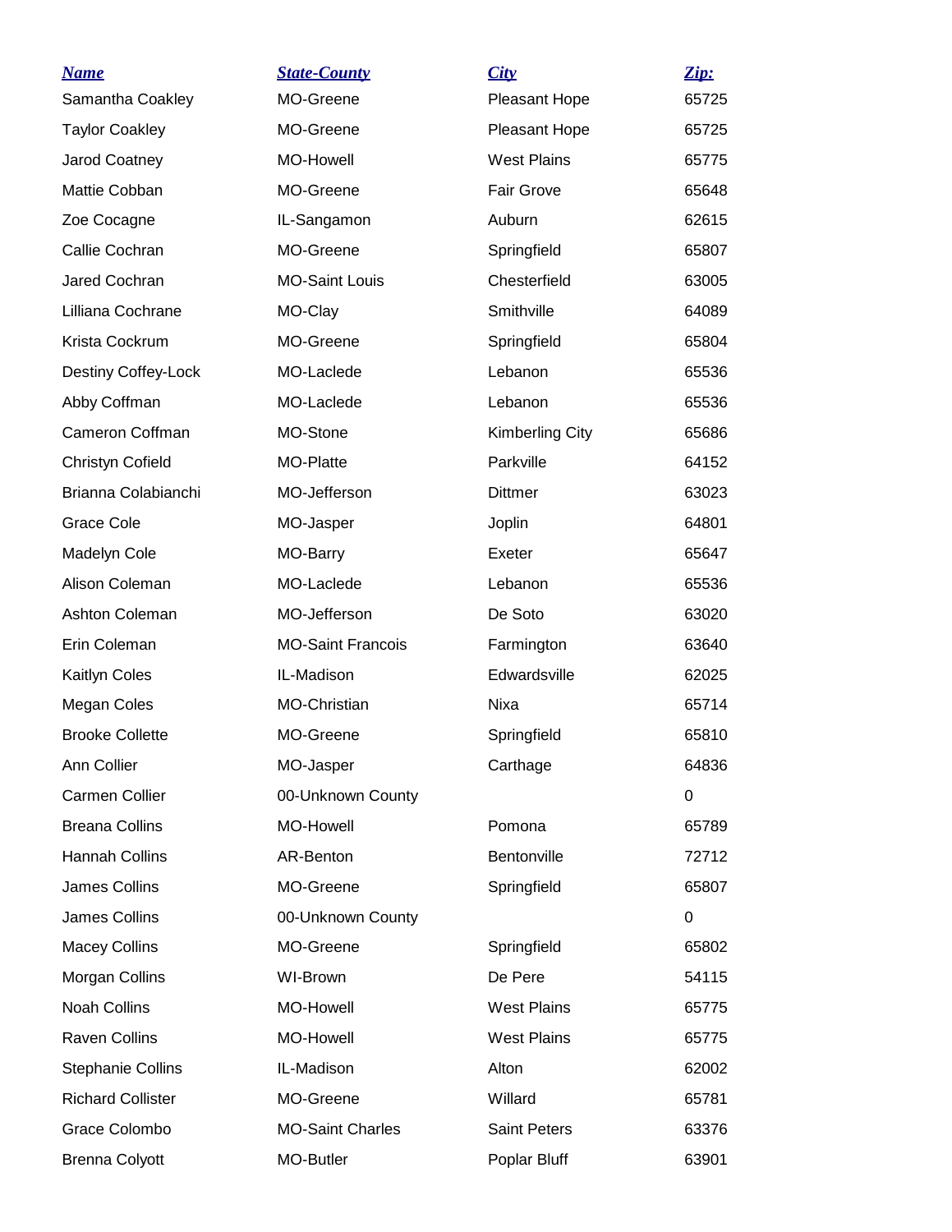| <b>Name</b>              | <b>State-County</b>   | City                 | Zip:  |
|--------------------------|-----------------------|----------------------|-------|
| <b>Moriah Combs</b>      | MO-Howell             | <b>West Plains</b>   | 65775 |
| <b>Whitney Combs</b>     | MO-Christian          | Ozark                | 65721 |
| Jaelyn Compton           | MO-Greene             | Springfield          | 65806 |
| Kaylie Compton           | MO-Greene             | Springfield          | 65806 |
| <b>Patrick Conell</b>    | MO-Greene             | Springfield          | 65802 |
| Olivia Conger            | KS-Johnson            | Olathe               | 66061 |
| Kayla Conklin            | IL-Saint Clair        | O Fallon             | 62269 |
| Lydia Conlon             | MO-Greene             | Springfield          | 65803 |
| Madelyne Conn            | MO-Greene             | Springfield          | 65806 |
| Lauren Conner            | MO-Lincoln            | <b>Troy</b>          | 63379 |
| Mary Connor              | MO-Clay               | Kansas City          | 64157 |
| <b>Abigail Connors</b>   | <b>MO-Saint Louis</b> | Kirkwood             | 63122 |
| <b>Tiffany Contreras</b> | MO-Polk               | <b>Bolivar</b>       | 65613 |
| <b>Brianna Conyers</b>   | MO-Greene             | Strafford            | 65757 |
| <b>Carter Cook</b>       | MO-Greene             | Springfield          | 65810 |
| Chloe Cook               | <b>MO-Saint Louis</b> | <b>Ballwin</b>       | 63021 |
| <b>Cliff Cook</b>        | <b>TX-Tarrant</b>     | North Richland Hills | 76182 |
| Jack Cook                | MO-Greene             | Republic             | 65738 |
| Jillian Cook             | 00-Unknown County     |                      | 0     |
| Megan Cook               | MO-Lawrence           | Mount Vernon         | 65712 |
| Olivia Cook              | MO-McDonald           | Pineville            | 64856 |
| <b>Charlcie Cooke</b>    | MO-Jasper             | Webb City            | 64870 |
| Rachel Cookinham         | MO-Christian          | Ozark                | 65721 |
| Lukas Cooksey            | MO-Dade               | <b>Walnut Grove</b>  | 65770 |
| Ethan Coon               | MO-Newton             | Neosho               | 64850 |
| <b>Bailey Cooper</b>     | MO-Cole               | Centertown           | 65023 |
| <b>Braeden Cooper</b>    | MO-Christian          | Clever               | 65631 |
| <b>Brooke Cooper</b>     | MO-Clay               | Smithville           | 64089 |
| <b>Colton Cooper</b>     | MO-Clay               | Smithville           | 64089 |
| Wren Cooper              | MO-Jackson            | Lees Summit          | 64081 |
| Madeline Cope            | MO-Greene             | Springfield          | 65810 |
| Robert Copeland          | MO-Reynolds           | Ellington            | 63638 |
| Devan Corbett            | MO-Adair              | Kirksville           | 63501 |
| Cody Corbin              | <b>MO-Saint Louis</b> | Chesterfield         | 63017 |
| Emrys Corbin             | MO-Taney              | <b>Branson</b>       | 65616 |
| Kelsee Corbin            | MO-Linn               | New Boston           | 63557 |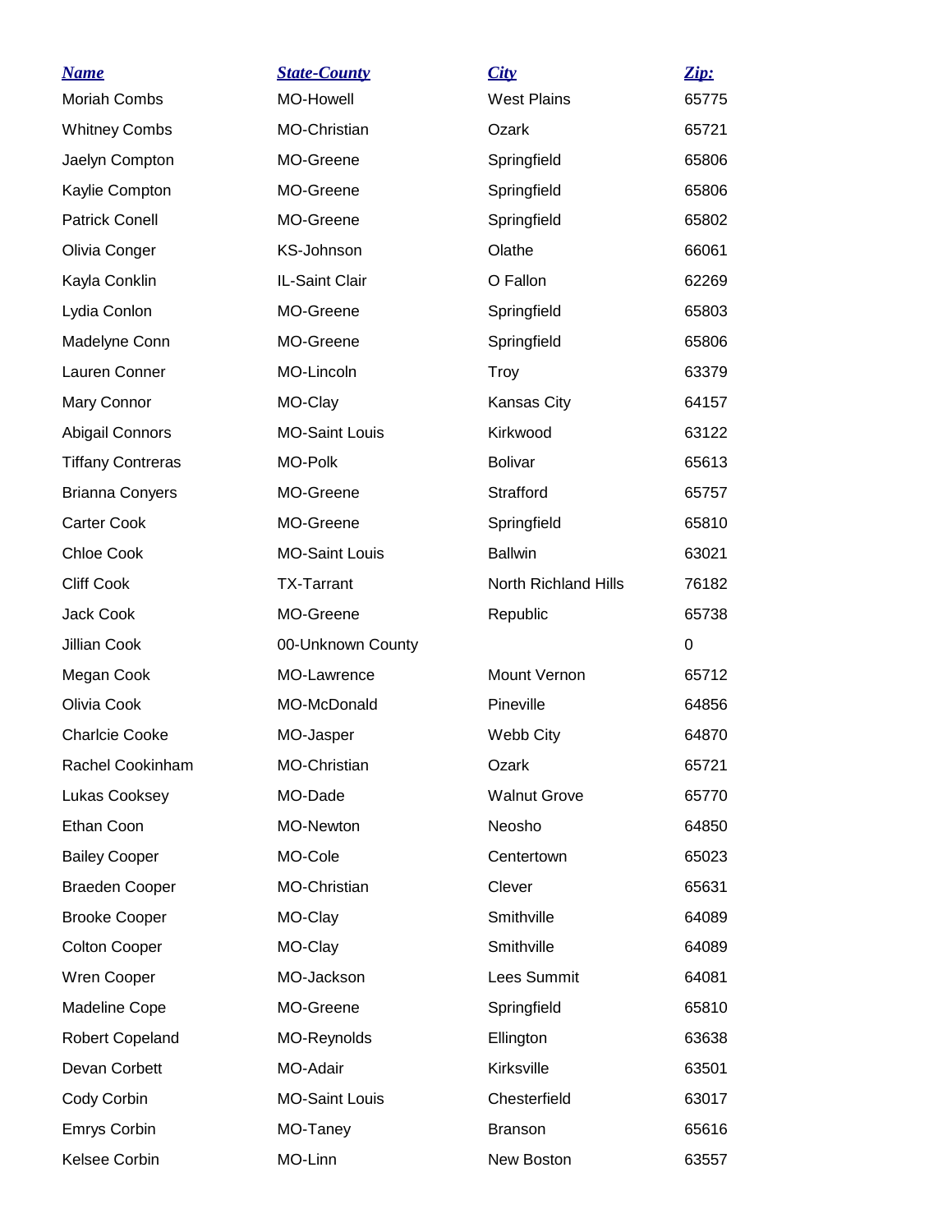| <b>Name</b>              | <b>State-County</b>     | City                    | Zip:        |
|--------------------------|-------------------------|-------------------------|-------------|
| Luke Corder              | KS-Johnson              | Olathe                  | 66061       |
| Evelize Cordero Tyree    | MO-Pulaski              | Saint Robert            | 65584       |
| Sarah Corn               | MO-Lincoln              | <b>Silex</b>            | 63377       |
| Makenna Cornelison       | MO-Greene               | Pleasant Hope           | 65725       |
| <b>Suzanne Cortright</b> | MO-Benton               | Warsaw                  | 65355       |
| Pascal Corvino Panfilo   | 00-Unknown County       | Saludecio               | $\mathbf 0$ |
| Lily Cota                | <b>MO-Platte</b>        | Kansas City             | 64153       |
| Seth Cote                | MO-Greene               | Springfield             | 65810       |
| Dylan Cothran            | <b>MO-Saint Louis</b>   | <b>Maryland Heights</b> | 63043       |
| Abby Couch               | MO-Clay                 | Kearney                 | 64060       |
| Liv Coughran             | <b>MO-Saint Charles</b> | O Fallon                | 63368       |
| <b>Elizabeth Coulter</b> | MO-Greene               | Springfield             | 65809       |
| <b>Kinley Coulter</b>    | MO-Greene               | Springfield             | 65810       |
| <b>Quinn Coulter</b>     | <b>MO-Saint Louis</b>   | Ferguson                | 63135       |
| <b>Braelyn Cowan</b>     | MO-Platte               | <b>Platte City</b>      | 64079       |
| Katie Cowan              | MO-Greene               | Springfield             | 65803       |
| Nolan Cowell             | IL-Randolph             | Red Bud                 | 62278       |
| Kori Cowger              | MO-Greene               | <b>Battlefield</b>      | 65619       |
| <b>Andrew Cox</b>        | <b>MO-Saint Louis</b>   | Saint Louis             | 63128       |
| Hannah Cox               | MO-Jasper               | Joplin                  | 64804       |
| Jaden Cox                | IN-Lake                 | <b>Crown Point</b>      | 46307       |
| Jianna Cox               | MO-Christian            | Ozark                   | 65721       |
| Megan Cox                | <b>MO-Saint Louis</b>   | Wildwood                | 63011       |
| Megan Cox                | <b>MO-Saint Charles</b> | <b>Saint Peters</b>     | 63376       |
| Meghan Cox               | MO-Jackson              | Lees Summit             | 64081       |
| Samantha Cox             | MO-Cedar                | El Dorado Springs       | 64744       |
| Sam Coyour               | 00-Unknown County       | <b>APO</b>              | $\mathbf 0$ |
| Kylie Crader             | IL-McLean               | Bloomington             | 61705       |
| Lydia Crader             | IL-Jersey               | Jerseyville             | 62052       |
| Dekayla Craigg           | MO-Clay                 | Kansas City             | 64157       |
| <b>Hallie Crain</b>      | <b>TX-Collin</b>        | Melissa                 | 75454       |
| <b>Charlie Crane</b>     | MO-Greene               | Springfield             | 65804       |
| Hannah Crane             | MO-Cole                 | Jefferson City          | 65109       |
| <b>Tyler Crane</b>       | MO-Laclede              | Lebanon                 | 65536       |
| <b>Cameron Cratic</b>    | WI-Dane                 | Madison                 | 53704       |
| Benjamin Crawford        | <b>MO-Saint Louis</b>   | Saint Louis             | 63114       |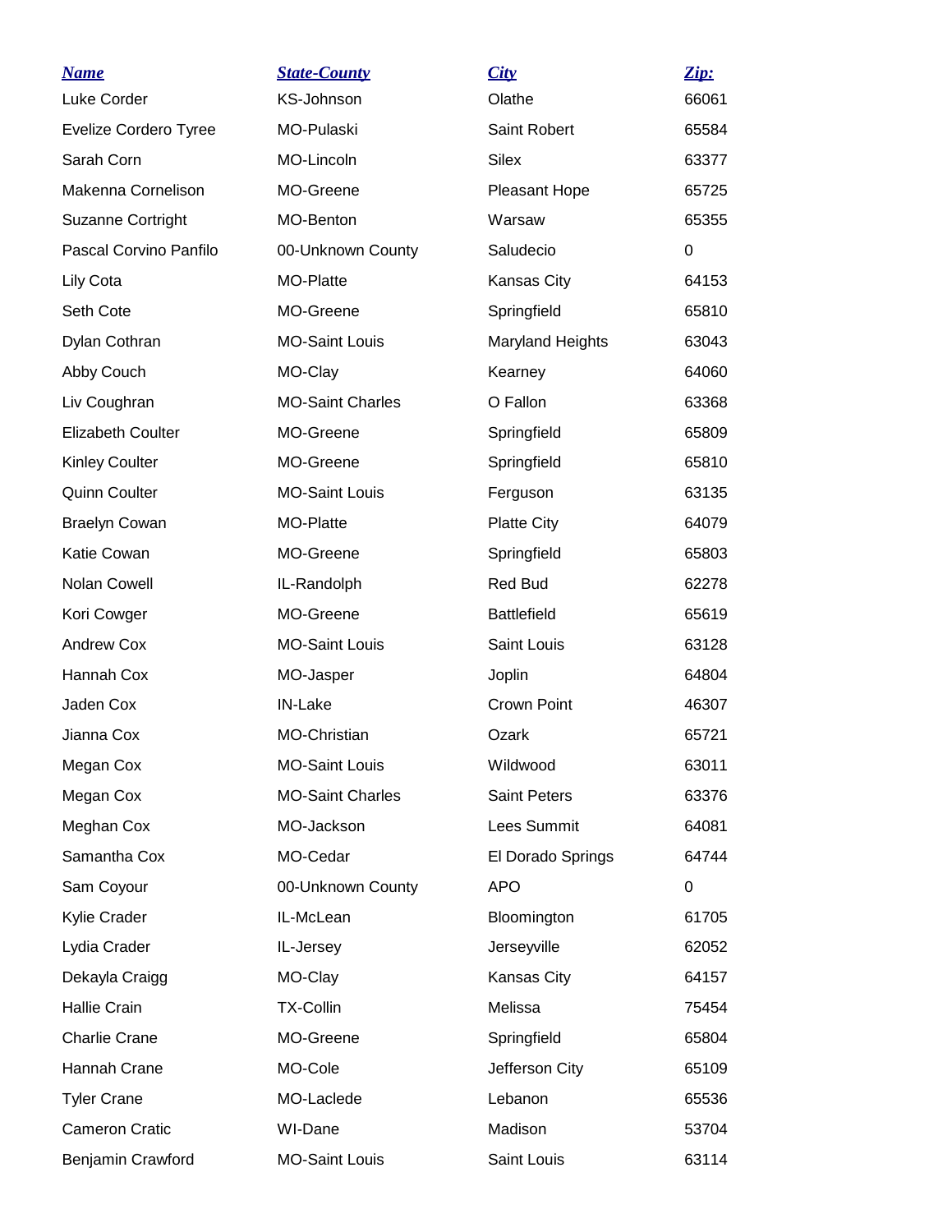| <b>Name</b>             | <b>State-County</b>     | City                | <u>Zip:</u> |
|-------------------------|-------------------------|---------------------|-------------|
| Elijah Crawford         | IL-Peoria               | <b>Brimfield</b>    | 61517       |
| Jessica Crawford        | <b>MO-Saint Louis</b>   | Fenton              | 63026       |
| Kelly Crawford          | MO-Greene               | Springfield         | 65802       |
| <b>Molly Crawford</b>   | <b>MO-Saint Louis</b>   | Saint Louis         | 63114       |
| Lily Cray               | <b>MO-Saint Charles</b> | Wentzville          | 63385       |
| Josilyne Creason        | MO-Barry                | Cassville           | 65625       |
| Logan Creed             | MO-Greene               | Springfield         | 65803       |
| Lauren Creek            | MO-Jackson              | Lees Summit         | 64082       |
| <b>Taryn Criblez</b>    | MO-Boone                | Columbia            | 65201       |
| Melissa Crocker         | MO-Christian            | Sparta              | 65753       |
| <b>Shannon Crocker</b>  | MO-Jackson              | Independence        | 64055       |
| Hayden Crockett         | MO-Christian            | <b>Billings</b>     | 65610       |
| <b>Justice Cromwell</b> | IL-Cook                 | Barrington          | 60010       |
| Alyssa Crosswhite       | MO-Jefferson            | Eureka              | 63025       |
| <b>Ryley Crowder</b>    | MO-Greene               | Springfield         | 65804       |
| <b>Madisyn Crowe</b>    | MO-Webster              | Fordland            | 65652       |
| <b>Preslee Crowl</b>    | MO-Platte               | Kansas City         | 64154       |
| Nicholas Crown          | <b>MO-Saint Charles</b> | O Fallon            | 63368       |
| Megan Croxford          | IL-Madison              | Godfrey             | 62035       |
| Eileen Croxton          | <b>MO-Saint Louis</b>   | Fenton              | 63026       |
| <b>Brittany Cruse</b>   | MO-Webster              | Seymour             | 65746       |
| Jordan Cryer            | MO-Webster              | Elkland             | 65644       |
| Santiago Cueto Tuma     | 00-Unknown County       | Punta Cana          | 0           |
| Liwen Cui               | 00-Unknown County       | Dalian              | 0           |
| Lucas Cui               | 00-Unknown County       | Weifang             | 0           |
| Eric Cule               | <b>MO-Saint Louis</b>   | Saint Louis         | 63129       |
| <b>Bailey Culver</b>    | IL-Fulton               | Canton              | 61520       |
| Jennifer Culver         | MO-Christian            | <b>Billings</b>     | 65610       |
| <b>Brenton Cummings</b> | MO-Howell               | <b>West Plains</b>  | 65775       |
| Ashley Cunningham       | MO-Lafayette            | Higginsville        | 64037       |
| Julia Cunningham        | <b>MO-Saint Louis</b>   | Kirkwood            | 63122       |
| Molly Cunningham        | <b>FL-Pinellas</b>      | Treasure Is         | 33706       |
| Nick Cunningham         | <b>MO-Saint Louis</b>   | Eureka              | 63025       |
| Justin Cupp             | MO-Jackson              | Kansas City         | 64139       |
| <b>Ilianthe Curie</b>   | 00-Unknown County       | Willemstad          | 0           |
| <b>Preston Curless</b>  | MO-Jackson              | <b>Grain Valley</b> | 64029       |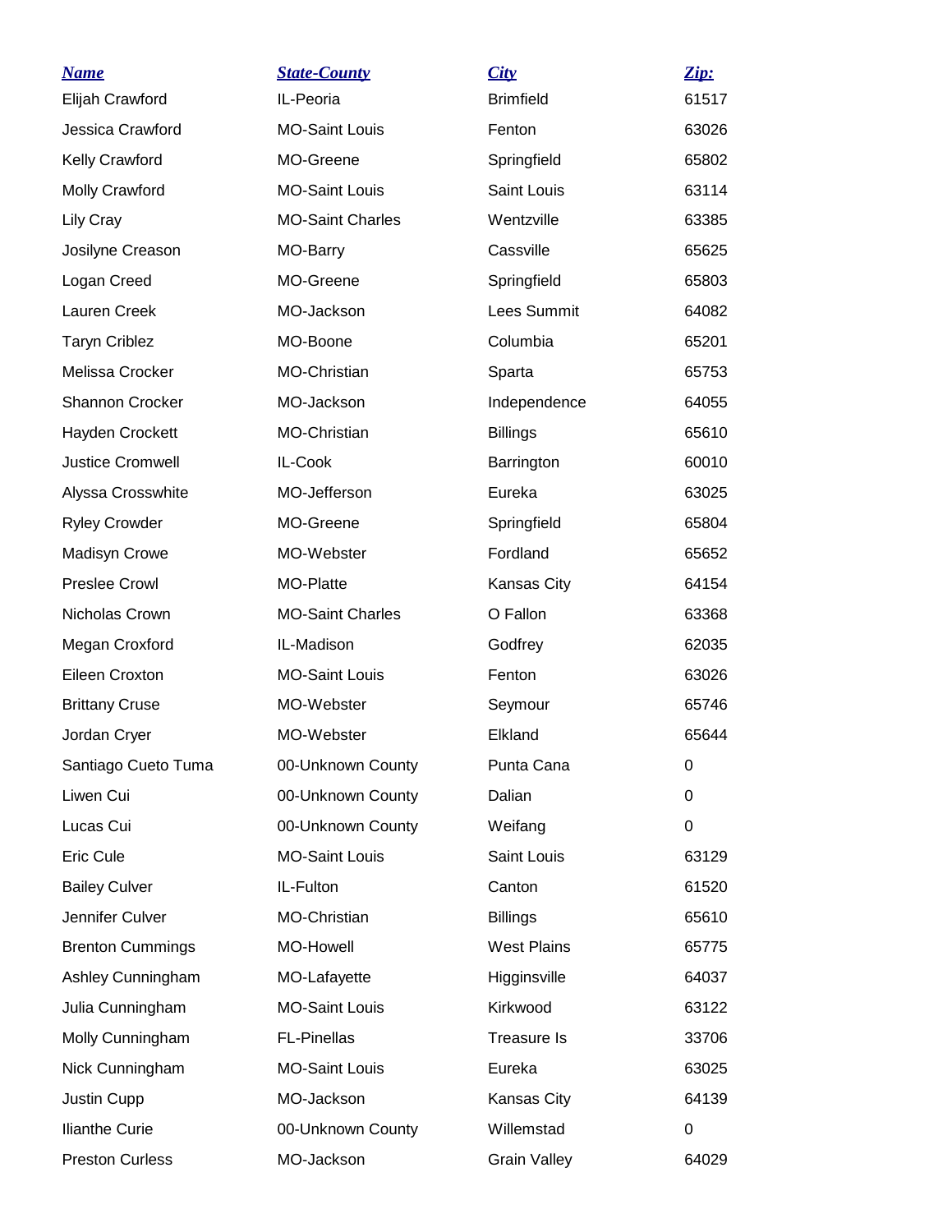| <u>Name</u>             | <b>State-County</b>   | City                 | Zip:        |
|-------------------------|-----------------------|----------------------|-------------|
| Leah Currence           | MO-Christian          | Ozark                | 65721       |
| Alexandra Curry         | MO-Laclede            | Lebanon              | 65536       |
| Kayla Curry             | AR-Sebastian          | Fort Smith           | 72904       |
| <b>Madeline Curtis</b>  | MO-Johnson            | Warrensburg          | 64093       |
| Sally Cybulski          | MO-Greene             | Springfield          | 65810       |
| <b>Addison Dake</b>     | MO-Greene             | Springfield          | 65804       |
| Joseph Dale             | MN-Washington         | <b>Cottage Grove</b> | 55016       |
| <b>Courtney Dalton</b>  | 00-Unknown County     | Vernon               | 0           |
| Katie Dalton            | MO-Randolph           | <b>Moberly</b>       | 65270       |
| <b>Trey Dalton</b>      | MO-Barry              | Cassville            | 65625       |
| Jordan Daly             | AZ-Pinal              | Eloy                 | 85131       |
| Abbie Dameron           | MO-Henry              | Chilhowee            | 64733       |
| <b>Michal Dameron</b>   | MO-Greene             | Rogersville          | 65742       |
| Jackson Dampier         | MO-Boone              | Columbia             | 65203       |
| Kendra Damron           | MO-Cass               | Freeman              | 64746       |
| Jane Dang               | 00-Unknown County     | Vinh                 | 0           |
| Lillian Dang            | MO-Jackson            | Lees Summit          | 64064       |
| Phuong Dang             | 00-Unknown County     | Hanoi                | $\mathbf 0$ |
| <b>Ashley Daniel</b>    | MO-Dade               | Arcola               | 65603       |
| Imani Daniels           | MO-Clay               | Kansas City          | 64155       |
| <b>Madisen Daniels</b>  | MO-Cass               | <b>Belton</b>        | 64012       |
| Abigail Danielson       | IL-La Salle           | Oglesby              | 61348       |
| <b>Ethan Danner</b>     | MO-Cass               | Harrisonville        | 64701       |
| Desiree Daos            | MO-Pulaski            | Dixon                | 65459       |
| Edna Dar                | MO-Greene             | Springfield          | 65806       |
| Cora Darmody            | <b>MO-Saint Louis</b> | Saint Louis          | 63129       |
| <b>Taylor Darrow</b>    | MO-Barton             | Lamar                | 64759       |
| Kensie Darst            | MO-Lawrence           | Aurora               | 65605       |
| Mariah Dasczynski       | MO-Boone              | Columbia             | 65201       |
| Jayce Datus             | <b>MO-Saint Louis</b> | Fenton               | 63026       |
| Justin Daugherty        | MO-Greene             | Springfield          | 65804       |
| Zack Daugherty          | MO-Polk               | <b>Buffalo</b>       | 65622       |
| Maria Daugherty-Cowsert | MO-Pulaski            | Richland             | 65556       |
| Kelly Davenport         | MO-Christian          | Nixa                 | 65714       |
| Adam Davidson           | <b>MO-Saint Louis</b> | <b>Ballwin</b>       | 63021       |
| Hannah Davidson         | MO-Lawrence           | Aurora               | 65605       |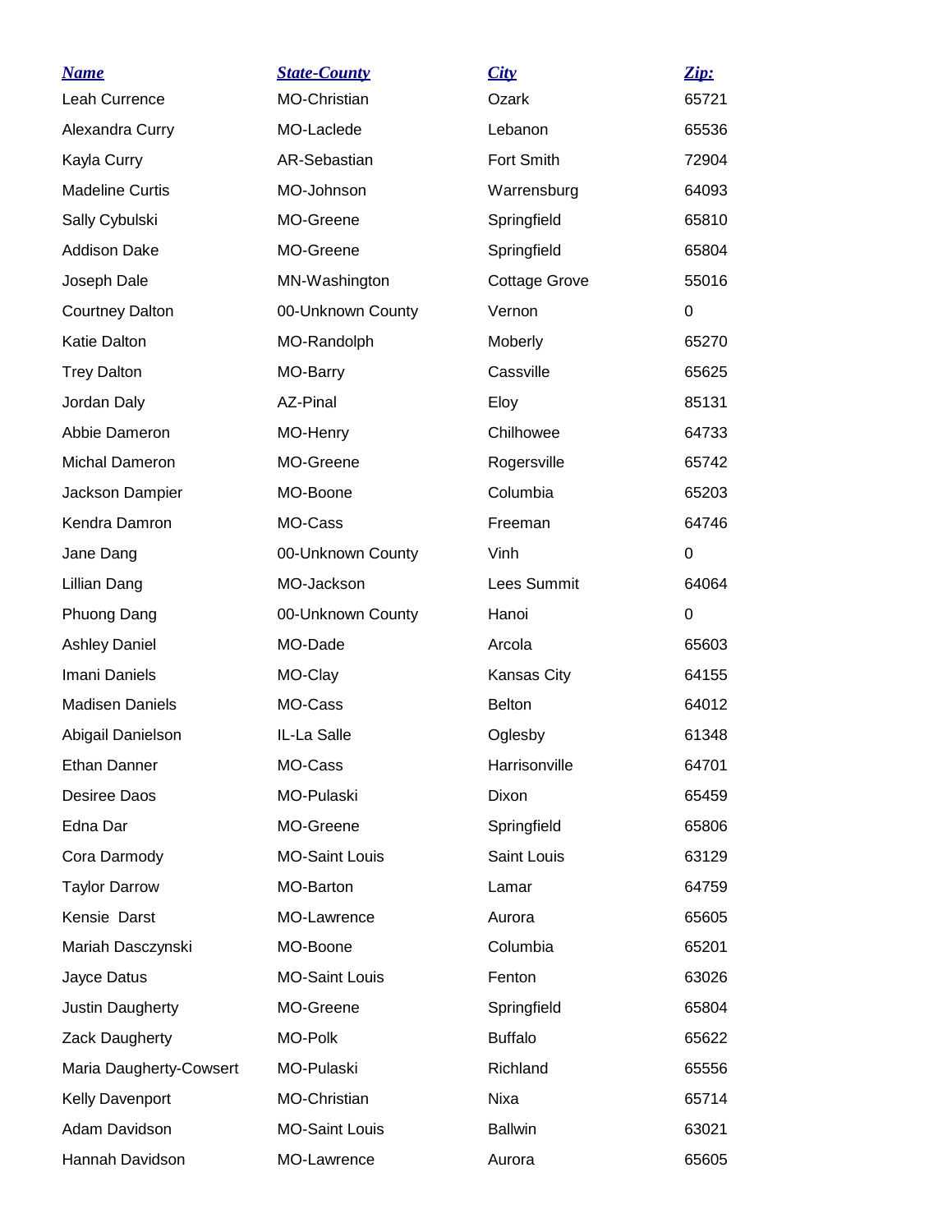| <u>Name</u>              | <b>State-County</b>     | City                 | Zip:  |
|--------------------------|-------------------------|----------------------|-------|
| <b>Madeline Davidson</b> | <b>MO-Pettis</b>        | Sedalia              | 65301 |
| Sarah Davidson           | <b>MO-Saint Louis</b>   | <b>Ballwin</b>       | 63021 |
| Alyssa Davin             | <b>MO-Saint Louis</b>   | Wildwood             | 63011 |
| <b>Alexis Davis</b>      | MO-Greene               | Springfield          | 65807 |
| <b>Andrew Davis</b>      | MO-Crawford             | Steelville           | 65565 |
| Annabella Davis          | <b>MO-Saint Louis</b>   | Saint Louis          | 63128 |
| <b>Brooke Davis</b>      | MO-Stone                | <b>Reeds Spring</b>  | 65737 |
| Carista Davis            | MO-Greene               | Springfield          | 65807 |
| Jordan Davis             | <b>MO-Saint Charles</b> | O Fallon             | 63366 |
| Kaitlyn Davis            | MO-Cape Girardeau       | Jackson              | 63755 |
| <b>Kallie Davis</b>      | <b>MO-Dallas</b>        | Long Lane            | 65590 |
| Kathryn Davis            | MO-Greene               | Springfield          | 65802 |
| Keeghan Davis            | IL-Adams                | Quincy               | 62301 |
| <b>Kyndal Davis</b>      | MO-Webster              | Marshfield           | 65706 |
| Lexi Davis               | <b>MO-Saint Louis</b>   | Saint Louis          | 63128 |
| Savannah Davis           | MO-Webster              | Rogersville          | 65742 |
| <b>Sydney Davis</b>      | MO-Greene               | Springfield          | 65802 |
| <b>Trey Davis</b>        | AR-Washington           | Springdale           | 72762 |
| <b>Ethan Dawley</b>      | <b>MO-Christian</b>     | Nixa                 | 65714 |
| Camielle Day             | <b>MO-Saint Charles</b> | O Fallon             | 63368 |
| Hayden Day               | MO-Taney                | Forsyth              | 65653 |
| Jacob Day                | MO-Buchanan             | Saint Joseph         | 64505 |
| Anastacia De Jarnette    | MO-Christian            | Ozark                | 65721 |
| Jayme Dean               | KS-Johnson              | <b>Overland Park</b> | 66210 |
| Alexander Deblasi        | MO-Phelps               | Rolla                | 65401 |
| Kimberly DeBold          | MO-Lincoln              | <b>Troy</b>          | 63379 |
| Zoeyanne DeCapria        | MO-Jackson              | <b>Blue Springs</b>  | 64015 |
| <b>Rylee Deckard</b>     | MO-Dallas               | <b>Buffalo</b>       | 65622 |
| Anna Decker              | <b>MO-Saint Charles</b> | O Fallon             | 63368 |
| <b>Emily Decker</b>      | MO-Taney                | <b>Walnut Shade</b>  | 65771 |
| Savannah Decker          | <b>MO-Christian</b>     | <b>Billings</b>      | 65610 |
| <b>Dylan DeClue</b>      | <b>MO-Saint Charles</b> | <b>Saint Peters</b>  | 63376 |
| <b>Chasity Dedmon</b>    | MO-Wright               | Norwood              | 65717 |
| Hannah Deeb              | <b>TX-Collin</b>        | Allen                | 75013 |
| Kennedy DeGonia          | MO-Greene               | Springfield          | 65807 |
| Ashton Dehaven           | MO-Greene               | Springfield          | 65810 |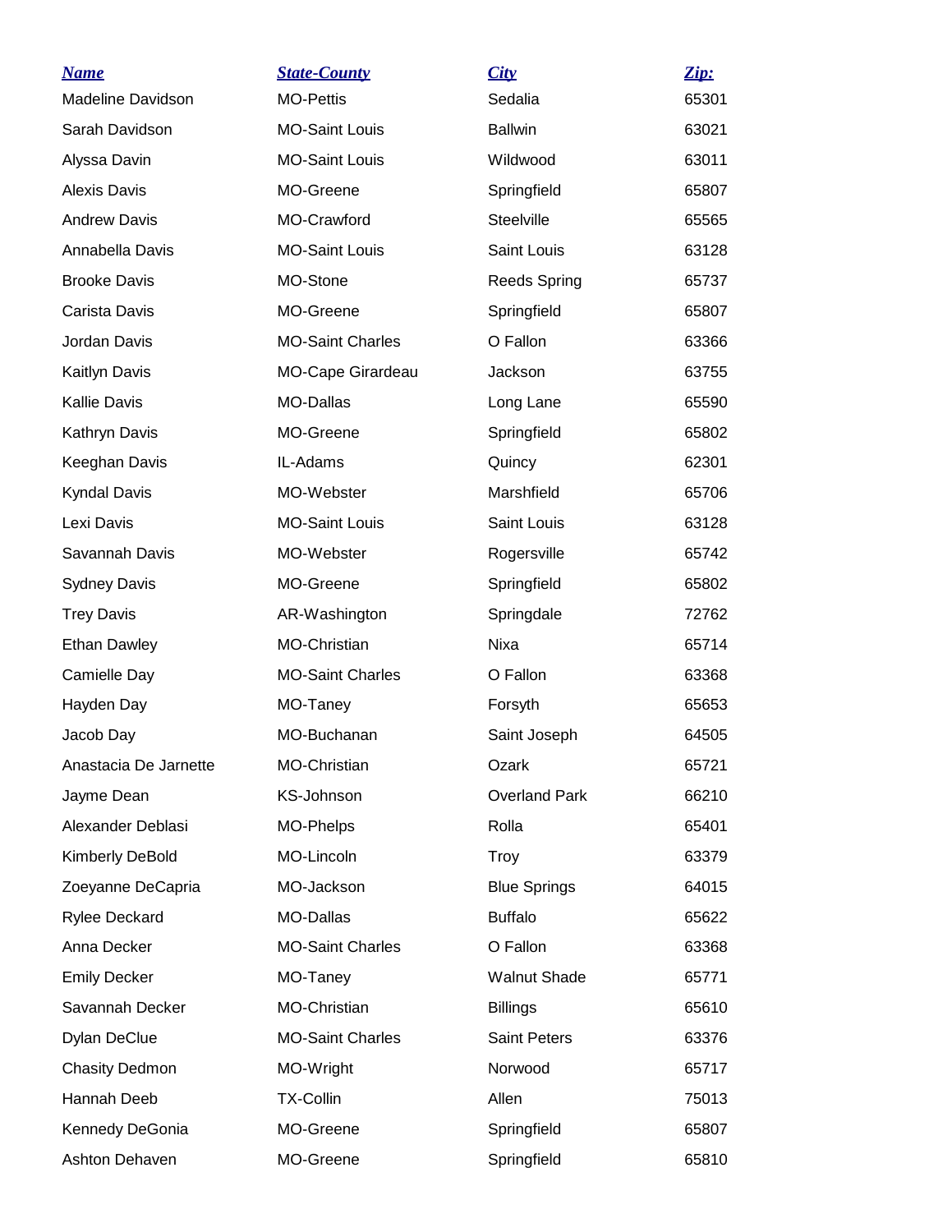| <b>Name</b>             | <b>State-County</b>   | City                      | Zip:        |
|-------------------------|-----------------------|---------------------------|-------------|
| <b>Tessa DeJeet</b>     | <b>PA-Butler</b>      | <b>Cranberry Township</b> | 16066       |
| Molly Del Rossi         | AR-Benton             | <b>Bella Vista</b>        | 72714       |
| Katherine Delap         | MO-Greene             | Springfield               | 65807       |
| Jessica DeLeon          | <b>MO-Saint Louis</b> | Saint Louis               | 63123       |
| Parker D'Elia           | MO-Christian          | Nixa                      | 65714       |
| MiKayla Delmont         | MO-Greene             | Springfield               | 65807       |
| Melody DeMerchant       | GA-Cobb               | Marietta                  | 30066       |
| Olga Demicheva          | MO-Taney              | <b>Branson</b>            | 65616       |
| Megan Dempsey           | MO-Greene             | Springfield               | 65804       |
| Haoran Deng             | 00-Unknown County     | Dalian                    | 0           |
| Henry Deng              | MO-Jackson            | Kansas City               | 64123       |
| <b>Zhuting Deng</b>     | 00-Unknown County     | Dalian                    | 0           |
| <b>Taylor Denief</b>    | MO-Christian          | Ozark                     | 65721       |
| <b>Grant Denison</b>    | MO-Greene             | Springfield               | 65807       |
| Elias Denney            | MO-Greene             | Springfield               | 65804       |
| Elise Denney            | MO-Clay               | Smithville                | 64089       |
| <b>Cameron Dennis</b>   | MO-Webster            | Marshfield                | 65706       |
| Kristen Dennis          | <b>KS-Leavenworth</b> | Lansing                   | 66043       |
| <b>Tristan Dennis</b>   | MO-Lawrence           | Mount Vernon              | 65712       |
| <b>Zach Dennis</b>      | MO-Christian          | Nixa                      | 65714       |
| Alexander Denny         | MO-Greene             | Springfield               | 65804       |
| Jack Denton             | 00-Unknown County     | <b>Iver</b>               | $\mathbf 0$ |
| Catherine DePenaloza    | <b>MO-Saint Louis</b> | Des Peres                 | 63131       |
| Angela Deposki          | <b>MO-Saint Louis</b> | Saint Louis               | 63126       |
| Karmen DePriest         | MO-Barry              | Monett                    | 65708       |
| Drew Derickson          | <b>MO-Saint Louis</b> | Wildwood                  | 63040       |
| <b>Lindsey Dery</b>     | MO-Webster            | Rogersville               | 65742       |
| Lily DeSpain            | AR-Washington         | Springdale                | 72764       |
| <b>Skylar Desuk</b>     | <b>TX-Harris</b>      | Tomball                   | 77377       |
| Zachary Deutschmann     | WI-Dane               | Sun Prairie               | 53590       |
| Sara Devero             | MO-Clay               | Kansas City               | 64118       |
| <b>Addison Devers</b>   | MO-Platte             | Kansas City               | 64152       |
| <b>Tyler Dewick</b>     | MO-Greene             | Springfield               | 65804       |
| <b>Emma Dewitt</b>      | MO-Christian          | Ozark                     | 65721       |
| <b>Taylor Dexheimer</b> | MO-Ralls              | Hannibal                  | 63401       |
| Siddak Dhaliwal         | MO-Greene             | Springfield               | 65804       |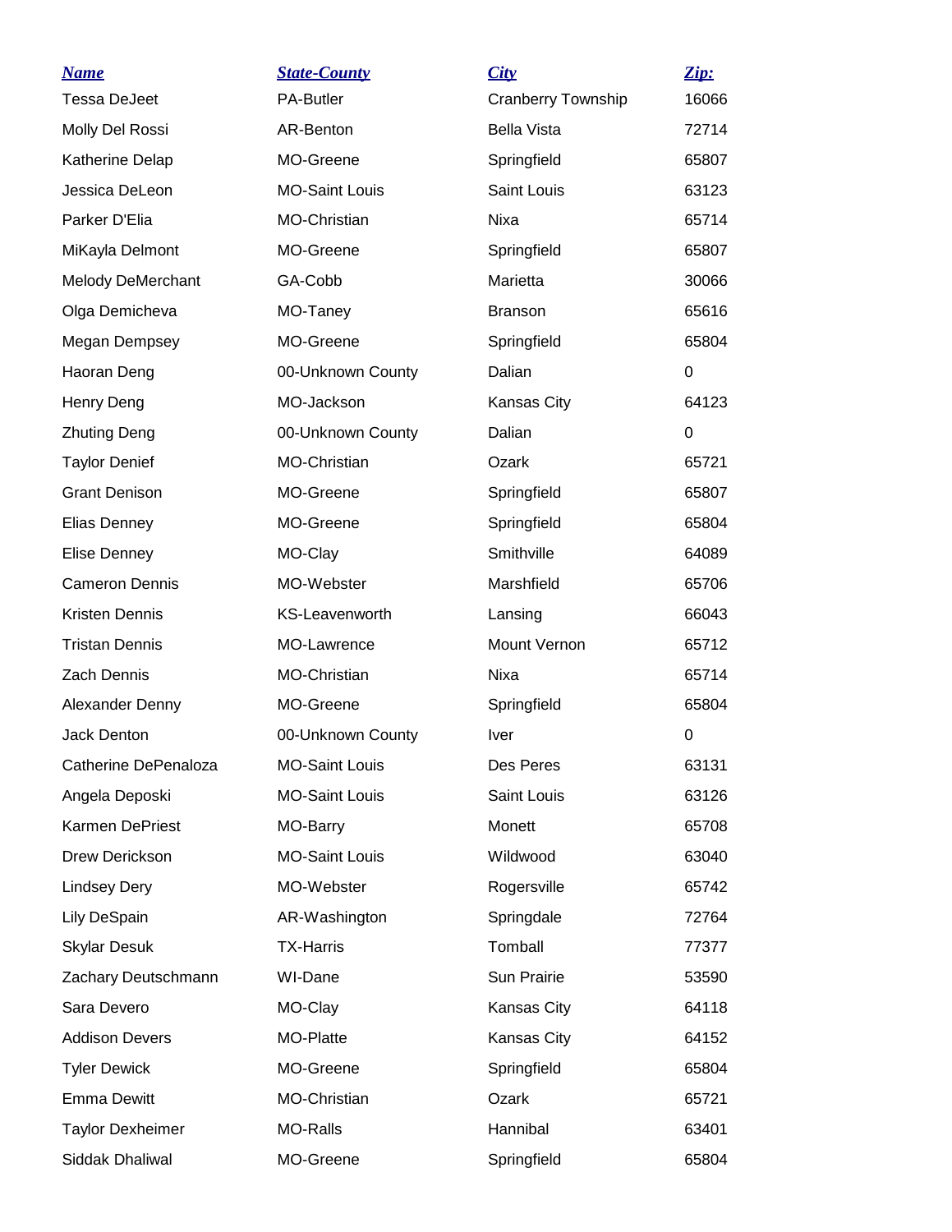| <b>Name</b>           | <b>State-County</b>     | City                  | Zip:     |
|-----------------------|-------------------------|-----------------------|----------|
| Nevaeh Diaz           | MO-Clay                 | Kansas City           | 64119    |
| Lauren Dickey         | MO-Wright               | <b>Mountain Grove</b> | 65711    |
| Arden Dickson         | <b>MO-Saint Louis</b>   | <b>Ballwin</b>        | 63011    |
| Jocelyn Diehl         | MO-Vernon               | Nevada                | 64772    |
| Jon Diehl             | MO-Greene               | Springfield           | 65807    |
| <b>Yuki Dietz</b>     | 00-Unknown County       |                       | 0        |
| <b>Skyler Dildine</b> | MO-Clay                 | Gladstone             | 64118    |
| <b>Madison Dill</b>   | MO-Scott                | Sikeston              | 63801    |
| Parker Dillard        | AR-Sharp                | Hardy                 | 72542    |
| Victoria Dillon       | MO-Clay                 | Liberty               | 64068    |
| Meng Ding             | 00-Unknown County       | Chongqing             | $\Omega$ |
| Sarah Dingerson       | MO-Cedar                | El Dorado Springs     | 64744    |
| <b>Lillian Dircks</b> | IL-Saint Clair          | Freeburg              | 62243    |
| Scott Dishman         | MO-Greene               | Springfield           | 65804    |
| <b>Taylor Dishman</b> | MO-Jasper               | Joplin                | 64804    |
| Paige Dispalatro      | CA-Orange               | Huntington Beach      | 92648    |
| Jamie Disterhaupt     | MO-Warren               | Foristell             | 63348    |
| Carter Dix            | MO-Perry                | Perryville            | 63775    |
| Christopher Dixon     | MO-Linn                 | Marceline             | 64658    |
| <b>Sydney Dixon</b>   | MO-Jasper               | Carterville           | 64835    |
| Nguyen Do             | 00-Unknown County       | Hanoi                 | 0        |
| Anh Minh Nhat Doan    | 00-Unknown County       | Hanoi                 | 0        |
| Kody Doan             | MO-Jackson              | Independence          | 64056    |
| Anna Dodson           | MO-Phelps               | Saint James           | 65559    |
| Tara Doepke           | AR-Benton               | Pea Ridge             | 72751    |
| <b>Courtney Doerr</b> | <b>MO-Saint Louis</b>   | Saint Louis           | 63129    |
| Maria Dohack          | <b>MO-Saint Louis</b>   | Saint Louis           | 63128    |
| Michael Dolan         | <b>MO-Saint Louis</b>   | <b>Ballwin</b>        | 63011    |
| Nikolette Domann      | MO-Greene               | Springfield           | 65804    |
| <b>Harley Domby</b>   | MO-Webster              | Marshfield            | 65706    |
| Amber Domiano         | MO-Greene               | Rogersville           | 65742    |
| <b>Grant Donahue</b>  | IL-Peoria               | <b>Brimfield</b>      | 61517    |
| Alizabeth Donaldson   | MO-Webster              | Niangua               | 65713    |
| Gabrielle Donaldson   | OR-Multnomah            | Portland              | 97221    |
| Sophia Donaldson      | MO-Ray                  | Richmond              | 64085    |
| Jackson Donato        | <b>MO-Saint Charles</b> | Saint Charles         | 63303    |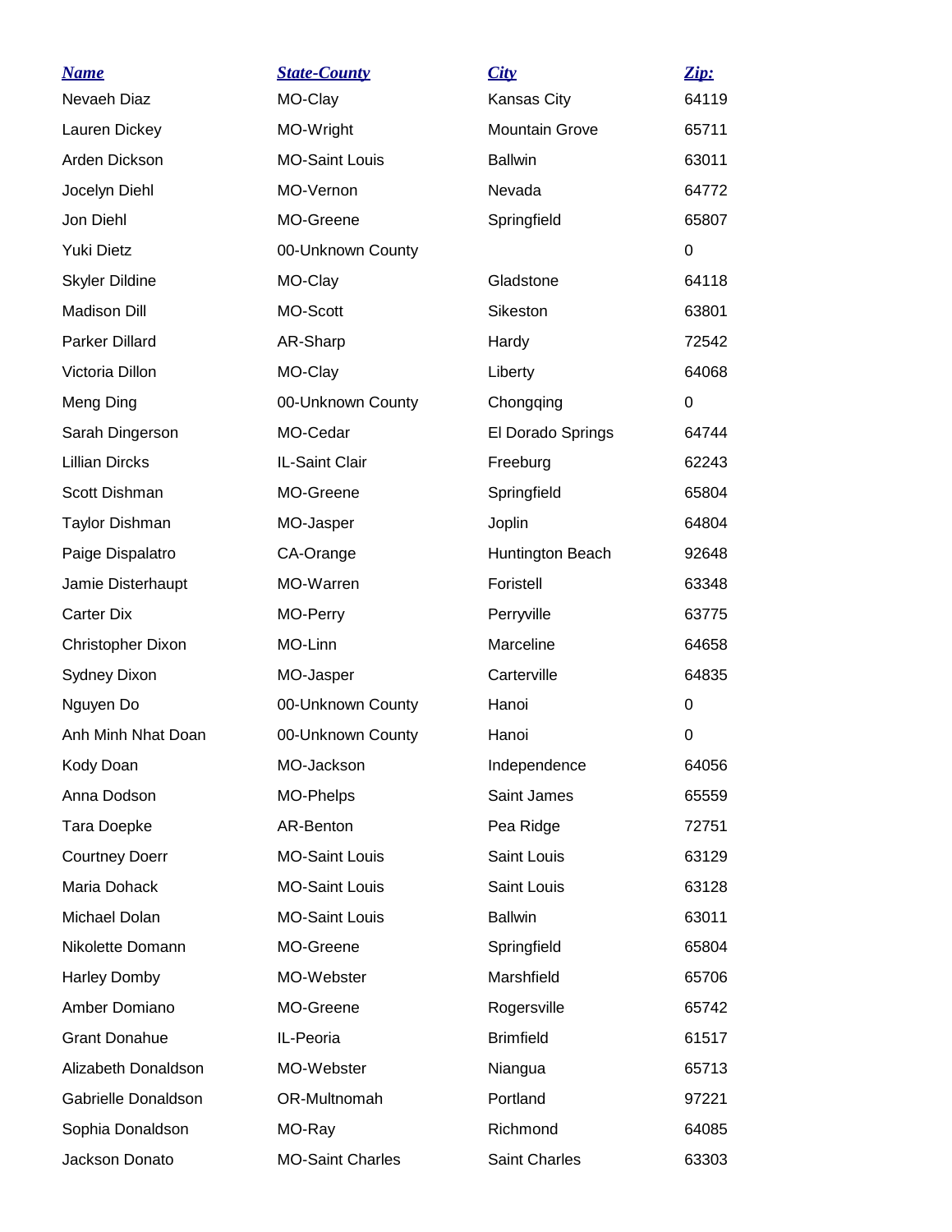| <b>Name</b><br>Christian Doneski          | <b>State-County</b><br>MO-Greene | City<br>Springfield  | Zip:<br>65804 |
|-------------------------------------------|----------------------------------|----------------------|---------------|
| Chunyan Dong                              | 00-Unknown County                | Tieling              | 0             |
| Qingchen Dong                             | 00-Unknown County                | Dalian               | 0             |
| Shaoxin Dong                              | 00-Unknown County                | Dalian               | $\Omega$      |
| Shibo Dong                                | 00-Unknown County                | Dalian               | $\Omega$      |
| Makayla Donham                            | MO-Jasper                        | Carl Junction        | 64834         |
| <b>Madison Donnalley</b>                  | MO-Texas                         | Cabool               | 65689         |
| Evan Donnell                              | IL-Saint Clair                   | O Fallon             | 62269         |
|                                           | <b>MO-Saint Charles</b>          | O Fallon             | 63366         |
| McKenna Donnelly<br><b>Isabel Donovan</b> |                                  |                      |               |
|                                           | <b>MO-Saint Louis</b>            | Wildwood             | 63011         |
| Mykah Doolin                              | MO-Clay<br>MO-Jackson            | Kansas City          | 64116         |
| <b>Thadeus Doolin</b>                     |                                  | <b>Blue Springs</b>  | 64015         |
| Madelyn Dorenbusch                        | <b>MO-Saint Louis</b>            | Saint Louis          | 63144         |
| Alyssa Dorris                             | MO-Barry                         | Cassville            | 65625         |
| Julia Dorweiler                           | MO-Cass                          | Lees Summit          | 64082         |
| <b>Cheyenne Doss</b>                      | <b>MO-Saint Charles</b>          | <b>Saint Charles</b> | 63304         |
| Jalen Doss                                | <b>MO-Saint Louis City</b>       | Saint Louis          | 63118         |
| Samantha Dosso                            | IL-Madison                       | Alton                | 62002         |
| Meredith Dotson                           | IL-Tazewell                      | Pekin                | 61554         |
| Lauren Doty                               | <b>MO-Saint Louis</b>            | Saint Louis          | 63128         |
| Justin Dougherty                          | MO-Lincoln                       | Winfield             | 63389         |
| Miranda Dougherty                         | MO-Bates                         | Foster               | 64745         |
| Kiera Doughty                             | IL-Madison                       | Edwardsville         | 62025         |
| Stephanie Douglas                         | <b>MO-Saint Louis</b>            | Saint Louis          | 63129         |
| Lauryn Douthit                            | IL-Effingham                     | Effingham            | 62401         |
| John Dove                                 | MO-Greene                        | Springfield          | 65803         |
| Nicole Dowd                               | MO-Callaway                      | <b>Holts Summit</b>  | 65043         |
| <b>Dixie Dowell</b>                       | MO-Chariton                      | Keytesville          | 65261         |
| <b>Bryce Downey</b>                       | MO-Franklin                      | Saint Clair          | 63077         |
| <b>Riley Downey</b>                       | MO-Jackson                       | <b>Grain Valley</b>  | 64029         |
| <b>Emily Downie</b>                       | MO-Greene                        | Rogersville          | 65742         |
| Kaleb Doyle                               | MO-Christian                     | Ozark                | 65721         |
| Makaylee Doza                             | MO-Greene                        | Republic             | 65738         |
| Michael Drabelle                          | <b>MO-Saint Charles</b>          | O Fallon             | 63368         |
| <b>Ysabelle Drage</b>                     | MO-Boone                         | Columbia             | 65201         |
| Elizabeth Drake                           | <b>TX-Dallas</b>                 | Dallas               | 75218         |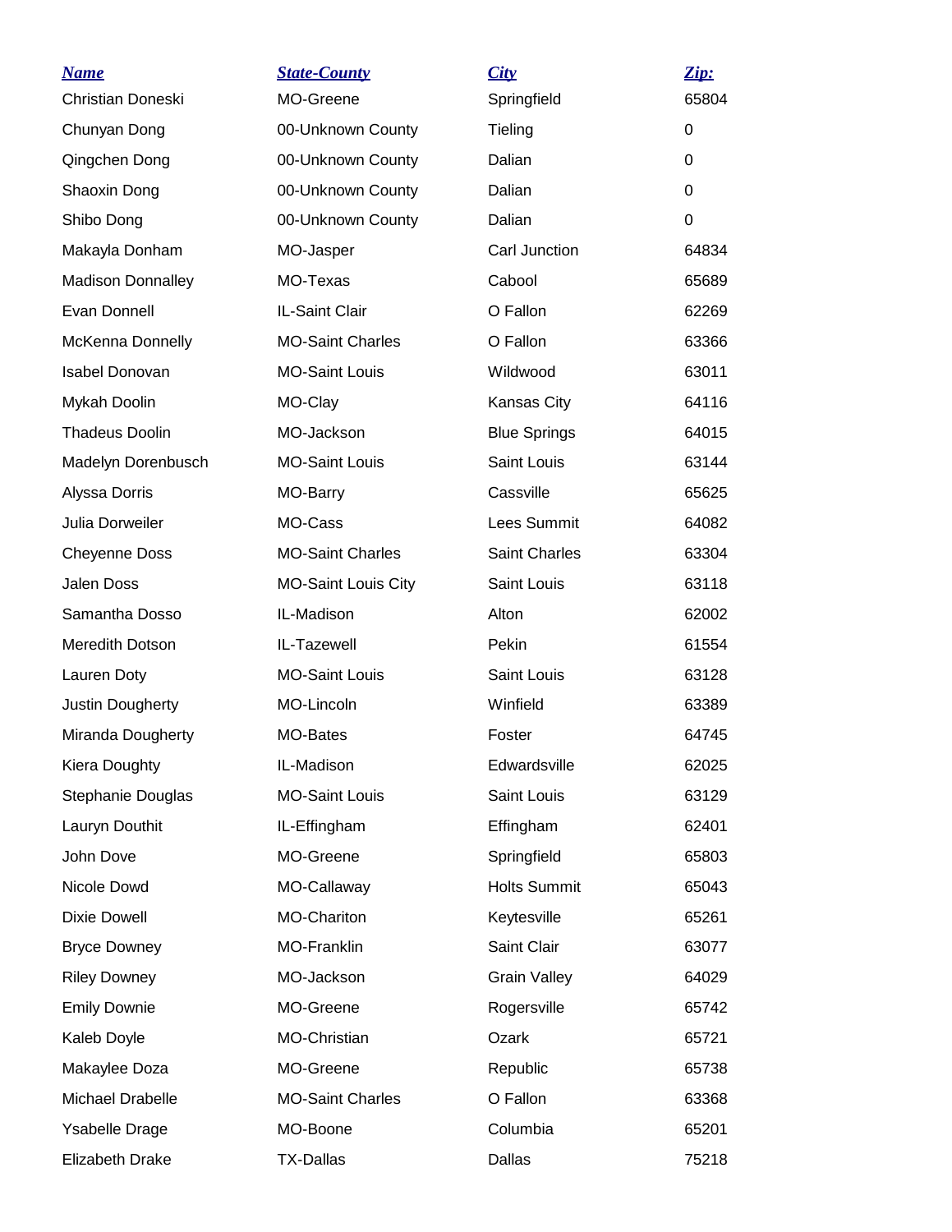| <u>Name</u>             | <b>State-County</b>   | City                | Zip:  |
|-------------------------|-----------------------|---------------------|-------|
| <b>Jalen Drake</b>      | MO-Wright             | Norwood             | 65717 |
| Jacob Dralle            | <b>MO-Franklin</b>    | Union               | 63084 |
| Isabella Drennan        | MO-Greene             | Springfield         | 65804 |
| <b>Madison Dressler</b> | MO-Greene             | Springfield         | 65807 |
| Sarah Dreyer            | <b>MO-Saint Louis</b> | Kirkwood            | 63122 |
| <b>Molly Driscoll</b>   | IL-Peoria             | Peoria              | 61604 |
| <b>Emily Drollinger</b> | MO-Lawrence           | <b>Pierce City</b>  | 65723 |
| <b>Cheryl Dronet</b>    | 00-Unknown County     |                     | 0     |
| Zachary Drummond        | <b>MO-Saint Louis</b> | Fenton              | 63026 |
| <b>Haleigh Dryer</b>    | MO-Hickory            | Hermitage           | 65668 |
| Haiya Du                | 00-Unknown County     | Jingzhou            | 0     |
| Lin Du                  | 00-Unknown County     | Qingdao             | 0     |
| <b>Heidy Duarte</b>     | MO-Greene             | Springfield         | 65802 |
| Kyra Duarte             | MO-Jackson            | Lees Summit         | 64082 |
| Nicholas DuBerry        | MO-Greene             | Springfield         | 65803 |
| Victor Duchscherer      | MO-Polk               | Morrisville         | 65710 |
| Amber Dudenhoeffer      | MO-Osage              | <b>Bonnots Mill</b> | 65016 |
| Diana Dudenhoeffer      | MO-Greene             | Springfield         | 65810 |
| Rebecca Dudley          | MO-Douglas            | Ava                 | 65608 |
| <b>Gabrielle Dueing</b> | MO-Jefferson          | <b>Barnhart</b>     | 63012 |
| <b>William Duff</b>     | MO-Greene             | Springfield         | 65810 |
| Joe Duggar              | MO-Greene             | Springfield         | 65802 |
| Caden Duke              | MO-Jasper             | Webb City           | 64870 |
| <b>Taylor Duke</b>      | MO-Greene             | Springfield         | 65807 |
| MaKayla Dulier          | MO-Vernon             | Nevada              | 64772 |
| Emma Dulin              | <b>TX-Collin</b>      | Prosper             | 75078 |
| <b>Katie Dulle</b>      | WI-Ozaukee            | Mequon              | 53097 |
| Clara DuMontelle        | <b>MO-Howell</b>      | <b>West Plains</b>  | 65775 |
| Cassidy Duncan          | MO-Cedar              | Stockton            | 65785 |
| Courtney Duncan         | MO-Greene             | Springfield         | 65802 |
| Darian Duncan           | MO-Buchanan           | Saint Joseph        | 64503 |
| Destri Dungan           | MO-Callaway           | Fulton              | 65251 |
| Lily Dunigan            | <b>MO-Saint Louis</b> | Florissant          | 63031 |
| <b>Brett Dunn</b>       | MO-Greene             | <b>Battlefield</b>  | 65619 |
| Emma Dunn               | <b>MO-Saint Louis</b> | Florissant          | 63033 |
| Reece Dunsworth         | MO-Cass               | Raymore             | 64083 |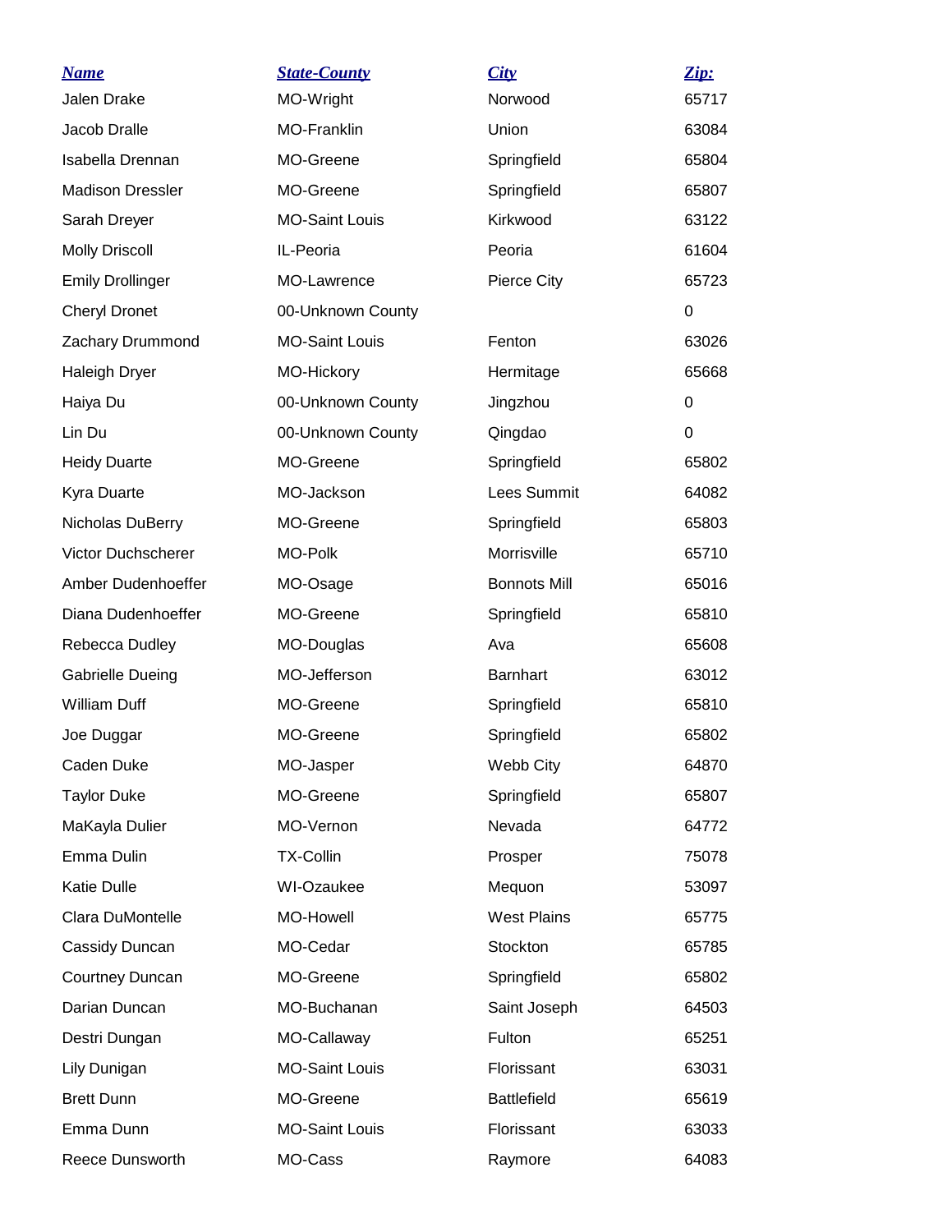| <u>Name</u>             | <b>State-County</b>     | City               | Zip:  |
|-------------------------|-------------------------|--------------------|-------|
| Ann Duong               | MO-Greene               | Springfield        | 65806 |
| <b>Hunter Dupuis</b>    | <b>TN-Gibson</b>        | <b>Bradford</b>    | 38316 |
| Jacqueline Durant       | MO-Stone                | Galena             | 65656 |
| Phillip Durbin          | MO-Platte               | Kansas City        | 64151 |
| Paige Durham            | MO-Saline               | Marshall           | 65340 |
| Sam Durham              | MO-Greene               | Springfield        | 65804 |
| <b>Lillian Durr</b>     | MO-Greene               | Pleasant Hope      | 65725 |
| <b>Austin Durst</b>     | <b>MO-Saint Louis</b>   | <b>Ballwin</b>     | 63021 |
| <b>William Durstock</b> | MO-Greene               | <b>Battlefield</b> | 65619 |
| <b>Andrew Duwe</b>      | <b>KS-Johnson</b>       | Lenexa             | 66220 |
| MaryKathryn Dwyer       | MO-Morgan               | Sunrise Beach      | 65079 |
| Rachel Dwyer            | <b>MO-Saint Charles</b> | Saint Charles      | 63303 |
| Jadyn Dziwanowski       | MO-Greene               | Republic           | 65738 |
| Kayla Eads              | IL-Madison              | Highland           | 62249 |
| Rachael Eads            | MO-Lincoln              | Old Monroe         | 63369 |
| Savanna Eads            | MO-Clay                 | Kansas City        | 64157 |
| Kayla Eagleburger       | MO-Greene               | Springfield        | 65804 |
| Jaylen Early            | MO-Pulaski              | Waynesville        | 65583 |
| Lydia Earlywine         | <b>MO-Saint Louis</b>   | Wildwood           | 63021 |
| Emma Earnheart          | MO-Dunklin              | <b>Bernie</b>      | 63822 |
| Madilyn Earnheart       | MO-Dunklin              | <b>Bernie</b>      | 63822 |
| <b>Westin Easley</b>    | MO-Greene               | Springfield        | 65807 |
| Hannah Eatherly         | MO-Greene               | Springfield        | 65810 |
| Lexie Eaton             | <b>MO-Saint Charles</b> | Dardenne Pr        | 63368 |
| <b>Ashley Ebeling</b>   | MO-Henry                | Windsor            | 65360 |
| Samuel Eberle           | <b>MO-Saint Louis</b>   | Wildwood           | 63040 |
| <b>Taylor Ebersohl</b>  | IL-Lake                 | Grayslake          | 60030 |
| Savannah Eccles         | MO-Cass                 | <b>Belton</b>      | 64012 |
| John Echele             | <b>MO-Saint Louis</b>   | Saint Louis        | 63144 |
| Maria Eckelkamp         | MO-Warren               | Marthasville       | 63357 |
| Kristin Ecker           | OK-Tulsa                | Tulsa              | 74114 |
| Peyton Eckhart          | <b>KS-Sedgwick</b>      | <b>Bel Aire</b>    | 67226 |
| Alexis Eckman           | <b>MO-Saint Charles</b> | O Fallon           | 63368 |
| Meadow Eddleman         | KS-Johnson              | Olathe             | 66062 |
| Ogochukwu Ede           | 00-Unknown County       | Warri              | 0     |
| Kendra Edge             | MO-Christian            | Ozark              | 65721 |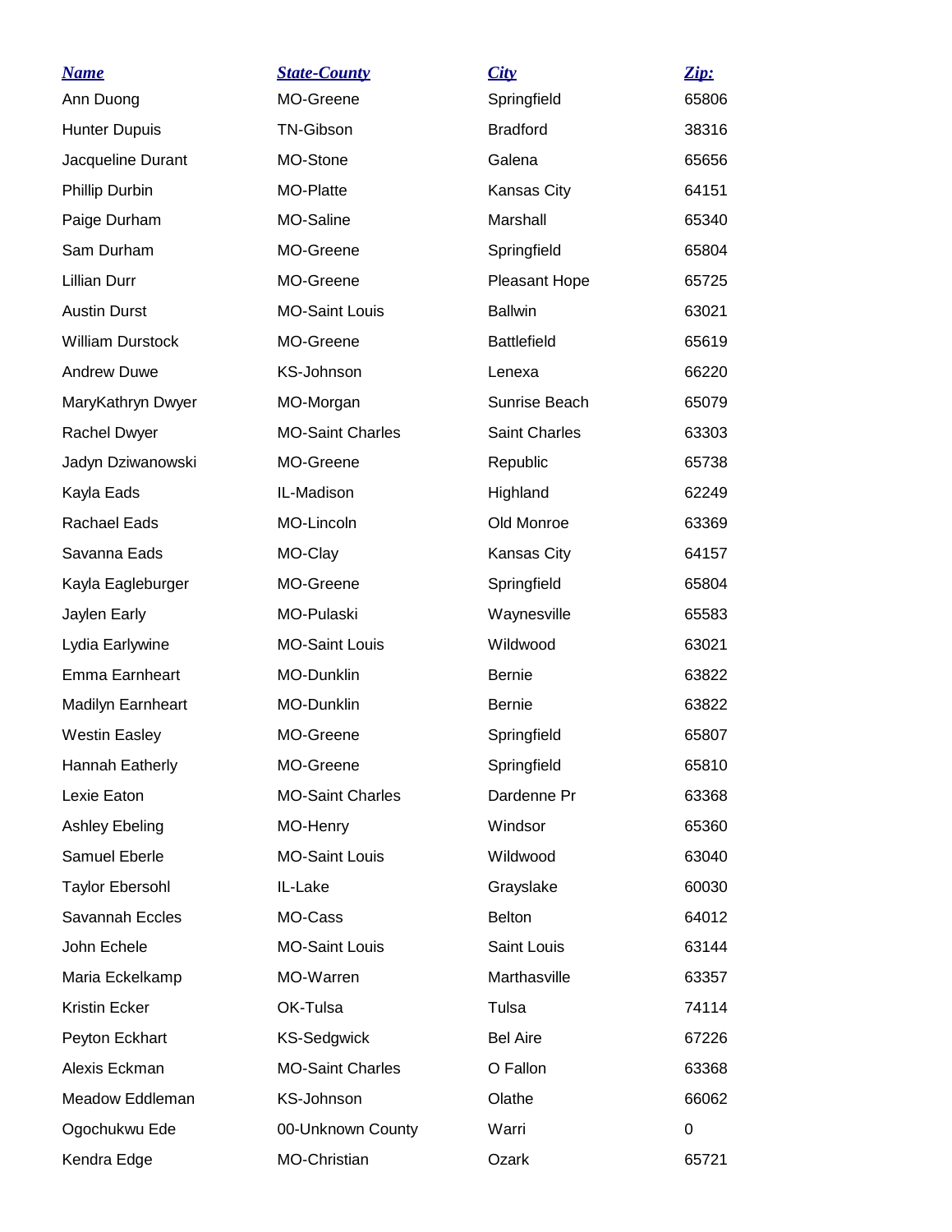| <u>Name</u>               | <u>State-County</u>        | City                 | Zip:  |
|---------------------------|----------------------------|----------------------|-------|
| Kaili Edler               | MO-Jefferson               | High Ridge           | 63049 |
| Madison Edmondson         | <b>MO-Saint Charles</b>    | O Fallon             | 63366 |
| Patrick Edmund            | MO-Newton                  | Neosho               | 64850 |
| <b>Faith Edwards</b>      | MO-Miller                  | Eldon                | 65026 |
| <b>Hailie Edwards</b>     | <b>MO-New Madrid</b>       | Marston              | 63866 |
| Isabella Edwards          | MO-Jackson                 | Lees Summit          | 64064 |
| <b>Madison Edwards</b>    | MO-Miller                  | Eldon                | 65026 |
| Joseph Effinger           | IL-Saint Clair             | Swansea              | 62226 |
| <b>Glory Ehie</b>         | MO-Greene                  | Springfield          | 65803 |
| <b>Gillian Eichel</b>     | <b>MO-Saint Charles</b>    | <b>Saint Charles</b> | 63304 |
| Lilythe Eighmy            | MO-Taney                   | <b>Branson</b>       | 65616 |
| Paige Eikel               | <b>MO-Saint Charles</b>    | Dardenne Pr          | 63368 |
| <b>Lauren Eiler</b>       | MO-Jefferson               | <b>High Ridge</b>    | 63049 |
| Rebecca Eisenhart         | MO-Christian               | Nixa                 | 65714 |
| Sloane Elam               | <b>MO-Saint Francois</b>   | Farmington           | 63640 |
| Mai Elaraby               | NY-Monroe                  | Rochester            | 14623 |
| <b>Audrey Eldringhoff</b> | MO-Howell                  | <b>West Plains</b>   | 65775 |
| <b>Abigail Elkins</b>     | NE-Douglas                 | Omaha                | 68144 |
| Sarah Ellenburg           | MO-Stoddard                | <b>Bernie</b>        | 63822 |
| <b>Colton Ellens</b>      | MO-Greene                  | Springfield          | 65804 |
| Jackson Eller             | MO-Jackson                 | Lees Summit          | 64086 |
| Hanna Ellett              | MO-Howell                  | <b>West Plains</b>   | 65775 |
| <b>Ashley Elliott</b>     | MO-Greene                  | Springfield          | 65810 |
| Ava Elliott               | <b>MO-Saint Louis City</b> | Saint Louis          | 63118 |
| <b>Bentley Elliott</b>    | MO-Morgan                  | Versailles           | 65084 |
| Sarah Elliott             | MO-Jackson                 | Lees Summit          | 64064 |
| <b>Shiloh Elliott</b>     | MO-Dallas                  | <b>Buffalo</b>       | 65622 |
| Alexander Ellis           | MO-Scott                   | Sikeston             | 63801 |
| James Ellis               | MO-Greene                  | Springfield          | 65807 |
| Melissa Ellis             | <b>MO-Saint Charles</b>    | O Fallon             | 63368 |
| Nadia Ellis               | 00-Unknown County          |                      | 0     |
| Sophia Ellis              | <b>MO-Saint Louis</b>      | <b>Ballwin</b>       | 63011 |
| Emilia Elmer Intriago     | 00-Unknown County          | Quito                | 0     |
| <b>Brandi Elmore</b>      | MO-Greene                  | Springfield          | 65806 |
| Gage Elmore               | MO-Cass                    | Raymore              | 64083 |
| Jessica Elmore            | MO-Greene                  | <b>Battlefield</b>   | 65619 |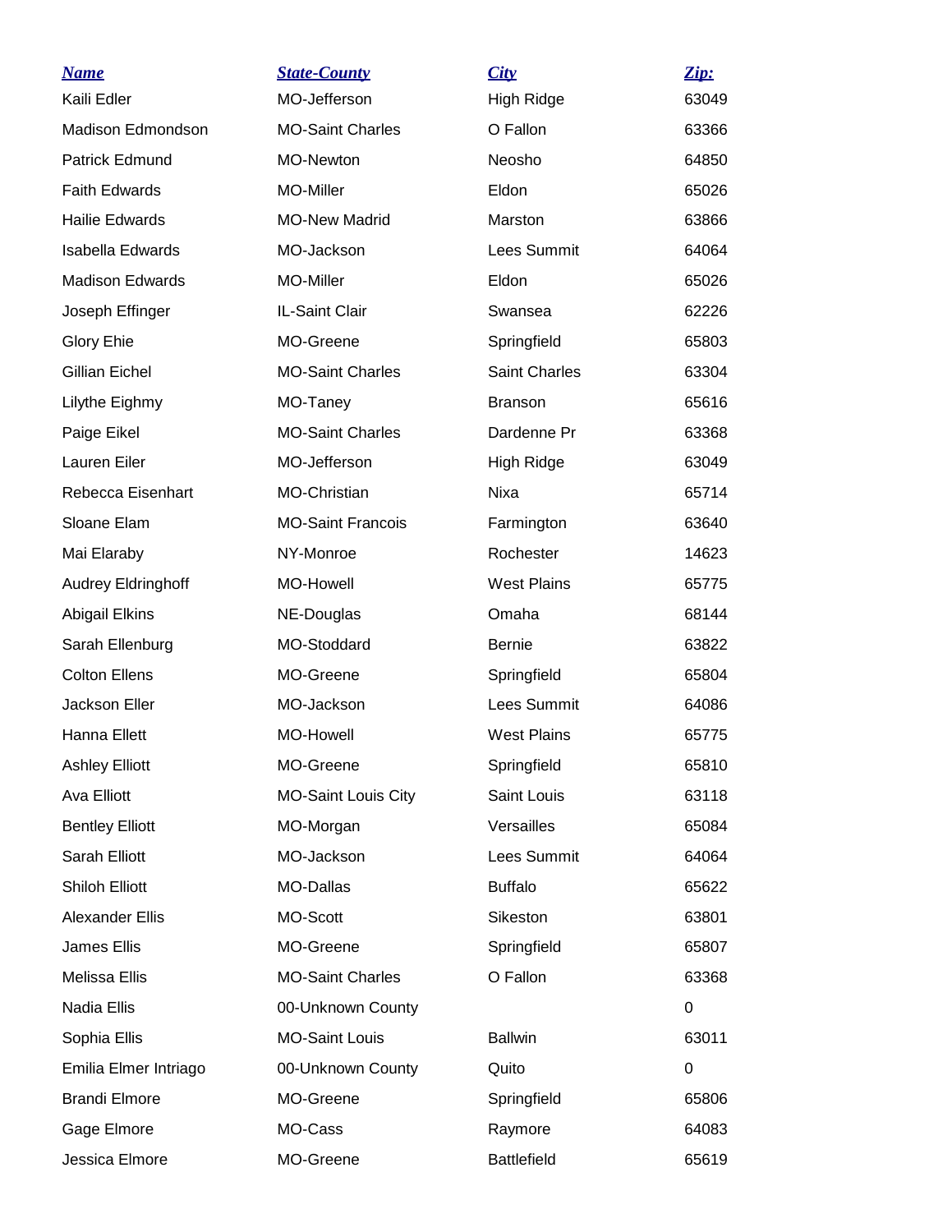| <u>Name</u>              | <b>State-County</b>     | City                 | Zip:  |
|--------------------------|-------------------------|----------------------|-------|
| <b>Kennedy Elmore</b>    | MO-Cass                 | Raymore              | 64083 |
| Mia Emerson              | MO-Clay                 | Kansas City          | 64116 |
| Joseph Emery             | <b>MO-Saint Louis</b>   | Saint Louis          | 63123 |
| <b>Kate Emmel</b>        | IL-McHenry              | Lake in the Hills    | 60156 |
| <b>Emily Emmert</b>      | MO-Newton               | Neosho               | 64850 |
| Lelia Enea               | MO-Greene               | Springfield          | 65802 |
| Paige Engelage           | IL-Saint Clair          | Mascoutah            | 62258 |
| Isaiah Engelman          | MO-Christian            | Nixa                 | 65714 |
| <b>Brooke Enos</b>       | MO-Webster              | Rogersville          | 65742 |
| Kaila Enslinger          | KS-Johnson              | <b>Overland Park</b> | 66221 |
| <b>Emily Epperson</b>    | MO-Christian            | <b>Billings</b>      | 65610 |
| Logan Epps               | MO-Jackson              | Lees Summit          | 64064 |
| Katelin Eppy             | <b>MO-Saint Louis</b>   | Saint Louis          | 63129 |
| Lyss Erhardt             | <b>MO-Saint Louis</b>   | <b>Ballwin</b>       | 63011 |
| Grace Ericsson           | MO-Clay                 | Kansas City          | 64157 |
| <b>Ashley Ernstmeyer</b> | MO-Greene               | Springfield          | 65802 |
| Amber Escobar            | MO-Jasper               | Joplin               | 64801 |
| Andrew Esguerra          | MO-Pulaski              | Waynesville          | 65583 |
| Cassandra Esker          | <b>MO-Saint Charles</b> | O Fallon             | 63366 |
| <b>Isabella Eslick</b>   | <b>MO-Saint Louis</b>   | Fenton               | 63026 |
| <b>Emily Esry</b>        | MO-Platte               | Riverside            | 64150 |
| lan Esry                 | MO-Cedar                | El Dorado Springs    | 64744 |
| Paige Esry               | MO-Cedar                | El Dorado Springs    | 64744 |
| Sophia Essig             | <b>MO-Saint Louis</b>   | Fenton               | 63026 |
| Alexander Estrada        | AR-Benton               | Bentonville          | 72712 |
| Lauro Estrada            | MO-McDonald             | South West City      | 64863 |
| Cassidy Evans            | MO-Christian            | Ozark                | 65721 |
| <b>Elizabeth Evans</b>   | <b>MO-Saint Louis</b>   | Wildwood             | 63038 |
| Hannah Evans             | MO-Boone                | Columbia             | 65203 |
| Kindesha Evans           | 00-Unknown County       | Nassau               | 0     |
| <b>Rhiannon Evans</b>    | MO-Greene               | Springfield          | 65807 |
| Eli Everding             | <b>MO-Saint Charles</b> | O Fallon             | 63368 |
| Mason Eversole           | MO-Clay                 | Smithville           | 64089 |
| Katelyn Every            | MO-Greene               | <b>Battlefield</b>   | 65619 |
| Nova Ewers               | MO-Pulaski              | Dixon                | 65459 |
| Hannah Ewert             | MO-Newton               | Joplin               | 64804 |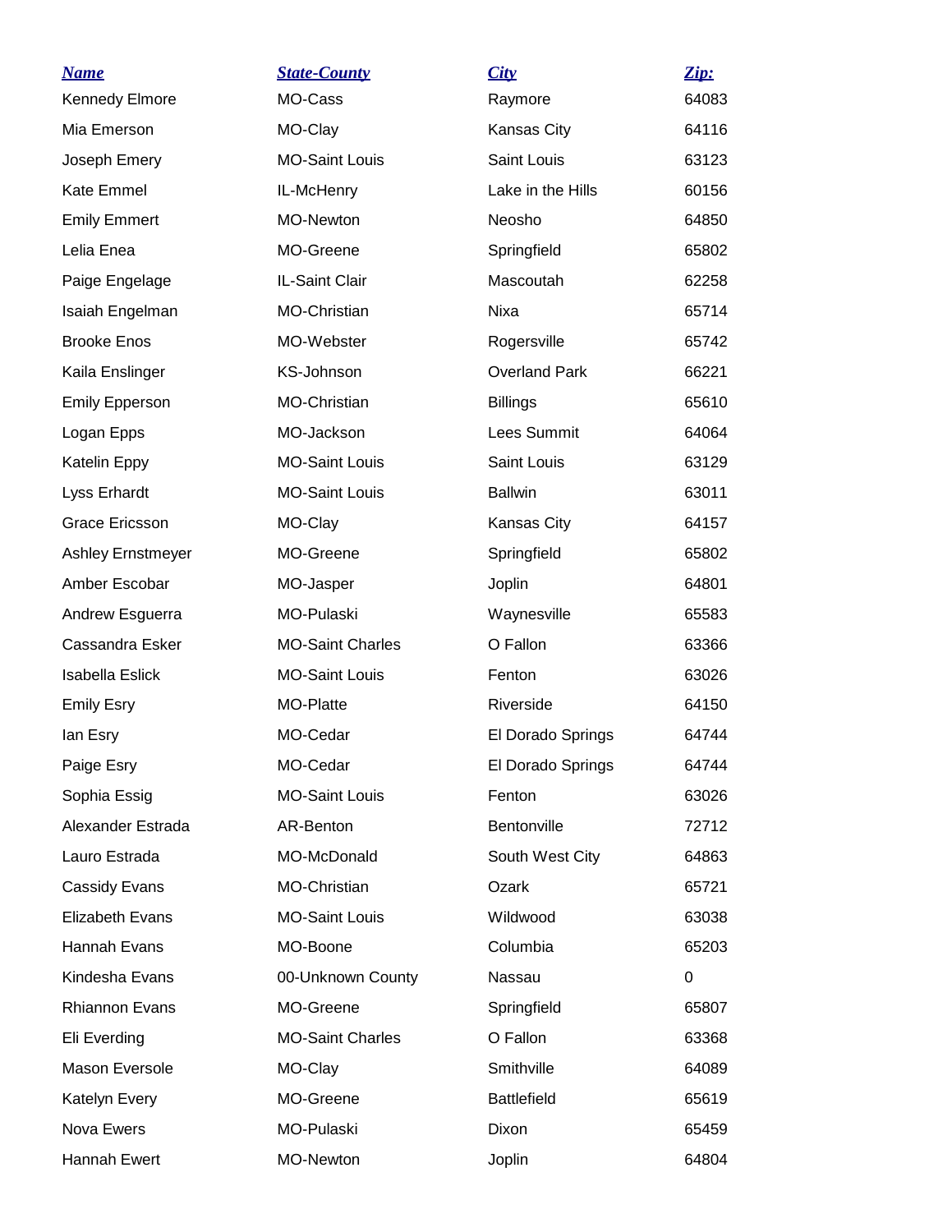| <b>Name</b>             | <b>State-County</b>     | City              | Zip:        |
|-------------------------|-------------------------|-------------------|-------------|
| Chinonyelum Ezugwu      | 00-Unknown County       | Lagos             | $\Omega$    |
| Caleb Ezzell            | MO-Clay                 | Kansas City       | 64158       |
| Jared Ezzell            | MO-Clay                 | Kansas City       | 64158       |
| Dorottya Faa            | 00-Unknown County       | <b>Budapest</b>   | 0           |
| Sarah Fabris            | IL-Dewitt               | Clinton           | 61727       |
| Alyssa Faes             | MO-Camden               | Osage Beach       | 65065       |
| Tommy Fahey             | MO-Greene               | Springfield       | 65807       |
| Abigail Fahnestock      | IL-Jersey               | <b>Brighton</b>   | 62012       |
| <b>Emily Fahrlander</b> | MO-Greene               | Springfield       | 65809       |
| <b>Molly Fahrner</b>    | IL-Saint Clair          | Waterloo          | 62298       |
| <b>Robert Fairless</b>  | <b>MO-Saint Charles</b> | Saint Charles     | 63303       |
| Abigail Falgout         | <b>MO-Saint Charles</b> | Lake Saint Louis  | 63367       |
| Julia Fallert           | <b>MO-Saint Charles</b> | Lake Saint Louis  | 63367       |
| Yuyang Fan              | 00-Unknown County       | Chongqing         | $\mathbf 0$ |
| Nicholas Fang           | IL-Madison              | <b>Troy</b>       | 62294       |
| Eryn Fanning            | IL-Madison              | <b>Troy</b>       | 62294       |
| Jasser Fanous           | IL-Saint Clair          | O Fallon          | 62269       |
| <b>Colleen Farley</b>   | <b>MO-Saint Charles</b> | O Fallon          | 63368       |
| Khloe Farmer            | MO-Franklin             | Union             | 63084       |
| William Farmer          | MO-Cole                 | Jefferson City    | 65109       |
| Sophia Farnan           | MO-Ray                  | Camden            | 64017       |
| <b>Katie Farr</b>       | MO-Cole                 | Jefferson City    | 65109       |
| Alyssa Farrar           | MO-Lincoln              | Troy              | 63379       |
| Cassidy Farrar          | IL-Saint Clair          | <b>Belleville</b> | 62223       |
| <b>Halle Farrar</b>     | MO-Greene               | Springfield       | 65809       |
| Sarah Farrar            | MO-Barton               | Asbury            | 64832       |
| Paige Farrell           | MO-Lincoln              | <b>Troy</b>       | 63379       |
| <b>Riley Fate</b>       | MO-Jackson              | Lees Summit       | 64082       |
| Aly Faught              | MO-Christian            | Ozark             | 65721       |
| Amanda Faulkner         | <b>MO-Saint Charles</b> | Saint Charles     | 63304       |
| Zack Faulkner           | MO-Harrison             | <b>Bethany</b>    | 64424       |
| Anna Faust              | MO-Greene               | Springfield       | 65802       |
| Lucy Feagans            | MO-Stone                | <b>Blue Eye</b>   | 65611       |
| Emma Fearday            | IL-Effingham            | Sigel             | 62462       |
| Jessica Fears           | IL-Madison              | Godfrey           | 62035       |
| Carolyn Feldt           | <b>MO-Saint Louis</b>   | Fenton            | 63026       |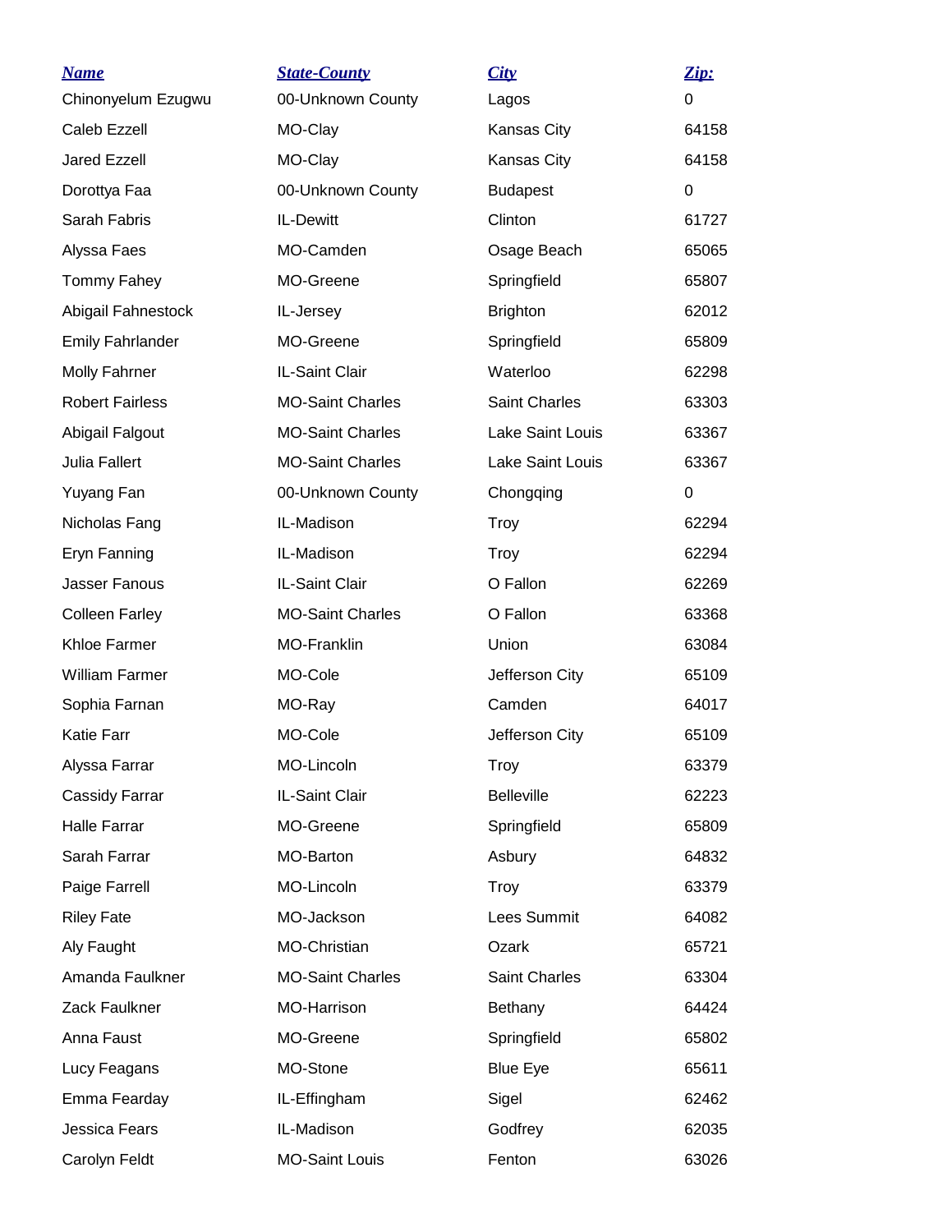| <b>Name</b>             | <b>State-County</b>     | City                 | Zip:  |
|-------------------------|-------------------------|----------------------|-------|
| Lana Fellhoelter        | MO-Henry                | Deepwater            | 64740 |
| Nathan Fender           | MO-Greene               | Springfield          | 65804 |
| Christyn Fenton         | MO-Greene               | Republic             | 65738 |
| Lauryn Fenton           | MO-Greene               | Republic             | 65738 |
| Grace Ferguson          | MO-Christian            | <b>Nixa</b>          | 65714 |
| Makayla Ferguson        | MO-Clay                 | Smithville           | 64089 |
| Savannah Ferguson       | MO-Camden               | Camdenton            | 65020 |
| Anna Fernandez          | <b>MO-Saint Charles</b> | Saint Charles        | 63304 |
| Sam Ferrier             | MO-Cole                 | Jefferson City       | 65109 |
| Julia Feuerborn         | <b>KS-Johnson</b>       | Shawnee              | 66218 |
| Adrianna Fewell         | MO-Greene               | Springfield          | 65804 |
| McKenna Ficek           | IL-McLean               | Hudson               | 61748 |
| Sara Fiedler            | MO-Greene               | Springfield          | 65810 |
| Mikaila Field           | MO-Greene               | Springfield          | 65803 |
| <b>Grace Fielden</b>    | MO-Greene               | Rogersville          | 65742 |
| Megan Fields            | MO-Lawrence             | Ash Grove            | 65604 |
| Sabryna Fields          | MO-Cass                 | Creighton            | 64739 |
| <b>Shelby Fields</b>    | MO-Jefferson            | Arnold               | 63010 |
| <b>Henry Filipek</b>    | <b>MO-Saint Charles</b> | <b>Saint Charles</b> | 63304 |
| Samuel Fillipi          | MO-Greene               | Springfield          | 65807 |
| Alexandra Finch         | <b>MO-Saint Louis</b>   | Saint Louis          | 63123 |
| Sean Finch              | MO-Greene               | Springfield          | 65802 |
| <b>Parker Finley</b>    | MO-Greene               | Springfield          | 65810 |
| Mackenzie Fiore         | <b>MO-Saint Charles</b> | Saint Charles        | 63304 |
| <b>Andrew Fischer</b>   | IL-McLean               | Bloomington          | 61705 |
| <b>Brooke Fischer</b>   | MO-Callaway             | Fulton               | 65251 |
| Kellie Fischer          | <b>TX-Victoria</b>      | Victoria             | 77904 |
| Melaina Fischer         | <b>MO-Saint Charles</b> | Lake Saint Louis     | 63367 |
| <b>Trevor Fischer</b>   | MO-Greene               | Springfield          | 65806 |
| Maycee Fishel           | MO-Webster              | Marshfield           | 65706 |
| Amber Fisher            | MO-Boone                | Columbia             | 65202 |
| <b>Gracie Fisher</b>    | MO-Clay                 | Kearney              | 64060 |
| Parker Fisher           | MO-Cape Girardeau       | Jackson              | 63755 |
| <b>Riley Fisher</b>     | IL-Clinton              | <b>Breese</b>        | 62230 |
| <b>Shelby Fisher</b>    | MO-Scott                | Sikeston             | 63801 |
| <b>Riley Fitzmorris</b> | MO-Platte               | Kansas City          | 64152 |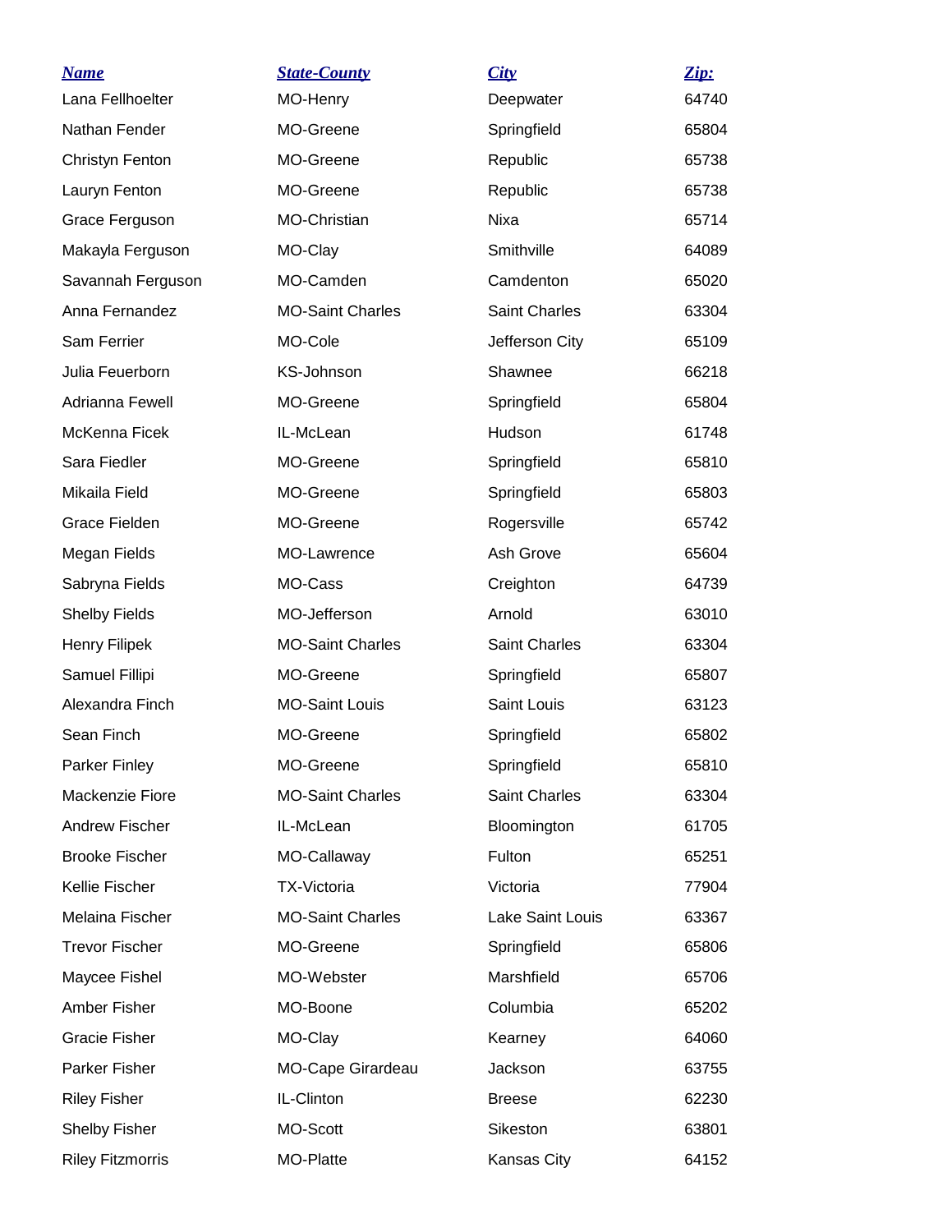| <u>Name</u>              | <b>State-County</b>     | City                 | Zip:  |
|--------------------------|-------------------------|----------------------|-------|
| Dylan Fitzpatrick        | MO-Greene               | Springfield          | 65807 |
| Josie Fitzwater          | <b>MO-Daviess</b>       | Altamont             | 64620 |
| Kenna Flacke             | MO-Clay                 | Kansas City          | 64155 |
| Nataly Flagg             | MO-Christian            | Ozark                | 65721 |
| Keely Flanagan           | <b>MO-Saint Louis</b>   | Saint Louis          | 63141 |
| <b>Steven Flanders</b>   | AL-Morgan               | Decatur              | 35601 |
| Jessica Flanigan         | <b>MO-Saint Louis</b>   | Saint Louis          | 63128 |
| Kelly Flanigan           | <b>MO-Saint Louis</b>   | Florissant           | 63034 |
| <b>Haley Flaugher</b>    | MO-Miller               | Tuscumbia            | 65082 |
| Mallari Flaugher         | MO-Miller               | <b>Brumley</b>       | 65017 |
| Alexandra Fleming        | <b>MO-Saint Charles</b> | <b>Saint Charles</b> | 63303 |
| John Fleming             | <b>MO-Howell</b>        | <b>West Plains</b>   | 65775 |
| Meg Flemming             | <b>MO-Saint Charles</b> | O Fallon             | 63366 |
| <b>Gabe Fletchall</b>    | MO-Greene               | Springfield          | 65802 |
| <b>Britni Fletcher</b>   | WI-Milwaukee            | Milwaukee            | 53216 |
| Jessica Fletcher         | MO-Greene               | Springfield          | 65803 |
| <b>Grace Flinn</b>       | <b>MO-Saint Charles</b> | O Fallon             | 63368 |
| Jacquelyn Flores         | KS-Johnson              | <b>Overland Park</b> | 66214 |
| <b>Sydney Flowers</b>    | MO-Buchanan             | Saint Joseph         | 64506 |
| Nicole Fluegel           | MO-Jefferson            | Arnold               | 63010 |
| Meghan Flynn             | <b>MO-Saint Charles</b> | O Fallon             | 63368 |
| Kalei Fogg               | CO-Douglas              | Castle Rock          | 80109 |
| <b>Shannoy Folkes</b>    | <b>MO-Saint Charles</b> | <b>Weldon Spring</b> | 63304 |
| Nobuki Fong              | MO-Greene               | Springfield          | 65807 |
| <b>Catherine Forbeck</b> | MO-Lincoln              | Old Monroe           | 63369 |
| Kaelin Forck             | MO-Cole                 | Jefferson City       | 65101 |
| <b>Andrew Ford</b>       | IL-Monroe               | Columbia             | 62236 |
| Denali Ford              | MO-Greene               | Springfield          | 65807 |
| Emilee Foreman           | MO-McDonald             | Anderson             | 64831 |
| <b>Eddie Forgey</b>      | MO-Greene               | Ash Grove            | 65604 |
| Paityn Forgey            | MO-Jackson              | <b>Grain Valley</b>  | 64029 |
| Rebecca Forrest          | AR-Pulaski              | Maumelle             | 72113 |
| Michael Forrester        | MO-Greene               | Republic             | 65738 |
| Camryn Forret            | MO-Platte               | Kansas City          | 64153 |
| Jennifer Fortner         | MO-Douglas              | Ava                  | 65608 |
| Jessica Fortner          | AR-Benton               | Garfield             | 72732 |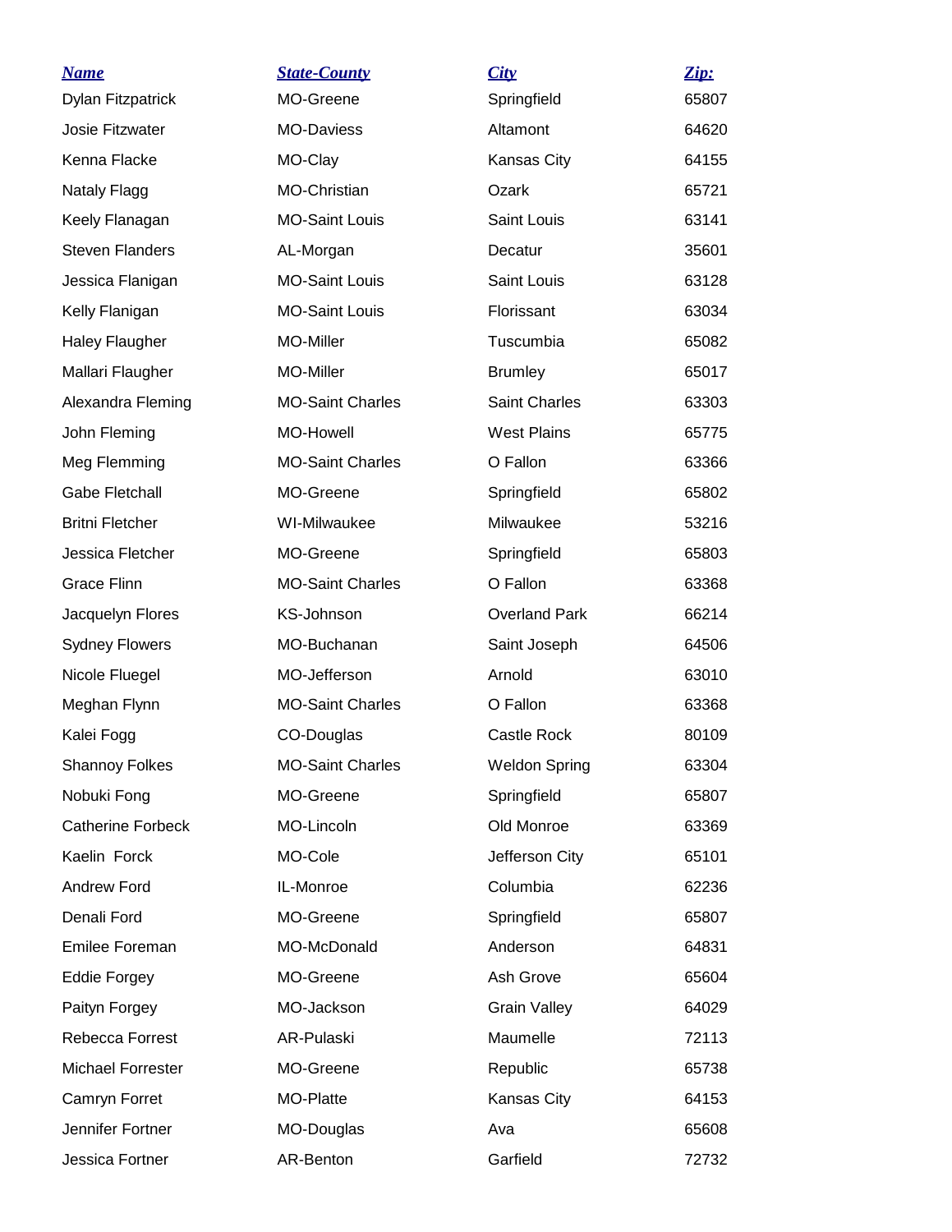| <b>Name</b>                | <b>State-County</b>     | City                | Zip:  |
|----------------------------|-------------------------|---------------------|-------|
| <b>Ashley Foster</b>       | <b>MO-Daviess</b>       | Gallatin            | 64640 |
| <b>Ashley Foster</b>       | <b>MO-Saint Charles</b> | Wentzville          | 63385 |
| <b>Brooklin Foster</b>     | MO-Platte               | Kansas City         | 64152 |
| Hadassah Foster            | 00-Unknown County       |                     | 0     |
| <b>Michael Foster</b>      | MO-Clay                 | Kansas City         | 64118 |
| Paige Foster               | MO-Macon                | Macon               | 63552 |
| Shala Foster               | MO-Ozark                | <b>Bakersfield</b>  | 65609 |
| Evan Foulke                | MO-Barry                | Cassville           | 65625 |
| Sydney Fountain            | <b>MO-Marion</b>        | Palmyra             | 63461 |
| <b>Austin Fouse</b>        | <b>MO-Saint Charles</b> | Wentzville          | 63385 |
| Madyson Foust              | MO-Butler               | Poplar Bluff        | 63901 |
| Abby Fowler                | TX-Montgomery           | Spring              | 77386 |
| Erika Fox                  | MO-Laclede              | Lebanon             | 65536 |
| Jodie Fox                  | MO-Laclede              | Lebanon             | 65536 |
| Kassidy Fox                | MO-Greene               | Springfield         | 65806 |
| Kaylea Frabott             | MO-Greene               | Republic            | 65738 |
| Virginia Frace             | PA-Northampton          | <b>Bath</b>         | 18014 |
| Katelyn Frahm              | MO-Greene               | Springfield         | 65807 |
| <b>Arden Fraley</b>        | MO-Greene               | <b>Battlefield</b>  | 65619 |
| Megan Fraley               | MO-Greene               | Springfield         | 65804 |
| Maxwell Franey             | <b>MO-Saint Louis</b>   | Saint Louis         | 63129 |
| <b>Braedyn Frankenberg</b> | MO-Franklin             | Washington          | 63090 |
| Anna Frankenhauser         | MO-Lincoln              | Troy                | 63379 |
| <b>Brooke Franklin</b>     | MO-Greene               | Springfield         | 65804 |
| Korey Franklin             | MO-Christian            | Nixa                | 65714 |
| Sarah Franklin             | <b>MO-Saint Charles</b> | <b>Saint Peters</b> | 63376 |
| Nayeli Frantz              | MO-Taney                | <b>Branson</b>      | 65616 |
| Baylee Franzen             | <b>MO-Saint Charles</b> | <b>Saint Peters</b> | 63376 |
| Jillian Frauli             | IL-Livingston           | Dwight              | 60420 |
| <b>Ginger Frazier</b>      | MO-Camden               | Camdenton           | 65020 |
| Julianna Frazier           | MO-Greene               | Springfield         | 65809 |
| Henry Freedman             | <b>MO-Saint Louis</b>   | <b>Ballwin</b>      | 63011 |
| <b>Bailey Freeman</b>      | MO-Greene               | Springfield         | 65802 |
| Brenyn Freeman             | MO-Greene               | Springfield         | 65804 |
| Danielle Freeman           | MO-Greene               | Springfield         | 65804 |
| Drew Freeman               | MO-Boone                | Columbia            | 65202 |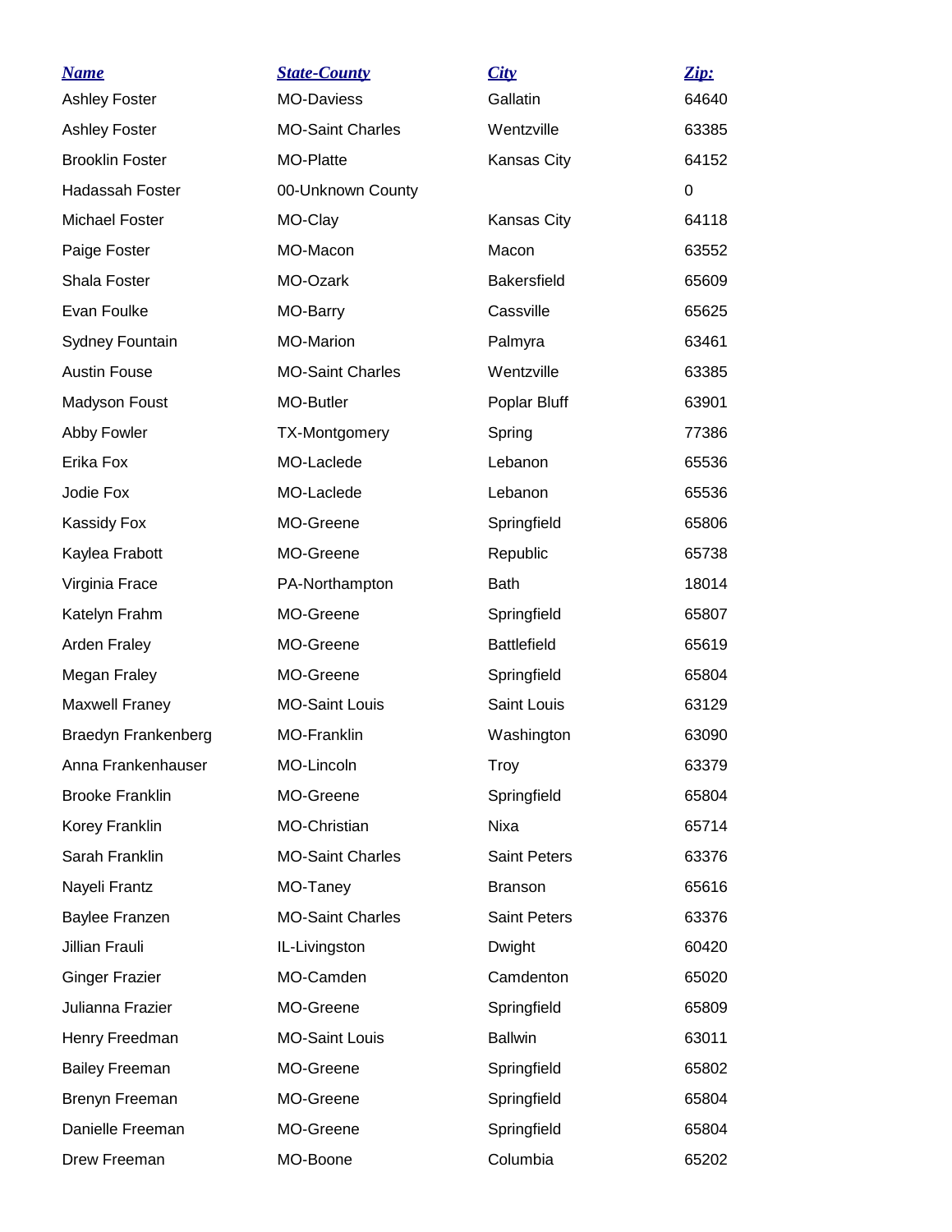| <b>Name</b>             | <b>State-County</b>   | City               | Zip:  |
|-------------------------|-----------------------|--------------------|-------|
| <b>Taylor Freeze</b>    | MO-Wayne              | Piedmont           | 63957 |
| Jake Fregalette         | MO-Franklin           | Washington         | 63090 |
| <b>Vitor Freitas</b>    | MO-Greene             | Springfield        | 65806 |
| <b>Madisson Frenzel</b> | MO-Taney              | Kirbyville         | 65679 |
| <b>Ashley Freund</b>    | <b>MO-Newton</b>      | Neosho             | 64850 |
| Jadyn Frey              | MO-Taney              | <b>Branson</b>     | 65616 |
| <b>Zachary Frey</b>     | <b>MO-Franklin</b>    | Washington         | 63090 |
| <b>Jess Frick</b>       | <b>MO-Franklin</b>    | Washington         | 63090 |
| <b>Haley Frieling</b>   | <b>MO-Andrew</b>      | Savannah           | 64485 |
| Devon Frieze            | MO-Taney              | <b>Branson</b>     | 65616 |
| Katie Frigerio          | MO-Greene             | Springfield        | 65804 |
| Samantha Friia          | MO-Christian          | <b>Nixa</b>        | 65714 |
| <b>Michael Frisbie</b>  | MO-Newton             | Joplin             | 64804 |
| <b>Samuel Frisbie</b>   | MO-Cole               | Jefferson City     | 65101 |
| Cindy Frisch            | MO-Christian          | Sparta             | 65753 |
| <b>Emiley Fritz</b>     | IL-Saint Clair        | <b>Belleville</b>  | 62221 |
| Jillian Frogge          | MO-Jackson            | Lees Summit        | 64081 |
| <b>Brooke Frost</b>     | <b>MO-Saint Louis</b> | Saint Louis        | 63129 |
| <b>Delaney Frost</b>    | <b>MO-Saint Louis</b> | Kirkwood           | 63122 |
| Callie Fry              | MO-Greene             | Willard            | 65781 |
| Ella Fry                | MO-Greene             | Springfield        | 65807 |
| Evie Frydman            | <b>TX-Dallas</b>      | Dallas             | 75248 |
| Logan Frye              | MO-Greene             | <b>Battlefield</b> | 65619 |
| <b>Brandon Fryer</b>    | MO-Greene             | Springfield        | 65804 |
| Courtney Fuerstenau     | IL-Christian          | Taylorville        | 62568 |
| <b>Emily Fuller</b>     | MO-Clay               | Kansas City        | 64158 |
| <b>William Fuller</b>   | MO-Clay               | Kansas City        | 64157 |
| Mackinzie Funcannon     | MO-Lawrence           | Aurora             | 65605 |
| Carson Funk             | MO-Newton             | Neosho             | 64850 |
| Jordan Furnas           | MO-Greene             | Springfield        | 65810 |
| Sierra Fury             | <b>KS-Sedgwick</b>    | Wichita            | 67226 |
| Jake Gabbert            | MO-Jackson            | Lees Summit        | 64063 |
| <b>Thomas Gadd</b>      | MO-Greene             | Springfield        | 65807 |
| <b>Ashton Gaddy</b>     | MO-Greene             | Republic           | 65738 |
| <b>Holden Gaddy</b>     | MO-Greene             | Springfield        | 65807 |
| Alex Gaebler            | MO-Butler             | Poplar Bluff       | 63901 |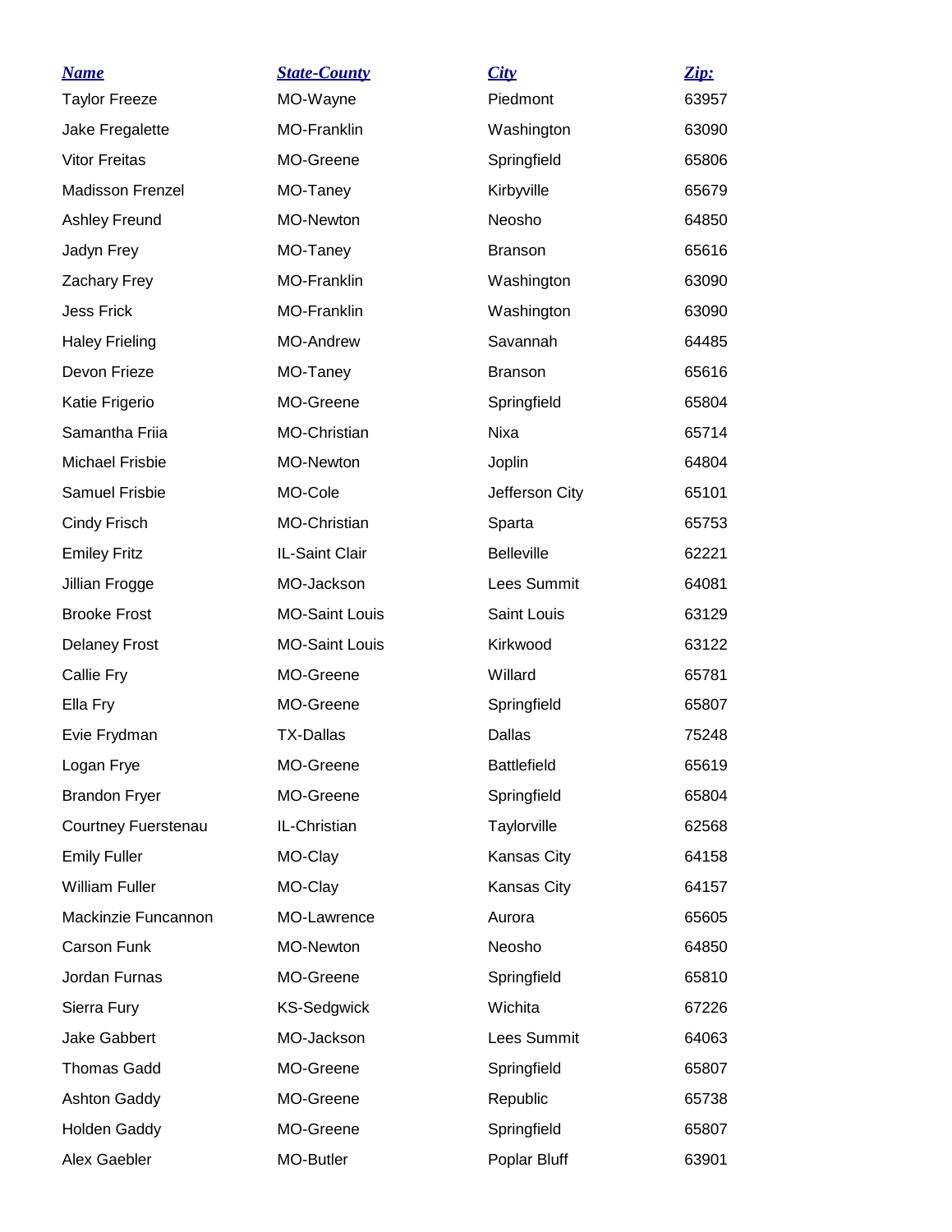| <b>Name</b>               | <b>State-County</b>      | City               | Zip:     |
|---------------------------|--------------------------|--------------------|----------|
| Mckenzie Gagnebin         | KS-Miami                 | Paola              | 66071    |
| Kayla Galczynski          | <b>MO-Saint Francois</b> | Farmington         | 63640    |
| Sloane Galindo            | MO-Christian             | Ozark              | 65721    |
| <b>Tyler Galloway</b>     | MO-Greene                | Springfield        | 65807    |
| <b>Ethan Gambriel</b>     | MO-Greene                | Willard            | 65781    |
| <b>Tyler Gamby</b>        | <b>TN-Shelby</b>         | Memphis            | 38103    |
| Cassidy Gangemi           | MO-Greene                | Strafford          | 65757    |
| <b>Cameron Gansauer</b>   | IL-Saint Clair           | <b>Belleville</b>  | 62226    |
| Ryan Gansen               | <b>MO-Saint Louis</b>    | Chesterfield       | 63017    |
| Jialu Gao                 | 00-Unknown County        | Dalian             | 0        |
| Jie Gao                   | 00-Unknown County        | Dalian             | $\Omega$ |
| Megan Garbee              | MO-Greene                | Republic           | 65738    |
| Ana Garcia                | <b>TX-Collin</b>         | <b>McKinney</b>    | 75070    |
| Angelina Garcia           | MO-Clay                  | Kansas City        | 64118    |
| Cameron Garcia            | MO-Christian             | Clever             | 65631    |
| Liz Garcia                | MO-Taney                 | <b>Branson</b>     | 65616    |
| Ana Garcia Bastos Fonseca | MO-Taney                 | <b>Branson</b>     | 65616    |
| <b>Ashley Gardner</b>     | <b>MO-Saint Louis</b>    | Florissant         | 63031    |
| Jessica Gardner           | <b>MO-Howell</b>         | <b>West Plains</b> | 65775    |
| <b>Jill Gardner</b>       | <b>MO-Saint Louis</b>    | Fenton             | 63026    |
| Megan Gardner             | IL-Will                  | Shorewood          | 60404    |
| <b>Vincent Gardner</b>    | MO-Clay                  | Kearney            | 64060    |
| Anna Garduno              | MO-Taney                 | <b>Branson</b>     | 65616    |
| <b>Allison Gargus</b>     | MO-Christian             | Ozark              | 65721    |
| Jamison Garmer            | IL-Monroe                | Columbia           | 62236    |
| Kianna Garner             | MO-Phelps                | Rolla              | 65401    |
| Keren Garnica             | MO-Greene                | Springfield        | 65804    |
| <b>Matthew Garnier</b>    | MO-Greene                | Springfield        | 65810    |
| Madyson Garoutte          | MO-Lawrence              | Aurora             | 65605    |
| <b>Abby Garrett</b>       | MO-Greene                | Springfield        | 65806    |
| <b>Jackson Garrett</b>    | MO-Platte                | Kansas City        | 64151    |
| <b>Kiley Garrett</b>      | AZ-Maricopa              | Glendale           | 85310    |
| <b>Mary Garrett</b>       | MO-Platte                | Kansas City        | 64151    |
| Sara Garrett              | MO-Greene                | Springfield        | 65802    |
| <b>Tylar Garrett</b>      | AZ-Maricopa              | Glendale           | 85310    |
| Caroline Garrish          | MO-Greene                | Springfield        | 65810    |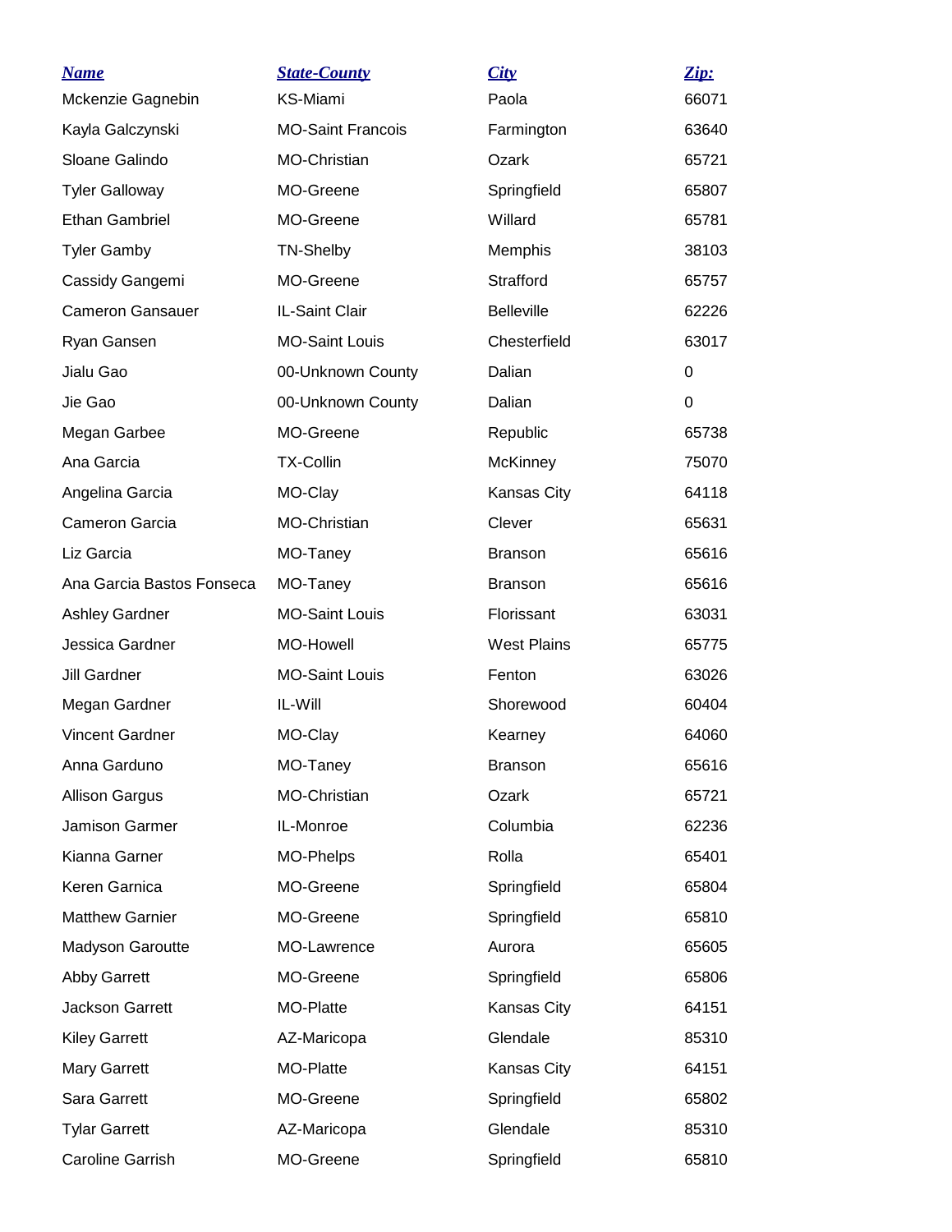| <b>Name</b>              | <b>State-County</b>     | City                 | Zip:  |
|--------------------------|-------------------------|----------------------|-------|
| <b>Bryant Garrison</b>   | MO-Greene               | Springfield          | 65810 |
| Silas Garrison           | MO-Greene               | Springfield          | 65803 |
| <b>Guvanch Garryyev</b>  | 00-Unknown County       | Vekilbazar etrap     | 0     |
| Salina Garza             | CO-Adams                | Westminster          | 80031 |
| <b>Trinity Garza</b>     | MO-Jefferson            | De Soto              | 63020 |
| Sarah Gaskill            | MO-Franklin             | Sullivan             | 63080 |
| Aidan Gass               | IL-Saint Clair          | <b>Troy</b>          | 62294 |
| <b>Caroline Gates</b>    | IL-Du Page              | Naperville           | 60565 |
| Jenna Gault              | MO-Webster              | Marshfield           | 65706 |
| <b>Margaret Gaut</b>     | MO-Taney                | <b>Branson</b>       | 65616 |
| Kazuya Gavin             | <b>MO-Saint Louis</b>   | Saint Louis          | 63141 |
| Megan Gearhart           | MO-Lawrence             | Verona               | 65769 |
| Gabie Gebriecya          | 00-Unknown County       | Jakarta Selatan      | 0     |
| Abigail Gedville         | <b>MO-Saint Charles</b> | O Fallon             | 63368 |
| <b>Tate Gehrke</b>       | MO-Webster              | Seymour              | 65746 |
| Abbi Geiger              | 00-Unknown County       |                      | 0     |
| <b>Ryan Geisz</b>        | <b>MO-Saint Louis</b>   | Chesterfield         | 63017 |
| <b>Hattie Geltemeyer</b> | MO-Greene               | Rogersville          | 65742 |
| Kylee Gengler            | MO-Morgan               | Florence             | 65329 |
| <b>Caleb Geniuk</b>      | MO-Clay                 | Kansas City          | 64155 |
| Madalinn Genteman        | <b>MO-Saint Charles</b> | Saint Charles        | 63303 |
| <b>Annabel Gentry</b>    | MO-Christian            | Ozark                | 65721 |
| Hannah Gentry            | MO-Jackson              | <b>Blue Springs</b>  | 64015 |
| <b>Trevor Genung</b>     | MO-Greene               | Springfield          | 65804 |
| Emma George              | MO-Greene               | <b>Brookline</b>     | 65619 |
| Kaiden George            | MO-Camden               | Sunrise Beach        | 65079 |
| Lexi George              | MO-Buchanan             | Saint Joseph         | 64506 |
| Samantha George          | <b>MO-Saint Charles</b> | <b>Saint Charles</b> | 63304 |
| <b>Reece Gerber</b>      | MO-Clay                 | Kearney              | 64060 |
| <b>Candace Gerbig</b>    | <b>MO-Saint Louis</b>   | Wildwood             | 63069 |
| Lexi Gerken              | MO-Christian            | Nixa                 | 65714 |
| Erika Gerkin             | MO-Christian            | Nixa                 | 65714 |
| Amber Gerlemann          | <b>MO-Franklin</b>      | <b>Beaufort</b>      | 63013 |
| Ashlie German            | MO-Greene               | Springfield          | 65803 |
| <b>Bella Gertiser</b>    | MO-Lawrence             | Verona               | 65769 |
| Debby Gettle             | MO-Greene               | Pleasant Hope        | 65725 |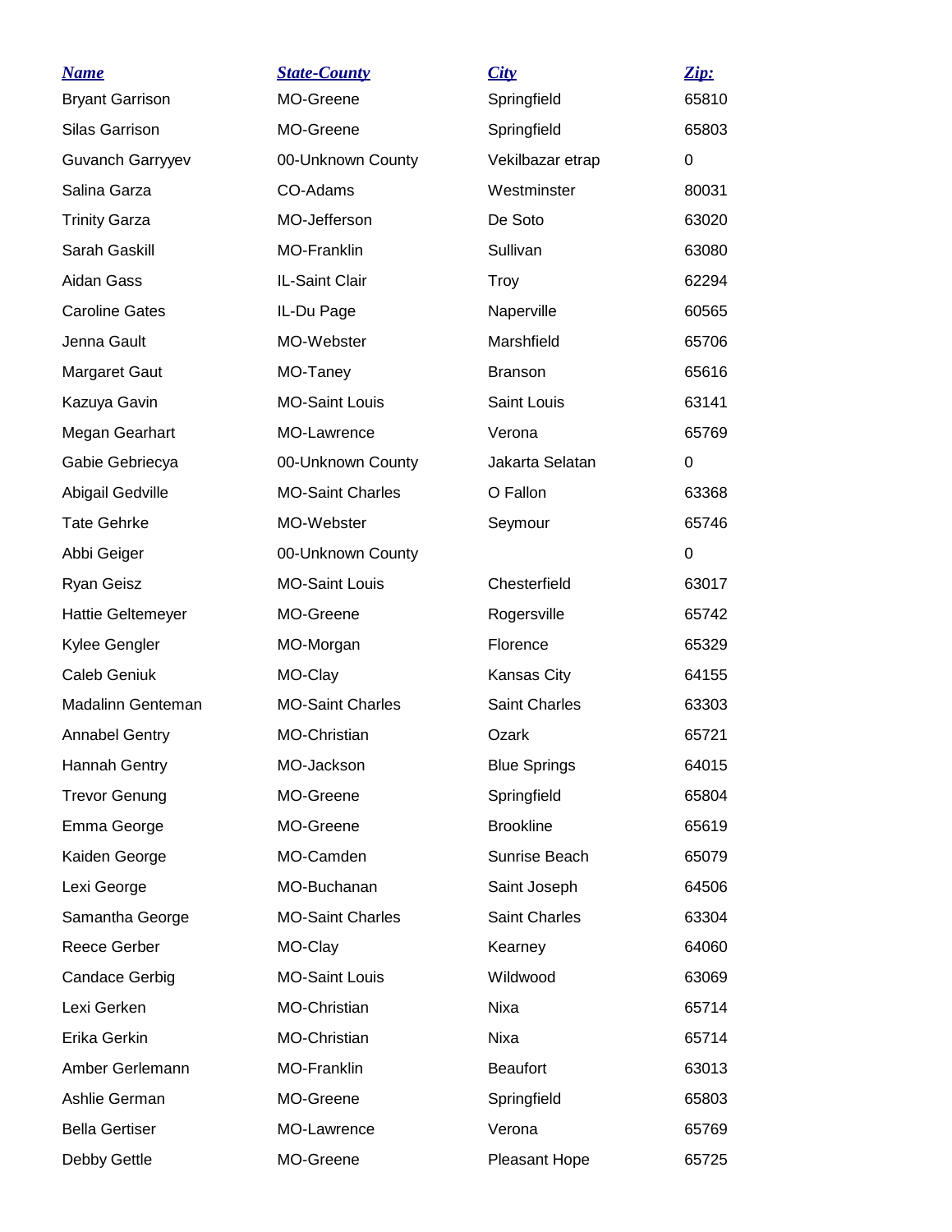| <u>Name</u>             | <b>State-County</b>     | City                 | Zip:  |
|-------------------------|-------------------------|----------------------|-------|
| Dhruvi Gheewala         | MO-Webster              | Seymour              | 65746 |
| Abisha Ghimire          | 00-Unknown County       | <b>Bharatpur</b>     | 0     |
| Kylie Ghormley          | <b>MO-Saint Louis</b>   | Eureka               | 63025 |
| <b>Sydney Gibbs</b>     | IL-Sangamon             | Chatham              | 62629 |
| <b>Emma Gibfried</b>    | MO-Lawrence             | Monett               | 65708 |
| Ally Gibson             | <b>MO-Saint Charles</b> | Saint Charles        | 63301 |
| Alyssa Giesler          | MO-Christian            | Ozark                | 65721 |
| Jessica Giesler         | MO-Christian            | Ozark                | 65721 |
| <b>Chloe Gilbert</b>    | MO-Greene               | Springfield          | 65810 |
| <b>Danielle Gilbert</b> | MO-Christian            | Nixa                 | 65714 |
| Kaleigh Gilbert         | MO-Greene               | Springfield          | 65804 |
| <b>William Gilbert</b>  | IL-Monroe               | <b>Fults</b>         | 62244 |
| Kylei Giles             | MO-Pulaski              | Waynesville          | 65583 |
| <b>Allison Gill</b>     | MO-Christian            | Ozark                | 65721 |
| Chase Gillen            | MO-Jackson              | Lees Summit          | 64064 |
| Kylie Gillen            | MO-Christian            | Nixa                 | 65714 |
| Chelsea Gillespie       | MO-Clay                 | Kansas City          | 64155 |
| Katie Gilliam           | <b>MO-Saint Louis</b>   | Chesterfield         | 63005 |
| Amber Gilliland         | MO-Vernon               | Moundville           | 64771 |
| Melanie Gilmore         | <b>MO-Saint Charles</b> | <b>Saint Charles</b> | 63303 |
| Lucas Gionet            | <b>MO-Saint Charles</b> | <b>Saint Charles</b> | 63304 |
| Simarpreet Girn         | MO-Greene               | Springfield          | 65810 |
| Sarah Glaeser           | IL-Saint Clair          | Millstadt            | 62260 |
| Lexi Glaser             | <b>MO-Saint Louis</b>   | <b>Ballwin</b>       | 63021 |
| <b>Allison Glass</b>    | MO-Bollinger            | Leopold              | 63760 |
| Michaela Glaus          | MO-Scott                | Sikeston             | 63801 |
| <b>Madison Glenk</b>    | MO-Greene               | Springfield          | 65804 |
| Larisa Glidewell        | MO-Greene               | <b>Battlefield</b>   | 65619 |
| Emaili Glisson          | MO-Newton               | Neosho               | 64850 |
| <b>Chucky Glock</b>     | <b>MO-Saint Louis</b>   | <b>Ballwin</b>       | 63021 |
| Gabrielle Glore         | <b>MO-Saint Louis</b>   | Saint Louis          | 63129 |
| Jayna Glynn             | AR-Benton               | Bentonville          | 72712 |
| <b>Chris Godat</b>      | MO-Greene               | Springfield          | 65807 |
| <b>Brooke Golden</b>    | MO-Jasper               | Carthage             | 64836 |
| Mike Golden             | MO-Christian            | Ozark                | 65721 |
| Elizaveta Golubeva      | 00-Unknown County       | Sosnovy Bor          | 0     |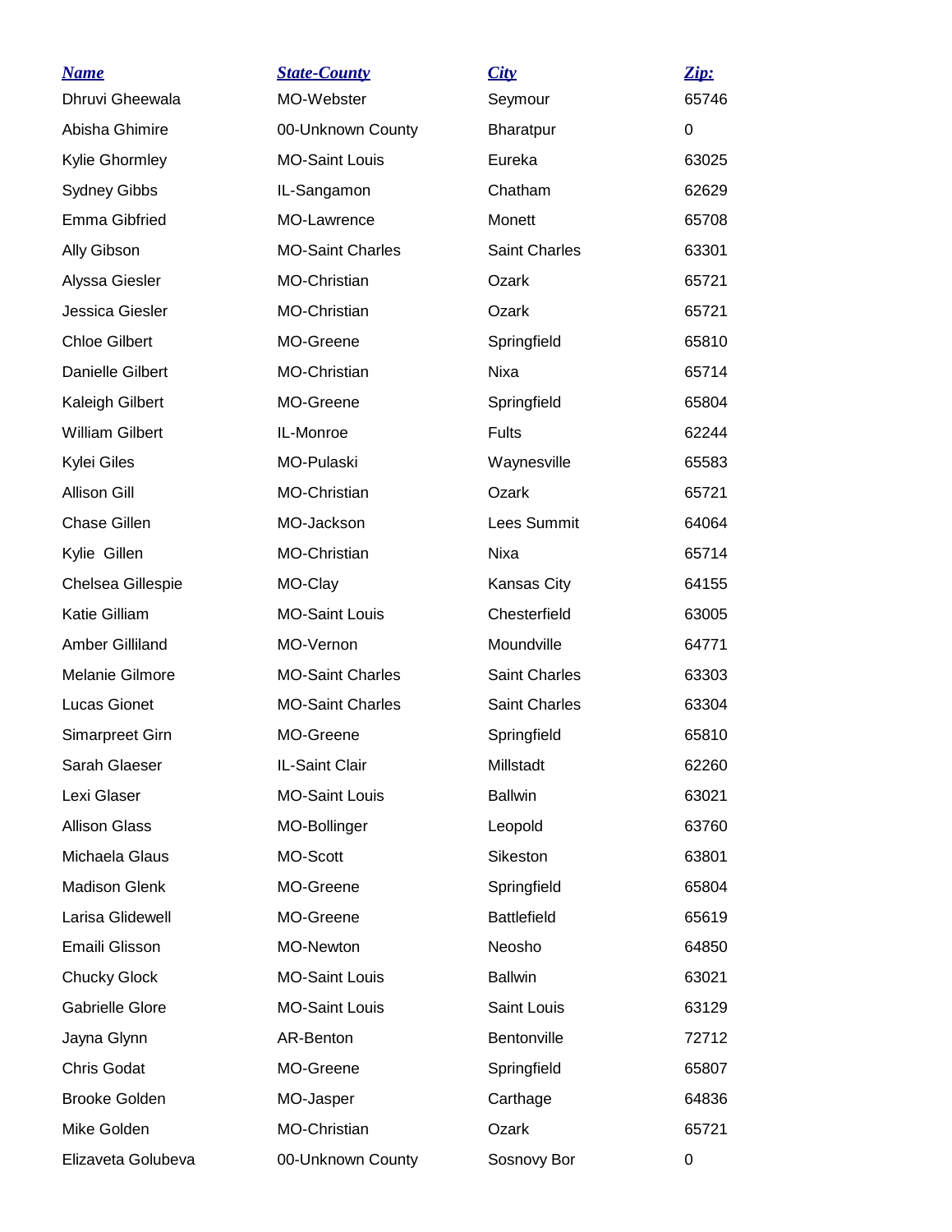| <b>Name</b><br><b>Britney Gomas</b> | <b>State-County</b><br><b>MO-Christian</b> | City<br>Nixa         | Zip:<br>65714 |
|-------------------------------------|--------------------------------------------|----------------------|---------------|
| <b>Austin Gomez</b>                 | <b>MO-Saint Charles</b>                    | O Fallon             | 63368         |
| Daphne Gonce                        | MO-Johnson                                 | Warrensburg          | 64093         |
| Eileen Gonzalez                     | 00-Unknown County                          | Quito                | 0             |
|                                     | <b>MO-Christian</b>                        | <b>Nixa</b>          | 65714         |
| Kelly Gonzalez<br>Kristina Gonzalez |                                            |                      |               |
|                                     | MO-Taney                                   | Ridgedale            | 65739         |
| <b>Emily Good</b>                   | MO-Taney                                   | <b>Walnut Shade</b>  | 65771         |
| <b>Tiffany Goodin</b>               | MO-Christian                               | Clever               | 65631         |
| Nadiia Goodwin                      | MO-Greene                                  | Springfield          | 65807         |
| Emma Goodwyn                        | MO-Greene                                  | Springfield          | 65803         |
| Kimberly Goodyear                   | MO-Christian                               | <b>Billings</b>      | 65610         |
| Ryan Gorczyca                       | IL-McLean                                  | Bloomington          | 61704         |
| Avery Gorden                        | MO-Boone                                   | Columbia             | 65203         |
| Joanna Gordillo                     | MO-Camden                                  | Osage Beach          | 65065         |
| Zachary Gorenflo                    | MO-Pulaski                                 | Waynesville          | 65583         |
| Alexandra Gorman                    | MO-Platte                                  | Kansas City          | 64152         |
| Kayle Gosche                        | <b>MO-Saint Charles</b>                    | <b>Weldon Spring</b> | 63304         |
| Luke Goslee                         | MO-Wright                                  | Hartville            | 65667         |
| <b>Bethany Gott</b>                 | MO-Greene                                  | Springfield          | 65807         |
| <b>Madison Goucher</b>              | MO-Henry                                   | Clinton              | 64735         |
| <b>Oliver Grace</b>                 | MO-Greene                                  | Springfield          | 65804         |
| Gretchen Graf                       | <b>MO-Saint Louis</b>                      | Saint Louis          | 63129         |
| <b>Barcley Graham</b>               | MO-Crawford                                | Cuba                 | 65453         |
| <b>Elliott Graham</b>               | <b>MO-Saint Charles</b>                    | Saint Charles        | 63304         |
| <b>Tate Graham</b>                  | IL-Ford                                    | Paxton               | 60957         |
| Alivia Grahlen                      | OK-Tulsa                                   | Collinsville         | 74021         |
| Chloe Gramelspacher                 | <b>MO-Saint Louis</b>                      | <b>Ballwin</b>       | 63021         |
| Amber Granberg                      | MO-Clay                                    | Kansas City          | 64155         |
| Reighan Grandolfo                   | WI-Milwaukee                               | Oak Creek            | 53154         |
| <b>Emily Grandon</b>                | MO-Greene                                  | Springfield          | 65804         |
| <b>Taylor Graning</b>               | <b>MO-Saint Louis</b>                      | Saint Louis          | 63119         |
| Haylee Grannemann                   | MO-Gasconade                               | Owensville           | 65066         |
| <b>Cameron Grant</b>                | IL-Madison                                 | Edwardsville         | 62025         |
| David Grant                         | IL-Madison                                 | Edwardsville         | 62025         |
| <b>Katy Grant</b>                   | MO-Carroll                                 | Carrollton           | 64633         |
| Lillee Grant                        | MO-Polk                                    | Morrisville          | 65710         |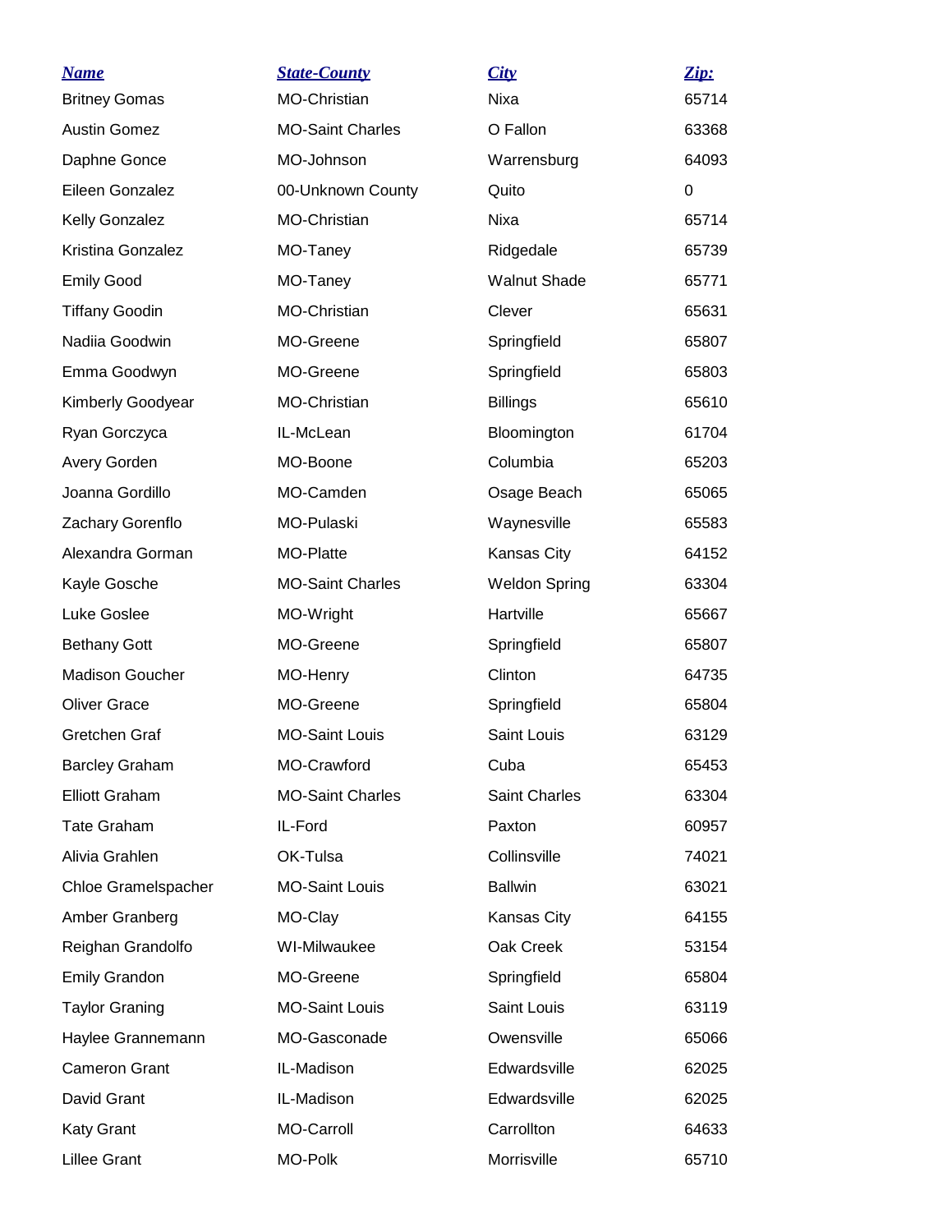| <b>Name</b>            | <b>State-County</b>        | City              | Zip:           |
|------------------------|----------------------------|-------------------|----------------|
| <b>Tana Graser</b>     | AR-Benton                  | Rogers            | 72756          |
| Alyssa Grassi          | MO-Jefferson               | Eureka            | 63025          |
| <b>Matthew Gratza</b>  | MO-Warren                  | Marthasville      | 63357          |
| Emma Graur             | MO-Christian               | Nixa              | 65714          |
| <b>Cole Graves</b>     | IL-Monroe                  | Columbia          | 62236          |
| <b>Wyatt Graves</b>    | MO-Cedar                   | El Dorado Springs | 64744          |
| <b>Brooke Gray</b>     | MO-Lincoln                 | Elsberry          | 63343          |
| Eli Gray               | <b>MO-Saint Louis</b>      | Des Peres         | 63131          |
| <b>Emily Gray</b>      | IL-Madison                 | <b>Troy</b>       | 62294          |
| Ethan Gray             | MO-Greene                  | Springfield       | 65802          |
| Grace Gray             | MO-Douglas                 | Ava               | 65608          |
| Mia Gray               | MO-Buchanan                | Saint Joseph      | 64501          |
| Jacqueline Greco       | <b>MO-Saint Louis City</b> | Saint Louis       | 63109          |
| Annie Green            | MO-Polk                    | <b>Bolivar</b>    | 65613          |
| <b>Claire Green</b>    | MO-Polk                    | <b>Bolivar</b>    | 65613          |
| David Green            | MO-Jasper                  | Joplin            | 64804          |
| Lewis Green            | 00-Unknown County          | Northampton       | $\mathbf 0$    |
| Mackie Green           | MO-Christian               | Highlandville     | 65669          |
| Michael Green          | MO-Christian               | Clever            | 65631          |
| Rebecca Green          | MO-Christian               | <b>Nixa</b>       | 65714          |
| Paige Greenfield       | <b>MO-Saint Charles</b>    | O Fallon          | 63368          |
| Sophia Greenfield      | MO-Jefferson               | Imperial          | 63052          |
| <b>Grace Greenwalt</b> | <b>MO-Saint Louis</b>      | Fenton            | 63026          |
| Michael Greenwood      | MO-Christian               | Nixa              | 65714          |
| Jess Grega             | <b>MO-Saint Louis</b>      | <b>Bridgeton</b>  | 63044          |
| Nathan Gregoire        | MO-Webster                 | Marshfield        | 65706          |
| <b>Tristan Gregor</b>  | 00-Unknown County          |                   | $\overline{0}$ |
| Sophie Gregoroski      | MO-Webster                 | Rogersville       | 65742          |
| <b>Ashley Gregory</b>  | <b>TX-Collin</b>           | Nevada            | 75173          |
| Hanna Gregory          | MO-Jefferson               | <b>Barnhart</b>   | 63012          |
| Joshua Gregory         | MO-Greene                  | Springfield       | 65806          |
| Lauren Gregory         | MO-Livingston              | Chillicothe       | 64601          |
| Hannah Grenko          | <b>MO-Saint Louis</b>      | Wildwood          | 63069          |
| Makenna Grider         | MO-Lawrence                | Mount Vernon      | 65712          |
| <b>Ethan Grier</b>     | MO-Christian               | Ozark             | 65721          |
| Megan Griesbaum        | IL-Madison                 | Trenton           | 62293          |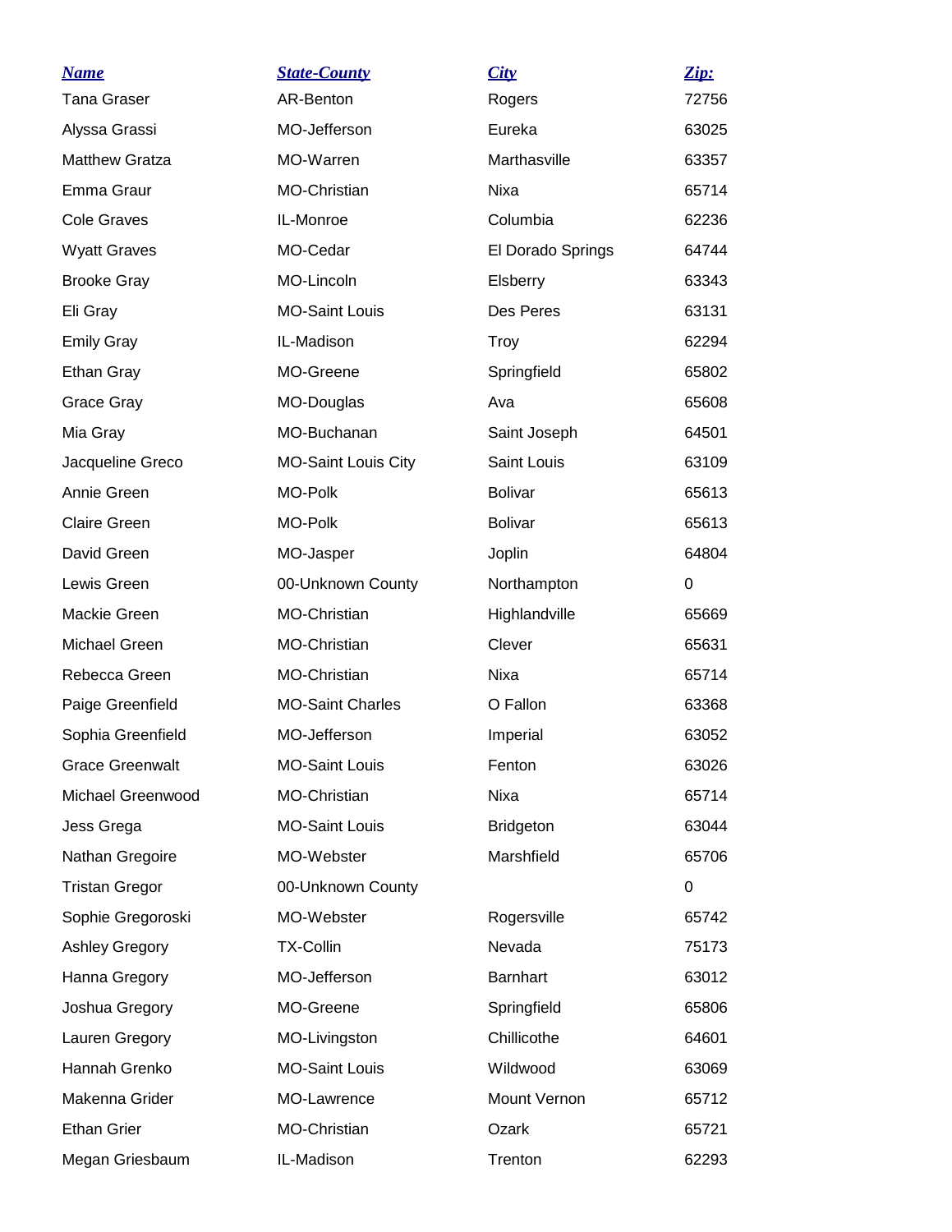| <b>Name</b>            | <b>State-County</b>     | City                  | Zip:     |
|------------------------|-------------------------|-----------------------|----------|
| <b>Margaret Grieve</b> | IL-Madison              | Edwardsville          | 62025    |
| <b>Bryanna Griffin</b> | MO-Butler               | Poplar Bluff          | 63901    |
| Abby Griffith          | <b>MO-Saint Charles</b> | O Fallon              | 63366    |
| Alyssa Griffith        | MO-Platte               | <b>Weatherby Lake</b> | 64152    |
| Vaughn Griffith        | MO-Jackson              | Greenwood             | 64034    |
| <b>Maxwell Grimes</b>  | MO-Franklin             | Washington            | 63090    |
| Rebecca Grimm          | MO-Jefferson            | <b>Dittmer</b>        | 63023    |
| Hannah Grimpo          | MO-Chariton             | Salisbury             | 65281    |
| Geoffrey Grisham       | 00-Unknown County       |                       | 0        |
| Jessica Grissom        | MO-Webster              | Marshfield            | 65706    |
| Megan Grissom          | OK-Ottawa               | Fairland              | 74343    |
| Tara Groman            | MO-Taney                | <b>Branson</b>        | 65616    |
| Gage Gronberg          | MO-Jackson              | Lees Summit           | 64086    |
| <b>Emily Groover</b>   | MO-Greene               | Rogersville           | 65742    |
| <b>Madison Gross</b>   | MO-Jefferson            | Cedar Hill            | 63016    |
| <b>Molly Gross</b>     | IL-Madison              | Godfrey               | 62035    |
| <b>Sydney Grosze</b>   | MO-Christian            | Nixa                  | 65714    |
| <b>Emily Grussing</b>  | IL-McLean               | Le Roy                | 61752    |
| <b>Wenrong Guan</b>    | 00-Unknown County       | Yingkou               | $\Omega$ |
| <b>Carley Gubera</b>   | MO-Callaway             | Fulton                | 65251    |
| Kailyn Guck            | <b>MO-Andrew</b>        | <b>Country Club</b>   | 64506    |
| Mateo Guerra Toro      | MO-Greene               | Springfield           | 65806    |
| Luigi Guillen          | MO-Boone                | Columbia              | 65202    |
| Sydni Guinn            | MO-Greene               | Republic              | 65738    |
| Hannah Guison          | MO-Webster              | Rogersville           | 65742    |
| Ashley Guldan          | MO-Buchanan             | Saint Joseph          | 64506    |
| Emma Gulovsen          | <b>MO-Saint Charles</b> | <b>Saint Peters</b>   | 63376    |
| Harshytha Gunalan      | 00-Unknown County       | Puchong               | 0        |
| Maddie Gundlach        | IL-Saint Clair          | <b>Belleville</b>     | 62223    |
| Gracie Gunn            | 00-Unknown County       |                       | 0        |
| <b>Garrett Gunter</b>  | MO-Lawrence             | Monett                | 65708    |
| Joseph Gunter          | MO-Lawrence             | Everton               | 65646    |
| Morgan Gunther         | MO-Greene               | Springfield           | 65810    |
| Huimeng Guo            | 00-Unknown County       | Tieling               | 0        |
| Qi Guo                 | 00-Unknown County       | Tianjin               | 0        |
| Shijie Guo             | 00-Unknown County       | Sanmenxiashi          | 0        |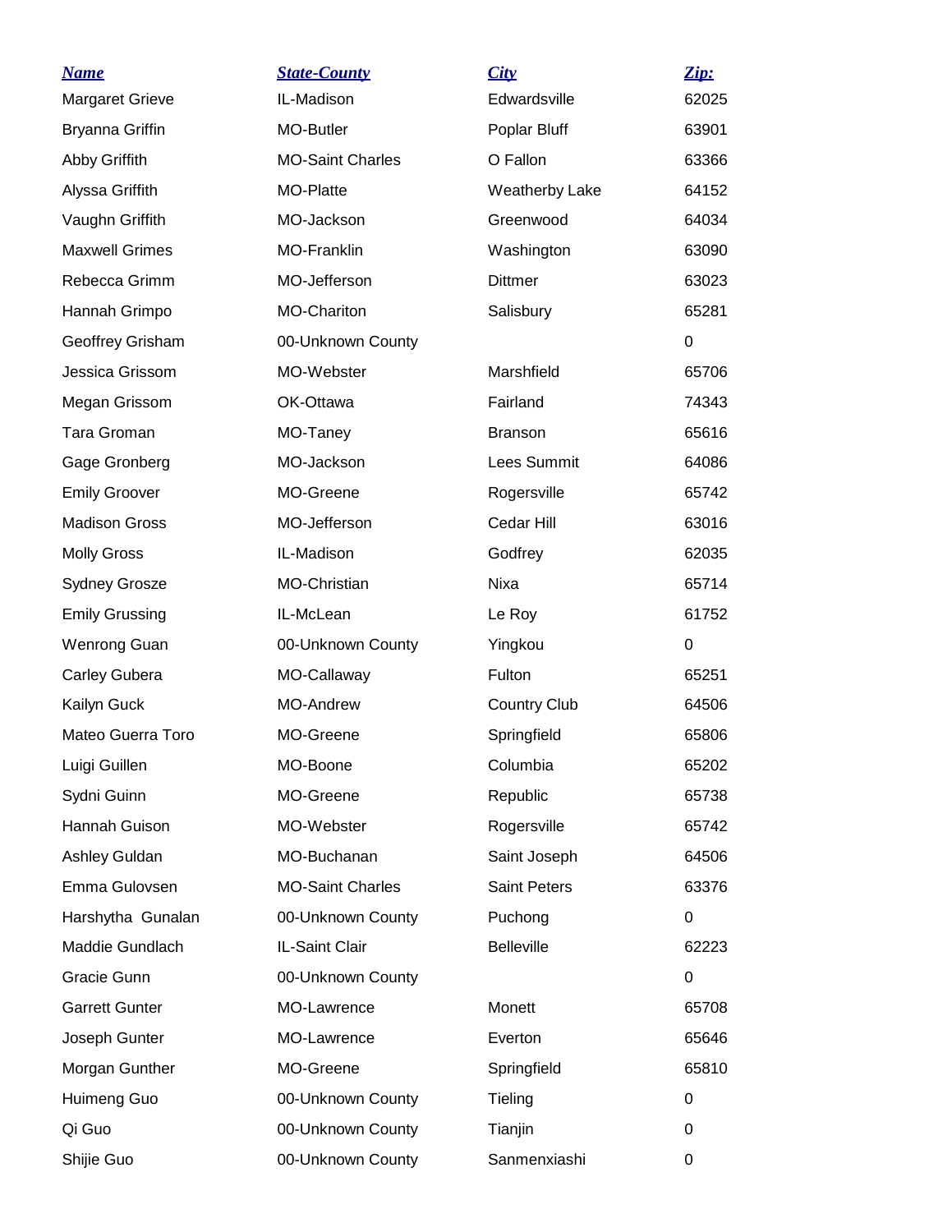| <u>Name</u>               | <b>State-County</b>        | City                    | Zip:  |
|---------------------------|----------------------------|-------------------------|-------|
| Zihan Guo                 | 00-Unknown County          | Shenyang                | 0     |
| Sonika Gurung             | 00-Unknown County          | Bandipur                | 0     |
| Zoe Gustafson             | <b>MO-Saint Louis</b>      | Wildwood                | 63040 |
| Samantha Guthery          | MO-Greene                  | Springfield             | 65804 |
| <b>Alex Gutierrez</b>     | MO-Lincoln                 | Troy                    | 63379 |
| <b>Clarissa Gutierrez</b> | MO-Greene                  | Springfield             | 65802 |
| Kaylee Guyer              | MO-Laclede                 | Lebanon                 | 65536 |
| <b>Teresa Gwin</b>        | MO-Pulaski                 | Waynesville             | 65583 |
| Sylvia Haase              | MO-Greene                  | Springfield             | 65804 |
| Katie Haberman            | TX-Hays                    | <b>Dripping Springs</b> | 78620 |
| Emma Habert               | <b>MO-Saint Louis</b>      | Saint Louis             | 63128 |
| Maggie Hackenwerth        | MO-Greene                  | Springfield             | 65802 |
| Larsen Hackworth          | <b>MO-Saint Louis City</b> | Saint Louis             | 63118 |
| Ryan Hadank               | <b>MO-Polk</b>             | <b>Bolivar</b>          | 65613 |
| Elaina Hadix              | 00-Unknown County          |                         | 0     |
| Sophia Hadsall            | MO-Clay                    | Kansas City             | 64156 |
| Gracie Hagar              | MO-Taney                   | <b>Branson</b>          | 65616 |
| Morgan Hagler             | IL-Effingham               | Effingham               | 62401 |
| Joseph Hahn               | <b>MO-Saint Louis</b>      | Eureka                  | 63025 |
| Hannah Hailey             | MO-Greene                  | Springfield             | 65804 |
| Erin Hainline             | MO-Dallas                  | <b>Buffalo</b>          | 65622 |
| Milana Hainline           | MO-Greene                  | Springfield             | 65802 |
| <b>Courtney Haislip</b>   | <b>MO-Saint Charles</b>    | Saint Charles           | 63303 |
| Kealahou Hakuole          | HI-Honolulu                | Ewa Beach               | 96706 |
| Iva Halacheva             | <b>KS-Cowley</b>           | Arkansas City           | 67005 |
| Josie Halbleib            | WI-Dane                    | Sun Prairie             | 53590 |
| Seth Haldiman             | MO-Greene                  | Springfield             | 65803 |
| Nick Hale                 | <b>MO-Saint Louis</b>      | Hazelwood               | 63042 |
| Sam Haley                 | MO-Jackson                 | <b>Grain Valley</b>     | 64029 |
| Annie Hall                | <b>MO-Saint Louis</b>      | Saint Louis             | 63119 |
| <b>Brady Hall</b>         | MO-Greene                  | Republic                | 65738 |
| Caleb Hall                | MO-Christian               | Galena                  | 65656 |
| Chloe Hall                | MO-Warren                  | <b>Wright City</b>      | 63390 |
| Dallas Hall               | MO-Laclede                 | Conway                  | 65632 |
| Dylan Hall                | <b>MO-Polk</b>             | <b>Bolivar</b>          | 65613 |
| Emme Hall                 | MO-Polk                    | <b>Bolivar</b>          | 65613 |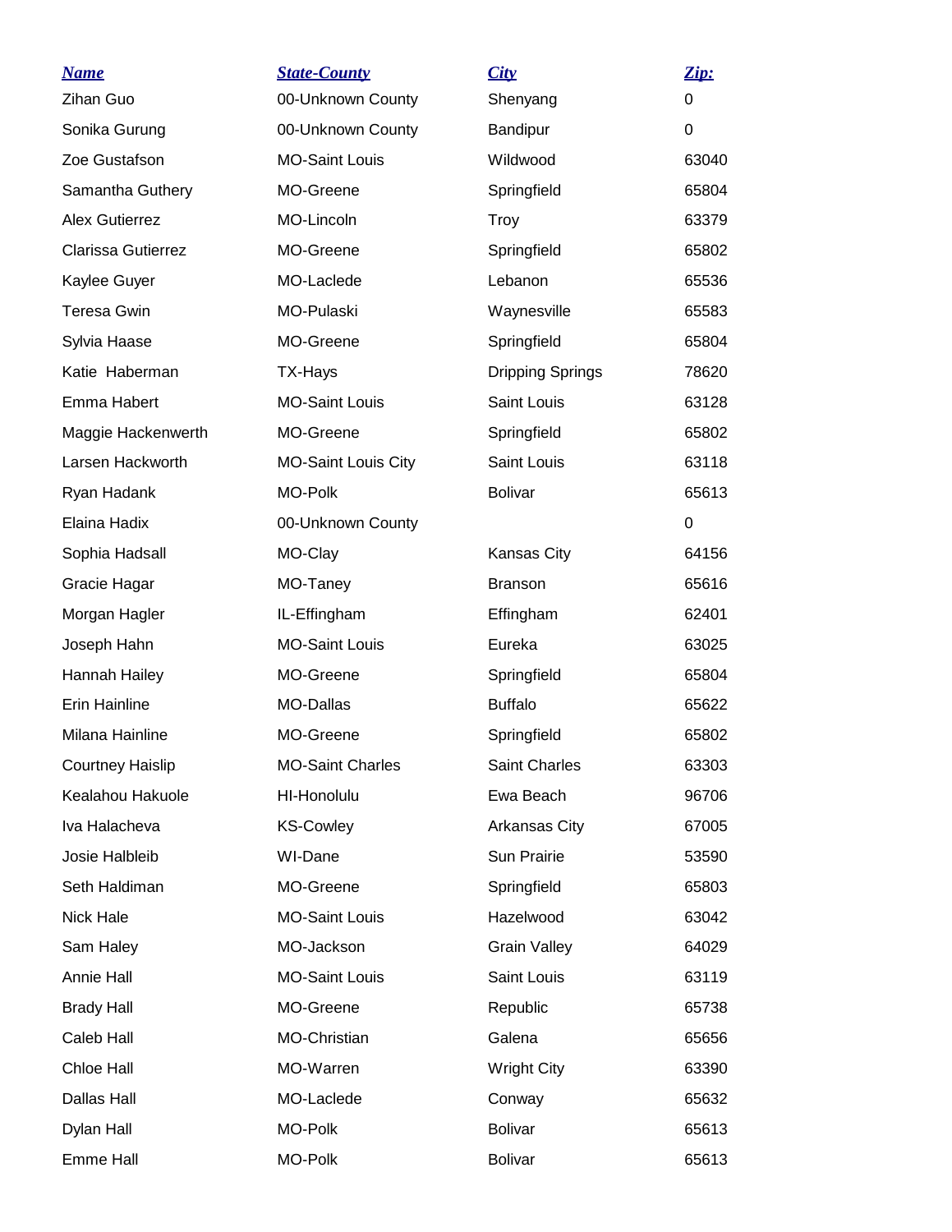| <u>Name</u>           | <b>State-County</b>      | City                | Zip:  |
|-----------------------|--------------------------|---------------------|-------|
| Evan Hall             | MO-Christian             | Nixa                | 65714 |
| <b>Haley Hall</b>     | MO-Greene                | Springfield         | 65810 |
| Hanna Hall            | MO-Platte                | <b>Platte City</b>  | 64079 |
| Jordan Hall           | MO-Jackson               | Oak Grove           | 64075 |
| Makayla Hall          | MO-Miller                | Iberia              | 65486 |
| <b>Quincy Hall</b>    | MO-Greene                | Springfield         | 65807 |
| Elyssa Hallgren       | MO-Greene                | <b>Battlefield</b>  | 65619 |
| Hayley Hallgren       | MO-Greene                | <b>Battlefield</b>  | 65619 |
| Lindsey Ham           | MO-Jackson               | <b>Blue Springs</b> | 64014 |
| Aleah Hamdah          | <b>MO-Saint Louis</b>    | Wildwood            | 63069 |
| <b>Blake Hamelink</b> | MO-Lawrence              | Aurora              | 65605 |
| Natalie Hampsten      | IL-Saint Clair           | Millstadt           | 62260 |
| Katie Hampton         | <b>MO-New Madrid</b>     | Sikeston            | 63801 |
| <b>Tayton Hampton</b> | <b>MO-Saint Francois</b> | Farmington          | 63640 |
| Drew Hanafin          | MO-Christian             | <b>Billings</b>     | 65610 |
| Evan Hancock          | MO-Greene                | Springfield         | 65803 |
| Josie Hand            | <b>KS-Butler</b>         | Augusta             | 67010 |
| Greg Haney            | MO-Greene                | Springfield         | 65810 |
| <b>Isaac Haney</b>    | MO-Greene                | Springfield         | 65810 |
| Selena Hang           | MO-Barry                 | Purdy               | 65734 |
| Robin Hanley          | <b>MO-Saint Louis</b>    | Saint Ann           | 63074 |
| Mercedez Hanlon       | MO-Dallas                | Louisburg           | 65685 |
| Alex Hannaford        | MO-Greene                | Republic            | 65738 |
| Clayton Hanning       | <b>MO-Saint Louis</b>    | Ellisville          | 63021 |
| Gianna Hannon         | MO-Saint Louis           | Fenton              | 63026 |
| Elizabeth Hansen      | <b>MO-Saint Louis</b>    | Saint Louis         | 63125 |
| Parker Hansen         | MO-Jasper                | Webb City           | 64870 |
| Abigail Hanson        | KS-Johnson               | Olathe              | 66061 |
| Cole Hanson           | MO-Greene                | Springfield         | 65810 |
| Qianhui Hao           | 00-Unknown County        | Dalian              | 0     |
| Kristina Happel       | MO-Phelps                | Rolla               | 65401 |
| Luc Happel            | 00-Unknown County        | <b>Bad Homburg</b>  | 0     |
| Sarah Harbaugh        | MO-Greene                | Springfield         | 65809 |
| Angel Harbour         | MO-Greene                | Springfield         | 65807 |
| Jaiden Harbour        | MO-Greene                | Springfield         | 65809 |
| <b>Rylie Hardin</b>   | MO-Polk                  | <b>Bolivar</b>      | 65613 |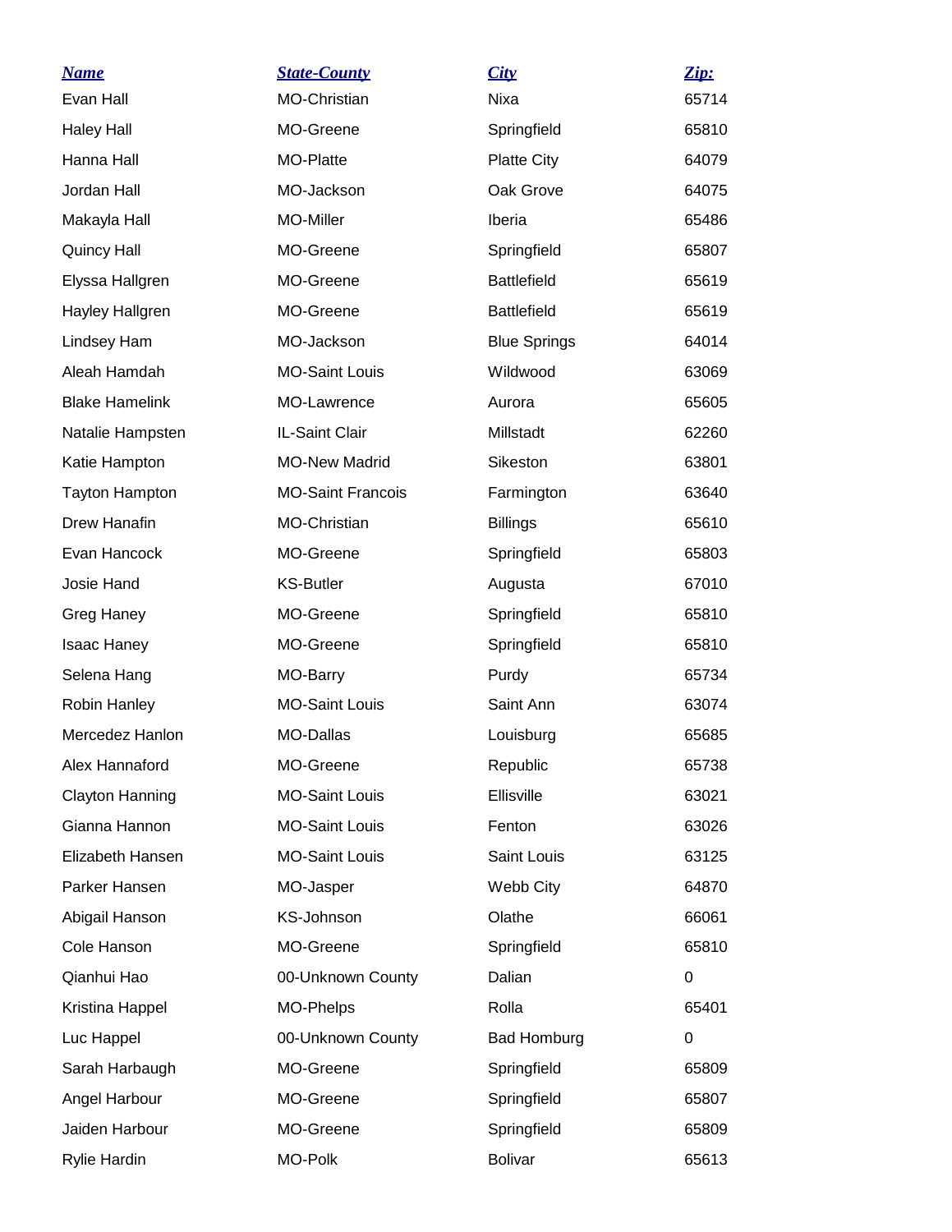| <u>Name</u>           | <b>State-County</b>   | City               | Zip:  |
|-----------------------|-----------------------|--------------------|-------|
| Shye Hardin           | MO-McDonald           | Goodman            | 64843 |
| Jennifer Hardy        | MO-Christian          | Nixa               | 65714 |
| Reese Hardy           | MO-Buchanan           | Saint Joseph       | 64506 |
| Susan Hardy           | MO-Christian          | Nixa               | 65714 |
| Allyson Hargis        | MO-Greene             | Springfield        | 65807 |
| <b>Brooke Hargis</b>  | MO-Jasper             | Webb City          | 64870 |
| Sydni Harkins         | MO-Taney              | <b>Branson</b>     | 65616 |
| Caitlin Harley        | 00-Unknown County     |                    | 0     |
| Makenna Harmon        | MO-Christian          | Ozark              | 65721 |
| Ryan Harne            | MO-Pulaski            | Waynesville        | 65583 |
| Galilea Haro          | MO-Christian          | Chestnutridge      | 65630 |
| David Harper          | <b>MO-Saint Louis</b> | <b>Ballwin</b>     | 63021 |
| Kaile Harper          | MO-Butler             | Poplar Bluff       | 63901 |
| <b>Mallory Harper</b> | MO-Jefferson          | Arnold             | 63010 |
| <b>Emily Harrell</b>  | MO-Jefferson          | St. Louis          | 63026 |
| Drina Harring         | <b>MO-Saint Louis</b> | Manchester         | 63021 |
| Grace Harrington      | MO-Jefferson          | Fenton             | 63026 |
| <b>Mary Harris</b>    | AR-Washington         | Fayetteville       | 72703 |
| <b>Brett Harris</b>   | MO-Jackson            | Kansas City        | 64112 |
| <b>Chloe Harris</b>   | MO-Greene             | Springfield        | 65802 |
| Gage Harris           | MO-Bates              | Adrian             | 64720 |
| <b>Gail Harris</b>    | <b>MO-Howell</b>      | Pottersville       | 65790 |
| <b>Hunter Harris</b>  | MO-Greene             | Springfield        | 65807 |
| Jahnari Harris        | <b>MO-Saint Louis</b> | Florissant         | 63033 |
| <b>Kelsey Harris</b>  | MO-Webster            | Seymour            | 65746 |
| <b>Madison Harris</b> | MO-Clay               | Kansas City        | 64156 |
| <b>Riley Harris</b>   | MO-Webster            | Seymour            | 65746 |
| Seth Harris           | MO-Stoddard           | Dexter             | 63841 |
| Sonia Harris          | MO-Wright             | Grovespring        | 65662 |
| Trávia Harris         | <b>MO-Saint Louis</b> | Florissant         | 63034 |
| <b>Emily Harrison</b> | MO-Howell             | <b>West Plains</b> | 65775 |
| Megan Harrison        | MO-Phelps             | Rolla              | 65401 |
| Nia Harrison          | MO-Jackson            | Kansas City        | 64133 |
| Kaitlin Hart          | MO-Cape Girardeau     | Jackson            | 63755 |
| Joseph Harter         | <b>MO-Saint Louis</b> | Florissant         | 63034 |
| Hannah Hartman        | MO-Greene             | Springfield        | 65802 |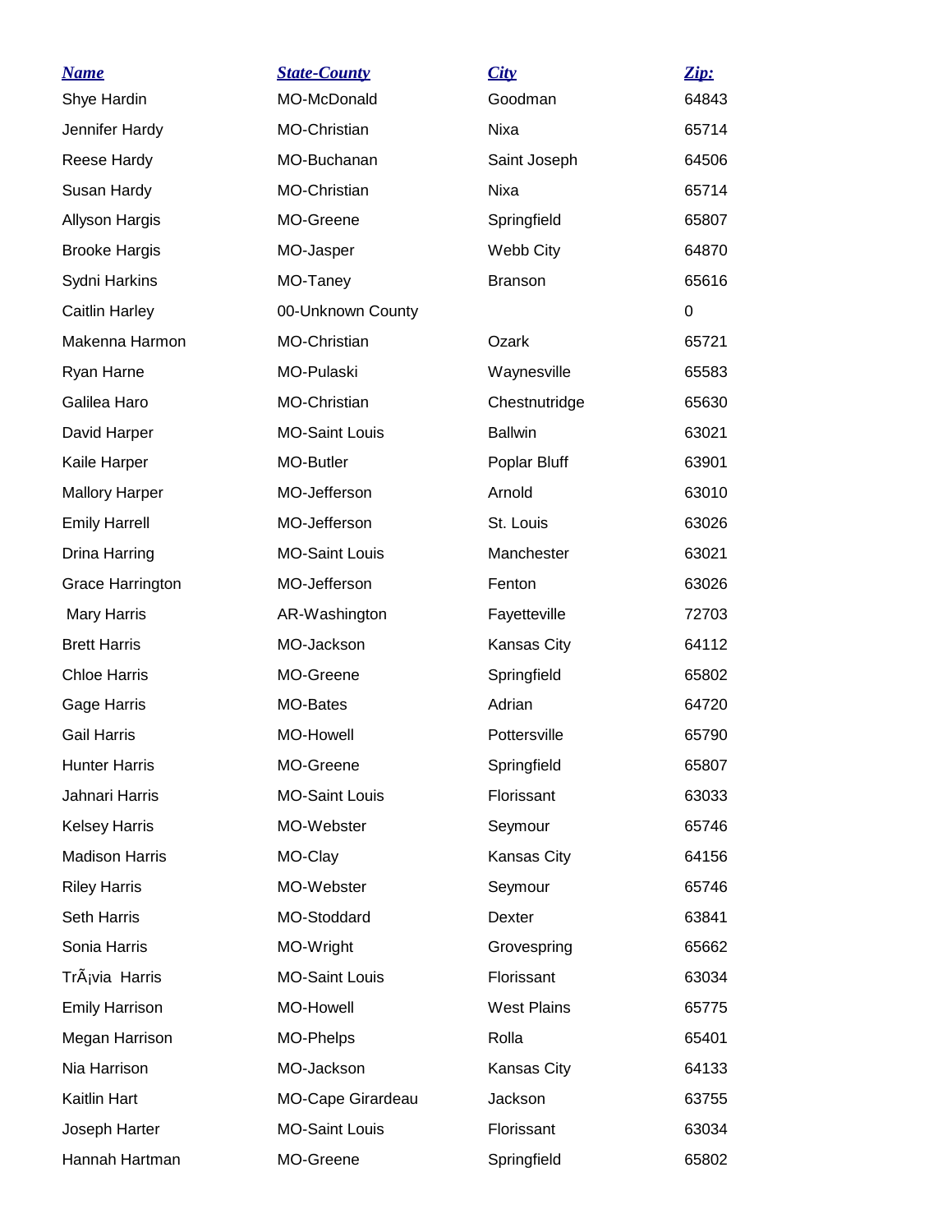| <b>Name</b>              | <b>State-County</b>     | City                       | Zip:        |
|--------------------------|-------------------------|----------------------------|-------------|
| Camryn Hartmayer         | MO-Greene               | Rogersville<br>Saint Louis | 65742       |
| <b>Emily Harvey</b>      | <b>MO-Saint Louis</b>   |                            | 63129       |
| <b>Braden Harwell</b>    | MO-Jefferson            | Pevely                     | 63070       |
| Kayla Hasbrook           | <b>MO-Saint Louis</b>   | Eureka                     | 63025       |
| Sofie Hass               | MO-Greene               | Springfield                | 65809       |
| Stefan Hassell           | <b>MO-Saint Louis</b>   | Saint Louis                | 63122       |
| <b>Rachel Hasty</b>      | MO-Callaway             | <b>Holts Summit</b>        | 65043       |
| Sam Hatfield             | MO-Jefferson            | Festus                     | 63028       |
| <b>Cameron Haverdink</b> | <b>MO-Saint Louis</b>   | Saint Louis                | 63129       |
| Kylie Hawk               | <b>MO-Saint Louis</b>   | Fenton                     | 63026       |
| Hannah Haworth           | <b>KS-Wyandotte</b>     | Kansas City                | 66109       |
| Alli Hay                 | <b>MO-New Madrid</b>    | Sikeston                   | 63801       |
| Bracie Hayakawa          | MO-Clay                 | Kansas City                | 64157       |
| Aqsa Hayat               | 00-Unknown County       | Bahawalpur                 | $\mathbf 0$ |
| Cassidy Hayden           | <b>MO-Saint Louis</b>   | Saint Louis                | 63123       |
| Alexis Hayes             | MO-Douglas              | Ava                        | 65608       |
| Jessie Hayes             | MO-Greene               | Springfield                | 65804       |
| Lauren Hayes             | MO-Greene               | Springfield                | 65807       |
| Liliana Hayes            | MO-Jefferson            | Pacific                    | 63069       |
| <b>Madison Haynes</b>    | <b>MO-Saint Charles</b> | O Fallon                   | 63368       |
| Cooper Hays              | MO-Greene               | Springfield                | 65809       |
| <b>Madison Hays</b>      | MO-Greene               | Rogersville                | 65742       |
| Savannah Hayton          | <b>MO-Saint Charles</b> | Wentzville                 | 63385       |
| Kendyl Hayward           | MO-Lawrence             | Wentworth                  | 64873       |
| Lexie Hazelrigg          | MO-Greene               | Springfield                | 65809       |
| Hengbo He                | 00-Unknown County       | Shenyang                   | 0           |
| Mona He                  | NE-Sarpy                | La Vista                   | 68128       |
| Mucong He                | 00-Unknown County       | Jinzhou                    | 0           |
| Savannah Headley         | MO-Laclede              | Lebanon                    | 65536       |
| Michael Healey           | MO-Jasper               | Sarcoxie                   | 64862       |
| <b>Brooke Heavin</b>     | MO-Greene               | Springfield                | 65803       |
| Audrianna Hebron         | <b>MO-Saint Charles</b> | O Fallon                   | 63366       |
| <b>Brady Heckemeyer</b>  | MO-Miller               | Meta                       | 65058       |
| Natalie Heckman          | MO-Cole                 | Jefferson City             | 65101       |
| Alexander Heffern        | MO-Greene               | Springfield                | 65807       |
| Emma Heilwagen           | IL-Adams                | Quincy                     | 62301       |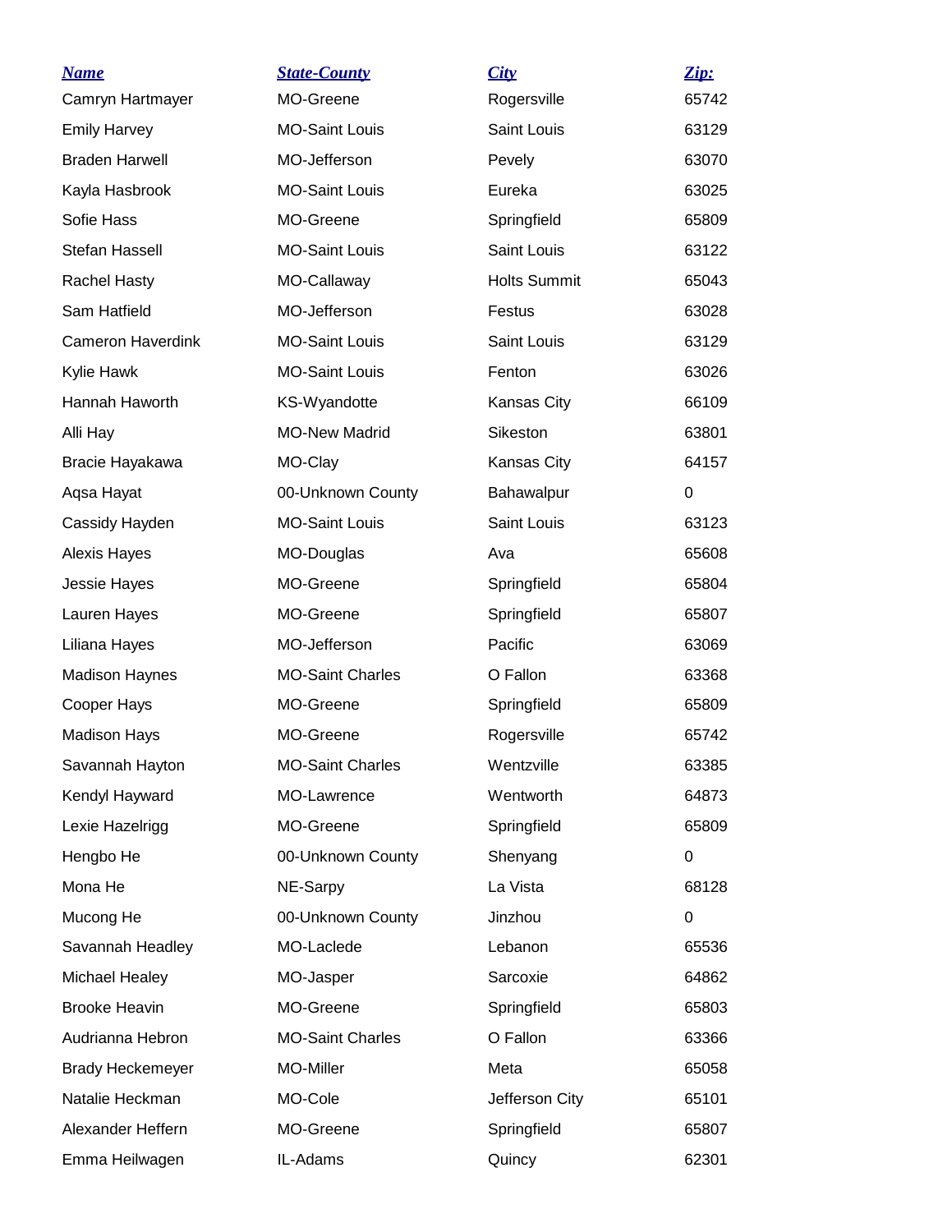| <b>Name</b>             | <b>State-County</b>     | City                    | Zip:  |
|-------------------------|-------------------------|-------------------------|-------|
| <b>Emily Hein</b>       | MO-Greene               | Springfield             | 65807 |
| Kayla Heiney            | <b>MO-Saint Louis</b>   | Wildwood                | 63040 |
| Heidi Heinlein          | PA-Cumberland           | Carlisle                | 17013 |
| <b>Bailey Heinrichs</b> | MO-Greene               | Springfield             | 65809 |
| Jacklyn Heise           | IL-Madison              | Maryville               | 62062 |
| Kara Heiser             | MO-Christian            | Ozark                   | 65721 |
| Kylee Heishman          | MO-Clay                 | Kansas City             | 64157 |
| <b>Brandy Heithold</b>  | MO-Webster              | Marshfield              | 65706 |
| Maria Hellebusch        | MO-Franklin             | Washington              | 63090 |
| Maria Helleny           | <b>MO-Saint Charles</b> | <b>Saint Charles</b>    | 63304 |
| Jacob Heller            | IL-Monroe               | Columbia                | 62236 |
| Jolie Heller            | <b>MO-Saint Louis</b>   | Saint Louis             | 63128 |
| Breanna Helm            | MO-Cass                 | Raymore                 | 64083 |
| Gloria Helt             | IL-Saint Clair          | <b>East Saint Louis</b> | 62207 |
| William Helterbrand     | MO-Phelps               | Saint James             | 65559 |
| Jacob Henderson         | MO-Christian            | Ozark                   | 65721 |
| Jazmyn Henderson        | MO-Greene               | Springfield             | 65807 |
| Kadie Henderson         | MO-Jasper               | Golden City             | 64748 |
| Lydia Henderson         | MO-Jefferson            | Festus                  | 63028 |
| Maya Henderson          | MO-Carter               | Doniphan                | 63935 |
| Melissa Henderson       | MO-Greene               | Springfield             | 65803 |
| Olivia Henderson        | MO-Greene               | Springfield             | 65807 |
| Carly Hendrickson       | KS-Johnson              | <b>Overland Park</b>    | 66204 |
| Melissa Hendrickson     | MO-Jasper               | Carl Junction           | 64834 |
| Kobe Hendrix            | MO-Taney                | Powersite               | 65731 |
| <b>Lindsey Hendrix</b>  | MO-Greene               | Springfield             | 65804 |
| Kyle Henegar            | MO-Barton               | Liberal                 | 64762 |
| Audrey Henenberg        | MO-Polk                 | <b>Bolivar</b>          | 65613 |
| Koramadou Heng          | SC-Greenwood            | Greenwood               | 29649 |
| <b>Riley Henke</b>      | MO-Greene               | Springfield             | 65804 |
| Hanna Henroid           | <b>MO-Saint Louis</b>   | <b>Ballwin</b>          | 63021 |
| Calandra Henry          | TN-Montgomery           | Clarksville             | 37042 |
| Clare Henry             | MO-Lincoln              | Foley                   | 63347 |
| Colby Henry             | MO-Jefferson            | De Soto                 | 63020 |
| Kirk Henry              | MO-Webster              | Marshfield              | 65706 |
| Katie Henslee           | <b>MO-Saint Charles</b> | Saint Charles           | 63303 |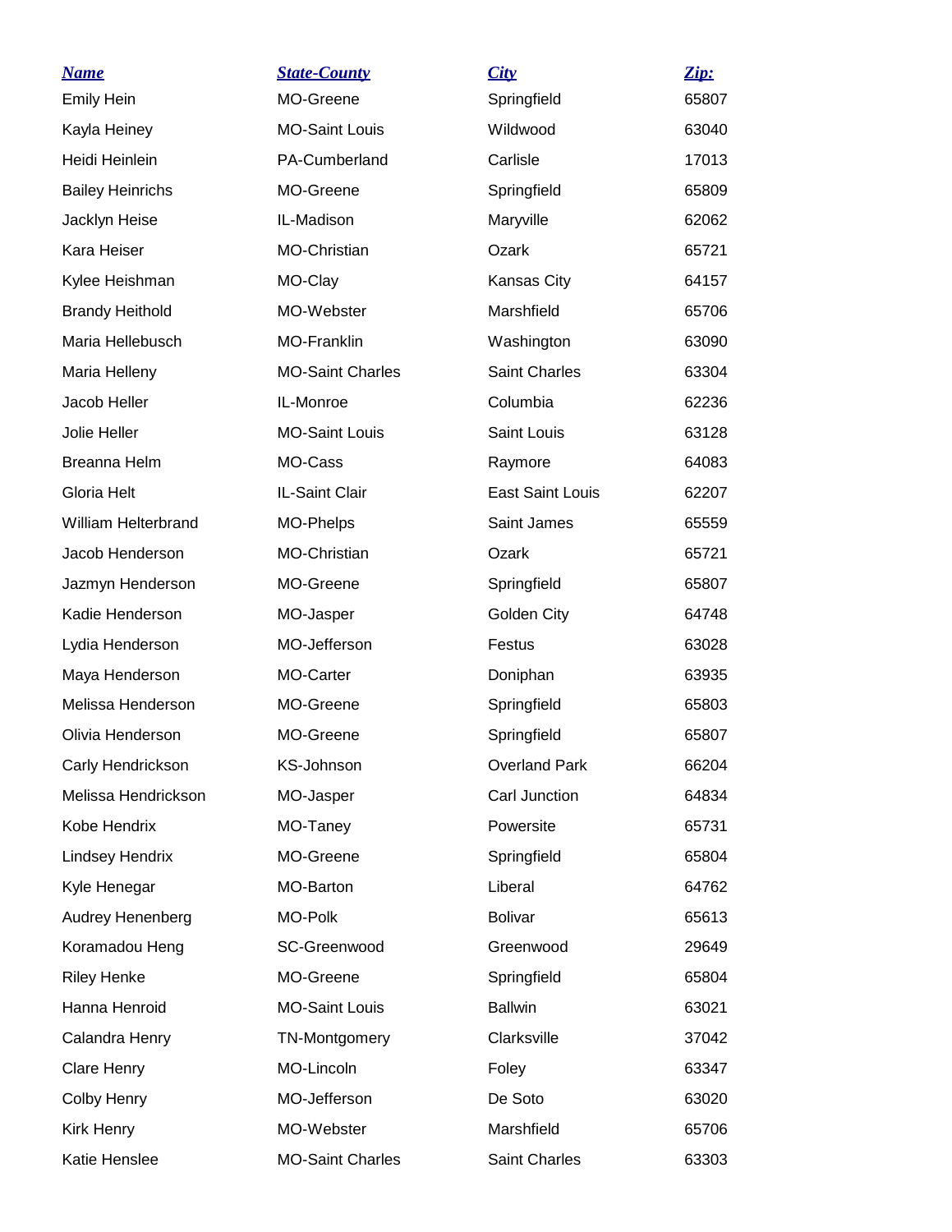| <b>Name</b>             | <b>State-County</b>     | City                 | Zip:  |
|-------------------------|-------------------------|----------------------|-------|
| Emma Hensley            | IL-Madison              | Edwardsville         | 62025 |
| Hayes Hensley           | MO-Greene               | Springfield          | 65804 |
| Jessica Henson          | MO-Laclede              | Lebanon              | 65536 |
| Katlyn Henson           | MO-Greene               | Springfield          | 65806 |
| <b>Matthew Herber</b>   | <b>MO-Saint Louis</b>   | Saint Louis          | 63119 |
| Kate Herberholt         | <b>MO-Saint Louis</b>   | Saint Louis          | 63129 |
| <b>Tyler Herberholt</b> | <b>MO-Saint Louis</b>   | Saint Louis          | 63128 |
| Emily Hermann           | MO-Cape Girardeau       | Cape Girardeau       | 63701 |
| Clara Hermansen         | MO-Barry                | Cassville            | 65625 |
| Caleb Hernandez         | KS-Johnson              | Olathe               | 66062 |
| Kara Hernandez          | IL-Cook                 | <b>Brookfield</b>    | 60513 |
| Melyssa Hernandez       | IL-Du Page              | Roselle              | 60172 |
| Naliah Hernandez        | <b>TX-Bexar</b>         | San Antonio          | 78213 |
| Sarah Herr              | <b>MO-Saint Charles</b> | O Fallon             | 63368 |
| <b>Carson Herring</b>   | <b>MO-Saint Louis</b>   | Kirkwood             | 63122 |
| Bella Hersman           | VA-Albemarle            | Charlottesville      | 22911 |
| Sophie Hertzler         | IL-Saint Clair          | O Fallon             | 62269 |
| Carly Hesskamp          | <b>MO-Saint Charles</b> | Saint Charles        | 63301 |
| Olivia Hetzel           | <b>MO-Saint Charles</b> | <b>Weldon Spring</b> | 63304 |
| Sophia Heussner         | <b>TX-Collin</b>        | <b>McKinney</b>      | 75069 |
| <b>Carson Hewitt</b>    | MO-Greene               | Springfield          | 65807 |
| Camille Hibbler         | <b>MO-Saint Louis</b>   | Saint Louis          | 63114 |
| Kendra Hickman          | MO-Newton               | Stella               | 64867 |
| Samantha Hickman        | MO-Howell               | <b>West Plains</b>   | 65775 |
| Kalleigh Hickory        | MO-Greene               | Springfield          | 65804 |
| <b>Delaney Hicks</b>    | MO-Shannon              | Winona               | 65588 |
| <b>Emily Hicks</b>      | <b>MO-Saint Louis</b>   | Saint Louis          | 63129 |
| <b>Emily Hicks</b>      | MO-Laclede              | Lebanon              | 65536 |
| lan Hicks               | MO-Pemiscot             | Hayti                | 63851 |
| <b>Matthew Hicks</b>    | MO-Greene               | Springfield          | 65804 |
| <b>Caleb Hiers</b>      | <b>MO-Saint Louis</b>   | Saint Louis          | 63123 |
| <b>Todd Highfill</b>    | MO-Greene               | Springfield          | 65803 |
| Ezoza Hikmatillaeva     | 00-Unknown County       | Angren               | 0     |
| Chloe Hilbing           | IL-Adams                | Quincy               | 62301 |
| Lydia Hilbing           | IL-Adams                | Quincy               | 62301 |
| <b>Madison Hiley</b>    | MO-Clay                 | Kearney              | 64060 |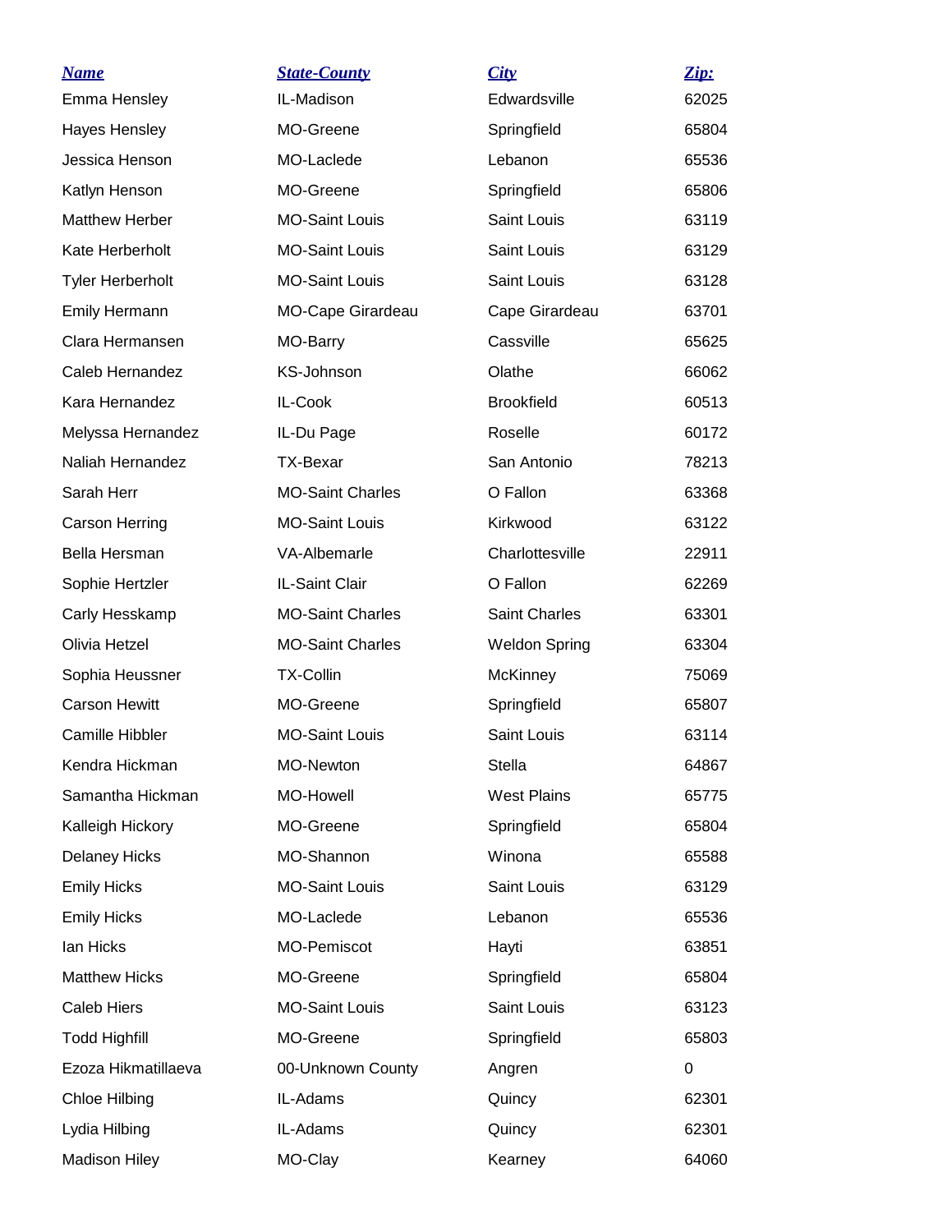| <b>Name</b>             | <b>State-County</b>        | City                  | Zip:        |
|-------------------------|----------------------------|-----------------------|-------------|
| Bergan Hilger           | MO-Cass                    | Raymore               | 64083       |
| Hannah Hilker           | MO-Greene                  | Springfield           | 65807       |
| <b>Christopher Hill</b> | MO-Greene                  | Republic              | 65738       |
| Jordan Hill             | <b>MO-Saint Charles</b>    | <b>Saint Charles</b>  | 63304       |
| Kayla Hill              | MO-Clay                    | Kansas City           | 64157       |
| Kaylin Hill             | MO-Cass                    | <b>Belton</b>         | 64012       |
| Lauren Hill             | MO-Platte                  | Kansas City           | 64152       |
| McKenna Hill            | MO-Clay                    | Smithville            | 64089       |
| Michael Hill            | KS-Johnson                 | <b>Overland Park</b>  | 66223       |
| Morgan Hill             | MO-Phelps                  | Rolla                 | 65401       |
| Olivia Hill             | MO-Jackson                 | Lees Summit           | 64064       |
| Rachel Hill             | MO-Greene                  | Republic              | 65738       |
| Reagan Hill             | MO-Callaway                | Fulton                | 65251       |
| David Hiller            | MO-Christian               | Nixa                  | 65714       |
| <b>Erin Hillery</b>     | 00-Unknown County          |                       | $\mathbf 0$ |
| Alexandrea Hilmes       | <b>MO-Saint Louis</b>      | Saint Louis           | 63128       |
| Jenni Hilton            | <b>MO-Howell</b>           | <b>Willow Springs</b> | 65793       |
| Lexie Hilton            | <b>TN-Shelby</b>           | Collierville          | 38017       |
| <b>Breven Hinckley</b>  | MO-Taney                   | Kirbyville            | 65679       |
| Alayna Hines            | <b>MO-Saint Louis City</b> | Saint Louis           | 63116       |
| <b>Matthew Hingle</b>   | <b>MO-Saint Louis</b>      | Saint Louis           | 63122       |
| Grace Hinkebein         | <b>MO-Saint Charles</b>    | O Fallon              | 63368       |
| Danielle Hinkle         | MO-Cass                    | Lees Summit           | 64082       |
| Leah Hinkle             | MO-Randolph                | <b>Clifton Hill</b>   | 65244       |
| <b>Connor Hinterser</b> | IL-Madison                 | Edwardsville          | 62025       |
| Amber Hirsch            | <b>MO-Saint Louis</b>      | <b>Ballwin</b>        | 63011       |
| <b>Misty Hitch</b>      | MO-Oregon                  | Alton                 | 65606       |
| Kim Ho Nguyen Thien     | 00-Unknown County          | Thanh Pho Ho Chi Minh | 0           |
| Lee Hoang               | 00-Unknown County          | Hanoi                 | 0           |
| Megan Hoar              | MO-Greene                  | Springfield           | 65804       |
| <b>Brittany Hoard</b>   | MO-Pulaski                 | Waynesville           | 65583       |
| Lauren Hobbins          | MO-Webster                 | Rogersville           | 65742       |
| Abigail Hobbs           | IL-Saint Clair             | <b>Belleville</b>     | 62220       |
| Riley Hochstein         | IL-Sangamon                | Springfield           | 62711       |
| Chloe Hodges            | IL-Wayne                   | Fairfield             | 62837       |
| Rebecca Hodges          | MO-Greene                  | Springfield           | 65803       |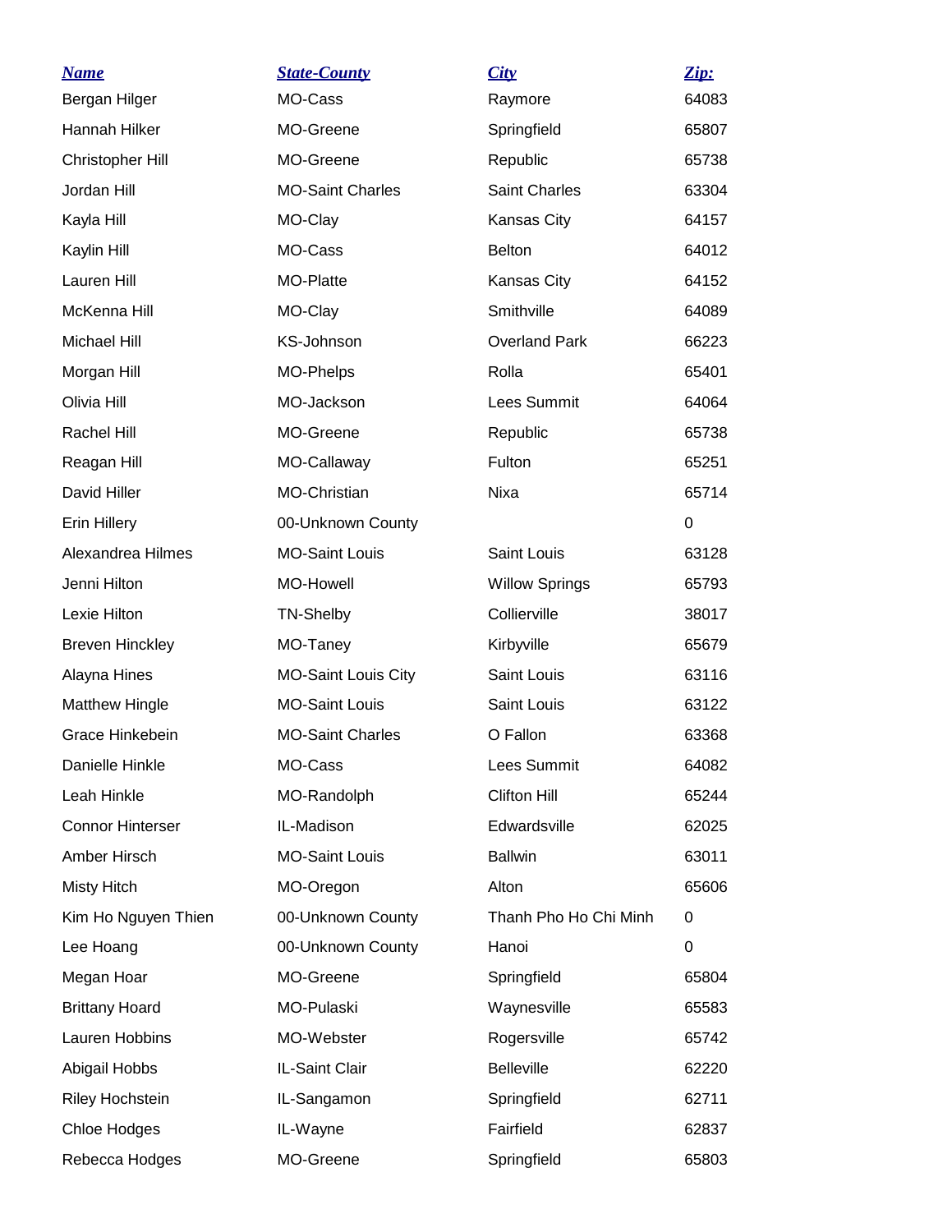| <b>Name</b>               | <b>State-County</b>     | City               | Zip:  |
|---------------------------|-------------------------|--------------------|-------|
| <b>Trey Hoenie</b>        | MO-Taney                | <b>Branson</b>     | 65616 |
| Mackenzie Hoenshell       | MO-Jasper               | Carthage           | 64836 |
| Jack Hoey                 | MO-Jackson              | <b>Kansas City</b> | 64113 |
| Allyson Hoff              | <b>MO-Saint Charles</b> | O Fallon           | 63368 |
| Grace Hoffman             | MO-Jefferson            | Festus             | 63028 |
| Lillian Hoffman           | MO-Cape Girardeau       | Jackson            | 63755 |
| Taylor Hoffman            | MO-Greene               | Springfield        | 65807 |
| <b>Trinity Hofstetter</b> | <b>MO-Saint Charles</b> | O Fallon           | 63366 |
| Tristan Hogan             | <b>MD-Anne Arundel</b>  | Arnold             | 21012 |
| Kevin Hoke                | MO-Johnson              | Warrensburg        | 64093 |
| <b>Haley Holden</b>       | MO-Cass                 | Harrisonville      | 64701 |
| Jessica Holden            | 00-Unknown County       | Preston            | 0     |
| Kaelin Holden             | MO-Cass                 | Harrisonville      | 64701 |
| <b>Christian Holferty</b> | MO-Platte               | Parkville          | 64152 |
| Nicholas Holland          | <b>MO-Dallas</b>        | Urbana             | 65767 |
| <b>Sydney Hollis</b>      | MO-Oregon               | Thayer             | 65791 |
| Darren Holloway           | MO-Greene               | Strafford          | 65757 |
| Ethan Holman              | MO-Cass                 | Raymore            | 64083 |
| Jacob Holman              | MO-Greene               | Springfield        | 65810 |
| <b>Taylor Holman</b>      | <b>MO-Dallas</b>        | <b>Buffalo</b>     | 65622 |
| Noah Holmes               | MO-Greene               | Springfield        | 65803 |
| Rebecca Holmes            | <b>MO-Saint Louis</b>   | Manchester         | 63021 |
| Jessica Holstein          | MO-Greene               | Springfield        | 65802 |
| Abby Holt                 | MO-Newton               | Neosho             | 64850 |
| <b>Connor Holt</b>        | MO-Howell               | <b>West Plains</b> | 65775 |
| Elijah Holt               | MO-Jackson              | Lees Summit        | 64086 |
| Kyra Holt                 | MO-Greene               | Republic           | 65738 |
| Marra Holt                | MO-Greene               | Springfield        | 65803 |
| Samantha Holt             | MO-Lawrence             | Monett             | 65708 |
| Seth Holt                 | MO-Greene               | Springfield        | 65807 |
| Kyle Holtmann             | IL-Clinton              | Albers             | 62215 |
| Megan Holtmeyer           | MO-Franklin             | Washington         | 63090 |
| Allison Holtschlag        | MO-Lincoln              | Troy               | 63379 |
| Katelyn Homer             | MO-Pulaski              | Crocker            | 65452 |
| Gina Hoogstraet           | MO-Greene               | Springfield        | 65804 |
| <b>Bria Hooley</b>        | MO-Ralls                | New London         | 63459 |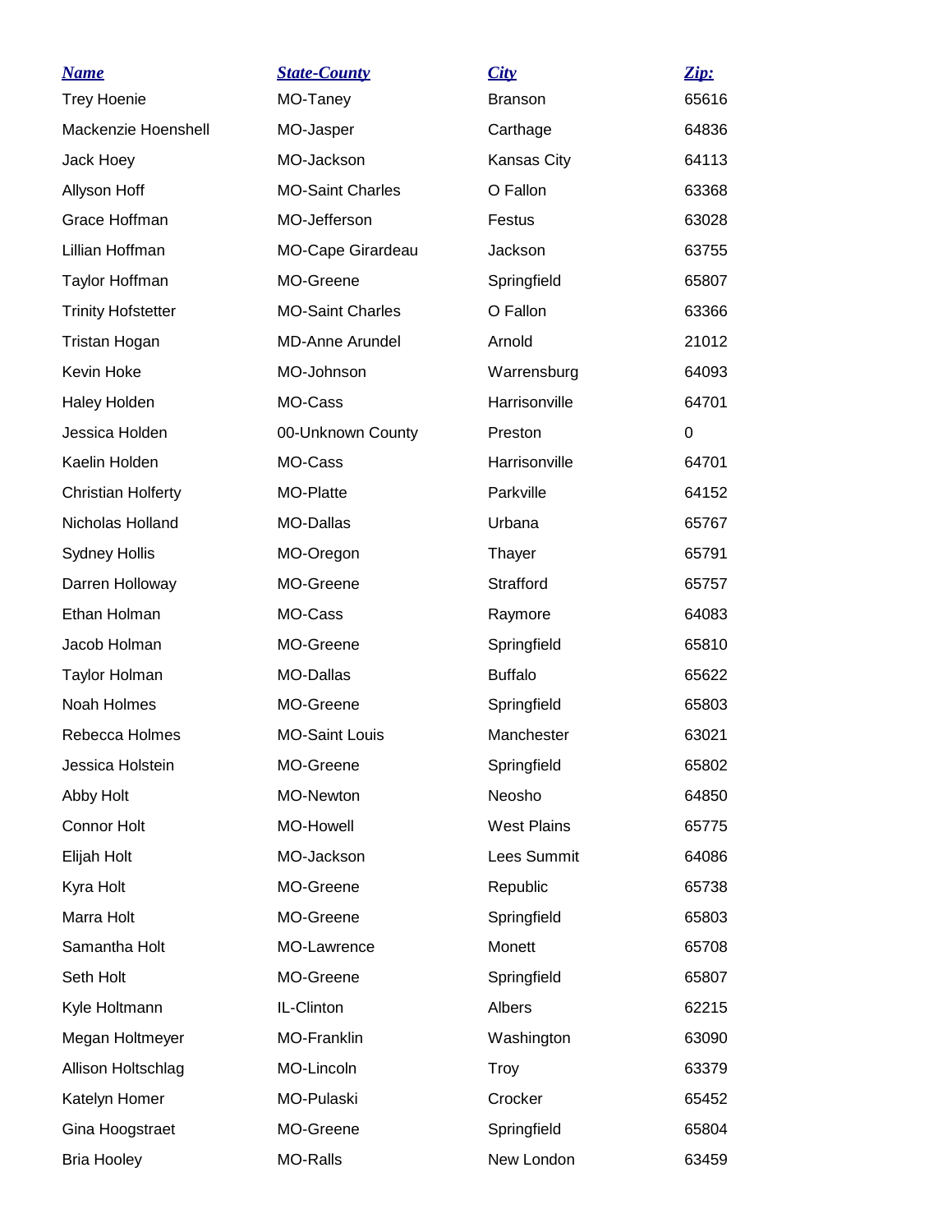| <u>Name</u>              | <b>State-County</b>   | City                | Zip:  |
|--------------------------|-----------------------|---------------------|-------|
| <b>Faith Hopkins</b>     | OK-Washington         | <b>Bartlesville</b> | 74006 |
| <b>Tomas Hopkins</b>     | MO-Boone              | Columbia            | 65203 |
| Sara Hopper              | MO-Livingston         | Chillicothe         | 64601 |
| <b>Claire Horak</b>      | IA-Washington         | Washington          | 52353 |
| Abigail Horn             | MO-Buchanan           | Easton              | 64443 |
| Morgan Horn              | KS-Johnson            | Mission             | 66202 |
| lan Hornbeck             | MO-Cass               | Raymore             | 64083 |
| Caroline Hornberger      | <b>MO-Saint Louis</b> | Saint Louis         | 63119 |
| <b>Hess Horne</b>        | AL-Barbour            | Clayton             | 36016 |
| Claire Hornibrook        | MO-Webster            | Strafford           | 65757 |
| <b>Madeline Horrell</b>  | MO-Boone              | Columbia            | 65202 |
| Josh Horsey              | 00-Unknown County     |                     | 0     |
| Allison Horstmann        | <b>MO-Saint Louis</b> | Wildwood            | 63011 |
| <b>Nathaniel Hosiner</b> | MO-Webster            | Seymour             | 65746 |
| Payton Hosiner           | MO-Wright             | Norwood             | 65717 |
| <b>Blake Hosman</b>      | MO-Dade               | Ash Grove           | 65604 |
| Keagan Hosman            | MO-Dade               | Ash Grove           | 65604 |
| Ryleigh Hosp             | MO-Greene             | Republic            | 65738 |
| <b>Reid Hoss</b>         | MO-Phelps             | Rolla               | 65401 |
| Krissa Hosto             | <b>MO-Saint Louis</b> | Manchester          | 63021 |
| Haowen Hou               | 00-Unknown County     | Panjin              | 0     |
| Jiayi Hou                | 00-Unknown County     | Dalian              | 0     |
| Qingyan Hou              | 00-Unknown County     | Jinan               | 0     |
| Elizabeth Houchin        | <b>MO-Saint Louis</b> | Chesterfield        | 63017 |
| Corban Houdyshell        | MO-Cass               | Raymore             | 64083 |
| Cameron Housley          | MO-Greene             | Springfield         | 65802 |
| <b>Brett Houston</b>     | MO-Greene             | Springfield         | 65807 |
| Hayley Houston           | MO-Jefferson          | Fenton              | 63026 |
| Julia Houston            | MO-Jefferson          | Imperial            | 63052 |
| Mary Houston             | AR-Washington         | Fayetteville        | 72703 |
| Chanoa Howard            | MO-Greene             | Springfield         | 65803 |
| <b>Emily Howard</b>      | <b>MO-Saint Louis</b> | Florissant          | 63031 |
| Rachel Howard            | MO-Webster            | Fordland            | 65652 |
| Anna Howe                | MO-Macon              | Macon               | 63552 |
| <b>Tori Howlett</b>      | MO-Polk               | Aldrich             | 65601 |
| Sarah Howser             | MO-Christian          | Ozark               | 65721 |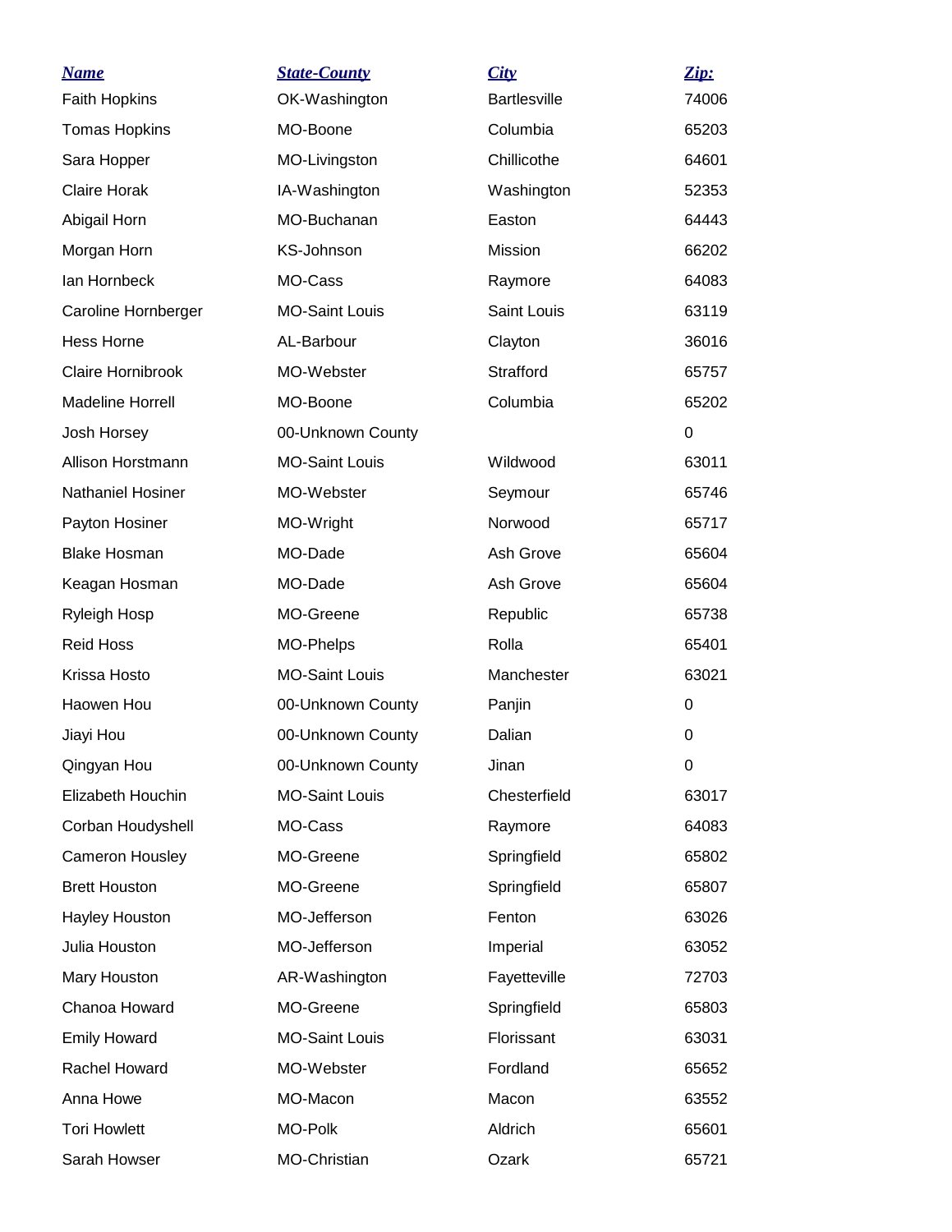| <b>Name</b>                | <b>State-County</b>     | City                 | Zip:  |
|----------------------------|-------------------------|----------------------|-------|
| Aurora Hu                  | 00-Unknown County       | Dalian               | 0     |
| Jiaqi Hu                   | 00-Unknown County       | Dalian               | 0     |
| Peihan Hu                  | 00-Unknown County       | Dalian               | 0     |
| Binhui Huang               | 00-Unknown County       | Nanchang             | 0     |
| Shitong Huang              | 00-Unknown County       | Dalian               | 0     |
| Siqi Huang                 | 00-Unknown County       | Lu'An                | 0     |
| Wanxin Huang               | 00-Unknown County       | Zhengzhou            | 0     |
| Jennie Hubbard             | MO-Newton               | Neosho               | 64850 |
| Elizabeth Hubbert          | MO-Greene               | Republic             | 65738 |
| <b>Riley Hubler</b>        | IL-Monroe               | Columbia             | 62236 |
| Matthew Huchteman          | MO-Dade                 | Dadeville            | 65635 |
| Logan Huckstep             | MO-Callaway             | <b>Holts Summit</b>  | 65043 |
| <b>Ezeekial Huddleston</b> | MO-Greene               | Springfield          | 65804 |
| Addison Hudson             | MO-Greene               | Springfield          | 65807 |
| Randy Hudson               | MO-Greene               | Springfield          | 65806 |
| Olivia Hueffmeier          | <b>MO-Saint Charles</b> | <b>Saint Charles</b> | 63301 |
| <b>Gracie Huels</b>        | MO-Franklin             | Union                | 63084 |
| Noah Huettenmeyer          | <b>MO-Saint Louis</b>   | Saint Louis          | 63126 |
| Sarah Huey                 | AR-Pulaski              | Maumelle             | 72113 |
| <b>Keaton Huff</b>         | MO-Jasper               | Joplin               | 64804 |
| Anne Huffman               | MO-Greene               | Springfield          | 65810 |
| <b>Catherine Huffman</b>   | <b>MO-Saint Louis</b>   | Fenton               | 63026 |
| Kaylee Huffman             | MO-Lawrence             | Aurora               | 65605 |
| Taryn Huffman              | OH-Delaware             | Powell               | 43065 |
| Shay Huffnagle             | MO-Greene               | Springfield          | 65804 |
| Maya Hufman                | MO-Greene               | Springfield          | 65803 |
| Conor Hughes               | MO-Greene               | Springfield          | 65804 |
| Isabella Hughes            | MO-Jackson              | Lees Summit          | 64064 |
| Jackson Hughey             | MO-Platte               | <b>Platte City</b>   | 64079 |
| Kai Hui                    | <b>MO-Saint Louis</b>   | Wildwood             | 63005 |
| Kaitlyn Hui                | MN-Olmsted              | Rochester            | 55902 |
| <b>Britney Huish</b>       | MO-Christian            | Nixa                 | 65714 |
| <b>August Hulgus</b>       | MO-Greene               | Springfield          | 65802 |
| Jace Hull                  | MO-Greene               | Springfield          | 65807 |
| Mason Hull                 | IL-Effingham            | Effingham            | 62401 |
| Lauren Hulsebus            | MO-Christian            | Nixa                 | 65714 |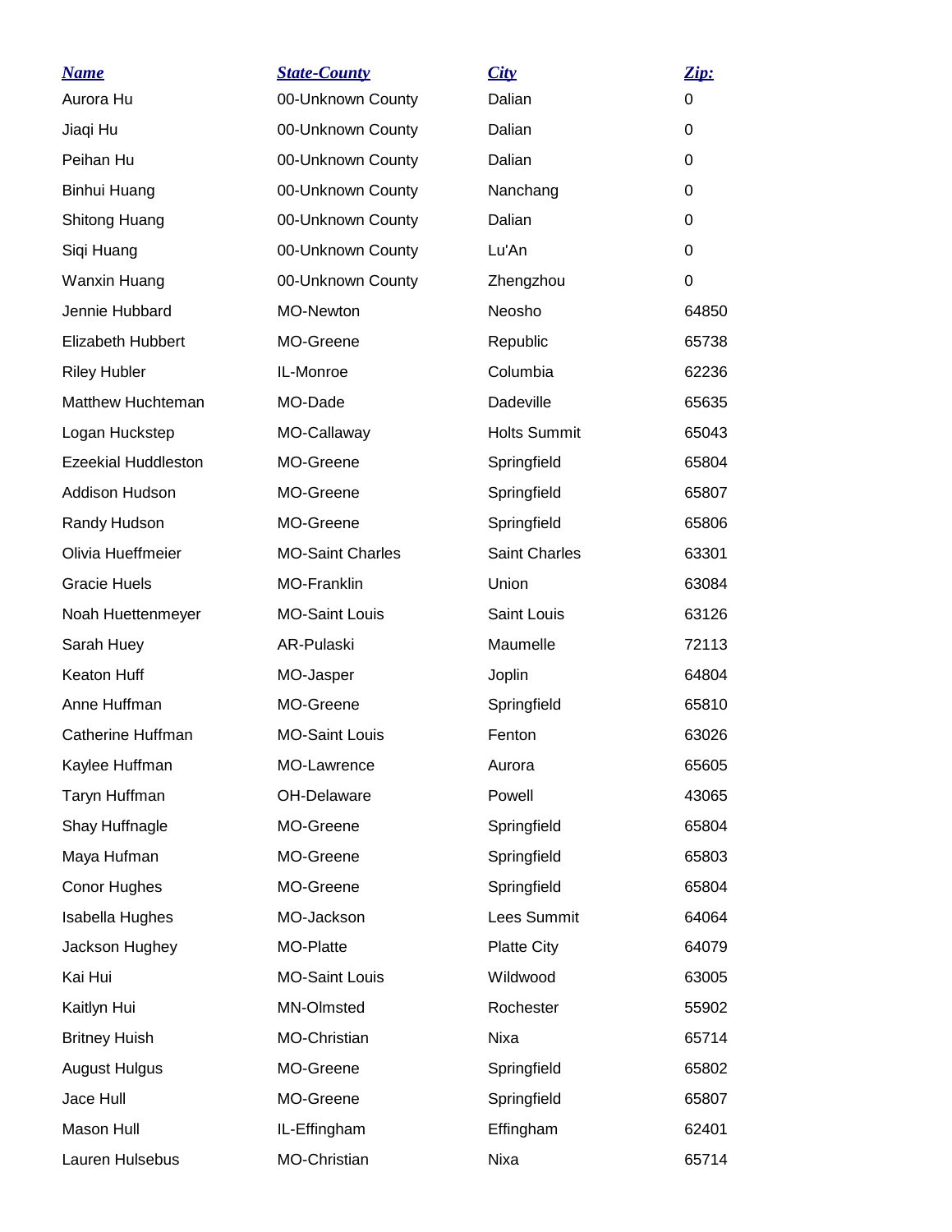| <u>Name</u>              | <b>State-County</b>      | City                 | Zip:  |
|--------------------------|--------------------------|----------------------|-------|
| Chase Hultgren           | MO-Greene                | Willard              | 65781 |
| Nora Humble              | MO-Webster               | Rogersville          | 65742 |
| Amber Hume               | MO-Webster               | Marshfield           | 65706 |
| Hayden Humes             | MO-Platte                | <b>Platte City</b>   | 64079 |
| Jacob Hummel             | <b>MO-Saint Louis</b>    | Saint Louis          | 63129 |
| Jessi Hummer             | MO-Christian             | Nixa                 | 65714 |
| Jade Humphrey            | MO-Newton                | Neosho               | 64850 |
| Karenza Hunsperger       | <b>MO-Howell</b>         | Koshkonong           | 65692 |
| Abigail Hunt             | MO-Webster               | Rogersville          | 65742 |
| Jordan Hunter            | <b>MO-Saint Louis</b>    | Saint Louis          | 63129 |
| Kyle Hunter              | MO-Greene                | Springfield          | 65807 |
| Taushena Hurley          | MO-Lafayette             | Odessa               | 64076 |
| Hannah Hurst             | MO-Perry                 | Perryville           | 63775 |
| Robyn Hurst              | MO-Taney                 | Taneyville           | 65759 |
| Samantha Hurst           | <b>MO-Saint Louis</b>    | Saint Louis          | 63128 |
| Lauren Huser             | MO-Jackson               | Lees Summit          | 64063 |
| <b>Austin Huskey</b>     | MO-Boone                 | Columbia             | 65202 |
| <b>Delaney Hutchins</b>  | MO-Greene                | Springfield          | 65810 |
| Catie Hutchison          | <b>MO-Saint Charles</b>  | <b>Saint Peters</b>  | 63376 |
| James Hutchison          | MO-Greene                | Rogersville          | 65742 |
| Nicholas Hutchison       | MO-Taney                 | Forsyth              | 65653 |
| Kaylee Hutsell           | MO-Newton                | Neosho               | 64850 |
| <b>Amber Hutton</b>      | MO-Greene                | Springfield          | 65810 |
| Maegen Huyck             | MO-Greene                | Republic             | 65738 |
| Huy Huynh                | 00-Unknown County        | Ho Chi Minh          | 0     |
| Vyvy Huynh               | MO-Greene                | Springfield          | 65804 |
| Juhyun Hwang             | 00-Unknown County        | Daejeon              | 0     |
| Natalie Hyde             | <b>MO-Saint Charles</b>  | Saint Charles        | 63301 |
| Manuela Ibarguen Jimenez | VT-Chittenden            | El Carmen de Viboral | 5403  |
| Gavin Ichrist            | MO-Moniteau              | Tipton               | 65081 |
| Victory Ifah             | <b>TX-Travis</b>         | Austin               | 78754 |
| Mark Ignjatovic          | 00-Unknown County        | Las Terrenas         | 0     |
| Puti Indaswari           | WA-Snohomish             | Lynnwood             | 98037 |
| Spencer Ingram           | MO-Greene                | Springfield          | 65809 |
| Claire Inman             | <b>MO-Saint Francois</b> | Farmington           | 63640 |
| Emma Innis               | IL-Monroe                | Waterloo             | 62298 |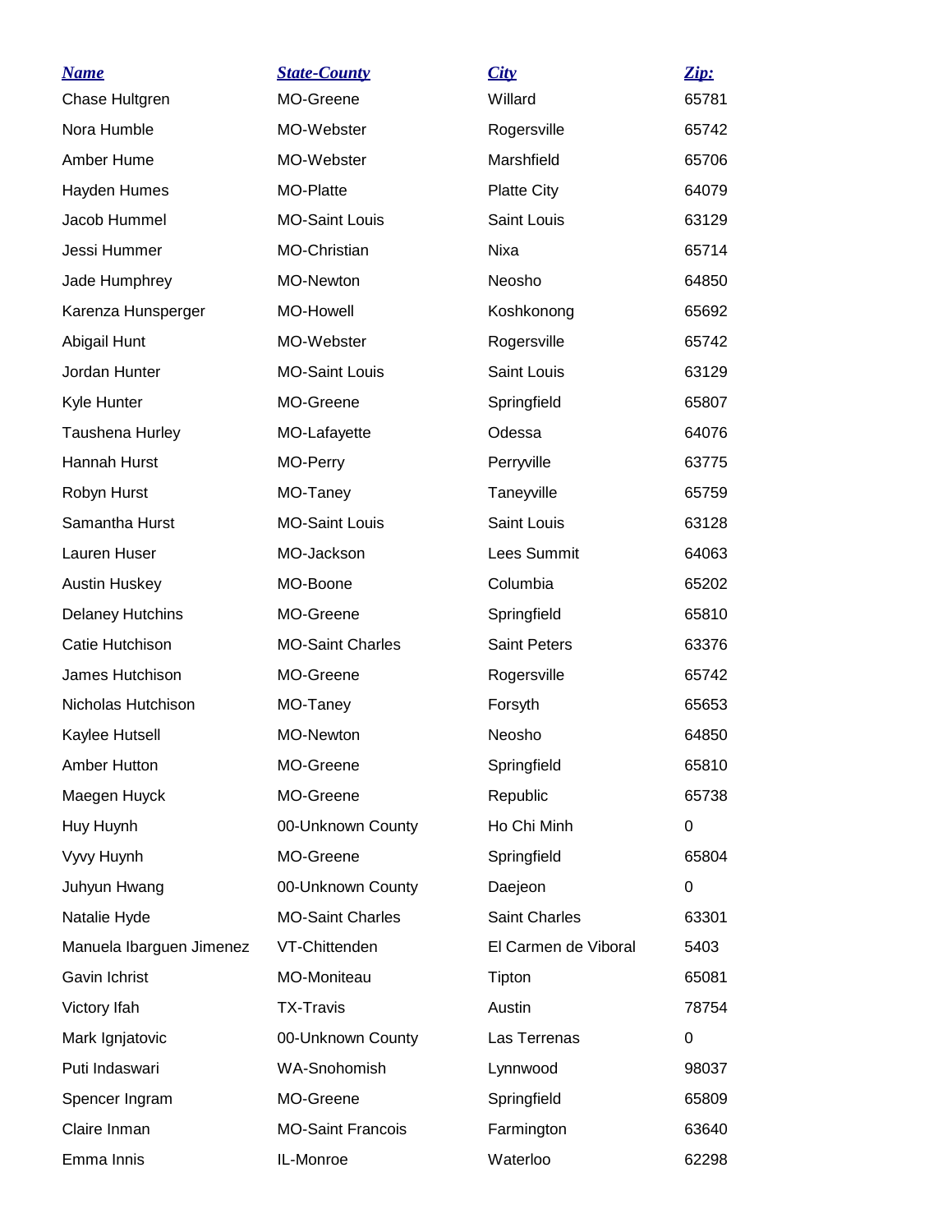| <b>Name</b>          | <b>State-County</b>      | City                    | Zip:  |
|----------------------|--------------------------|-------------------------|-------|
| Nicholas Inserra     | <b>MO-Saint Francois</b> | <b>Bonne Terre</b>      | 63628 |
| <b>Emily Ireland</b> | 00-Unknown County        |                         | 0     |
| Cody Irwin           | MO-Christian             | Nixa                    | 65714 |
| Joshua Irwin         | MO-Christian             | Fordland                | 65652 |
| Olivia Isaacks       | MO-Jackson               | <b>Blue Springs</b>     | 64014 |
| Zoe Isaacson         | MO-Macon                 | New Cambria             | 63558 |
| Raymond Issa         | <b>MO-Saint Louis</b>    | Fenton                  | 63026 |
| Jonathan Ivanoff     | MO-Greene                | Springfield             | 65804 |
| Aidan Ives           | <b>KS-Shawnee</b>        | Topeka                  | 66610 |
| Madison Ivey         | <b>MO-Saint Charles</b>  | <b>Lake Saint Louis</b> | 63367 |
| Cole Jackson         | MO-Barry                 | Cassville               | 65625 |
| Eli Jackson          | MO-Saline                | Marshall                | 65340 |
| Jenna Jackson        | IL-Monroe                | Columbia                | 62236 |
| Kyli Jackson         | KS-Johnson               | <b>Overland Park</b>    | 66213 |
| Lauren Jackson       | MO-Greene                | Springfield             | 65809 |
| Lily Jackson         | MO-Clay                  | Kansas City             | 64155 |
| Rylie Jackson        | MO-Jackson               | Kansas City             | 64145 |
| Shane Jackson        | <b>MO-Saint Charles</b>  | O Fallon                | 63368 |
| Vishal Jacob         | IL-Saint Clair           | O Fallon                | 62269 |
| Alexia Jacobs        | MO-Camden                | Lake Ozark              | 65049 |
| Gracie Jaeger        | MO-Taney                 | <b>Branson</b>          | 65616 |
| Alani Jaegers        | MO-Osage                 | <b>Bonnots Mill</b>     | 65016 |
| Ashley Jahnsen       | MO-Greene                | Springfield             | 65802 |
| Cameron Jakob        | MO-Webster               | Marshfield              | 65706 |
| Ashley James         | MO-Greene                | Springfield             | 65807 |
| Elijah James         | IL-Monroe                | Columbia                | 62236 |
| Katelynn James       | MO-Newton                | Neosho                  | 64850 |
| Rebecca James        | KS-Johnson               | <b>Overland Park</b>    | 66221 |
| Joshua Janes         | MO-Taney                 | Ridgedale               | 65739 |
| Andrew Janis         | <b>MO-Saint Louis</b>    | <b>Bridgeton</b>        | 63044 |
| Elena Jaquez         | MO-McDonald              | Lanagan                 | 64847 |
| Tony Jaquez          | MO-McDonald              | Lanagan                 | 64847 |
| Joshua Jarvis        | MO-Lawrence              | Marionville             | 65705 |
| Julie Jasper         | AR-Boone                 | Harrison                | 72601 |
| Caitlin Jedlicka     | MO-Oregon                | Koshkonong              | 65692 |
| Katelyne Jeffries    | MO-Christian             | Ozark                   | 65721 |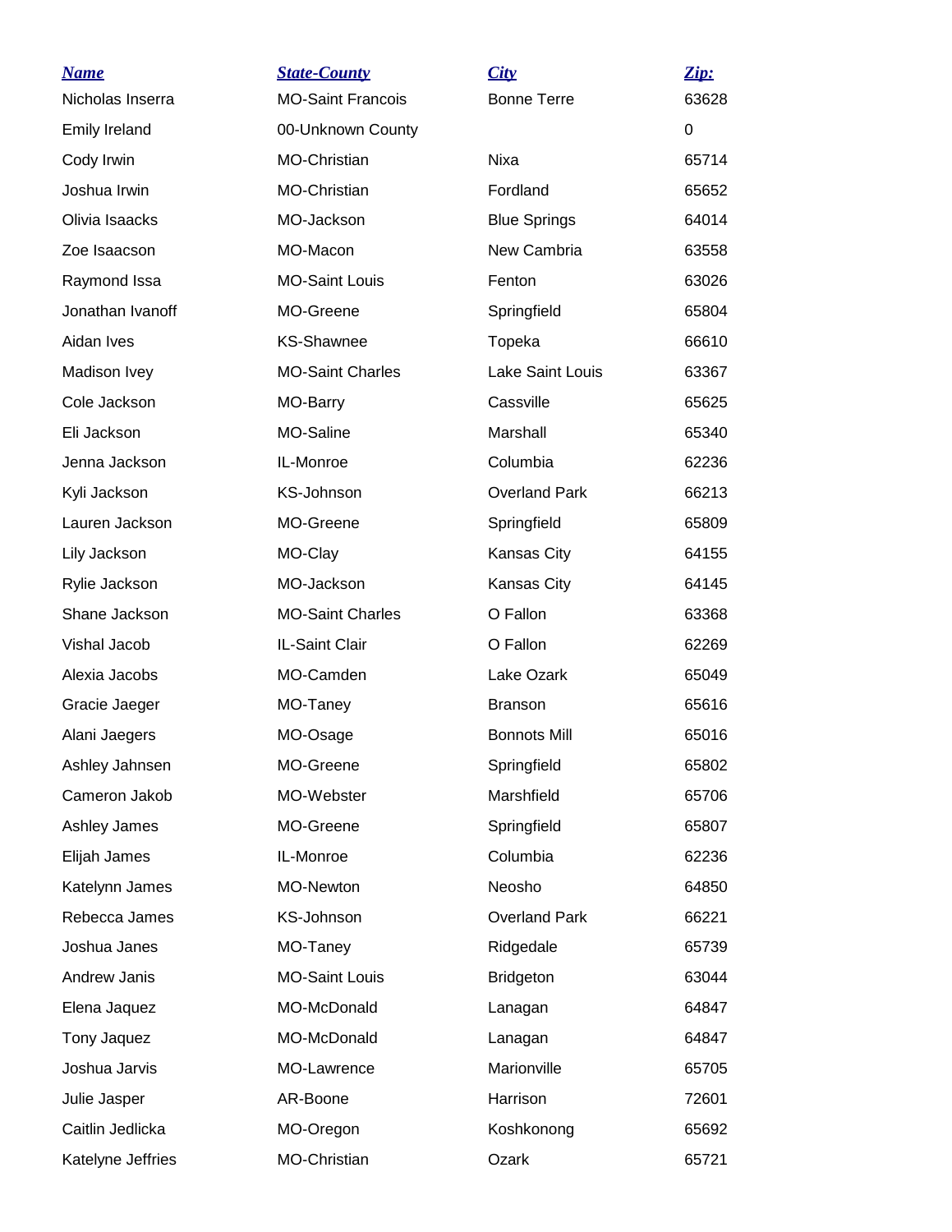| <b>Name</b>             | <b>State-County</b>     | City                | Zip:  |
|-------------------------|-------------------------|---------------------|-------|
| Brianna Jeffries-Kellam | MO-Greene               | Willard             | 65781 |
| <b>Brooke Jenkins</b>   | <b>MO-Saint Louis</b>   | Saint Louis         | 63146 |
| Courtney Jenkins        | MO-Polk                 | <b>Bolivar</b>      | 65613 |
| Kyla Jenkins            | MO-Lafayette            | Lexington           | 64067 |
| Mac Jenkins             | MO-Jackson              | <b>Lees Summit</b>  | 64063 |
| Mackenzie Jenkins       | MO-Jackson              | <b>Grain Valley</b> | 64029 |
| Savannah Jenkins        | MO-Christian            | Ozark               | 65721 |
| Seth Jenkins            | KY-Magoffin             | Salyersville        | 41465 |
| Aaron Jennings          | MO-Greene               | Springfield         | 65807 |
| <b>Madison Jennings</b> | MO-Stone                | Galena              | 65656 |
| <b>Tiffany Jens</b>     | <b>MO-Howell</b>        | Pomona              | 65789 |
| Abigail Jensen          | <b>MO-Saint Louis</b>   | Saint Louis         | 63146 |
| Elle Jensen             | <b>MO-Saint Louis</b>   | Chesterfield        | 63017 |
| Camille Jett            | <b>TX-Collin</b>        | <b>McKinney</b>     | 75072 |
| Lauryn Jett             | MO-Howell               | <b>West Plains</b>  | 65775 |
| Caleb Jewell            | MO-Jefferson            | Herculaneum         | 63048 |
| Cole Jewell             | MO-Jefferson            | Herculaneum         | 63048 |
| Jia Jia                 | 00-Unknown County       | Weihai              | 0     |
| Ran Jia                 | 00-Unknown County       | Fuxin               | 0     |
| Ruixin Jia              | 00-Unknown County       | Yingkou             | 0     |
| Ruofan Jia              | 00-Unknown County       | Taiyuan             | 0     |
| Linshan Jiang           | 00-Unknown County       | Dalian              | 0     |
| Xinhe Jiang             | 00-Unknown County       | Benxi               | 0     |
| Xinzhe Jiang            | 00-Unknown County       | Dandong             | 0     |
| Yongxing Jiang          | 00-Unknown County       | Jining              | 0     |
| Yuhao Jiao              | 00-Unknown County       | Taiyuan             | 0     |
| Yamilka Jimenez         | <b>MO-Saint Charles</b> | Dardenne Prairie    | 63368 |
| Meiqi Jin               | 00-Unknown County       | Jilin               | 0     |
| Yuchen Jin              | 00-Unknown County       | Fushun              | 0     |
| Yuening Jin             | 00-Unknown County       | Dandong             | 0     |
| Zhihan Jin              | 00-Unknown County       | Dalian              | 0     |
| Abbey Jinkerson         | MO-Franklin             | Washington          | 63090 |
| Sarah Jobe              | IL-Madison              | Glen Carbon         | 62034 |
| Sophie Jobe             | IL-Madison              | Glen Carbon         | 62034 |
| Kaden Joggerst          | IL-Saint Clair          | O Fallon            | 62269 |
| Jade Johann             | MO-Jackson              | <b>Blue Springs</b> | 64014 |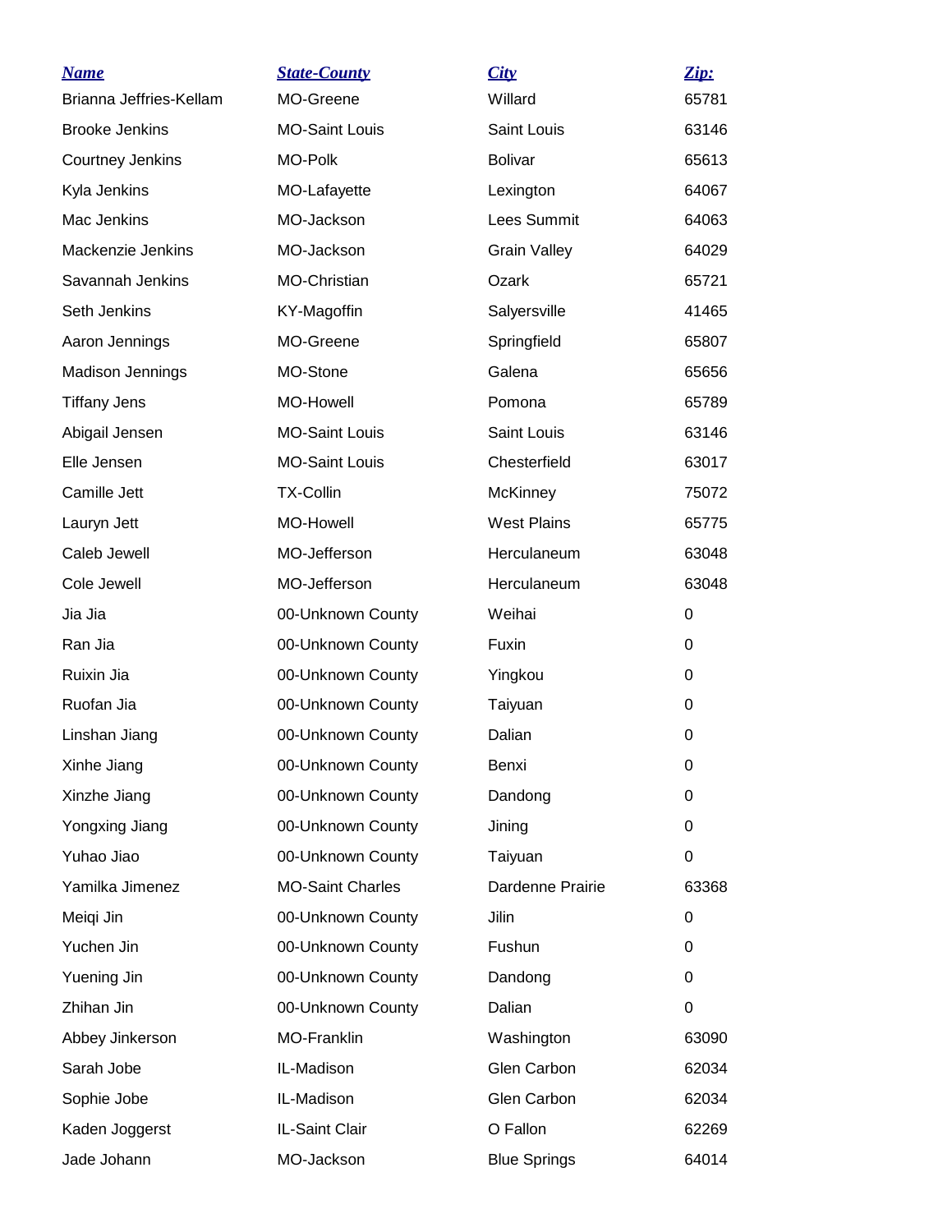| <b>Name</b>            | <b>State-County</b>     | City                    | Zip:  |
|------------------------|-------------------------|-------------------------|-------|
| Kaitlyn Johns          | AR-Benton               | Centerton               | 72719 |
| Alyssa Johnson         | <b>MO-Marion</b>        | Palmyra                 | 63461 |
| Bellanne Johnson       | MO-Taney                | <b>Branson</b>          | 65616 |
| Bennett Johnson        | IL-DuPage               | <b>Glendale Heights</b> | 60139 |
| <b>Bradie Johnson</b>  | <b>KS-Labette</b>       | Parsons                 | 67357 |
| Bryce Johnson          | <b>MO-Saint Charles</b> | <b>Saint Peters</b>     | 63376 |
| Cabrini Johnson        | MO-Webster              | Rogersville             | 65742 |
| Cameron Johnson        | MO-Platte               | Weston                  | 64098 |
| Carly Johnson          | MO-Jackson              | Lees Summit             | 64086 |
| Chloe Johnson          | MO-Jefferson            | De Soto                 | 63020 |
| Duke Johnson           | MO-Greene               | Springfield             | 65804 |
| Hana Johnson           | <b>MD-Anne Arundel</b>  | Severna Park            | 21146 |
| Jenna Johnson          | MO-Clay                 | Kansas City             | 64157 |
| Jenna Johnson          | OK-Cleveland            | Norman                  | 73072 |
| Kailey Johnson         | MO-Clay                 | Kansas City             | 64116 |
| Kaitlin Johnson        | MO-Jackson              | <b>Blue Springs</b>     | 64015 |
| Kaitlyn Johnson        | MO-Christian            | Nixa                    | 65714 |
| Kaylee Johnson         | <b>MO-Howell</b>        | <b>West Plains</b>      | 65775 |
| Kenna Johnson          | MO-Christian            | Ozark                   | 65721 |
| Kirsten Johnson        | MO-Clay                 | Liberty                 | 64068 |
| Madison Johnson        | MO-Greene               | Republic                | 65738 |
| Makenna Johnson        | MO-Cole                 | Jefferson City          | 65101 |
| Mikyla Johnson         | MO-Greene               | Springfield             | 65807 |
| Misty Johnson          | MO-Oregon               | Alton                   | 65606 |
| Parker Johnson         | IL-Peoria               | <b>Brimfield</b>        | 61517 |
| Parker Johnson         | IL-Clinton              | <b>Breese</b>           | 62230 |
| Samantha Johnson       | MO-Dallas               | Louisburg               | 65685 |
| Samantha Johnson       | MO-Greene               | Springfield             | 65810 |
| Taylor Johnson         | MO-Franklin             | Union                   | 63084 |
| Teagan Johnson         | MO-Barry                | Shell Knob              | 65747 |
| Ilyssa Johnston        | MO-Jackson              | Kansas City             | 64127 |
| Kierstin Johnston      | 00-Unknown County       |                         | 0     |
| Sarah Johnston         | MO-Christian            | Ozark                   | 65721 |
| <b>Braiden Jolliff</b> | <b>MO-Saint Charles</b> | Saint Charles           | 63303 |
| Logan Jolly            | MO-Greene               | Springfield             | 65807 |
| Anya Jones             | IL-Madison              | Alton                   | 62002 |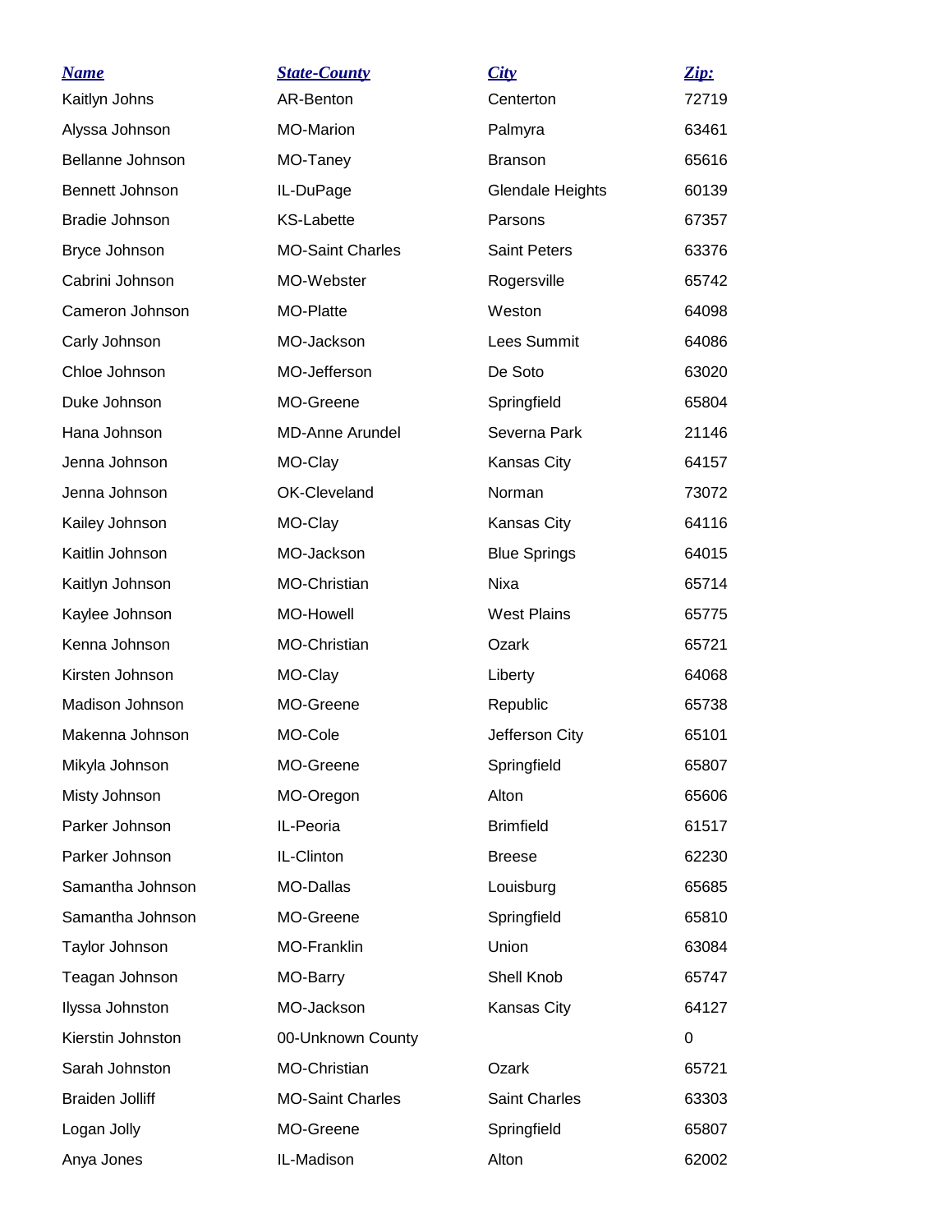| <u>Name</u>          | <b>State-County</b>     | City                 | Zip:        |
|----------------------|-------------------------|----------------------|-------------|
| April Jones          | MO-Greene               | Springfield          | 65803       |
| Ashley Jones         | MO-Greene               | Springfield          | 65809       |
| Ashly Jones          | MO-Greene               | Republic             | 65738       |
| Brayden Jones        | MO-Greene               | Springfield          | 65807       |
| <b>Britni Jones</b>  | MO-Greene               | Springfield          | 65803       |
| Caitlin Jones        | <b>MO-Howell</b>        | <b>West Plains</b>   | 65775       |
| Dailyn Jones         | MO-Christian            | Nixa                 | 65714       |
| David Jones          | MO-Laclede              | Lebanon              | 65536       |
| Devin Jones          | <b>MO-Saint Louis</b>   | Saint Louis          | 63136       |
| Elizabeth Jones      | MO-Jasper               | Webb City            | 64870       |
| <b>Emily Jones</b>   | 00-Unknown County       |                      | 0           |
| Hallie Jones         | MO-Greene               | <b>Battlefield</b>   | 65619       |
| <b>Holly Jones</b>   | <b>MO-Saint Charles</b> | O Fallon             | 63368       |
| Jacob Jones          | MO-Webster              | Marshfield           | 65706       |
| Jennifer Jones       | MO-Jefferson            | Festus               | 63028       |
| Kaitlyn Jones        | MO-Christian            | Nixa                 | 65714       |
| Kayla Jones          | MO-Cole                 | Jefferson City       | 65101       |
| Kuper Jones          | MO-Cole                 | Jefferson City       | 65109       |
| Libby Jones          | <b>MO-Franklin</b>      | Sullivan             | 63080       |
| Lincoln Jones        | MO-Greene               | Springfield          | 65809       |
| London Jones         | MO-Jasper               | Joplin               | 64801       |
| Madeline Jones       | MO-Cole                 | Jefferson City       | 65109       |
| <b>Madison Jones</b> | <b>MO-Saint Clair</b>   | Osceola              | 64776       |
| McKenna Jones        | MO-Clay                 | Kansas City          | 64157       |
| Megan Jones          | MO-Jefferson            | <b>Dittmer</b>       | 63023       |
| Molly Jones          | <b>MO-Saint Charles</b> | <b>Saint Charles</b> | 63304       |
| Quinn Jones          | MO-Greene               | Springfield          | 65806       |
| Ross Jones           | 00-Unknown County       | London               | 0           |
| Ryan Jones           | MO-Clay                 | Kansas City          | 64157       |
| Spencer Jones        | MO-Lawrence             | Mount Vernon         | 65712       |
| Sydney Jones         | MO-Greene               | Springfield          | 65807       |
| Tara Jones           | MO-Platte               | <b>Platte City</b>   | 64079       |
| <b>Taylor Jones</b>  | MO-Laclede              | Lebanon              | 65536       |
| Leon Jope            | 00-Unknown County       | Chemnitz             | $\mathbf 0$ |
| Elyxis Jordan        | MO-Wayne                | Piedmont             | 63957       |
| Sarah Jorens         | <b>MO-Saint Charles</b> | O Fallon             | 63366       |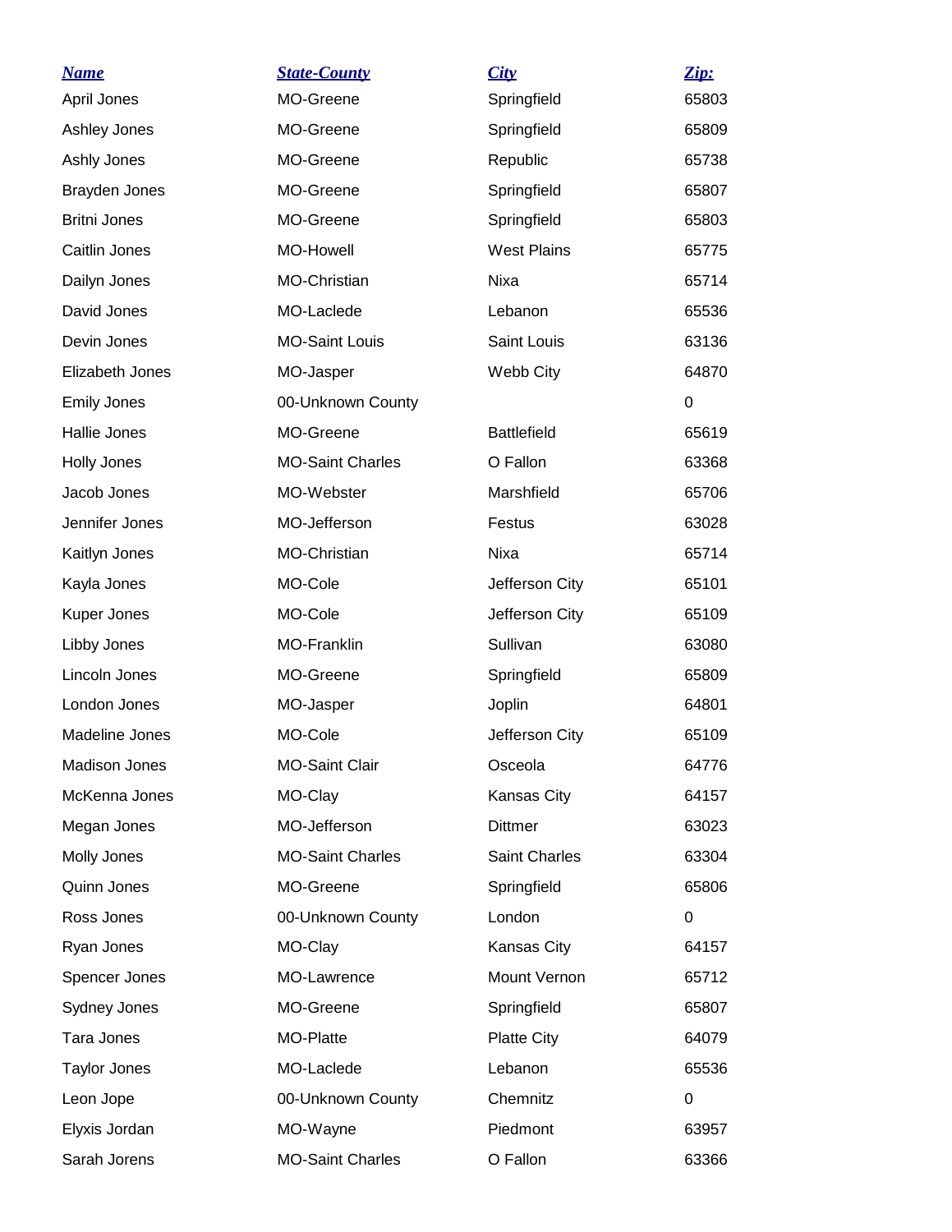| <b>Name</b><br>Madeline Joyce | <b>State-County</b><br><b>MO-Saint Francois</b> | City<br>Farmington   | Zip:<br>63640 |
|-------------------------------|-------------------------------------------------|----------------------|---------------|
| Sam Joyce                     | 00-Unknown County                               | Slaley               | 0             |
| Alejandra Juchems             | <b>MO-Saint Charles</b>                         | Wentzville           | 63385         |
| Shyanne Judd                  | 00-Unknown County                               |                      | 0             |
| Matthew Juhlin                | <b>MO-Saint Charles</b>                         | <b>Saint Peters</b>  | 63376         |
| Meghan Julian                 | MO-Cedar                                        | El Dorado Spg        | 64744         |
| Carsyn Julien                 | MO-Polk                                         | <b>Bolivar</b>       | 65613         |
| <b>Bethany Julius</b>         | <b>MO-Saint Louis</b>                           | Saint Louis          | 63125         |
| Madison Juncker               | <b>MO-Saint Charles</b>                         | <b>Saint Peters</b>  | 63376         |
| Bob Jung                      | 00-Unknown County                               | Uijeongbu-Si         | 0             |
| Madison Jung                  | IL-Saint Clair                                  | O Fallon             | 62269         |
| Morgan Jung                   | IL-Saint Clair                                  | O Fallon             | 62269         |
| Kortney Juracek               | MO-Greene                                       | Republic             | 65738         |
| Julia Jurgensmeyer            | MO-Platte                                       | <b>Platte City</b>   | 64079         |
| Acacia Jurkowski              | MO-Johnson                                      | Warrensburg          | 64093         |
| Jaden Just                    | ND-Morton                                       | Mandan               | 58554         |
| <b>Sydney Justice</b>         | MO-Lincoln                                      | Troy                 | 63379         |
| Mamata K C                    | 00-Unknown County                               | Kavre                | 0             |
| Jasmine Kaasa                 | MO-Jefferson                                    | <b>House Springs</b> | 63051         |
| Nathan Kadlec                 | <b>MO-Saint Louis</b>                           | Ellisville           | 63021         |
| Emma Kaempfe                  | <b>MO-Saint Louis</b>                           | <b>Ballwin</b>       | 63011         |
| Lillie Kaempfe                | MO-Jefferson                                    | Festus               | 63028         |
| Hannah Kaiser                 | <b>MO-Saint Charles</b>                         | O Fallon             | 63368         |
| Allison Kalbfleisch           | IL-Monroe                                       | Columbia             | 62236         |
| Katie Kalkwarf                | IL-Saint Clair                                  | O Fallon             | 62269         |
| Katie Kallenberger            | MO-Platte                                       | Kansas City          | 64152         |
| Cecelia Kalmer                | IL-Saint Clair                                  | <b>Belleville</b>    | 62221         |
| Kayla Kaminski                | <b>MO-Saint Louis</b>                           | Saint Louis          | 63123         |
| Grace Kamp                    | <b>MO-Saint Louis</b>                           | <b>Ballwin</b>       | 63011         |
| Jodi Kampschroeder            | MO-Franklin                                     | Washington           | 63090         |
| Lauren Kanaan                 | MO-Hickory                                      | Pittsburg            | 65724         |
| Sarah Kantra                  | NC-Lincoln                                      | Denver               | 28037         |
| Kaitlyn Karcz                 | IL-Du Page                                      | Villa Park           | 60181         |
| Ali Karimiafshar              | MO-Greene                                       | Springfield          | 65807         |
| <b>Philip Karre</b>           | <b>MO-Saint Charles</b>                         | O Fallon             | 63368         |
| Theresa Kasparie              | IL-Adams                                        | Quincy               | 62305         |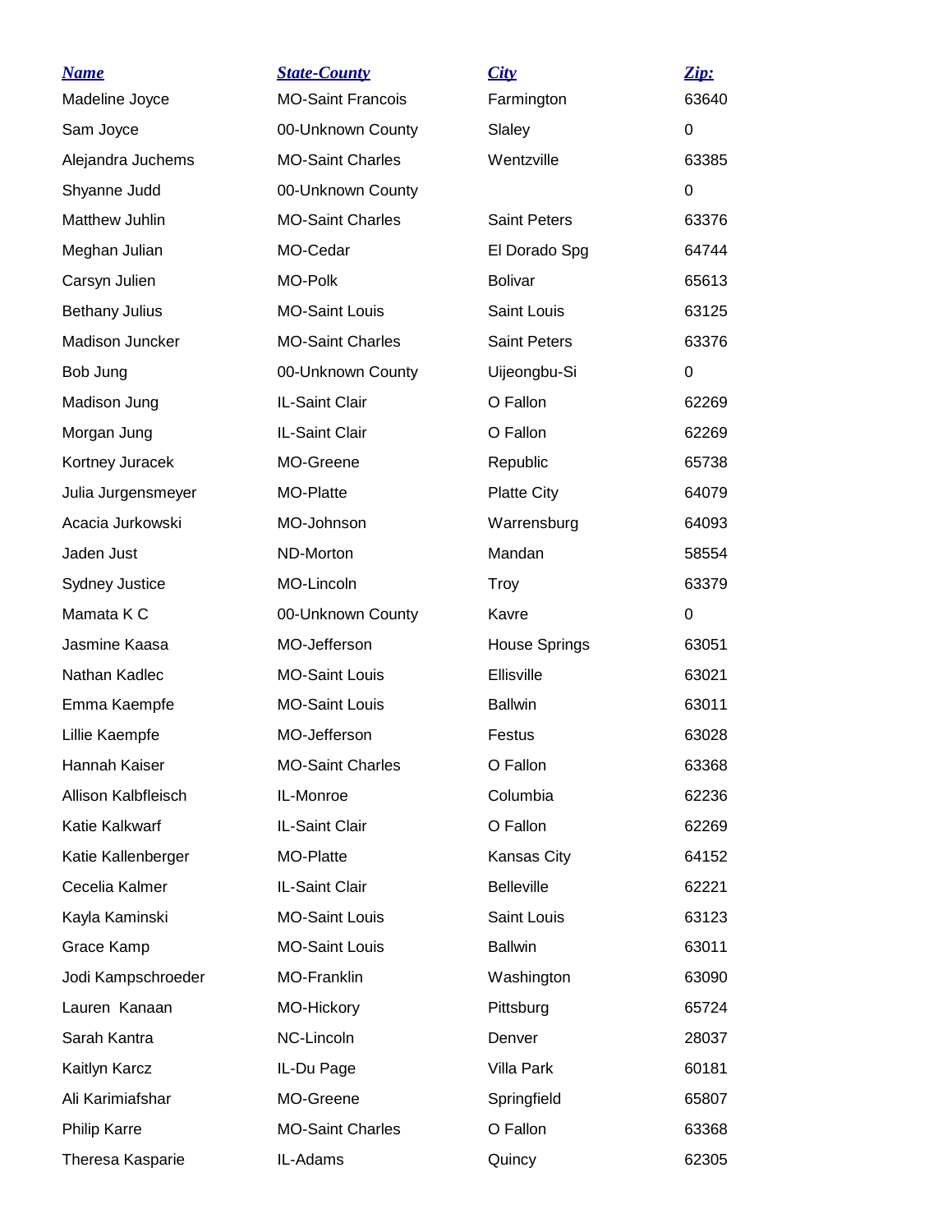| <u>Name</u>              | <b>State-County</b>     | City                | Zip:  |
|--------------------------|-------------------------|---------------------|-------|
| Cole Kassing             | MO-Jackson              | <b>Grain Valley</b> | 64029 |
| Cole Kasten              | MO-Clay                 | Smithville          | 64089 |
| Katherine Kasten         | MO-Clay                 | Smithville          | 64089 |
| Evelyn Kastner           | <b>MO-Saint Louis</b>   | Olivette            | 63132 |
| Zachary Kauffman         | MO-Greene               | Ozark               | 65721 |
| Jenna Kaufman            | MO-Greene               | Springfield         | 65807 |
| Harrison Kayne           | MO-Greene               | Springfield         | 65807 |
| <b>Catherine Kearbey</b> | MO-Greene               | Springfield         | 65807 |
| Julia Kee                | IL-Saint Clair          | Freeburg            | 62243 |
| Nic Keel                 | MO-Greene               | Springfield         | 65807 |
| Abigail Keenan           | MO-Greene               | Springfield         | 65810 |
| <b>Matthew Keese</b>     | MO-Greene               | Rogersville         | 65742 |
| Stu Keese                | MO-Greene               | Springfield         | 65802 |
| Brianna Keho             | MO-Jasper               | Joplin              | 64804 |
| Caylee Keith             | MO-Christian            | Clever              | 65631 |
| Morgan Keith             | MO-Christian            | <b>Billings</b>     | 65610 |
| Andrew Kelch             | <b>MO-Saint Charles</b> | Saint Charles       | 63301 |
| Morgan Kelehar           | MO-Platte               | Parkville           | 64152 |
| Ryan Kell                | MO-Franklin             | Washington          | 63090 |
| Dane Keller              | <b>MO-Saint Louis</b>   | <b>Ballwin</b>      | 63021 |
| Lucee Keller             | MO-Johnson              | Holden              | 64040 |
| Mackenzie Keller         | NM-Dona Ana             | Las Cruces          | 88011 |
| Madeline Keller          | MO-Clay                 | Kansas City         | 64157 |
| Marisa Keller            | MO-Greene               | Springfield         | 65809 |
| Megan Keller             | MO-Greene               | Springfield         | 65804 |
| <b>Charles Kelley</b>    | MO-Greene               | Springfield         | 65807 |
| Gianna Kelley            | MO-Greene               | Springfield         | 65804 |
| Calvin Kellogg           | <b>MO-Saint Louis</b>   | <b>Ballwin</b>      | 63011 |
| Mitchell Kellogg         | MO-Greene               | <b>Brookline</b>    | 65619 |
| Charlie Kellough         | IL-Saint Clair          | O Fallon            | 62269 |
| Danielle Kelly           | MO-Audrain              | Mexico              | 65265 |
| Erin Kelly               | MO-Audrain              | Mexico              | 65265 |
| Hannah Kelly             | <b>MO-Saint Louis</b>   | Ellisville          | 63021 |
| Makaili Kelly            | MO-Greene               | Springfield         | 65802 |
| Michael Kelly            | MO-Lincoln              | Elsberry            | 63343 |
| <b>Grace Keltner</b>     | MO-Cass                 | <b>Belton</b>       | 64012 |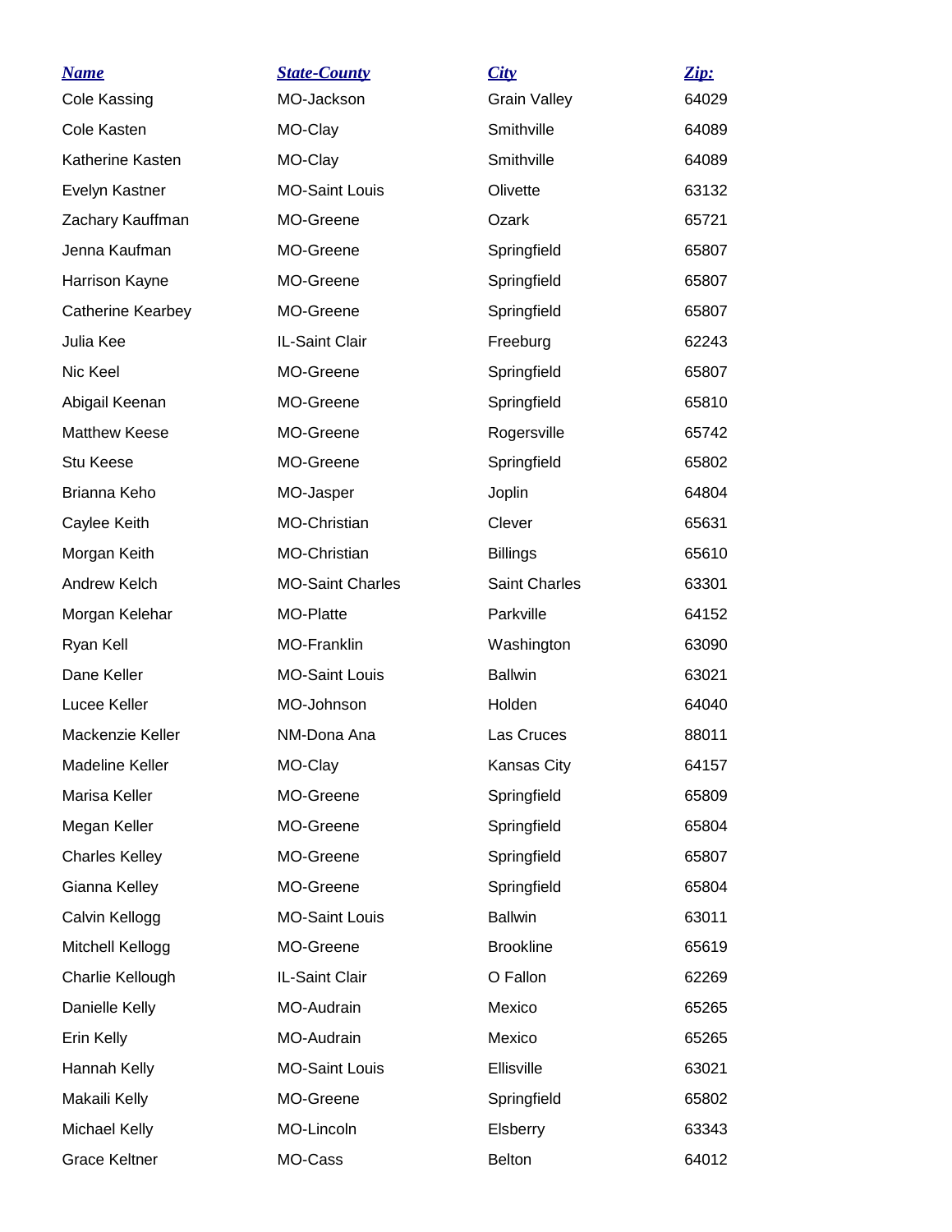| <b>Name</b>              | <b>State-County</b>   | City                  | Zip:        |
|--------------------------|-----------------------|-----------------------|-------------|
| Molly Kemna              | MO-Miller             | Saint Elizabeth       | 65075       |
| <b>Madison Kemper</b>    | MO-Greene             | Republic              | 65738       |
| Karli Kempf              | MO-Camden             | Lake Ozark            | 65049       |
| Lauren Kennard           | MO-Greene             | Springfield           | 65803       |
| Justin Kenniston         | MO-Camden             | Camdenton             | 65020       |
| Shana Kennon             | MO-Christian          | Ozark                 | 65721       |
| <b>Tyler Kenyon</b>      | MO-Moniteau           | California            | 65018       |
| Anne Keran               | LA-Natchitoches       | <b>Natchitoches</b>   | 71457       |
| Kendra Kernel            | MO-Platte             | Riverside             | 64150       |
| <b>Bradley Kerr</b>      | MO-Greene             | Springfield           | 65802       |
| Georgette Kerr           | <b>MO-Howell</b>      | <b>West Plains</b>    | 65775       |
| Ingrid Kerr              | MO-Greene             | Springfield           | 65804       |
| Kristin Kessinger        | MO-Christian          | <b>Nixa</b>           | 65714       |
| Kiley Kesterson          | MO-Lawrence           | Marionville           | 65705       |
| Nicolas Kestler          | <b>MO-Saint Louis</b> | Saint Louis           | 63129       |
| Adarsha Khadka           | 00-Unknown County     | Mangala               | 0           |
| Adam Khan                | MO-Greene             | Springfield           | 65806       |
| Sumaiya Khan             | 00-Unknown County     | Dhaka                 | 0           |
| <b>Maksim Kharitonov</b> | <b>MO-Howell</b>      | <b>Willow Springs</b> | 65793       |
| Ons Kharrat              | 00-Unknown County     | <b>Sfax</b>           | $\mathbf 0$ |
| Julia Kidwell            | MO-Linn               | <b>Brookfield</b>     | 64628       |
| Carly Kiesling           | MO-Boone              | Columbia              | 65203       |
| <b>Catmint Kiesling</b>  | MO-Cole               | Jefferson City        | 65101       |
| Kase Kilchrist           | <b>MO-Saint Louis</b> | Wildwood              | 63040       |
| <b>Bella Kilwin</b>      | <b>MO-Saint Louis</b> | Saint Louis           | 63122       |
| Nathanael Kim            | MD-Howard             | <b>Ellicott City</b>  | 21042       |
| Hunter Kimberlin-Poore   | MO-Greene             | Springfield           | 65804       |
| Danielle Kimminau        | <b>MO-Franklin</b>    | Washington            | 63090       |
| Jacob Kimrey             | MO-Jasper             | Carthage              | 64836       |
| Lydia Kincaid            | MO-Greene             | Springfield           | 65807       |
| Carson King              | <b>MO-Saint Louis</b> | Chesterfield          | 63017       |
| Dylan King               | MO-Greene             | Springfield           | 65807       |
| Jessica King             | <b>MO-Saint Louis</b> | <b>Ballwin</b>        | 63021       |
| Julianne King            | MO-Webster            | Marshfield            | 65706       |
| Kaitlyn King             | MO-Taney              | Forsyth               | 65653       |
| Maya King                | MO-Greene             | Springfield           | 65809       |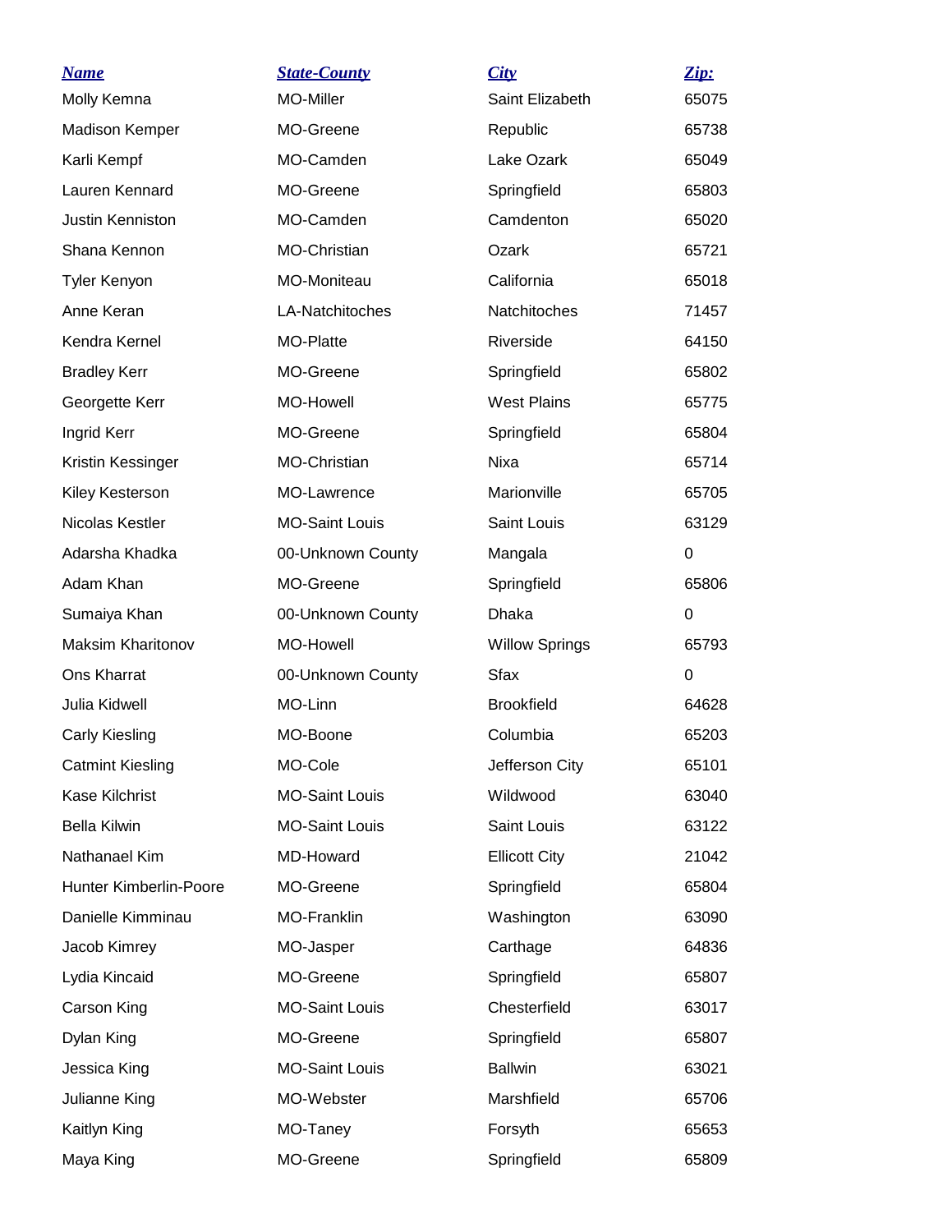| <u>Name</u>            | <b>State-County</b>     | City                | Zip:  |
|------------------------|-------------------------|---------------------|-------|
| McKenna King           | MO-Boone                | Columbia            | 65201 |
| Sarah King             | MO-Greene               | Springfield         | 65802 |
| <b>Travis King</b>     | MO-Greene               | Springfield         | 65810 |
| <b>Wyatt King</b>      | MO-Jasper               | Webb City           | 64870 |
| Daelon Kingore         | MO-Christian            | Ozark               | 65721 |
| <b>Tyler Kinnikin</b>  | IL-Saint Clair          | <b>Belleville</b>   | 62220 |
| Kiley Kirchner         | IL-Jersey               | Jerseyville         | 62052 |
| <b>Isaac Kirk</b>      | MO-Greene               | Springfield         | 65807 |
| Kylie Kirkpatrick      | <b>MO-Saint Charles</b> | <b>Saint Peters</b> | 63376 |
| Nathan Kirkpatrick     | MO-Greene               | Springfield         | 65803 |
| Darren Kirsch          | IL-Madison              | Maryville           | 62062 |
| Benjamin Kirse         | MO-Jackson              | Kansas City         | 64137 |
| <b>Austin Klaesner</b> | <b>MO-Saint Charles</b> | Wentzville          | 63385 |
| Abigail Klaiber        | MO-Cedar                | El Dorado Springs   | 64744 |
| Abigail Klatt          | MO-Cole                 | Russellville        | 65074 |
| Victoria Kleene        | MO-Cole                 | Jefferson City      | 65109 |
| <b>Elliott Klein</b>   | MO-Greene               | Springfield         | 65810 |
| Josie Kleinheider      | MO-Franklin             | Union               | 63084 |
| Kaylie Kleinschmidt    | TX-Hays                 | Kyle                | 78640 |
| Sam Kleinschmidt       | IL-Monroe               | Columbia            | 62236 |
| <b>Grace Klenc</b>     | <b>MO-Saint Louis</b>   | Saint Louis         | 63123 |
| Chloe Klevorn          | <b>MO-Saint Louis</b>   | Saint Louis         | 63128 |
| Kayla Kline            | <b>MO-Saint Louis</b>   | Florissant          | 63031 |
| Henry Knehans          | MO-Franklin             | Villa Ridge         | 63089 |
| Cherokee Knight        | MO-Greene               | Springfield         | 65807 |
| Hannah Knight          | MO-Platte               | Kansas City         | 64152 |
| Joshua Knight          | <b>MO-Saint Louis</b>   | Chesterfield        | 63017 |
| <b>Taylor Knight</b>   | <b>MO-Saint Louis</b>   | Saint Louis         | 63146 |
| <b>Matthew Knoll</b>   | <b>MO-Saint Louis</b>   | Manchester          | 63021 |
| <b>Emily Knoppe</b>    | MO-Butler               | Poplar Bluff        | 63901 |
| Kyra Knudsen           | NE-Douglas              | Omaha               | 68134 |
| Audrey Koch            | MO-Jefferson            | Festus              | 63028 |
| Mattis Koch            | 00-Unknown County       | <b>Berlin</b>       | 0     |
| Justin Koderhandt      | IL-Saint Clair          | <b>Belleville</b>   | 62226 |
| Mackenzie Koehler      | MO-Laclede              | Falcon              | 65470 |
| Mikaela Koehler        | MO-Clay                 | Kansas City         | 64155 |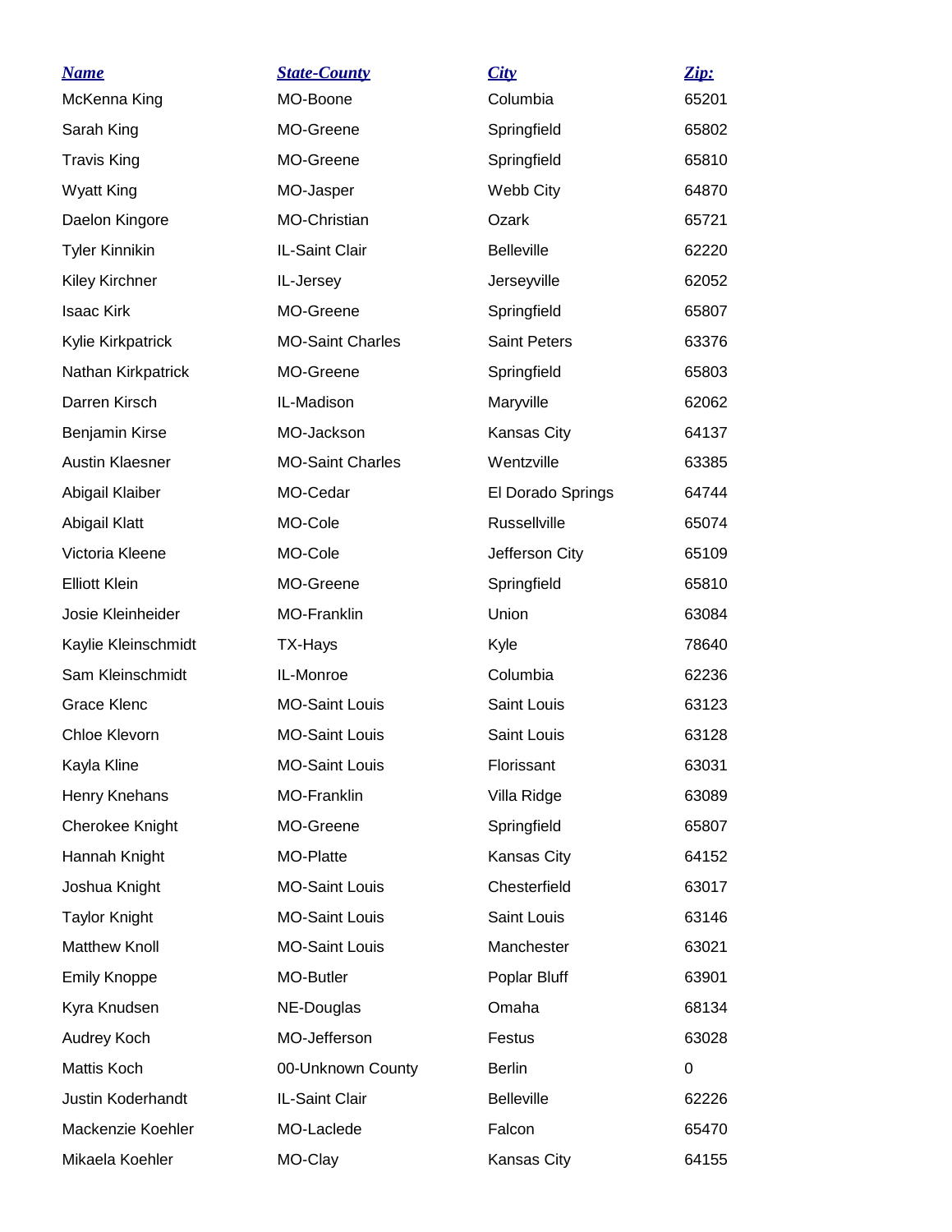| <b>Name</b><br>Joel Koenig | <b>State-County</b><br>MO-Perry | City<br>Farrar           | Zip:<br>63746 |
|----------------------------|---------------------------------|--------------------------|---------------|
| Katelyn Koenig             | MO-Greene                       | Springfield              | 65807         |
| Abigail Koepke             | MO-Crawford                     | Cuba                     | 65453         |
| Ashlyn Koford              | <b>TX-Collin</b>                | <b>McKinney</b>          | 75071         |
| Alec Kofron                | <b>MO-Saint Louis</b>           | Saint Louis              | 63129         |
| Dustin Kohler              | MO-Franklin                     | Union                    | 63084         |
| Marissa Kohlman            | <b>MO-Saint Charles</b>         | <b>Saint Charles</b>     | 63303         |
| Jeremy Kohlmeier           | IL-Saint Clair                  | <b>Belleville</b>        | 62220         |
| <b>Trent Kohm</b>          | <b>MO-Saint Louis</b>           | Saint Louis              | 63129         |
| Mara Kolberg               | WI-Columbia                     | Poynette                 | 53955         |
| Ashlyn Koontz              | MO-Clay                         | Kansas City              | 64156         |
| Lexie Korte                | IL-Madison                      | Highland                 | 62249         |
| Zackery Korte              | IL-Madison                      | Highland                 | 62249         |
| <b>Halle Kory</b>          | MO-Jasper                       | Joplin                   | 64804         |
| Kennedy Kosic              | KS-Johnson                      | <b>Overland Park</b>     | 66224         |
| Shuyi Kou                  | 00-Unknown County               | Zibo                     | 0             |
| Yilin Kou                  | 00-Unknown County               | Luoyang                  | $\mathbf 0$   |
| <b>Blake Kourik</b>        | TX-Montgomery                   | Spring                   | 77386         |
| Evan Kozemski              | <b>MO-Franklin</b>              | Union                    | 63084         |
| Kristina Kozlova           | MO-Christian                    | Ozark                    | 65721         |
| <b>Timothy Kraemer</b>     | MO-Laclede                      | Falcon                   | 65470         |
| <b>Allison Kramer</b>      | <b>MO-Franklin</b>              | Sullivan                 | 63080         |
| Lauren Kramer              | MO-Adair                        | Kirksville               | 63501         |
| Katie Krasovec             | <b>TX-Dallas</b>                | Dallas                   | 75225         |
| Michael Kraus              | MO-Franklin                     | Sullivan                 | 63080         |
| Pawel Krawczyk             | 00-Unknown County               | Warszawa                 | 0             |
| Olivia Krehbiel            | MO-Jackson                      | Lees Summit              | 64086         |
| April Kreikemeier          | NE-Dodge                        | Snyder                   | 68664         |
| Maxwell Kreikemeier        | <b>MO-Saint Louis</b>           | Wildwood                 | 63005         |
| <b>Emily Kremer</b>        | <b>MO-Saint Louis</b>           | Fenton                   | 63026         |
| <b>Madison Krier</b>       | MO-Clay                         | <b>Excelsior Springs</b> | 64024         |
| Clarissa Krimmel           | MO-Franklin                     | Union                    | 63084         |
| Kaeli Kristensen           | 00-Unknown County               | Calgary                  | 0             |
| <b>Chase Kroner</b>        | MO-Randolph                     | <b>Moberly</b>           | 65270         |
| <b>Trenton Krueger</b>     | MO-Greene                       | Springfield              | 65810         |
| Ainsley Krug               | <b>KS-Douglas</b>               | Lawrence                 | 66047         |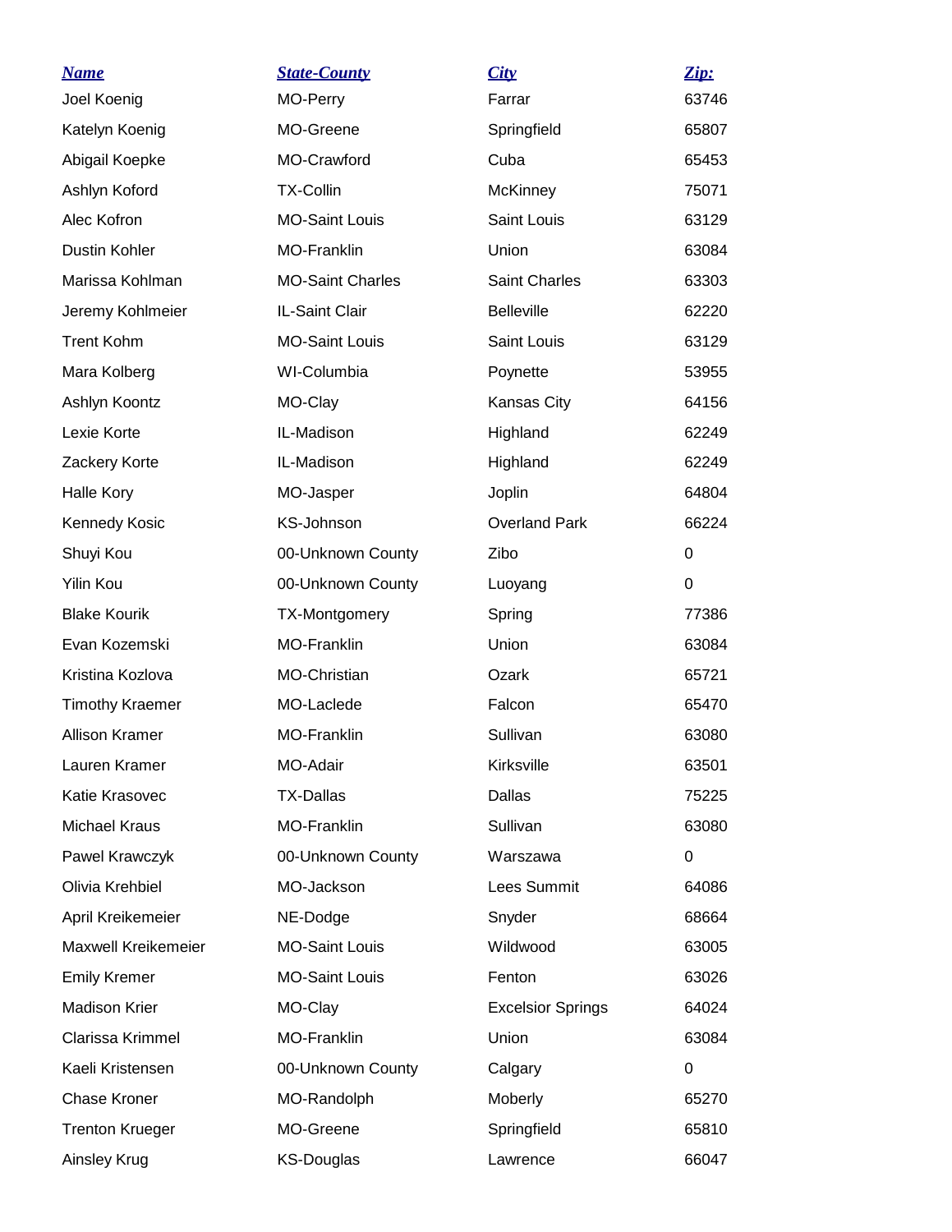| <b>Name</b>              | <b>State-County</b>        | City                 | Zip:     |
|--------------------------|----------------------------|----------------------|----------|
| <b>Claire Kuchler</b>    | <b>MO-Saint Louis</b>      | Saint Louis          | 63126    |
| Paige Kuhn               | <b>MO-Saint Louis</b>      | Fenton               | 63026    |
| <b>Kaity Kuhnert</b>     | MO-Greene                  | Springfield          | 65807    |
| Faith Kulp               | MO-Christian               | Nixa                 | 65714    |
| Madison Kurth            | MO-Christian               | Nixa                 | 65714    |
| <b>Emily Kurtz</b>       | <b>MO-Saint Charles</b>    | Wentzville           | 63385    |
| Kamryn Kurtz             | <b>MO-Saint Louis</b>      | <b>Saint Louis</b>   | 63129    |
| <b>Kristin Kurtz</b>     | IL-Saint Clair             | <b>Belleville</b>    | 62220    |
| Alexis Kyle              | MO-Christian               | Ozark                | 65721    |
| Bryan Kyser              | MO-Pike                    | Frankford            | 63441    |
| Adam Lacavich            | <b>MO-Saint Charles</b>    | Defiance             | 63341    |
| Rachel Lacey             | MO-Barry                   | Exeter               | 65647    |
| <b>Brooklyn Lachance</b> | MO-Webster                 | Marshfield           | 65706    |
| Sarah LaChance           | <b>MO-Saint Louis</b>      | Chesterfield         | 63017    |
| Parker Lacina            | MO-Platte                  | <b>Platte City</b>   | 64079    |
| Dakota Lafferty          | 00-Unknown County          |                      | $\Omega$ |
| Jessica Lahmidi          | <b>CA-Los Angeles</b>      | Valencia             | 91354    |
| Lindsay Lahr             | <b>KS-Johnson</b>          | Leawood              | 66224    |
| Morgan Lairmore          | MO-Gasconade               | Owensville           | 65066    |
| Margaret Lake-Brown      | MO-Greene                  | Springfield          | 65803    |
| Anthony Lakin            | KS-Johnson                 | Olathe               | 66062    |
| Drue Lalumandier         | <b>MO-Sainte Genevieve</b> | <b>Ste Genevieve</b> | 63670    |
| Junu Lama                | 00-Unknown County          | Kathmandu            | 0        |
| Anna LaMartina           | <b>MO-Saint Louis</b>      | Saint Louis          | 63144    |
| Emma LaMartina           | <b>MO-Saint Louis</b>      | Saint Louis          | 63144    |
| Eli Lamb                 | <b>MO-Saint Francois</b>   | Farmington           | 63640    |
| Natalie Lamb             | MO-Cole                    | Jefferson City       | 65109    |
| Noah Lamb                | MO-Lawrence                | Aurora               | 65605    |
| Kira Lambert             | WI-Green                   | Monroe               | 53566    |
| Aubrie Lambertson        | MO-Jasper                  | Joplin               | 64804    |
| Autumn Lambertson        | MO-Jasper                  | Joplin               | 64804    |
| Mason Lambeth            | MO-Greene                  | Springfield          | 65803    |
| <b>Tanner Lambeth</b>    | MO-Christian               | Ozark                | 65721    |
| Dylan Lammert            | MO-Lafayette               | Odessa               | 64076    |
| <b>Stanley Lancaster</b> | MO-Stone                   | Lampe                | 65681    |
| Brendan Lance            | <b>MO-Saint Charles</b>    | Wentzville           | 63385    |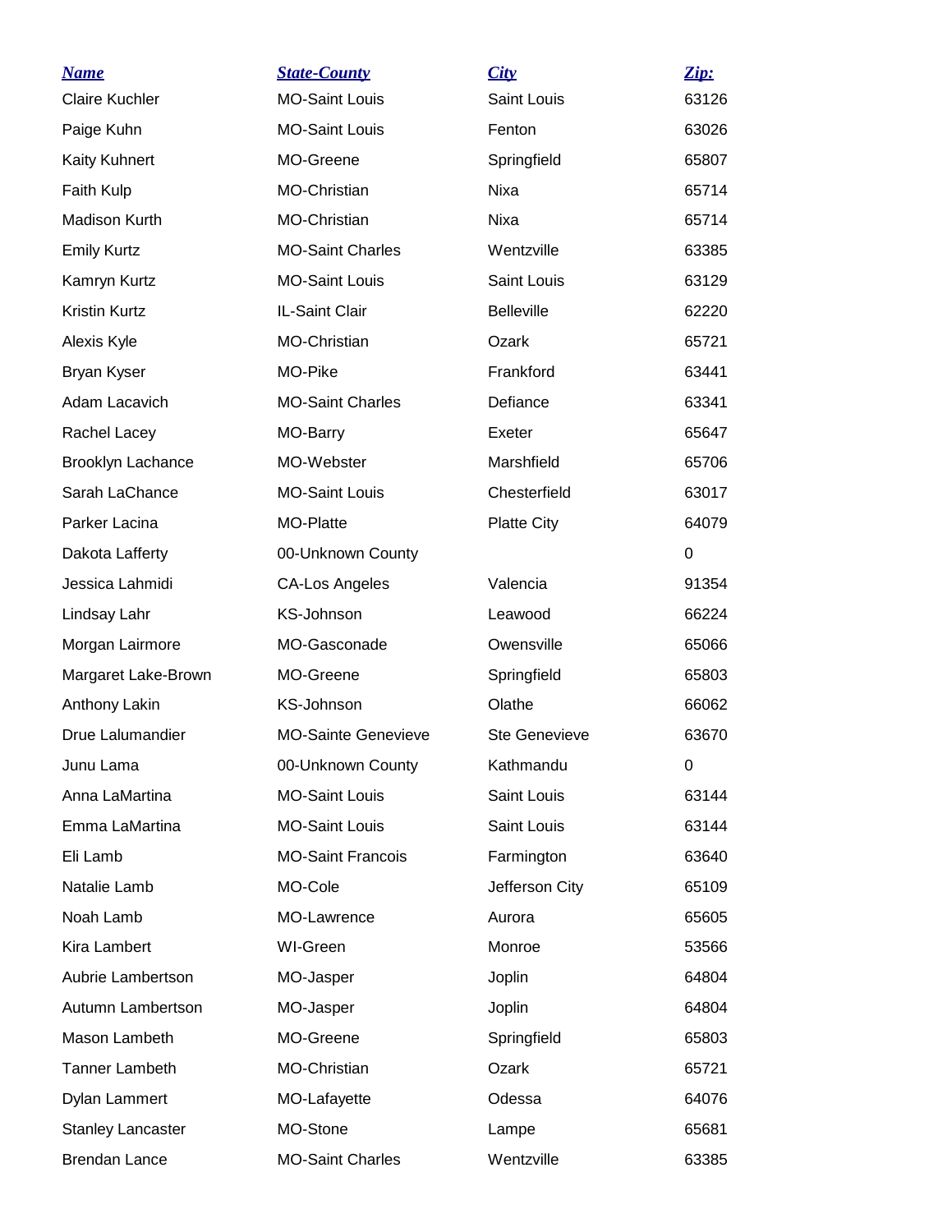| <u>Name</u>           | <b>State-County</b>     | City                 | Zip:  |
|-----------------------|-------------------------|----------------------|-------|
| Olivia Lance          | <b>MO-Saint Charles</b> | Wentzville           | 63385 |
| Lauren Landewee       | MO-Cape Girardeau       | Cape Girardeau       | 63701 |
| Lindsey Landewee      | MO-Cape Girardeau       | Cape Girardeau       | 63701 |
| Megan Landsaw         | MO-Jasper               | Joplin               | 64801 |
| Kayla Lane            | <b>MO-Saint Louis</b>   | Florissant           | 63033 |
| Noah Lanear           | MO-Vernon               | Nevada               | 64772 |
| Lydia Lang            | MO-Lincoln              | Old Monroe           | 63369 |
| Gracie Langan         | <b>MO-Saint Charles</b> | O Fallon             | 63368 |
| Emily Langdon         | MO-Greene               | Springfield          | 65807 |
| Henry Lange           | MO-Platte               | <b>Platte City</b>   | 64079 |
| Rachel Lange          | <b>MO-Saint Louis</b>   | <b>Bridgeton</b>     | 63044 |
| Alexa Langelier       | MO-Jefferson            | Imperial             | 63052 |
| Chloe Langendorf      | IL-Madison              | Edwardsville         | 62025 |
| Teagan Langevin       | MN-Rice                 | Faribault            | 55021 |
| Emma Langford         | MO-Greene               | Springfield          | 65807 |
| Zachary Langley       | MO-Buchanan             | Saint Joseph         | 64505 |
| Kaitlyn Langston      | <b>MO-Saint Charles</b> | Saint Charles        | 63304 |
| Zoe Lanigan           | KS-Johnson              | Lenexa               | 66215 |
| Morgan Lank           | KS-Johnson              | <b>Overland Park</b> | 66210 |
| Alaina Lankford       | MO-Jackson              | Independence         | 64056 |
| <b>Ashley Large</b>   | MO-Taney                | <b>Branson</b>       | 65616 |
| Hunter Large          | MO-Cape Girardeau       | Jackson              | 63755 |
| Kaitlyn Larsen        | <b>MO-Saint Louis</b>   | Saint Louis          | 63129 |
| Monet Larson          | MO-Christian            | Nixa                 | 65714 |
| Nathan Larson         | MO-Clay                 | Liberty              | 64068 |
| Nicholas Larson       | <b>MO-Saint Louis</b>   | <b>Ballwin</b>       | 63021 |
| Olivia Lashley        | <b>MO-Saint Charles</b> | <b>Saint Charles</b> | 63304 |
| Lauren Lashly         | <b>MO-Saint Louis</b>   | Chesterfield         | 63017 |
| Sarah Lashly          | <b>MO-Saint Louis</b>   | Chesterfield         | 63017 |
| <b>Barrett Laspe</b>  | <b>MO-Saint Louis</b>   | <b>Ballwin</b>       | 63021 |
| Evan Lassanske        | <b>MO-Saint Charles</b> | Saint Charles        | 63303 |
| <b>Brielle Laster</b> | <b>MO-Saint Louis</b>   | Saint Louis          | 63119 |
| Jessica Laster        | MO-Greene               | Republic             | 65738 |
| <b>Riley Lathrom</b>  | MO-Jackson              | Kansas City          | 64111 |
| Khloee Lathrum        | MO-Stone                | Shell Knob           | 65747 |
| Tia Latimer           | <b>MO-Saint Louis</b>   | Saint Louis          | 63136 |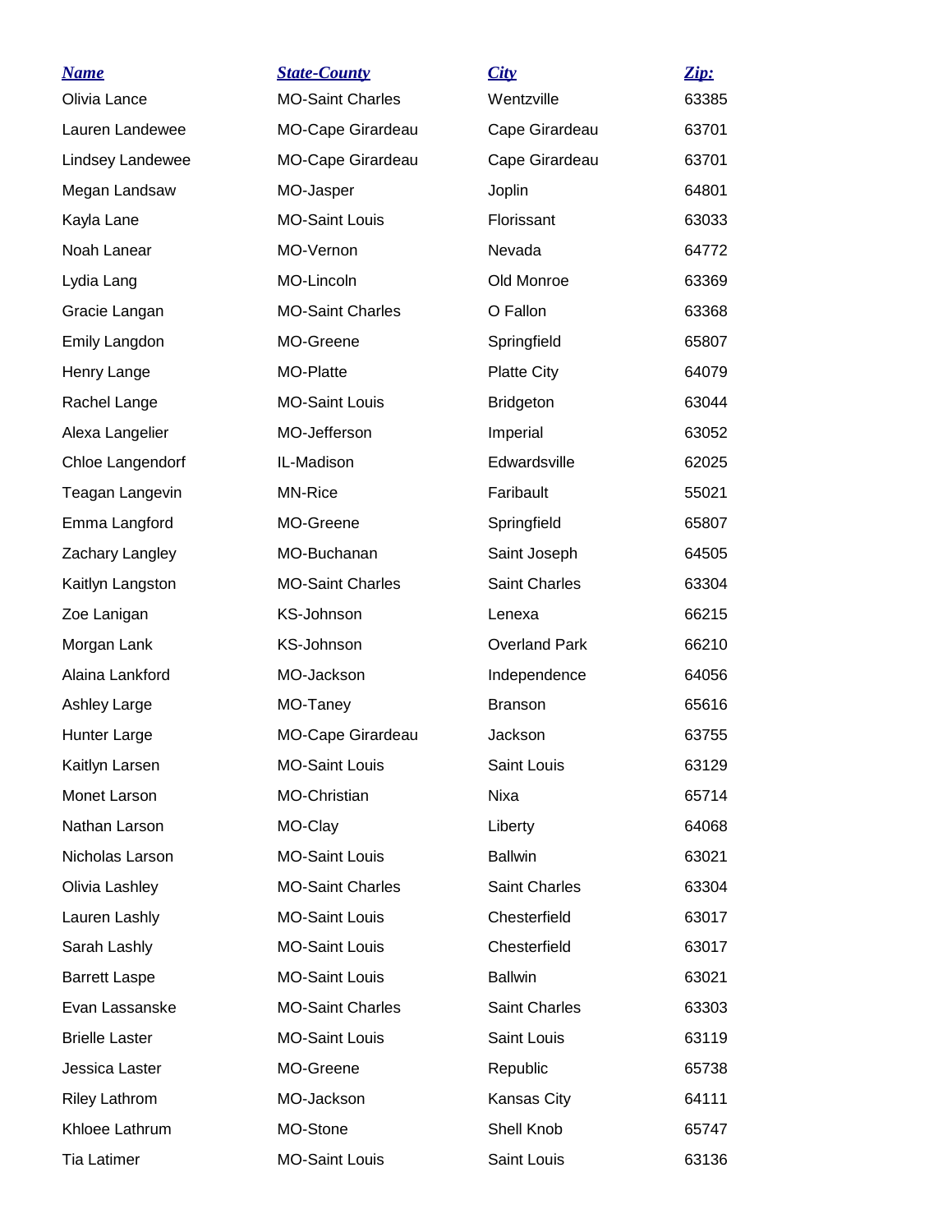| <b>Name</b>             | <b>State-County</b>        | City             | Zip:  |
|-------------------------|----------------------------|------------------|-------|
| <b>Hunter Lauf</b>      | MO-Cole                    | Jefferson City   | 65109 |
| Hannah Lauffer          | MO-Boone                   | Hallsville       | 65255 |
| Izella Laury            | <b>MO-Saint Louis City</b> | Saint Louis      | 63109 |
| Morgan Laux             | MO-Osage                   | Koeltztown       | 65048 |
| Reese Lawler            | MO-Greene                  | Republic         | 65738 |
| <b>Andrew Lawrence</b>  | MO-Greene                  | Springfield      | 65803 |
| Benjamin Lawrence       | <b>MO-Saint Charles</b>    | Lake Saint Louis | 63367 |
| Kacie Lawrence-Cantwell | MO-Greene                  | Springfield      | 65807 |
| Halle Lawson            | MO-Polk                    | <b>Brighton</b>  | 65617 |
| Jenna Lawson            | MO-Greene                  | Springfield      | 65810 |
| Noah Lawson             | MO-Greene                  | Springfield      | 65804 |
| <b>Richard Lawson</b>   | MO-Greene                  | Springfield      | 65802 |
| Samuel Lawson           | MO-Greene                  | Springfield      | 65810 |
| <b>Tristen Lawson</b>   | MO-Laclede                 | Lebanon          | 65536 |
| Avery Lawyer            | MO-Christian               | Ozark            | 65721 |
| David Layton            | MO-Cape Girardeau          | Friedheim        | 63747 |
| Gwen Layton             | <b>MO-Saint Francois</b>   | Farmington       | 63640 |
| Jillian Lazzuri         | GA-Cobb                    | Marietta         | 30067 |
| Duy Duc Le              | MO-Greene                  | Springfield      | 65807 |
| Emily Le                | MO-Greene                  | Springfield      | 65810 |
| Hoang Le                | 00-Unknown County          | Hanoi            | 0     |
| Nhi Le                  | MO-Greene                  | Springfield      | 65804 |
| Tai Le                  | <b>TX-Smith</b>            | <b>Bullard</b>   | 75757 |
| Vincent Le              | <b>MO-Saint Louis</b>      | Saint Louis      | 63129 |
| Hayden Leach            | MO-Greene                  | Springfield      | 65807 |
| Kailey Leach            | MO-Greene                  | Springfield      | 65802 |
| Megan Leahy             | <b>MO-Saint Louis</b>      | <b>Ballwin</b>   | 63011 |
| Hannah Lease            | MO-Greene                  | Republic         | 65738 |
| <b>Akhmed Lebiev</b>    | 00-Unknown County          | <b>Bishkek</b>   | 0     |
| Braun Lebish            | MO-Franklin                | Leslie           | 63056 |
| Aimmee Lee              | NM-Santa Fe                | Santa Fe         | 87508 |
| Alaina Lee              | MO-Clay                    | Liberty          | 64068 |
| Arthas Lee              | 00-Unknown County          | Kuala Terengganu | 0     |
| <b>Bradley Lee</b>      | MO-Greene                  | Springfield      | 65802 |
| Caitlin Lee             | 00-Unknown County          | <b>APO</b>       | 0     |
| Camryn Lee              | MO-Clark                   | Kahoka           | 63445 |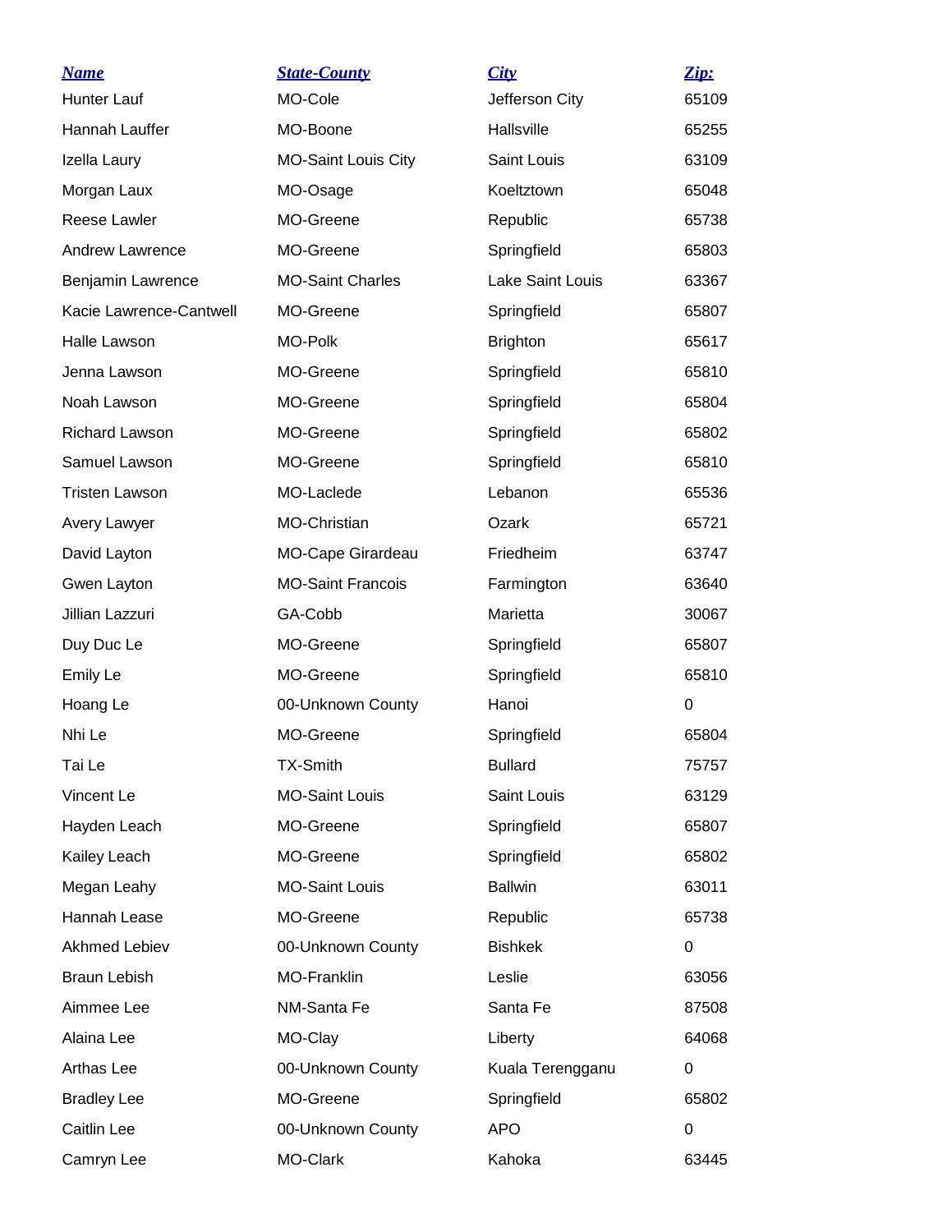| <u>Name</u><br>Jaydin Lee | <b>State-County</b><br>MO-Greene | City<br>Pleasant Hope | Zip:<br>65725 |
|---------------------------|----------------------------------|-----------------------|---------------|
| Jiyeon Lee                | 00-Unknown County                | Seoul                 | 0             |
| Jueun Lee                 | 00-Unknown County                | Incheon               | $\Omega$      |
| Kevin Lee                 | <b>MO-Franklin</b>               | Villa Ridge           | 63089         |
| Michael Lee               | MO-Jasper                        | Reeds                 | 64859         |
| Seokhyun Lee              | 00-Unknown County                | Gyeonggi-do           | 0             |
| Seungmin Lee              | MO-Jackson                       | Lees Summit           | 64082         |
| <b>Shantell Lee</b>       | MO-Jasper                        | Reeds                 | 64859         |
| Shawn Jian Yue Lee        | 00-Unknown County                | Seremban              | 0             |
| Tony Lee                  | 00-Unknown County                | Seoul                 | $\Omega$      |
| Katelyn Legan             | MO-Dallas                        | Phillipsburg          | 65722         |
| Tatum Legan               | <b>MO-Saint Francois</b>         | Farmington            | 63640         |
| Emily Lehmann             | <b>MO-Saint Louis</b>            | <b>Valley Park</b>    | 63088         |
| <b>Matthew Lehr</b>       | <b>MO-Saint Louis</b>            | Florissant            | 63034         |
| Meredith Leigh            | <b>MO-Saint Charles</b>          | O Fallon              | 63368         |
| Cassidy Leighty           | MO-Greene                        | Springfield           | 65802         |
| Jenna Leimkuehler         | <b>MO-Saint Charles</b>          | <b>Saint Charles</b>  | 63303         |
| Sue Ellen Leite           | 00-Unknown County                | Eldorado do Sul       | $\Omega$      |
| Alexis Leiweke            | MO-Jefferson                     | Festus                | 63028         |
| Kara Lemmer               | MO-Cass                          | Harrisonville         | 64701         |
| Katie Lenhardt            | <b>MO-Saint Francois</b>         | Desloge               | 63601         |
| Mary Lenker               | MO-Howell                        | Koshkonong            | 65692         |
| Phoebe Leon               | <b>MO-Saint Louis</b>            | Saint Louis           | 63119         |
| Alexander Leonard         | MO-Greene                        | Springfield           | 65807         |
| Laurie Leonard            | MO-Clinton                       | Plattsburg            | 64477         |
| Halie Leontsinis          | <b>MO-Saint Charles</b>          | Foristell             | 63348         |
| Theron LePage             | MO-Greene                        | Springfield           | 65807         |
| Jeremy Leporin            | MO-Jefferson                     | Imperial              | 63052         |
| Kathryn Lepper            | SD-Lincoln                       | <b>Sioux Falls</b>    | 57108         |
| <b>Madison Lepper</b>     | MO-Cole                          | Eugene                | 65032         |
| Sophia Leslie             | MO-Johnson                       | Kingsville            | 64061         |
| Katie Leuthauser          | <b>MO-Saint Charles</b>          | <b>Saint Charles</b>  | 63303         |
| Scott Levin               | OK-Tulsa                         | <b>Bixby</b>          | 74008         |
| <b>Taylor Levings</b>     | MO-Greene                        | Springfield           | 65807         |
| <b>Margaret Levins</b>    | MO-Buchanan                      | Saint Joseph          | 64504         |
| Kaitlyn Lewer             | KS-Miami                         | Louisburg             | 66053         |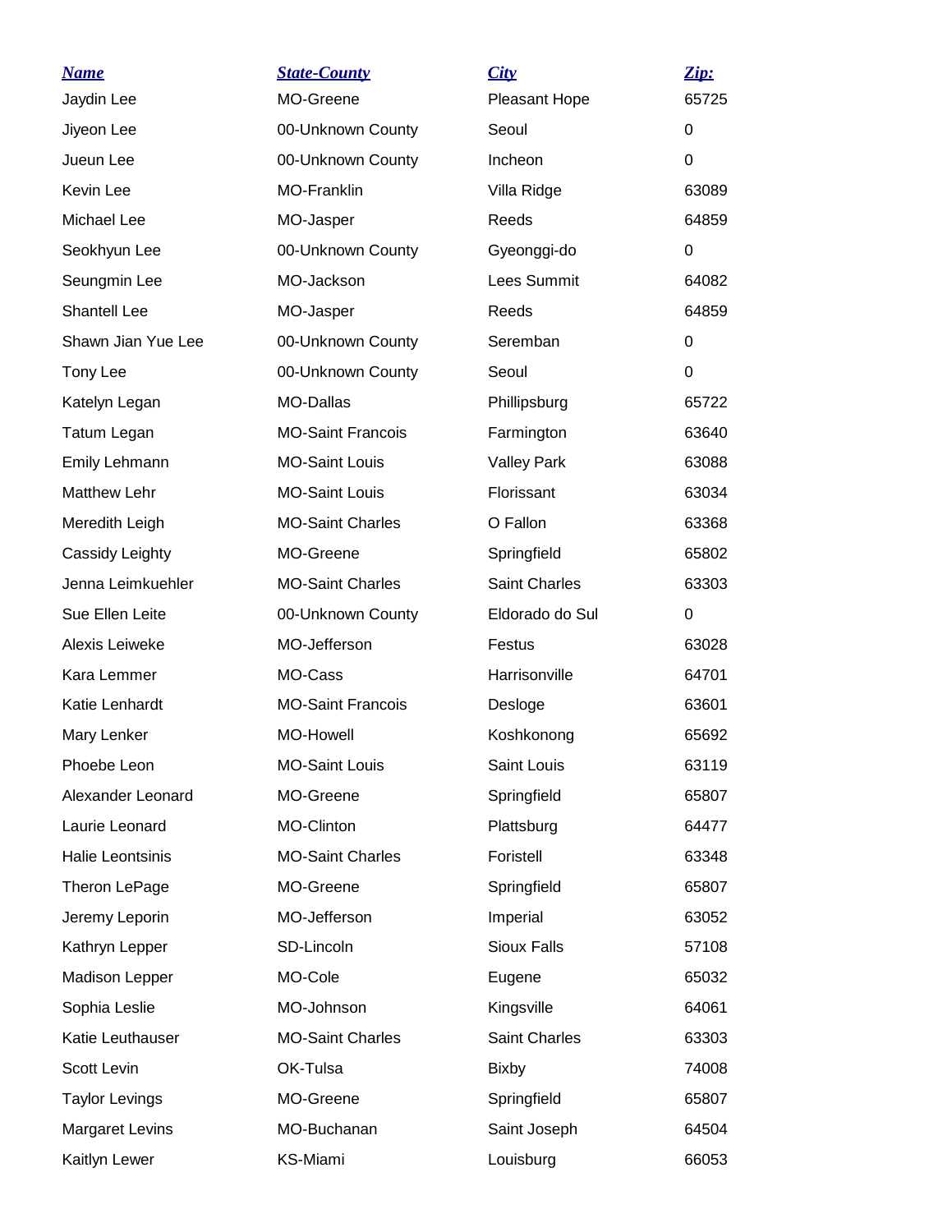| <b>Name</b>            | <b>State-County</b>   | City         | Zip:  |
|------------------------|-----------------------|--------------|-------|
| Alyssa Lewis           | MO-Jackson            | Grandview    | 64030 |
| <b>Andrew Lewis</b>    | MO-Greene             | Ozark        | 65721 |
| <b>Brianna Lewis</b>   | MO-Clay               | Smithville   | 64089 |
| <b>Kelsey Lewis</b>    | <b>MO-Saint Louis</b> | Manchester   | 63021 |
| <b>Kelsie Lewis</b>    | MO-Clinton            | Plattsburg   | 64477 |
| Maggie Lewis           | <b>MO-Saint Louis</b> | Saint Louis  | 63123 |
| <b>Maverick Lewis</b>  | <b>KS-Sedgwick</b>    | Wichita      | 67204 |
| Michelle Lewis         | MO-Greene             | Springfield  | 65807 |
| Naomi Lewis            | MO-Clay               | Kearney      | 64060 |
| <b>Tyler Lewis</b>     | <b>MO-Saint Louis</b> | Fenton       | 63026 |
| Jori Lewitzke          | MO-Jackson            | Independence | 64055 |
| Bingshu Li             | 00-Unknown County     | <b>Fuxin</b> | 0     |
| Chance Li              | 00-Unknown County     | Dalian       | 0     |
| Chenhao Li             | 00-Unknown County     | Tangshan     | 0     |
| Chunyuan Li            | 00-Unknown County     | Zhu Madian   | 0     |
| Dongpo Li              | 00-Unknown County     | Zhoukou      | 0     |
| Haolong Li             | 00-Unknown County     | Yangquan     | 0     |
| Meng Li                | 00-Unknown County     | Chaoyang     | 0     |
| Mengqing Li            | 00-Unknown County     | Dalian       | 0     |
| Muzi Li                | 00-Unknown County     | Dandong      | 0     |
| Ruihan Li              | 00-Unknown County     | Dalian       | 0     |
| Shiyi Li               | 00-Unknown County     | Haicheng     | 0     |
| Wanlin Li              | 00-Unknown County     | Dalian       | 0     |
| Weisi Li               | 00-Unknown County     | Jiyuan       | 0     |
| Yiao Li                | 00-Unknown County     | Jin Zhou     | 0     |
| Yifei Li               | 00-Unknown County     | Dalian       | 0     |
| Yitao Li               | 00-Unknown County     | Shenyang     | 0     |
| Yunzhe Li              | 00-Unknown County     | Panjin       | 0     |
| Yutong Li              | 00-Unknown County     | Dalian       | 0     |
| Yuxiao Li              | 00-Unknown County     | Dalian       | 0     |
| Zhe Li                 | 00-Unknown County     | Dalian       | 0     |
| Zhenzhen Li            | 00-Unknown County     | Dalian       | 0     |
| Zihan Li               | 00-Unknown County     | Dalian       | 0     |
| Ce Liang               | 00-Unknown County     | Dalian       | 0     |
| <b>Sydney Libowitz</b> | MO-Clay               | Kearney      | 64060 |
| J Librach              | <b>MO-Saint Louis</b> | Chesterfield | 63017 |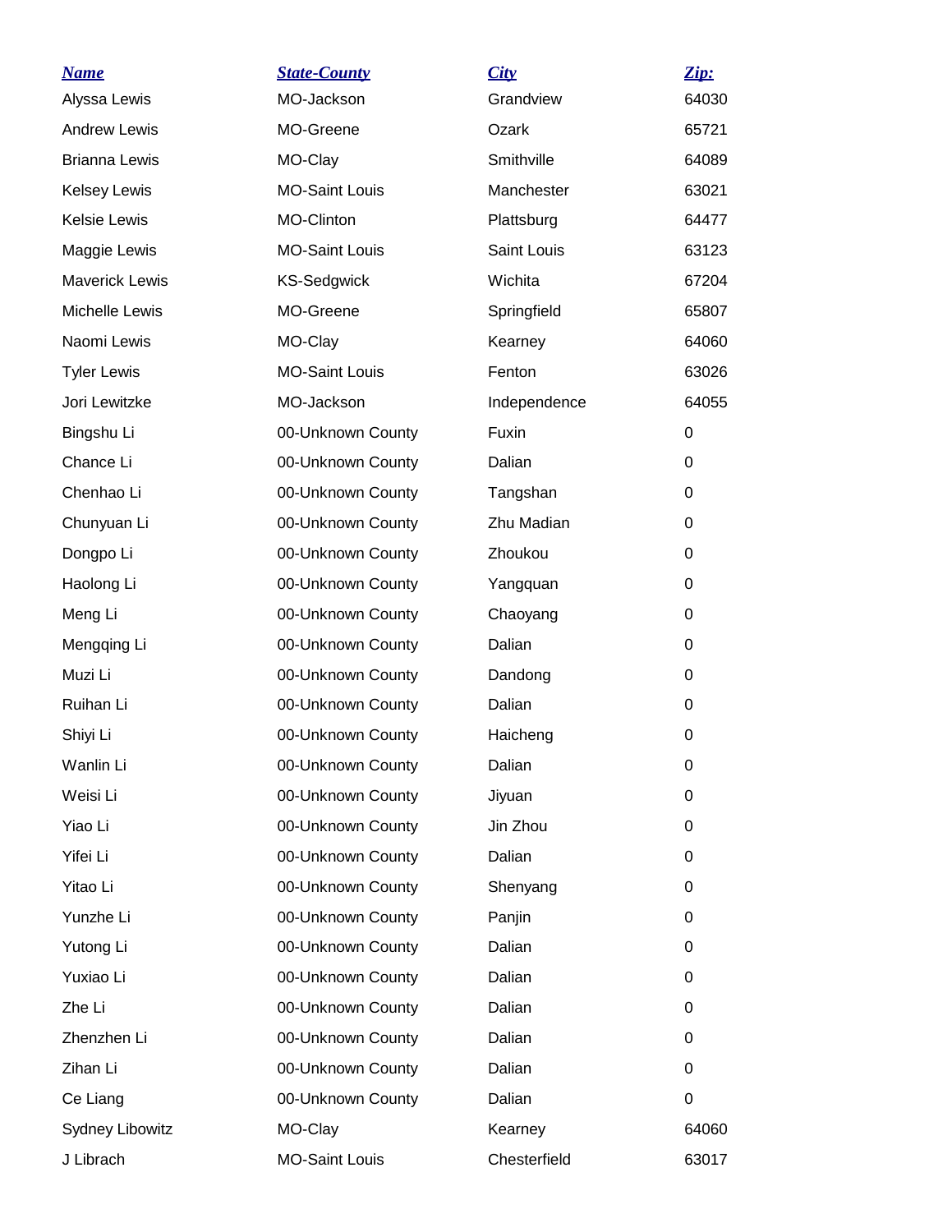| <b>Name</b>              | <b>State-County</b>     | City                    | Zip:     |
|--------------------------|-------------------------|-------------------------|----------|
| <b>Katherine Lichtas</b> | MO-Stone                | <b>Reeds Spring</b>     | 65737    |
| Callie Lieberman         | <b>MO-Saint Louis</b>   | Wildwood                | 63011    |
| Carissa Lieberman        | <b>MO-Saint Louis</b>   | Wildwood                | 63011    |
| Noah Lieberman           | <b>MO-Saint Louis</b>   | Fenton                  | 63026    |
| Connor Liebman           | MO-Jefferson            | Arnold                  | 63010    |
| Jackson Lierz            | MO-Greene               | Springfield             | 65807    |
| Emma Light               | MO-Christian            | Nixa                    | 65714    |
| Emma Liimatta            | MO-Howell               | Pomona                  | 65789    |
| Kaylee Liley             | MO-Greene               | Springfield             | 65803    |
| Cole Lilledahl           | <b>MO-Saint Louis</b>   | <b>Saint Louis</b>      | 63126    |
| Faith Lilly              | MO-Jackson              | <b>Lees Summit</b>      | 64081    |
| Sira Limbu               | IL-Du Page              | Warrenville             | 60555    |
| Soniya Limbu             | 00-Unknown County       | Jhapa                   | 0        |
| Maggie Limle             | MO-Buchanan             | Saint Joseph            | 64506    |
| <b>Kennedy Limpert</b>   | MO-Jefferson            | Imperial                | 63052    |
| Kennedy Lindauer         | <b>MO-Saint Charles</b> | O Fallon                | 63368    |
| Carleigh Lindsay         | <b>MO-Saint Louis</b>   | <b>Bridgeton</b>        | 63044    |
| Kaile Lindsay            | MO-Polk                 | <b>Bolivar</b>          | 65613    |
| Nathan Lindsey           | MO-Newton               | Neosho                  | 64850    |
| Ashley Lingle            | <b>MO-Saint Louis</b>   | Chesterfield            | 63017    |
| Jacob Linhardt           | <b>MO-Saint Charles</b> | Wentzville              | 63385    |
| Parker Link              | MO-Christian            | Nixa                    | 65714    |
| Catie Linneman           | MO-Chariton             | Salisbury               | 65281    |
| Jessica Linson           | <b>MO-Saint Charles</b> | Saint Charles           | 63301    |
| Sarah Lipski             | IL-Madison              | Highland                | 62249    |
| Evan Lisle               | MO-Greene               | Springfield             | 65807    |
| Lauren Litteral          | MO-Jefferson            | House Springs           | 63051    |
| Sarah Little             | TX-Hays                 | <b>Dripping Springs</b> | 78620    |
| Ao Liu                   | 00-Unknown County       | Dalian                  | 0        |
| <b>Bailing Liu</b>       | 00-Unknown County       | Shiyan                  | 0        |
| Jiawen Liu               | 00-Unknown County       | Taiyuan                 | 0        |
| Jie Liu                  | 00-Unknown County       | Dalian                  | 0        |
| Jingxin Liu              | 00-Unknown County       | Dalian                  | 0        |
| Peng Liu                 | 00-Unknown County       | Dalian                  | 0        |
| Suhui Liu                | 00-Unknown County       | Dalian                  | $\Omega$ |
| Yanhong Liu              | 00-Unknown County       | Zhumadian               | 0        |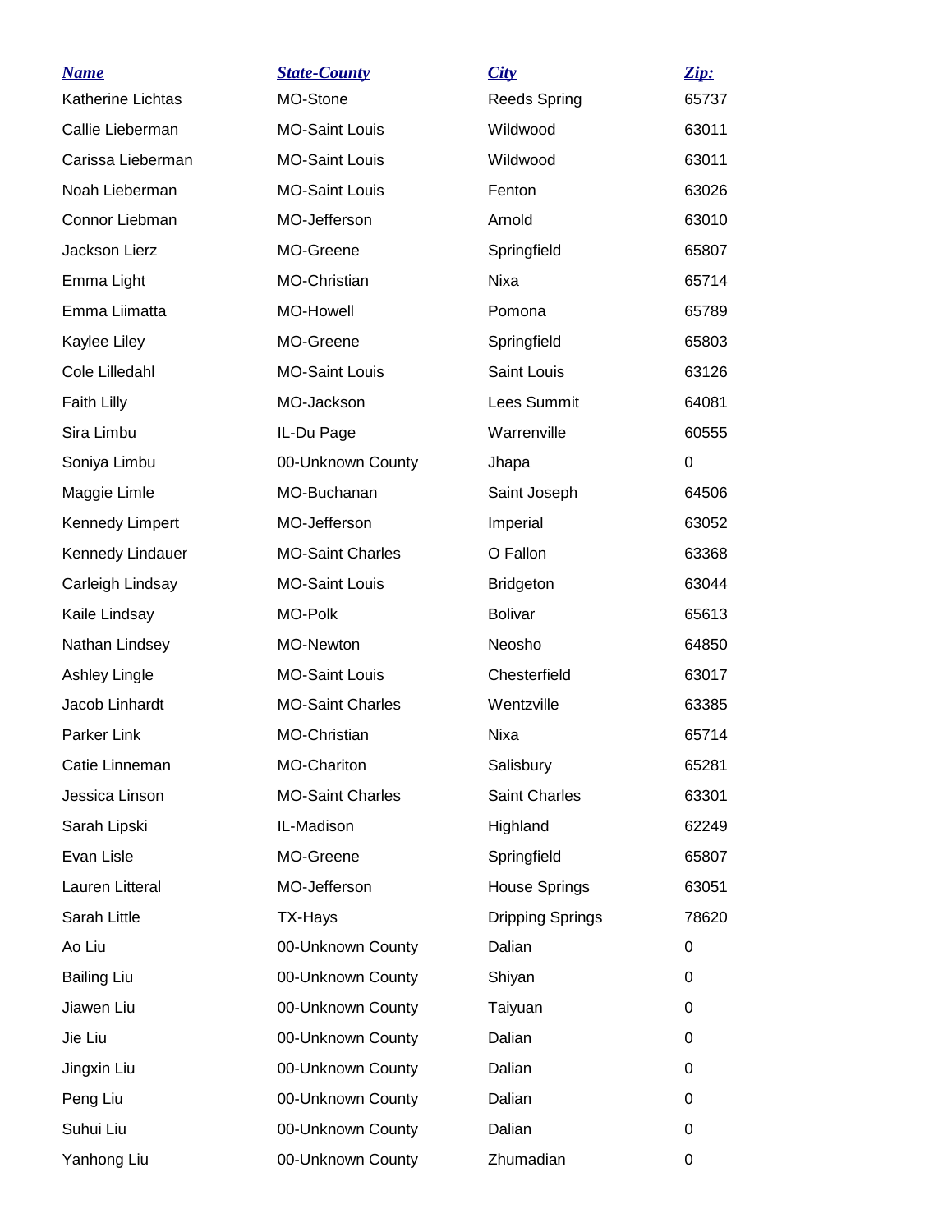| <b>Name</b>                  | <b>State-County</b>     | City                 | Zip:     |
|------------------------------|-------------------------|----------------------|----------|
| Yifei Liu                    | 00-Unknown County       | Haicheng             | $\Omega$ |
| Zhelin Liu                   | 00-Unknown County       | Jin Zhou             | 0        |
| Zhiyu Liu                    | 00-Unknown County       | Dalian               | 0        |
| Sharmin Liza                 | MO-Newton               | Joplin               | 64804    |
| Xaviera Ljunggren            | MO-Greene               | <b>Battlefield</b>   | 65619    |
| Daniel Loaney                | <b>MO-Saint Louis</b>   | Manchester           | 63011    |
| Matthew Loaney               | <b>MO-Saint Louis</b>   | Manchester           | 63011    |
| Caroline Lochmann            | MO-Cape Girardeau       | Cape Girardeau       | 63703    |
| <b>Bailey Locke</b>          | MO-Stone                | Cape Fair            | 65624    |
| Karissa Locke                | MO-Polk                 | Dunnegan             | 65640    |
| Vanessa Lockhart             | MO-Greene               | Springfield          | 65807    |
| Jordan Loerch                | MO-Jefferson            | Fenton               | 63026    |
| Jade Loftness                | <b>KS-Johnson</b>       | <b>Overland Park</b> | 66085    |
| Connor Logan                 | 00-Unknown County       |                      | 0        |
| Kamryn Lohden                | MO-Franklin             | Sullivan             | 63080    |
| Emily Lohrbach               | MO-Greene               | Springfield          | 65810    |
| Carson Lolley                | <b>MO-Saint Louis</b>   | Saint Louis          | 63131    |
| Anna Lombardi                | IL-Madison              | Edwardsville         | 62025    |
| Anna Lombardo                | <b>MO-Saint Louis</b>   | Eureka               | 63025    |
| Camryn Lombardo              | <b>MO-Saint Louis</b>   | Saint Louis          | 63127    |
| Alexandria London            | MO-Greene               | Springfield          | 65804    |
| Alyssa Long                  | MO-Laclede              | Lebanon              | 65536    |
| <b>Baylor Long</b>           | MO-Bollinger            | Marble Hill          | 63764    |
| Jadyn Long                   | MO-Christian            | Nixa                 | 65714    |
| Katelyn Long                 | MO-Jefferson            | <b>Byrnes Mill</b>   | 63025    |
| Simoriah Longhorn            | IL-Saint Clair          | O Fallon             | 62269    |
| Sarah Longworth              | MO-Christian            | Nixa                 | 65714    |
| <b>Sydney Lorenz</b>         | MO-Jackson              | Lees Summit          | 64082    |
| Samuel Losey                 | MO-Greene               | Springfield          | 65807    |
| Christine Lotigo             | 00-Unknown County       | Kampala              | 0        |
| Simon Lotigo                 | 00-Unknown County       | Kampala              | 0        |
| <b>Reilly Louder</b>         | MO-Clay                 | Kansas City          | 64155    |
| Emily Lough                  | <b>MO-Saint Charles</b> | Lake St Louis        | 63367    |
| Jack Loureiro                | <b>MO-Saint Charles</b> | Saint Peters         | 63376    |
| <b>Gabriel Lovatt-Sutton</b> | MO-McDonald             | Anderson             | 64831    |
| Jessica Love                 | KS-Johnson              | <b>Overland Park</b> | 66221    |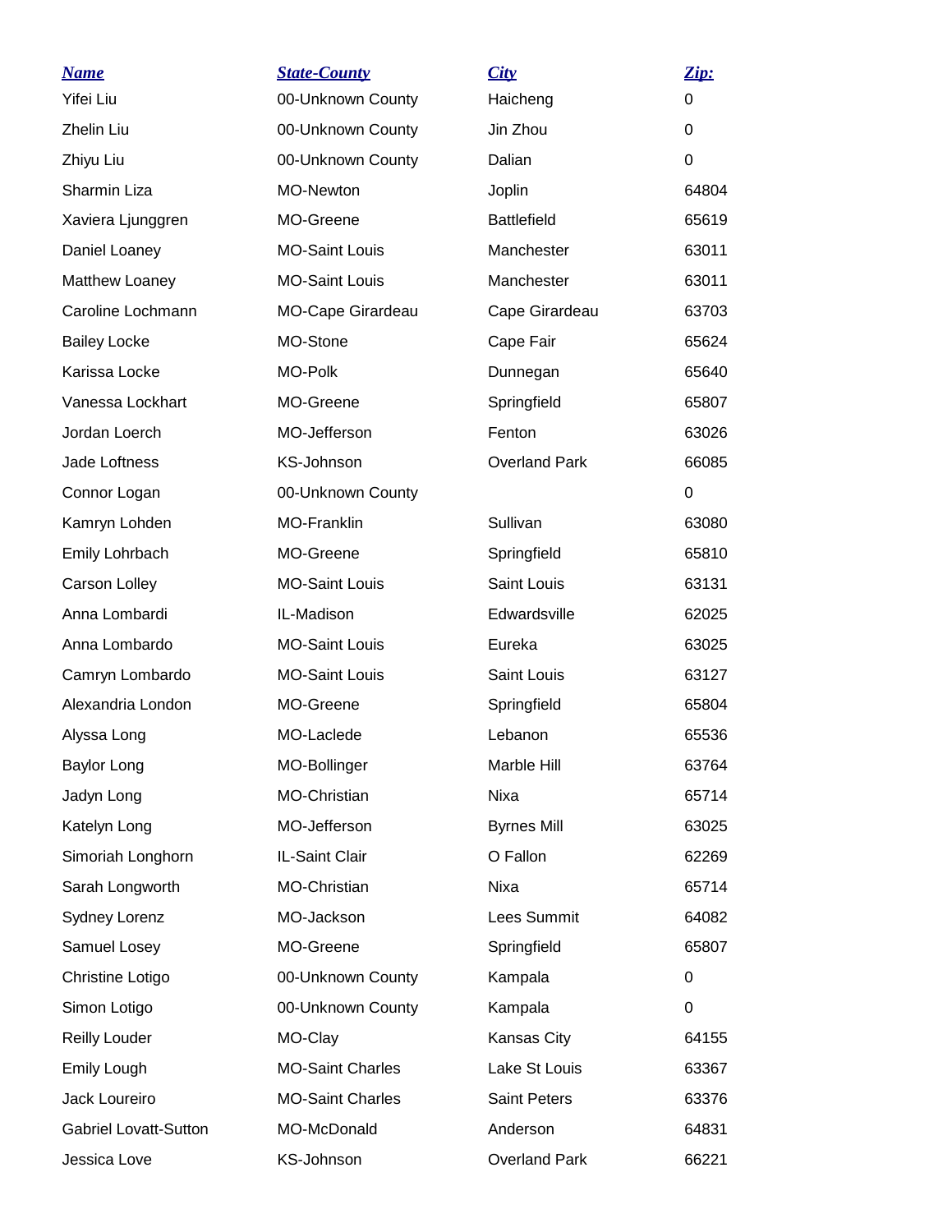| <b>Name</b>              | <b>State-County</b>     | City                 | <u>Zip:</u> |
|--------------------------|-------------------------|----------------------|-------------|
| Jessica Love             | <b>MO-Saint Louis</b>   | Saint Louis          | 63146       |
| Madison Love             | IL-Madison              | Glen Carbon          | 62034       |
| Brendan Lovekamp         | <b>MO-Christian</b>     | Nixa                 | 65714       |
| Sofia Loveland           | KS-Johnson              | <b>Overland Park</b> | 66221       |
| <b>Patrick Lovell</b>    | VA-Virginia Beach       | Virginia Beach       | 23452       |
| Julia Lovett             | <b>TX-Harris</b>        | Baytown              | 77521       |
| Casey Loving             | <b>KS-Sedgwick</b>      | Wichita              | 67205       |
| Erin Lowder              | MO-Ozark                | Isabella             | 65676       |
| Sarah Lowe               | MO-Taney                | <b>Branson</b>       | 65616       |
| <b>Esther Loya</b>       | MO-Greene               | Springfield          | 65803       |
| Alyssa Loyd              | <b>MO-Christian</b>     | Nixa                 | 65714       |
| Yihan Lu                 | 00-Unknown County       | Huludao              | 0           |
| Yushan Lu                | 00-Unknown County       | Yingkou              | $\Omega$    |
| <b>Allison Lucas</b>     | MO-Jefferson            | Imperial             | 63052       |
| Emma Lucas               | MO-Jefferson            | Festus               | 63028       |
| Hope Lucas               | MO-Laclede              | Lebanon              | 65536       |
| Michaela Lucas           | MO-Camden               | Lake Ozark           | 65049       |
| Jessie Lucero            | MO-Pulaski              | Waynesville          | 65583       |
| Caitlyn Luebbers         | <b>MO-Saint Charles</b> | <b>Saint Peters</b>  | 63376       |
| Lexus Luedtke            | <b>MO-Saint Louis</b>   | Eureka               | 63025       |
| Lucy Lueke               | MO-Jackson              | Lees Summit          | 64086       |
| Kaitlin Luer             | <b>MO-Saint Louis</b>   | Saint Louis          | 63129       |
| <b>Brady Luetkemeyer</b> | <b>MO-Saint Louis</b>   | Saint Louis          | 63122       |
| Holly Luginbill          | MO-Greene               | Springfield          | 65804       |
| Katie Luhmann            | <b>MO-Saint Louis</b>   | Wildwood             | 63011       |
| Abigail Luhring          | MO-Jackson              | Greenwood            | 64034       |
| Konnar Lundquist         | MO-Lafayette            | Odessa               | 64076       |
| Chevy Lundy              | MO-Daviess              | Kidder               | 64649       |
| Courtney Luneau          | MO-Christian            | Ozark                | 65721       |
| Gabrielle Lunn           | AR-Washington           | Fayetteville         | 72701       |
| Degan Luppens            | MO-Jefferson            | De Soto              | 63020       |
| Cameron Luther           | MO-Jackson              | Kansas City          | 64108       |
| Olivia Lutker            | MO-Jefferson            | Arnold               | 63010       |
| <b>Audrey Lutmer</b>     | MO-Stoddard             | Dexter               | 63841       |
| Rachel Lutz              | MO-Cooper               | Boonville            | 65233       |
| Jackson Luu              | MO-Greene               | Springfield          | 65807       |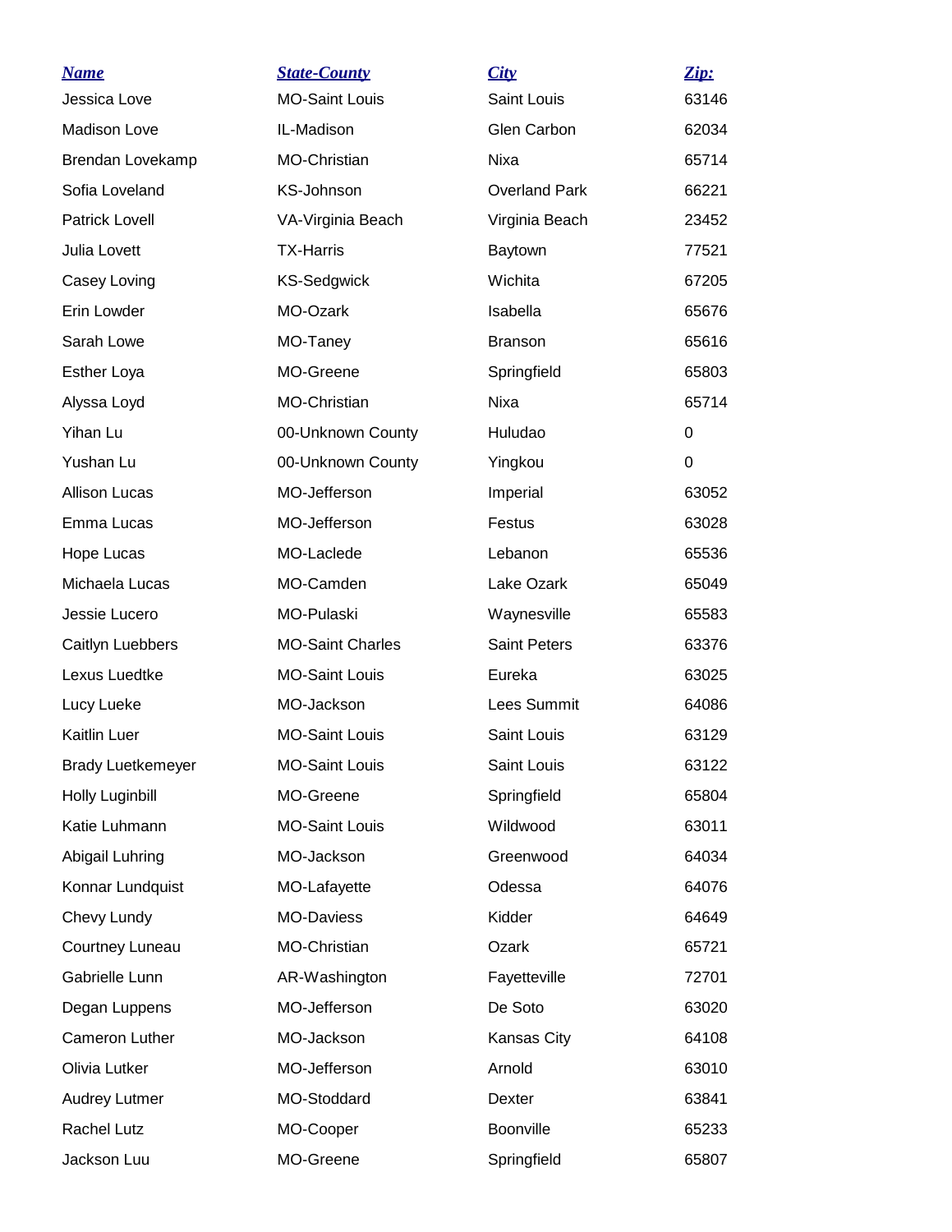| <b>Name</b>              | <b>State-County</b>     | City                 | Zip:     |
|--------------------------|-------------------------|----------------------|----------|
| Amanda Lynch             | <b>MO-Saint Charles</b> | O Fallon             | 63368    |
| Katherine Lynch          | <b>TX-Victoria</b>      | Victoria             | 77904    |
| Cassandra Lynn           | MO-Laclede              | Lebanon              | 65536    |
| Christopher Lynn         | MO-Jackson              | Lees Summit          | 64086    |
| <b>Trinity Lynn</b>      | <b>MO-Saint Charles</b> | <b>Saint Charles</b> | 63301    |
| Cora Lyon                | <b>MO-Saint Louis</b>   | Wildwood             | 63005    |
| Courtney Lyon            | MO-Douglas              | Ava                  | 65608    |
| Robert Lyon              | MO-Greene               | Springfield          | 65807    |
| Logan Lyu                | 00-Unknown County       |                      | 0        |
| <b>Wanting Lyu</b>       | 00-Unknown County       | Yingkou              | $\Omega$ |
| Ruoshi Ma                | 00-Unknown County       | Anshan               | 0        |
| Yichao Ma                | 00-Unknown County       | Taiyuan              | 0        |
| Macey Maas Hauver        | MO-Clay                 | Kearney              | 64060    |
| <b>Cameron Mabie</b>     | MO-Jackson              | Independence         | 64057    |
| Camryn Mace              | <b>MO-Saint Charles</b> | <b>Saint Charles</b> | 63301    |
| <b>Breanna Mack</b>      | NE-Douglas              | Omaha                | 68135    |
| Meghan Madden            | <b>MO-Saint Louis</b>   | Saint Louis          | 63129    |
| <b>Matthew Madlinger</b> | IL-Monroe               | Columbia             | 62236    |
| Anna Madura              | IL-Union                | Anna                 | 62906    |
| Maddie Magditch          | <b>MO-Saint Charles</b> | Wentzville           | 63385    |
| Ivymitchele Magut        | MO-Platte               | Kansas City          | 64152    |
| Teala Mahan              | MO-Howell               | <b>West Plains</b>   | 65775    |
| Elizabeth Mahaney        | MO-Greene               | Springfield          | 65807    |
| Natalie Mai              | MO-Greene               | Springfield          | 65806    |
| Dakota Mainprize         | MO-Greene               | Springfield          | 65802    |
| <b>Taylor Maize</b>      | MO-Greene               | Springfield          | 65804    |
| Evan Majocchi            | MO-Greene               | Springfield          | 65807    |
| Wai Mak                  | MO-Greene               | Springfield          | 65810    |
| Julia Makarsky           | <b>MO-Saint Louis</b>   | Florissant           | 63031    |
| Makayla Malachowski      | MO-Greene               | Springfield          | 65802    |
| Savannah Malcolm         | MO-Jasper               | Carthage             | 64836    |
| Marissa Maldonado        | IL-Monroe               | Columbia             | 62236    |
| Sophia Malecek           | <b>MO-Saint Louis</b>   | Saint Louis          | 63127    |
| <b>Charleigh Mallory</b> | OK-Rogers               | Claremore            | 74017    |
| Kisha Malone             | MO-Cole                 | Jefferson City       | 65109    |
| Samantha Malone          | MO-Jefferson            | House Springs        | 63051    |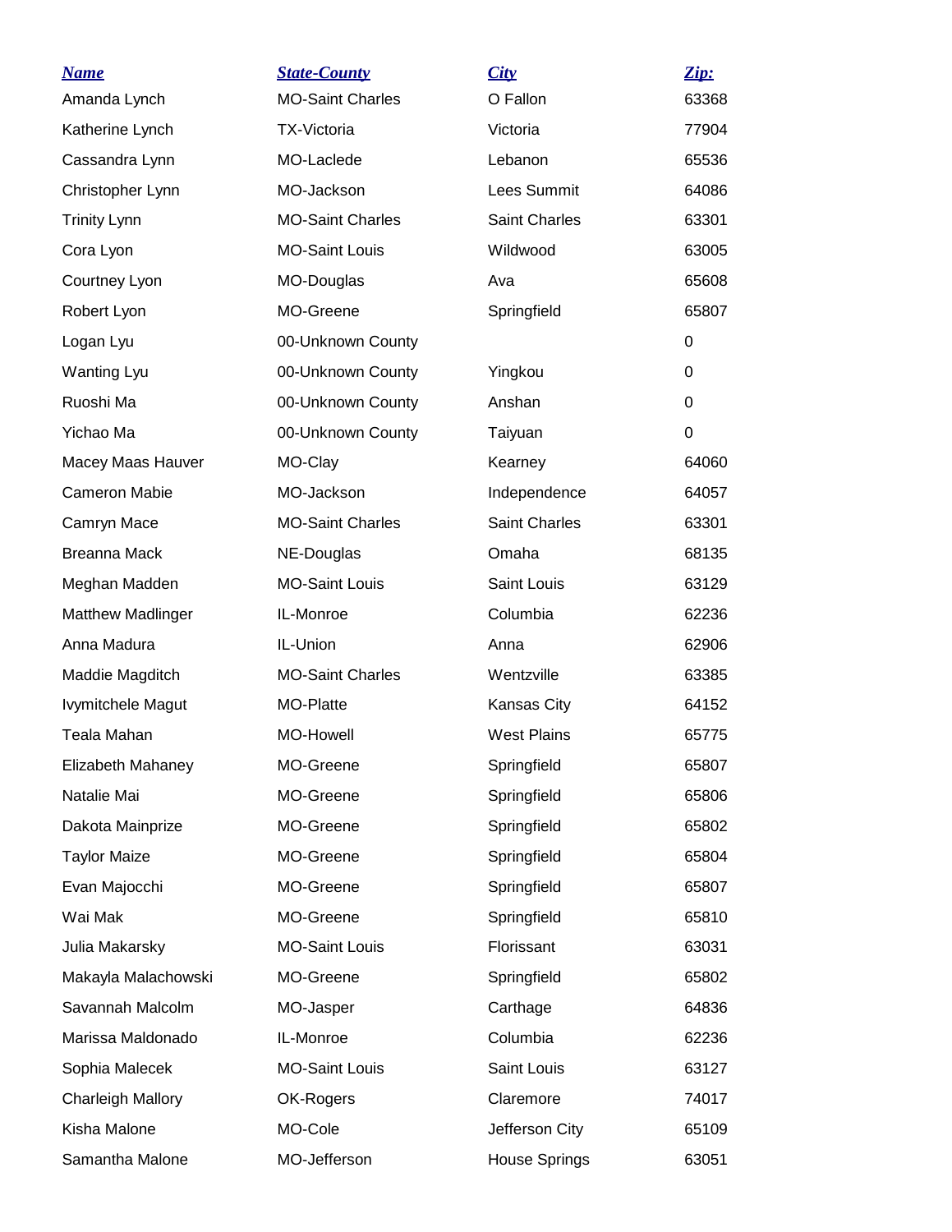| <b>Name</b>             | <b>State-County</b>     | City                   | Zip:     |
|-------------------------|-------------------------|------------------------|----------|
| <b>Grace Maloney</b>    | <b>MO-Saint Louis</b>   | Saint Louis            | 63126    |
| Alaina Malott           | MO-Clay                 | Kansas City            | 64157    |
| Lauren Manade           | MO-Jackson              | <b>Lees Summit</b>     | 64064    |
| Thiare Mancilla-Gripka  | MO-Lawrence             | Mount Vernon           | 65712    |
| Regina Manley           | <b>MO-Saint Charles</b> | Saint Charles          | 63301    |
| Avery Mann              | MO-Greene               | Springfield            | 65807    |
| <b>Hailey Mann</b>      | MO-Webster              | Marshfield             | 65706    |
| Sierra Mann             | MO-Webster              | Marshfield             | 65706    |
| <b>Trista Mann</b>      | <b>CA-El Dorado</b>     | <b>Shingle Springs</b> | 95682    |
| Alex Mannebach          | <b>KS-Sedgwick</b>      | Garden Plain           | 67050    |
| Gabe Mannebach          | <b>KS-Sedgwick</b>      | Garden Plain           | 67050    |
| Celdon Manning          | <b>TX-Collin</b>        | Allen                  | 75002    |
| <b>Lily Mannion</b>     | <b>MO-Saint Charles</b> | O Fallon               | 63368    |
| Ella Manso              | IL-Madison              | Troy                   | 62294    |
| Sophia Mantia           | <b>MO-Saint Louis</b>   | St Louis               | 63127    |
| Brayden Mantooth        | MO-Hickory              | Urbana                 | 65767    |
| Ryleigh Maple           | AR-Perry                | <b>Bigelow</b>         | 72016    |
| <b>Hailey Maples</b>    | MO-Greene               | Rogersville            | 65742    |
| Alexandra Marchena      | 00-Unknown County       | Limon                  | $\Omega$ |
| Carolyn Marcott         | MO-Phelps               | Rolla                  | 65401    |
| Kat Mariotti            | MO-Taney                | <b>Branson</b>         | 65616    |
| Danielle Markham        | <b>TX-Brazoria</b>      | Lake Jackson           | 77566    |
| Haile Marquard          | <b>MO-Saint Louis</b>   | Ellisville             | 63011    |
| Jesenia Marron          | MO-Jackson              | Kansas City            | 64127    |
| Lindsay Marsh           | <b>MO-Christian</b>     | Nixa                   | 65714    |
| <b>Allie Marshall</b>   | MO-Greene               | Springfield            | 65802    |
| <b>Andrew Marshall</b>  | MO-Greene               | Springfield            | 65807    |
| <b>Claire Marshall</b>  | CA-Orange               | Yorba Linda            | 92886    |
| <b>Derrick Marshall</b> | <b>MO-Christian</b>     | Nixa                   | 65714    |
| Katelyn Marshall        | MO-Greene               | Springfield            | 65807    |
| Victoria Marshall       | <b>MO-Saint Louis</b>   | <b>Ballwin</b>         | 63011    |
| <b>Brooke Martin</b>    | <b>MO-Christian</b>     | Nixa                   | 65714    |
| Leah Martin             | <b>MO-Saint Louis</b>   | Saint Louis            | 63129    |
| Lulu Martin             | MO-Greene               | Springfield            | 65806    |
| Sam Martin              | <b>MO-Franklin</b>      | Labadie                | 63055    |
| Samuel Martin           | MO-Cole                 | Jefferson City         | 65109    |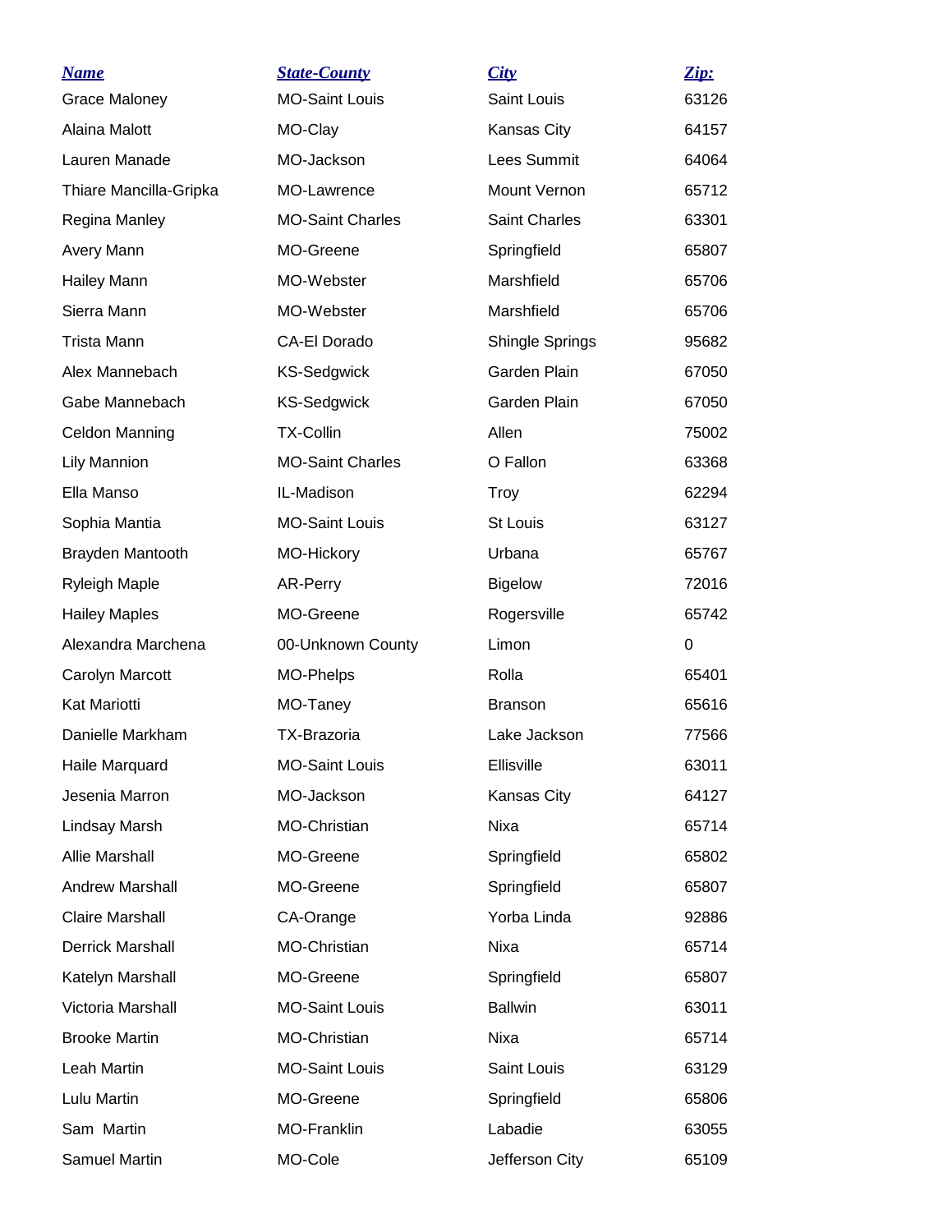| <b>Name</b>                   | <b>State-County</b>      | City                 | Zip:  |
|-------------------------------|--------------------------|----------------------|-------|
| <b>Trenton Martin</b>         | IL-Monroe                | Columbia             | 62236 |
| <b>William Martin</b>         | KS-Johnson               | <b>Overland Park</b> | 66221 |
| <b>Willow Martina-Hood</b>    | MO-Christian             | <b>Nixa</b>          | 65714 |
| <b>Hayley Martinez</b>        | MO-Henry                 | Clinton              | 64735 |
| Melissa Martinez              | MO-Barry                 | Cassville            | 65625 |
| Arabella Maschino             | MO-Greene                | Springfield          | 65807 |
| Grace Mason                   | MO-Jackson               | Lees Summit          | 64064 |
| Julia Mason                   | MO-Christian             | Nixa                 | 65714 |
| Alysa Massey                  | <b>MO-Saint Francois</b> | Farmington           | 63640 |
| Lydia Massey                  | MO-Laclede               | Lebanon              | 65536 |
| Zoie Massey                   | MO-Greene                | <b>Brookline</b>     | 65619 |
| <b>Hunter Massie</b>          | MO-Lawrence              | <b>Stotts City</b>   | 65756 |
| Morgan Mateja                 | <b>MO-Pettis</b>         | Sedalia              | 65301 |
| <b>Grace Mathews</b>          | MO-Greene                | Springfield          | 65804 |
| <b>Haley Mathews</b>          | IL-Monroe                | Columbia             | 62236 |
| <b>Collin Mathis</b>          | <b>MO-Saint Louis</b>    | Fenton               | 63026 |
| Racelyn Mathis                | <b>MO-Carroll</b>        | Carrollton           | 64633 |
| <b>Kelsie Matthews</b>        | MO-Newton                | Neosho               | 64850 |
| <b>Mollie-Claire Matthews</b> | <b>TX-Collin</b>         | Prosper              | 75078 |
| <b>Rachel Mattingly</b>       | <b>MO-Saint Charles</b>  | <b>Saint Peters</b>  | 63376 |
| Jakob Mattox                  | MO-Clay                  | Kansas City          | 64157 |
| <b>Reese Mattox</b>           | MO-Buchanan              | St Joseph            | 64506 |
| <b>Riley Mattox</b>           | MO-Greene                | Springfield          | 65807 |
| Drew Mauck                    | MO-Polk                  | <b>Bolivar</b>       | 65613 |
| Kaitlin Mauk                  | MO-Laclede               | Lebanon              | 65536 |
| <b>Kelsey Mauss</b>           | MO-Jasper                | Carthage             | 64836 |
| Monica May                    | <b>MO-Saint Louis</b>    | Wildwood             | 63038 |
| <b>Christopher Mayberry</b>   | MO-Christian             | <b>Billings</b>      | 65610 |
| Scout Mayberry                | <b>TX-Collin</b>         | Melissa              | 75454 |
| <b>Molly Mayfield</b>         | <b>MO-Saint Charles</b>  | O Fallon             | 63368 |
| Marissa Mayhew                | MO-Greene                | <b>Battlefield</b>   | 65619 |
| Kaycee Maynard                | MO-Clay                  | Kearney              | 64060 |
| <b>Skyler Maynor</b>          | MO-Laclede               | Lebanon              | 65536 |
| Alyssa Mayo                   | <b>MO-Saint Louis</b>    | Saint Louis          | 63123 |
| Hunter Mayo                   | MO-Greene                | Bois D Arc           | 65612 |
| Nadia May-Peraza              | MO-Christian             | Nixa                 | 65714 |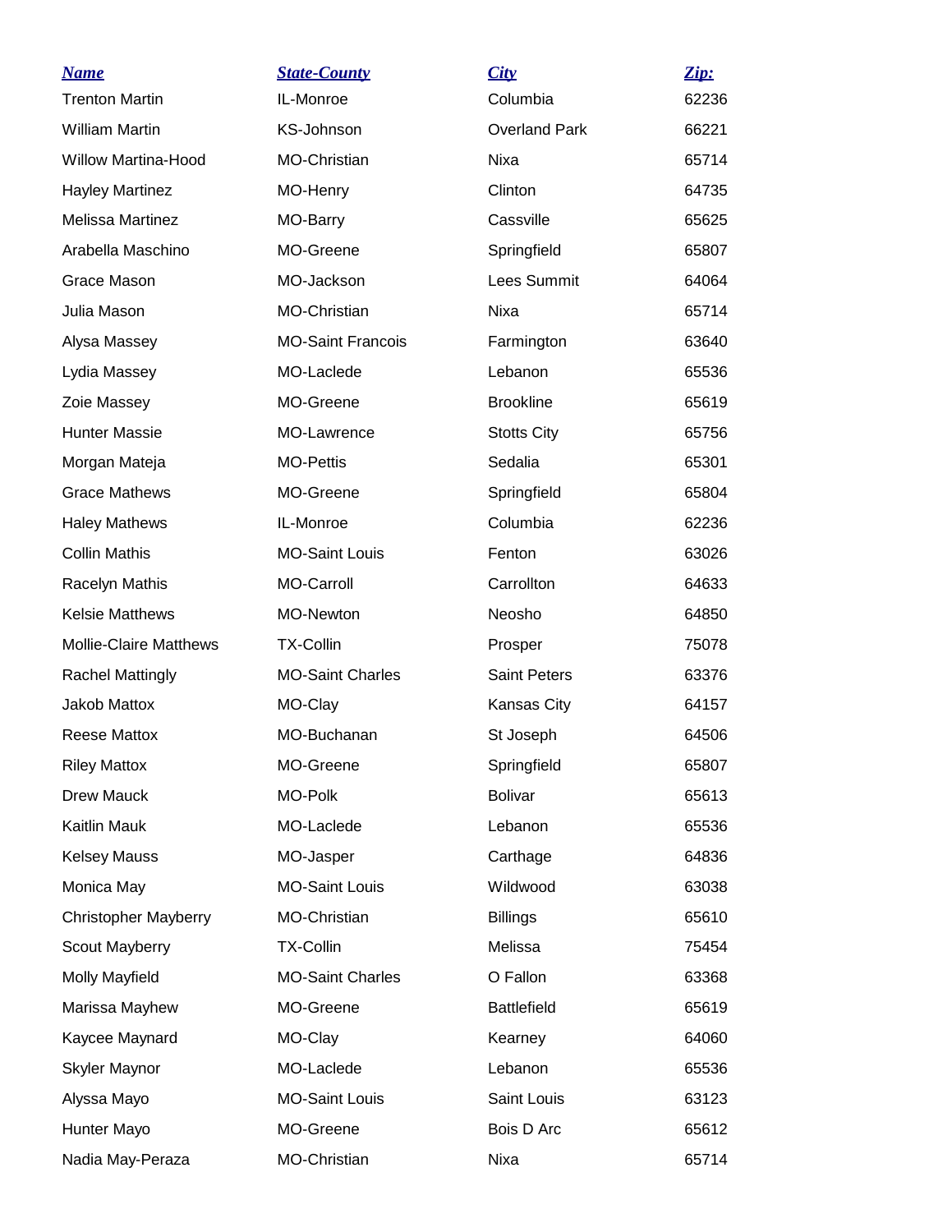| <b>Name</b>              | <b>State-County</b>     | City                 | Zip:  |
|--------------------------|-------------------------|----------------------|-------|
| <b>Tara Mazurek</b>      | <b>MO-Saint Louis</b>   | <b>Saint Louis</b>   | 63123 |
| Nickson Mbaro            | 00-Unknown County       | Nairobi              | 0     |
| Samuel McArthur          | <b>MO-Saint Charles</b> | O Fallon             | 63366 |
| Jack McAtee              | MO-Greene               | <b>Fair Grove</b>    | 65648 |
| Abigail McCall           | MO-Warren               | Warrenton            | 63383 |
| Cassidy McCann           | OK-Payne                | Stillwater           | 74074 |
| <b>Addison McCarty</b>   | <b>KS-Johnson</b>       | <b>Overland Park</b> | 66221 |
| Moira McCarville         | MO-Christian            | Nixa                 | 65714 |
| Michaela McChesney       | MO-Lawrence             | Ash Grove            | 65604 |
| <b>Kirk McClain</b>      | MO-Jackson              | Lees Summit          | 64086 |
| Stephen McClain          | IL-Sangamon             | Chatham              | 62629 |
| Jackson McCloskey        | IL-Saint Clair          | <b>Belleville</b>    | 62223 |
| Megan McClurg            | <b>MO-Saint Louis</b>   | Manchester           | 63011 |
| Samantha McCoin          | AR-Benton               | <b>Bella Vista</b>   | 72715 |
| Cathy McConnell          | 00-Unknown County       |                      | 0     |
| Grace McConnell          | KS-Johnson              | <b>Overland Park</b> | 66213 |
| <b>Heather McConnell</b> | MO-Christian            | Ozark                | 65721 |
| Shane McConnell          | MO-Christian            | Ozark                | 65721 |
| Felicia McCool           | MO-Greene               | Springfield          | 65802 |
| Abby McCord              | <b>MO-Saint Louis</b>   | <b>Ballwin</b>       | 63021 |
| Sarah McCord             | MO-Moniteau             | California           | 65018 |
| Meagan McCorkell         | MO-Jefferson            | <b>Barnhart</b>      | 63012 |
| Virginia McCorkle        | AR-Benton               | <b>Bella Vista</b>   | 72714 |
| Corbin McCormac          | <b>MO-Saint Louis</b>   | Manchester           | 63011 |
| Jane McCormick           | MO-Greene               | Springfield          | 65802 |
| <b>Riley McCormick</b>   | MO-Taney                | Forsyth              | 65653 |
| Amber McCoy              | MO-Greene               | Republic             | 65738 |
| Carrie McCoy             | 00-Unknown County       |                      | 0     |
| Molly McCoy              | MO-Platte               | Kansas City          | 64151 |
| Adam McCroskey           | MO-Greene               | Springfield          | 65803 |
| Parri McCroskey          | MO-Christian            | Nixa                 | 65714 |
| <b>Trinity McCroskey</b> | MO-Greene               | Springfield          | 65803 |
| Zach McCubbins           | MO-Benton               | Cole Camp            | 65325 |
| Rene McCullough          | MO-Clay                 | Kansas City          | 64119 |
| Ashley McCutchen         | <b>MO-Saint Louis</b>   | Kirkwood             | 63122 |
| <b>Tyler McCutcheon</b>  | <b>MO-Saint Louis</b>   | Saint Louis          | 63123 |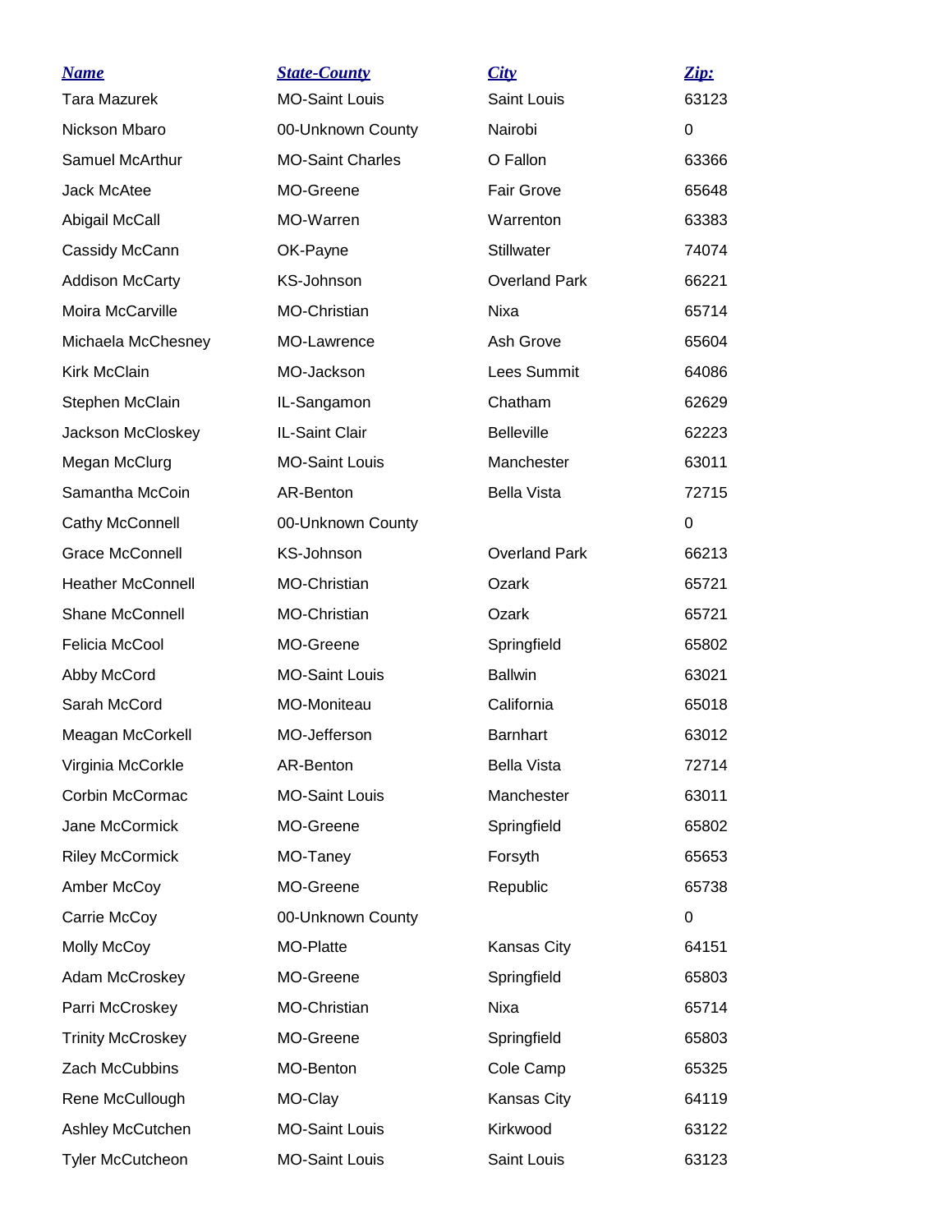| <b>Name</b>             | <b>State-County</b>        | City                 | Zip:  |
|-------------------------|----------------------------|----------------------|-------|
| Geneva McDaniel         | MO-Greene                  | Springfield          | 65804 |
| Mia McDermott           | <b>MO-Saint Charles</b>    | <b>Saint Charles</b> | 63303 |
| Daisy McDonald          | AR-Washington              | Springdale           | 72762 |
| Evan McDonough          | MO-Greene                  | Springfield          | 65806 |
| Morgan McDougal         | AR-Benton                  | Rogers               | 72756 |
| Kimberley McDowell      | MO-Franklin                | New Haven            | 63068 |
| Rachel McElfresh        | MO-Christian               | Nixa                 | 65714 |
| Gabriella McElroy       | IL-McHenry                 | <b>Crystal Lake</b>  | 60014 |
| Mary McElvain           | MO-Worth                   | Worth                | 64499 |
| Aili McFall             | MO-Jasper                  | Oronogo              | 64855 |
| Elease McFall           | MO-Jasper                  | Oronogo              | 64855 |
| <b>Wyatt McFall</b>     | MO-Greene                  | Springfield          | 65809 |
| Karcee McFarlin         | MO-Douglas                 | Ava                  | 65608 |
| Meghan McGaw            | KS-Johnson                 | Shawnee              | 66203 |
| Jennifer McGee          | 00-Unknown County          |                      | 0     |
| Morgan McGee            | MO-Clay                    | Kansas City          | 64156 |
| <b>Sydney McGee</b>     | IL-Will                    | Bolingbrook          | 60490 |
| Aubriana McGlasson      | MO-Greene                  | Springfield          | 65803 |
| Matthew McGowan         | MO-Jefferson               | Imperial             | 63052 |
| Paige McGrady           | <b>MO-Saint Louis</b>      | Fenton               | 63026 |
| Megan McGrath-Russell   | MO-Taney                   | <b>Branson</b>       | 65616 |
| Ryan McGraw             | <b>MO-Saint Charles</b>    | O Fallon             | 63366 |
| Rebecca McGuire         | MO-Jefferson               | Pevely               | 63070 |
| <b>Austin McIntosh</b>  | MO-Butler                  | Poplar Bluff         | 63901 |
| <b>Brooke McIntosh</b>  | MO-Greene                  | Springfield          | 65807 |
| Genevieve McIntyre      | <b>MO-Saint Charles</b>    | O Fallon             | 63368 |
| Olivia McIntyre         | MO-Jefferson               | Festus               | 63028 |
| Mary McKee              | OR-Crook                   | <b>Powell Butte</b>  | 97753 |
| Emily McKenna           | MO-Clay                    | Liberty              | 64068 |
| Marianne McKinney       | MO-Christian               | Ozark                | 65721 |
| Desiree McKinzie        | MO-Christian               | Clever               | 65631 |
| Julia Mcklin            | <b>MO-Sainte Genevieve</b> | Sainte Genevieve     | 63670 |
| Lindsey McLaughlin      | MO-Greene                  | Springfield          | 65807 |
| <b>Tierney McLerran</b> | MO-Lincoln                 | <b>Troy</b>          | 63379 |
| <b>Grant McManus</b>    | <b>MO-Saint Louis</b>      | Fenton               | 63026 |
| Sadie McMenamy          | MO-Stone                   | Crane                | 65633 |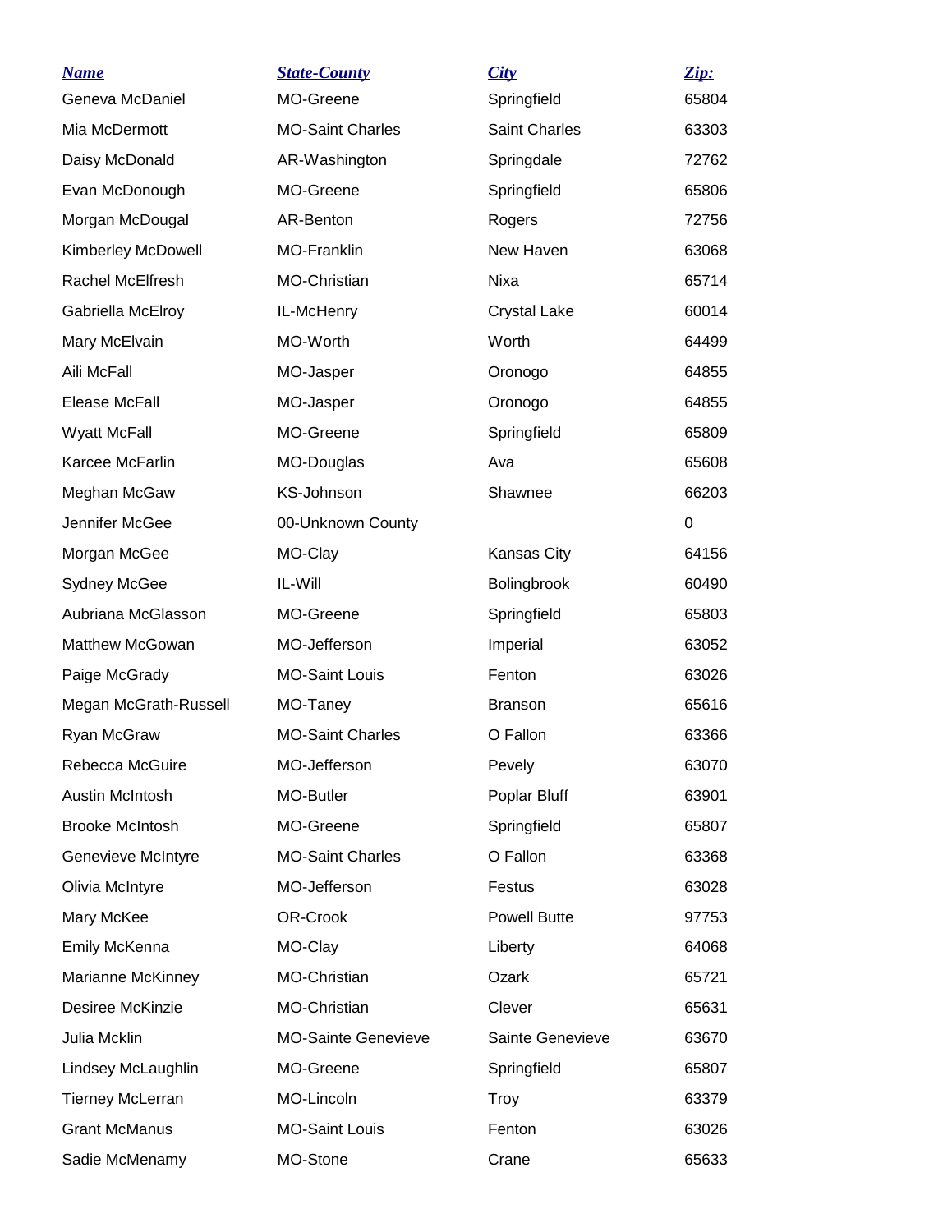| <b>Name</b>               | <b>State-County</b>        | City                 | Zip:  |
|---------------------------|----------------------------|----------------------|-------|
| <b>Edsel McMillin</b>     | MO-Benton                  | Warsaw               | 65355 |
| Kyle McNail               | MO-Reynolds                | Ellington            | 63638 |
| Natalie McNeill           | MO-Barry                   | Cassville            | 65625 |
| <b>Delaney McPheeters</b> | MO-Clinton                 | Lawson               | 64062 |
| Mikaela McRoy             | <b>MO-Saint Louis</b>      | <b>Ballwin</b>       | 63021 |
| <b>Bailey McTavish</b>    | MO-Jackson                 | <b>Lees Summit</b>   | 64081 |
| Lauren McTernan           | MO-Greene                  | Springfield          | 65803 |
| Myranda McVay             | MO-Greene                  | <b>Walnut Grove</b>  | 65770 |
| Jenna McVey               | <b>MO-Saint Charles</b>    | O Fallon             | 63368 |
| Megan McVey               | <b>MO-Saint Charles</b>    | Dardenne Prairie     | 63368 |
| Kenzie Meador             | <b>MO-Saint Louis</b>      | <b>Ballwin</b>       | 63021 |
| Elijah Meadows            | MO-Greene                  | Republic             | 65738 |
| <b>Mark Meads</b>         | WA-King                    | Snoqualmie           | 98065 |
| <b>Michael Meads</b>      | WA-King                    | Snoqualmie           | 98065 |
| Katherine Means           | MO-Platte                  | Riverside            | 64150 |
| Isabella Meara            | <b>MO-Saint Louis</b>      | Manchester           | 63011 |
| Ryan Mecey                | <b>MO-Saint Charles</b>    | Saint Charles        | 63304 |
| Luis Medina-Gentlemark    | MO-Clay                    | Kansas City          | 64118 |
| <b>Taylor Medlock</b>     | MO-Greene                  | Springfield          | 65807 |
| <b>Andrew Meek</b>        | <b>MO-Saint Louis</b>      | <b>Ballwin</b>       | 63011 |
| Katelin Meek              | MO-Clay                    | Smithville           | 64089 |
| <b>Melody Meeks</b>       | <b>MO-Howell</b>           | Caulfield            | 65626 |
| Yuzhen Mei                | 00-Unknown County          | Dalian               | 0     |
| Zoe Meier                 | <b>MO-Saint Louis</b>      | Saint Louis          | 63146 |
| <b>Thomas Meiners</b>     | <b>MO-Saint Louis</b>      | Saint Louis          | 63131 |
| Zane Meins                | MO-Jackson                 | <b>Blue Springs</b>  | 64014 |
| <b>Claire Meisch</b>      | MO-Jefferson               | High Ridge           | 63049 |
| Jaden Melnick             | MO-Adair                   | Kirksville           | 63501 |
| Hannah Melton             | MO-Greene                  | Republic             | 65738 |
| Ashley Mendoza            | MO-Polk                    | <b>Bolivar</b>       | 65613 |
| Kelton Mendoza Tamayo     | MO-Jasper                  | Carthage             | 64836 |
| Kelsi Menzie              | 00-Unknown County          |                      | 0     |
| <b>Chloe Merced</b>       | MO-Greene                  | Springfield          | 65804 |
| Lauren Mercer             | <b>MO-Sainte Genevieve</b> | <b>Ste Genevieve</b> | 63670 |
| <b>Summer Merrifield</b>  | MO-Greene                  | Springfield          | 65809 |
| <b>Tinsley Merriman</b>   | MO-Taney                   | <b>Branson</b>       | 65616 |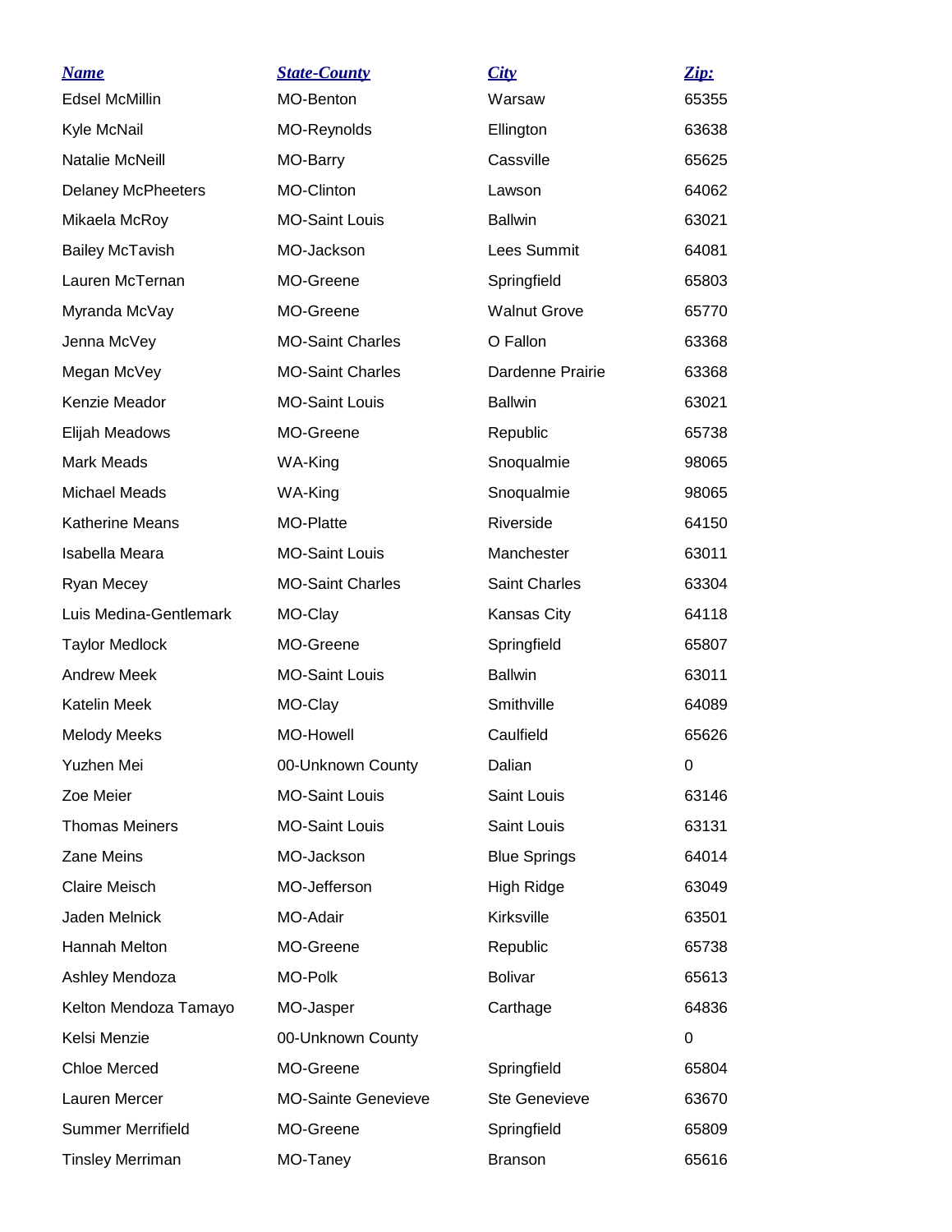| <b>Name</b>             | <b>State-County</b>     | City                  | Zip:        |
|-------------------------|-------------------------|-----------------------|-------------|
| <b>Alexis Merritt</b>   | <b>MO-Saint Charles</b> | Lake Saint Louis      | 63367       |
| <b>Katie Merritt</b>    | MO-Greene               | Springfield           | 65802       |
| Lucas Merz              | MO-Jefferson            | Hillsboro             | 63050       |
| <b>Warren Meservey</b>  | MO-Grundy               | Trenton               | 64683       |
| <b>Christian Mesias</b> | MO-Jackson              | Lees Summit           | 64086       |
| Julia Messina           | MO-Clay                 | Kansas City           | 64155       |
| Sydney Messina          | IL-Kane                 | Elgin                 | 60124       |
| <b>Mileah Metcalf</b>   | MO-Jasper               | Jasper                | 64755       |
| Macia Metz              | MO-Webster              | Marshfield            | 65706       |
| Victoria Meuret         | MO-Greene               | Springfield           | 65802       |
| Autumn Meyer            | 00-Unknown County       |                       | $\Omega$    |
| Elizabeth Meyer         | MO-Boone                | Columbia              | 65203       |
| <b>Hunter Meyer</b>     | MO-Cedar                | Stockton              | 65785       |
| Kobe Meyer              | AR-Fulton               | <b>Mammoth Spring</b> | 72554       |
| <b>Madison Meyer</b>    | MO-Warren               | Marthasville          | 63357       |
| Makenzie Meyer          | MO-Cass                 | Raymore               | 64083       |
| Samuel Meyer            | <b>MO-Saint Charles</b> | Wentzville            | 63385       |
| <b>Cory Meyers</b>      | MO-Carter               | Ellsinore             | 63937       |
| Xiaomeng Miao           | 00-Unknown County       | Jinzhou               | 0           |
| Xinyang Miao            | 00-Unknown County       | Dalian                | 0           |
| Olivia Michaelson       | MO-Callaway             | <b>Holts Summit</b>   | 65043       |
| <b>Faith Middendorf</b> | 00-Unknown County       |                       | $\mathbf 0$ |
| Kayleigh Miessler       | IL-Du Page              | West Chicago          | 60185       |
| Jenny Mietzner          | <b>MO-Saint Louis</b>   | <b>Ballwin</b>        | 63021       |
| Hannah Mikitin          | <b>MO-Saint Louis</b>   | Chesterfield          | 63017       |
| Jenna Mikitin           | <b>MO-Saint Louis</b>   | Saint Louis           | 63128       |
| Rachel Milburn          | MO-Greene               | Springfield           | 65802       |
| Ashli Miles             | <b>MO-Christian</b>     | Nixa                  | 65714       |
| <b>Sidney Miles</b>     | MO-Greene               | Springfield           | 65802       |
| Sophia Milhollin        | MO-Randolph             | Moberly               | 65270       |
| <b>Addison Miller</b>   | 00-Unknown County       |                       | 0           |
| Alexander Miller        | MO-Greene               | Springfield           | 65802       |
| Alexandra Miller        | 00-Unknown County       |                       | 0           |
| Alyssa Miller           | <b>MO-Saint Charles</b> | Saint Peters          | 63376       |
| <b>Audrie Miller</b>    | <b>MO-Saint Charles</b> | O Fallon              | 63366       |
| Carrie Miller           | MO-Greene               | Springfield           | 65804       |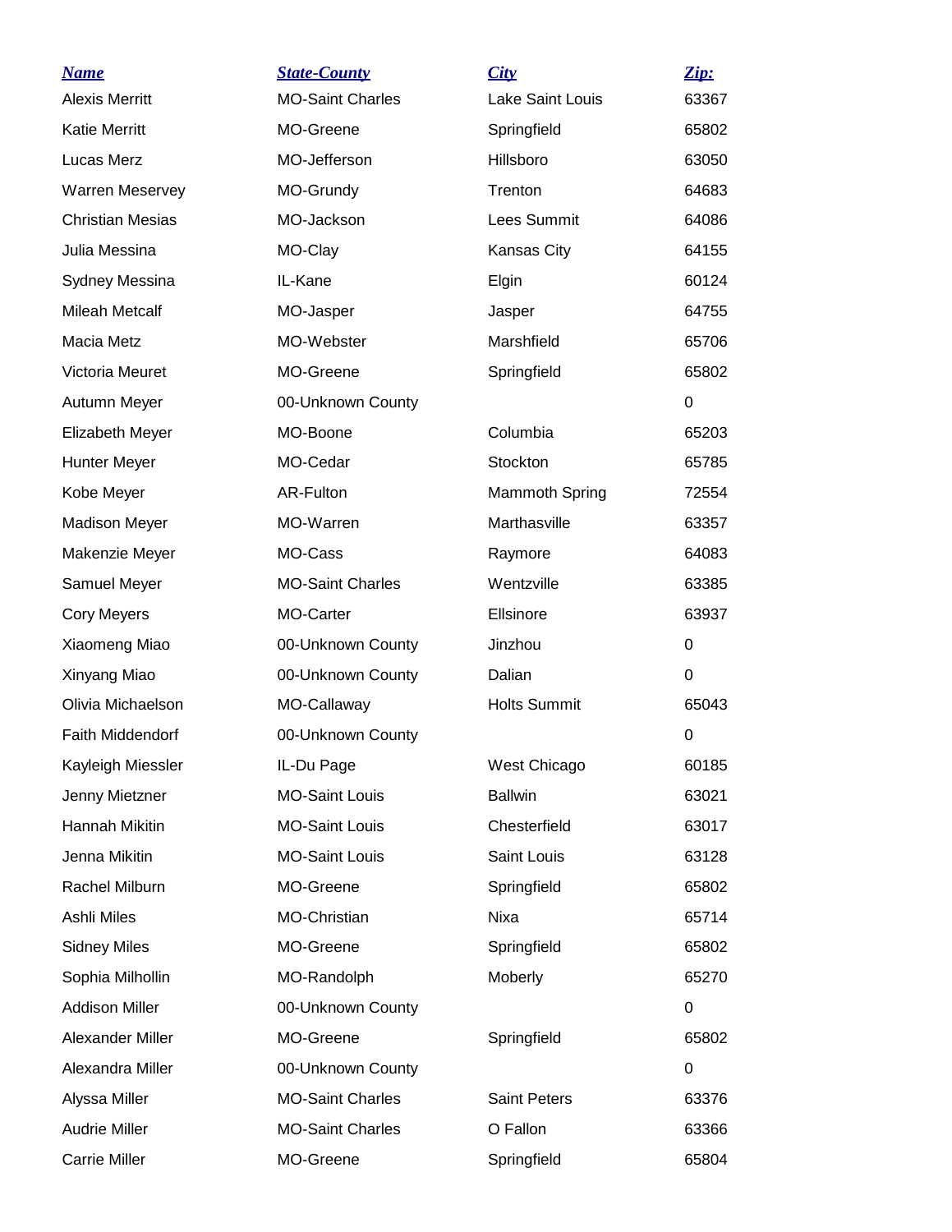| <b>Name</b>             | <b>State-County</b>   | City                | Zip:  |
|-------------------------|-----------------------|---------------------|-------|
| <b>Gabrielle Miller</b> | MO-Greene             | Springfield         | 65802 |
| <b>Graham Miller</b>    | MO-Laclede            | Lebanon             | 65536 |
| Kaila Miller            | MO-Pulaski            | Laquey              | 65534 |
| Kaitlyn Miller          | NE-Sarpy              | Gretna              | 68028 |
| Katie Miller            | MO-Greene             | Springfield         | 65810 |
| Madeira Miller          | MO-Greene             | Springfield         | 65807 |
| Miranda Miller          | MO-Clay               | Lawson              | 64062 |
| <b>Rachel Miller</b>    | IL-McHenry            | Richmond            | 60071 |
| Sarah Miller            | MO-Greene             | Springfield         | 65802 |
| <b>Braden Mills</b>     | MO-Jackson            | Independence        | 64057 |
| <b>Madeline Mills</b>   | IN-St Joseph          | <b>New Carlisle</b> | 46552 |
| Meagan Mills            | MO-McDonald           | Pineville           | 64856 |
| Mia Mills               | MO-Henry              | Clinton             | 64735 |
| <b>Taylor Milton</b>    | MO-Greene             | Fair Grove          | 65648 |
| Sarah Miner             | IL-Morgan             | South Jacksonville  | 62650 |
| <b>Bryce Mings</b>      | MO-Douglas            | Ava                 | 65608 |
| Suzy Minihan            | MO-Jackson            | Lees Summit         | 64082 |
| Payton Minnis           | MO-Jackson            | Independence        | 64057 |
| Clara Minor             | MO-Monroe             | Monroe City         | 63456 |
| Joseph Mirbaha          | <b>MO-Saint Louis</b> | Saint Louis         | 63128 |
| <b>Crystal Misemer</b>  | MO-Webster            | Seymour             | 65746 |
| <b>Allan Mitchell</b>   | MO-Pulaski            | Waynesville         | 65583 |
| <b>Cassie Mitchell</b>  | MO-Crawford           | Steelville          | 65565 |
| Christy Mitchell        | MO-Greene             | Republic            | 65738 |
| Eden Mitchell           | IL-Cook               | Flossmoor           | 60422 |
| Kamryn Mitchell         | MO-Franklin           | Washington          | 63090 |
| Kirsten Mitchell        | MO-Lawrence           | Aurora              | 65605 |
| <b>Lindsey Mitchell</b> | MO-Howell             | <b>West Plains</b>  | 65775 |
| McKenzie Mitchell       | <b>MO-Saint Louis</b> | Saint Louis         | 63125 |
| <b>Tacy Mitchell</b>    | MO-Atchison           | Fairfax             | 64446 |
| <b>Thomas Mitchell</b>  | MO-Greene             | Springfield         | 65804 |
| <b>Tristan Mitchell</b> | <b>MO-Saint Louis</b> | Fenton              | 63026 |
| Jacob Mitchem           | AR-Saline             | Benton              | 72015 |
| <b>Madison Mitzak</b>   | NJ-Warren             | Phillipsburg        | 8865  |
| Samara Mizutani Cesar   | 00-Unknown County     | Isesaki             | 0     |
| Paige Mock              | MO-Jasper             | Joplin              | 64801 |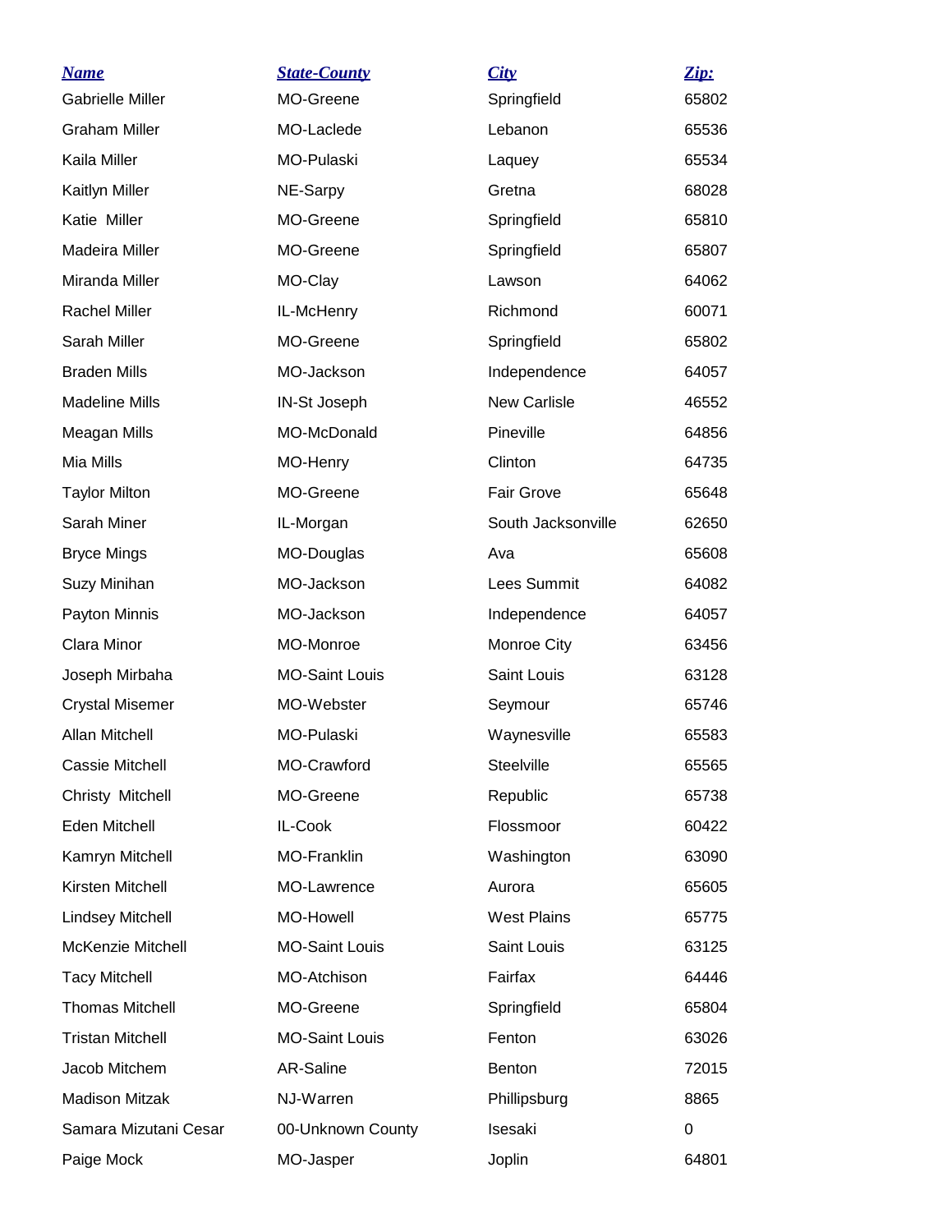| <u>Name</u>          | <b>State-County</b>      | City                 | Zip:  |
|----------------------|--------------------------|----------------------|-------|
| Samuel Modica        | <b>MO-Saint Charles</b>  | <b>Saint Peters</b>  | 63376 |
| Gabrielle Moenkhoff  | MO-Dade                  | South Greenfield     | 65752 |
| EmiLee Moeslein      | <b>MO-Maries</b>         | Vienna               | 65582 |
| <b>Sydney Moler</b>  | KS-Johnson               | <b>Overland Park</b> | 66221 |
| AJ Moles             | MO-Christian             | Nixa                 | 65714 |
| Mitchell Molidor     | IL-Adams                 | Quincy               | 62305 |
| Maggie Moncado       | MO-Greene                | Republic             | 65738 |
| <b>Tad Monnig</b>    | <b>MO-Franklin</b>       | Robertsville         | 63072 |
| <b>Tegan Monnig</b>  | <b>MO-Franklin</b>       | Robertsville         | 63072 |
| Emma Montgomery      | MO-Platte                | Kansas City          | 64152 |
| Katie Montgomery     | IL-Kane                  | Geneva               | 60134 |
| Lauren Montgomery    | MO-Jefferson             | Imperial             | 63052 |
| Nicholas Montgomery  | MO-Greene                | Springfield          | 65804 |
| Nick Moon            | <b>MO-Saint Louis</b>    | <b>Ballwin</b>       | 63021 |
| Ryan Moon            | MO-Greene                | Ozark                | 65721 |
| Yashasvi Moon        | 00-Unknown County        | Nagpur               | 0     |
| Alison Moore         | <b>MO-Saint Charles</b>  | O Fallon             | 63368 |
| Anna Moore           | <b>MO-Saint Charles</b>  | O Fallon             | 63368 |
| <b>Charles Moore</b> | MO-McDonald              | <b>Rocky Comfort</b> | 64861 |
| <b>Emily Moore</b>   | MO-Lawrence              | Aurora               | 65605 |
| <b>Ethan Moore</b>   | MO-Jackson               | Lees Summit          | 64082 |
| Gavin Moore          | MO-Barry                 | Cassville            | 65625 |
| Joshua Moore         | MO-Howell                | <b>West Plains</b>   | 65775 |
| McKenna Moore        | <b>MO-Saint Francois</b> | Farmington           | 63640 |
| <b>Reilley Moore</b> | <b>KS-Douglas</b>        | Lawrence             | 66049 |
| <b>Tori Moore</b>    | MO-Greene                | Springfield          | 65804 |
| Valarie Moore        | 00-Unknown County        |                      | 0     |
| <b>Brianna Moose</b> | MO-Pulaski               | Waynesville          | 65583 |
| Shakkthi Morali      | 00-Unknown County        | Cyberjaya            | 0     |
| <b>Elaine Moran</b>  | MO-Jasper                | Carl Junction        | 64834 |
| Alyson Morgan        | MO-Stone                 | <b>Blue Eye</b>      | 65611 |
| Ashley Morgan        | MO-Greene                | Springfield          | 65810 |
| Chaunice Morgan      | MO-Pulaski               | Saint Robert         | 65584 |
| Lauren Morgan        | MO-Barton                | Lamar                | 64759 |
| Marcia Morgan        | MO-Barry                 | Cassville            | 65625 |
| Sarah Morgan         | <b>MO-Saint Louis</b>    | Kirkwood             | 63122 |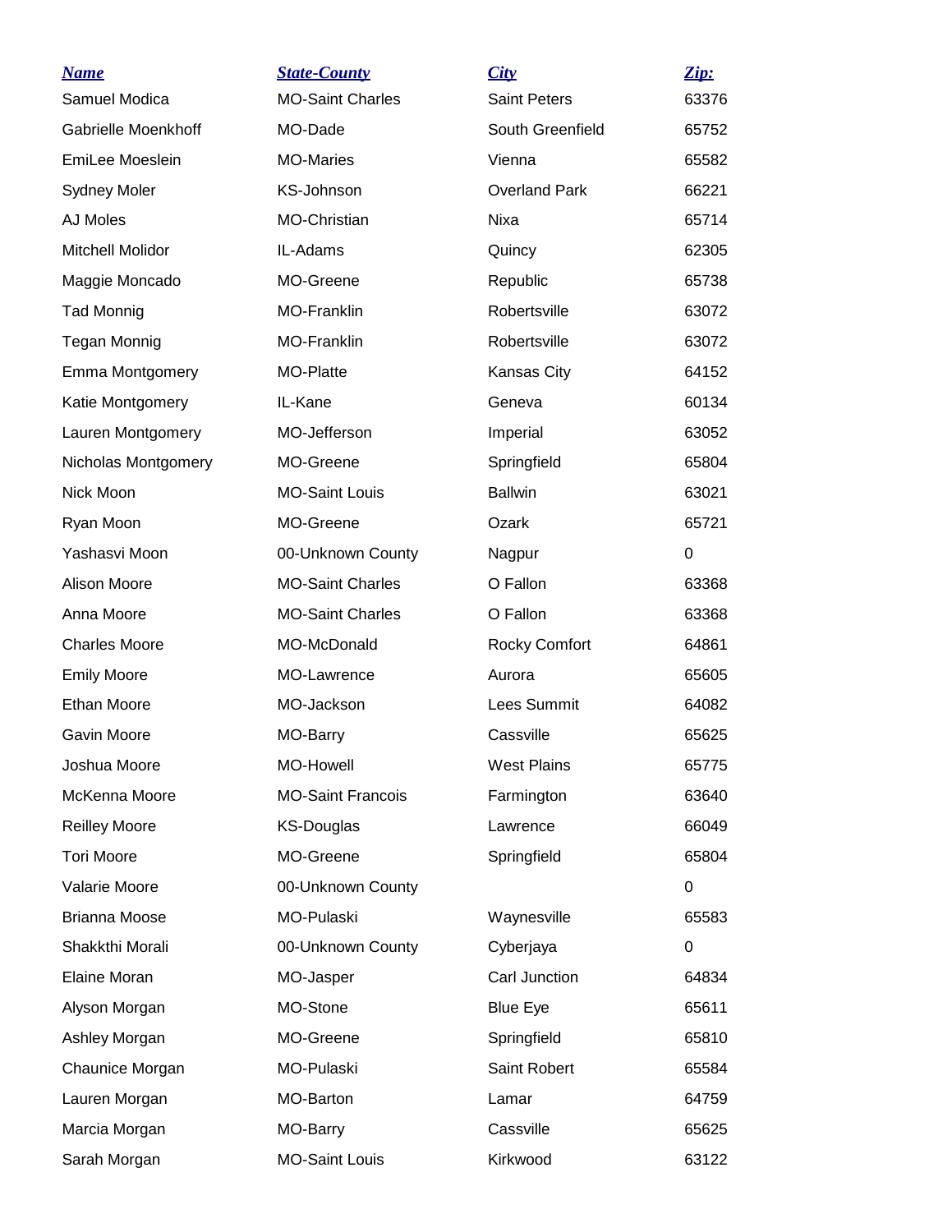| <b>Name</b>              | <b>State-County</b>     | City                          | Zip:  |
|--------------------------|-------------------------|-------------------------------|-------|
| <b>Taylor Morgan</b>     | MO-Greene               | Springfield<br><b>Buffalo</b> | 65807 |
| Alyson Morgans           | MO-Dallas               |                               | 65622 |
| Jacob Morlen             | <b>MO-Saint Louis</b>   | Saint Louis                   | 63129 |
| Gianfranco Morote Galvez | 00-Unknown County       | Lima                          | 0     |
| <b>Grace Morris</b>      | MO-Cole                 | Henley                        | 65040 |
| <b>Madison Morris</b>    | MO-Camden               | Sunrise Beach                 | 65079 |
| Sarah Morris             | MO-Cass                 | <b>Pleasant Hill</b>          | 64080 |
| <b>William Morris</b>    | MO-Greene               | Springfield                   | 65810 |
| Maggie Morrisey          | 00-Unknown County       |                               | 0     |
| <b>Courtney Morrison</b> | MO-Christian            | Nixa                          | 65714 |
| Duncan Morrison          | MO-Christian            | Nixa                          | 65714 |
| <b>Tabatha Morrison</b>  | MO-Lawrence             | Marionville                   | 65705 |
| <b>Reid Morrissey</b>    | MO-Jackson              | Lees Summit                   | 64086 |
| Coby Morrone             | KS-Johnson              | Olathe                        | 66062 |
| <b>Ashley Morton</b>     | <b>MO-Saint Louis</b>   | Saint Louis                   | 63128 |
| Ryan Moser               | MO-Greene               | Springfield                   | 65804 |
| Kyleigh Mosher           | MO-Lincoln              | <b>Moscow Mills</b>           | 63362 |
| Emma Moss                | <b>MO-Saint Louis</b>   | Chesterfield                  | 63017 |
| Megan Moss               | MO-Cole                 | Jefferson City                | 65109 |
| <b>Tabitha Moul</b>      | PA-Allegheny            | Sewickley                     | 15143 |
| Ruth Mua                 | MO-Greene               | Springfield                   | 65802 |
| <b>Avery Mudd</b>        | MO-Pike                 | <b>Bowling Green</b>          | 63334 |
| <b>Grace Mudd</b>        | <b>MO-Saint Louis</b>   | <b>Valley Park</b>            | 63088 |
| David Mudge              | MO-Clay                 | Kearney                       | 64060 |
| <b>Lilly Muehlberger</b> | MO-Jackson              | Kansas City                   | 64145 |
| Alec Mueller             | IL-Monroe               | Columbia                      | 62236 |
| <b>Bethany Mueller</b>   | MO-Lincoln              | <b>Troy</b>                   | 63379 |
| <b>Bryce Mueller</b>     | MO-Stone                | <b>Reeds Spring</b>           | 65737 |
| Emma Mueller             | MO-Barry                | Eagle Rock                    | 65641 |
| Jack Mueller             | <b>MO-Saint Charles</b> | O Fallon                      | 63368 |
| Patrick Mullen           | MO-Jackson              | Kansas City                   | 64114 |
| <b>Hannah Mullins</b>    | MO-Greene               | Springfield                   | 65804 |
| Cody Mulroy              | <b>KS-Jackson</b>       | Holton                        | 66436 |
| Erica Muncy              | MO-Newton               | Neosho                        | 64850 |
| <b>Caroline Mund</b>     | <b>MO-Saint Louis</b>   | <b>Webster Groves</b>         | 63119 |
| Bre Mundy                | MO-Johnson              | Warrensburg                   | 64093 |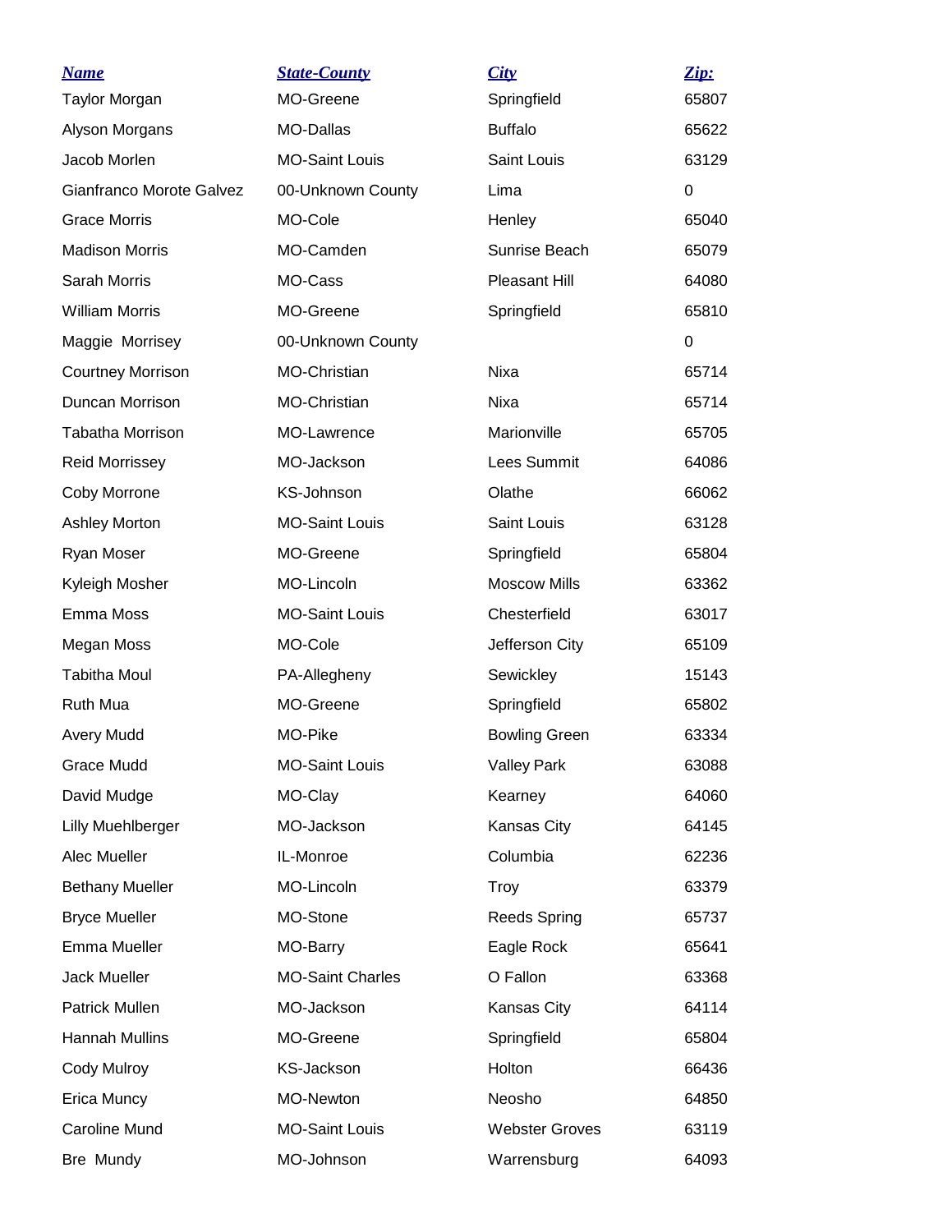| <b>Name</b>            | <b>State-County</b>     | City                 | Zip:  |
|------------------------|-------------------------|----------------------|-------|
| Aleksandr Muradov      | <b>MO-Saint Louis</b>   | Chesterfield         | 63017 |
| Ethan Murgatroyd       | AR-Benton               | Centerton            | 72719 |
| <b>Allison Murphy</b>  | <b>MO-Saint Charles</b> | O Fallon             | 63366 |
| <b>Brendan Murphy</b>  | <b>MO-Saint Charles</b> | O Fallon             | 63366 |
| <b>Brennan Murphy</b>  | <b>MO-Saint Charles</b> | O Fallon             | 63366 |
| Casey Murphy           | MO-Vernon               | Milo                 | 64767 |
| Jeda Murphy            | <b>MO-Saint Louis</b>   | Overland             | 63114 |
| Kevin Murphy           | MO-Greene               | Republic             | 65738 |
| <b>Lindsey Murphy</b>  | MO-Barry                | Verona               | 65769 |
| <b>Lindsey Murphy</b>  | MO-Greene               | Springfield          | 65809 |
| <b>Melanie Murphy</b>  | MO-Buchanan             | Saint Joseph         | 64504 |
| Nicole Murphy          | <b>MO-Saint Charles</b> | <b>Saint Charles</b> | 63301 |
| Sean Murphy            | MO-Jefferson            | Imperial             | 63052 |
| <b>Taylor Murphy</b>   | <b>MO-Saint Charles</b> | Wentzville           | 63385 |
| Jenna Murray           | <b>MO-Saint Louis</b>   | Saint Louis          | 63123 |
| Kennedy Murray         | <b>MO-Saint Charles</b> | O Fallon             | 63368 |
| Michelle Murray        | MO-Polk                 | <b>Bolivar</b>       | 65613 |
| Allyson Murrill        | MO-Dallas               | <b>Buffalo</b>       | 65622 |
| <b>Andrew Murry</b>    | MO-Greene               | Springfield          | 65802 |
| Michelle Murry         | <b>MO-Saint Charles</b> | Saint Charles        | 63304 |
| <b>Tucker Musgrove</b> | <b>MO-Saint Charles</b> | Cottleville          | 63376 |
| <b>Grant Mustoe</b>    | MO-Cole                 | Jefferson City       | 65109 |
| <b>Chloe Myers</b>     | MO-Lawrence             | Mount Vernon         | 65712 |
| Derek Myers            | MO-Greene               | Springfield          | 65810 |
| John Myers             | IL-Tazewell             | Washington           | 61571 |
| Lucas Myers            | <b>MO-Saint Louis</b>   | Fenton               | 63026 |
| Zelin Na               | 00-Unknown County       | Shenyang             | 0     |
| Emma Nadeau            | MO-Lafayette            | Oak Grove            | 64075 |
| Samuel Nadel           | 00-Unknown County       | Duisburg             | 0     |
| <b>Bailey Nagle</b>    | <b>MO-Saint Louis</b>   | <b>Ballwin</b>       | 63021 |
| Jenny Nagy             | <b>MO-Saint Louis</b>   | Wildwood             | 63038 |
| Nicole Nalley          | MO-Dallas               | Louisburg            | 65685 |
| Yunseung Nam           | 00-Unknown County       | Seoul                | 0     |
| Rishita Nannapaneni    | <b>MO-Saint Louis</b>   | Chesterfield         | 63017 |
| Cassie Nanninga        | MO-Jackson              | Lees Summit          | 64086 |
| Lizzie Napier          | IA-Polk                 | West Des Moines      | 50266 |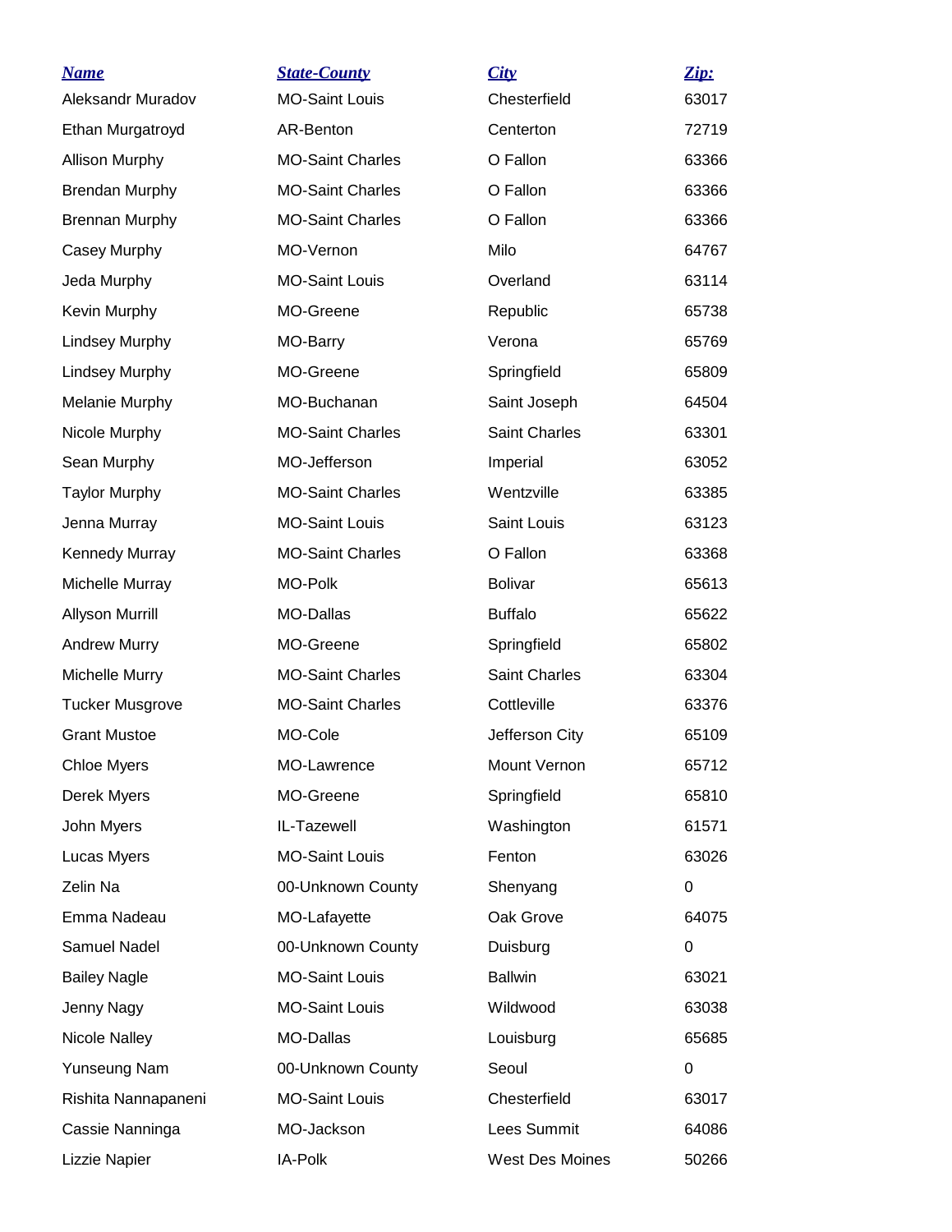| <b>Name</b><br><b>Taylor Napravnik</b> | <b>State-County</b><br><b>MO-Platte</b> | City<br><b>Platte City</b> | Zip:<br>64079 |
|----------------------------------------|-----------------------------------------|----------------------------|---------------|
| Sarah Nash                             | <b>MO-Saint Louis</b>                   | Saint Louis                | 63122         |
| <b>Traci Nash</b>                      | MO-Jasper                               | Joplin                     | 64801         |
| Khadijatu Nasiru                       | 00-Unknown County                       | Bangkok                    | 0             |
| <b>Lindsey Naugle</b>                  | MO-Boone                                | Columbia                   | 65202         |
| Katherine Naumer                       | MO-Jefferson                            | Imperial                   | 63052         |
| Angelina Navarro                       | MO-Jackson                              | <b>Grain Valley</b>        | 64029         |
| <b>Sydney Neal</b>                     | MO-Clay                                 | Kansas City                | 64157         |
| <b>Wyatt Neal</b>                      | MO-Grundy                               | Trenton                    | 64683         |
| Mackenna Neale                         | <b>MO-Saint Clair</b>                   | Osceola                    | 64776         |
| Alec Nee                               | MO-Jackson                              | Lees Summit                | 64081         |
| Sadie Nehlsen                          | IL-Cook                                 | Chicago                    | 60631         |
| Olivia Neidt                           | MO-Jackson                              | Lees Summit                | 64081         |
| Kristen Neihouse                       | MO-Jackson                              | Lees Summit                | 64081         |
| <b>Lucas Nelmark</b>                   | MO-Christian                            | Spokane                    | 65754         |
| <b>Chloe Nelson</b>                    | MO-Christian                            | Nixa                       | 65714         |
| Emma Nelson                            | <b>MO-Saint Louis</b>                   | Saint Louis                | 63131         |
| <b>Gracelin Nelson</b>                 | <b>TX-Dallas</b>                        | Irving                     | 75063         |
| <b>Maxwell Nelson</b>                  | <b>MO-Saint Louis City</b>              | Saint Louis                | 63110         |
| Michelle Nelson                        | MO-Christian                            | Ozark                      | 65721         |
| Michelle Nelson                        | MO-Jackson                              | Grandview                  | 64030         |
| Nicole Nelson                          | <b>MO-Saint Louis</b>                   | Fenton                     | 63026         |
| <b>Scott Nelson</b>                    | FL-Polk                                 | Winter Haven               | 33884         |
| Kellyn Nelthropp                       | <b>VI-Saint Thomas</b>                  | St Thomas                  | 801           |
| <b>Claire Nemec</b>                    | <b>MO-Saint Louis</b>                   | Saint Louis                | 63128         |
| <b>Grace Nemec</b>                     | <b>MO-Saint Louis</b>                   | Saint Louis                | 63128         |
| Maya Nerstheimer                       | KS-Johnson                              | <b>Overland Park</b>       | 66212         |
| Rebecca Neumann                        | IL-Madison                              | <b>Troy</b>                | 62294         |
| Jacob Nevills                          | MO-Christian                            | Nixa                       | 65714         |
| <b>Brentan Newberry</b>                | GA-Forsyth                              | Suwanee                    | 30024         |
| <b>Tyler Newcombe</b>                  | IL-Madison                              | Troy                       | 62294         |
| <b>Breanna Newcomer</b>                | MO-Clay                                 | Kansas City                | 64157         |
| Caitlyn Newhouse                       | <b>MO-Saint Louis</b>                   | Saint Louis                | 63129         |
| <b>Renee Newkirk</b>                   | MO-Greene                               | Springfield                | 65809         |
| <b>Elyse Newland</b>                   | MO-Platte                               | Kansas City                | 64154         |
| Mary Newsham                           | <b>MO-Saint Louis</b>                   | Saint Louis                | 63126         |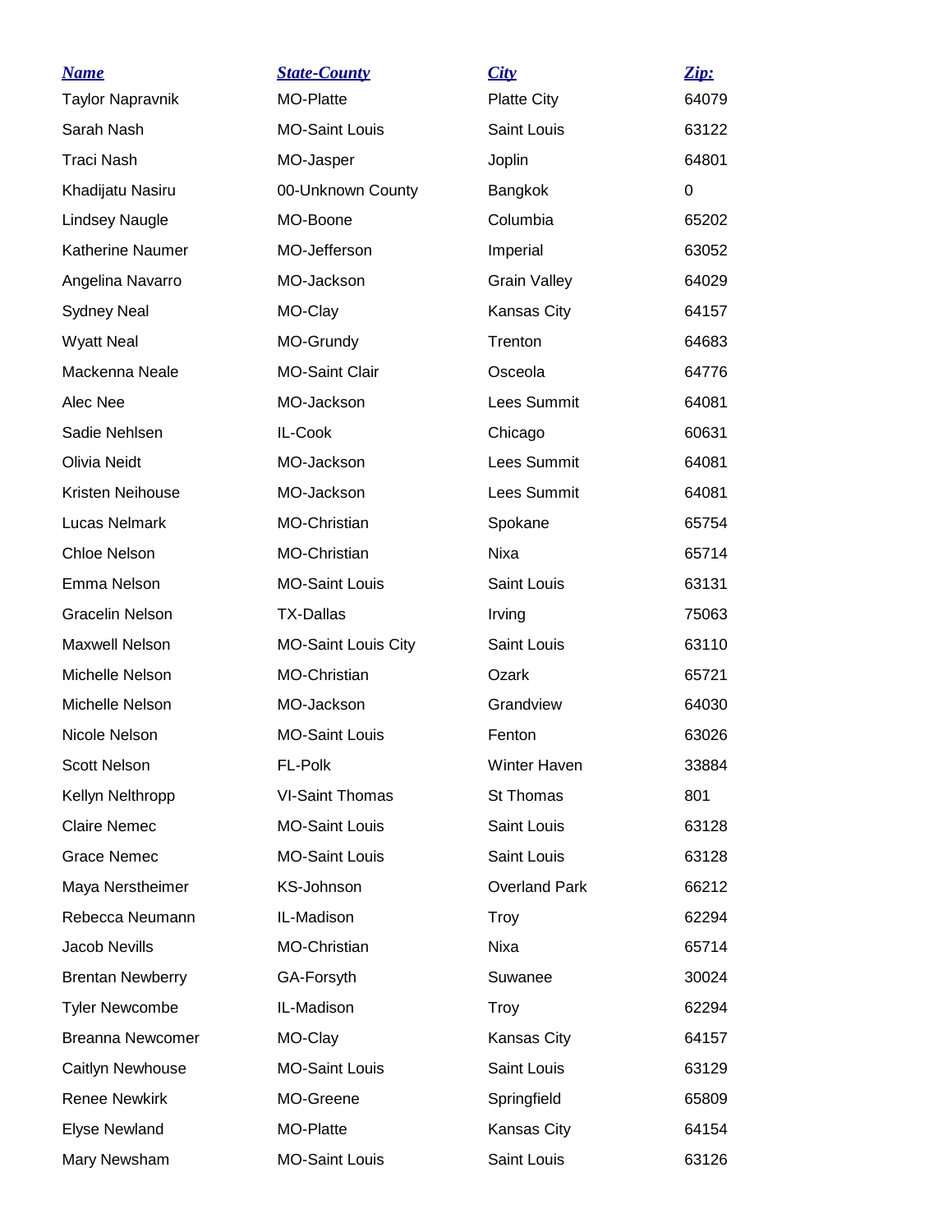| <b>Name</b>             | <b>State-County</b>     | City                | Zip:     |
|-------------------------|-------------------------|---------------------|----------|
| Kelly Ng                | 00-Unknown County       | Ambato              | 0        |
| Duy Nghiem              | 00-Unknown County       | Ho Chi Minh         | 0        |
| Van Ngo                 | MO-Miller               | Osage Beach         | 65065    |
| An Nguyen               | ME-Washington           | East Machias        | 4630     |
| Anh Nguyen              | 00-Unknown County       | Tay Ninh City       | 0        |
| Bao Nguyen              | MO-Greene               | Springfield         | 65807    |
| <b>BJ Nguyen</b>        | 00-Unknown County       | Ho Chi Minh         | 0        |
| Christine Nguyen        | MO-Greene               | Springfield         | 65804    |
| Cuong Nguyen            | 00-Unknown County       | Hochiminh City      | 0        |
| Damien Nguyen           | 00-Unknown County       | Can Tho             | 0        |
| Hannah Nguyen           | 00-Unknown County       | Da Nang             | 0        |
| Hannah Nguyen           | 00-Unknown County       | Dong Nai            | 0        |
| Hung Nguyen             | 00-Unknown County       | Hanoi               | $\Omega$ |
| Lena Nguyen             | MO-Christian            | Sparta              | 65753    |
| Linh Nguyen             | 00-Unknown County       | Hanoi               | 0        |
| Minh Nguyen             | 00-Unknown County       | Hanoi               | 0        |
| Quan Nguyen             | 00-Unknown County       | Dak Mil Town        | 0        |
| Tin Nguyen              | 00-Unknown County       | Quang Nam Province  | 0        |
| <b>Trinidy Nguyen</b>   | MO-Jackson              | Lees Summit         | 64064    |
| Vivian Nguyen           | 00-Unknown County       | Hanoi               | 0        |
| Neil Nicholas           | MO-Polk                 | <b>Bolivar</b>      | 65613    |
| <b>Bethany Nichols</b>  | MO-Benton               | Warsaw              | 65355    |
| <b>Halie Nichols</b>    | MO-Platte               | <b>Kansas City</b>  | 64152    |
| Maycee Nichols          | MO-Clinton              | Turney              | 64493    |
| Vaeya Nichols           | MO-Christian            | Ozark               | 65721    |
| Grahm Nicholson         | MO-Greene               | Springfield         | 65810    |
| <b>Garrett Nichting</b> | MO-Adair                | Greentop            | 63546    |
| Anna Niebrugge          | <b>KS-Miami</b>         | Louisburg           | 66053    |
| Jonathan Niedringhaus   | <b>MO-Saint Charles</b> | O Fallon            | 63368    |
| Aaron Nieman            | <b>MO-Saint Louis</b>   | Eureka              | 63025    |
| Westen Niermann         | MO-Cedar                | Stockton            | 65785    |
| Jaleh Nikfarjam         | MO-Greene               | Republic            | 65738    |
| <b>Claire Nilges</b>    | MO-Osage                | <b>Bonnots Mill</b> | 65016    |
| <b>Kendal Nilges</b>    | MO-Osage                | <b>Bonnots Mill</b> | 65016    |
| <b>Aubrey Nilica</b>    | <b>MO-Saint Charles</b> | Saint Charles       | 63301    |
| Sarah Nitchman          | MO-Lincoln              | <b>Troy</b>         | 63379    |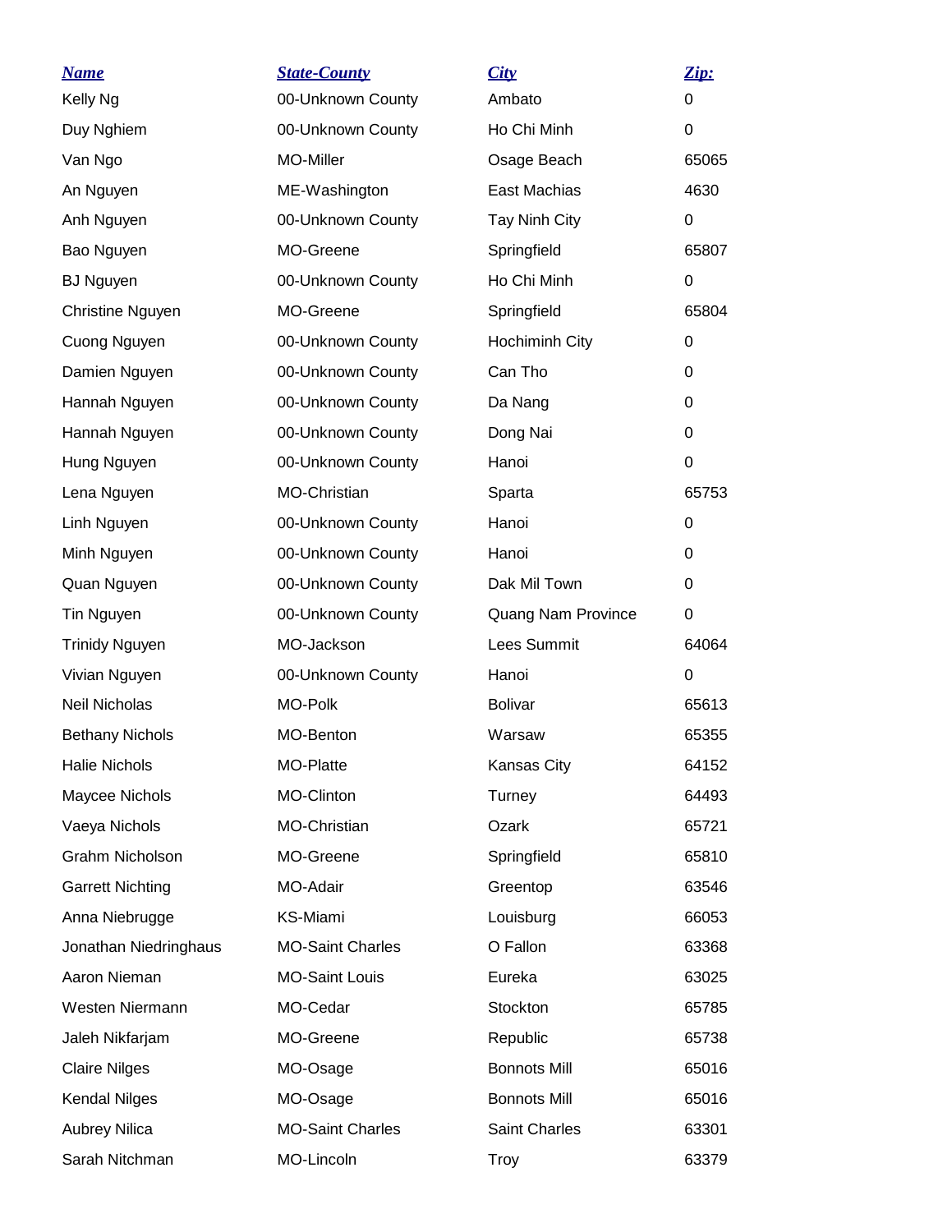| <b>Name</b>             | <b>State-County</b>     | City                 | Zip:  |
|-------------------------|-------------------------|----------------------|-------|
| <b>Spencer Nivens</b>   | MO-Boone                | Columbia             | 65203 |
| Desiree Nixon           | MO-Greene               | Springfield          | 65807 |
| Jacey Noble             | MO-Greene               | Springfield          | 65809 |
| <b>Marshall Noble</b>   | <b>MO-Pettis</b>        | Sedalia              | 65301 |
| Daryan Noel             | MO-Greene               | Springfield          | 65803 |
| <b>Sydney Noel</b>      | MO-Greene               | Springfield          | 65802 |
| Diana Nolan             | MO-Jasper               | Joplin               | 64801 |
| Ryan Nolan              | MO-Boone                | Ashland              | 65010 |
| Paige Nold              | <b>MO-Andrew</b>        | <b>Country Club</b>  | 64505 |
| <b>Hannah Noles</b>     | <b>MO-Saint Charles</b> | O Fallon             | 63366 |
| <b>Brooke Nolkemper</b> | KS-Johnson              | <b>Overland Park</b> | 66223 |
| Bakhrom Norkulov        | 00-Unknown County       | Kasbi                | 0     |
| Cooper Norman           | MO-Greene               | Springfield          | 65803 |
| Daniel Normann          | 00-Unknown County       | Husnes               | 0     |
| Clay North              | <b>MO-Saint Charles</b> | Lake St Louis        | 63367 |
| Samuel North            | MO-Jackson              | Kansas City          | 64113 |
| Kailyn Northrup         | IL-Champaign            | Mahomet              | 61853 |
| Allison Nothnagel       | MO-Hickory              | Pittsburg            | 65724 |
| Annaliese Novinger      | MO-Adair                | Kirksville           | 63501 |
| <b>Britney Nowak</b>    | MO-Greene               | Springfield          | 65803 |
| <b>Mary Nowlin</b>      | MO-Audrain              | Mexico               | 65265 |
| <b>Emily Nuhn</b>       | MO-Clay                 | Kearney              | 64060 |
| Elli Nunez              | MO-Polk                 | <b>Bolivar</b>       | 65613 |
| Anthony Nwaneri         | MO-Jackson              | Lees Summit          | 64086 |
| Caden O'Bannon          | <b>MO-Saint Louis</b>   | Fenton               | 63026 |
| Charity Obazughanmwen   | 00-Unknown County       | Surrey               | 0     |
| Annie Oberholtzer       | CA-Yolo                 | Davis                | 95618 |
| <b>Beth Obermark</b>    | MO-Franklin             | Washington           | 63090 |
| Nathan Obert            | MO-Christian            | Nixa                 | 65714 |
| Dominick Obie           | MO-Franklin             | Saint Clair          | 63077 |
| Erin O'Brien            | <b>MO-Saint Louis</b>   | Saint Louis          | 63126 |
| Haley O'Brien           | IA-Linn                 | Marion               | 52302 |
| Justin O'Brien          | MO-Lincoln              | Elsberry             | 63343 |
| Kirsten O'Brien         | MO-Greene               | Springfield          | 65810 |
| Emma O'Dell             | MO-Webster              | Marshfield           | 65706 |
| Jesica O'Dell           | MO-Greene               | Springfield          | 65803 |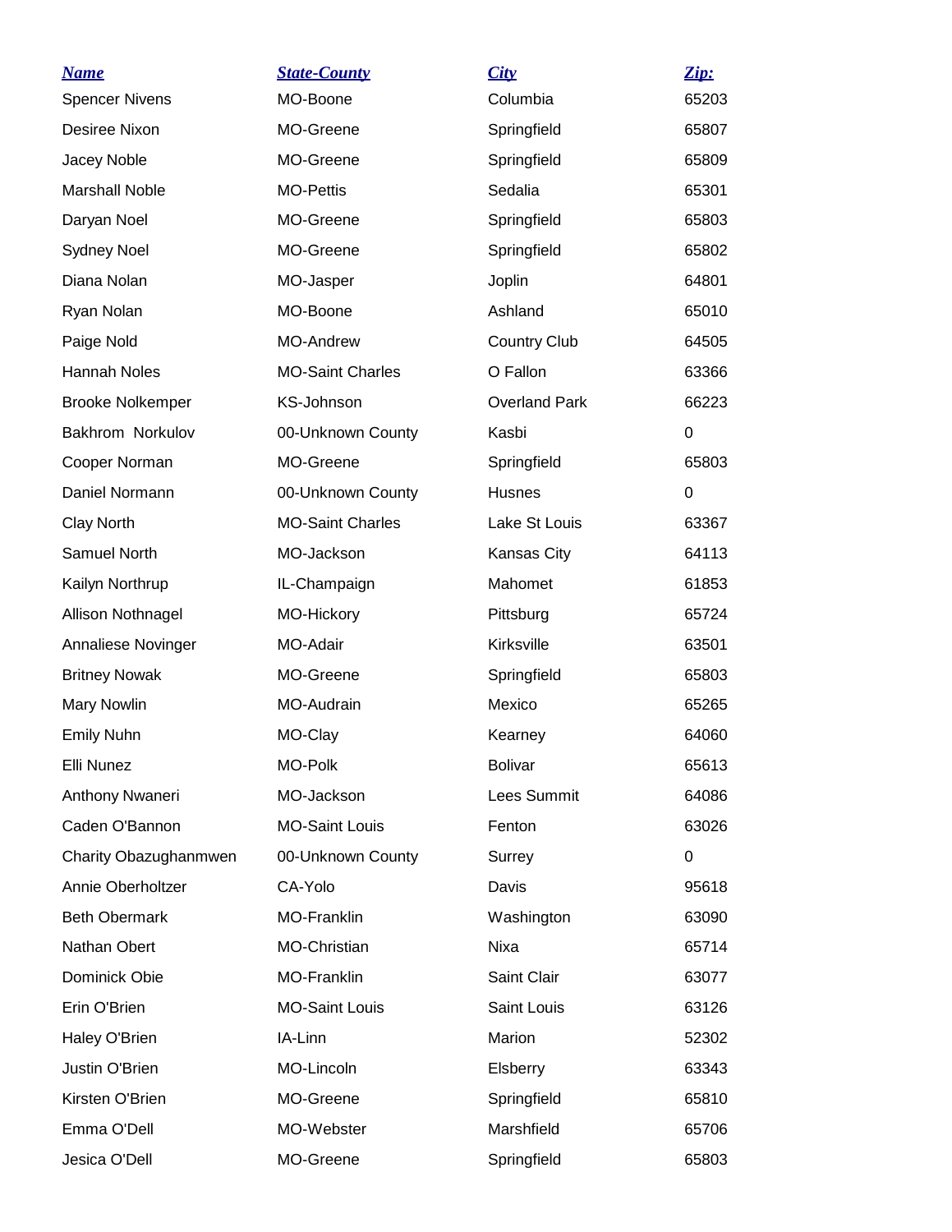| <b>Name</b>               | <b>State-County</b>        | City                 | Zip:     |
|---------------------------|----------------------------|----------------------|----------|
| Kamryn O'Dell             | MO-Platte                  | Weatherby Lake       | 64152    |
| Myranda Odom              | MO-Butler                  | Poplar Bluff         | 63901    |
| Becca Oesterlei           | <b>MO-Saint Louis</b>      | Saint Louis          | 63123    |
| McKayla Oesterreich       | MO-Greene                  | Springfield          | 65807    |
| Jentri Oetinger           | MO-Lafayette               | Odessa               | 64076    |
| Jacob Oetjen              | <b>MO-Saint Louis</b>      | Fenton               | 63026    |
| <b>Haley Oetterer</b>     | MO-Warren                  | Marthasville         | 63357    |
| <b>Emma Oetting</b>       | <b>MO-Saint Charles</b>    | <b>Saint Charles</b> | 63303    |
| Victoria Ogbeifun         | MO-Greene                  | Republic             | 65738    |
| <b>Brigid Ogle</b>        | <b>MO-Saint Louis</b>      | Wildwood             | 63011    |
| Jacob Ogle                | MO-Pulaski                 | Dixon                | 65459    |
| Mia Ogle                  | MO-Cape Girardeau          | Cape Girardeau       | 63701    |
| Lauren O'Hara             | MO-Greene                  | Springfield          | 65807    |
| Genna Ohrenberg           | MO-Greene                  | Springfield          | 65810    |
| Grace O'Keefe             | KS-Johnson                 | <b>Overland Park</b> | 66221    |
| Hannah Oldham             | <b>KS-Johnson</b>          | <b>Spring Hill</b>   | 66083    |
| Sarah O'Leary             | MO-Jefferson               | Imperial             | 63052    |
| <b>Tess Oligschlaeger</b> | <b>MO-Saint Louis</b>      | Saint Louis          | 63126    |
| Antoinette Oliphant       | <b>MO-Saint Charles</b>    | Lake St Louis        | 63367    |
| Jacob Oliver              | <b>MO-Sainte Genevieve</b> | Sainte Genevieve     | 63670    |
| Anastasia Olson           | CA-Ventura                 | Moorpark             | 93021    |
| Caroline Olson            | MO-Vernon                  | Nevada               | 64772    |
| Kristina Olson            | <b>MO-Saint Louis</b>      | Eureka               | 63025    |
| Stacia Olson              | MO-Newton                  | Neosho               | 64850    |
| Sophia Olszowka           | MO-Franklin                | Union                | 63084    |
| <b>Elizabeth Oltmanns</b> | MO-Jackson                 | <b>Blue Springs</b>  | 64015    |
| Weston O'Malley           | MO-Greene                  | <b>Brookline</b>     | 65619    |
| Hannah O'Neal             | MO-Greene                  | Springfield          | 65803    |
| James O'Neal              | 00-Unknown County          |                      | 0        |
| Ashlyn Ooi                | 00-Unknown County          | Subang Jaya          | $\Omega$ |
| <b>Tiffany Orchard</b>    | MO-Oregon                  | Alton                | 65606    |
| Grace Ordonio             | MO-Clay                    | Liberty              | 64068    |
| Megan O'Rear              | 00-Unknown County          |                      | 0        |
| Sofia Orlando             | <b>MO-Saint Louis</b>      | Wildwood             | 63011    |
| Mia Orlich                | MO-Clay                    | Liberty              | 64068    |
| Ethan Ormsby              | <b>MO-Saint Charles</b>    | O Fallon             | 63368    |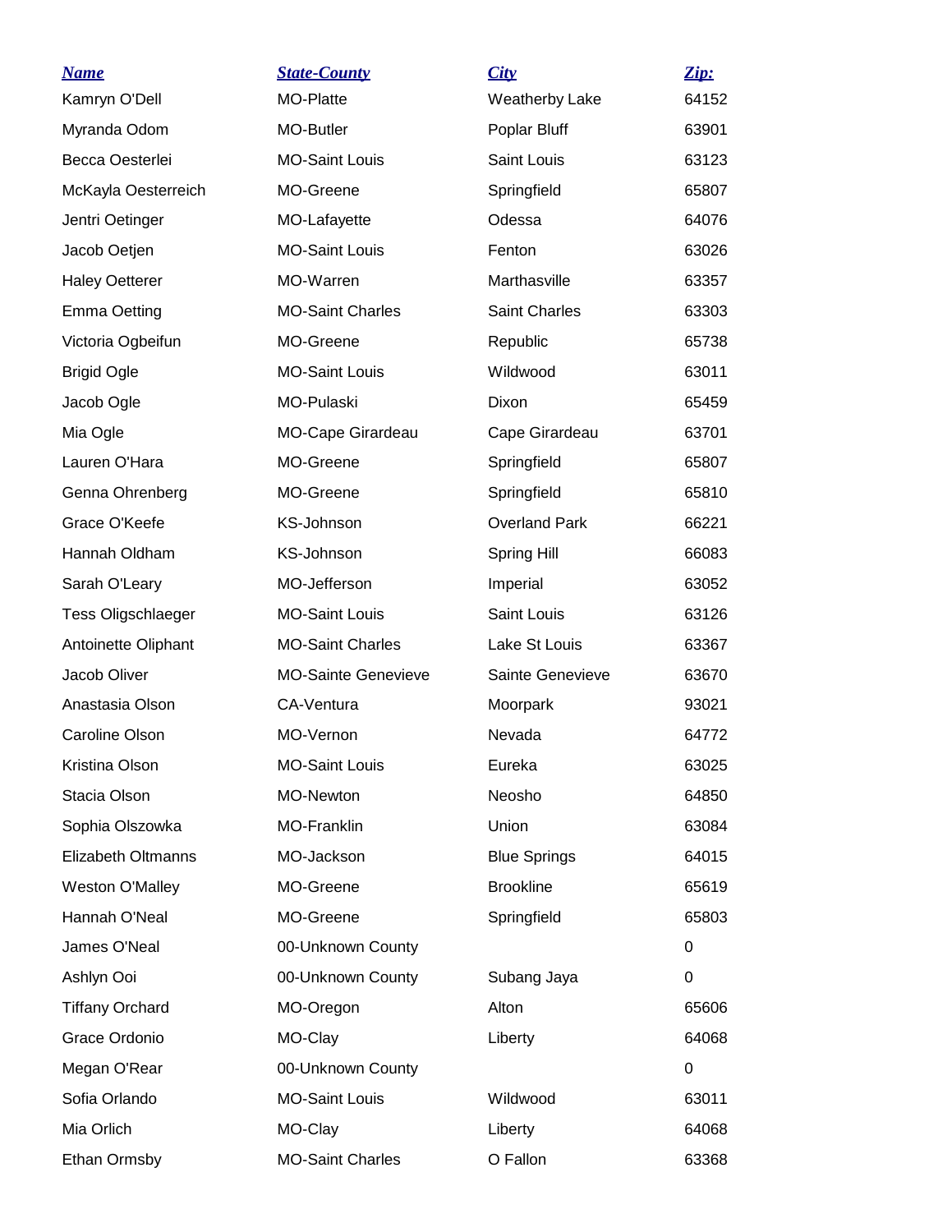| <u>Name</u>            | <b>State-County</b>     | City                 | Zip:     |
|------------------------|-------------------------|----------------------|----------|
| Makenna Ornes          | MO-Platte               | Kansas City          | 64152    |
| <b>CLINTON Orori</b>   | 00-Unknown County       | Kisii                | $\Omega$ |
| Kallie Orozco          | MO-Camden               | Montreal             | 65591    |
| Shelbey Orr            | MO-Greene               | Springfield          | 65804    |
| Avery Orscheln         | MO-Osage                | <b>Bonnots Mill</b>  | 65016    |
| Kamaile Ortega         | <b>MO-Pulaski</b>       | Waynesville          | 65583    |
| Isabella Ortmann       | MO-Jefferson            | <b>Barnhart</b>      | 63012    |
| <b>Chandler Orwig</b>  | MO-Barry                | Monett               | 65708    |
| Lindsey Osborn         | <b>MO-Howell</b>        | Pomona               | 65789    |
| Monica Osborn          | MO-Johnson              | Warrensburg          | 64093    |
| Sarah Osborne          | MO-Jackson              | Lees Summit          | 64086    |
| Simon Osler            | <b>MO-Saint Charles</b> | Wentzville           | 63385    |
| Jordan Osman           | <b>MO-Saint Charles</b> | <b>Saint Charles</b> | 63304    |
| <b>Taylor Osman</b>    | MO-Morgan               | Stover               | 65078    |
| Claudia O'Steen        | MO-Christian            | Nixa                 | 65714    |
| <b>Emily Oster</b>     | <b>MO-Saint Louis</b>   | Fenton               | 63026    |
| <b>Emily Ostmeyer</b>  | <b>KS-Sedgwick</b>      | Derby                | 67037    |
| Noah Ostrega           | <b>MO-Saint Charles</b> | Wentzville           | 63385    |
| Cody O'Sullivan        | MO-Barton               | Lamar                | 64759    |
| Meghan Oswald          | MO-Jackson              | Lees Summit          | 64064    |
| Kayla O'Toole          | <b>MO-Saint Louis</b>   | Saint Louis          | 63129    |
| Karly Ott              | MO-Greene               | Springfield          | 65809    |
| <b>Halli Otte</b>      | MO-Lewis                | Canton               | 63435    |
| Amelia Otten           | <b>MO-Saint Louis</b>   | Fenton               | 63026    |
| Grace Otto             | MO-Miller               | Lake Ozark           | 65049    |
| <b>Bennett Outman</b>  | <b>MO-Saint Charles</b> | Dardenne Prairie     | 63368    |
| Dessa Outman           | <b>MO-Saint Charles</b> | Dardenne Prairie     | 63368    |
| Kylie Overbaugh        | KS-Johnson              | Shawnee              | 66218    |
| Sarah Overbeck         | NE-Douglas              | Omaha                | 68152    |
| <b>Weston Overturf</b> | MO-Greene               | <b>Battlefield</b>   | 65619    |
| Kate Owen              | MO-Greene               | <b>Battlefield</b>   | 65619    |
| Parker Owen            | MO-Greene               | Ash Grove            | 65604    |
| Alyssa Owens           | MO-Greene               | Willard              | 65781    |
| Hannah Owens           | MO-Franklin             | Union                | 63084    |
| <b>Riley Owens</b>     | MO-Greene               | Springfield          | 65810    |
| Alexa Owings           | MO-Greene               | Springfield          | 65807    |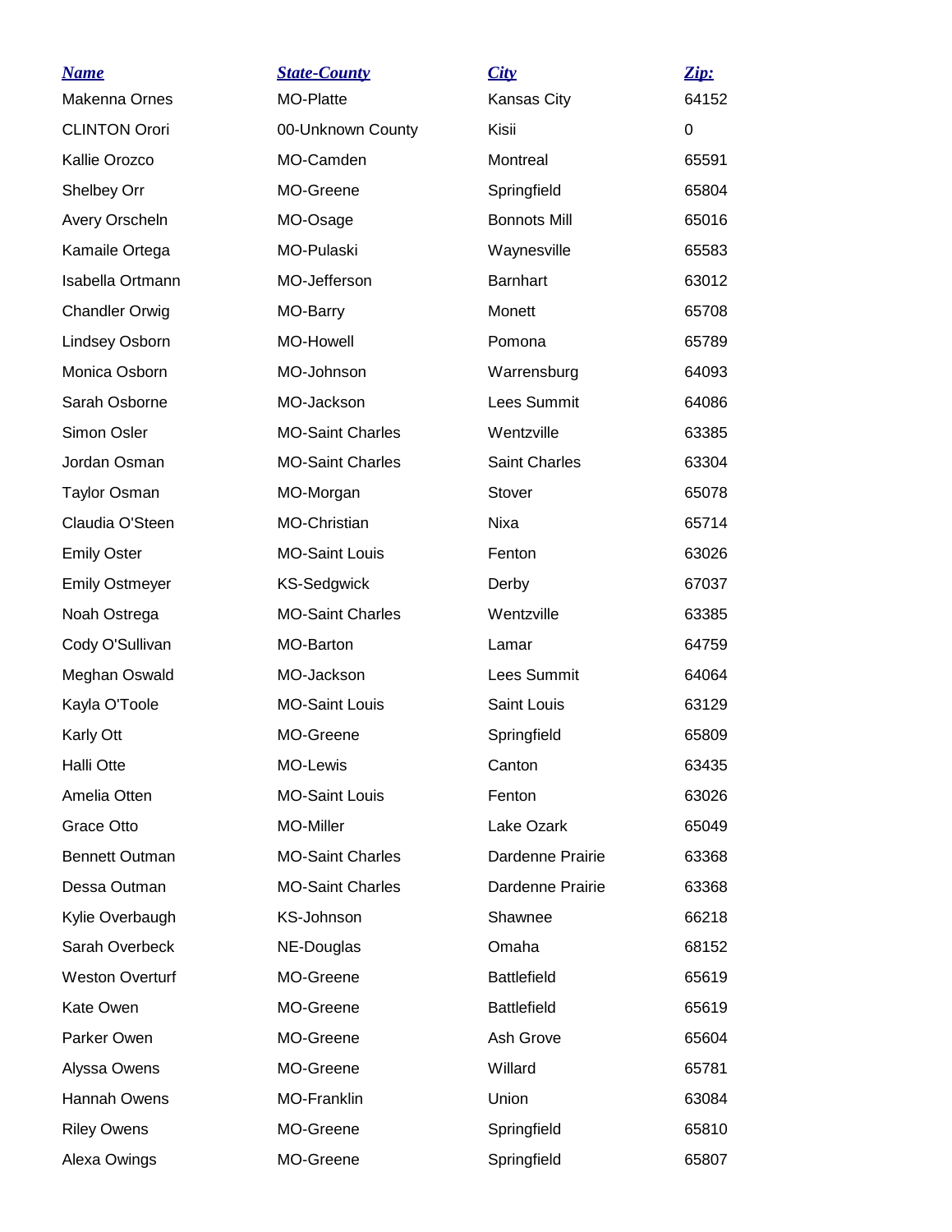| <u>Name</u>             | <b>State-County</b>      | City                | Zip:  |
|-------------------------|--------------------------|---------------------|-------|
| <b>Emily Owings</b>     | <b>MO-Saint Francois</b> | <b>Bonne Terre</b>  | 63628 |
| Erinayo Oyedeji         | MO-Christian             | Nixa                | 65714 |
| Alysa Oyerly            | MO-Barry                 | Monett              | 65708 |
| Bryan Jomar Paat        | KS-Johnson               | Olathe              | 66061 |
| <b>Blake Pace</b>       | <b>MO-Christian</b>      | Ozark               | 65721 |
| Breanna Pace            | MO-Jasper                | Joplin              | 64804 |
| Michael Paden           | MO-Greene                | Springfield         | 65807 |
| Sarah Padfield          | MO-Greene                | Rogersville         | 65742 |
| Caitlin Padgett         | IL-Saint Clair           | <b>Belleville</b>   | 62226 |
| <b>Cory Padgett</b>     | IL-Saint Clair           | <b>Belleville</b>   | 62226 |
| Cy Pagador              | MO-Greene                | Springfield         | 65804 |
| <b>Grace Pahic</b>      | <b>MO-Saint Louis</b>    | <b>Ballwin</b>      | 63021 |
| Kourtney Paige          | MO-Taney                 | <b>Branson</b>      | 65616 |
| Chris Pajda             | <b>MO-Saint Louis</b>    | <b>Saint Peters</b> | 63376 |
| Irina Palenko           | MO-Taney                 | <b>Branson</b>      | 65616 |
| Abigail Palmer          | <b>MO-Christian</b>      | Ozark               | 65721 |
| Caeden Palmer           | OK-Pottawatomie          | Shawnee             | 74804 |
| <b>Carlisle Palmer</b>  | MO-Clay                  | Smithville          | 64089 |
| <b>Tanner Palmer</b>    | <b>MO-Christian</b>      | Nixa                | 65714 |
| Alex Palozola           | <b>MO-Saint Louis</b>    | Saint Louis         | 63125 |
| <b>Samuel Pannett</b>   | <b>MO-Saint Louis</b>    | Chesterfield        | 63017 |
| <b>Bailey Panus</b>     | <b>MO-Saint Charles</b>  | O Fallon            | 63368 |
| Micaela Pardue          | MO-Greene                | Springfield         | 65804 |
| Lisa Park               | <b>TX-Collin</b>         | Allen               | 75013 |
| Meredith Park           | AR-Benton                | Bentonville         | 72712 |
| Seojin Park             | 00-Unknown County        | Jinju Si            | 0     |
| <b>Bailey Parker</b>    | MO-Callaway              | Fulton              | 65251 |
| <b>Chad Parker</b>      | MO-Greene                | Republic            | 65738 |
| Marissa Parker          | MO-Greene                | Springfield         | 65807 |
| Olivia Parker           | <b>MO-Saint Charles</b>  | O Fallon            | 63368 |
| <b>Scott Parker</b>     | MO-Greene                | Republic            | 65738 |
| <b>Dalton Parks</b>     | MO-Christian             | <b>Billings</b>     | 65610 |
| <b>Kelly Parmentier</b> | MO-Franklin              | Union               | 63084 |
| <b>Rylee Parrott</b>    | MO-Johnson               | Knob Noster         | 65336 |
| Paige Parson            | MO-Jefferson             | Eureka              | 63025 |
| Emma Parsons            | <b>KS-Douglas</b>        | Lawrence            | 66046 |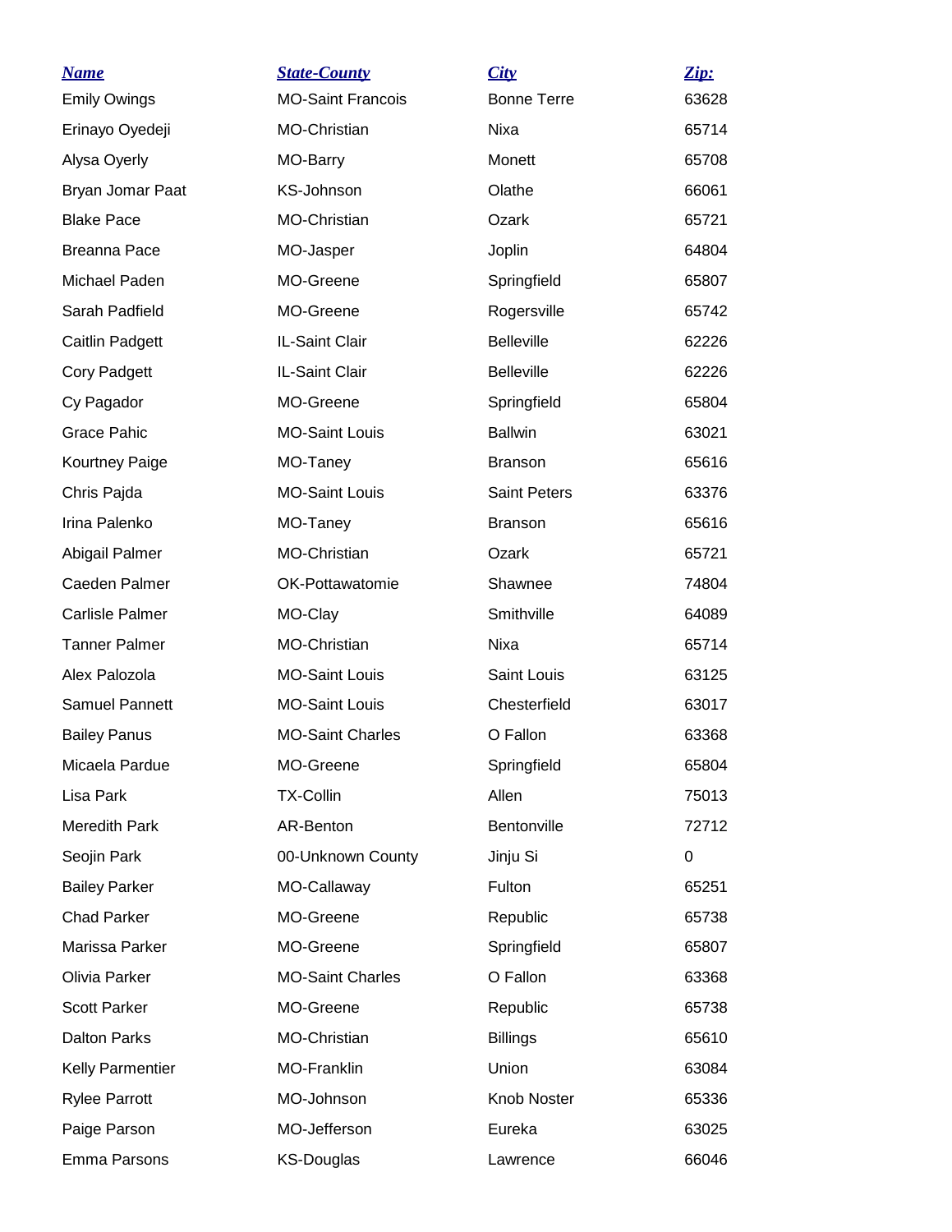| <b>Name</b><br>Kristopher Parsons | <b>State-County</b><br><b>MO-Saint Louis</b> | City<br>Chesterfield | Zip:<br>63017 |
|-----------------------------------|----------------------------------------------|----------------------|---------------|
| <b>Rachel Parsons</b>             | KS-Douglas                                   | Lawrence             | 66046         |
| <b>Lily Partridge</b>             | <b>MO-Saint Louis</b>                        | Saint Louis          | 63119         |
| Kathryn Pasley                    | MO-Jefferson                                 | Festus               | 63028         |
| <b>Deenal Patel</b>               | <b>KS-Sedgwick</b>                           | Haysville            | 67060         |
| Shivam Patel                      | MO-Laclede                                   | Lebanon              | 65536         |
| Joseph Patrick                    | MO-Greene                                    | Springfield          | 65804         |
| <b>Marcus Patrick</b>             | MO-Jackson                                   | Raytown              | 64133         |
| <b>Breia Patterson</b>            | MO-Clay                                      | Kansas City          | 64119         |
| <b>Gannon Patterson</b>           | MO-Greene                                    | Springfield          | 65809         |
| <b>Grace Patterson</b>            | MO-Jefferson                                 | Fenton               | 63026         |
| Mikayla Patterson                 | MO-Cole                                      | Jefferson City       | 65109         |
| Megan Pattison                    | MO-Pulaski                                   | Dixon                | 65459         |
| Daija Patton-Cook                 | MO-Jackson                                   | Kansas City          | 64132         |
| Julia Paul                        | IL-Madison                                   | Edwardsville         | 62025         |
| <b>Bryce Pautler</b>              | IL-Monroe                                    | Columbia             | 62236         |
| Jenna Pavlacic                    | <b>MO-Saint Louis</b>                        | Saint Louis          | 63129         |
| Sabrina Pavlova                   | MO-Christian                                 | Ozark                | 65721         |
| Sydney Pearlman                   | <b>MO-Saint Charles</b>                      | Lake Saint Louis     | 63367         |
| Jillian Pearman                   | MO-Greene                                    | Springfield          | 65802         |
| Wayne Pearman                     | MO-Greene                                    | Springfield          | 65802         |
| Erin Pearson                      | <b>MO-Christian</b>                          | Spokane              | 65754         |
| Libby Pearson                     | MO-Dunklin                                   | Campbell             | 63933         |
| Michael Peck                      | 00-Unknown County                            | <b>Bodmin</b>        | 0             |
| Caleb Peckover                    | OR-Columbia                                  | Scappoose            | 97056         |
| Karli Pedersen                    | MO-Douglas                                   | Oldfield             | 65720         |
| <b>Blake Peery</b>                | KS-Johnson                                   | Mission              | 66205         |
| Jianyu Pei                        | 00-Unknown County                            | Shuang YaShan        | 0             |
| Kunxiu Pei                        | 00-Unknown County                            | Shenyang             | 0             |
| Yufei Pei                         | 00-Unknown County                            | Yingkou              | $\Omega$      |
| Justin Pelizzaro                  | <b>MO-Saint Louis</b>                        | Saint Louis          | 63123         |
| <b>Brooklynn Pelley</b>           | MO-Greene                                    | Springfield          | 65802         |
| Parker Pellham                    | MO-Christian                                 | <b>Billings</b>      | 65610         |
| Jackie Pence                      | MO-Greene                                    | Willard              | 65781         |
| Baoyin Peng                       | 00-Unknown County                            | Changsha             | 0             |
| Amanda Penkalski                  | MO-Greene                                    | Springfield          | 65804         |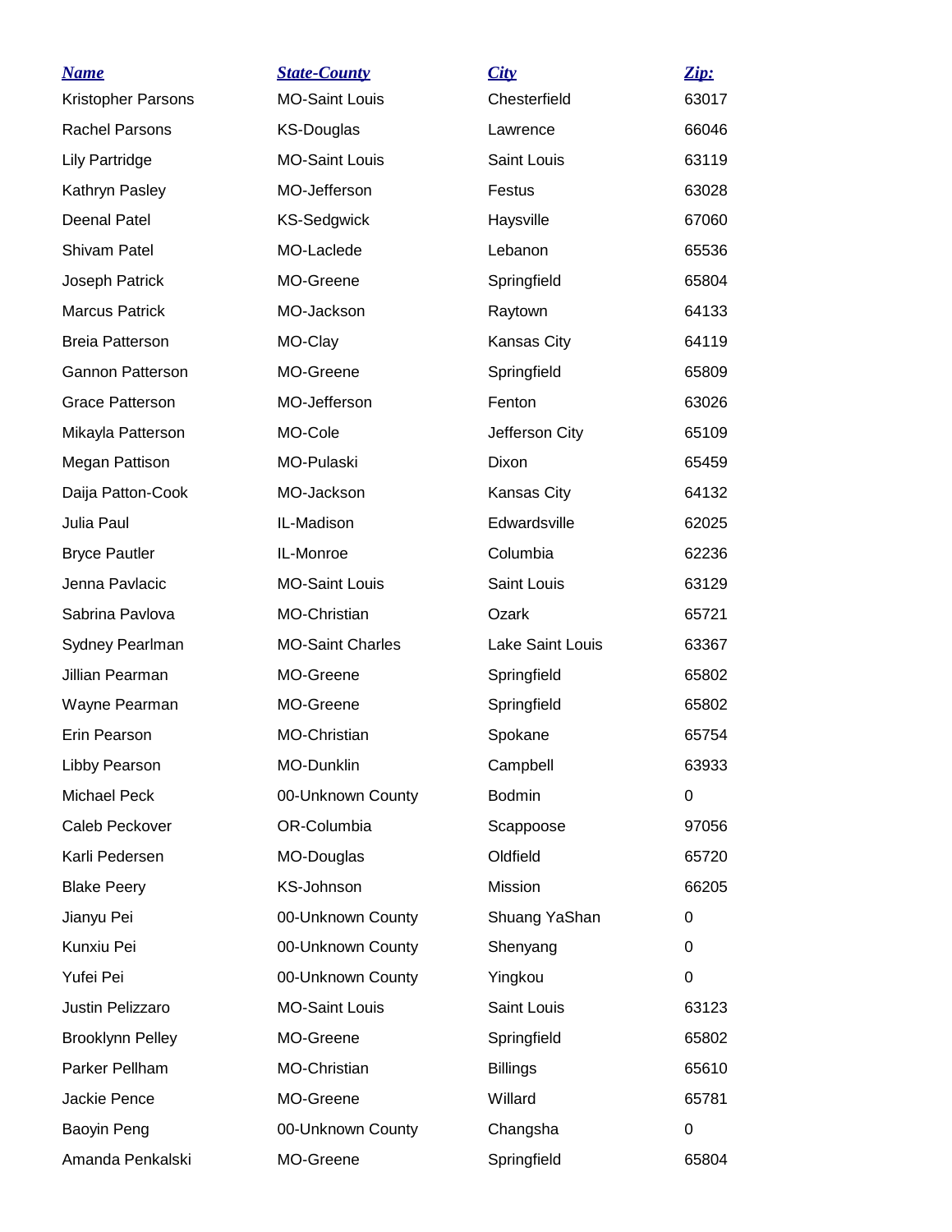| <b>Name</b>           | <b>State-County</b>     | City                 | Zip:  |
|-----------------------|-------------------------|----------------------|-------|
| Lexee Penner          | MO-Taney                | <b>Branson</b>       | 65616 |
| Olivia Penniman       | MO-Greene               | Springfield          | 65802 |
| Anna Pennington       | OK-Washington           | <b>Bartlesville</b>  | 74006 |
| Reese Pennington      | <b>MO-Saint Louis</b>   | Saint Louis          | 63122 |
| <b>Matthew Perdue</b> | MO-Greene               | Springfield          | 65810 |
| Jaydan Perez          | IL-Kane                 | Hampshire            | 60140 |
| <b>Rachel Perez</b>   | IL-Saint Clair          | Swansea              | 62226 |
| <b>Brady Perkins</b>  | MO-Christian            | Ozark                | 65721 |
| <b>Ernie Perkins</b>  | IL-Peoria               | Princeville          | 61559 |
| Ingrid Perkins        | KS-Miami                | Wellsville           | 66092 |
| <b>Liam Perkins</b>   | MO-Christian            | Nixa                 | 65714 |
| <b>Trevor Perkins</b> | <b>MO-Saint Louis</b>   | Fenton               | 63026 |
| <b>Sydney Perks</b>   | <b>MO-Saint Charles</b> | <b>Saint Charles</b> | 63304 |
| Roger Perry           | MO-Christian            | Ozark                | 65721 |
| Garrett Perryman      | MO-Greene               | Springfield          | 65810 |
| Olivia Perryman       | <b>MO-Saint Charles</b> | O Fallon             | 63368 |
| Cole Pershing         | MO-Pulaski              | Richland             | 65556 |
| Laura Persinger       | MO-Polk                 | <b>Bolivar</b>       | 65613 |
| <b>Elias Peters</b>   | <b>MO-Saint Louis</b>   | Saint Louis          | 63129 |
| <b>Elisa Peters</b>   | MO-Greene               | <b>Battlefield</b>   | 65619 |
| <b>Madelyn Peters</b> | IL-Adams                | Quincy               | 62301 |
| <b>Tyler Peters</b>   | IL-Morgan               | South Jacksonville   | 62650 |
| Lillian Petersen      | MO-Greene               | Springfield          | 65802 |
| Olivia Petersen       | MO-Clay                 | Kansas City          | 64158 |
| Anna Peterson         | WI-Washington           | Allenton             | 53002 |
| Ashley Peterson       | <b>MO-Christian</b>     | Nixa                 | 65714 |
| Hannah Peterson       | MO-Clay                 | Kansas City          | 64156 |
| <b>Quinn Peterson</b> | <b>MO-Saint Louis</b>   | Wildwood             | 63040 |
| Sarah Peterson        | <b>MO-Saint Louis</b>   | Ellisville           | 63021 |
| <b>Holden Petitt</b>  | MO-Vernon               | Nevada               | 64772 |
| Elizabeth Petruso     | <b>MO-Saint Louis</b>   | <b>Saint Peters</b>  | 63376 |
| Kaitlyn Petty         | MO-Jackson              | <b>Grain Valley</b>  | 64029 |
| Laurel Pevahouse      | <b>MO-Newton</b>        | Joplin               | 64804 |
| Alexa Pfeiffer        | MO-Lincoln              | Winfield             | 63389 |
| Kayla Pfitzner        | MO-Greene               | Ozark                | 65721 |
| Adrian Pham           | MO-Barry                | Monett               | 65708 |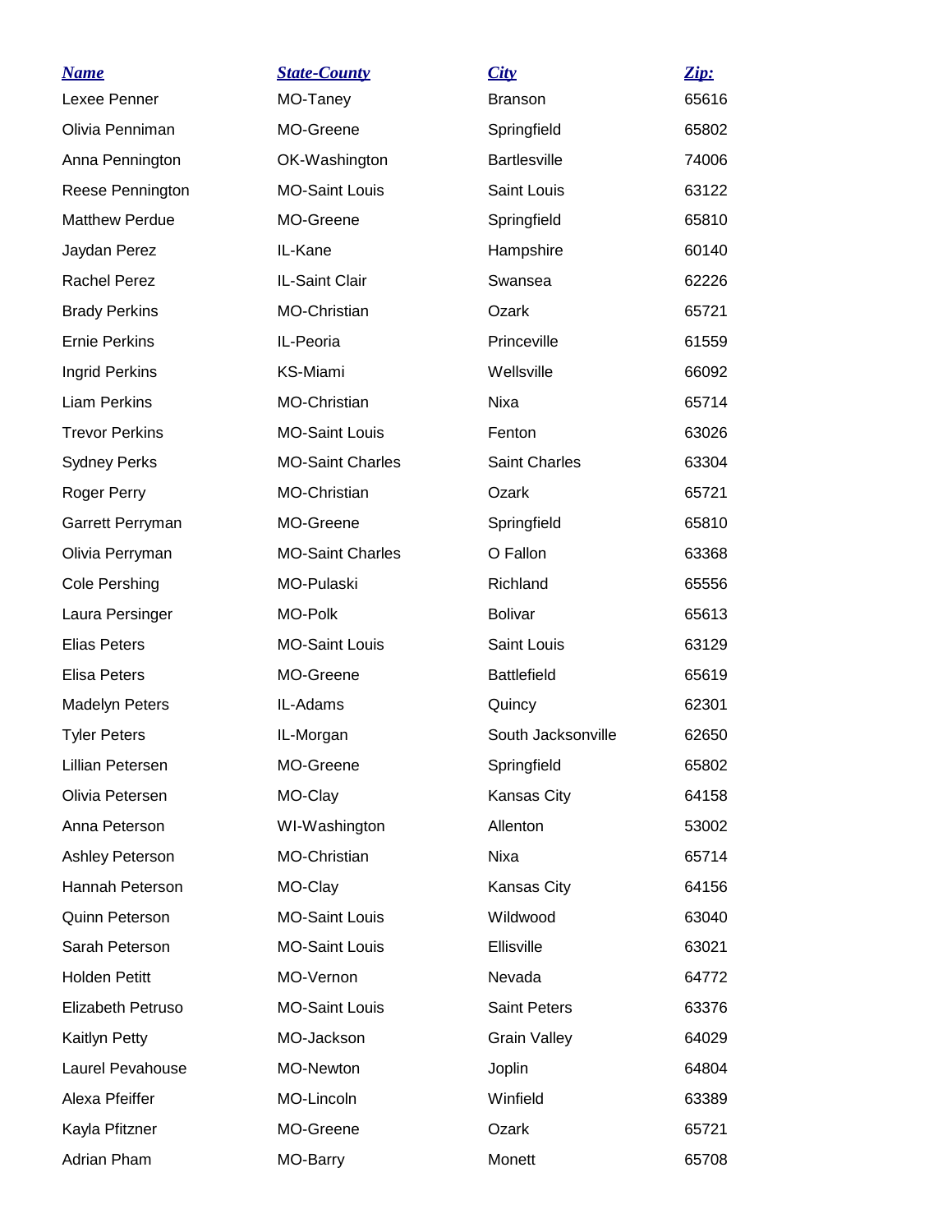| <b>Name</b>             | <b>State-County</b>        | City               | Zip:  |
|-------------------------|----------------------------|--------------------|-------|
| Cody Pham               | 00-Unknown County          | Ho Chi Minh        | 0     |
| Jenny Pham              | MO-Greene                  | Springfield        | 65810 |
| Linh Pham               | 00-Unknown County          | Hanoi              | 0     |
| Vy Pham                 | MO-Greene                  | Springfield        | 65810 |
| Elaine Phan             | 00-Unknown County          | Vung Tau           | 0     |
| Rayuth Phan             | <b>MO-Saint Louis</b>      | Ellisville         | 63021 |
| <b>Emily Phillips</b>   | MO-Greene                  | Springfield        | 65804 |
| <b>Gavin Phillips</b>   | MO-Jasper                  | Webb City          | 64870 |
| <b>Mason Phillips</b>   | MO-Clay                    | Kansas City        | 64157 |
| <b>Vincent Phillips</b> | MO-Greene                  | <b>Battlefield</b> | 65619 |
| <b>Ashley Philpot</b>   | MO-Jasper                  | Joplin             | 64801 |
| <b>Yuling Piao</b>      | 00-Unknown County          | Shenyang           | 0     |
| <b>Matthew Pickens</b>  | MO-Greene                  | Springfield        | 65803 |
| Abigail Pierce          | MO-Jefferson               | Fenton             | 63026 |
| <b>Zachary Pierce</b>   | <b>MO-Saint Louis</b>      | Chesterfield       | 63017 |
| <b>Campbell Piercy</b>  | MO-Greene                  | Springfield        | 65807 |
| Lauren Pieske           | MO-Franklin                | Union              | 63084 |
| Mackenzie Pike          | MO-Miller                  | Eldon              | 65026 |
| Ravi Teja Pilli         | 00-Unknown County          | Hyderabad          | 0     |
| <b>Daniel Pilotto</b>   | MO-Christian               | Nixa               | 65714 |
| Kylie Pingleton         | MO-Howell                  | <b>West Plains</b> | 65775 |
| <b>Taylor Pinon</b>     | MO-Polk                    | Polk               | 65727 |
| <b>Tyler Pinon</b>      | MO-Dallas                  | <b>Buffalo</b>     | 65622 |
| <b>Madeline Pinz</b>    | <b>MO-Saint Charles</b>    | Saint Charles      | 63304 |
| Alyson Piskulic         | <b>MO-Saint Louis</b>      | Saint Louis        | 63128 |
| Maggie Pitsch           | MO-Lafayette               | Concordia          | 64020 |
| <b>Ryan Pitts</b>       | MO-Greene                  | Springfield        | 65804 |
| Nicholas Pitzer         | <b>MO-Saint Louis</b>      | Grover             | 63040 |
| Angelo Pizzo            | <b>MO-Saint Charles</b>    | Saint Charles      | 63304 |
| Agnes Plamann           | MN-Anoka                   | Anoka              | 55303 |
| Kathryn Plautz          | MO-Clay                    | Kansas City        | 64118 |
| <b>Travin Plemmons</b>  | MO-Webster                 | Marshfield         | 65706 |
| <b>Brooke Plessner</b>  | <b>MO-Saint Charles</b>    | O Fallon           | 63366 |
| Colton Plowman          | MO-Christian               | <b>Billings</b>    | 65610 |
| Kaitlyn Pluff           | <b>MO-Saint Louis City</b> | Saint Louis        | 63109 |
| Alyssa Plummer          | IL-Madison                 | Godfrey            | 62035 |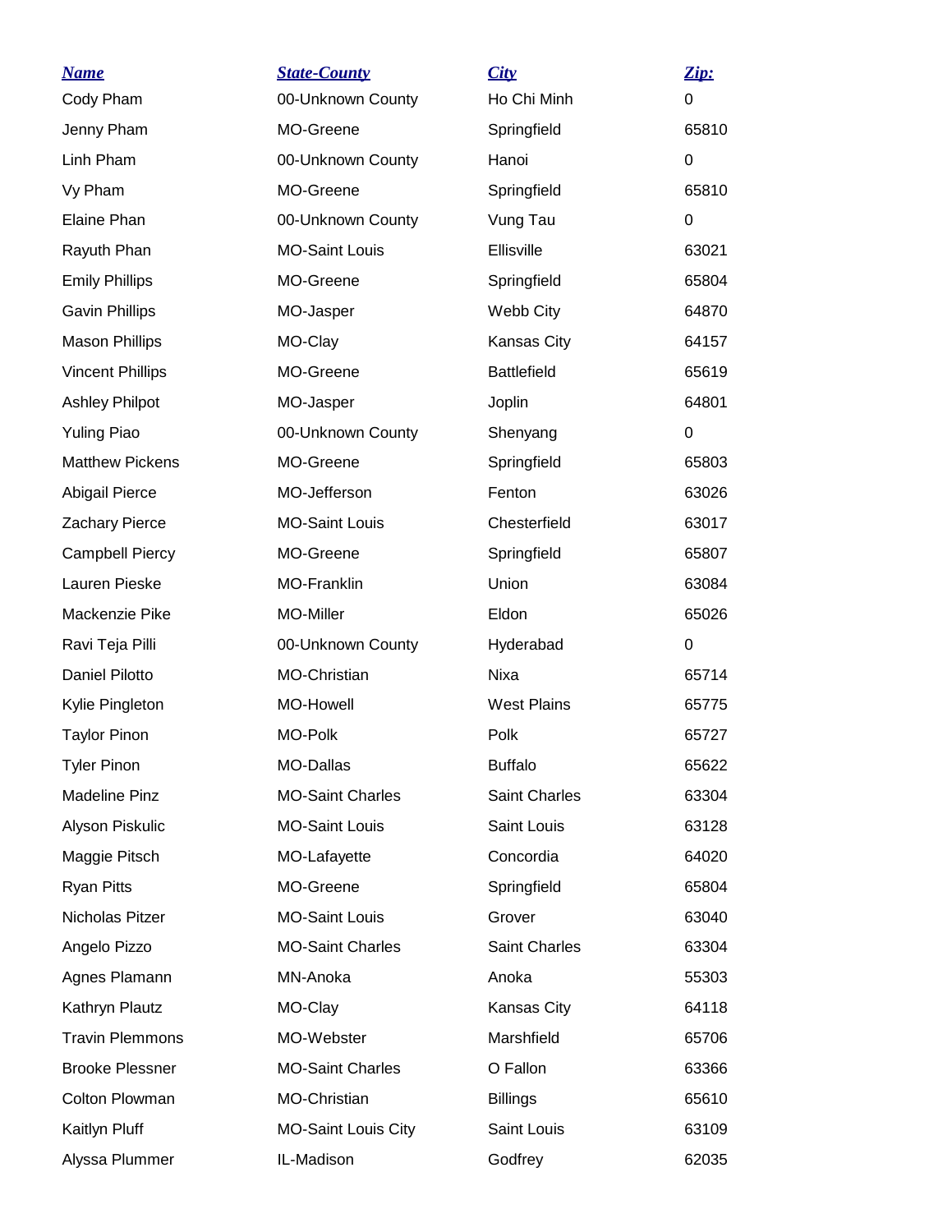| <b>Name</b><br>Amber Plummer | <b>State-County</b><br><b>MO-Saint Louis</b> | City<br><b>Valley Park</b> | Zip:<br>63088 |
|------------------------------|----------------------------------------------|----------------------------|---------------|
| <b>Rachel Plunkett</b>       | MO-Newton                                    | Diamond                    | 64840         |
| Ella Pohren                  | MO-Nodaway                                   | Maryville                  | 64468         |
| Pragyan Pokhrel              | 00-Unknown County                            | <b>Bhaktapus</b>           | 0             |
| Katrina Polansky             | IL-Saint Clair                               | <b>Belleville</b>          | 62221         |
| Allyson Pollard              | MO-Webster                                   | Marshfield                 | 65706         |
| <b>Whitney Pollard</b>       | MO-Jackson                                   | Lees Summit                | 64063         |
| <b>Kailey Pond</b>           | MO-Buchanan                                  | Saint Joseph               | 64506         |
| <b>Patrick Ponder</b>        | MO-Greene                                    | Springfield                | 65807         |
| <b>Emilye Pool</b>           | 00-Unknown County                            |                            | $\mathbf 0$   |
| Alexander Poole              | MO-Franklin                                  | Union                      | 63084         |
| Jordan Pope                  | MO-Osage                                     | Freeburg                   | 65035         |
| Natalie Pope                 | MO-Linn                                      | Marceline                  | 64658         |
| <b>Riley Pope</b>            | MO-Lawrence                                  | Aurora                     | 65605         |
| Connor Popp                  | OK-Tulsa                                     | <b>Bixby</b>               | 74008         |
| Ashley Porcelli              | <b>MO-Saint Louis</b>                        | Chesterfield               | 63005         |
| <b>Tyler Porras</b>          | MO-Clay                                      | Kansas City                | 64155         |
| Dawson Porter                | <b>MO-Saint Charles</b>                      | O Fallon                   | 63368         |
| Lisa Porter                  | MO-Greene                                    | Springfield                | 65807         |
| <b>Rachel Porter</b>         | MO-Clay                                      | Kearney                    | 64060         |
| Camryn Porzelt               | <b>MO-Saint Charles</b>                      | <b>Saint Peters</b>        | 63376         |
| <b>Ashley Potter</b>         | MO-Callaway                                  | Fulton                     | 65251         |
| <b>Martina Potter</b>        | MO-Dallas                                    | <b>Buffalo</b>             | 65622         |
| <b>Haley Powell</b>          | MO-Greene                                    | Springfield                | 65803         |
| Kathleen Powell              | MO-Greene                                    | Springfield                | 65807         |
| <b>Parker Powell</b>         | <b>MO-Saint Louis</b>                        | Saint Louis                | 63127         |
| Sarah Powell                 | MO-Greene                                    | Springfield                | 65807         |
| <b>Elizabeth Powers</b>      | <b>MO-Saint Louis</b>                        | Saint Louis                | 63127         |
| Shaylynn Powers              | MO-Christian                                 | Nixa                       | 65714         |
| Angelica Pozniak             | IL-McHenry                                   | Huntley                    | 60142         |
| Marianne Prax                | AK-Valdez Cordova                            | Valdez                     | 99686         |
| Elizabeth Presley            | MO-Greene                                    | Springfield                | 65807         |
| <b>Emmy Presley</b>          | MO-Polk                                      | <b>Bolivar</b>             | 65613         |
| Mara Presot                  | MO-Greene                                    | Springfield                | 65806         |
| <b>Ashley Prevallet</b>      | MO-Jefferson                                 | Arnold                     | 63010         |
| Anne Price                   | MO-Platte                                    | Parkville                  | 64152         |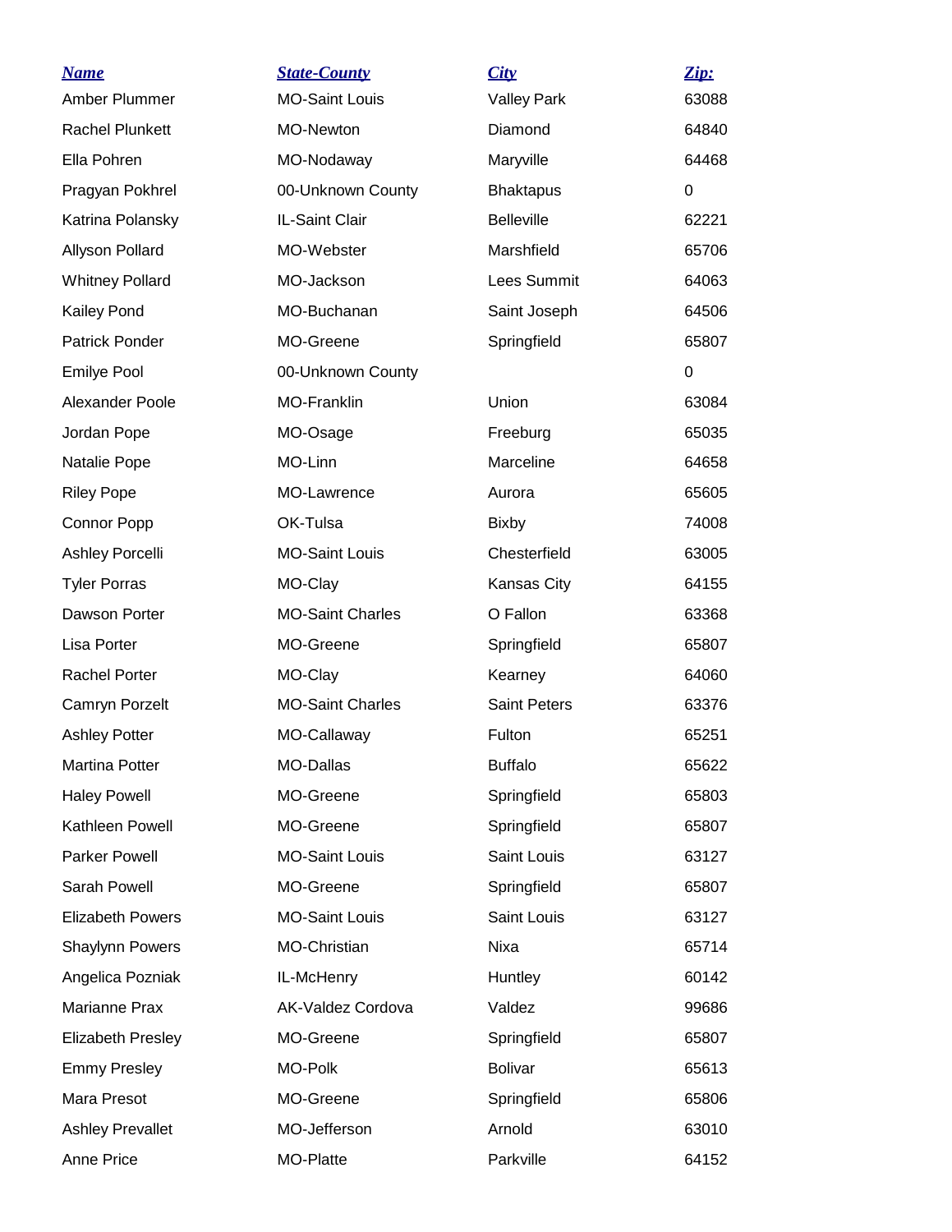| <u>Name</u><br><b>Michael Price</b> | <b>State-County</b><br>MO-Camden | <u>City</u><br>Camdenton | Zip:<br>65020 |
|-------------------------------------|----------------------------------|--------------------------|---------------|
| Nathan Price                        | MO-Christian                     | Ozark                    | 65721         |
| Zane Price                          | MO-Greene                        | Springfield              | 65807         |
| <b>Sky Principe</b>                 | MO-Pulaski                       | Saint Robert             | 65584         |
| Emma Pritchard                      | <b>MO-Saint Louis</b>            | Saint Louis              | 63122         |
| Kara Privitera                      | AZ-Maricopa                      | Scottsdale               | 85254         |
| <b>Brayden Procter</b>              | <b>MO-Saint Louis</b>            | Maryland Heights         | 63043         |
| Coriana Proemsey                    | <b>MO-Saint Louis</b>            | Saint Louis              | 63122         |
| <b>Tanner Proffitt</b>              | MO-Greene                        | Springfield              | 65807         |
| <b>Braden Prosser</b>               | MO-Taney                         | <b>Branson</b>           | 65616         |
| Cindi Prothro                       | MO-Greene                        | Springfield              | 65804         |
| <b>Haley Pruett</b>                 | <b>MO-Saint Louis</b>            | <b>Ballwin</b>           | 63021         |
| Izzy Pruett                         | MO-Franklin                      | Union                    | 63084         |
| Kaedon Pruiett                      | MO-Webster                       | Seymour                  | 65746         |
| Olivia Pruitt                       | MO-Laclede                       | Lebanon                  | 65536         |
| <b>Trey Przybysz</b>                | IL-Madison                       | Collinsville             | 62234         |
| Dane Puckett                        | MO-Greene                        | Springfield              | 65810         |
| <b>Joel Puckett</b>                 | MO-Greene                        | Willard                  | 65781         |
| Regan Puckett                       | MO-Greene                        | <b>Walnut Grove</b>      | 65770         |
| Alessia Puleo                       | 00-Unknown County                | Cambiago                 | 0             |
| Makenzie Pullen                     | <b>MO-New Madrid</b>             | Sikeston                 | 63801         |
| Grace Pupillo                       | <b>MO-Saint Charles</b>          | Lake Saint Louis         | 63367         |
| <b>Connor Purcell</b>               | MO-Jackson                       | Lees Summit              | 64081         |
| Kayla Purdome                       | MO-Christian                     | Oldfield                 | 65720         |
| Kylie Purdome                       | MO-Christian                     | Oldfield                 | 65720         |
| Kristina Purdy                      | MO-Macon                         | <b>Bevier</b>            | 63532         |
| <b>Mary Pursell</b>                 | MO-Taney                         | <b>Branson</b>           | 65616         |
| Meg Putnam                          | KS-Miami                         | Spring Hill              | 66083         |
| Abigail Pyland                      | MO-Greene                        | Springfield              | 65807         |
| Fangshu Qi                          | 00-Unknown County                | Huludao                  | 0             |
| Jiaqi Qin                           | 00-Unknown County                | Dalian                   | 0             |
| Yuanyuan Qu                         | 00-Unknown County                | Datong                   | 0             |
| Alicia Quick                        | MO-Greene                        | Springfield              | 65804         |
| Natalie Quick                       | MO-Wright                        | Mansfield                | 65704         |
| Jennifer Quintanilla                | MO-Barry                         | Washburn                 | 65772         |
| David Rabbitt                       | MO-Greene                        | Springfield              | 65806         |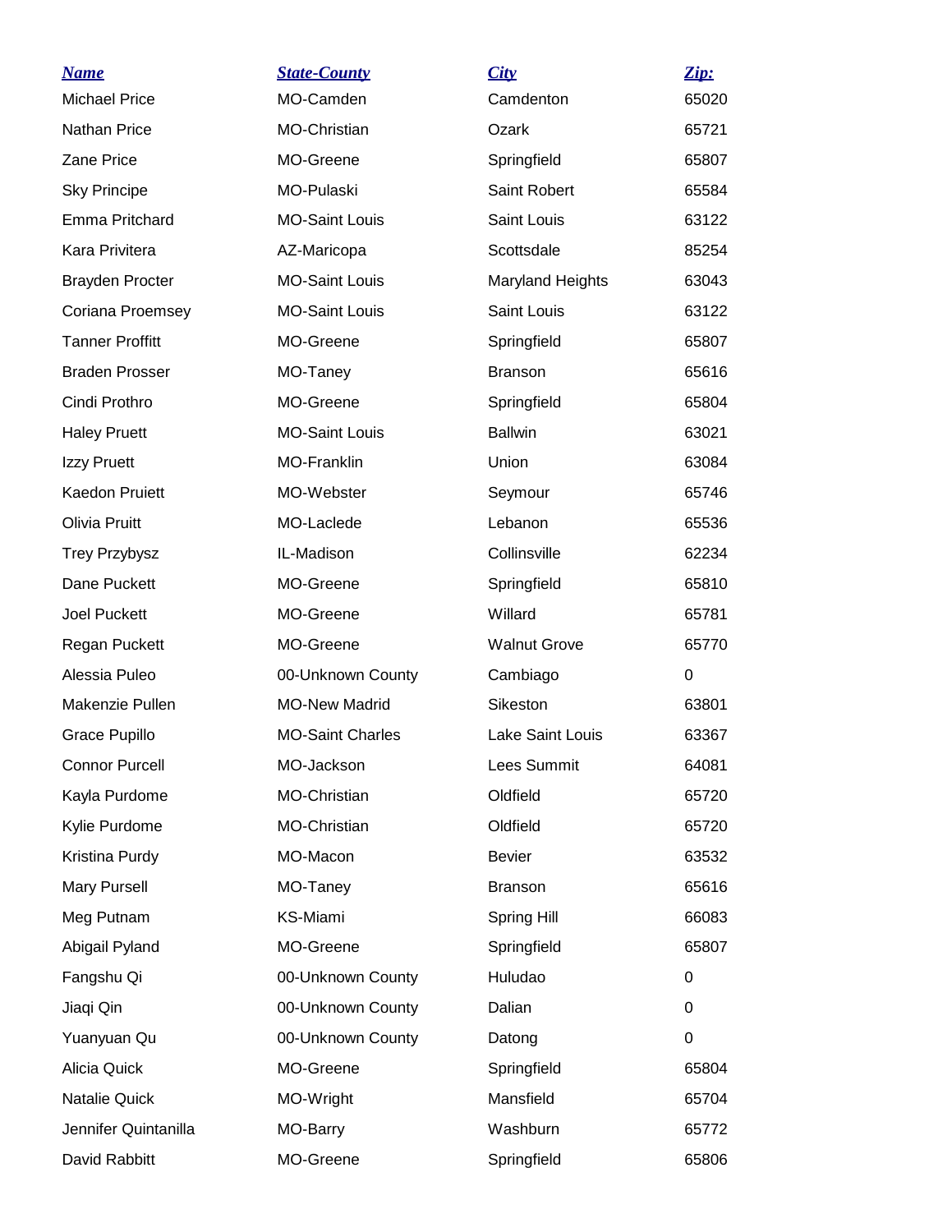| <b>Name</b>              | <b>State-County</b>        | City                | Zip:     |
|--------------------------|----------------------------|---------------------|----------|
| Danielle Racanelli       | <b>MO-Saint Louis</b>      | Fenton              | 63026    |
| Elicia Race              | MO-Jackson                 | Kansas City         | 64105    |
| Linda Rael               | MO-Webster                 | Conway              | 65632    |
| Anthony Ragusa           | MO-Clay                    | Smithville          | 64089    |
| Labiba Rahman            | 00-Unknown County          | Dhaka               | $\Omega$ |
| Aaron Rahn               | IL-Monroe                  | Columbia            | 62236    |
| <b>Elizabeth Raines</b>  | MO-Cape Girardeau          | Whitewater          | 63785    |
| <b>Zachary Raines</b>    | MO-Jackson                 | <b>Blue Springs</b> | 64014    |
| <b>Colton Rainey</b>     | MO-Greene                  | Springfield         | 65802    |
| Ashley Raleigh           | MO-Greene                  | Springfield         | 65810    |
| <b>Jack Ramaker</b>      | IA-Winnebago               | Lake Mills          | 50450    |
| Ryan Ramaker             | MO-Greene                  | Springfield         | 65804    |
| <b>Thomas Ramer</b>      | <b>MO-Saint Charles</b>    | <b>Saint Peters</b> | 63376    |
| <b>Christian Ramirez</b> | MO-Clay                    | Kansas City         | 64117    |
| Joanna Ramirez           | MO-Cass                    | Raymore             | 64083    |
| Andrea Ramos             | MO-Pulaski                 | Saint Robert        | 65584    |
| <b>Brittany Ramos</b>    | MO-Greene                  | Springfield         | 65803    |
| <b>Gabrielle Ramos</b>   | MO-Jasper                  | Joplin              | 64801    |
| <b>Isobel Ramsey</b>     | <b>MO-Saint Louis City</b> | Saint Louis         | 63110    |
| <b>Billie Randle</b>     | MO-Howell                  | Mountain View       | 65548    |
| <b>Calleigh Randles</b>  | MO-Greene                  | Rogersville         | 65742    |
| <b>Kennedy Randles</b>   | MO-Greene                  | Springfield         | 65804    |
| Gabriel Randolph         | MO-Greene                  | Willard             | 65781    |
| Abbey Ranson             | MO-Adair                   | Kirksville          | 63501    |
| Nathan Rapert            | MO-Christian               | Nixa                | 65714    |
| <b>Emily Rapp</b>        | MO-Greene                  | Springfield         | 65810    |
| Eva Rasey                | MO-Christian               | Ozark               | 65721    |
| Kayla Rash               | MO-Clay                    | Kansas City         | 64157    |
| Mackenzie Rash           | <b>MO-Saint Charles</b>    | Saint Charles       | 63304    |
| Madelyn Ratcliff         | <b>MO-Saint Charles</b>    | Lake Saint Louis    | 63367    |
| Carly Raunig             | KS-Johnson                 | Olathe              | 66062    |
| <b>Madison Raushel</b>   | AR-Faulkner                | Conway              | 72032    |
| Megan Ravela             | MO-Greene                  | Springfield         | 65807    |
| Amanda Rawls             | <b>MO-Saint Louis</b>      | Wildwood            | 63040    |
| Kaitlyn Ray              | MO-Pulaski                 | Dixon               | 65459    |
| Ann Raymer               | <b>MO-Saint Francois</b>   | Farmington          | 63640    |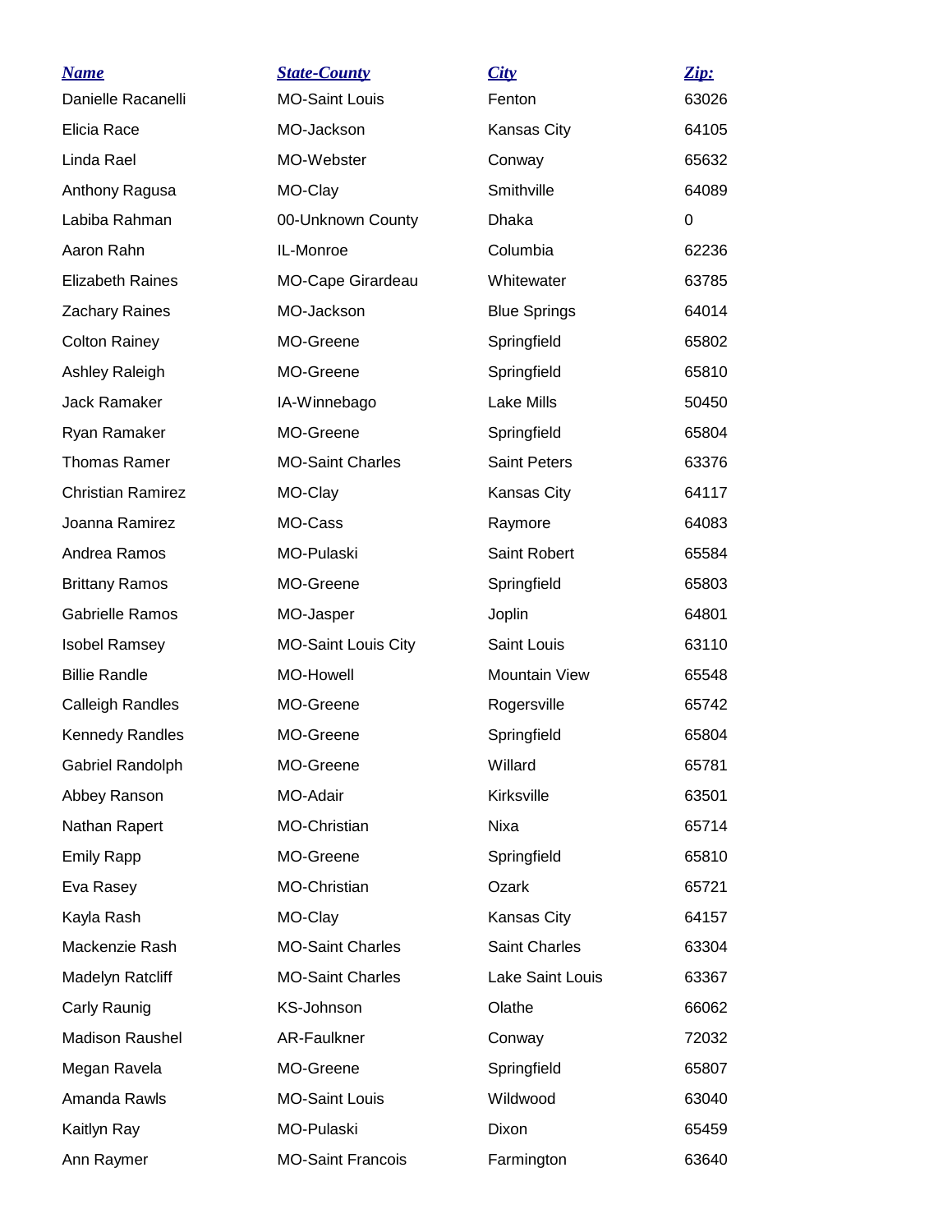| <u>Name</u>             | <b>State-County</b>        | City                | Zip:  |
|-------------------------|----------------------------|---------------------|-------|
| Allison Raymond         | MO-Webster                 | Marshfield          | 65706 |
| Josh Raynor             | MO-Greene                  | Springfield         | 65810 |
| Katie Reams             | MO-Boone                   | Centralia           | 65240 |
| Angela Rechtfertig      | MO-Christian               | Nixa                | 65714 |
| <b>Bridget Reckert</b>  | <b>MO-Saint Louis</b>      | Saint Louis         | 63131 |
| Samantha Record         | MO-Crawford                | Bourbon             | 65441 |
| <b>Courtney Redhage</b> | <b>MO-Franklin</b>         | <b>Beaufort</b>     | 63013 |
| Carolyn Redlinger       | MO-Boone                   | Columbia            | 65203 |
| Tahniya Redus           | MO-Greene                  | Springfield         | 65807 |
| Claudia Reed            | MO-Jefferson               | Imperial            | 63052 |
| Ella Reed               | <b>MO-Sainte Genevieve</b> | <b>Bloomsdale</b>   | 63627 |
| <b>Emily Reed</b>       | MO-Callaway                | <b>Holts Summit</b> | 65043 |
| Joshua Reed             | IL-Madison                 | Edwardsville        | 62025 |
| Kaci Reed               | MO-Jefferson               | De Soto             | 63020 |
| Kelly Reed              | MO-Lincoln                 | Silex               | 63377 |
| Kelti Reed              | MO-Stone                   | Crane               | 65633 |
| Leah Reed               | MO-Newton                  | Neosho              | 64850 |
| Zoey Reed               | MO-Laclede                 | Lebanon             | 65536 |
| <b>Madison Reeder</b>   | IL-Fulton                  | Canton              | 61520 |
| <b>Gavin Reese</b>      | MO-Christian               | Ozark               | 65721 |
| <b>Hope Reeves</b>      | IL-Saint Clair             | <b>Belleville</b>   | 62226 |
| Noah Reff               | <b>IN-Warrick</b>          | Chandler            | 47610 |
| Sam Rehagen             | MO-Christian               | Nixa                | 65714 |
| Cory Reichmuth          | <b>MO-Saint Louis</b>      | Florissant          | 63034 |
| <b>Charlotte Reid</b>   | <b>MO-Saint Louis</b>      | <b>Ballwin</b>      | 63021 |
| Evan Reid               | MO-Greene                  | Springfield         | 65809 |
| Amanda Reifschneider    | MO-Platte                  | Kansas City         | 64152 |
| <b>Alexis Reifsteck</b> | MO-Callaway                | Fulton              | 65251 |
| Lexie Reim              | <b>MO-Saint Louis</b>      | <b>Ballwin</b>      | 63021 |
| Emma Reinagel           | <b>MO-Saint Louis</b>      | Saint Louis         | 63129 |
| <b>Hayley Reis</b>      | 00-Unknown County          |                     | 0     |
| Drew Reischman          | MO-Scott                   | Chaffee             | 63740 |
| Gavin Remstedt          | <b>MO-Saint Charles</b>    | O Fallon            | 63368 |
| Makenna Rendon          | 00-Unknown County          |                     | 0     |
| Habeeb Renfroe          | MO-Christian               | Nixa                | 65714 |
| Jacob Renkoski          | MO-Greene                  | Springfield         | 65806 |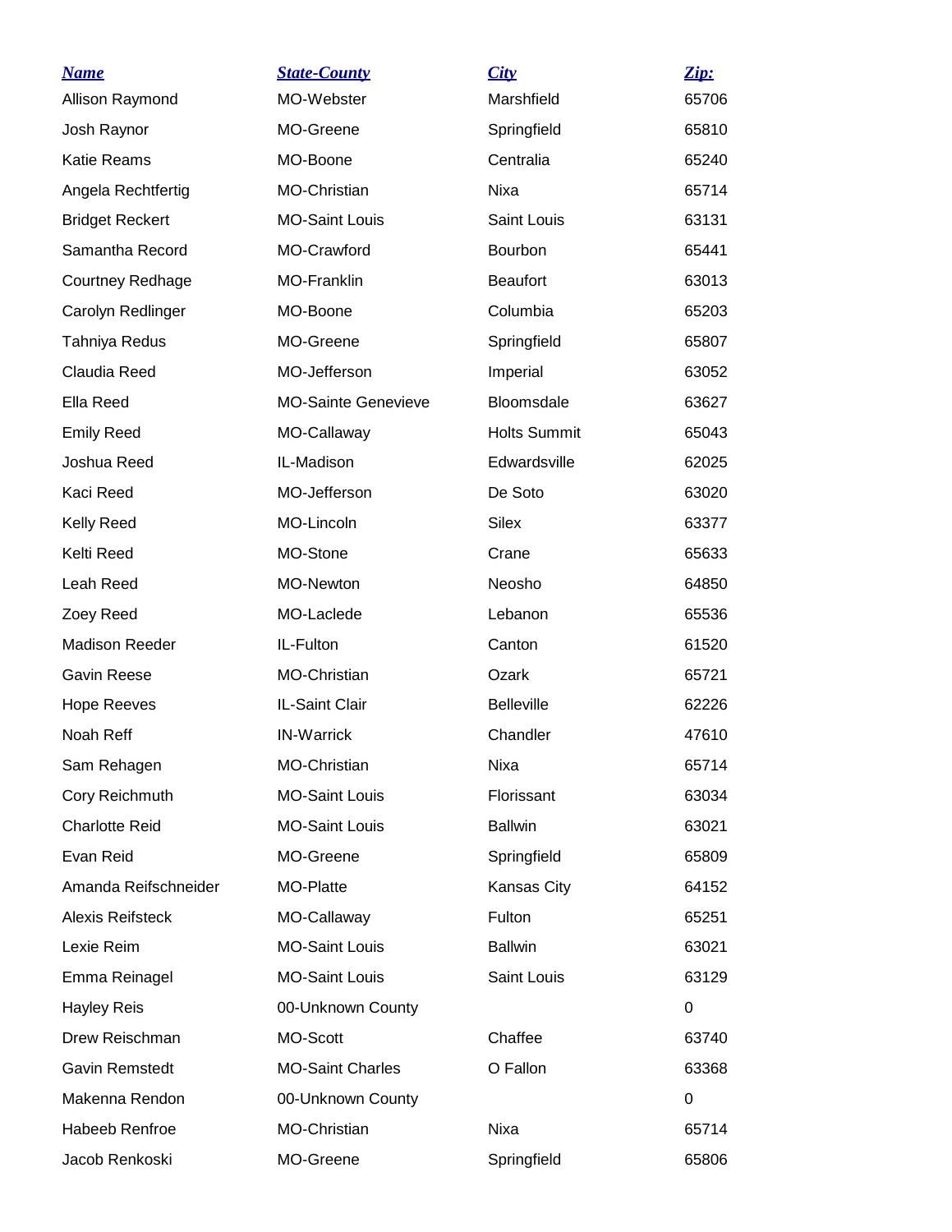| <b>Name</b>                | <b>State-County</b>   | City                | Zip:  |
|----------------------------|-----------------------|---------------------|-------|
| Samantha Retell            | MO-Taney              | Rueter              | 65744 |
| <b>Chandler Revie</b>      | MO-Greene             | Springfield         | 65807 |
| Maximo Reyes               | MO-Pulaski            | Waynesville         | 65583 |
| Camille Reynolds           | MO-Greene             | Springfield         | 65804 |
| Kelsey Reynolds            | MO-Platte             | Camden Point        | 64018 |
| <b>Taylor Reynolds</b>     | MO-Jackson            | <b>Blue Springs</b> | 64015 |
| Seungwon Rhee              | NY-Albany             | Albany              | 12248 |
| Kaelyn Rheinecker          | IL-Monroe             | Columbia            | 62236 |
| Patricia Rhine             | WA-King               | Auburn              | 98001 |
| Parker Rhoads              | MO-Cass               | Pleasant Hill       | 64080 |
| Payton Rhoads              | MO-Taney              | <b>Branson</b>      | 65616 |
| Jessica Rhodes             | MO-Christian          | Ozark               | 65721 |
| <b>Chris Rice</b>          | MO-Franklin           | Washington          | 63090 |
| <b>Elizabeth Rice</b>      | IL-Madison            | Edwardsville        | 62025 |
| Lauren Rice                | MO-Christian          | <b>Billings</b>     | 65610 |
| Olivia Richards            | MO-Holt               | Oregon              | 64473 |
| Alyssa Richardson          | <b>MO-Saint Louis</b> | Saint Louis         | 63122 |
| Damien Richardson          | MO-Bates              | <b>Butler</b>       | 64730 |
| Kyle Richardson            | MO-Jasper             | Webb City           | 64870 |
| Melia Richardson           | MO-Christian          | Nixa                | 65714 |
| Sharla Richardson          | KS-Johnson            | Olathe              | 66061 |
| Sydney Richardson          | MO-Greene             | Springfield         | 65804 |
| Jahmiera Richee            | <b>MO-Saint Louis</b> | Florissant          | 63034 |
| Colten Richey              | <b>MO-Saint Louis</b> | Imperial            | 63052 |
| Lauren Richey              | 00-Unknown County     |                     | 0     |
| <b>Claire Richins</b>      | MO-Jasper             | Joplin              | 64804 |
| <b>Bryce Richmond</b>      | <b>MO-Christian</b>   | Nixa                | 65714 |
| <b>Andrew Richter</b>      | MO-Greene             | <b>Battlefield</b>  | 65619 |
| Lydia Richter              | MO-Clay               | Kearney             | 64060 |
| <b>Riley Richwine</b>      | MO-Greene             | Springfield         | 65807 |
| Cain Ridnour               | MO-Jackson            | Lees Summit         | 64081 |
| Emelia Ridout              | <b>MO-Marion</b>      | Palmyra             | 63461 |
| <b>Blake Rief</b>          | <b>MO-Saint Louis</b> | Eureka              | 63025 |
| <b>Collin Riemensnider</b> | MO-Miller             | Iberia              | 65486 |
| Abigail Riesmeyer          | <b>MO-Saint Louis</b> | Saint Louis         | 63146 |
| Joshua Riethmeier          | <b>MO-Saint Louis</b> | Fenton              | 63026 |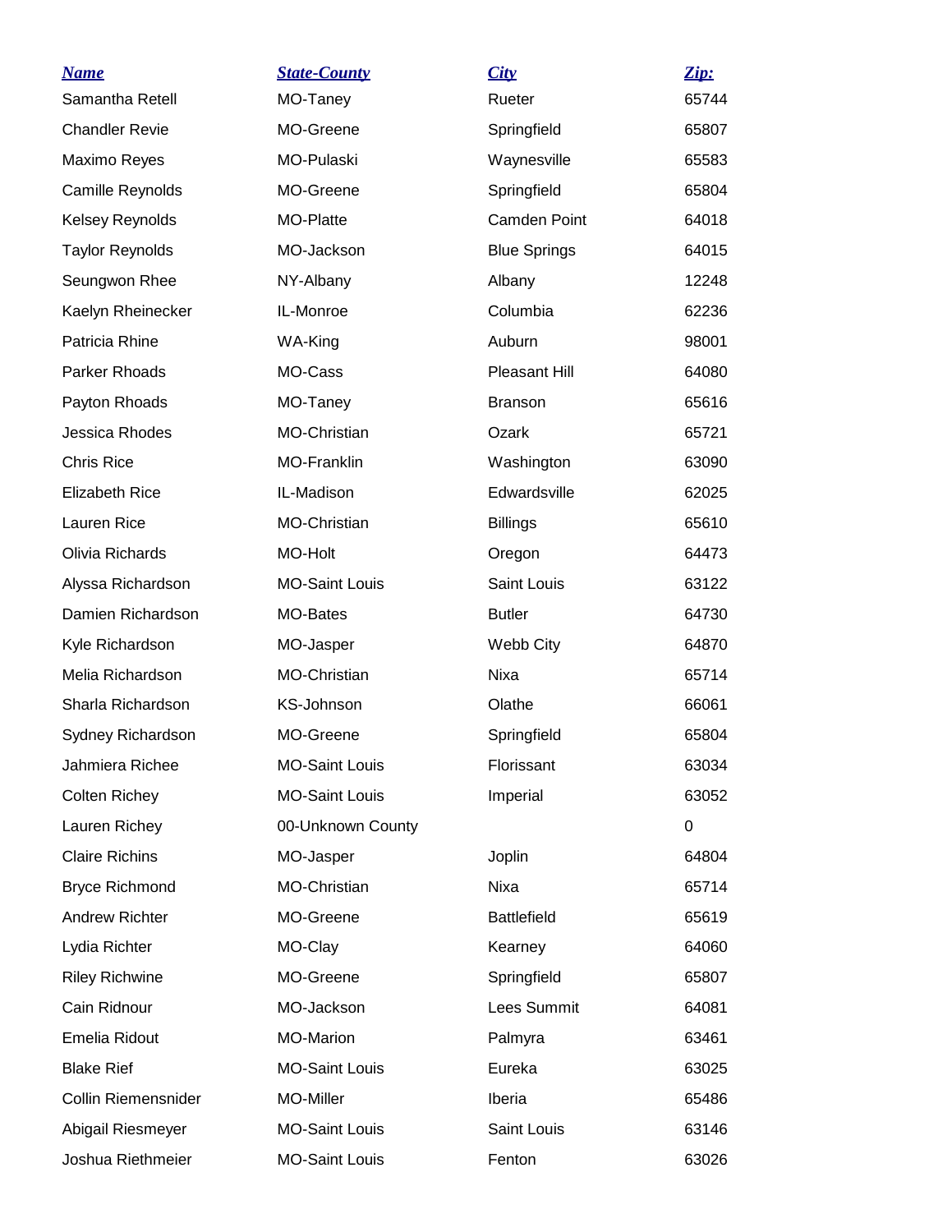| <b>Name</b>             | <b>State-County</b>     | City                 | Zip:     |
|-------------------------|-------------------------|----------------------|----------|
| Sara Riff               | MO-Greene               | Springfield          | 65810    |
| Elijah Riggin           | MO-Greene               | Springfield          | 65804    |
| <b>Brooke Riggles</b>   | <b>MO-Saint Louis</b>   | Saint Louis          | 63122    |
| Afton Riggs             | SD-Minnehaha            | Sioux Falls          | 57106    |
| <b>Bailey Riggs</b>     | MO-Laclede              | Lebanon              | 65536    |
| Anna Riley              | MO-Howell               | <b>West Plains</b>   | 65775    |
| <b>Grant Riley</b>      | MO-Jasper               | Carthage             | 64836    |
| Kandice Riley           | MO-Greene               | Springfield          | 65802    |
| <b>Chris Rinehart</b>   | MO-Greene               | Springfield          | 65804    |
| Emma Rinne              | <b>MO-Franklin</b>      | Union                | 63084    |
| Ty Rinne                | MO-Franklin             | Union                | 63084    |
| Macie Ripko             | MO-Howell               | <b>Mountain View</b> | 65548    |
| Ashlyn Rippe            | MO-Greene               | Fair Grove           | 65648    |
| <b>Cameron Rippee</b>   | KS-Johnson              | Olathe               | 66062    |
| Autumn Ripple           | <b>MO-Saint Charles</b> | Lake Saint Louis     | 63367    |
| Estrella Risco Ramirez  | 00-Unknown County       | Lima                 | $\Omega$ |
| <b>Hailey Rissinger</b> | AR-Washington           | Fayetteville         | 72701    |
| Kiauna Risuglia         | MO-Taney                | Forsyth              | 65653    |
| Hannah Ritchey          | MO-Jefferson            | Imperial             | 63052    |
| Jaron Ritter            | MO-Greene               | Springfield          | 65802    |
| Madalyn Ritter          | MO-Cass                 | Harrisonville        | 64701    |
| Hannah Rivera           | IL-Sangamon             | Springfield          | 62711    |
| Nicole Rivera           | PR-Caguas               | Caguas               | 727      |
| Gabriela Rivero-Ramirez | MO-Greene               | Chia                 | 25000    |
| Hana Roach              | MO-Camden               | Camdenton            | 65020    |
| <b>Brandie Robb</b>     | MO-Greene               | Springfield          | 65807    |
| Emma Robb               | MO-Greene               | Springfield          | 65810    |
| Lucas Robben            | WI-Outagamie            | De Pere              | 54115    |
| <b>Chanler Robbins</b>  | MO-Greene               | Springfield          | 65804    |
| <b>Halle Robbins</b>    | MO-Greene               | Springfield          | 65804    |
| <b>Sydney Robbins</b>   | <b>MO-Saint Charles</b> | <b>Saint Charles</b> | 63304    |
| <b>Claire Roberts</b>   | MO-Jackson              | <b>Blue Springs</b>  | 64014    |
| <b>Emma Roberts</b>     | MO-Platte               | Parkville            | 64152    |
| <b>Emma Roberts</b>     | MO-Christian            | Nixa                 | 65714    |
| <b>Maxwell Roberts</b>  | MO-Greene               | Springfield          | 65809    |
| Sadie Roberts           | MO-Howell               | <b>West Plains</b>   | 65775    |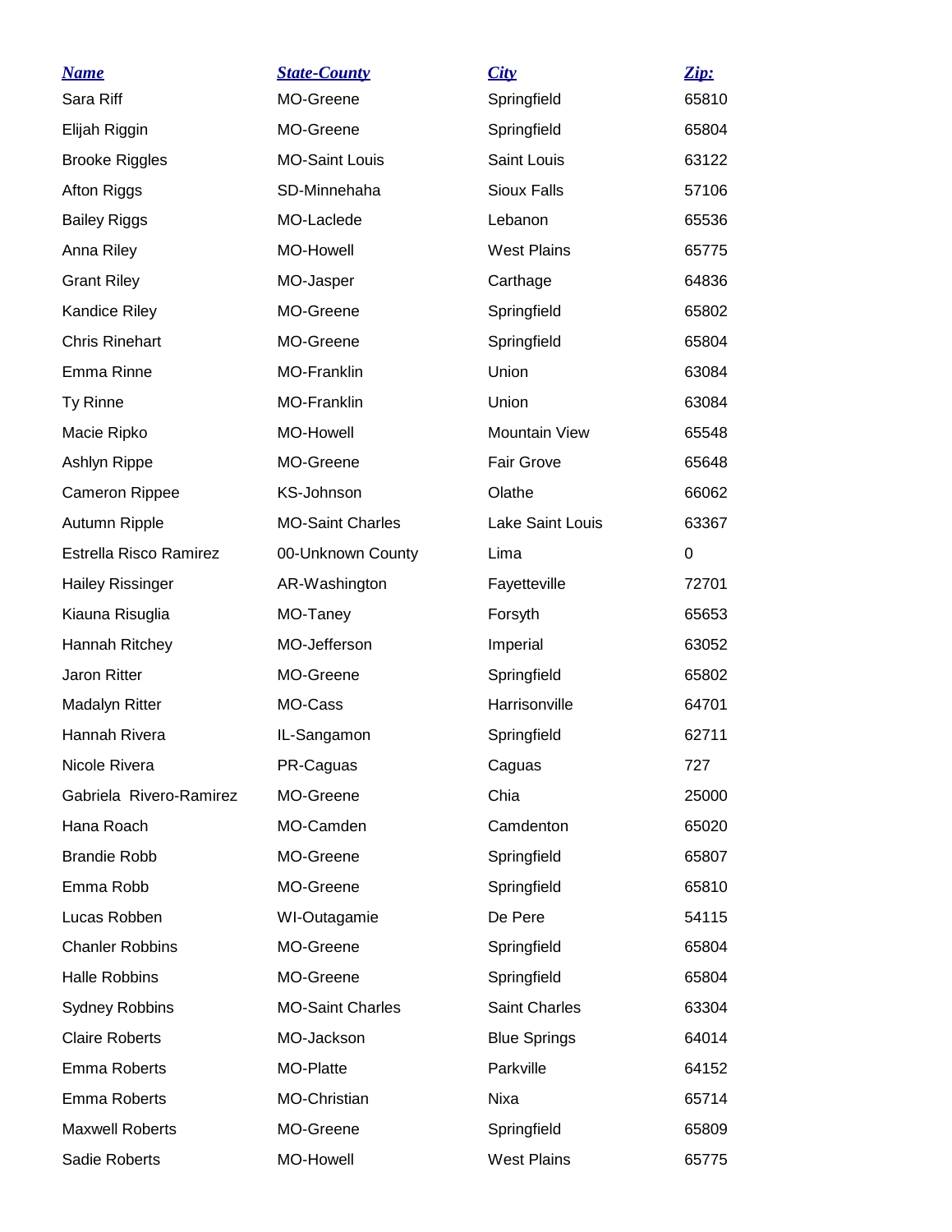| <b>Name</b>              | <b>State-County</b>     | City                  | Zip:  |
|--------------------------|-------------------------|-----------------------|-------|
| Savanna Roberts          | MO-Greene               | Strafford             | 65757 |
| Andrew Robertson         | MO-Greene               | Springfield           | 65804 |
| <b>Claire Robertson</b>  | MO-Christian            | <b>Nixa</b>           | 65714 |
| <b>Collin Robertson</b>  | MO-Greene               | Springfield           | 65807 |
| Jennifer Robertson       | MO-Greene               | Springfield           | 65809 |
| <b>Matthew Robertson</b> | MO-Greene               | Springfield           | 65804 |
| Mattilyn Robertson       | MO-Greene               | Strafford             | 65757 |
| <b>Sydney Robertson</b>  | MO-Cole                 | Jefferson City        | 65101 |
| Cheyenne Robinson        | MO-Christian            | Ozark                 | 65721 |
| Danylle Robinson         | KS-Johnson              | Lenexa                | 66215 |
| Jenna Robinson           | IL-Madison              | <b>Bethalto</b>       | 62010 |
| Juliette Robinson        | 00-Unknown County       | Payneham South        | 0     |
| Kailey Robinson          | <b>MO-Franklin</b>      | Washington            | 63090 |
| Liberty Robinson         | MO-Cole                 | Jefferson City        | 65101 |
| Miles Robinson           | MO-Cass                 | Raymore               | 64083 |
| Mystie Robinson          | MO-Atchison             | Rock Port             | 64482 |
| <b>Tessa Robinson</b>    | MO-Jackson              | Lees Summit           | 64064 |
| Grace Robison            | MO-Boone                | Columbia              | 65201 |
| Macy Robison             | <b>MO-New Madrid</b>    | Sikeston              | 63801 |
| Jewel Robson             | MO-Greene               | <b>Brookline</b>      | 65619 |
| Paige Rockholm           | IL-Madison              | Godfrey               | 62035 |
| <b>Brianna Rodgers</b>   | <b>MO-Saint Louis</b>   | <b>Ballwin</b>        | 63021 |
| Emma Rodgers             | <b>MO-Phelps</b>        | Rolla                 | 65401 |
| Kim Rodgers              | CA-Sonoma               | Petaluma              | 94952 |
| Landon Rodgers           | MO-Howell               | <b>Willow Springs</b> | 65793 |
| Michaela Rodgers         | MO-Howell               | <b>Willow Springs</b> | 65793 |
| Rebecca Rodrigues        | MO-Henry                | Clinton               | 64735 |
| Pedro Rodriguez          | MO-Pulaski              | Waynesville           | 65583 |
| Vivian Rodriguez         | <b>MO-Saint Charles</b> | <b>Saint Peters</b>   | 63376 |
| Samantha Roemer          | IA-Scott                | Bettendorf            | 52722 |
| <b>Caley Rogers</b>      | MO-Johnson              | Warrensburg           | 64093 |
| <b>Grayson Rogers</b>    | MO-Polk                 | <b>Bolivar</b>        | 65613 |
| Adele Rogge              | MO-Jackson              | Kansas City           | 64114 |
| Tanner Rojewski          | <b>MO-Saint Louis</b>   | Ellisville            | 63011 |
| <b>Ashley Rolewicz</b>   | MO-Lawrence             | Everton               | 65646 |
| Gretchen Roll            | MO-Newton               | Joplin                | 64804 |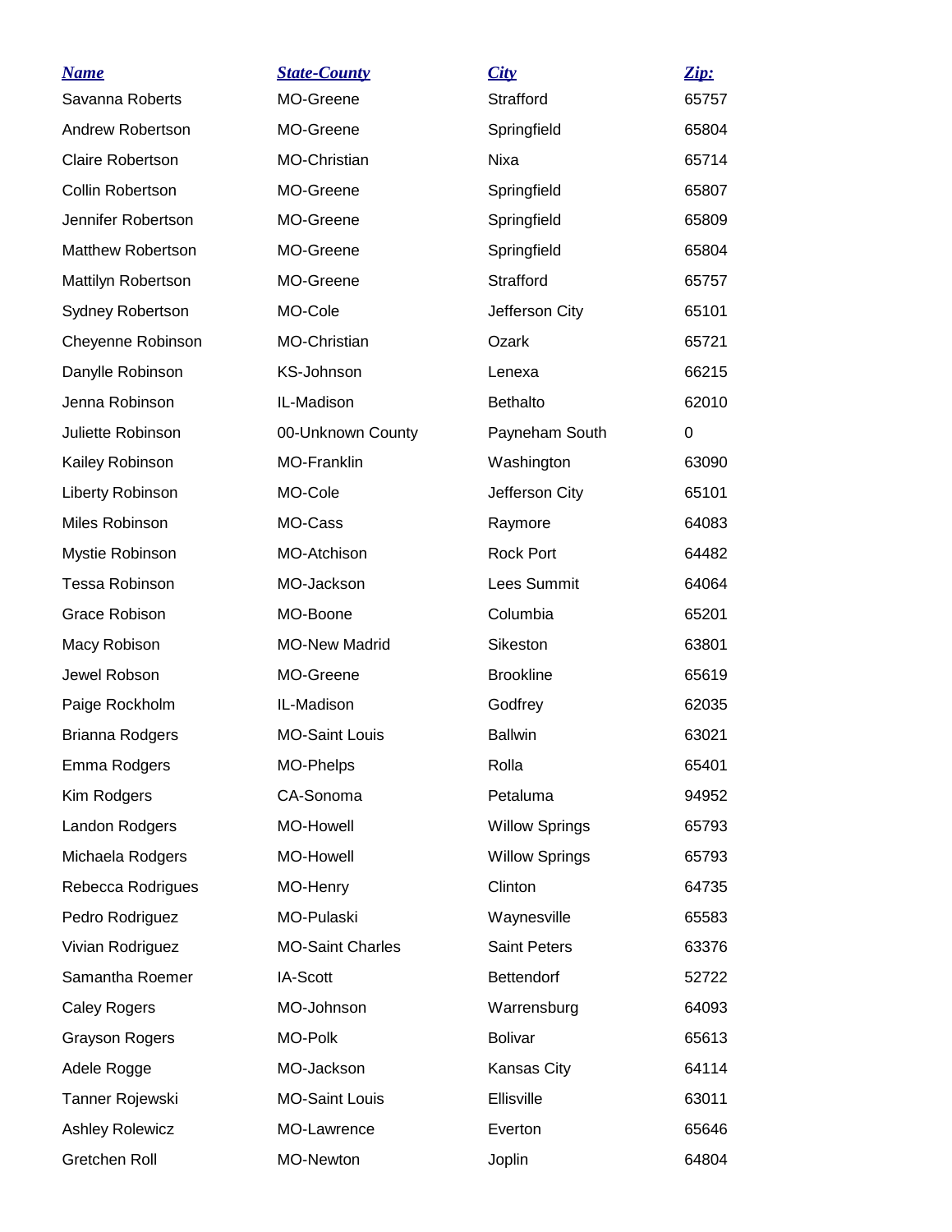| <u>Name</u>              | <b>State-County</b>     | City              | Zip:  |
|--------------------------|-------------------------|-------------------|-------|
| <b>Grant Rolofson</b>    | <b>MO-Saint Louis</b>   | Wildwood          | 63040 |
| Jessica Romano           | MO-Jefferson            | Imperial          | 63052 |
| Grace Romas              | <b>MO-Saint Louis</b>   | Saint Louis       | 63129 |
| Valerie Romine           | <b>MO-Saint Louis</b>   | Saint Louis       | 63129 |
| Carlie Ronzano           | MO-Dallas               | Elkland           | 65644 |
| Victoria Rook            | MO-Greene               | <b>Fair Grove</b> | 65648 |
| Katie Rooney             | MO-Dekalb               | Cameron           | 64429 |
| Savannah Rosa            | MO-Christian            | <b>Billings</b>   | 65610 |
| <b>Ethan Rose</b>        | MO-Jackson              | Lees Summit       | 64082 |
| Joshua Rose              | IL-Kane                 | Geneva            | 60134 |
| Josi Rose                | MO-Barry                | Purdy             | 65734 |
| Lauren Rose              | MO-Greene               | Springfield       | 65804 |
| Nikala Roseborough       | MO-Webster              | Niangua           | 65713 |
| Jonah Rosen              | <b>MO-Saint Louis</b>   | Saint Louis       | 63146 |
| <b>Grace Rositz</b>      | <b>MO-Saint Charles</b> | O Fallon          | 63368 |
| <b>Fiona Ross</b>        | CA-Sacramento           | Sacramento        | 95819 |
| Stephanie Rotert         | MO-Greene               | Springfield       | 65804 |
| Emma Roth                | <b>MO-Saint Louis</b>   | Chesterfield      | 63017 |
| Hannah Roth              | <b>MO-Saint Louis</b>   | Chesterfield      | 63017 |
| Kianna Rothermich        | MO-Howell               | Pomona            | 65789 |
| <b>Taylor Rothermich</b> | MO-Howell               | Pomona            | 65789 |
| <b>Jack Rothrock</b>     | <b>MO-Saint Louis</b>   | Chesterfield      | 63017 |
| Kali Rouse               | MO-Greene               | Pleasant Hope     | 65725 |
| Leanna Roush             | MO-Nodaway              | Maryville         | 64468 |
| Meaghan Roussin          | MO-Jefferson            | Fenton            | 63026 |
| Emma Rovang              | <b>MO-Saint Charles</b> | O Fallon          | 63368 |
| Alana Rowan              | KS-Johnson              | Prairie Village   | 66208 |
| Derek Rowe               | MO-Greene               | Springfield       | 65802 |
| David Rowland            | MO-Scott                | Sikeston          | 63801 |
| Madeline Royko           | NC-Cumberland           | Fayetteville      | 28306 |
| Katherine Ruch           | <b>MO-Saint Louis</b>   | Saint Louis       | 63129 |
| Abigail Rudd             | <b>MO-Saint Louis</b>   | Saint Louis       | 63129 |
| Kayla Rudolphi           | IL-Saint Clair          | Mascoutah         | 62258 |
| Alonso Rueda             | MO-Greene               | Springfield       | 65803 |
| Gabby Ruffini            | MO-Platte               | Parkville         | 64152 |
| Wenlong Rui              | 00-Unknown County       | Hefei             | 0     |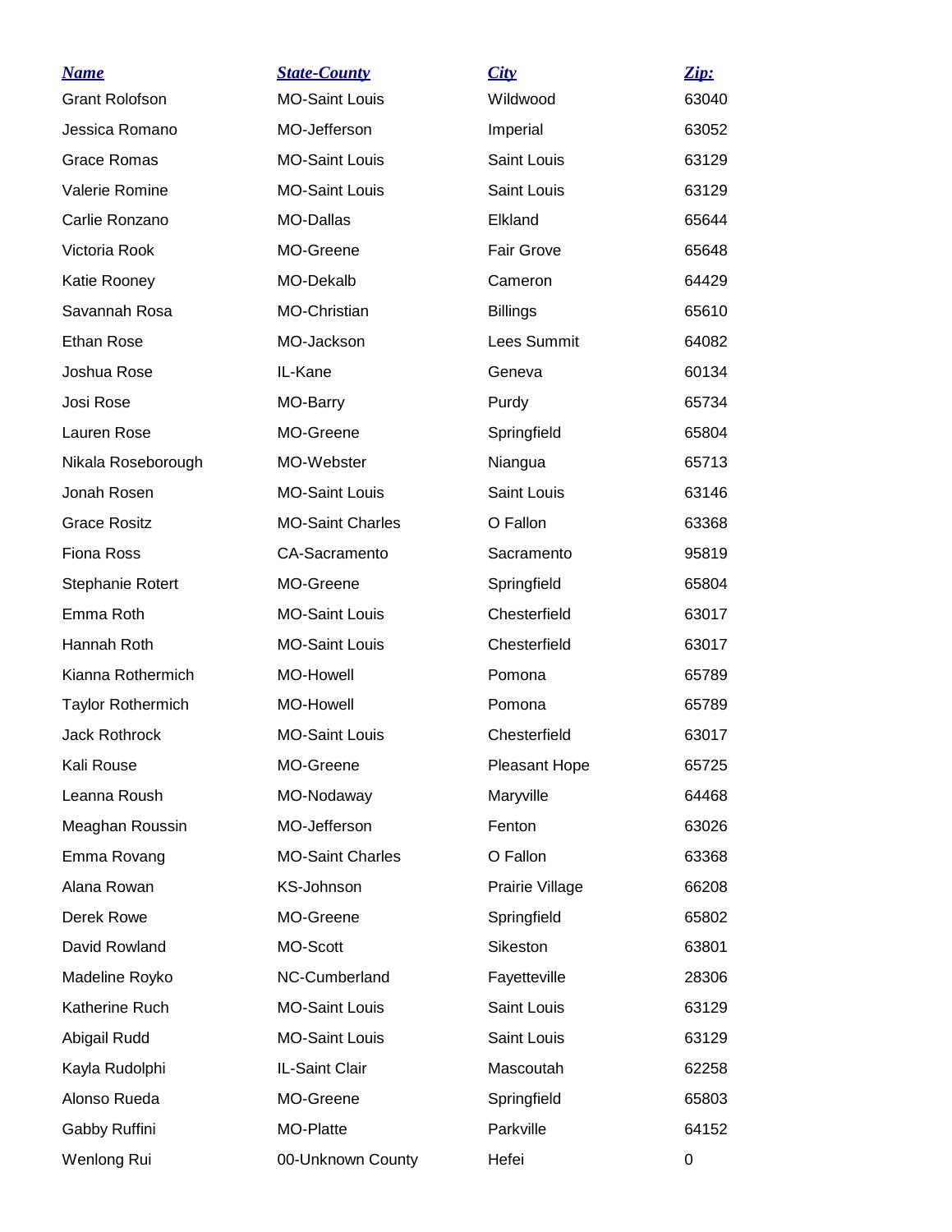| <b>Name</b>            | <b>State-County</b>        | City                | $\mathbf{Zip:}$ |
|------------------------|----------------------------|---------------------|-----------------|
| <b>Katie Rumfelt</b>   | MO-Wright                  | Graff               | 65660           |
| Rachel Rumsey          | MO-Lafayette               | Higginsville        | 64037           |
| Alison Runge           | <b>MO-Saint Charles</b>    | <b>Saint Peters</b> | 63376           |
| Ashley Runge           | <b>MO-Saint Charles</b>    | <b>Saint Peters</b> | 63376           |
| <b>Sydney Rupert</b>   | MO-Greene                  | Springfield         | 65809           |
| Ke'Sean Rush           | <b>MO-Saint Louis</b>      | Saint Louis         | 63136           |
| <b>Ashley Russell</b>  | <b>MO-Saint Charles</b>    | O Fallon            | 63368           |
| <b>Belle Russell</b>   | MO-Greene                  | Springfield         | 65807           |
| <b>Charles Russell</b> | MO-Jackson                 | Lees Summit         | 64081           |
| <b>Claire Russell</b>  | MO-Cole                    | Jefferson City      | 65101           |
| Emma Russell           | AR-Benton                  | Gravette            | 72736           |
| <b>Max Russell</b>     | MO-Christian               | Ozark               | 65721           |
| Marco Russo            | <b>CA-Placer</b>           | Roseville           | 95678           |
| <b>Tanner Rust</b>     | MO-Greene                  | Springfield         | 65804           |
| Cadance Ruth           | MO-Gasconade               | Owensville          | 65066           |
| Hannah Ruthenburg      | <b>MO-Saint Louis</b>      | Saint Louis         | 63126           |
| Brynna Rutherford      | <b>MO-Saint Charles</b>    | <b>Saint Peters</b> | 63303           |
| Loren Rutherford       | CA-San Diego               | San Diego           | 92154           |
| Mary Ruzicka           | <b>MO-Saint Louis</b>      | Saint Louis         | 63129           |
| Grace Ryan             | <b>MO-Saint Louis City</b> | Saint Louis         | 63109           |
| Kailey Ryan            | MO-Lawrence                | Aurora              | 65605           |
| Kennedy Ryan           | AR-Sebastian               | Fort Smith          | 72908           |
| Kaylei Sadler          | MO-Greene                  | Springfield         | 65807           |
| <b>Robert Safford</b>  | MO-Platte                  | Kansas City         | 64152           |
| Kaitlyn Saiko          | MO-Greene                  | Springfield         | 65810           |
| Lauren Saiko           | MO-Greene                  | Springfield         | 65810           |
| Ciara Saint            | MO-Stone                   | <b>Reeds Spring</b> | 65737           |
| Michael Saiz           | MO-Christian               | Ozark               | 65721           |
| Giacomo Sala           | 00-Unknown County          | Monza               | 0               |
| Leslie Salas           | MO-Lawrence                | Aurora              | 65605           |
| Katie Sammons          | MO-Webster                 | Marshfield          | 65706           |
| Sophia Sampson         | MO-Greene                  | Springfield         | 65807           |
| Sasha Samsinak         | MO-Greene                  | Springfield         | 65810           |
| Giovanni Sanchez       | MO-Greene                  | Springfield         | 65810           |
| Sabrina Sander         | MO-Cape Girardeau          | Cape Girardeau      | 63703           |
| <b>Dalton Sanders</b>  | MO-Dent                    | Salem               | 65560           |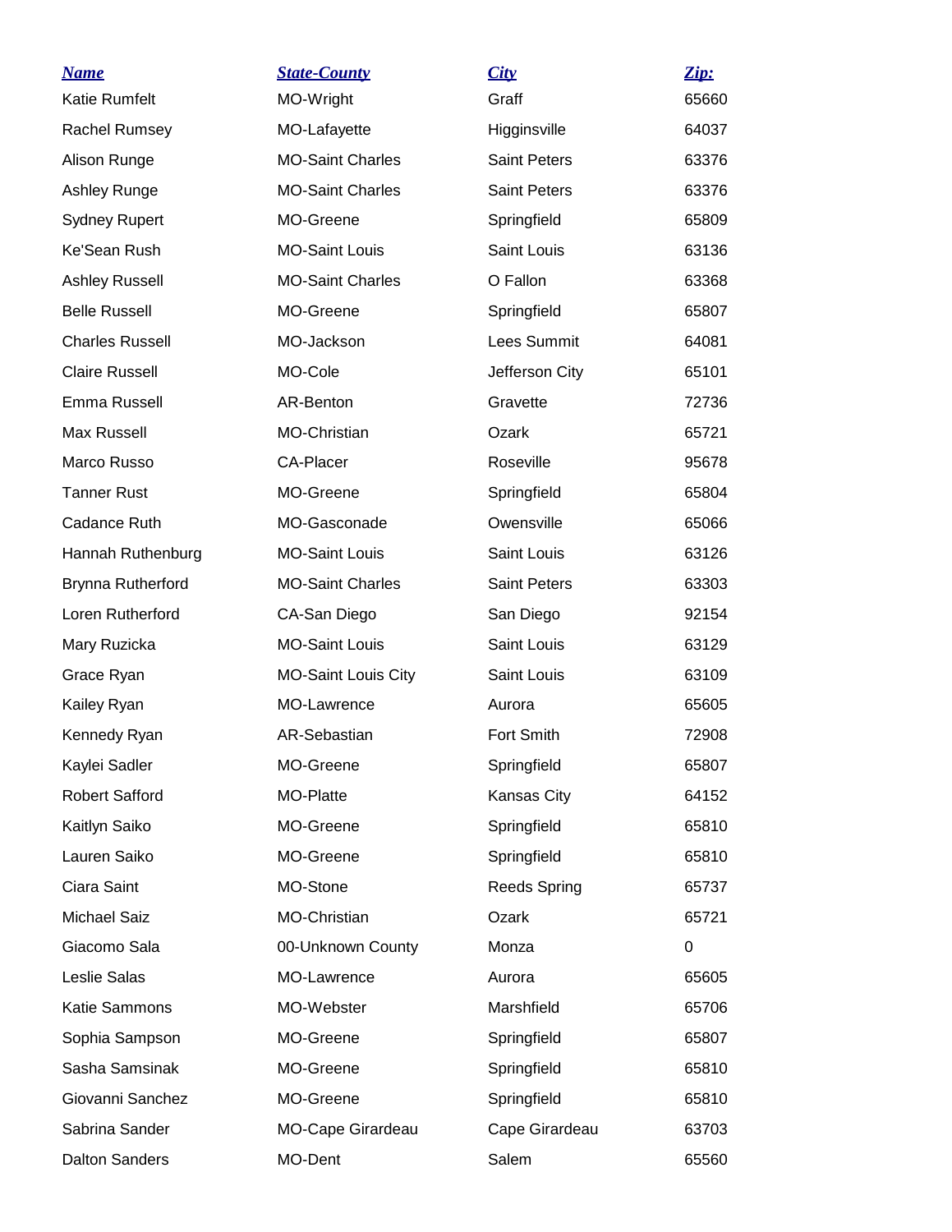| <b>Name</b>              | <b>State-County</b>     | City                 | Zip:     |
|--------------------------|-------------------------|----------------------|----------|
| Lauren Sanders           | MO-Morgan               | Versailles           | 65084    |
| <b>Mark Sanders</b>      | <b>MO-Saint Louis</b>   | <b>Ballwin</b>       | 63011    |
| <b>Mason Sanders</b>     | MO-Benton               | Lincoln              | 65338    |
| <b>Matthew Sanders</b>   | <b>KS-Crawford</b>      | Pittsburg            | 66762    |
| Sinjin Sanders           | MO-Greene               | Springfield          | 65806    |
| Lindsey Sanderson        | <b>KS-Sedgwick</b>      | Wichita              | 67235    |
| Xuanyi Sang              | 00-Unknown County       | Wafangdian           | 0        |
| Sierra Sankey            | MO-Osage                | Freeburg             | 65035    |
| Hannah Santa-Maria       | <b>MO-Saint Louis</b>   | Saint Louis          | 63146    |
| Laura Santana            | MO-Cape Girardeau       | Cape Girardeau       | 63703    |
| Michael Santiago         | MO-Christian            | Nixa                 | 65714    |
| Maggie Santistevan       | <b>MO-Saint Louis</b>   | Saint Louis          | 63128    |
| Ryan Santoni             | <b>MO-Saint Louis</b>   | Wildwood             | 63040    |
| Nasha Saowapak           | 00-Unknown County       | Sapansoong           | 0        |
| Gaurab Sapkota           | 00-Unknown County       | Malika               | $\Omega$ |
| Caleb Sappington         | <b>MO-Christian</b>     | Ozark                | 65721    |
| Naseem Saquer            | MO-Greene               | Springfield          | 65807    |
| <b>Tobin Sargent</b>     | <b>MO-Saint Louis</b>   | Fenton               | 63026    |
| <b>Bridget Sartain</b>   | MO-Christian            | Ozark                | 65721    |
| Nadalyn Sartin           | MO-Webster              | Marshfield           | 65706    |
| Jenna Sasse              | IA-Polk                 | Ankeny               | 50023    |
| Emma Satterfield         | <b>MO-Christian</b>     | Ozark                | 65721    |
| <b>Haley Satterfield</b> | MO-Howell               | <b>West Plains</b>   | 65775    |
| Katelyn Satterfield      | MO-Christian            | Ozark                | 65721    |
| Marcia Saucedo           | <b>CA-Los Angeles</b>   | Panorama City        | 91402    |
| <b>Bryce Saucier</b>     | MO-Greene               | Springfield          | 65804    |
| Christa Sauer            | <b>MO-Saint Louis</b>   | Saint Louis          | 63141    |
| Kayla Saulpaugh          | MO-Pulaski              | Dixon                | 65459    |
| Jamilah Saunders         | MO-Greene               | Springfield          | 65806    |
| Aika Sawai               | 00-Unknown County       | Kamagaya             | 0        |
| Aaron Sawchak            | MO-Greene               | <b>Brookline</b>     | 65619    |
| John Scanlan             | MO-Webster              | Fordland             | 65652    |
| Sophie Scanlon           | MO-Jefferson            | <b>House Springs</b> | 63051    |
| Hannah Scarborough       | MO-Webster              | Marshfield           | 65706    |
| <b>Skyler Scates</b>     | MO-Greene               | Springfield          | 65804    |
| Lydia Schack             | <b>MO-Saint Charles</b> | O Fallon             | 63368    |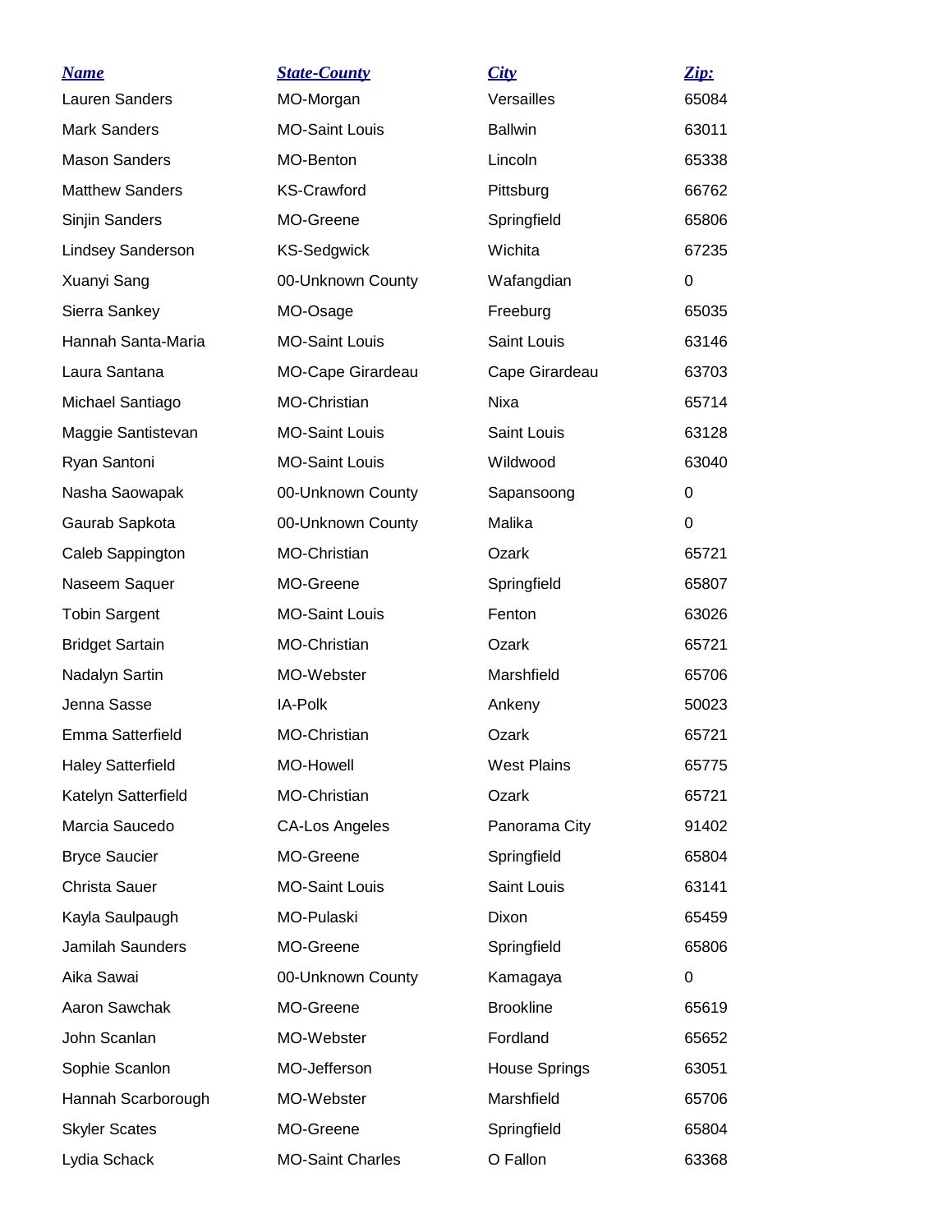| <u>Name</u>                | <b>State-County</b>     | City                  | Zip:  |
|----------------------------|-------------------------|-----------------------|-------|
| Eric Schaefer              | <b>MO-Saint Louis</b>   | <b>Saint Louis</b>    | 63119 |
| Carissa Schaeffer          | <b>MO-Saint Charles</b> | Lake Saint Louis      | 63367 |
| Skylar Schafer             | MO-Christian            | Ozark                 | 65721 |
| Kylie Schaffer             | <b>MO-Saint Charles</b> | <b>Saint Charles</b>  | 63303 |
| Mackenzie Schaibly         | IL-Madison              | Maryville             | 62062 |
| Rebecca Schaljo            | <b>MO-Saint Louis</b>   | Florissant            | 63031 |
| <b>Chloe Schanuel</b>      | IL-Saint Clair          | Smithton              | 62285 |
| <b>Thomas Schartner</b>    | <b>MO-Saint Louis</b>   | Saint Louis           | 63129 |
| <b>Caroline Schautteet</b> | MO-Pulaski              | Richland              | 65556 |
| Annie Scheer               | MO-Christian            | Ozark                 | 65721 |
| <b>Grace Scheer</b>        | MO-Christian            | Ozark                 | 65721 |
| <b>Clare Scheier</b>       | MO-Jackson              | Lees Summit           | 64081 |
| <b>Emily Schell</b>        | MO-Cole                 | Saint Thomas          | 65076 |
| Olivia Schemansky          | <b>MO-Saint Charles</b> | O Fallon              | 63368 |
| Katelyn Schenk             | <b>MO-Saint Charles</b> | <b>Saint Charles</b>  | 63304 |
| Sarah Schenk               | <b>MO-Saint Louis</b>   | Saint Louis           | 63141 |
| Joshua Scheuermann         | MO-Jasper               | Webb City             | 64870 |
| <b>Maddison Scheulen</b>   | MO-Cole                 | Jefferson City        | 65109 |
| Reagan Scheulen            | <b>MO-Saint Louis</b>   | Wildwood              | 63040 |
| <b>Grace Schieber</b>      | MO-Boone                | Columbia              | 65203 |
| <b>Gerald Schiele</b>      | MO-Cass                 | Raymore               | 64083 |
| <b>Tamia Schiele</b>       | MO-Cass                 | Raymore               | 64083 |
| <b>Avery Schiereck</b>     | MO-Cedar                | El Dorado Springs     | 64744 |
| Alissa Schilling           | 00-Unknown County       |                       | 0     |
| <b>Tate Schilling</b>      | IL-Monroe               | Waterloo              | 62298 |
| Megan Schimpf              | <b>MO-Saint Louis</b>   | Saint Louis           | 63128 |
| <b>Misty Schirmer</b>      | MO-Greene               | Springfield           | 65807 |
| Jessica Schleicher         | <b>MO-Saint Louis</b>   | Saint Louis           | 63123 |
| Megan Schleifer            | IL-Washington           | Okawville             | 62271 |
| Jake Schlereth             | MO-Jefferson            | Fenton                | 63026 |
| Hannah Schmid              | <b>MO-Saint Louis</b>   | <b>Ballwin</b>        | 63011 |
| Dennis Schmidt             | MO-Johnson              | Warrensburg           | 64093 |
| Joanna Schmidt             | MO-Platte               | Kansas City           | 64152 |
| Nicholas Schmidt           | IL-Madison              | Maryville             | 62062 |
| Jacob Schmitt              | <b>MO-Saint Louis</b>   | <b>Webster Groves</b> | 63119 |
| Olivia Schmitt             | MO-Greene               | Springfield           | 65806 |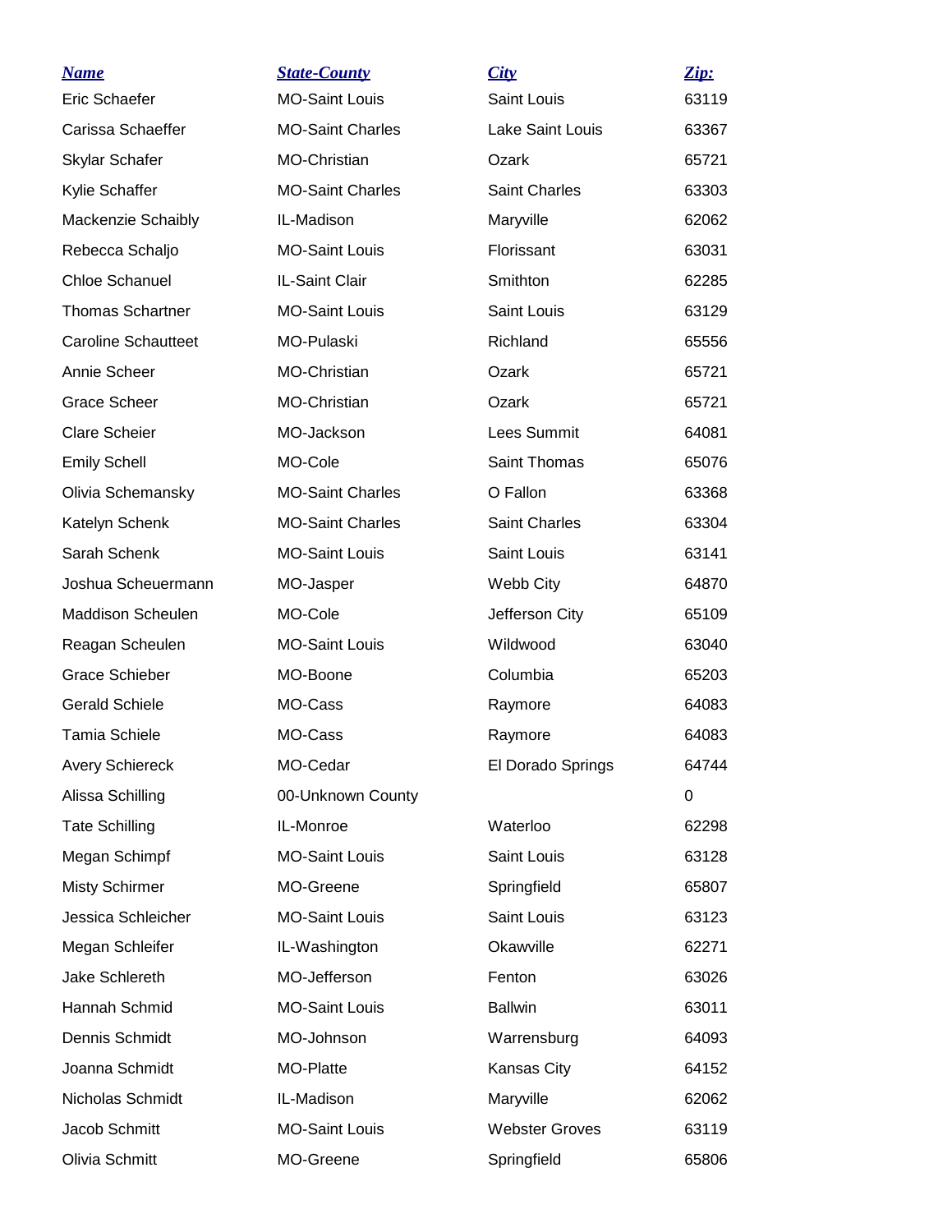| <b>Name</b>               | <b>State-County</b>        | City                     | Zip:  |
|---------------------------|----------------------------|--------------------------|-------|
| Sydney Schnabel           | MO-Jefferson               | Imperial                 | 63052 |
| Danielle Schneider        | <b>MO-Saint Louis</b>      | Eureka                   | 63025 |
| Dominic Schneider         | <b>MO-Saint Charles</b>    | <b>Saint Charles</b>     | 63303 |
| Max Schnelle              | MO-Dade                    | Lockwood                 | 65682 |
| <b>Tara Schnelting</b>    | MO-Franklin                | Gerald                   | 63037 |
| Jenna Schoch              | <b>MO-Saint Louis</b>      | Saint Louis              | 63122 |
| <b>Taylour Schoene</b>    | <b>MO-Maries</b>           | Vienna                   | 65582 |
| <b>Everett Schoenke</b>   | <b>MO-Saint Louis City</b> | Saint Louis              | 63109 |
| <b>Allison Schoonbeck</b> | MO-Clay                    | Kansas City              | 64119 |
| Reanna Schrader           | <b>MO-Benton</b>           | Lincoln                  | 65338 |
| <b>Dustin Schridde</b>    | MO-Webster                 | Rogersville              | 65742 |
| Zak Schrock               | MO-Greene                  | Springfield              | 65802 |
| Brenden Schroeder         | MO-Christian               | Ozark                    | 65721 |
| Jacob Schroeder           | <b>MO-Saint Louis</b>      | Florissant               | 63031 |
| Kaitlyn Schroeder         | MO-Greene                  | Willard                  | 65781 |
| Owen Schuldt              | MO-Greene                  | Springfield              | 65810 |
| Lukas Schulenburg         | <b>MO-Saint Louis</b>      | <b>Ballwin</b>           | 63011 |
| Evan Schultz              | <b>MO-Saint Louis</b>      | Manchester               | 63021 |
| Amanda Schulz             | <b>MO-Saint Louis</b>      | Eureka                   | 63025 |
| <b>Hallie Schulz</b>      | MO-Christian               | Ozark                    | 65721 |
| Benjamin Schumer          | MO-Scott                   | Kelso                    | 63758 |
| Larissa Schunzel          | <b>MO-Saint Louis</b>      | Saint Louis              | 63123 |
| Emma Schuster             | MO-Christian               | Nixa                     | 65714 |
| Nicholas Schuster         | WI-Waukesha                | Muskego                  | 53150 |
| <b>Tori Schuster</b>      | MO-Jackson                 | <b>Buckner</b>           | 64016 |
| Martha Schwalenberg       | MO-Greene                  | Springfield              | 65807 |
| Abigayle Schwartz         | CO-Arapahoe                | Aurora                   | 80017 |
| Noah Schwarz              | MO-Cass                    | Raymore                  | 64083 |
| August Schwoebel          | IL-Saint Clair             | <b>Belleville</b>        | 62220 |
| Rachel Scicchitano        | MO-Cass                    | Lees Summit              | 64082 |
| Amy Scott                 | MO-Jasper                  | Carthage                 | 64836 |
| <b>Eleanor Scott</b>      | MO-Christian               | Ozark                    | 65721 |
| Emma Scott                | MO-Clay                    | Kearney                  | 64060 |
| Hanna Scott               | MO-Cass                    | Harrisonville            | 64701 |
| <b>Hillary Scott</b>      | MO-Jackson                 | Lees Summit              | 64082 |
| Megan Scott               | MO-Clay                    | <b>Excelsior Springs</b> | 64024 |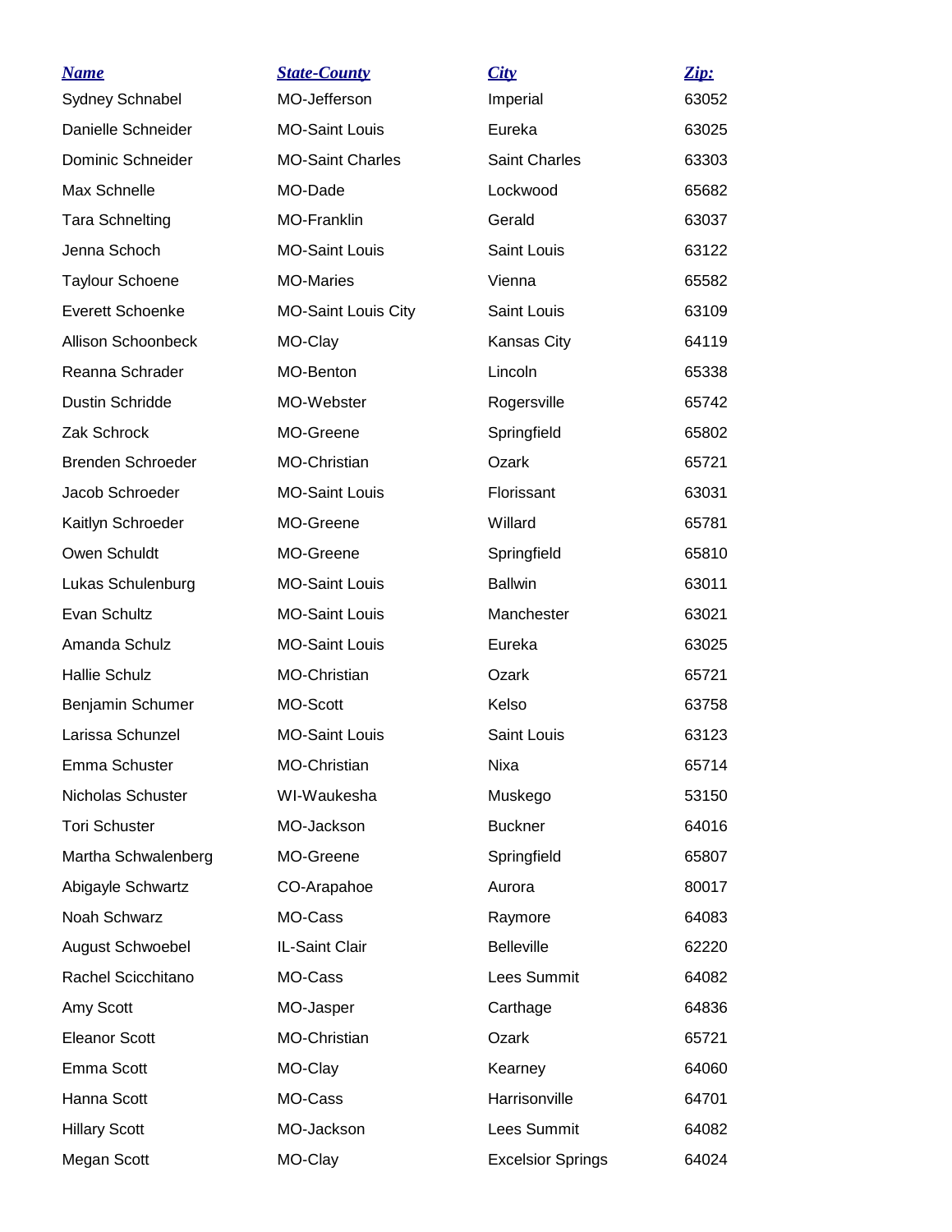| <b>Name</b>               | <b>State-County</b>     | City                | Zip:     |
|---------------------------|-------------------------|---------------------|----------|
| <b>Taylor Scott</b>       | MO-Cass                 | Lake Winnebago      | 64034    |
| <b>Jared Scribner</b>     | MO-Newton               | Neosho              | 64850    |
| <b>Michael Scrivener</b>  | <b>MO-Bates</b>         | Rockville           | 64780    |
| <b>Rachel Scrivener</b>   | MO-Bates                | Rockville           | 64780    |
| <b>Catherine Scruggs</b>  | MO-Greene               | Springfield         | 65804    |
| Kassandra Sears           | 00-Unknown County       |                     | 0        |
| <b>Michael Sears</b>      | MO-Greene               | Springfield         | 65802    |
| Alec Sebelien             | MO-Cass                 | Lees Summit         | 64082    |
| <b>Brittany Secrest</b>   | AR-Benton               | Bentonville         | 72712    |
| Ritika Sedhai             | 00-Unknown County       | Lamjung             | $\Omega$ |
| <b>Claire Sedlack</b>     | <b>MO-Saint Louis</b>   | Saint Louis         | 63129    |
| <b>Camden Seel</b>        | IL-Madison              | Glen Carbon         | 62034    |
| Anna Seep                 | <b>MO-Saint Louis</b>   | Eureka              | 63025    |
| Makenna Seghers           | <b>MO-Saint Charles</b> | Wentzville          | 63385    |
| Kelly Sego                | IL-Kane                 | <b>Batavia</b>      | 60510    |
| <b>Brianna Seiberlich</b> | IL-Saint Clair          | Smithton            | 62285    |
| Joshua Seibert            | <b>MO-Franklin</b>      | Gerald              | 63037    |
| Sarah Seiden              | MO-Christian            | Nixa                | 65714    |
| Samantha Seigel           | <b>MO-Saint Louis</b>   | Chesterfield        | 63017    |
| Skylar Seiger             | MO-Greene               | Strafford           | 65757    |
| <b>Madison Selby</b>      | MO-Camden               | Camdenton           | 65020    |
| <b>AJ Sellers</b>         | MO-Clay                 | Lawson              | 64062    |
| <b>Molly Sellers</b>      | MO-Cape Girardeau       | Jackson             | 63755    |
| Samantha Sellers          | MO-Greene               | Springfield         | 65809    |
| <b>Taylor Sellers</b>     | MO-Taney                | Forsyth             | 65653    |
| <b>William Sells</b>      | MO-Randolph             | Moberly             | 65270    |
| <b>Breezy Semler</b>      | MO-Cass                 | Harrisonville       | 64701    |
| Mireu Seo                 | 00-Unknown County       | Yang-San            | 0        |
| Mariana Serrano           | MO-Lawrence             | Monett              | 65708    |
| Karli Sewell              | <b>MO-Saint Louis</b>   | Saint Louis         | 63123    |
| Keliana Sewell            | <b>MO-Saint Louis</b>   | Saint Louis         | 63123    |
| Sarah Sewing              | GA-Forsyth              | Alpharetta          | 30005    |
| <b>Allison Sexton</b>     | <b>MO-Saint Charles</b> | Dardenne Prairie    | 63368    |
| <b>Claire Sextro</b>      | <b>MO-Saint Charles</b> | <b>Saint Peters</b> | 63376    |
| Cassie Seyer              | MO-Jefferson            | Arnold              | 63010    |
| Anna Shackelford          | GA-Cherokee             | Woodstock           | 30189    |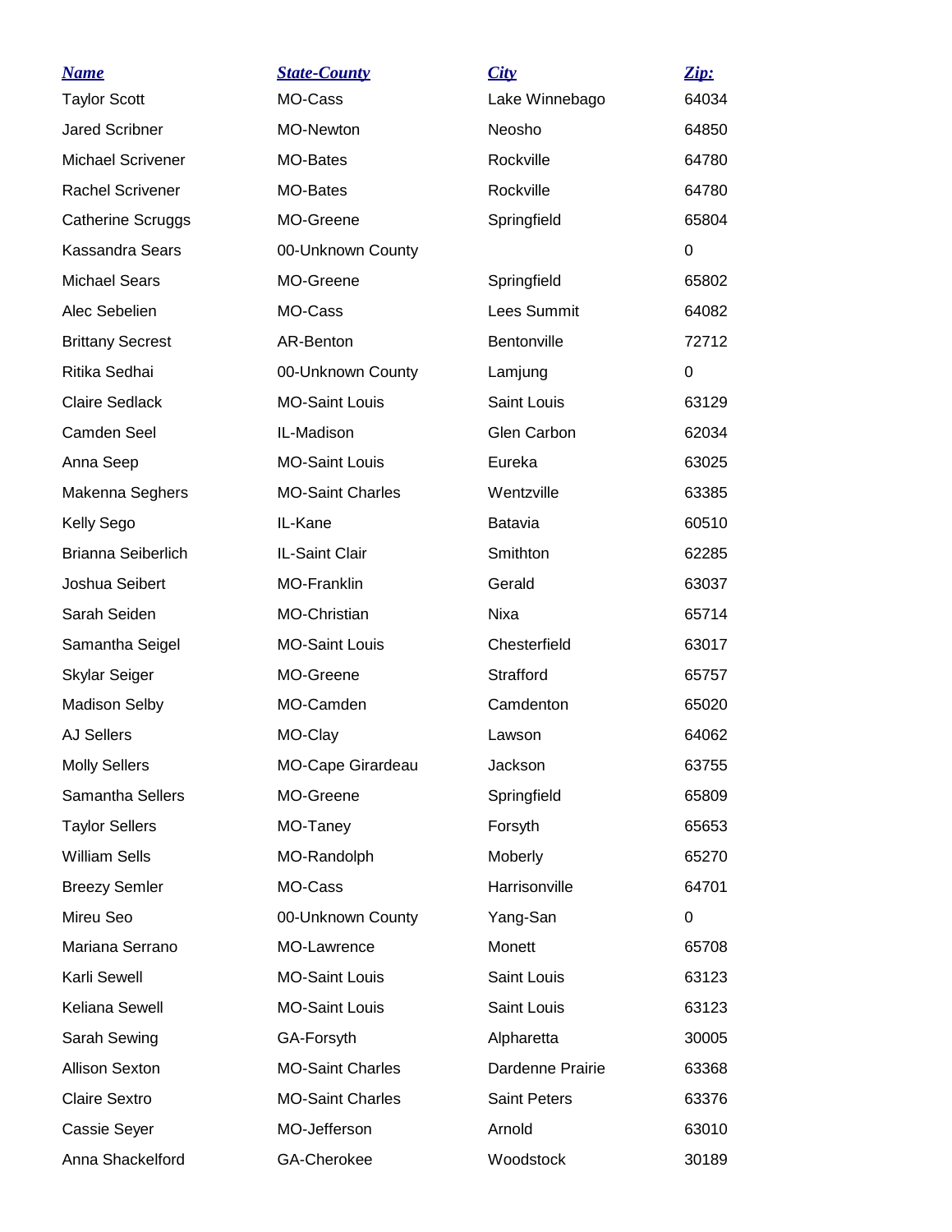| <b>Name</b>           | <b>State-County</b>        | City                 | $\mathbf{Zip:}$ |
|-----------------------|----------------------------|----------------------|-----------------|
| Kaylie Shackelford    | MO-Henry                   | Montrose             | 64770           |
| <b>Yixuan Shan</b>    | 00-Unknown County          | Dalian               | 0               |
| Alexis Shane          | <b>MO-Pettis</b>           | Sedalia              | 65301           |
| <b>Ashley Shank</b>   | <b>MO-Saint Charles</b>    | <b>Saint Charles</b> | 63304           |
| Joshua Shank          | MO-Greene                  | Springfield          | 65802           |
| <b>Kristie Shank</b>  | MO-Greene                  | Springfield          | 65802           |
| Jessica Shanks        | MO-Cole                    | Jefferson City       | 65109           |
| Josie Shanks          | MO-Greene                  | Rogersville          | 65742           |
| Samantha Shanley      | <b>MO-Saint Charles</b>    | <b>Saint Charles</b> | 63304           |
| Qinlin Shao           | 00-Unknown County          | Dalian               | $\Omega$        |
| Alexander Sharkey     | MO-Clay                    | Smithville           | 64089           |
| Megan Sharman         | MO-Greene                  | Springfield          | 65806           |
| Kaiden Sharp          | MO-Webster                 | Rogersville          | 65742           |
| Mary Sharp            | <b>MO-Saint Louis City</b> | Saint Louis          | 63104           |
| Makayla Sharpe        | IL-Saint Clair             | O Fallon             | 62269           |
| Raylen Sharpe         | <b>TX-Collin</b>           | Allen                | 75002           |
| <b>Brianna Shaver</b> | MO-Wright                  | Hartville            | 65667           |
| Zarina Shavkatova     | PA-Philadelphia            | Philadelphia         | 19116           |
| <b>Grace Shaw</b>     | IL-Kane                    | Elburn               | 60119           |
| <b>Skyler Shaw</b>    | <b>TX-Collin</b>           | Wylie                | 75098           |
| <b>Sydney Shearer</b> | MO-Camden                  | Sunrise Beach        | 65079           |
| Morgan Shearhart      | MO-Jackson                 | Lees Summit          | 64086           |
| <b>Lillian Sheley</b> | <b>MO-Saint Louis</b>      | Saint Louis          | 63124           |
| Adesyn Shelton        | MO-Greene                  | Springfield          | 65810           |
| Car'Tayza Shelton     | <b>MO-Saint Louis</b>      | Saint Louis          | 63134           |
| <b>Grant Shelton</b>  | IL-Montgomery              | Litchfield           | 62056           |
| <b>Tanner Shelton</b> | MO-Greene                  | Springfield          | 65806           |
| Jiaqi Shen            | 00-Unknown County          | Dalian               | 0               |
| <b>Lily Shepard</b>   | MO-Polk                    | <b>Bolivar</b>       | 65613           |
| Ayreana Shephard      | MO-Jackson                 | Raytown              | 64133           |
| Melia Shepherd        | MO-Linn                    | <b>Brookfield</b>    | 64628           |
| Zane Shepherd         | MO-Vernon                  | Nevada               | 64772           |
| Claire Sherman        | MO-Jackson                 | <b>Lees Summit</b>   | 64064           |
| Maddie Sherman        | <b>MO-Saint Louis</b>      | <b>Ballwin</b>       | 63021           |
| Amanda Sherwood       | MO-Greene                  | Springfield          | 65803           |
| <b>Brian Shields</b>  | <b>MO-Saint Charles</b>    | O Fallon             | 63366           |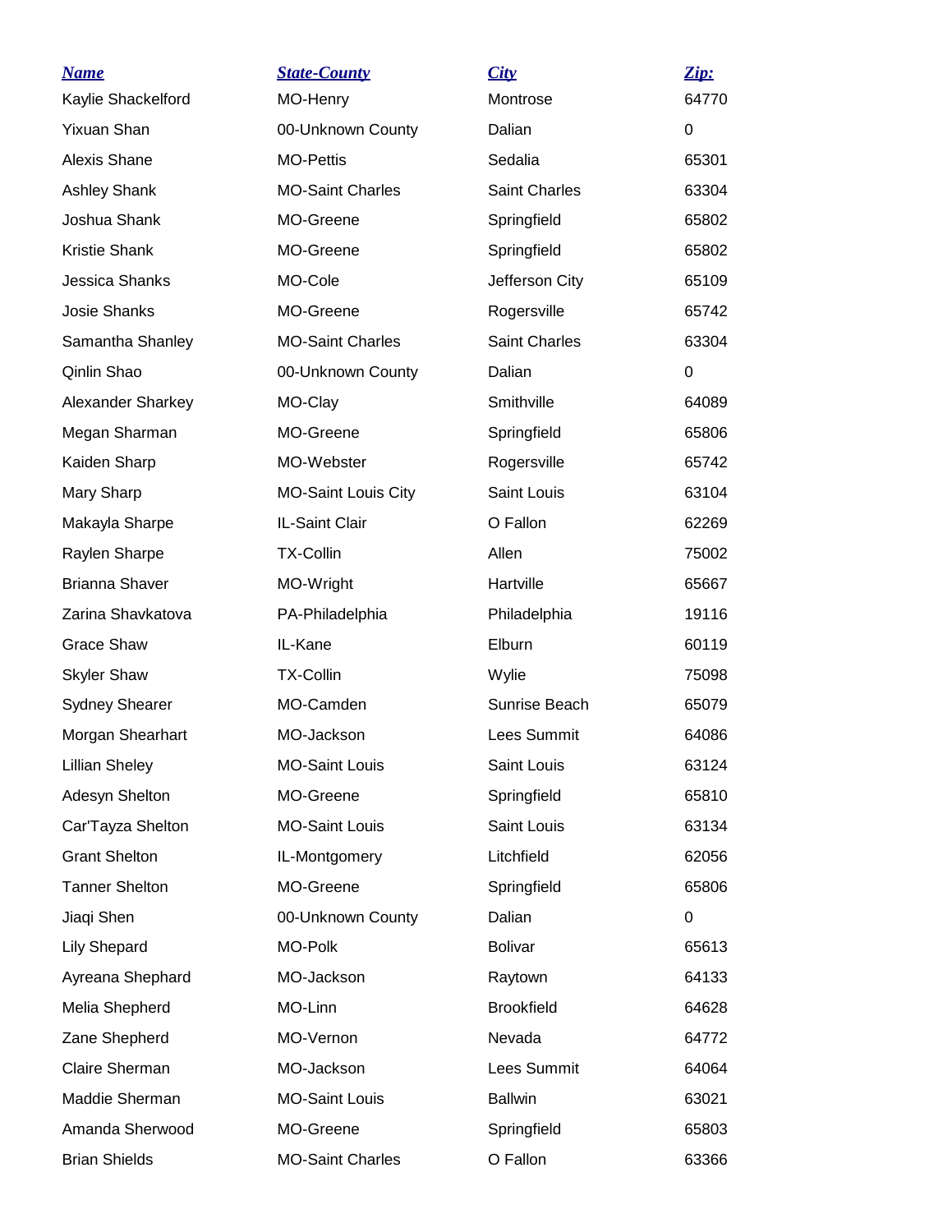| <b>Name</b>            | <b>State-County</b>     | City                 | Zip:     |
|------------------------|-------------------------|----------------------|----------|
| <b>Iva Shields</b>     | MO-Newton               | Neosho               | 64850    |
| Jennifer Shields       | IL-Saint Clair          | <b>Belleville</b>    | 62220    |
| Lacy Shields           | MO-Douglas              | Ava                  | 65608    |
| Michelle Shikany       | MO-Greene               | Springfield          | 65802    |
| <b>Marshall Shine</b>  | MO-Greene               | Springfield          | 65804    |
| Shayna Shipley         | MO-Clay                 | Kansas City          | 64158    |
| <b>Andrew Shipp</b>    | 00-Unknown County       |                      | $\Omega$ |
| <b>Addison Shivler</b> | MO-Christian            | Ozark                | 65721    |
| <b>Chloe Shoaf</b>     | MO-Greene               | Springfield          | 65810    |
| <b>Grace Shockley</b>  | MO-Boone                | Columbia             | 65201    |
| Jenna Shockley         | MO-Webster              | Strafford            | 65757    |
| Maria Shockley         | MO-Greene               | Springfield          | 65809    |
| Sarah Shockley         | <b>MO-Saint Charles</b> | <b>Saint Charles</b> | 63304    |
| Dakota Shoemaker       | MO-Greene               | Springfield          | 65807    |
| Luke Shoemaker         | MO-Lawrence             | Verona               | 65769    |
| <b>Macy Short</b>      | MO-Camden               | Osage Beach          | 65065    |
| Micah Short            | MO-Christian            | <b>Billings</b>      | 65610    |
| Zachary Shotwell       | MO-Greene               | Springfield          | 65807    |
| Lauren Shrum           | <b>MO-Saint Louis</b>   | Saint Louis          | 63126    |
| <b>Yiying Shuang</b>   | 00-Unknown County       | DaTong               | 0        |
| Gabi Shull             | MO-Johnson              | Warrensburg          | 64093    |
| Louis Shumate          | <b>MO-Saint Louis</b>   | Saint Louis          | 63122    |
| Arunbir Sidhu          | MO-Jackson              | Lees Summit          | 64081    |
| <b>Clayton Siebert</b> | MO-Ray                  | Lawson               | 64062    |
| <b>Corinne Siebert</b> | MO-Ray                  | Lawson               | 64062    |
| Kyra Siler             | MO-Greene               | Springfield          | 65807    |
| <b>Jack Silies</b>     | <b>MO-Saint Louis</b>   | Saint Louis          | 63128    |
| Daniela Silva Torres   | 00-Unknown County       | Ate                  | 0        |
| <b>Cheri Simmons</b>   | MO-Greene               | Springfield          | 65807    |
| Joshua Simmons         | <b>MO-Saint Louis</b>   | Saint Louis          | 63121    |
| Alexis Simpson         | MO-Greene               | Springfield          | 65807    |
| Amanda Simpson         | <b>MO-Saint Louis</b>   | <b>Ballwin</b>       | 63021    |
| Elizabeth Simpson      | <b>MO-Saint Louis</b>   | Saint Louis          | 63131    |
| Aylin Sims             | MO-Dade                 | Everton              | 65646    |
| <b>Garrett Sims</b>    | MO-Lafayette            | Odessa               | 64076    |
| Noah Singer            | MO-Platte               | Kansas City          | 64153    |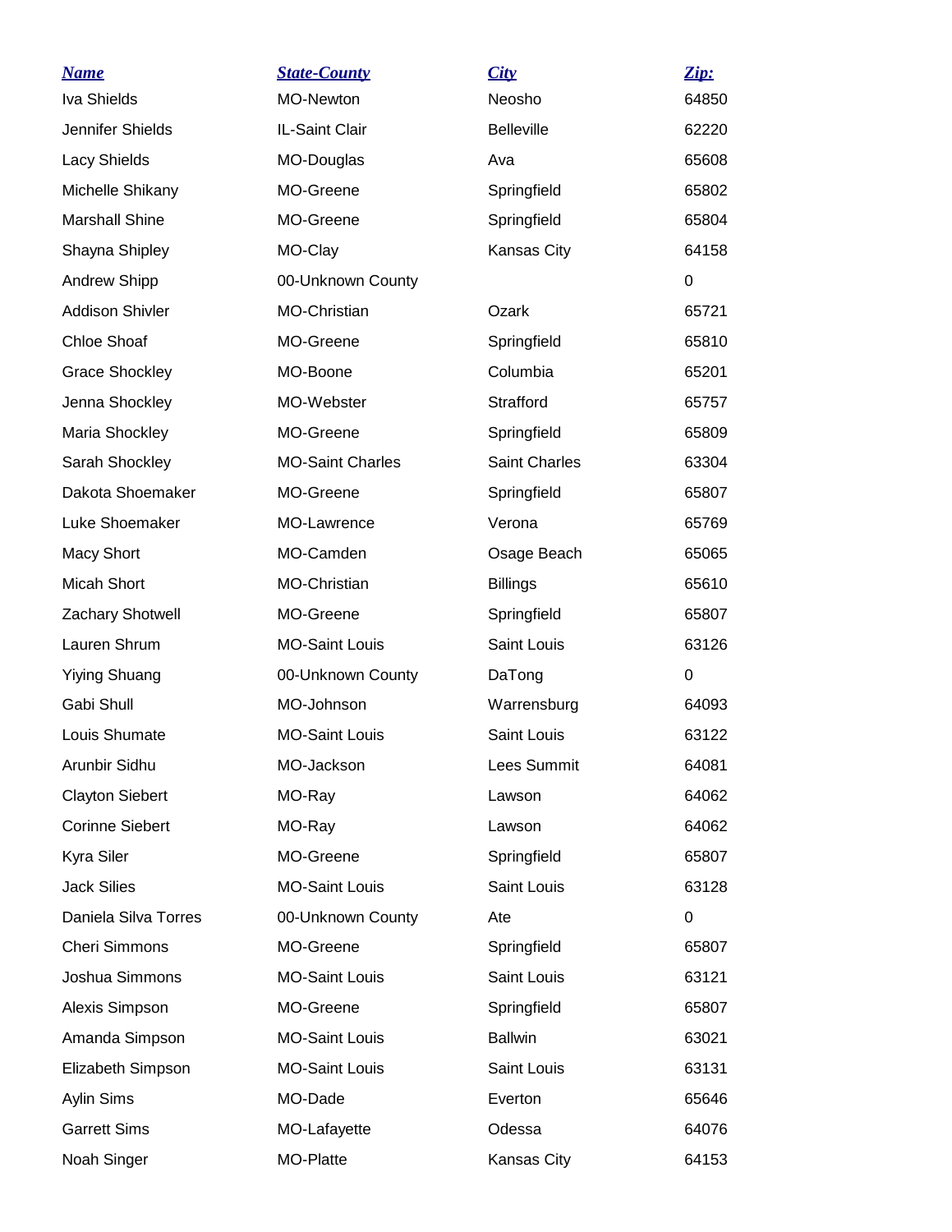| <u>Name</u><br><b>Caleb Singley</b> | <b>State-County</b><br>00-Unknown County | City                 | Zip:<br>$\Omega$ |
|-------------------------------------|------------------------------------------|----------------------|------------------|
| Amanda Sipes                        | IL-McLean                                | Bloomington          | 61704            |
| <b>Emily Sisk</b>                   | MO-Greene                                | Springfield          | 65803            |
| <b>Eric Skeans</b>                  | MO-Greene                                | Republic             | 65738            |
| Maggie Skeen                        | <b>MO-Saint Charles</b>                  | <b>Saint Charles</b> | 63301            |
| Darcy Skillington                   | <b>MO-Saint Charles</b>                  | Saint Charles        | 63304            |
| <b>Breanna Skinner</b>              | 00-Unknown County                        |                      | 0                |
| <b>Brit Skinner</b>                 | MO-Boone                                 | Hallsville           | 65255            |
| Daniel Skinner                      | <b>MO-Daviess</b>                        | Jamesport            | 64648            |
| Eliza Skinner                       | MO-Greene                                | Springfield          | 65810            |
| Elizabeth Skoff                     | <b>MO-Saint Louis</b>                    | Saint Louis          | 63122            |
| Anna Skornia                        | MO-Gasconade                             | Rosebud              | 63091            |
| Hunter Skornia                      | MO-Greene                                | Springfield          | 65810            |
| Angela Slayden                      | MO-Greene                                | Rogersville          | 65742            |
| Elizabeth Slayden                   | MO-Dade                                  | Everton              | 65646            |
| Grace Slayden                       | MO-Greene                                | Strafford            | 65757            |
| Laura Slayden                       | MO-Greene                                | Rogersville          | 65742            |
| Sara Slayton                        | MO-Greene                                | Republic             | 65738            |
| Anna Slinkard                       | MO-Greene                                | Springfield          | 65807            |
| Joshua Slocum                       | AR-Benton                                | Rogers               | 72758            |
| Eli Slover                          | MO-Greene                                | Springfield          | 65804            |
| Jensen Slusher                      | IL-Madison                               | Maryville            | 62062            |
| Gwynndolyn Smail                    | MO-Nodaway                               | Maryville            | 64468            |
| <b>Skylar Small</b>                 | MO-Clay                                  | Gladstone            | 64118            |
| Abbey Smith                         | AR-Benton                                | Springdale           | 72762            |
| Abigail Smith                       | AR-Pulaski                               | Maumelle             | 72113            |
| Alexandra Smith                     | MO-Greene                                | Springfield          | 65807            |
| <b>Alexis Smith</b>                 | MO-Pulaski                               | Waynesville          | 65583            |
| Alexis Smith                        | <b>KS-Labette</b>                        | Mound Valley         | 67354            |
| Amara Smith                         | MO-Cass                                  | Peculiar             | 64078            |
| <b>Audrey Smith</b>                 | MO-Clinton                               | Lathrop              | 64465            |
| <b>Bailey Smith</b>                 | MO-Greene                                | Springfield          | 65807            |
| <b>Brinna Smith</b>                 | MO-Franklin                              | Washington           | 63090            |
| <b>Emily Smith</b>                  | <b>MO-Saint Louis</b>                    | Florissant           | 63031            |
| <b>Emily Smith</b>                  | <b>MO-Saint Charles</b>                  | <b>Saint Peters</b>  | 63376            |
| Ethan Smith                         | MO-Greene                                | Springfield          | 65809            |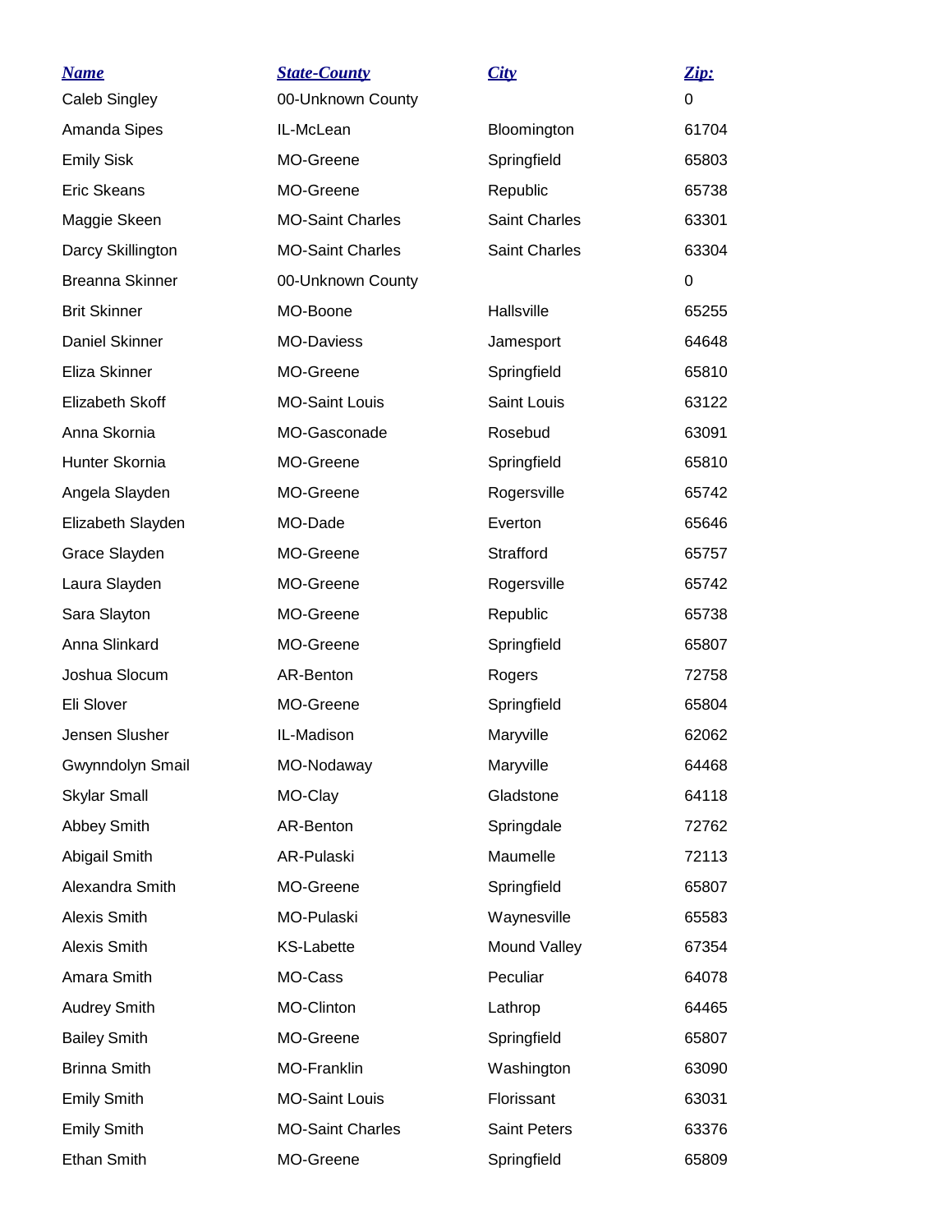| <u>Name</u>            | <b>State-County</b>     | <u>City</u>          | Zip:     |
|------------------------|-------------------------|----------------------|----------|
| <b>Griffin Smith</b>   | <b>MO-Saint Louis</b>   | Chesterfield         | 63017    |
| Hannah Smith           | MO-Dade                 | Everton              | 65646    |
| Hannah Smith           | MO-Clay                 | Kansas City          | 64155    |
| Jamie Smith            | <b>PA-Chester</b>       | Phoenixville         | 19460    |
| Jessica Smith          | KS-Johnson              | Olathe               | 66061    |
| Jordyn Smith           | MO-Platte               | Dearborn             | 64439    |
| Kara Smith             | MO-Johnson              | Warrensburg          | 64093    |
| <b>Katie Smith</b>     | MO-Platte               | Kansas City          | 64152    |
| Kelly Smith            | <b>MO-Franklin</b>      | Union                | 63084    |
| Kjersti Smith          | MO-Greene               | Springfield          | 65806    |
| Kylie Smith            | MO-Ozark                | Dora                 | 65637    |
| Lauren Smith           | MO-Cole                 | Jefferson City       | 65109    |
| Lauren Smith           | MO-Monroe               | Monroe City          | 63456    |
| Lauren Smith           | MO-Jackson              | Lees Summit          | 64081    |
| Macy Smith             | 00-Unknown County       |                      | 0        |
| <b>Madison Smith</b>   | <b>MO-Howell</b>        | <b>Mountain View</b> | 65548    |
| Madison Smith          | <b>MO-Saint Charles</b> | O Fallon             | 63368    |
| Madison Smith          | 00-Unknown County       |                      | $\Omega$ |
| Meagan Smith           | MO-Christian            | Ozark                | 65721    |
| Nayarith Smith         | MO-Greene               | Springfield          | 65807    |
| Peyton Smith           | MO-Taney                | <b>Branson</b>       | 65616    |
| <b>Rachel Smith</b>    | 00-Unknown County       |                      | 0        |
| Reese Smith            | MO-Jefferson            | <b>Barnhart</b>      | 63012    |
| Sabreena Smith         | MO-Greene               | Springfield          | 65807    |
| Sarah Smith            | MO-Jackson              | Kansas City          | 64124    |
| Savana Smith           | MO-Greene               | Springfield          | 65807    |
| Sawyer Smith           | MO-Polk                 | <b>Bolivar</b>       | 65613    |
| Shawna Smith           | MO-Oregon               | Thayer               | 65791    |
| <b>Tiffany Smith</b>   | MO-Oregon               | Thayer               | 65791    |
| Kaley Smithson         | MO-Miller               | Eldon                | 65026    |
| Nadiya Smolin          | MO-Greene               | <b>Battlefield</b>   | 65619    |
| Hannah Sneed           | MO-Greene               | Willard              | 65781    |
| Daniel Snegur          | MO-Greene               | Springfield          | 65809    |
| <b>Emily Snodderly</b> | MO-Greene               | Rogersville          | 65742    |
| Alexis Snodgrass       | MO-Gasconade            | <b>Bland</b>         | 65014    |
| Graham Snyder          | MO-Taney                | <b>Branson</b>       | 65616    |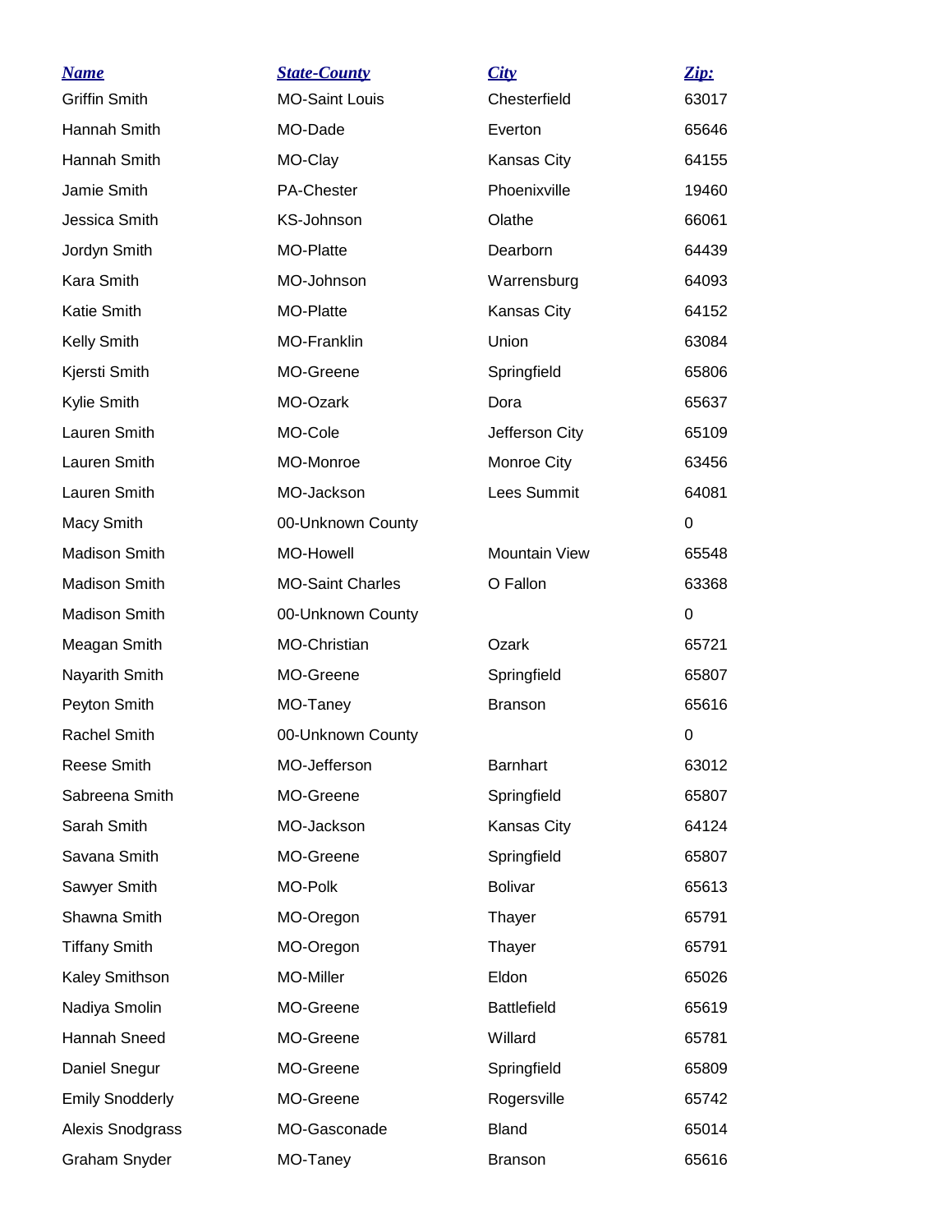| <u>Name</u>                | <b>State-County</b>      | City           | Zip:  |
|----------------------------|--------------------------|----------------|-------|
| <b>Harley Snyder</b>       | MO-Greene                | Springfield    | 65803 |
| Emily Sohn                 | IL-Adams                 | Quincy         | 62305 |
| Megan Sohn                 | IL-Adams                 | Quincy         | 62305 |
| Luojia Song                | 00-Unknown County        | Dalian         | 0     |
| Shuxuan Song               | 00-Unknown County        | Jiamusi        | 0     |
| Jeremiah Soria             | MO-Greene                | Springfield    | 65806 |
| <b>Skyler Soto</b>         | <b>MO-Cape Girardeau</b> | Cape Girardeau | 63701 |
| Gabriella Southworth       | IL-Monroe                | Waterloo       | 62298 |
| Ivan Andres Souza De Marzi | 00-Unknown County        | Montevideo     | 0     |
| Claire Spain               | IL-Madison               | Godfrey        | 62035 |
| <b>Madeline Spalding</b>   | MO-Cole                  | Jefferson City | 65101 |
| <b>Britney Spangenberg</b> | MO-Greene                | Republic       | 65738 |
| Mariah Spangler            | <b>KS-Shawnee</b>        | Topeka         | 66604 |
| Sophia Spangler            | MO-Greene                | Willard        | 65781 |
| Emma Sparks                | MO-Greene                | Strafford      | 65757 |
| Hannah Sparks              | <b>MO-Saint Charles</b>  | O Fallon       | 63368 |
| Cheyenne Sparlin           | MO-Newton                | Neosho         | 64850 |
| <b>Brett Spears</b>        | <b>KS-Crawford</b>       | Pittsburg      | 66763 |
| Cailyn Spears              | MO-Barry                 | Exeter         | 65647 |
| Maria Spears               | <b>TX-Collin</b>         | Melissa        | 75454 |
| Ella Speckhals             | MO-Franklin              | Washington     | 63090 |
| Maya Speckhard             | IL-Monroe                | Columbia       | 62236 |
| Megan Spence               | MO-Greene                | Springfield    | 65802 |
| Jackson Spencer            | MO-Greene                | Springfield    | 65807 |
| Marah Sperry               | MO-Clay                  | Smithville     | 64089 |
| Allie Spica                | <b>MO-Saint Charles</b>  | Saint Charles  | 63304 |
| <b>Madison Spiegel</b>     | <b>MO-Saint Louis</b>    | Wildwood       | 63038 |
| Claire Spinelli            | MO-Greene                | Springfield    | 65809 |
| <b>Grace Spitzmiller</b>   | MO-Clay                  | Kansas City    | 64155 |
| Khae Lynn Spotted Calf     | MO-Jasper                | Carthage       | 64836 |
| Madlyn Sprague             | MO-Buchanan              | Saint Joseph   | 64506 |
| Hannah Spriggs             | <b>KS-Labette</b>        | Oswego         | 67356 |
| Kaelyn Springfield         | MO-Audrain               | Mexico         | 65265 |
| Margaret St. John          | <b>MO-Saint Louis</b>    | Ellisville     | 63011 |
| Megan Stabile              | <b>MO-Saint Louis</b>    | Fenton         | 63026 |
| Natalie Stacey             | MO-Greene                | Springfield    | 65803 |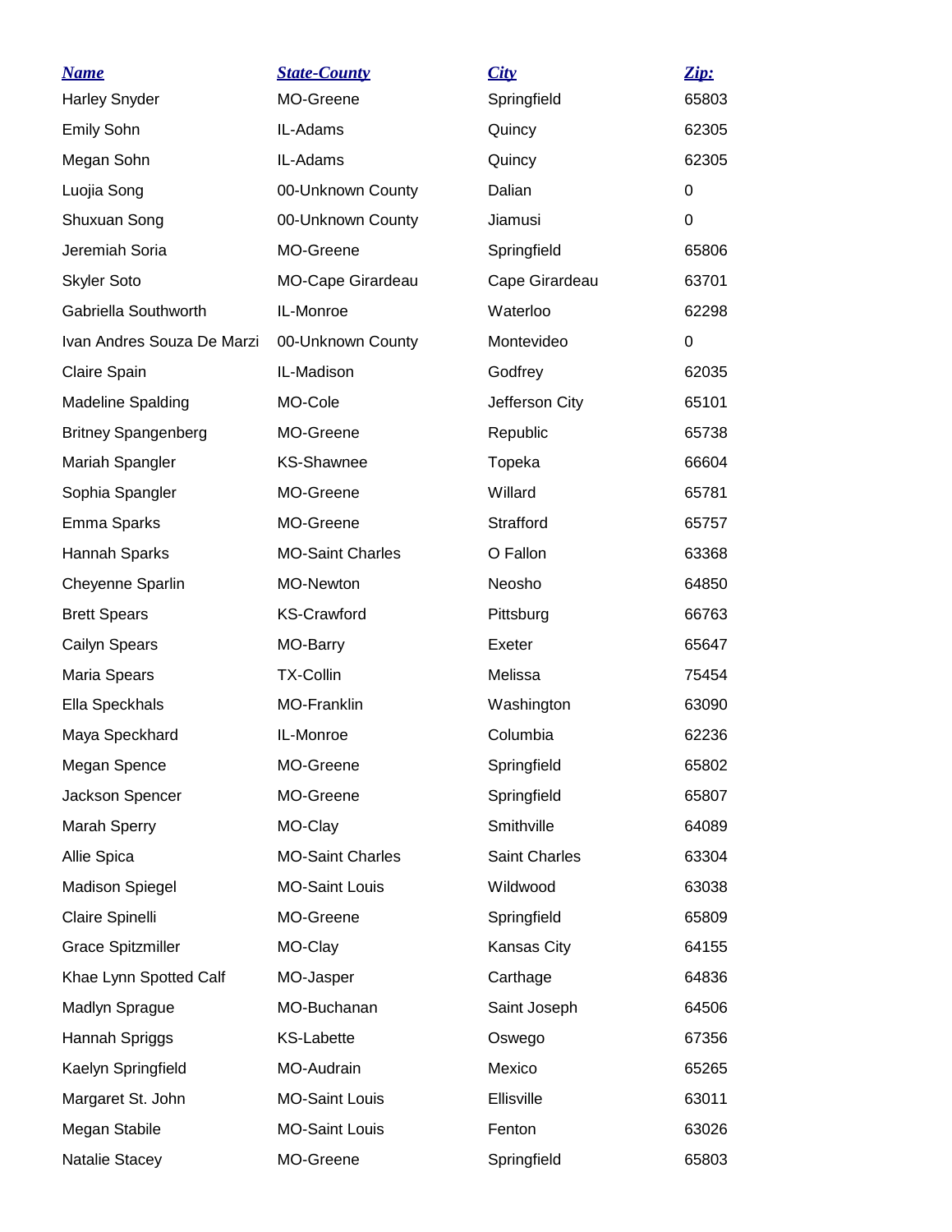| <b>Name</b>              | <b>State-County</b>     | City                     | Zip:     |
|--------------------------|-------------------------|--------------------------|----------|
| Michelle Stachowiak      | WI-Outagamie            | Kaukauna                 | 54130    |
| Hanna Stafford           | MO-Greene               | Springfield              | 65803    |
| Lurah Stafford           | MO-Lawrence             | Marionville              | 65705    |
| <b>Miles Stamper</b>     | MO-Barton               | Asbury                   | 64832    |
| Alyssa Stanek            | IL-McHenry              | Lake in the Hills        | 60156    |
| Caitlin Stanford         | <b>MO-Saint Louis</b>   | Saint Louis              | 63129    |
| <b>Courtney Stanford</b> | MO-Christian            | <b>Nixa</b>              | 65714    |
| Reagan Stange            | MO-Christian            | Nixa                     | 65714    |
| Aida Stanley             | MO-Audrain              | Thompson                 | 65285    |
| Sean Stanton             | <b>MO-Saint Louis</b>   | Saint Louis              | 63126    |
| <b>Blake Stark</b>       | MO-Buchanan             | Saint Joseph             | 64503    |
| <b>Genevieve Stark</b>   | <b>MO-Dallas</b>        | Tunas                    | 65764    |
| <b>Grace Stark</b>       | <b>MO-Marion</b>        | Philadelphia             | 63463    |
| Shelby Starkebaum        | MO-Ray                  | <b>Excelsior Springs</b> | 64024    |
| <b>Matthew Stasa</b>     | <b>MO-Saint Louis</b>   | Fenton                   | 63026    |
| <b>Drew Stear</b>        | IL-Peoria               | Mapleton                 | 61547    |
| <b>Grace Steck</b>       | MO-Christian            | Nixa                     | 65714    |
| Stella Steck             | 00-Unknown County       |                          | $\Omega$ |
| <b>Brittany Steckler</b> | IL-Adams                | Quincy                   | 62305    |
| <b>KC Stedman</b>        | IL-Saint Clair          | Millstadt                | 62260    |
| Peyton Steele            | MO-Greene               | Springfield              | 65804    |
| <b>Hayley Steen</b>      | IL-Saint Clair          | <b>Belleville</b>        | 62226    |
| <b>Hunter Steen</b>      | 00-Unknown County       |                          | 0        |
| Sophie Stefka            | MO-Greene               | Springfield              | 65807    |
| Danielle Stegeman        | MO-Osage                | Westphalia               | 65085    |
| Maci Stein               | IL-Saint Clair          | Smithton                 | 62285    |
| Nicholas Stein           | <b>MO-Saint Charles</b> | O Fallon                 | 63366    |
| Kristin Steinbrueck      | <b>MO-Saint Louis</b>   | Saint Louis              | 63129    |
| Jeffrey Steinkamp        | <b>MO-Saint Charles</b> | Saint Charles            | 63301    |
| Makenzie Stephens        | MO-Barry                | Exeter                   | 65647    |
| <b>Dustin Sterling</b>   | MO-Polk                 | Fair Play                | 65649    |
| <b>Claire Stevener</b>   | <b>MO-Saint Louis</b>   | Saint Louis              | 63122    |
| Alissa Steward           | MO-Cedar                | El Dorado Springs        | 64744    |
| Anna Stewart             | IL-Madison              | Edwardsville             | 62025    |
| Jacob Stewart            | MO-Jefferson            | Imperial                 | 63052    |
| Justine Stewart          | MO-Taney                | Hollister                | 65672    |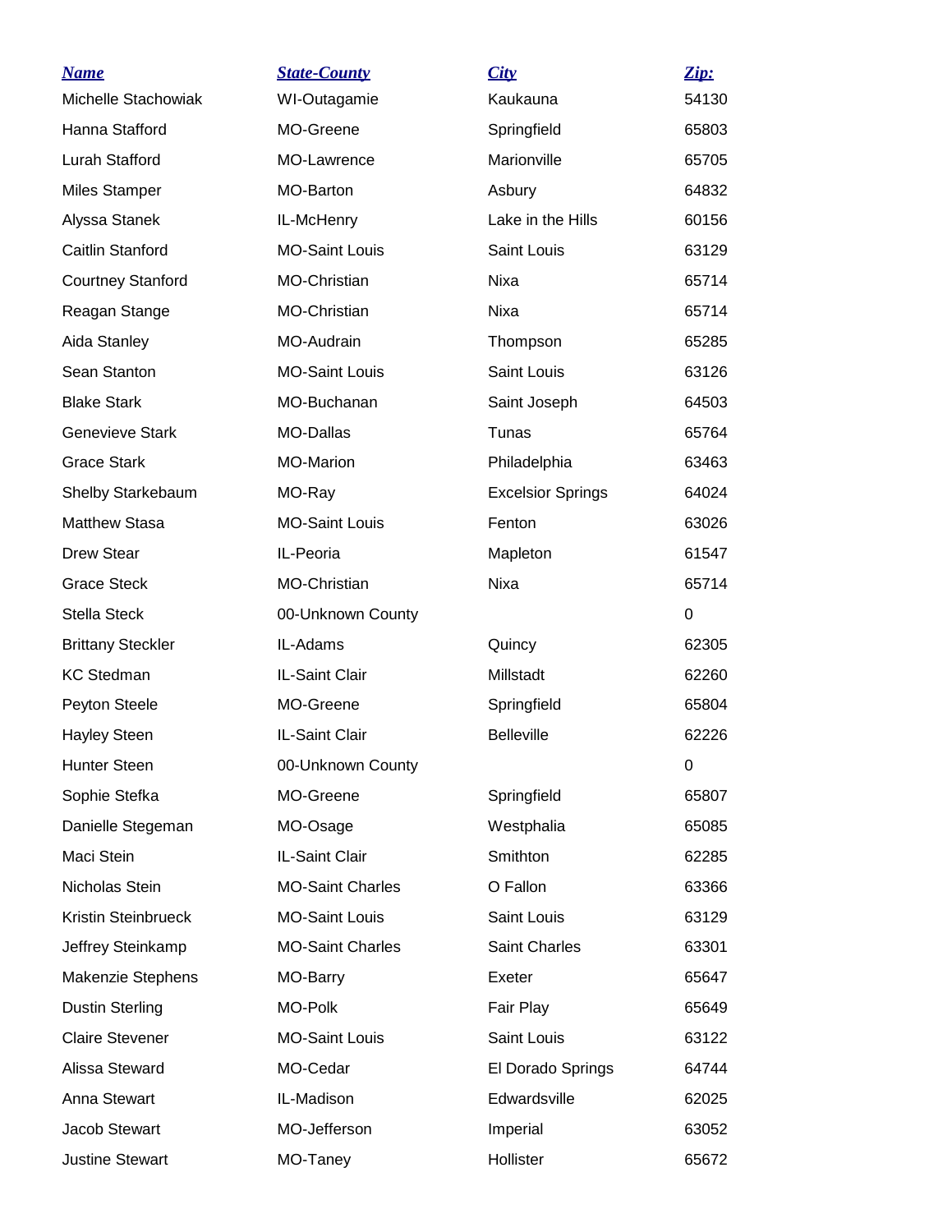| <u>Name</u>            | <b>State-County</b>     | City                 | <u>Zip:</u> |
|------------------------|-------------------------|----------------------|-------------|
| Madi Stewart           | IL-Saint Clair          | <b>New Athens</b>    | 62264       |
| <b>Spencer Stewart</b> | <b>MO-Saint Louis</b>   | Wildwood             | 63011       |
| <b>Trinity Stewart</b> | MO-Saline               | Marshall             | 65340       |
| Joshua Stiffler        | <b>MO-Saint Charles</b> | O Fallon             | 63366       |
| <b>Katie Stiles</b>    | MO-Greene               | Republic             | 65738       |
| <b>Samuel Stillie</b>  | MO-Greene               | Springfield          | 65802       |
| Anna Stimac            | 00-Unknown County       |                      | $\Omega$    |
| <b>Andrew Stinnett</b> | MO-Cass                 | <b>Belton</b>        | 64012       |
| <b>Chris Stitch</b>    | <b>MO-Saint Charles</b> | Saint Charles        | 63304       |
| James Stith            | AR-Boone                | Harrison             | 72601       |
| <b>Grace Stocker</b>   | <b>MO-Saint Charles</b> | O Fallon             | 63368       |
| Zoe Stoddard           | MO-Warren               | <b>Wright City</b>   | 63390       |
| Morgan Stoecklein      | 00-Unknown County       |                      | $\Omega$    |
| Nyah Stokes            | MO-Greene               | <b>Brookline</b>     | 65619       |
| <b>Ryan Stokes</b>     | 00-Unknown County       |                      | $\Omega$    |
| Jessica Stokesberry    | OK-Oklahoma             | Edmond               | 73012       |
| <b>Andrew Stoll</b>    | MO-Greene               | Strafford            | 65757       |
| Michael Stoll          | MO-Greene               | Willard              | 65781       |
| <b>Jill Stolte</b>     | <b>MO-Saint Louis</b>   | Chesterfield         | 63017       |
| Samantha Stoltz        | <b>MO-Saint Charles</b> | <b>Saint Peters</b>  | 63376       |
| Hannah Stolz           | <b>MO-Saint Louis</b>   | Chesterfield         | 63017       |
| Charleyann Stone       | MO-Audrain              | Laddonia             | 63352       |
| Noah Stone             | MO-Greene               | Springfield          | 65804       |
| Olivia Stone           | MO-Platte               | Kansas City          | 64152       |
| Sophie Stone           | MO-Greene               | Springfield          | 65810       |
| <b>Taylor Stone</b>    | MO-Greene               | Rogersville          | 65742       |
| <b>Brooke Stoneman</b> | <b>MO-Dallas</b>        | <b>Buffalo</b>       | 65622       |
| Lindsey Stoneman       | KS-Johnson              | <b>Overland Park</b> | 66221       |
| Montana Stoner         | MO-Cape Girardeau       | Jackson              | 63755       |
| Zane Stoops            | MO-Greene               | Pleasant Hope        | 65725       |
| Jacqueline Stork       | <b>MO-Saint Louis</b>   | <b>Ballwin</b>       | 63021       |
| Allie Storm            | MO-Jasper               | Webb City            | 64870       |
| Denise Storment        | MO-Taney                | <b>Branson</b>       | 65616       |
| <b>Clay Stout</b>      | MO-Jasper               | Reeds                | 64859       |
| <b>Brian Stovall</b>   | MO-Greene               | Springfield          | 65807       |
| Madeline Strahm        | <b>MO-Saint Charles</b> | Saint Charles        | 63303       |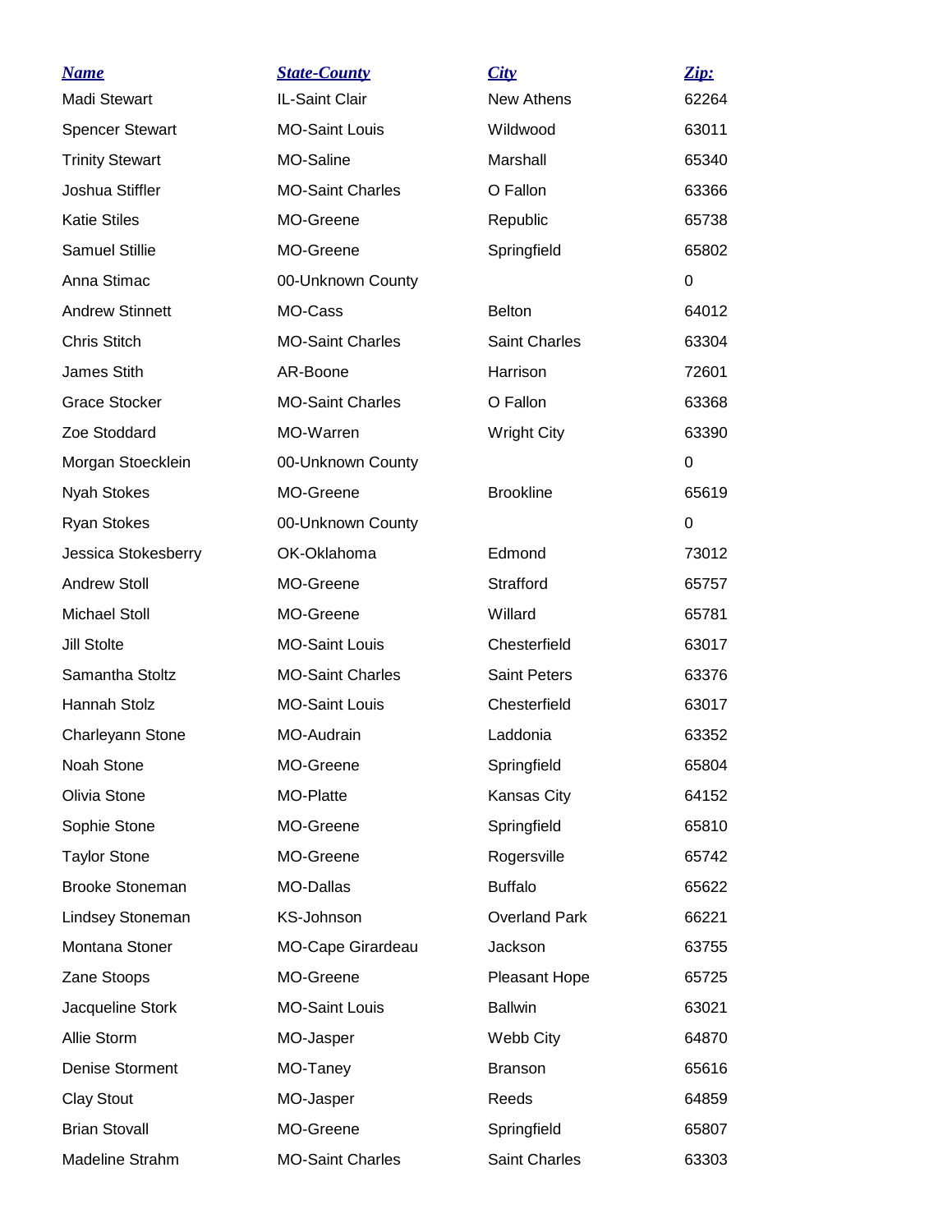| <b>Name</b>              | <b>State-County</b>        | City                 | Zip:     |
|--------------------------|----------------------------|----------------------|----------|
| <b>Isabella Strang</b>   | MO-Greene                  | Springfield          | 65804    |
| Jaci Stratton            | 00-Unknown County          |                      | $\Omega$ |
| <b>Ethan Straus</b>      | MO-Greene                  | Springfield          | 65807    |
| Lauren Straus            | MO-Greene                  | Springfield          | 65810    |
| Mya Strauss              | MO-Lincoln                 | <b>Hawk Point</b>    | 63349    |
| Devin Strayhorn          | MO-Christian               | Nixa                 | 65714    |
| lan Streck               | <b>MO-Saint Louis</b>      | Saint Louis          | 63122    |
| <b>Addison Street</b>    | MO-Jackson                 | <b>Blue Springs</b>  | 64015    |
| lan Street               | MO-Jasper                  | Joplin               | 64804    |
| <b>Justin Strickland</b> | MO-Polk                    | Dunnegan             | 65640    |
| Makayla Strickland       | MO-Dallas                  | <b>Buffalo</b>       | 65622    |
| <b>Spencer Stringer</b>  | MO-Greene                  | Springfield          | 65810    |
| Ryan Strohmeier          | IL-Madison                 | Edwardsville         | 62025    |
| Alicia Strong            | <b>MO-Saint Louis</b>      | Manchester           | 63021    |
| Shannon Strong           | IL-Jersey                  | Jerseyville          | 62052    |
| <b>Liam Stros</b>        | <b>MO-Saint Louis</b>      | Kirkwood             | 63122    |
| Olivia Strubhart         | <b>MO-Saint Louis</b>      | Fenton               | 63026    |
| Izzy Struby              | MO-Boone                   | Columbia             | 65203    |
| Ross Struemph            | MO-Miller                  | Meta                 | 65058    |
| <b>Emily Strunk</b>      | <b>MO-Franklin</b>         | Labadie              | 63055    |
| Natalie Stubblefield     | <b>MO-Saint Louis</b>      | <b>Ballwin</b>       | 63021    |
| Caitlin Stuckey          | <b>MO-Saint Louis</b>      | Fenton               | 63026    |
| Joseph Stuckmeyer        | MO-Jefferson               | <b>Barnhart</b>      | 63012    |
| Lindsey Studzinski       | MO-Pulaski                 | Waynesville          | 65583    |
| <b>Justin Stumpf</b>     | MO-Jefferson               | Arnold               | 63010    |
| Liam Stumpf              | WI-lowa                    | Dodgeville           | 53533    |
| <b>Madison Stumpf</b>    | <b>MO-Saint Charles</b>    | O Fallon             | 63368    |
| <b>Alexis Stutte</b>     | <b>MO-Saint Louis</b>      | Saint Louis          | 63129    |
| Chuyi Su                 | 00-Unknown County          | Liaoyang             | 0        |
| Yunhuizi Su              | 00-Unknown County          | Dalian               | $\Omega$ |
| Graham Sudduth           | IL-Saint Clair             | Caseyville           | 62232    |
| Mikaela Suess            | IL-Madison                 | Edwardsville         | 62025    |
| Leyi Sui                 | 00-Unknown County          | Zhumadian            | 0        |
| Derek Suiter             | <b>MO-Saint Charles</b>    | Saint Charles        | 63304    |
| Kyleigh Sulkowski        | <b>MO-Sainte Genevieve</b> | <b>Ste Genevieve</b> | 63670    |
| Claire Sullivan          | <b>MO-Saint Charles</b>    | Saint Charles        | 63304    |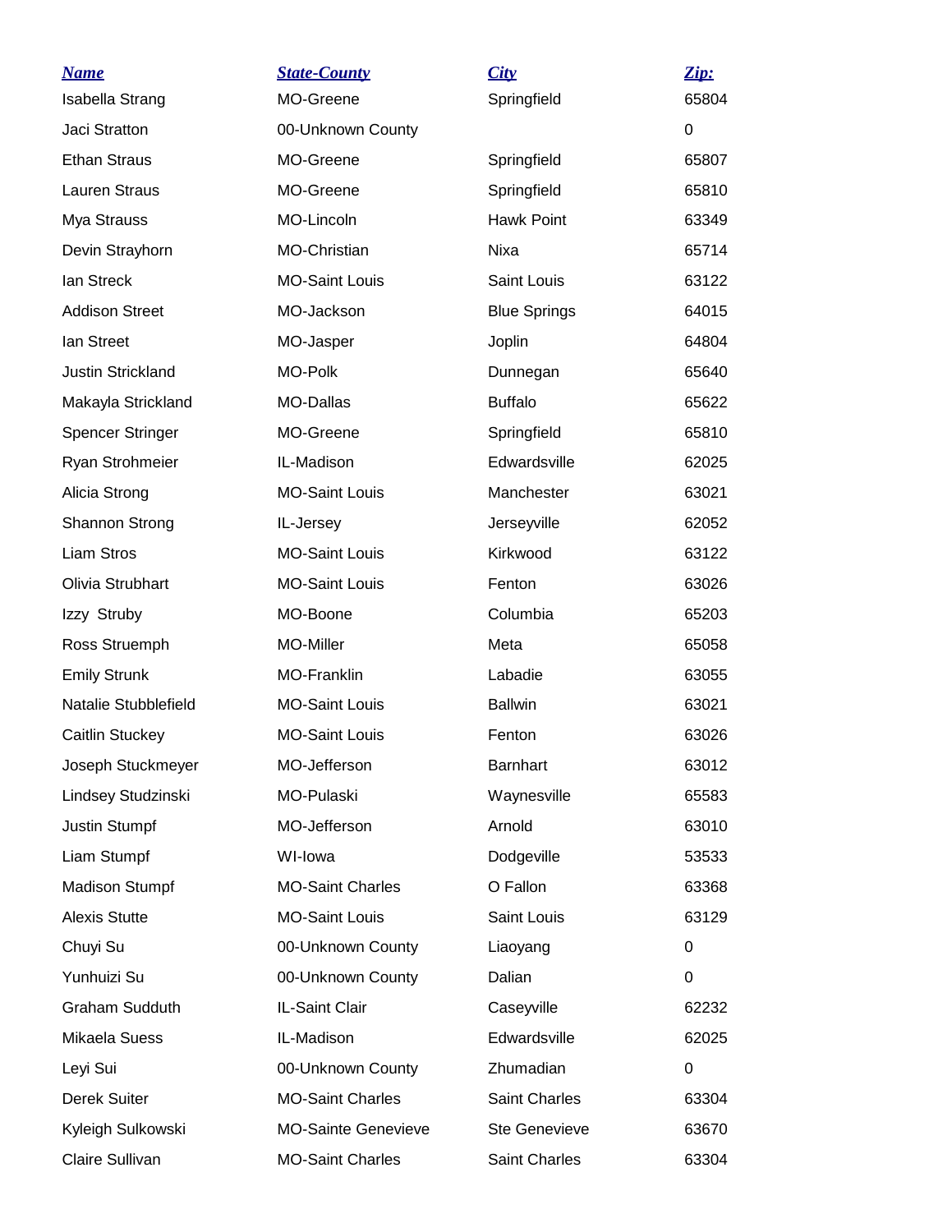| <u>Name</u>               | <b>State-County</b>     | City             | Zip:     |
|---------------------------|-------------------------|------------------|----------|
| Erin Sullivan             | <b>MO-Saint Charles</b> | Dardenne Prairie | 63368    |
| Megan Sullivan            | MO-Jefferson            | Festus           | 63028    |
| Ace Summers               | <b>MO-Howell</b>        | Pottersville     | 65790    |
| Alyssa Summers            | <b>MO-Saint Louis</b>   | <b>Ballwin</b>   | 63011    |
| <b>Ashley Summers</b>     | MO-Cass                 | Raymore          | 64083    |
| Zachary Summers           | <b>MO-Saint Louis</b>   | Wildwood         | 63069    |
| Hemeng Sun                | 00-Unknown County       | Anshan           | 0        |
| Jiaman Sun                | 00-Unknown County       | Dandong          | $\Omega$ |
| Jian Sun                  | 00-Unknown County       | Fuxin            | 0        |
| Qianqi Sun                | 00-Unknown County       | Dalian           | $\Omega$ |
| Tianyun Sun               | 00-Unknown County       | Shenyang         | 0        |
| Xiaolin Sun               | 00-Unknown County       | Dalian           | 0        |
| Xuerong Sun               | 00-Unknown County       | Dalian           | $\Omega$ |
| <b>Yidan Sun</b>          | 00-Unknown County       | Anshan           | $\Omega$ |
| <b>Yiwen Sun</b>          | 00-Unknown County       | Jinhua           | 0        |
| <b>Cole Sunderland</b>    | <b>MO-Saint Louis</b>   | Fenton           | 63026    |
| Yuanlu Suo                | 00-Unknown County       | Taiyuan          | $\Omega$ |
| Kaylee Suratt             | MO-Greene               | Springfield      | 65804    |
| <b>Garrett Sutherland</b> | MO-Camden               | Lake Ozark       | 65049    |
| <b>Erin Sutter</b>        | MO-Taney                | Hollister        | 65672    |
| Carissa Sutton            | MO-Christian            | Ozark            | 65721    |
| Maggie Svoboda            | MO-Greene               | Rogersville      | 65742    |
| <b>Chloe Swadley</b>      | MO-Lawrence             | Aurora           | 65605    |
| <b>Madison Swafford</b>   | MO-Clay                 | Kansas City      | 64156    |
| Kaley Swanigan            | MO-Greene               | Springfield      | 65807    |
| Sophia Swavey             | MO-Platte               | Kansas City      | 64151    |
| Alysia Swearengin         | MO-Greene               | Springfield      | 65807    |
| Ashley Swearengin         | MO-Christian            | Nixa             | 65714    |
| Jenna Sweatt              | MO-Camden               | Camdenton        | 65020    |
| Rhianna Sweeney           | MO-Callaway             | Fulton           | 65251    |
| <b>Molly Sweenie</b>      | MO-Greene               | Springfield      | 65802    |
| Victoria Sweet            | MO-Jasper               | Joplin           | 64804    |
| <b>Madison Swim</b>       | <b>MO-Saint Charles</b> | O Fallon         | 63366    |
| Kolten Swindle            | MO-Greene               | Republic         | 65738    |
| Nathan Swinger            | MO-Greene               | Springfield      | 65804    |
| <b>Charles Szell</b>      | MO-Webster              | Fordland         | 65652    |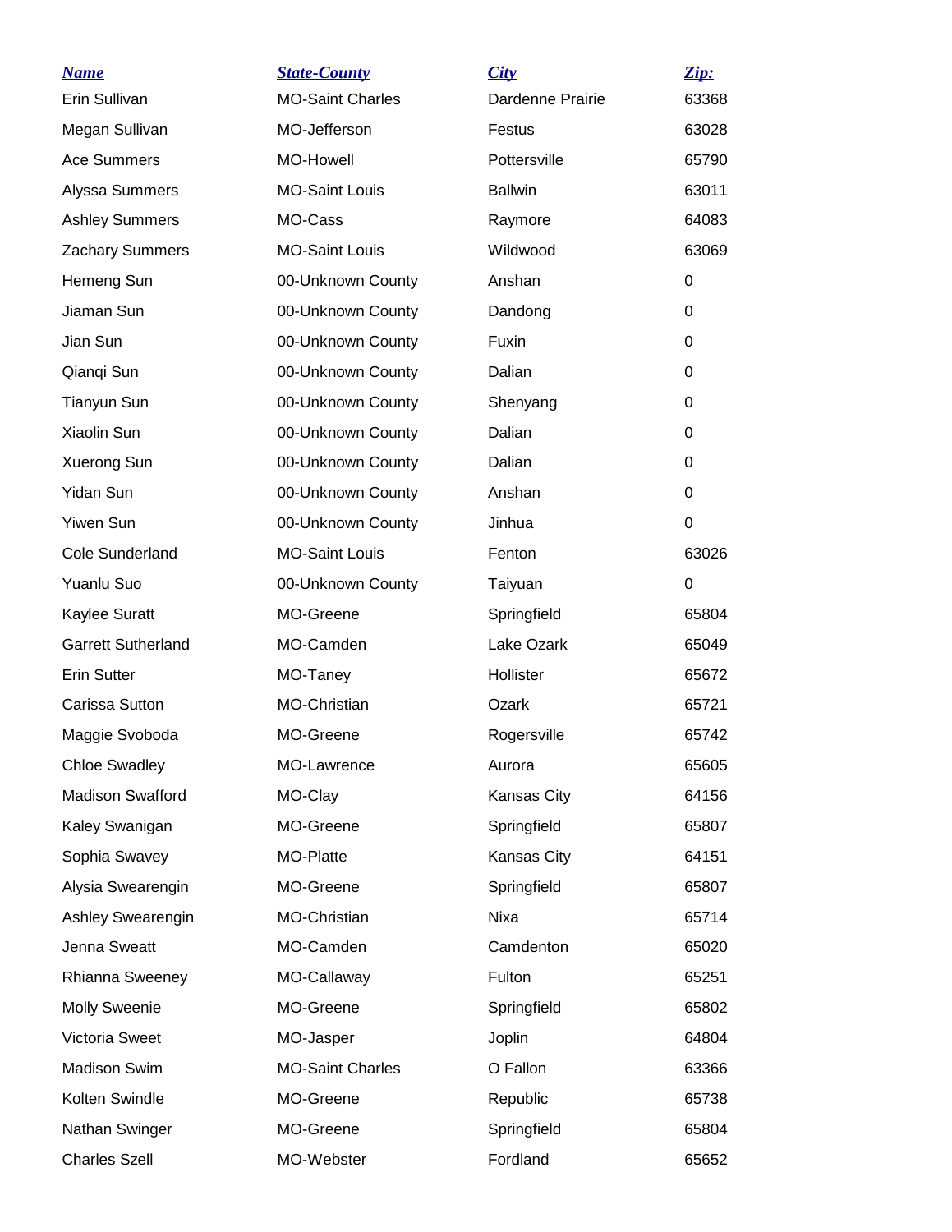| <b>Name</b>              | <b>State-County</b>     | City                  | Zip:        |
|--------------------------|-------------------------|-----------------------|-------------|
| Jacie Taber              | OK-Tulsa                | Sand Springs          | 74063       |
| Sarah Tabor              | MO-Jackson              | Kansas City           | 64136       |
| Andrew Tabora            | <b>MO-Saint Charles</b> | O Fallon              | 63366       |
| <b>Alexis Tackett</b>    | MO-Crawford             | Bourbon               | 65441       |
| Lingyuan Tai             | 00-Unknown County       | Panjin                | $\Omega$    |
| <b>Emily Takacs</b>      | IL-Clinton              | Trenton               | 62293       |
| <b>Trinity Takahashi</b> | MO-Greene               | Springfield           | 65803       |
| Michael Talbot           | MO-Henry                | Urich                 | 64788       |
| Amelia Talken            | MO-Boone                | Columbia              | 65201       |
| Emma Talken              | <b>MO-Saint Charles</b> | <b>Saint Peters</b>   | 63376       |
| Kaylee Talken            | MO-Jasper               | Oronogo               | 64855       |
| Janeal Talton            | MO-Howell               | <b>West Plains</b>    | 65775       |
| Di Tan                   | 00-Unknown County       | Shenyang              | 0           |
| <b>Toni Tanck</b>        | ND-Cass                 | Fargo                 | 58104       |
| Iroha Tani               | 00-Unknown County       | Katano-shi            | 0           |
| Conor Tannlund           | MO-Barton               | Lamar                 | 64759       |
| Elizabeth Tapen          | IL-Saint Clair          | Swansea               | 62226       |
| Melissa Tarczynski       | MO-Laclede              | Lebanon               | 65536       |
| <b>Quinn Tasset</b>      | MO-Greene               | Springfield           | 65810       |
| Alyssa Taylor            | MO-Laclede              | Lebanon               | 65536       |
| Andrea Taylor            | MO-Clay                 | Kansas City           | 64155       |
| <b>Asher Taylor</b>      | MO-Christian            | Ozark                 | 65721       |
| <b>Claire Taylor</b>     | MO-Webster              | Rogersville           | 65742       |
| Daniel Taylor            | MO-Wright               | <b>Mountain Grove</b> | 65711       |
| Emma Taylor              | MO-Christian            | Nixa                  | 65714       |
| Kailey Taylor            | MO-Greene               | Strafford             | 65757       |
| Kathryn Taylor           | AR-Benton               | Rogers                | 72756       |
| Levi Taylor              | MO-Jackson              | <b>Blue Springs</b>   | 64015       |
| Nikoletta Taylor         | 00-Unknown County       |                       | 0           |
| Olivia Taylor            | MO-Platte               | Kansas City           | 64154       |
| Maya Teeter              | MO-Christian            | Ozark                 | 65721       |
| Abigail Teitelbaum       | MO-Cass                 | Pleasant Hill         | 64080       |
| Natalia Tenhouse         | IL-Adams                | Quincy                | 62305       |
| <b>Michael Tentis</b>    | IL-Madison              | Troy                  | 62294       |
| <b>Belle Yishu Teoh</b>  | 00-Unknown County       | Sungai Petani         | $\mathbf 0$ |
| Katherine Ter Kuile      | TN-Williamson           | Franklin              | 37064       |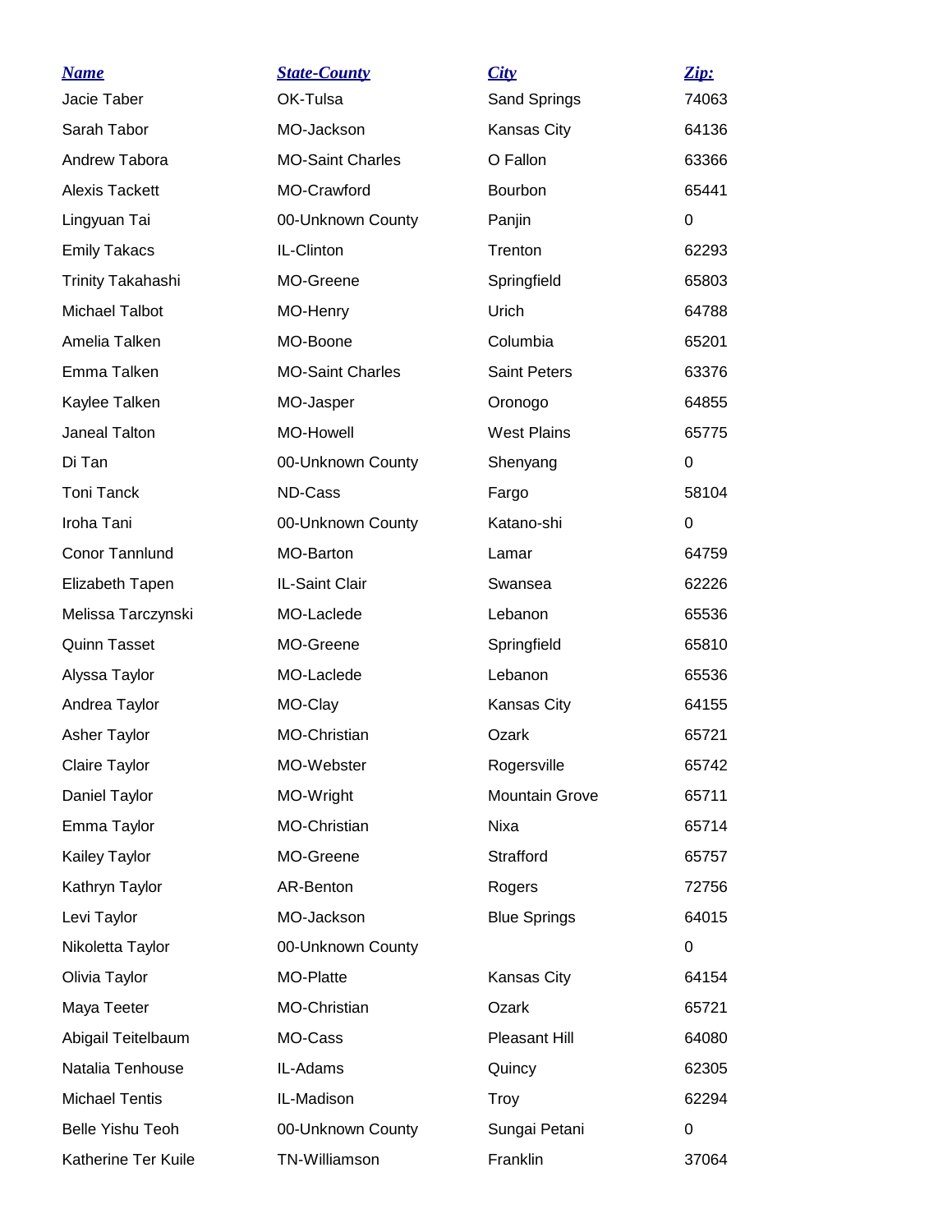| <b>Name</b>            | <b>State-County</b>   | City               | Zip:  |
|------------------------|-----------------------|--------------------|-------|
| Miyu Teraki            | 00-Unknown County     | Machiya            | 0     |
| <b>Stephen Terrell</b> | MO-Webster            | Rogersville        | 65742 |
| <b>Malia Terrill</b>   | MO-Dent               | Salem              | 65560 |
| <b>Stephen Terrill</b> | MO-Scotland           | Memphis            | 63555 |
| <b>Erica Terry</b>     | MO-Greene             | Springfield        | 65804 |
| Sarah Terry            | MO-Webster            | Rogersville        | 65742 |
| <b>Bradley Tew</b>     | MO-Greene             | Springfield        | 65804 |
| Hannah Textor          | MO-Greene             | Springfield        | 65806 |
| Anna Thaier            | <b>MO-Saint Louis</b> | Fenton             | 63026 |
| Alexis Thamann         | MO-Christian          | Ozark              | 65721 |
| Jamie Thao             | <b>MO-Newton</b>      | <b>Stark City</b>  | 64866 |
| Mohan Thapa            | 00-Unknown County     | Sunwal             | 0     |
| Caleb Thayer           | MO-Greene             | Springfield        | 65802 |
| Kayla Thayer           | MO-Greene             | Springfield        | 65807 |
| Sandra Theobald        | <b>MO-Howell</b>      | <b>West Plains</b> | 65775 |
| Elise Thierbach        | MO-Warren             | Marthasville       | 63357 |
| Alexandra Thies        | IL-Bond               | Pocahontas         | 62275 |
| <b>Ashton Thomas</b>   | IL-Kankakee           | Kankakee           | 60901 |
| Jaclyn Thomas          | MO-Jefferson          | <b>Dittmer</b>     | 63023 |
| Lydia Thomas           | AR-Benton             | Bentonville        | 72712 |
| Megan Thomas           | MO-Morgan             | Cole Camp          | 65325 |
| Natalie Thomas         | <b>CA-Sutter</b>      | <b>Yuba City</b>   | 95991 |
| <b>Wade Thomas</b>     | MO-Clay               | Liberty            | 64068 |
| Abigail Thompson       | <b>MO-Saint Louis</b> | <b>Ballwin</b>     | 63011 |
| Al Thompson            | MO-Polk               | <b>Bolivar</b>     | 65613 |
| <b>Bray Thompson</b>   | MO-Greene             | Springfield        | 65804 |
| Hallie Thompson        | MO-Camden             | Osage Beach        | 65065 |
| Nat Thompson           | MO-Greene             | Springfield        | 65807 |
| Olivia Thompson        | MO-Christian          | Ozark              | 65721 |
| Skylar Thompson        | MO-Franklin           | Washington         | 63090 |
| Megan Thornburgh       | MO-Lincoln            | Troy               | 63379 |
| Clay Thornton          | MO-Polk               | Dunnegan           | 65640 |
| <b>Emily Thornton</b>  | MO-McDonald           | Noel               | 64854 |
| Katelyn Thornton       | MO-Polk               | Dunnegan           | 65640 |
| Alexandra Thorson      | IA-Dallas             | West des Moines    | 50266 |
| Lydia Thrasher         | <b>MO-Saint Louis</b> | Fenton             | 63026 |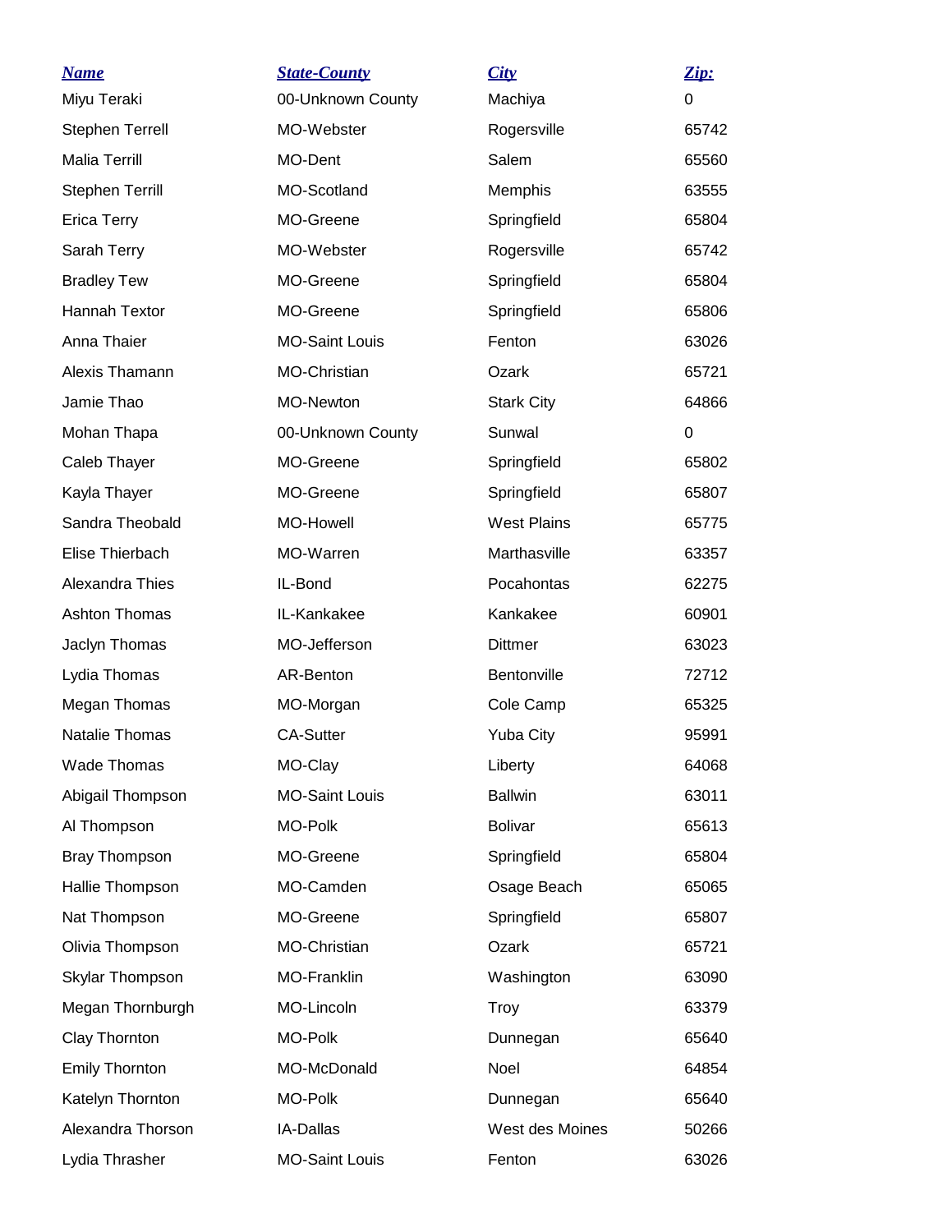| <b>Name</b>               | <b>State-County</b>      | City                | Zip:  |
|---------------------------|--------------------------|---------------------|-------|
| Megan Thurman             | MO-Camden                | Camdenton           | 65020 |
| Emily Tiefenbrunn         | MO-Christian             | Nixa                | 65714 |
| Anna Tiemann              | <b>MO-Cape Girardeau</b> | Cape Girardeau      | 63701 |
| <b>Claire Tilden</b>      | IL-Jersey                | Dow                 | 62022 |
| Megan Tiller              | MO-Greene                | Springfield         | 65802 |
| Sonya Timchenko           | <b>MO-Saint Charles</b>  | O Fallon            | 63368 |
| Danni Timmons             | MO-Jackson               | Oak Grove           | 64075 |
| Austin Tipton             | MO-Greene                | Strafford           | 65757 |
| Courtney Tipton           | MO-Greene                | Springfield         | 65807 |
| <b>Grant Toby</b>         | IL-Madison               | Glen Carbon         | 62034 |
| Alisan Todd               | MO-Jackson               | Oak Grove           | 64075 |
| Kambria Todd              | MO-Taney                 | <b>Bradleyville</b> | 65614 |
| Kristina Todd             | MO-Dallas                | <b>Buffalo</b>      | 65622 |
| Maggie Todd               | <b>MO-Cape Girardeau</b> | Jackson             | 63755 |
| Mason Todd                | <b>MO-Saint Louis</b>    | <b>Ballwin</b>      | 63011 |
| Valerio Toderescu-Stavila | <b>MO-Pettis</b>         | Sedalia             | 65301 |
| <b>Lily Toennies</b>      | 00-Unknown County        |                     | 0     |
| <b>Quinn Toennies</b>     | <b>MO-Saint Louis</b>    | Saint Louis         | 63129 |
| Hannah Tole               | IL-Saint Clair           | O Fallon            | 62269 |
| Lauryn Toler              | MO-Polk                  | <b>Bolivar</b>      | 65613 |
| Jonah Tollison            | MO-Greene                | Springfield         | 65810 |
| <b>Christina Tolliver</b> | MO-Greene                | Springfield         | 65802 |
| Paiton Toman              | MO-Greene                | <b>Brookline</b>    | 65619 |
| Aaron Tomczyk             | MO-Christian             | Ozark               | 65721 |
| Kate Tomczyk              | MO-Christian             | Ozark               | 65721 |
| Chloe Tome                | WI-Milwaukee             | Milwaukee           | 53210 |
| <b>Wendy Torres</b>       | AR-Washington            | Springdale          | 72764 |
| <b>Vincent Tosatto</b>    | MO-Jackson               | Independence        | 64057 |
| <b>Isabella Totero</b>    | MO-Jackson               | Lees Summit         | 64081 |
| Alexis Tough              | MO-Cedar                 | El Dorado Springs   | 64744 |
| Kylann Tourtillott        | MO-Bates                 | <b>Rich Hill</b>    | 64779 |
| Kayla Tow                 | <b>MO-Saint Charles</b>  | Wentzville          | 63385 |
| Amelia Towell             | MO-Howell                | <b>West Plains</b>  | 65775 |
| <b>Andrew Townsend</b>    | MO-Platte                | Kansas City         | 64152 |
| Amber Trachsel            | MO-Moniteau              | California          | 65018 |
| Lydia Tracy               | MO-Greene                | Springfield         | 65807 |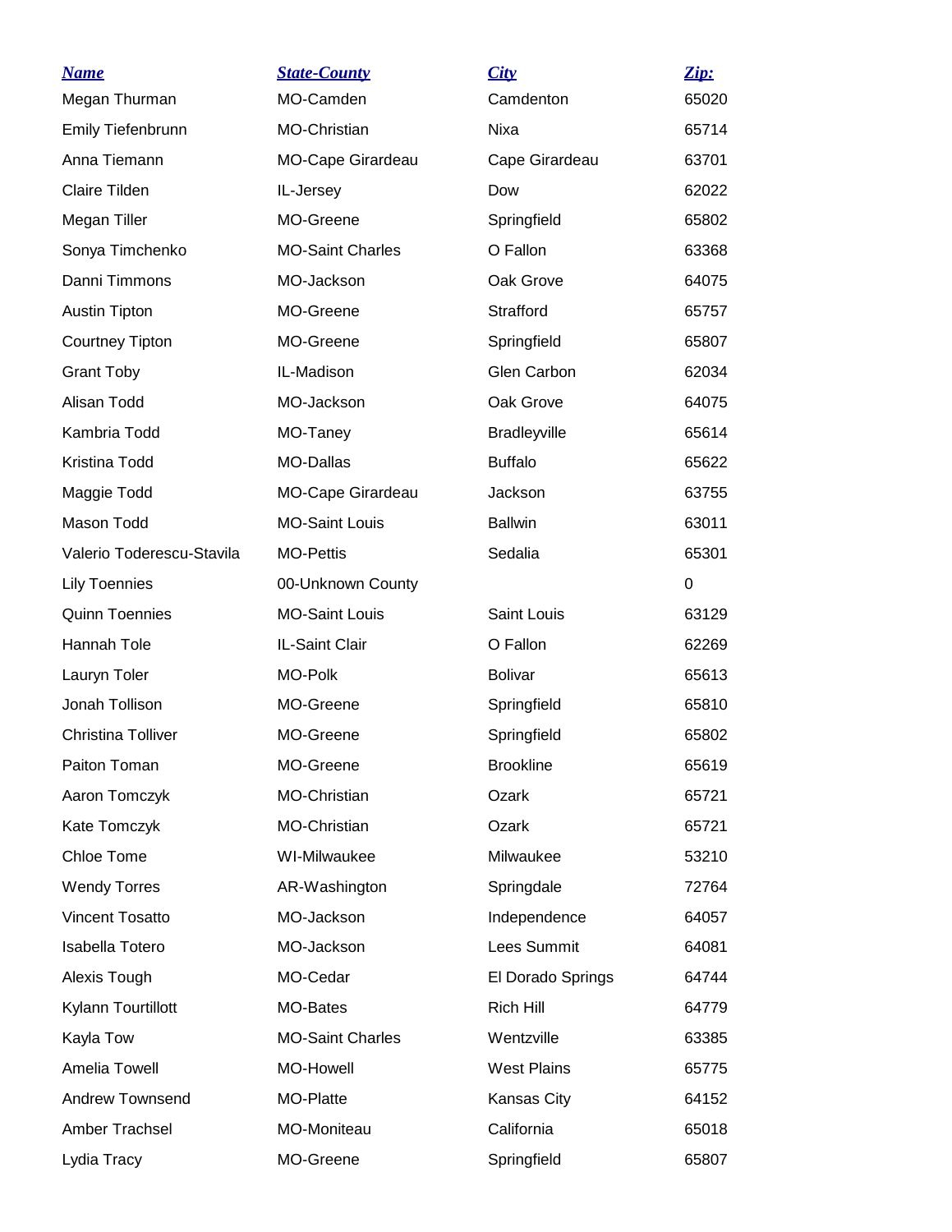| <u>Name</u>             | <b>State-County</b>     | City                 | Zip:     |
|-------------------------|-------------------------|----------------------|----------|
| Zoe Traczyk             | MO-Greene               | Springfield          | 65807    |
| Makala Trail            | MO-Ozark                | Caulfield            | 65626    |
| an Tran                 | ME-Washington           | East Machias         | 4630     |
| <b>Kelly Tran</b>       | MO-Greene               | Springfield          | 65803    |
| Ruby Tran               | 00-Unknown County       | Da Nang              | 0        |
| Son Tran                | 00-Unknown County       | Hanoi                | $\Omega$ |
| Tommy Tran              | MO-Greene               | Springfield          | 65807    |
| <b>Grace Trantham</b>   | MO-Greene               | Springfield          | 65807    |
| Aidan Traphagan         | IL-Peoria               | Dunlap               | 61525    |
| Luke Trapp              | IL-Saint Clair          | <b>Belleville</b>    | 62220    |
| Kate Trebing            | <b>MO-Saint Louis</b>   | Saint Louis          | 63146    |
| <b>Henry Trigg</b>      | MO-Greene               | Springfield          | 65802    |
| Corrina Trimble         | <b>MO-Saint Charles</b> | <b>Saint Peters</b>  | 63376    |
| <b>Hannah Tritz</b>     | MO-Clay                 | Liberty              | 64068    |
| Bryson Trogdon          | MO-Greene               | Ash Grove            | 65604    |
| Oxana Tronina           | 00-Unknown County       |                      | 0        |
| Nerhens Troshani        | 00-Unknown County       | Tirana               | 0        |
| <b>Carson Trotter</b>   | <b>MO-Saint Louis</b>   | Saint Louis          | 63129    |
| Jonathan Trout          | MO-Polk                 | <b>Bolivar</b>       | 65613    |
| Haden Trowbridge        | MO-Callaway             | Fulton               | 65251    |
| Samantha Trowbridge     | <b>IA-Marshall</b>      | Marshalltown         | 50158    |
| McKenna Troxel          | <b>MO-Saint Charles</b> | <b>Saint Charles</b> | 63301    |
| Carly Trujillo          | MO-Greene               | <b>Battlefield</b>   | 65619    |
| Joe Truong              | 00-Unknown County       | Ho Chi Minh          | 0        |
| Mariana Tsytovych       | MO-Christian            | Ozark                | 65721    |
| lan Tucker              | <b>MO-Saint Charles</b> | Augusta              | 63332    |
| Shelby Tull             | MO-Greene               | Springfield          | 65807    |
| Olivia Tullis           | <b>KS-Sedgwick</b>      | Derby                | 67037    |
| Zack Tullos             | MO-Laclede              | Falcon               | 65470    |
| Madalyn Tuning          | MO-Christian            | Nixa                 | 65714    |
| Lawson Tunnell          | MO-Greene               | Republic             | 65738    |
| Danielle Tupper         | MO-Newton               | Diamond              | 64840    |
| <b>Gil Turk</b>         | MO-Greene               | Springfield          | 65802    |
| <b>Brodee Turnbaugh</b> | MO-Greene               | Springfield          | 65806    |
| Messina Turnbough       | <b>MO-Saint Charles</b> | <b>Saint Peters</b>  | 63376    |
| Reece Turnbough         | <b>MO-Saint Charles</b> | Saint Peters         | 63304    |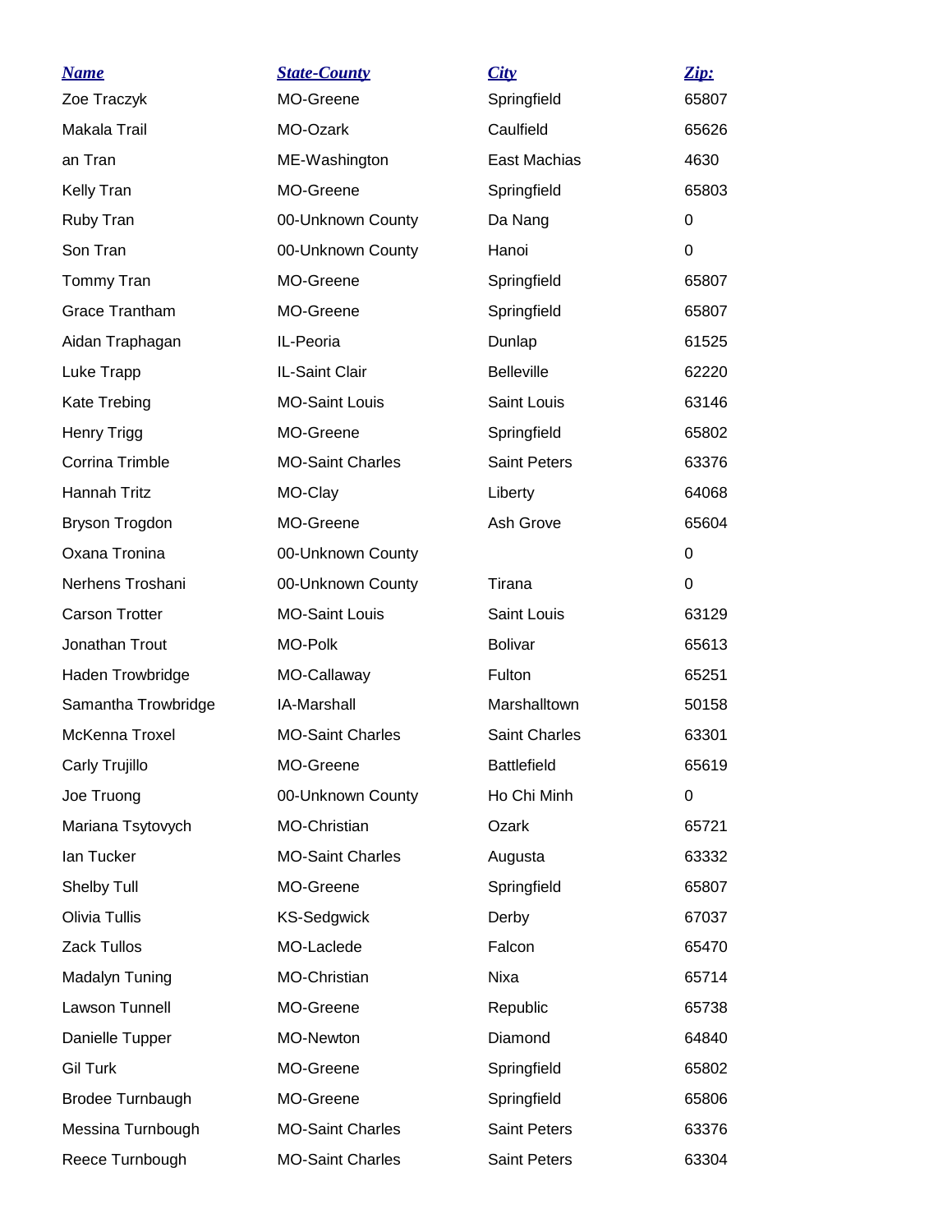| <b>Name</b>            | <b>State-County</b>        | City                 | Zip:  |
|------------------------|----------------------------|----------------------|-------|
| Kaitlyn Turner         | MO-Moniteau                | California           | 65018 |
| Madison Turner         | <b>MO-Dallas</b>           | Elkland              | 65644 |
| <b>Rachel Turner</b>   | <b>MO-Saint Francois</b>   | Farmington           | 63640 |
| <b>Trevor Turner</b>   | MO-Jasper                  | Joplin               | 64804 |
| Elyce Turnipseed       | IL-Boone                   | <b>Belvidere</b>     | 61008 |
| Jada Twitchell         | MO-Newton                  | Neosho               | 64850 |
| Airi Ueda              | 00-Unknown County          | Higashiosaka-shi     | 0     |
| Cole Uelsmann          | <b>MO-Saint Louis</b>      | Fenton               | 63026 |
| Ashley Uhlmann         | MO-Cole                    | Lohman               | 65053 |
| Annalee Uhrlaub        | MO-Lafayette               | Odessa               | 64076 |
| <b>Daniel Ulses</b>    | <b>MO-Saint Charles</b>    | <b>Saint Peters</b>  | 63376 |
| Misun Um               | 00-Unknown County          | Busan                | 0     |
| Logan Umfleet          | MO-Lawrence                | Monett               | 65708 |
| <b>Ashtin Umstattd</b> | MO-Platte                  | Kansas City          | 64153 |
| <b>Emily Underwood</b> | MO-Greene                  | Bois D Arc           | 65612 |
| Kaylee Underwood       | MO-Lawrence                | Ash Grove            | 65604 |
| <b>Molly Unerstall</b> | <b>MO-Franklin</b>         | Washington           | 63090 |
| Emma Unger             | MO-Audrain                 | Mexico               | 65265 |
| Alexandra Updyke       | IL-Peoria                  | <b>Brimfield</b>     | 61517 |
| Kyra Uphoff            | KS-Miami                   | Fontana              | 66026 |
| Ethan Urbanowicz       | IL-Will                    | Plainfield           | 60544 |
| <b>Mitchel Urner</b>   | MO-Christian               | Ozark                | 65721 |
| Laythen Utke           | MO-Lawrence                | Aurora               | 65605 |
| <b>Caroline Utz</b>    | MO-Clay                    | Kansas City          | 64157 |
| Luke Uxa               | <b>MO-Saint Louis City</b> | Saint Louis          | 63109 |
| <b>Shane Valdes</b>    | IL-Madison                 | Edwardsville         | 62025 |
| Luke Valentine         | MO-Jefferson               | Fenton               | 63026 |
| <b>Austin Valerius</b> | IL-Saint Clair             | Millstadt            | 62260 |
| Giovanni Valforte      | <b>TX-Tarrant</b>          | North Richland Hills | 76182 |
| Andrea Van Cleave      | MO-Jackson                 | Kansas City          | 64112 |
| Sophie van Giersbergen | OH-Henry                   | Ulldecona            | 43550 |
| Drew Van Hise          | MO-Greene                  | Springfield          | 65807 |
| Matthew Van Hoecke     | MO-Jackson                 | <b>Blue Springs</b>  | 64014 |
| Aleksandra Van Hoy     | <b>MO-Saint Louis</b>      | Saint Louis          | 63114 |
| Abigail Van Hoye       | <b>MO-Saint Charles</b>    | Wentzville           | 63385 |
| Audrey VanArsdale      | MO-Greene                  | Springfield          | 65803 |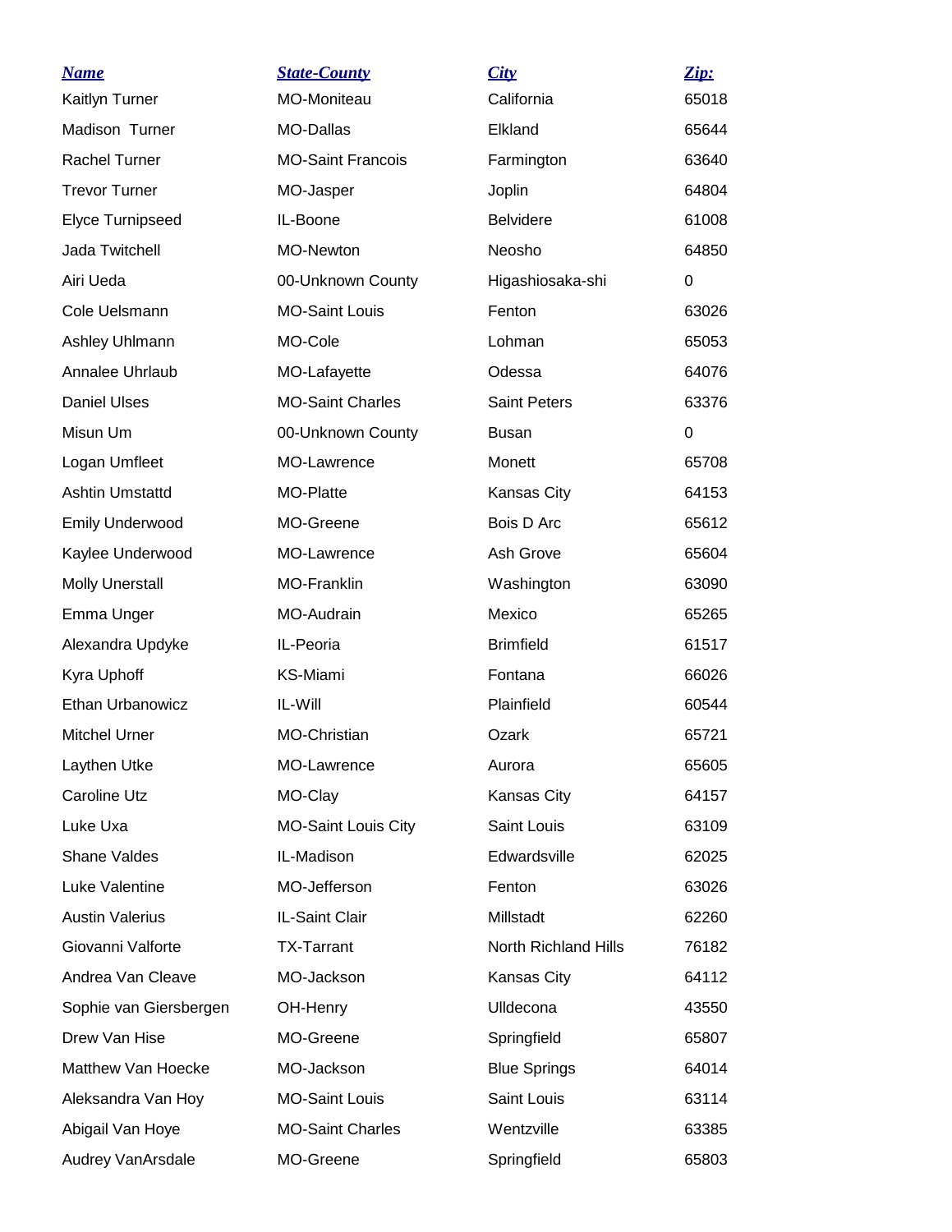| <u>Name</u>                | <b>State-County</b>     | City                    | Zip:  |
|----------------------------|-------------------------|-------------------------|-------|
| Maya VanCardo              | <b>MO-Saint Louis</b>   | Fenton                  | 63026 |
| Hannah Vancour             | <b>MO-Saint Charles</b> | <b>Saint Peters</b>     | 63376 |
| Madisyn Vandegriffe        | <b>MO-Saint Louis</b>   | <b>Ballwin</b>          | 63021 |
| Laura Vandenberghe         | MO-Greene               | Springfield             | 65807 |
| Rae VanZandt               | MO-Clay                 | Gladstone               | 64118 |
| Andrea Varney              | MO-Howell               | <b>Willow Springs</b>   | 65793 |
| Mariya Vasileva            | <b>MO-Saint Louis</b>   | <b>Maryland Heights</b> | 63043 |
| Angelo Vasquez             | MO-Greene               | Springfield             | 65807 |
| Ashlyn Vauble              | MO-Greene               | Springfield             | 65807 |
| Audrey Vaughan             | MO-Greene               | Springfield             | 65802 |
| McKenzie Vaughan           | AR-Benton               | <b>Bella Vista</b>      | 72714 |
| Tori Vaughan               | MO-Greene               | Springfield             | 65807 |
| Kira Vaughn                | <b>MO-Saint Louis</b>   | Saint Louis             | 63123 |
| Luke Vaughn                | MO-Jackson              | <b>Blue Springs</b>     | 64014 |
| Sophia Vaughn              | MO-Greene               | Springfield             | 65803 |
| Deegan Vauter              | MO-Greene               | Springfield             | 65802 |
| Malia Vazquez              | MO-Jackson              | <b>Blue Springs</b>     | 64014 |
| Ryan Vegiard               | MO-Cole                 | Jefferson City          | 65101 |
| <b>Blake Veltrop</b>       | MO-Cole                 | Jefferson City          | 65109 |
| Paige Verdin               | <b>MO-Saint Louis</b>   | Saint Louis             | 63129 |
| Raegan Verhoff             | MO-Osage                | Freeburg                | 65035 |
| <b>Courtney Vermillion</b> | MO-Webster              | Marshfield              | 65706 |
| <b>Trey Vermillion</b>     | MO-Jackson              | <b>Blue Springs</b>     | 64015 |
| Joseph Vernon              | <b>MO-Saint Louis</b>   | <b>Ballwin</b>          | 63011 |
| Georgia Verslues           | MO-Greene               | Springfield             | 65807 |
| Lea Verslues               | <b>MO-Saint Louis</b>   | Saint Louis             | 63126 |
| Maria Verslues             | MO-Osage                | Loose Creek             | 65054 |
| Benjamin Verstraete        | MO-Lawrence             | Monett                  | 65708 |
| Savannah Victor            | MO-Dent                 | Salem                   | 65560 |
| Margaret Vierling          | <b>MO-Saint Louis</b>   | Saint Louis             | 63123 |
| Henry Vigor                | IL-Adams                | Quincy                  | 62301 |
| Justin Villano             | MO-Webster              | Marshfield              | 65706 |
| Abigail Villars            | MO-Greene               | Republic                | 65738 |
| Melissa Villela            | MO-Greene               | Springfield             | 65807 |
| Megan Villier              | <b>MO-Saint Louis</b>   | Saint Louis             | 63122 |
| Joy Vincent                | MO-Platte               | Kansas City             | 64154 |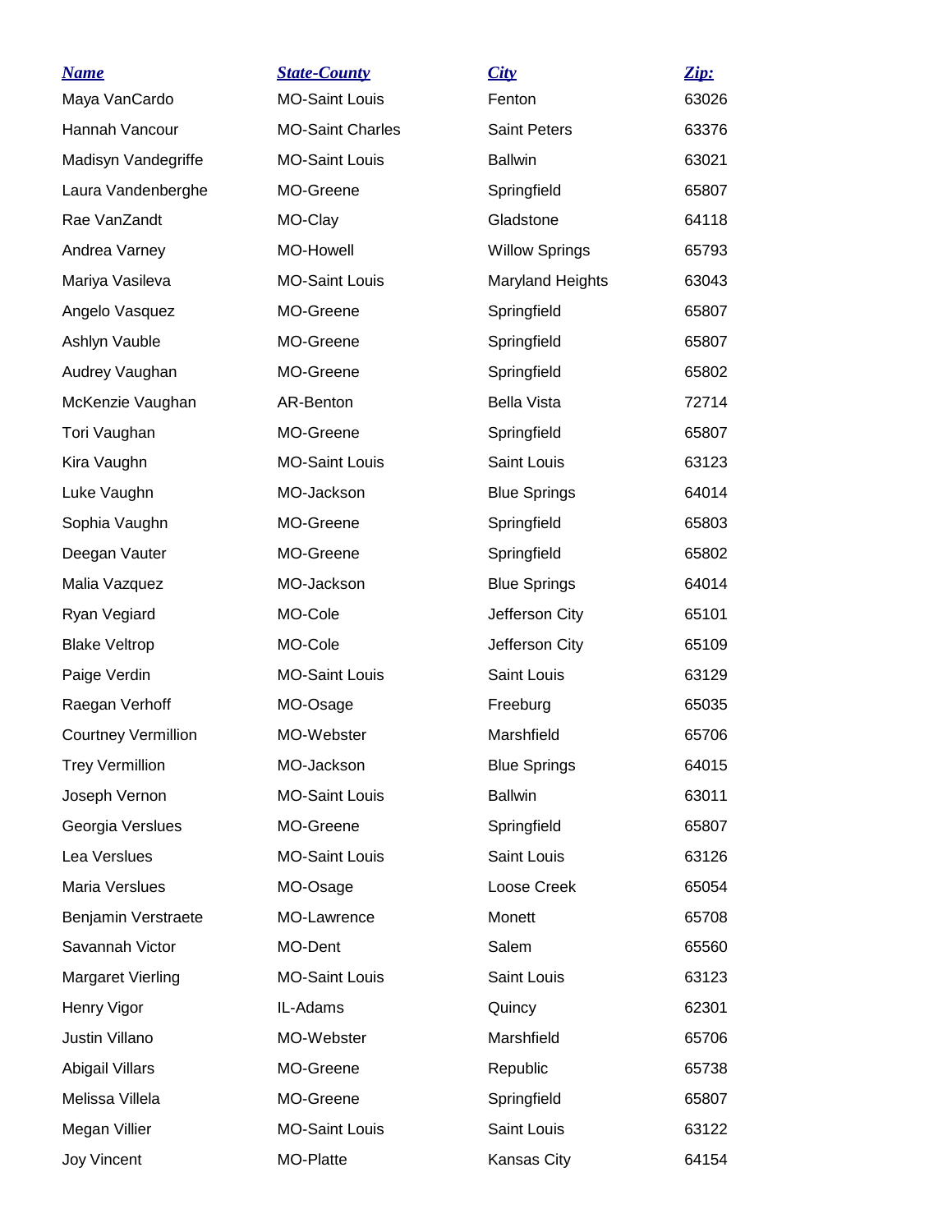| <u>Name</u>              | <b>State-County</b>   | City               | Zip:        |
|--------------------------|-----------------------|--------------------|-------------|
| Ashleigh Vinson          | MO-Greene             | Springfield        | 65802       |
| <b>Heather Vlietstra</b> | MO-Webster            | Seymour            | 65746       |
| Lucy Vo                  | 00-Unknown County     | Hanoi              | 0           |
| Quan Vo                  | MO-Taney              | <b>Branson</b>     | 65616       |
| <b>Blake Voelker</b>     | MO-Perry              | Perryville         | 63775       |
| Kayla Voelker            | <b>MO-Saint Louis</b> | Wildwood           | 63040       |
| <b>Courtney Voisey</b>   | MO-Jefferson          | De Soto            | 63020       |
| Leah Vokolek             | <b>IA-Black Hawk</b>  | Cedar Falls        | 50613       |
| Jake Vollmar             | MO-Greene             | <b>Battlefield</b> | 65619       |
| Hannah Volz              | <b>MO-Saint Louis</b> | Saint Louis        | 63122       |
| Jackson VonBehren        | MO-Greene             | Springfield        | 65810       |
| Natalie Vonderheide      | IL-Adams              | Fowler             | 62338       |
| <b>Drew Voris</b>        | MO-Greene             | Springfield        | 65810       |
| Camryn Voss              | MO-Jefferson          | Eureka             | 63025       |
| Spencer Vreeland         | MO-Jasper             | Joplin             | 64804       |
| Andy Vu                  | 00-Unknown County     | Hanoi              | 0           |
| Trang Vu                 | 00-Unknown County     | Ho Chi Minh        | 0           |
| Sampathkumar Vuthur      | 00-Unknown County     | Nizamabad          | $\mathbf 0$ |
| Allison Waddle           | MO-Christian          | Highlandville      | 65669       |
| Makenna Wade             | MO-Greene             | Springfield        | 65807       |
| Sarah Waggoner           | <b>MO-Christian</b>   | Ozark              | 65721       |
| Annabel Wagner           | <b>MO-Saint Louis</b> | Saint Louis        | 63123       |
| Casey Wagner             | IL-Saint Clair        | Columbia           | 62236       |
| Joey Wagner              | MO-Cole               | Jefferson City     | 65101       |
| Kassidy Wagner           | MO-Boone              | Columbia           | 65202       |
| Hannah Waguespack        | IL-Tazewell           | Washington         | 61571       |
| Paige Wait               | MO-Vernon             | Moundville         | 64771       |
| Payton Waits             | MO-McDonald           | Goodman            | 64843       |
| Kaylynn Wake             | MO-Greene             | Springfield        | 65807       |
| Willa Walberg            | KS-Johnson            | Olathe             | 66061       |
| Hannah Walch             | MO-Jefferson          | Arnold             | 63010       |
| Lacee Walcher            | MO-Greene             | Republic           | 65738       |
| <b>Emily Walck</b>       | <b>MO-Saint Louis</b> | Manchester         | 63021       |
| Isaac Walden             | MO-Greene             | Springfield        | 65804       |
| Annaston Walker          | 00-Unknown County     |                    | 0           |
| Bryenna Walker           | <b>MO-Saint Louis</b> | Wildwood           | 63025       |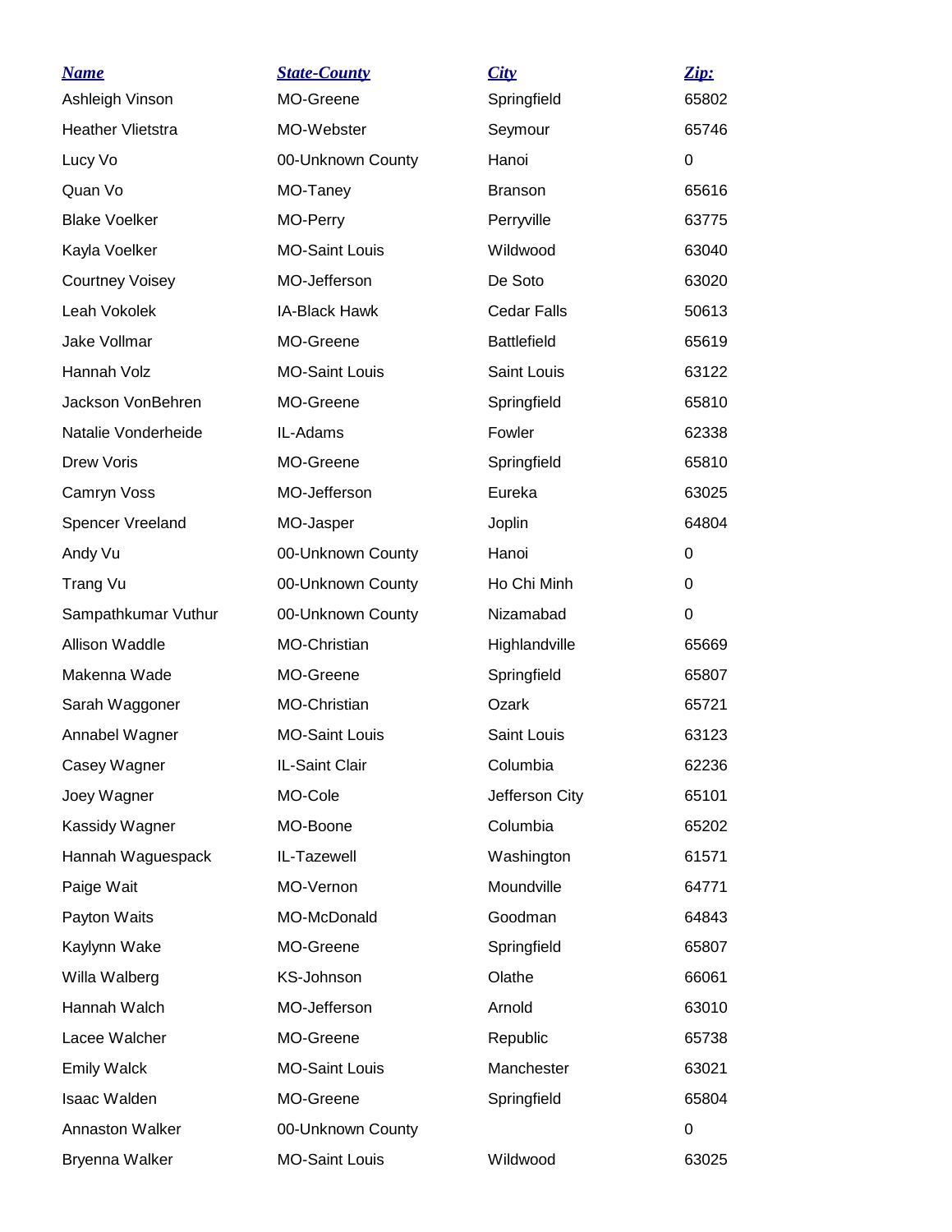| <u>Name</u>              | <b>State-County</b>      | City                    | Zip:  |
|--------------------------|--------------------------|-------------------------|-------|
| <b>Clayton Walker</b>    | MO-Nodaway               | <b>Barnard</b>          | 64423 |
| Ellie Walker             | MO-Howell                | Pottersville            | 65790 |
| Geoffery Walker          | <b>MO-Saint Louis</b>    | Saint Louis             | 63119 |
| <b>Grace Walker</b>      | MO-Jefferson             | Imperial                | 63052 |
| <b>Haley Walker</b>      | <b>MO-Saint Louis</b>    | Fenton                  | 63026 |
| Hannah Walker            | <b>MO-Saint Charles</b>  | <b>Lake Saint Louis</b> | 63367 |
| Jackson Walker           | <b>MO-Saint Louis</b>    | Eureka                  | 63025 |
| Julia Walker             | MO-Greene                | Springfield             | 65809 |
| Nicole Walker            | <b>MO-Saint Louis</b>    | Wildwood                | 63025 |
| <b>Rachel Walker</b>     | MO-Jackson               | Kansas City             | 64112 |
| Hali Wallace             | MO-Ozark                 | Theodosia               | 65761 |
| Joshua Wallace           | MO-Christian             | Ozark                   | 65721 |
| Morgan Wallace           | MO-Jackson               | Lees Summit             | 64064 |
| Adriauna Wallen          | MO-Dade                  | Greenfield              | 65661 |
| <b>Teddy Wallenmeyer</b> | MO-Greene                | Springfield             | 65807 |
| Alex Waller              | <b>MO-Saint Louis</b>    | Saint Louis             | 63129 |
| <b>Emily Walley</b>      | MO-Christian             | Ozark                   | 65721 |
| <b>Tara Wallis</b>       | MO-Greene                | Willard                 | 65781 |
| Noah Walls               | MO-Jefferson             | Festus                  | 63028 |
| Maggie Walsh             | <b>MO-Saint Louis</b>    | Saint Louis             | 63123 |
| <b>Matthew Walter</b>    | MO-Greene                | Springfield             | 65806 |
| <b>Mason Walters</b>     | <b>MO-Saint Louis</b>    | Ellisville              | 63021 |
| <b>Meredith Walters</b>  | IL-Madison               | Godfrey                 | 62035 |
| Adam Waltke              | <b>MO-Saint Charles</b>  | Ofallon                 | 63368 |
| Tina Walton              | MO-Polk                  | <b>Bolivar</b>          | 65613 |
| Sawyer Wampler           | <b>MO-Saint Francois</b> | Desloge                 | 63601 |
| Anting Wang              | 00-Unknown County        | Dalian                  | 0     |
| Haoyu Wang               | 00-Unknown County        | Dalian                  | 0     |
| Jia Wang                 | 00-Unknown County        | Shanghai                | 0     |
| Jiaru Wang               | 00-Unknown County        | Dalian                  | 0     |
| Jinyi Wang               | 00-Unknown County        | Jinan City              | 0     |
| Jinyue Wang              | 00-Unknown County        | Dalian                  | 0     |
| Qimeng Wang              | 00-Unknown County        | Xinxiang                | 0     |
| Ruizhu Wang              | 00-Unknown County        | Sahenyang               | 0     |
| Shuqi Wang               | 00-Unknown County        | Taiyuan                 | 0     |
| Shuwei Wang              | 00-Unknown County        | Jingzhou                | 0     |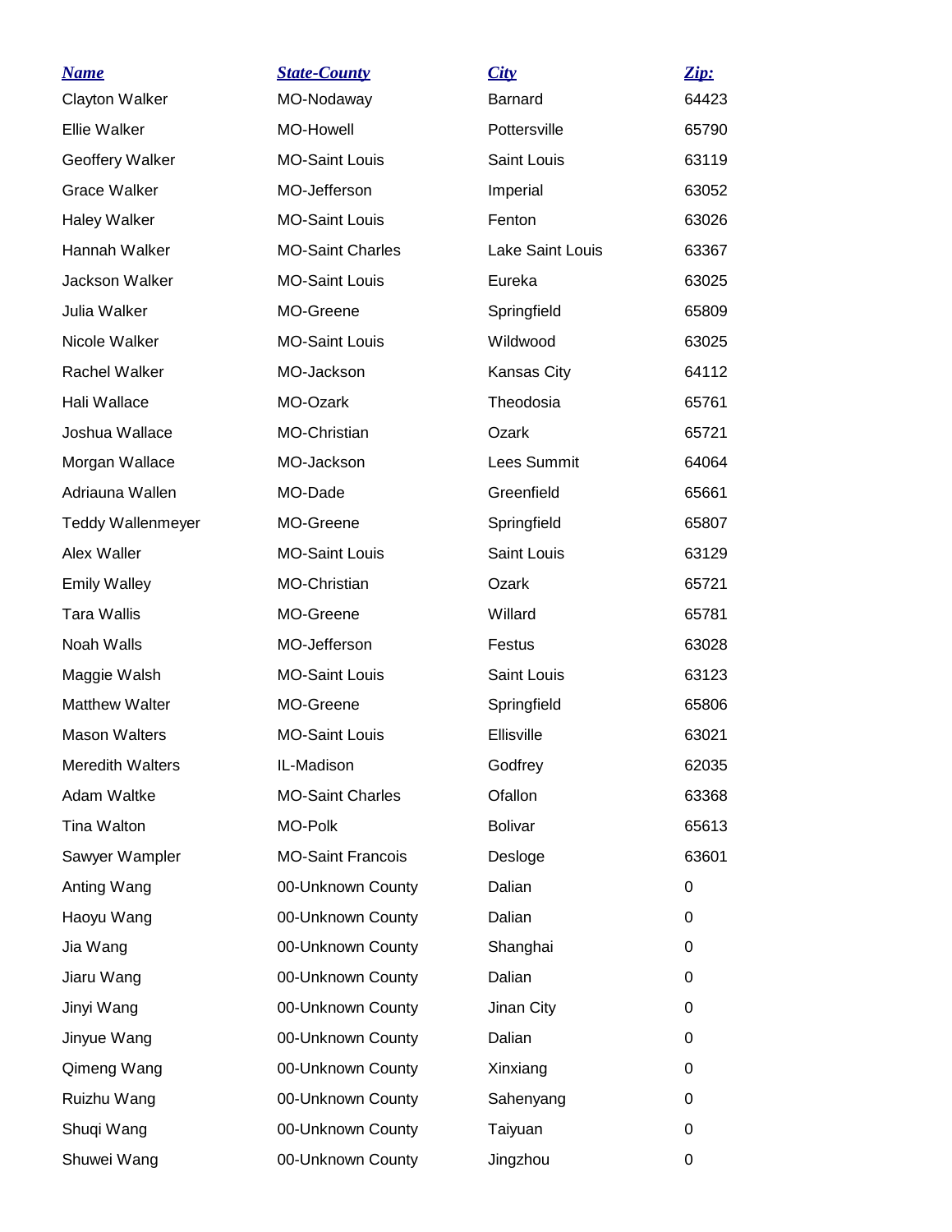| <b>Name</b>          | <b>State-County</b>     | City                | Zip:  |
|----------------------|-------------------------|---------------------|-------|
| Wenshan Wang         | 00-Unknown County       | Dalian              | 0     |
| Xinmiao Wang         | 00-Unknown County       | Dalian              | 0     |
| Xinyu Wang           | 00-Unknown County       | Dalian              | 0     |
| Yandong Wang         | 00-Unknown County       | Zhoukou             | 0     |
| Yaoran Wang          | 00-Unknown County       | Fuxin               | 0     |
| Yilin Wang           | 00-Unknown County       | Dalian              | 0     |
| Yizhu Wang           | 00-Unknown County       | Liaoyang            | 0     |
| Yucong Wang          | 00-Unknown County       | Benxi               | 0     |
| Yueming Wang         | 00-Unknown County       | Dalian              | 0     |
| Yunmeng Wang         | 00-Unknown County       | Shenyang            | 0     |
| Zeyang Wang          | 00-Unknown County       | Jinzhou             | 0     |
| Zilong Wang          | 00-Unknown County       | Dalian              | 0     |
| Samuel Wanicke       | MO-Greene               | Springfield         | 65809 |
| Ksiah Wansley        | MO-Jefferson            | Festus              | 63028 |
| Elyssa Ward          | KS-Johnson              | Leawood             | 66224 |
| Layla Ward           | IL-Macoupin             | <b>Brighton</b>     | 62012 |
| Madison Ward         | <b>MO-Saint Louis</b>   | <b>Bridgeton</b>    | 63044 |
| Mikayla Ward         | MO-Greene               | Willard             | 65781 |
| <b>Austin Ware</b>   | MO-Greene               | Willard             | 65781 |
| Katie Ware           | MO-Greene               | Springfield         | 65803 |
| Kelsie Ware          | MO-Crawford             | Bourbon             | 65441 |
| Ciara Warren         | MO-Cole                 | Jefferson City      | 65109 |
| McKenna Warren       | MO-Greene               | Springfield         | 65802 |
| Sydney Warren        | MO-Platte               | Riverside           | 64150 |
| James Washam         | MO-Greene               | Springfield         | 65807 |
| Reagan Washburn      | MO-Barry                | Monett              | 65708 |
| <b>Chloe Watkins</b> | AR-Newton               | Compton             | 72624 |
| Dasjanee Watkins     | <b>MO-Saint Louis</b>   | Saint Louis         | 63137 |
| Ali Watson           | MO-Wright               | Mountain Grove      | 65711 |
| Brenna Watson        | 00-Unknown County       |                     | 0     |
| Kelsi Watson         | MO-Howell               | <b>West Plains</b>  | 65775 |
| Elijah Wattles       | <b>MO-Saint Louis</b>   | Eureka              | 63025 |
| Jakob Wattles        | <b>MO-Saint Louis</b>   | Eureka              | 63025 |
| Kassidy Watts        | MO-Christian            | Sparta              | 65753 |
| Chloe Way            | <b>MO-Saint Charles</b> | <b>Saint Peters</b> | 63376 |
| Clare Weaver         | <b>MO-Saint Louis</b>   | Saint Louis         | 63131 |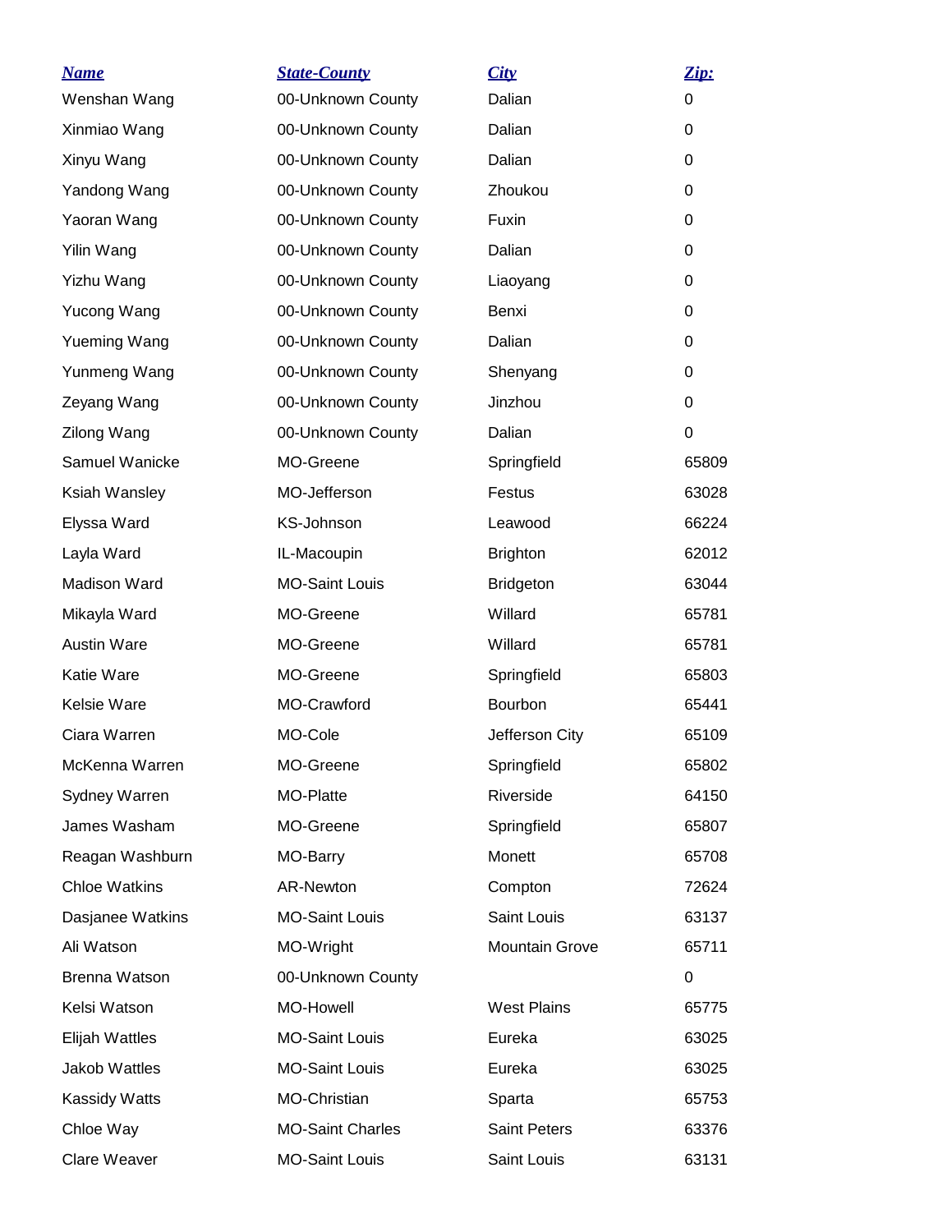| <b>Name</b>             | <b>State-County</b>     | City                 | Zip:  |
|-------------------------|-------------------------|----------------------|-------|
| <b>Grant Weaver</b>     | MO-Laclede              | Lebanon              | 65536 |
| Hunter Weaver           | MO-Laclede              | Lebanon              | 65536 |
| Kodey Weaver            | MO-Webster              | Conway               | 65632 |
| Rachel Weaver           | MO-Jackson              | Greenwood            | 64034 |
| Amanda Weaverling       | MO-Greene               | Springfield          | 65807 |
| Emily Webb              | MO-Barry                | Monett               | 65708 |
| Gabrielle Webb          | <b>MO-Saint Louis</b>   | <b>Ballwin</b>       | 63021 |
| Lindsey Webb            | <b>MO-Andrew</b>        | Savannah             | 64485 |
| Meagan Webb             | MO-Greene               | Willard              | 65781 |
| Nicole Webb             | <b>MO-Saint Charles</b> | <b>Saint Charles</b> | 63304 |
| Zeke Webb               | MO-Carter               | Ellsinore            | 63937 |
| <b>Claire Weber</b>     | <b>MO-Saint Charles</b> | <b>Saint Charles</b> | 63301 |
| Kate Weber              | IL-Madison              | Moro                 | 62067 |
| <b>Tessa Weber</b>      | MO-Camden               | Camdenton            | 65020 |
| Grace Wedgeworth        | MO-Greene               | Springfield          | 65809 |
| Connor Weedman          | MO-Lafayette            | Wellington           | 64097 |
| Lindsay Weekly          | WY-Laramie              | Cheyenne             | 82009 |
| Charlie Wehde           | <b>MO-Saint Charles</b> | Saint Paul           | 63366 |
| Xinyi Wei               | 00-Unknown County       | Dalian               | 0     |
| Kameryn Weicht          | <b>MO-Saint Louis</b>   | Saint Ann            | 63074 |
| Saffron Weigand-Buckley | MO-Greene               | Springfield          | 65807 |
| Shelby Weihe            | IL-Clinton              | New Baden            | 62265 |
| Alexandra Weimer        | MO-Boone                | Columbia             | 65203 |
| Ava Weink               | WI-Waukesha             | Waukesha             | 53189 |
| Megan Weinstein         | <b>MO-Saint Louis</b>   | Chesterfield         | 63017 |
| Marcellus Weinzierl     | MO-Cass                 | <b>Belton</b>        | 64012 |
| Kai Weir                | MO-Greene               | Springfield          | 65803 |
| <b>Blake Weiss</b>      | IL-Saint Clair          | Mascoutah            | 62258 |
| <b>Garrett Weiss</b>    | <b>MO-Saint Louis</b>   | Wildwood             | 63005 |
| Dawson Welch            | MO-Phelps               | Rolla                | 65401 |
| Gavin Welch             | 00-Unknown County       |                      | 0     |
| Audrey Welhoff          | MO-Cass                 | Harrisonville        | 64701 |
| <b>Grace Welker</b>     | <b>MO-Saint Louis</b>   | Saint Louis          | 63146 |
| Rendi Welker            | <b>MO-Saint Louis</b>   | Manchester           | 63021 |
| Caelan Weller           | MO-Benton               | Warsaw               | 65355 |
| Erin Wells              | MO-Jefferson            | High Ridge           | 63049 |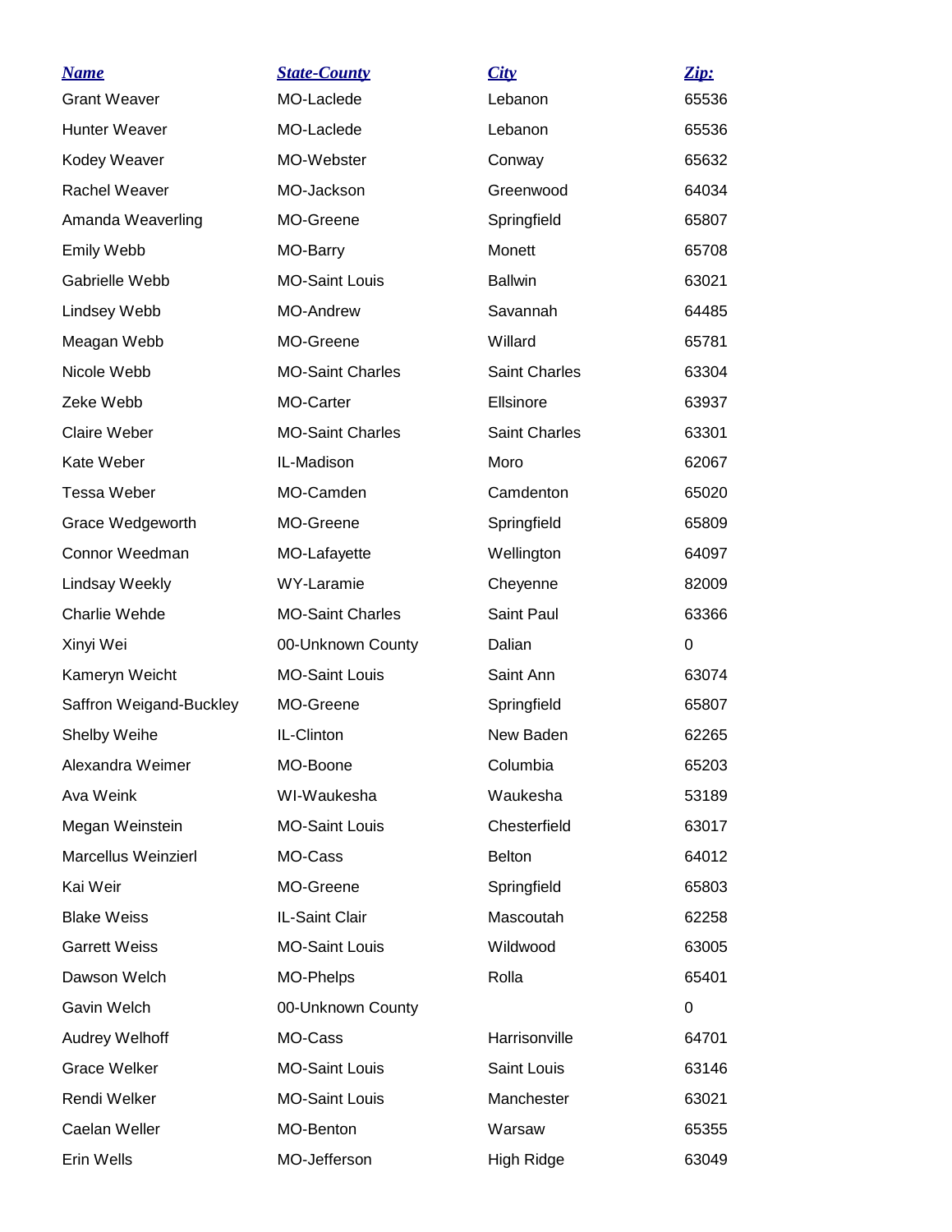| <b>Name</b><br>Madalynn Wells | <b>State-County</b><br><b>MO-Christian</b> | City<br>Nixa         | Zip:<br>65714 |
|-------------------------------|--------------------------------------------|----------------------|---------------|
| <b>Madeline Wells</b>         | MO-Greene                                  | Republic             | 65738         |
| Katie Wemhoener               | IL-Saint Clair                             | <b>Belleville</b>    | 62221         |
| Yaxuan Weng                   | 00-Unknown County                          | Shangrao             | 0             |
| Jordan Wenner                 | VA-Loudoun                                 | Ashburn              | 20148         |
| <b>Faith Wenzel</b>           | 00-Unknown County                          |                      | 0             |
| <b>Taylor Werges</b>          | <b>MO-Saint Louis</b>                      | Eureka               | 63025         |
| Kassidie Werkmeister          | MO-Texas                                   | Licking              | 65542         |
| <b>Claire Werner</b>          | MO-Jefferson                               | Festus               | 63028         |
| Emma Wernex                   | MO-Bates                                   | Adrian               | 64720         |
| Paityn Werre                  | <b>MO-Saint Louis</b>                      | Saint Louis          | 63141         |
| <b>Emily Wesley</b>           | 00-Unknown County                          |                      | 0             |
| Abbigail West                 | <b>MO-Saint Charles</b>                    | <b>Saint Charles</b> | 63301         |
| Hannah West                   | MO-Franklin                                | Saint Clair          | 63077         |
| Kaitlyn West                  | MO-Greene                                  | Ozark                | 65721         |
| Olivia West                   | TN-Wilson                                  | Old Hickory          | 37138         |
| Sloan Westerlund              | <b>MO-Saint Louis</b>                      | <b>Ballwin</b>       | 63011         |
| Jarrett Westfall              | <b>KS-Miami</b>                            | <b>Overland Park</b> | 66013         |
| Hayley Westhoff               | MO-Jefferson                               | Festus               | 63028         |
| <b>Chase Westover</b>         | MO-Jefferson                               | High Ridge           | 63049         |
| Michael Weyneth               | MO-Stone                                   | <b>Branson West</b>  | 65737         |
| Kaylee Whattam                | MO-Christian                               | Nixa                 | 65714         |
| Sarah Wheat                   | MO-Christian                               | Ozark                | 65721         |
| <b>Addison Wheatley</b>       | MO-Buchanan                                | Saint Joseph         | 64506         |
| Addisyn Wheeler               | <b>MO-Saint Charles</b>                    | <b>Saint Peters</b>  | 63376         |
| Alan Wheeler                  | <b>MO-Saint Charles</b>                    | Augusta              | 63332         |
| Jaylon Wheeler                | <b>MO-Saint Louis</b>                      | Florissant           | 63033         |
| Nakoma Wheeler                | MO-Oregon                                  | Thayer               | 65791         |
| Nian Wheeler                  | MO-Jasper                                  | Joplin               | 64804         |
| <b>Belle Wherley</b>          | MO-Camden                                  | Kaiser               | 65047         |
| Mackenzie Whitaker            | MO-Greene                                  | Springfield          | 65802         |
| Anna White                    | <b>MO-Chariton</b>                         | Salisbury            | 65281         |
| Ashlynn White                 | MO-Boone                                   | Hallsville           | 65255         |
| Aspen White                   | MO-Greene                                  | <b>Walnut Grove</b>  | 65770         |
| Aspen White                   | MO-Polk                                    | <b>Bolivar</b>       | 65613         |
| Claye White                   | MO-Greene                                  | Republic             | 65738         |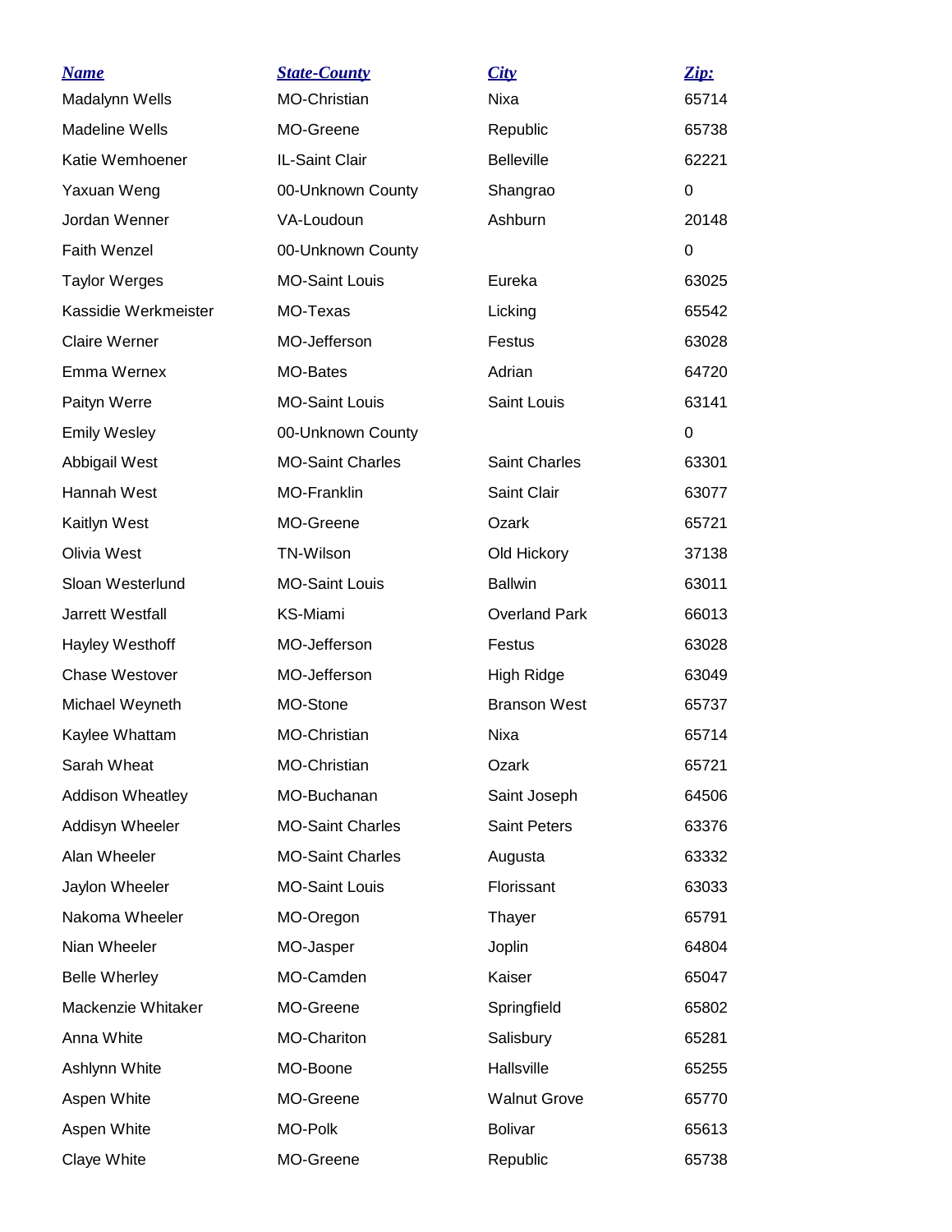| <u>Name</u>               | <b>State-County</b>     | City                 | Zip:  |
|---------------------------|-------------------------|----------------------|-------|
| Emma White                | MO-Greene               | Republic             | 65738 |
| <b>Hunter White</b>       | MO-Greene               | Willard              | 65781 |
| Kailyn White              | MO-Greene               | Springfield          | 65807 |
| Margaret White            | <b>MO-Saint Charles</b> | <b>Saint Peters</b>  | 63376 |
| Oakley White              | MO-Greene               | <b>Walnut Grove</b>  | 65770 |
| Sydney White              | <b>DE-New Castle</b>    | Wilmington           | 19804 |
| Aubrey Whitehead          | <b>MO-Marion</b>        | Hannibal             | 63401 |
| <b>Betsy Whitehurst</b>   | MO-Webster              | Marshfield           | 65706 |
| Madelyn Whitney           | IL-Saint Clair          | Millstadt            | 62260 |
| <b>Trevor Whittington</b> | IL-Williamson           | Carbondale           | 62901 |
| Sofya Whitwell            | MO-Christian            | Ozark                | 65721 |
| Kayla Whitworth           | IL-Saint Clair          | Smithton             | 62285 |
| Skyler Whitworth          | MO-Taney                | <b>Branson</b>       | 65616 |
| Seyeong Wi                | 00-Unknown County       | Pohang               | 0     |
| Andrew Wibbenmeyer        | <b>MO-Saint Louis</b>   | <b>Ballwin</b>       | 63021 |
| Austin Wibbenmeyer        | MO-Ray                  | Lawson               | 64062 |
| Logan Wich                | <b>MO-Saint Louis</b>   | Chesterfield         | 63017 |
| <b>Madyson Wicks</b>      | MO-Jefferson            | Arnold               | 63010 |
| Cassidy Widlowski         | <b>MO-Saint Charles</b> | O Fallon             | 63368 |
| Madeline Wiedmaier        | MO-Nodaway              | Maryville            | 64468 |
| Lacy Wiehe                | MO-Lawrence             | Mount Vernon         | 65712 |
| Lindsey Wieseman          | <b>MO-Saint Charles</b> | O Fallon             | 63368 |
| Lorelei Wigginton         | MO-Laclede              | Lebanon              | 65536 |
| <b>Madison Wilde</b>      | MO-Miller               | St Elizabeth         | 65075 |
| Hannah Wilferd            | <b>MO-Saint Louis</b>   | Fenton               | 63026 |
| Gavin Wilhelm             | <b>MO-Saint Louis</b>   | Saint Louis          | 63129 |
| <b>Chloe Wilhite</b>      | <b>MO-Saint Louis</b>   | Eureka               | 63025 |
| <b>Tyler Wilkerson</b>    | MO-Butler               | Poplar Bluff         | 63901 |
| Josh Wilkins              | MO-Barry                | Cassville            | 65625 |
| Mary Margaret Wilkinson   | KS-Johnson              | <b>Overland Park</b> | 66224 |
| Anna Wilkison             | <b>MO-Saint Charles</b> | <b>Saint Peters</b>  | 63376 |
| <b>Taylor Willett</b>     | KS-Johnson              | Olathe               | 66061 |
| Ashlyn Williams           | MO-Greene               | <b>Walnut Grove</b>  | 65770 |
| Benjamin Williams         | MO-Stone                | Crane                | 65633 |
| <b>Chloe Williams</b>     | MO-Greene               | Springfield          | 65807 |
| <b>Kelsey Williams</b>    | MO-Cass                 | Garden City          | 64747 |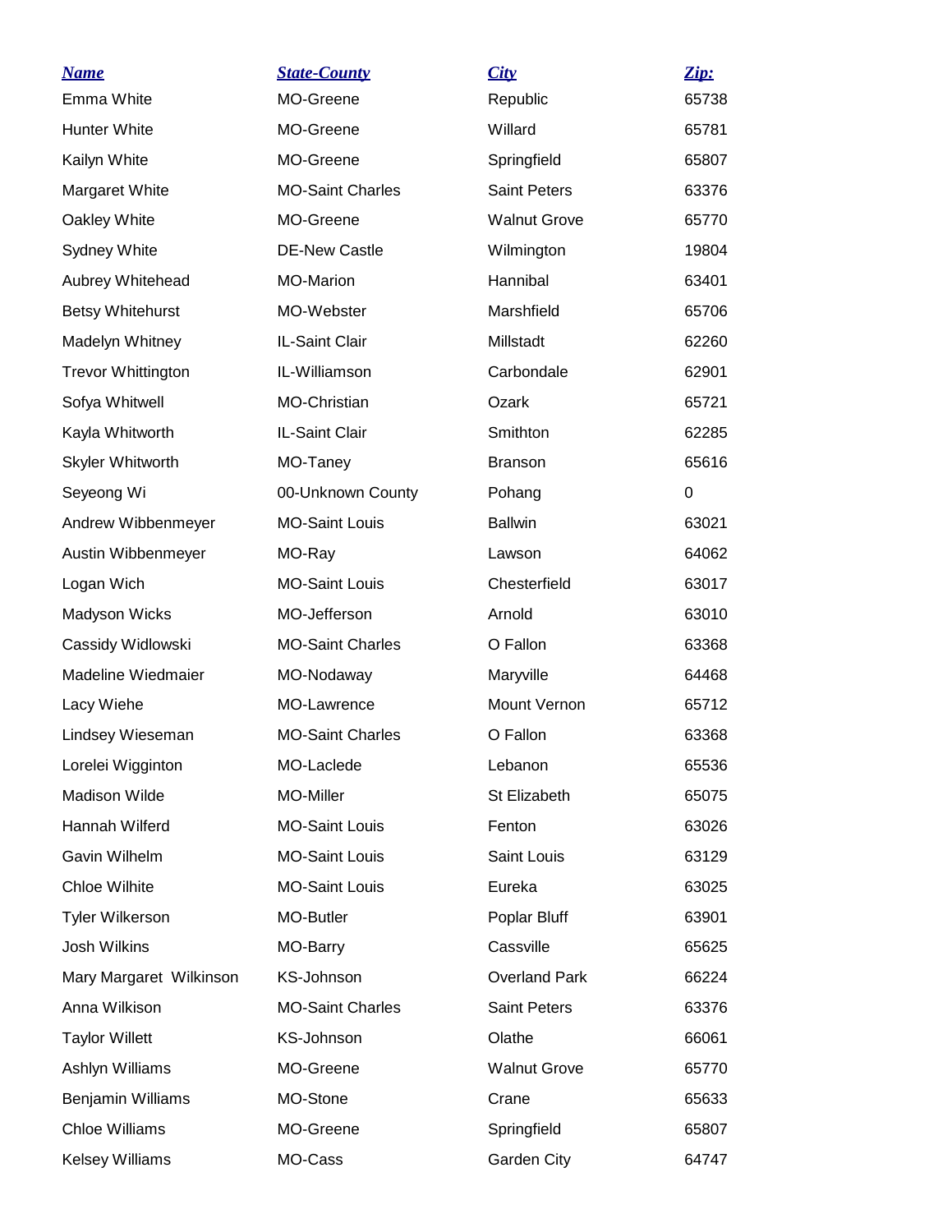| <b>Name</b>              | <b>State-County</b>        | City                    | Zip:  |
|--------------------------|----------------------------|-------------------------|-------|
| Maia Williams            | IL-Saint Clair             | <b>Fairview Heights</b> | 62208 |
| Nicole Williams          | MO-Greene                  | Springfield             | 65803 |
| Olivia Williams          | <b>MO-Carroll</b>          | Carrollton              | 64633 |
| <b>Preston Williams</b>  | MO-Christian               | Ozark                   | 65721 |
| Sierra Williams          | OK-Rogers                  | Owasso                  | 74055 |
| <b>Spencer Williams</b>  | MO-Scott                   | Sikeston                | 63801 |
| <b>Treyden Williams</b>  | MO-Gasconade               | Owensville              | 65066 |
| <b>Brooke Williamson</b> | MO-Greene                  | Willard                 | 65781 |
| <b>Bailey Willis</b>     | MO-Jackson                 | Lees Summit             | 64086 |
| <b>Grace Willis</b>      | <b>KS-Bourbon</b>          | Fulton                  | 66738 |
| Lane Willis              | MO-Barry                   | Purdy                   | 65734 |
| Alaina Wilson            | MO-Lincoln                 | Old Monroe              | 63369 |
| Andrew Wilson            | <b>MO-Saint Louis</b>      | Saint Louis             | 63127 |
| Benjamin Wilson          | <b>MO-Saint Louis</b>      | Saint Louis             | 63127 |
| Caelan Wilson            | IL-Jasper                  | Newton                  | 62448 |
| Casey Wilson             | MO-Phelps                  | Rolla                   | 65401 |
| <b>Emily Wilson</b>      | MO-Pulaski                 | Waynesville             | 65583 |
| Erwin Wilson             | MO-Greene                  | <b>Turners</b>          | 65765 |
| Fletcher Wilson          | MO-Greene                  | Springfield             | 65810 |
| <b>Hadley Wilson</b>     | 00-Unknown County          |                         | 0     |
| Josiah Wilson            | MO-Greene                  | Springfield             | 65807 |
| Juli Wilson              | MO-Lawrence                | Mount Vernon            | 65712 |
| Kaden Wilson             | IL-Jackson                 | Ava                     | 62907 |
| Katie Wilson             | MO-Clay                    | Liberty                 | 64068 |
| Kyle Wilson              | MO-Webster                 | Marshfield              | 65706 |
| Layton Wilson            | MO-Greene                  | Springfield             | 65804 |
| Mariah Wilson            | MO-Greene                  | Bois D Arc              | 65612 |
| Melinda Wilson           | MO-Oregon                  | Thayer                  | 65791 |
| Olivia Wilson            | MO-Greene                  | Springfield             | 65810 |
| Raegan Wilson            | <b>TX-Harris</b>           | Cypress                 | 77433 |
| Sydney Wilson            | KS-Johnson                 | <b>Overland Park</b>    | 66221 |
| Tylea Wilson             | <b>MO-Saint Louis City</b> | Saint Louis             | 63115 |
| Wyatt Wilson             | MO-Douglas                 | Ava                     | 65608 |
| Emma Wiltfong            | KS-Johnson                 | Prairie Village         | 66208 |
| <b>Brooke Winder</b>     | MO-Buchanan                | Saint Joseph            | 64503 |
| Jordyn Windler           | <b>MO-Saint Louis</b>      | Saint Louis             | 63129 |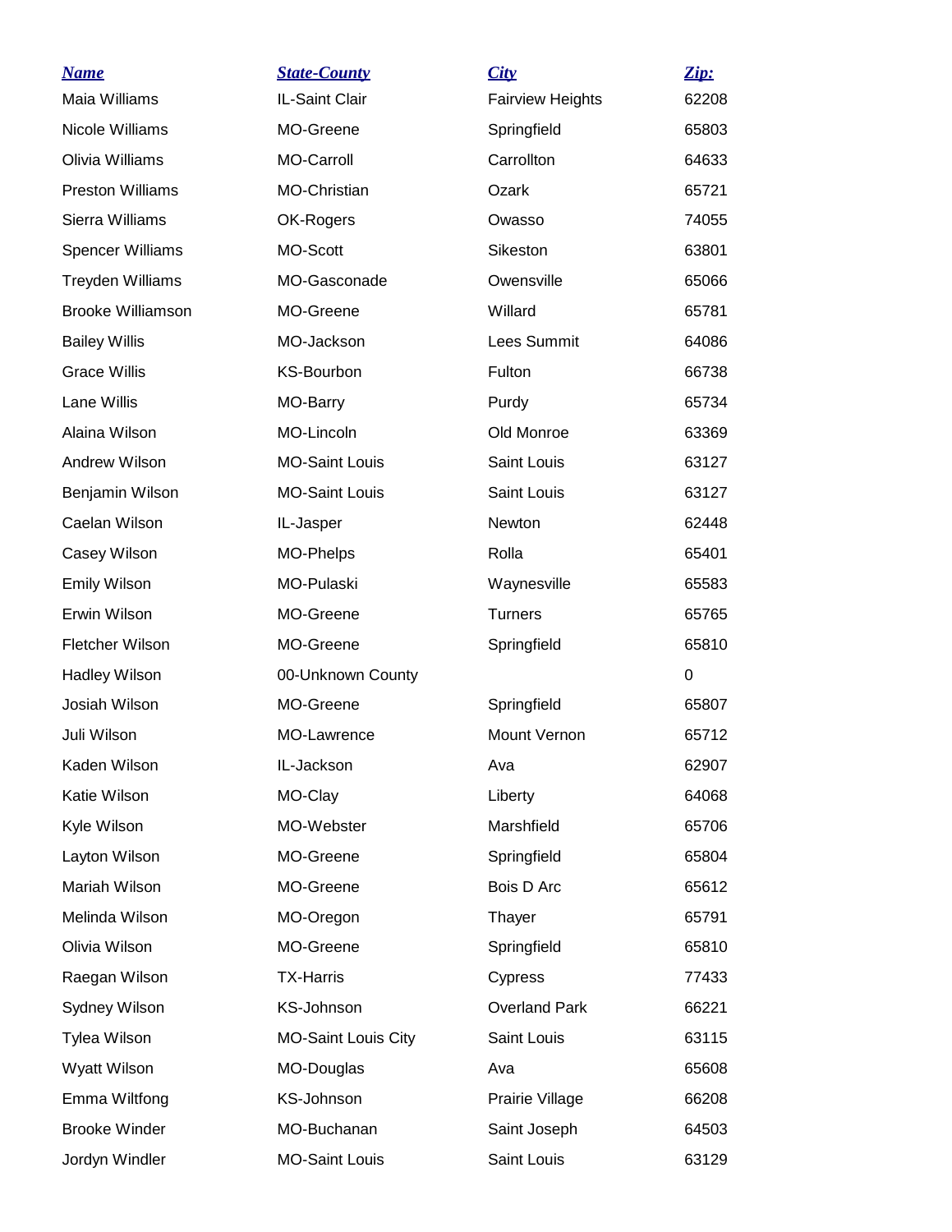| <b>Name</b>            | <b>State-County</b>     | City                 | Zip:  |
|------------------------|-------------------------|----------------------|-------|
| <b>Allison Winkler</b> | <b>MO-Christian</b>     | Sparta               | 65753 |
| Rebecca Winn           | MO-Warren               | Warrenton            | 63383 |
| Jessica Winslow        | <b>MO-Christian</b>     | Ozark                | 65721 |
| Michaela Winslow       | MO-Barton               | Lamar                | 64759 |
| Kyla Winton            | MO-Greene               | Springfield          | 65807 |
| Ava Wirsig             | MO-Ray                  | Richmond             | 64085 |
| <b>McKenna Wirths</b>  | MO-Camden               | <b>Linn Creek</b>    | 65052 |
| Colby Wise             | MO-Dallas               | <b>Buffalo</b>       | 65622 |
| Katherine Wissel       | MO-Jackson              | Lees Summit          | 64063 |
| Elizabeth Witherow     | MO-Clay                 | Kansas City          | 64117 |
| Lydia Withers          | <b>MO-Pulaski</b>       | Dixon                | 65459 |
| Leslie Witherspoon     | <b>MO-Saint Charles</b> | <b>Saint Charles</b> | 63303 |
| Hannah Witkus          | IL-Saint Clair          | <b>Belleville</b>    | 62226 |
| <b>Curtis Witt</b>     | <b>MO-Saint Louis</b>   | O Fallon             | 63368 |
| Kara Witt              | MO-Greene               | Springfield          | 65804 |
| <b>Madison Witt</b>    | MO-Miller               | Eldon                | 65026 |
| Jenna Wittmer          | MO-Lawrence             | Mount Vernon         | 65712 |
| McKenzie Wixon         | MO-Greene               | Springfield          | 65803 |
| Garrett Wojcicki       | MI-Macomb               | Macomb               | 48044 |
| Grace Wojciechowski    | <b>MO-Saint Louis</b>   | Saint Louis          | 63122 |
| Mollie Wolf            | IL-Saint Clair          | Freeburg             | 62243 |
| Saxon Wolf             | IL-Madison              | Edwardsville         | 62025 |
| Devin Wolff            | MO-Webster              | Marshfield           | 65706 |
| Sophie Wolken          | <b>MO-Andrew</b>        | Savannah             | 64485 |
| Max Wolkey             | <b>MO-Saint Louis</b>   | <b>Ballwin</b>       | 63021 |
| Lucas Wolters          | MO-Cole                 | Jefferson City       | 65101 |
| Levi Womack            | MO-McDonald             | South West City      | 64863 |
| Allison Wood           | MO-Camden               | Camdenton            | 65020 |
| Kyle Wood              | MO-Newton               | Joplin               | 64804 |
| Max Wood               | MO-Greene               | <b>Battlefield</b>   | 65619 |
| Thomas Wood            | MO-Boone                | Columbia             | 65203 |
| Zachary Wood           | MO-Lincoln              | Winfield             | 63389 |
| Lauren Woodall         | OK-Wagoner              | <b>Broken Arrow</b>  | 74014 |
| Nathan Wooddell        | <b>MO-Saint Louis</b>   | Saint Louis          | 63125 |
| Caitlin Woodman        | MO-Greene               | Springfield          | 65809 |
| Kristin Woodruff       | <b>KS-Sedgwick</b>      | Wichita              | 67212 |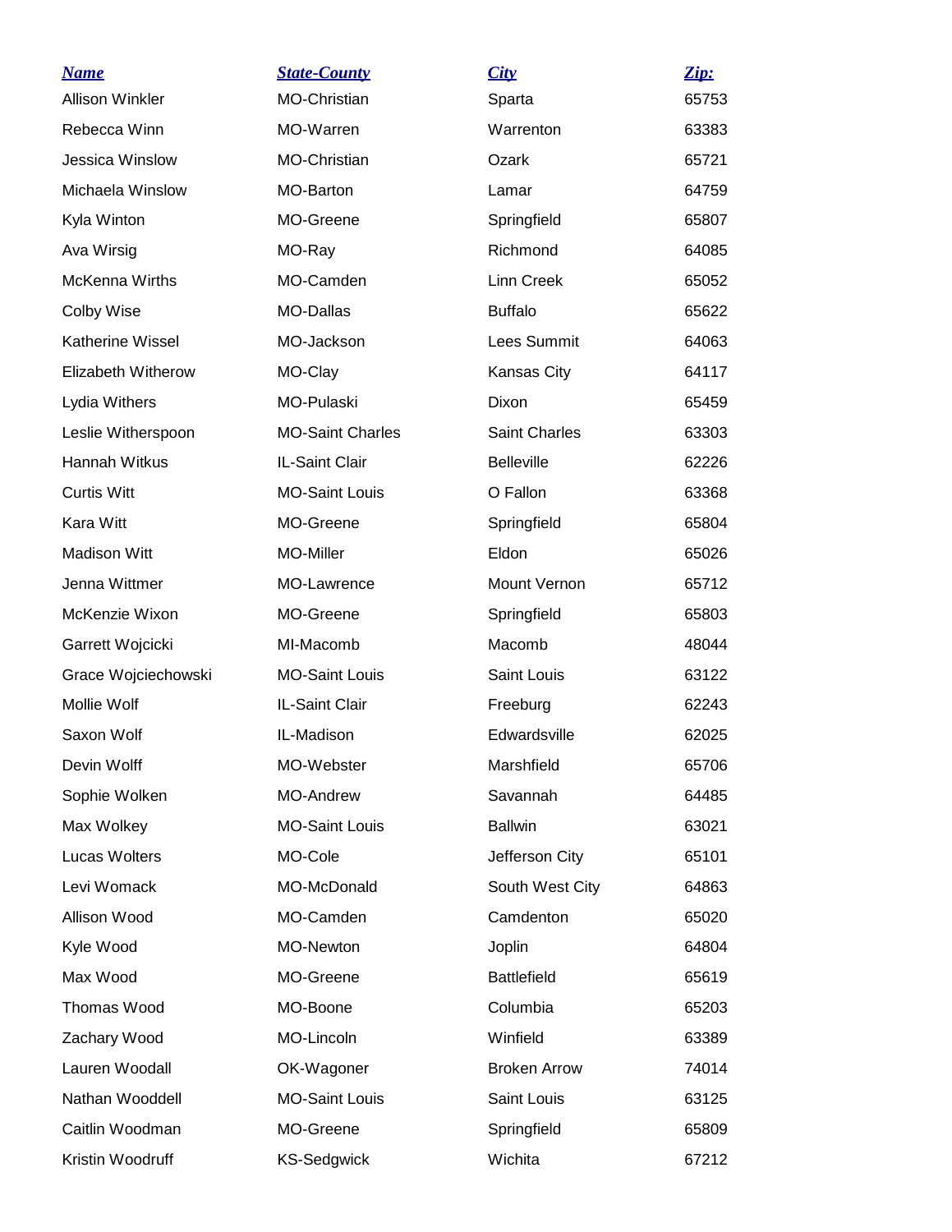| <u>Name</u>               | <b>State-County</b>     | City                 | Zip:  |
|---------------------------|-------------------------|----------------------|-------|
| Bethany Woods             | MO-Lafayette            | Lexington            | 64067 |
| Breawna Woods             | MO-Lafayette            | Concordia            | 64020 |
| Jasmine Woods             | <b>MO-Ralls</b>         | Hannibal             | 63401 |
| Kate Woods                | OK-Tulsa                | Jenks                | 74037 |
| <b>Riley Woods</b>        | MO-Greene               | Springfield          | 65802 |
| Natalee Wooff             | IL-Madison              | Edwardsville         | 62025 |
| Joshua Woolfington        | IL-Cook                 | La Grange Highlands  | 60525 |
| <b>Isabel Woollard</b>    | <b>MO-Saint Louis</b>   | Saint Louis          | 63123 |
| Lindsey Woollen           | <b>MO-Ralls</b>         | New London           | 63459 |
| Alexandria Wools          | MO-Christian            | Nixa                 | 65714 |
| <b>Chancellor Woolsey</b> | MO-Greene               | Willard              | 65781 |
| Rio Woolston              | MO-Stone                | <b>Branson</b>       | 65616 |
| Kylie Worley              | MO-Greene               | Springfield          | 65807 |
| Grace Wormington          | MO-Barry                | Monett               | 65708 |
| Jacob Wortham             | MO-Greene               | Springfield          | 65802 |
| Jacquelyn Wray            | MO-Greene               | Republic             | 65738 |
| Kaitlynn Wrenn            | IL-Madison              | Moro                 | 62067 |
| Aaron Wright              | <b>MO-Howell</b>        | <b>West Plains</b>   | 65775 |
| Chloe Wright              | MO-Jackson              | Lees Summit          | 64081 |
| Georgia Wright            | MO-Scott                | Sikeston             | 63801 |
| Keegan Wright             | MO-Gasconade            | Owensville           | 65066 |
| Laura Wright              | MO-Boone                | Columbia             | 65201 |
| Lillian Wright            | MO-Shannon              | Winona               | 65588 |
| Rebekah Wright            | MO-Greene               | Springfield          | 65807 |
| <b>Timothy Wright</b>     | MO-Christian            | Nixa                 | 65714 |
| Jiawei Wu                 | 00-Unknown County       | Chaoyang             | 0     |
| Keyu Wu                   | 00-Unknown County       | Dalian               | 0     |
| Rhianna Wu                | MO-Christian            | Nixa                 | 65714 |
| Wanquan Wu                | 00-Unknown County       | Dalian               | 0     |
| Xiaoyu Wu                 | 00-Unknown County       | Ma'anshan            | 0     |
| <b>Lilly Wuest</b>        | <b>MO-Saint Charles</b> | <b>Weldon Spring</b> | 63304 |
| <b>Brooke Wurtz</b>       | MO-Greene               | Springfield          | 65806 |
| Tammi Wusstig             | <b>GU-Guam</b>          | Talofofo             | 96915 |
| Eleanor Wynne             | MO-Greene               | Springfield          | 65804 |
| Emma Jean Wyrick          | MO-Jasper               | Carthage             | 64836 |
| Heqi Xia                  | 00-Unknown County       | Dalian               | 0     |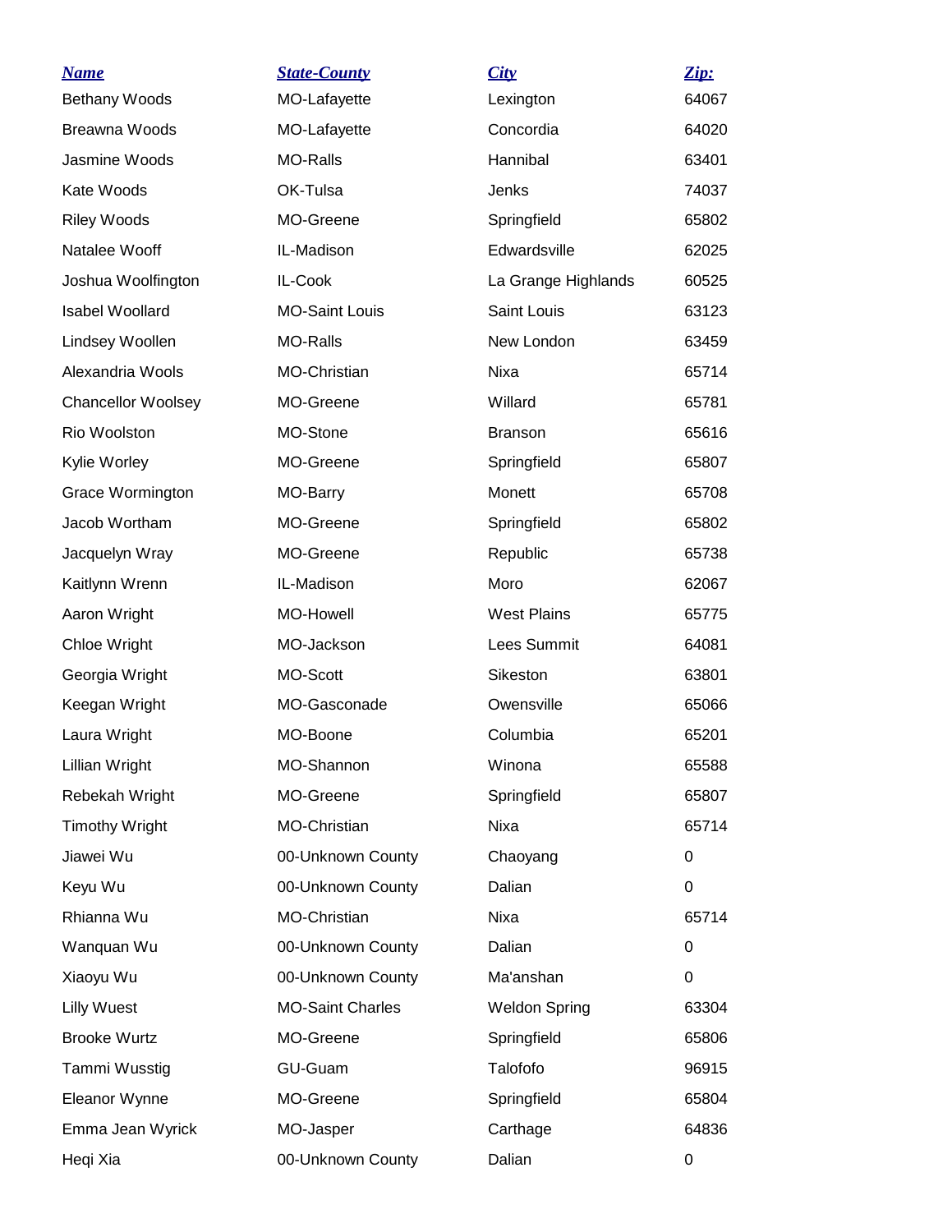| <b>Name</b><br>Minglu Xia | <b>State-County</b><br>00-Unknown County | City<br>Liaoyang   | Zip:<br>0   |
|---------------------------|------------------------------------------|--------------------|-------------|
| Mingyan Xiao              | 00-Unknown County                        | Yingkou            | 0           |
| Ruoxi Xu                  | 00-Unknown County                        | Dalian             | 0           |
| Wenxuan Xu                | 00-Unknown County                        |                    | 0           |
| Xiaoyi Xu                 | 00-Unknown County                        | Jiujiang<br>Weihai | 0           |
|                           |                                          |                    |             |
| Zelong Xu                 | 00-Unknown County                        | Dandong            | 0           |
| Kamryn Yach               | MO-Benton                                | Warsaw             | 65355       |
| Longting Yan              | 00-Unknown County                        | Wuhan              | 0           |
| <b>Yuqing Yan</b>         | 00-Unknown County                        | Dalian             | 0           |
| Zihan Yan                 | 00-Unknown County                        | Luohe              | 0           |
| Greyson Yang              | GA-Paulding                              | Hiram              | 30141       |
| Sengla Yang               | MO-Lawrence                              | Wentworth          | 64873       |
| Wanyi Yang                | 00-Unknown County                        | Dalian             | 0           |
| Yaping Yang               | 00-Unknown County                        | Anshan             | 0           |
| Ying Yang                 | 00-Unknown County                        | Foshan             | 0           |
| <b>Yitong Yang</b>        | 00-Unknown County                        | Anshan             | 0           |
| Ziyi Yang                 | 00-Unknown County                        | Shenyang           | 0           |
| Wanrui Yao                | 00-Unknown County                        | Shenyang           | 0           |
| <b>England Yarbro</b>     | MO-Barry                                 | Monett             | 65708       |
| Kian Yari                 | 00-Unknown County                        | Manchester         | 0           |
| Hannah Yates              | MO-Greene                                | Springfield        | 65806       |
| Jingqi Yi                 | 00-Unknown County                        | Dalian             | $\mathbf 0$ |
| Xiaojing Yi               | 00-Unknown County                        | Yuncheng           | 0           |
| <b>Howard Ying</b>        | MO-Greene                                | Springfield        | 65804       |
| Katelyn Yoder             | <b>MO-Saint Charles</b>                  | Lake Saint Louis   | 63367       |
| Vivian York               | MO-Greene                                | Springfield        | 65807       |
| Ellie Yoshimura           | 00-Unknown County                        | Chofu              | $\mathbf 0$ |
| Jingyi You                | 00-Unknown County                        | Dalian             | $\Omega$    |
| <b>Brenna Young</b>       | IL-Sangamon                              | Springfield        | 62703       |
| Chloe Young               | MO-Greene                                | Springfield        | 65810       |
| <b>Madison Young</b>      | OK-Oklahoma                              | Luther             | 73054       |
| Boyu Yuan                 | 00-Unknown County                        | <b>Ying Kou</b>    | 0           |
| Yangzhi Yue               | 00-Unknown County                        | Dalian             | $\Omega$    |
| Lauren Zachary            | MO-Greene                                | Springfield        | 65806       |
| Abigail Zajac             | IL-Madison                               | Glen Carbon        | 62034       |
| Erik Zander               | MO-Taney                                 | <b>Branson</b>     | 65616       |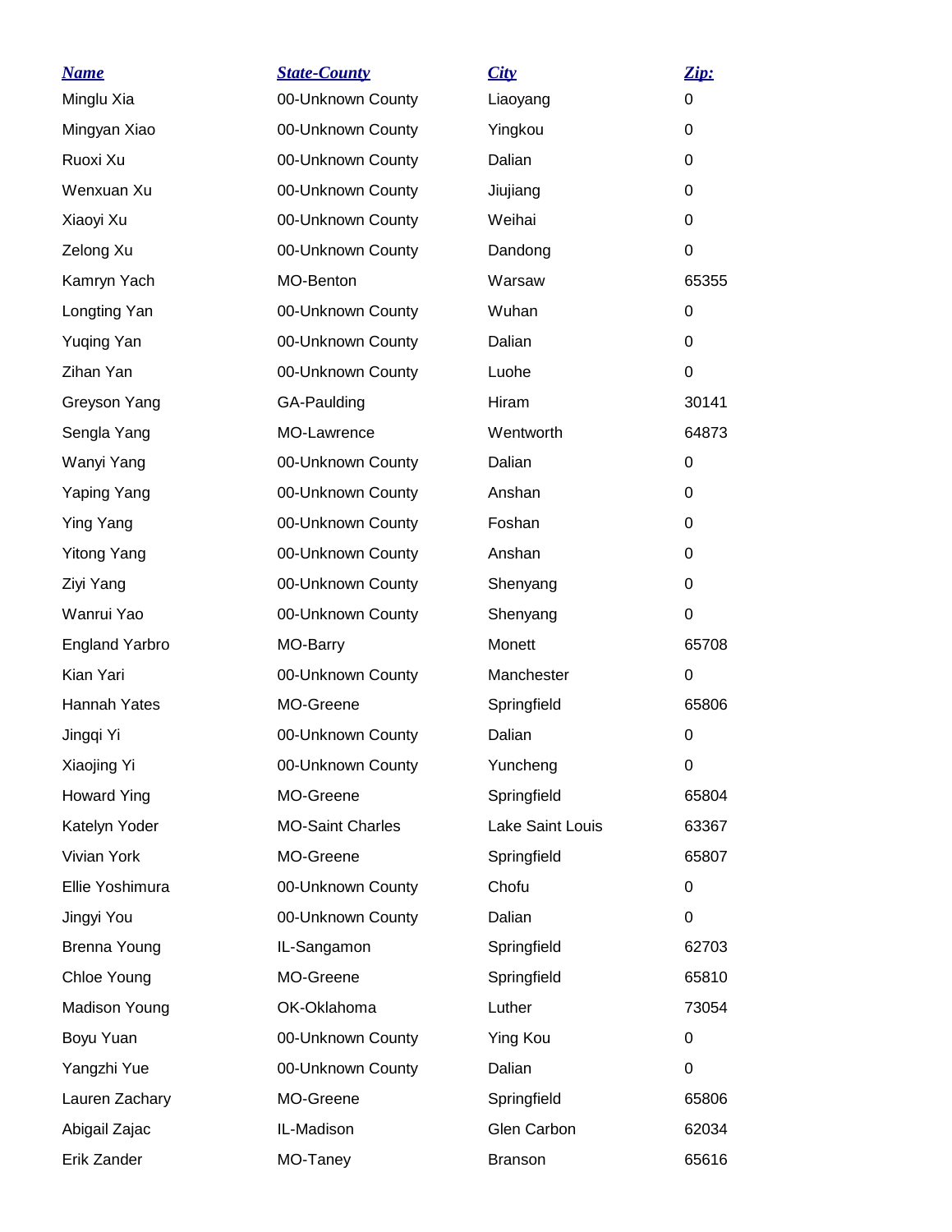| <b>Name</b>           | <b>State-County</b> | City        | Zip:  |
|-----------------------|---------------------|-------------|-------|
| Siyao Zang            | 00-Unknown County   | Shuo Zhou   | 0     |
| Yuexi Zang            | 00-Unknown County   | Dalian      | 0     |
| Ziyun Zang            | 00-Unknown County   | Liaoyang    | 0     |
| Hannah Zank           | MO-Clay             | Kansas City | 64116 |
| Lauryn Zeeck          | AR-Benton           | Rogers      | 72758 |
| Olan Zeiler           | MO-Lafayette        | Wellington  | 64097 |
| Jessica Zengel        | MO-Jasper           | Joplin      | 64804 |
| Manfei Zha            | 00-Unknown County   | Dalian      | 0     |
| <b>Bingqing Zhang</b> | 00-Unknown County   | Dalian      | 0     |
| Chengchen Zhang       | 00-Unknown County   | Chuzhou     | 0     |
| Dongchen Zhang        | 00-Unknown County   | Chaoyang    | 0     |
| Erzhong Zhang         | 00-Unknown County   | Dalian      | 0     |
| Hairuo Zhang          | 00-Unknown County   | Cangzhou    | 0     |
| Haosen Zhang          | 00-Unknown County   | Dalian      | 0     |
| Haoyuan Zhang         | 00-Unknown County   | Tieling     | 0     |
| Jiaxuan Zhang         | 00-Unknown County   | Liaoyang    | 0     |
| Lele Zhang            | 00-Unknown County   | Dalian      | 0     |
| Ruitong Zhang         | 00-Unknown County   | Anshan      | 0     |
| Shulin Zhang          | 00-Unknown County   | Shenyang    | 0     |
| Tingyuan Zhang        | 00-Unknown County   | Jiamusi     | 0     |
| Xinyuan Zhang         | 00-Unknown County   | Liao Yang   | 0     |
| Xinyue Zhang          | 00-Unknown County   | Dalian      | 0     |
| <b>Yiding Zhang</b>   | 00-Unknown County   | Anshan      | 0     |
| Yihan Zhang           | 00-Unknown County   | Shenyang    | 0     |
| <b>Yutong Zhang</b>   | 00-Unknown County   | Panjin      | 0     |
| Hanxuan Zhao          | 00-Unknown County   | Zhengzhou   | 0     |
| Siyang Zhao           | 00-Unknown County   | Dalian      | 0     |
| Wenshuo Zhao          | 00-Unknown County   | Huludao     | 0     |
| Xiao Zhao             | 00-Unknown County   | Dalian      | 0     |
| Yiran Zhao            | 00-Unknown County   | Dalian      | 0     |
| Yuhang Zhao           | 00-Unknown County   | Dalian      | 0     |
| Zheyu Zhao            | 00-Unknown County   | Dalian      | 0     |
| Ziqi Zhao             | 00-Unknown County   | Benxi       | 0     |
| Yan Zheng             | MO-Greene           | Republic    | 65738 |
| David Zhogan          | MO-Greene           | Springfield | 65807 |
| Jialiang Zhong        | 00-Unknown County   | Dalian      | 0     |